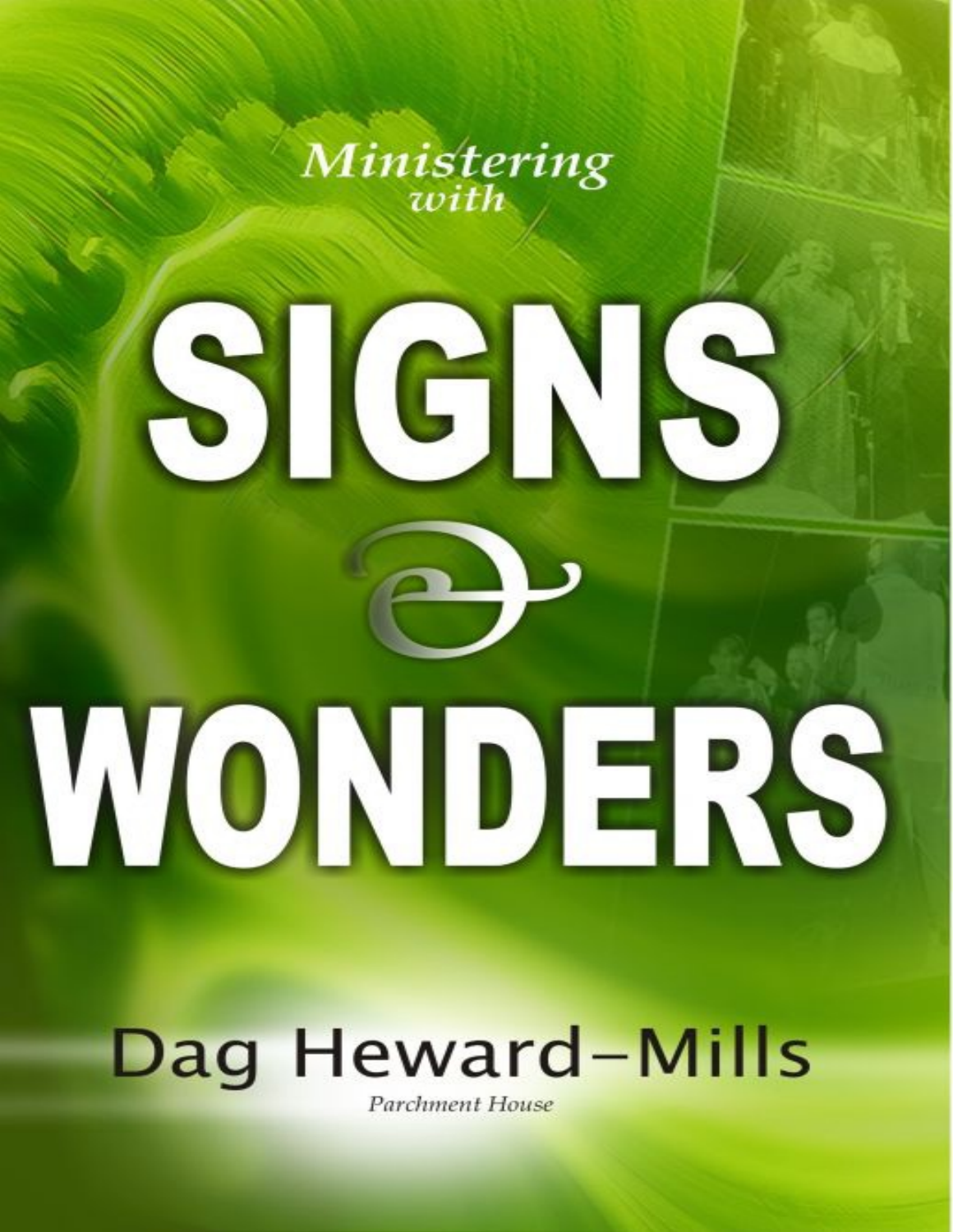## **Ministering With Signs And Wonders** By **Dag Heward-Mills**

\* \* \* \* \*

Copyright 2006 Dag Heward-Mills

Published By Dag Heward-Mills on Smashwords

Unless otherwise stated, all Scripture quotations are taken from the King James Version of the Bible.

Excerpts from:

*Welcoming a Visitation of the Holy Spirit*, by Wesley Campbell, Published by Strang Communications.

*The Power of Faith*, Article in October 1999 issue of Reader's Digest, author Phyllis McIntosh.

All excerpts used by permission.

E mail Dag Heward-Mills :

info@daghewardmillsbooks.org

evangelist@daghewardmills.org

Find out more about Dag Heward-Mills at:

<http://www.daghewardmills.org/>

<http://www.daghewardmills.org/lci/>

<http://www.daghewardmills.org/healingjesuscrusade/>

#### **Smashwords Edition, License Notes**

This ebook is licensed for your personal enjoyment only. This ebook may not be re-sold or given away to other people. If you would like to share this book with another person, please purchase an additional copy for each recipient. If you're reading this book and did not purchase it, or it was not purchased for your use only, then please return to Smashwords.com and purchase your own copy. Thank you for respecting the hard work of this author.

## *Dedication*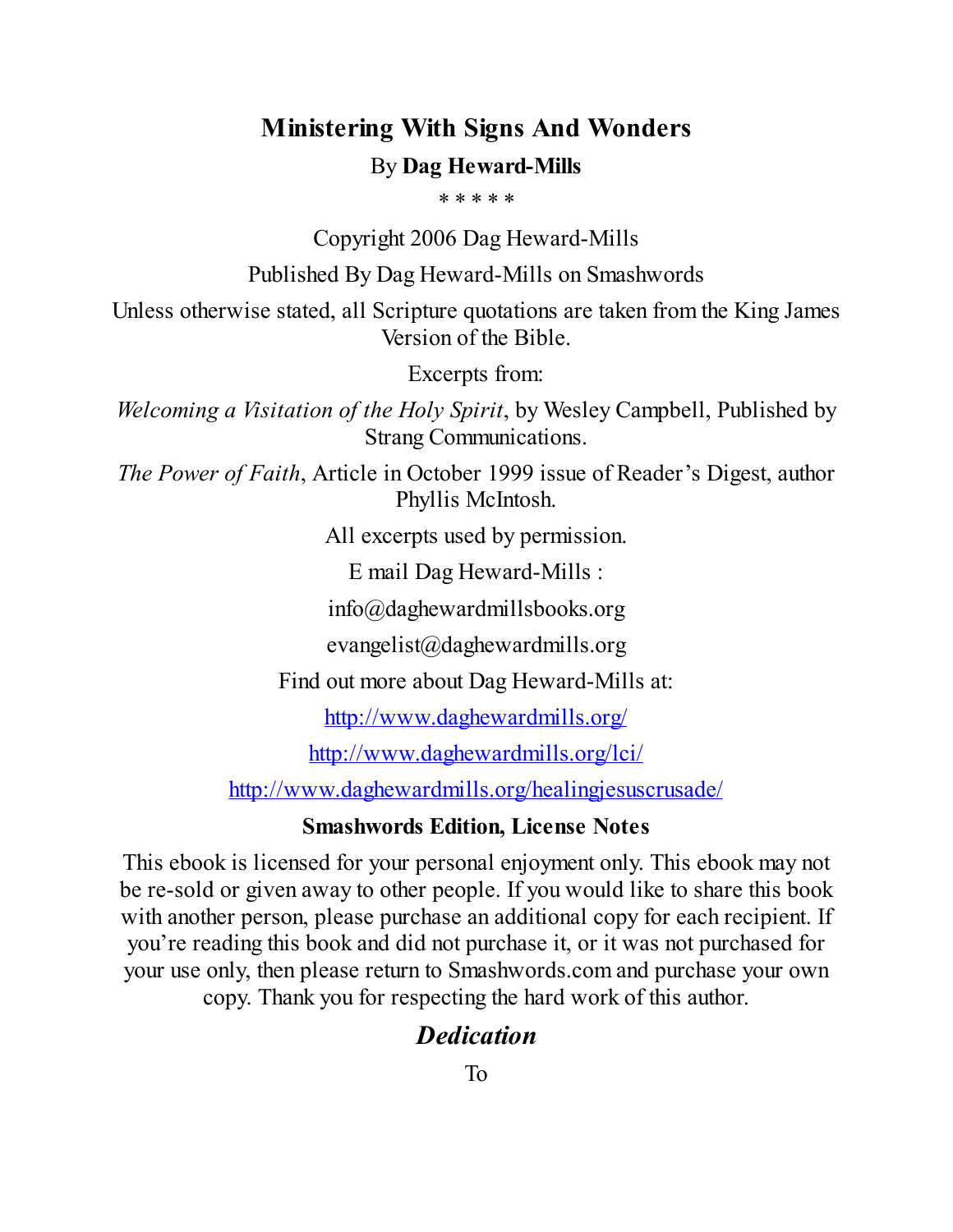## *Juanita Charity Sackey*

Thank you for your invaluable contribution to my ministry, to the production of all my books, and to the building of Parchment House.

## *Contents*

## <span id="page-2-0"></span>**Section 1**

Chapter 1. [Flowing](#page-4-0) with God

Chapter 2. The Natural and the [Supernatural](#page-9-0)

Chapter 3. [Manifestations](#page-19-0) of the Spirit Are Given to Every Man

Chapter 4. [Phanerosis:](#page-21-0) Making the Teacher Visible

Chapter 5. Phanerosis: Physical [Manifestations](#page-26-0)

Chapter 6. [Phanersosis](#page-43-0) and John Wesley

[Chapter](#page-45-0) 7. Falling under the Power

Chapter 8. [Weeping](#page-51-0) and Crying

Chapter 9. Shaking and [Trembling](#page-53-0)

Chapter 10. Varied [Manifestation](#page-55-0)

## **Section 2**

[Chapter](#page-63-0) 11. The Names of God

Chapter 12. I Am the Lord That [Healeth](#page-65-0) Thee

Chapter 13. [Jehovah](#page-66-0) Rophe

Chapter 14. The [Healing](#page-68-0) Plan

Chapter 15. Divine [Healing](#page-72-0)

Chapter 16. Healing and [Manifestations](#page-77-0)

Chapter 17. Why God Does [Miracles](#page-81-0) in the Church Today

Chapter 18. Why God Does Not Bother to Heal [Everyone](#page-81-0)

Chapter 19. [Understanding](#page-90-0) Why Some Are Not Healed

Chapter 20. [Understanding](#page-90-0) Why Some Are Healed

[Chapter](#page-94-0) 21. Don't Deny the Power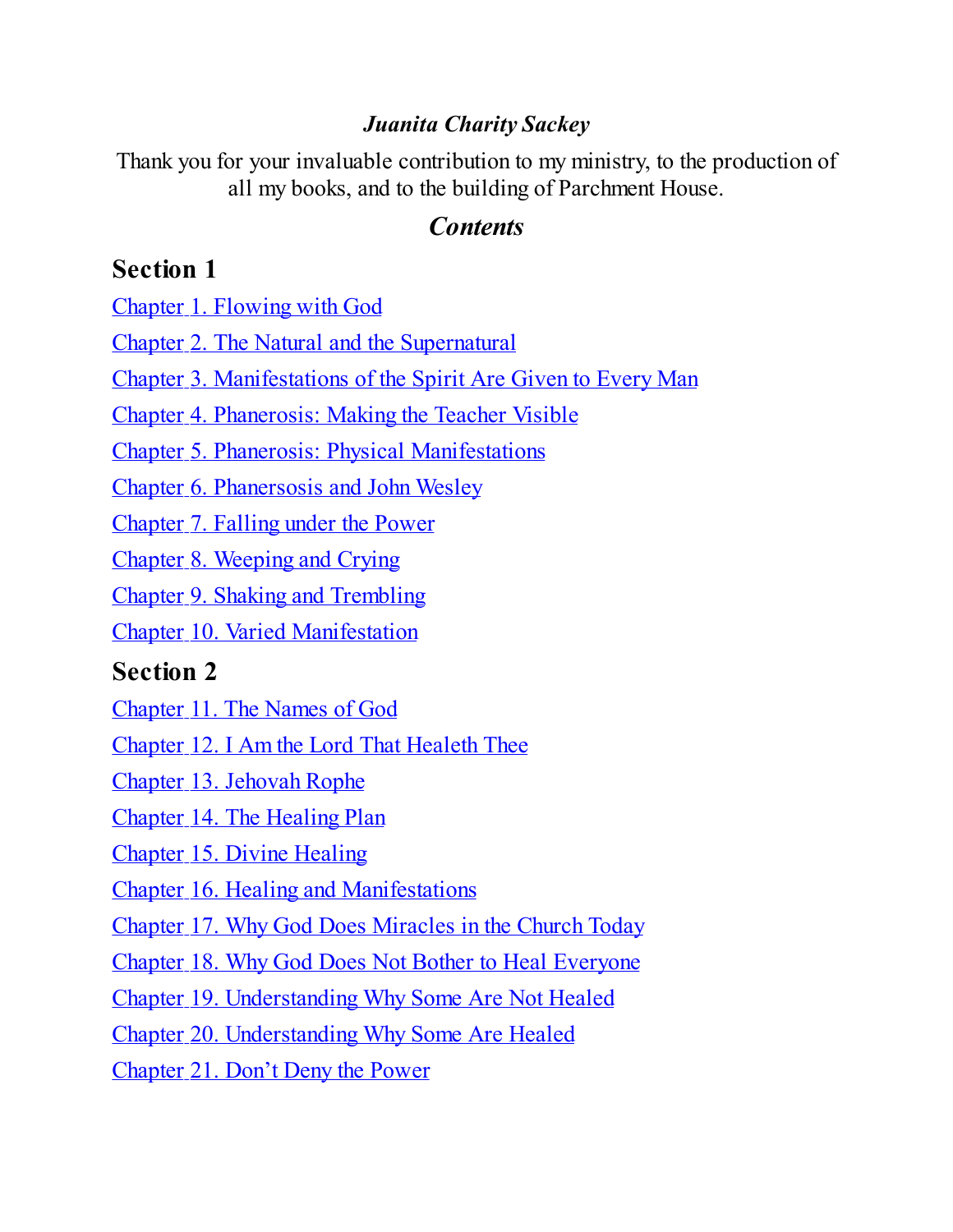Chapter 22. [Healing,](#page-96-0) A Special Gift

Chapter 23. The Healing [Anointing](#page-98-0) Is Our Only Chance

Chapter 24. [Healing:](#page-107-0) The Power and the Fire of the Holy Spirit

Chapter 25. [Dimensions](#page-113-0) of the Healing Anointing

Chapter 26. [Characteristics](#page-118-0) of the Healing Anointing

Chapter 27. Channels of the [Anointing](#page-129-0)

Chapter 28. Laws of the [Supernatural](#page-135-0)

## **Section 3**

Chapter 29. How God [Anointed](#page-143-0) Jesus of Nazareth

Chapter 30. Humility and the [Anointing](#page-154-0)

Chapter 31. Prayer and the [Anointing](#page-158-0)

Chapter 32. A Season of the [Anointing](#page-161-0)

[Chapter](#page-165-0) 33. Jesus Will Do Good to You

[Chapter](#page-167-0) 34. He Sent His Word and Healed Them

[Chapter](#page-172-0) 35. The Works of Jesus

Chapter 36. The Secret behind the [Miracles](#page-176-0)

Chapter 37. With God All Things Are [Possible](#page-179-0)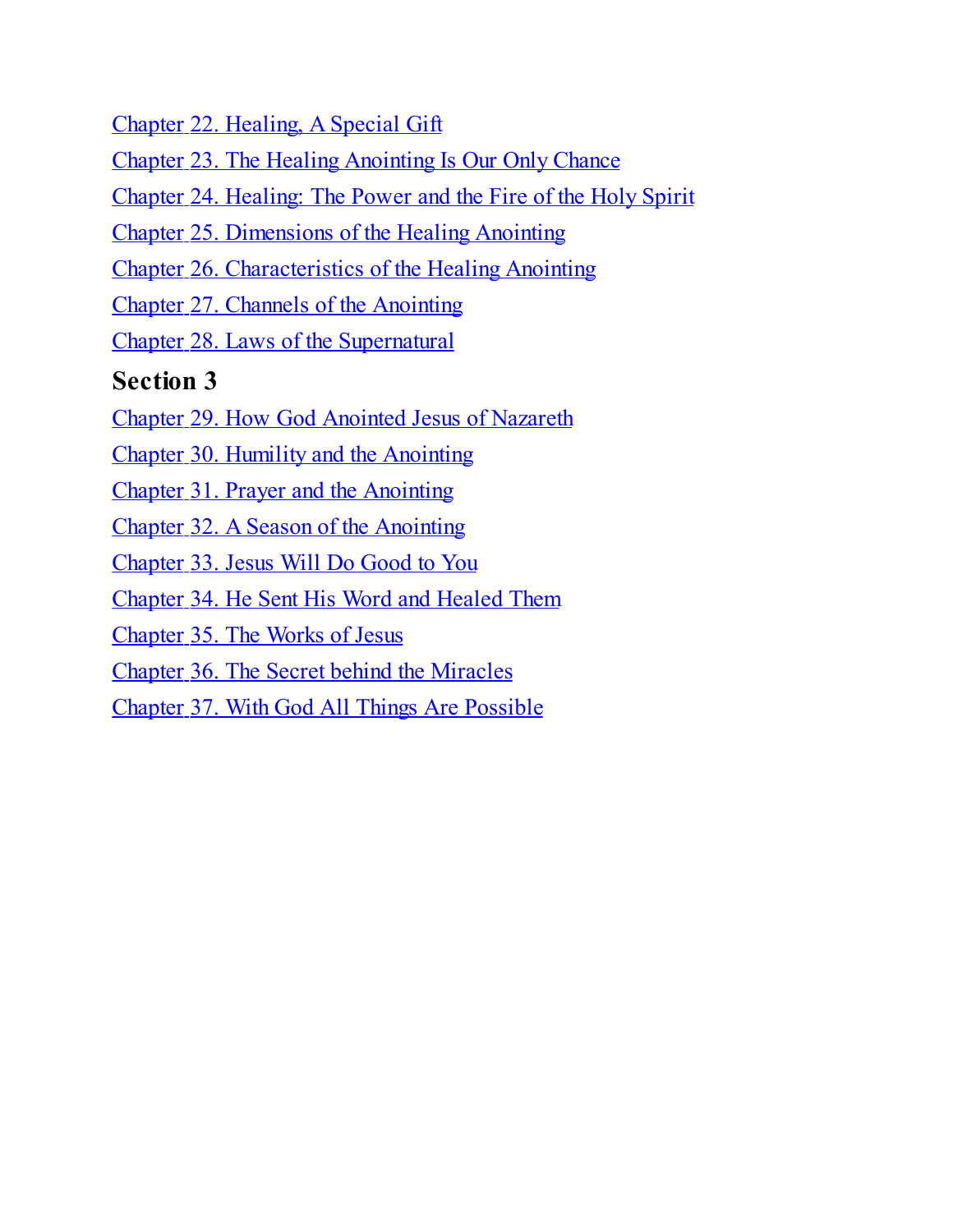## *Section 1*

# *[Chapter](#page-2-0) 1*

# *Flowing with God*

<span id="page-4-0"></span>To recognize and to flow with what God is doing is very important. You will only succeed by the extent to which you flow with the Lord. Unfortunately, the Lord is not as predictable as we would like Him to be. Human beings love computers and predictable things. We want to be able to say; "This is what God will do!" We want to be able to say; "God will heal this person tomorrow." We wish we could predict whether God will use this young man and not the other one. However, most of the time, we are wrong. God does not fit into our stereotypes.

You can never tell whom God is going to use. You can hardly tell whether God is going to heal someone or not. It is very difficult to tell whether this person will live long or not. No one can tell if God will use the pastor's son or a stranger from nowhere. I have seen large families, in which the parents predicted which of their sons would be a priest. They also predicted which son would be a wicked businessman. Surprisingly, the wicked man turned out to be the priest and the priest turned out to be something else.

## **As it is written, Jacob have I loved, but Esau have I hated.**

#### **Romans 9:13**

This is a Scripture that confuses many people. We wrestle with the fact that God would choose a thief and a trickster. Why would God leave the decent firstborn son, who pleased his father and replace him with this con man?

However, it is important to accept what God is doing and flow with it. If you flow with the move of God, God will be with you. If you fight against what He is doing you will never succeed. After years of walking with the Lord, I have simply lost all confidence in my ability to know what God will do. I just have to trust Him and do what He wants me to do.

I remember praying for a twenty-five-year old lady who was dying in hospital. I knew that God loved her and would never let her die at that age. Unfortunately, she did die in spite of my strong and fervent prayers for her. This was a confusing experience for me because this lady was a faithful longstanding Christian who loved God with all her might. Yet she died in the prime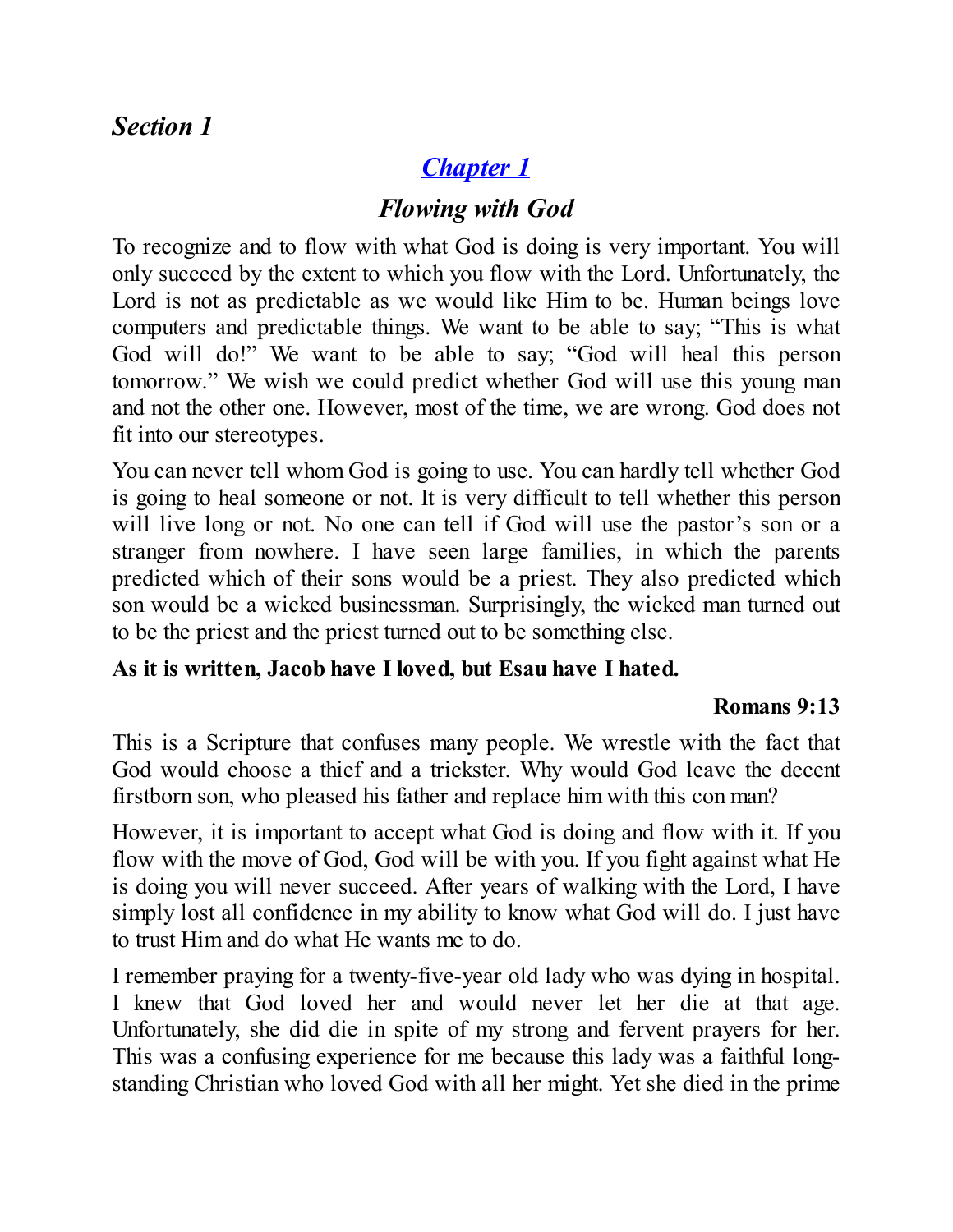of her life, leaving behind a husband and a child.

Why does God do apparently insignificant miracles in a miracle service when there are really ill people whom we want to be healed? It is these looming questions that caused many of the great healing evangelists to question the healing ministry and eventually fade out.

Ultimately, we belong to God. Paul said, "Whose I am and whom I serve". He can and will do with us what He wills. We have to grow up in our understanding of God,

#### **But speaking the truth in love, may grow up into him in all things, which is the head, even Christ:**

## **Ephesians 4:15**

We must grow up into Him in all things. This means that we must grow up in healings, miracles and manifestations of the Holy Spirit. We must grow up in our understanding of the administration of the Spirit. We must grow up in Him in the workings and the moves of the Spirit.

## **Align Yourself with God**

The failure to understand that God cannot be predicted and stereotyped will be the reason for failure of many well-meaning Christian leaders. What we need to know and understand is: "What is God doing at this particular moment?" This is often different from what we expect God to do.There will be more miracles, more successes, more victories when we get to walk with God. After all, it is God who will do the work. It is God who will build the Church. It is God who will make you successful. The Bible says it clearly: the God who called you is the one who will *actually* do it.

#### **Faithful is he that calleth you, who also will do it.**

#### **1 Thessalonians 5:24**

## **Follow the Visible Appearances of the Holy Spirit**

The key to aligning yourself with God is following the Holy Spirit, and the key to following the Holy Spirit is to watch what He is doing and where He is going. Also the key to watching what He is doing and where He is going is to watch out for when He makes Himself visible. Follow the visible appearances of the Holy Spirit. There are three ways you can follow the visible appearances of the Holy Spirit.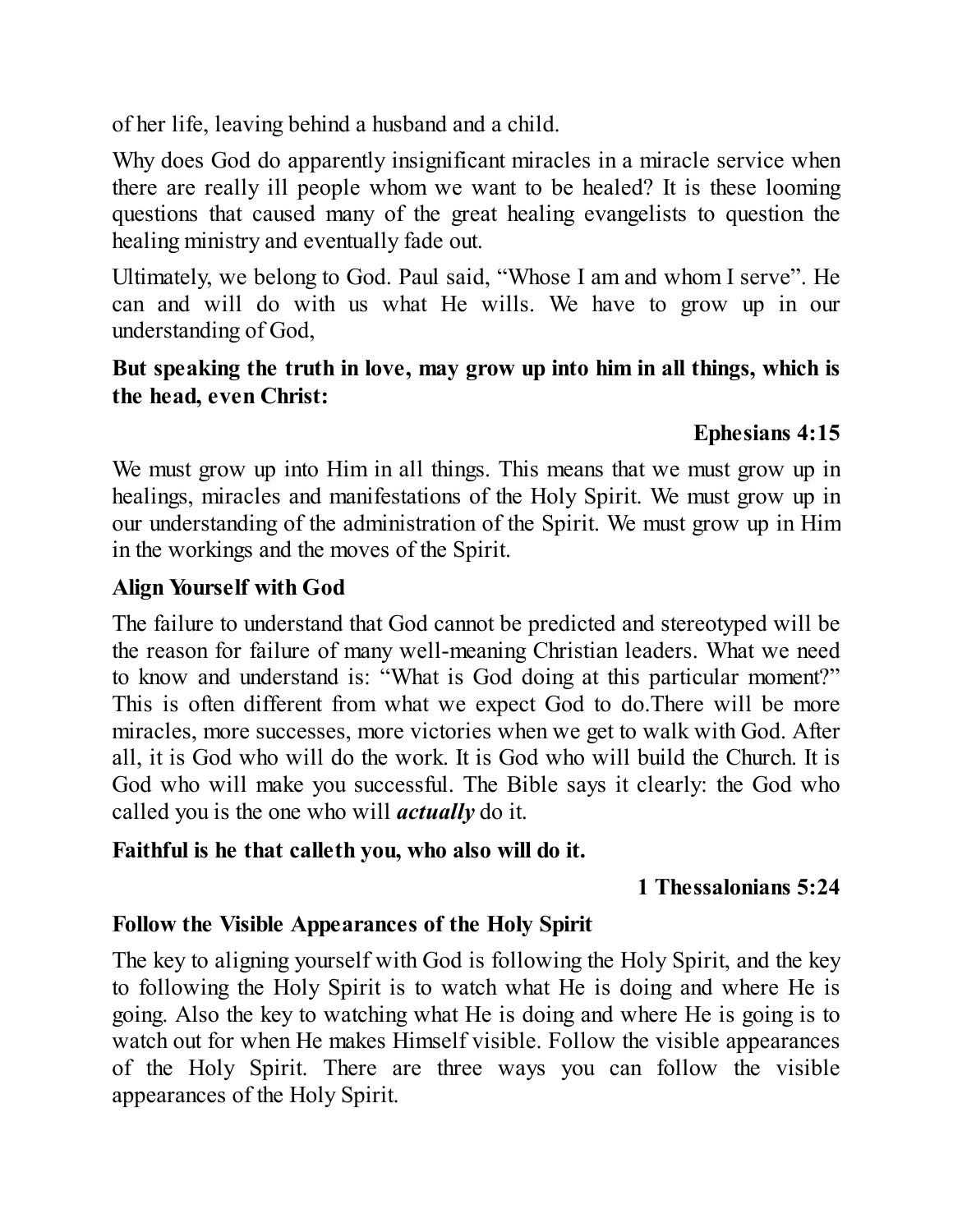## 1. Ministering healing

This is the great key to a successful healing ministry: Follow the visible appearances of the Holy Spirit. This is the key to the healing ministry: pray for those that God is healing. Avoid praying for people that God is not healing. All your past failures in ministry can be attributed to your doing things that God was not doing. Every time we pray for someone whom God is not touching, there is an impression that God's power is not there. There is a feeling that there is no anointing. The most successful ministers are those who strictly follow visible appearances of the Holy Spirit.

2. Ministering the Spirit

The key to successfully ministering the Spirit is to watch out for what God is doing. If you can see that God is touching someone visibly, then you simply also touch the person. If the Spirit impresses upon your heart that He is touching someone, touch that person. Leave all the other dry bones that are not rising from the dead. This is the great key to successfully ministering the Spirit.

3. Church growth

The key to having successful church planting is to see where God is visibly working with churches. Your new church is likely to work in a city where God is obviously working to build churches. A city in which large churches flourish is a city where the Holy Spirit is visibly causing churches to grow.

## **I Do What I See My Father Do**

The story of the healing of the paralytic in John 5 proves to us that Jesus did not attempt to do things unless He saw that God was doing them.

In this story Jesus went to the Pool of Bethesda and met a man who had been there for thirty-eight years.

After this there was a feast of the Jews; and Jesus went up to Jerusalem. Now there is at Jerusalem by the sheep market a pool, which is called in the Hebrew tongue Bethesda, having five porches. In these lay a great multitude of impotent folk, of blind, halt, withered, waiting for the moving of the water. For an angel went down at a certain season into the pool, and troubled the water: whosoever then first after the troubling of the water stepped in was made whole of whatsoever disease he had.

**And a certain man was there, which had an infirmity thirty and eight**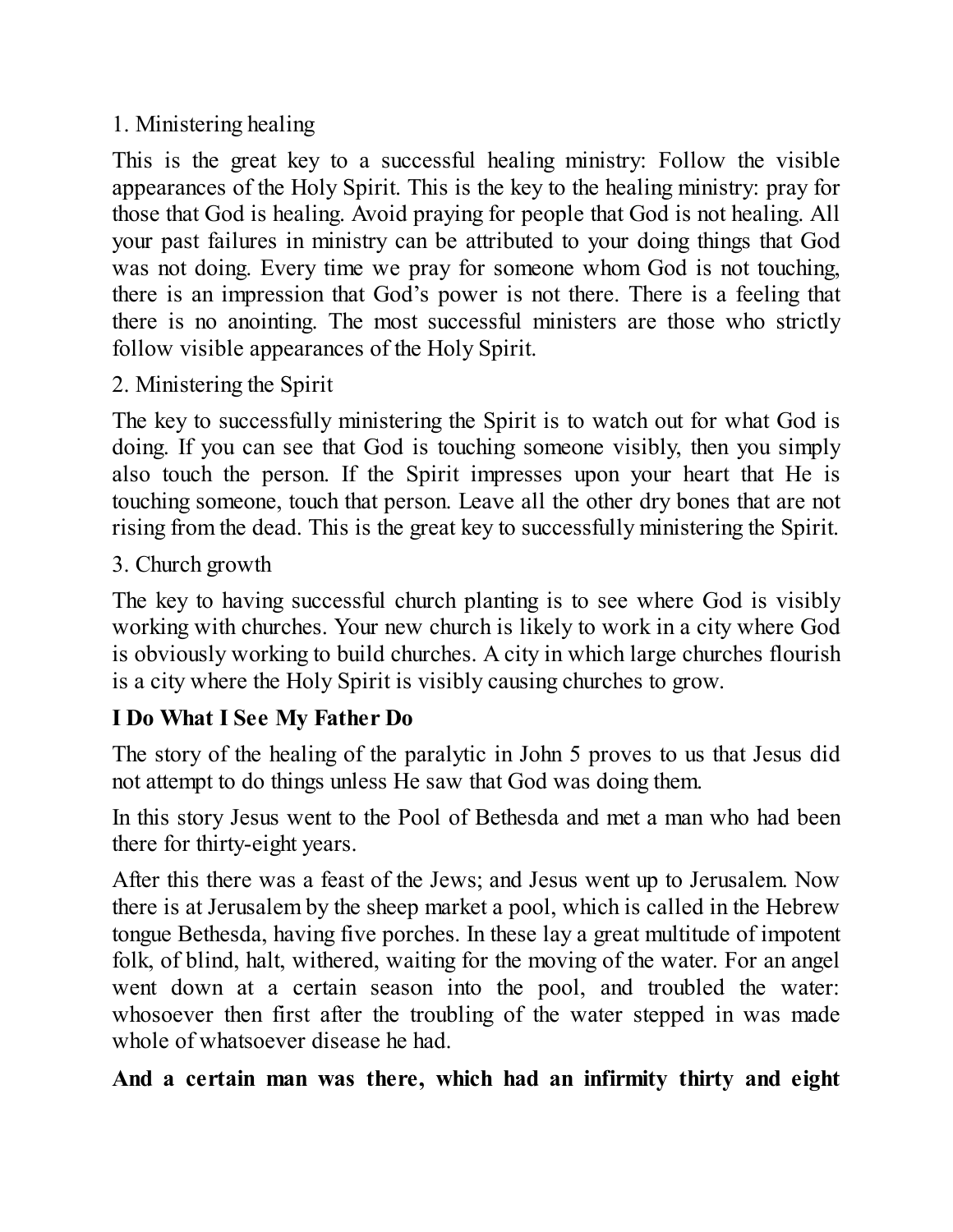**years. When Jesus saw him lie, and knew that he had been now a long time in that case, he saith unto him, Wilt thou be made whole? The impotent man answered him, Sir, I have no man, when the water is troubled, to put me into the pool: but while I am coming, another steppeth down before me. Jesus saith unto him, Rise, take up thy bed, and walk. And immediately the man was made whole, and took up his bed, and walked: and on the same day was the sabbath...**

## **John 5:1-10**

This man had been at the pool for such a long time because he did not have any nurses to help him.

I once saw a similar situation in a hospital. There was a man who had an accident that broke his hip joint such that he couldn't walk. He needed to have surgery but this man didn't know anybody who could help him. He was not a rich man. He was also not an important person. So every time he was scheduled for surgery, somebody else was given his place. This man continued to lie in bed even though his case needed immediate surgery! Eventually, one year too late, he had his surgery. Unfortunately, his hip joint was frozen and could no longer be corrected.

He was just like the man in John 5. He had no one to help him. But Jesus selected this man for healing and ignored all the others who also needed healing. The Bible says, "In these lay A GREAT MULTITUDE of impotent folk, of blind, halt, withered (John 5:3)". At this meeting, Jesus was surrounded by a large number of very ill people. Would He heal all of them? Did He heal all of them? Did He attempt to line them up and minister to them? The answer is "no". Jesus simply ignored the large number of sick people around Him and ministered to one person.

Why did Jesus heal only one person? How did He select this man out of the crowd? He followed the visible appearance of the Holy Spirit. Jesus did not talk to any of the sick people. Seeing this man and suddenly knowing a little about his condition made him sense that God was interested in that man. We would probably say that Jesus had a "word of knowledge" about that man.

You see, the unspiritual and faithless would say that Jesus just noticed the first person He saw. However, the spiritual person does not operate by chance, luck or good fortune. He knows that God is at work even in his thoughts.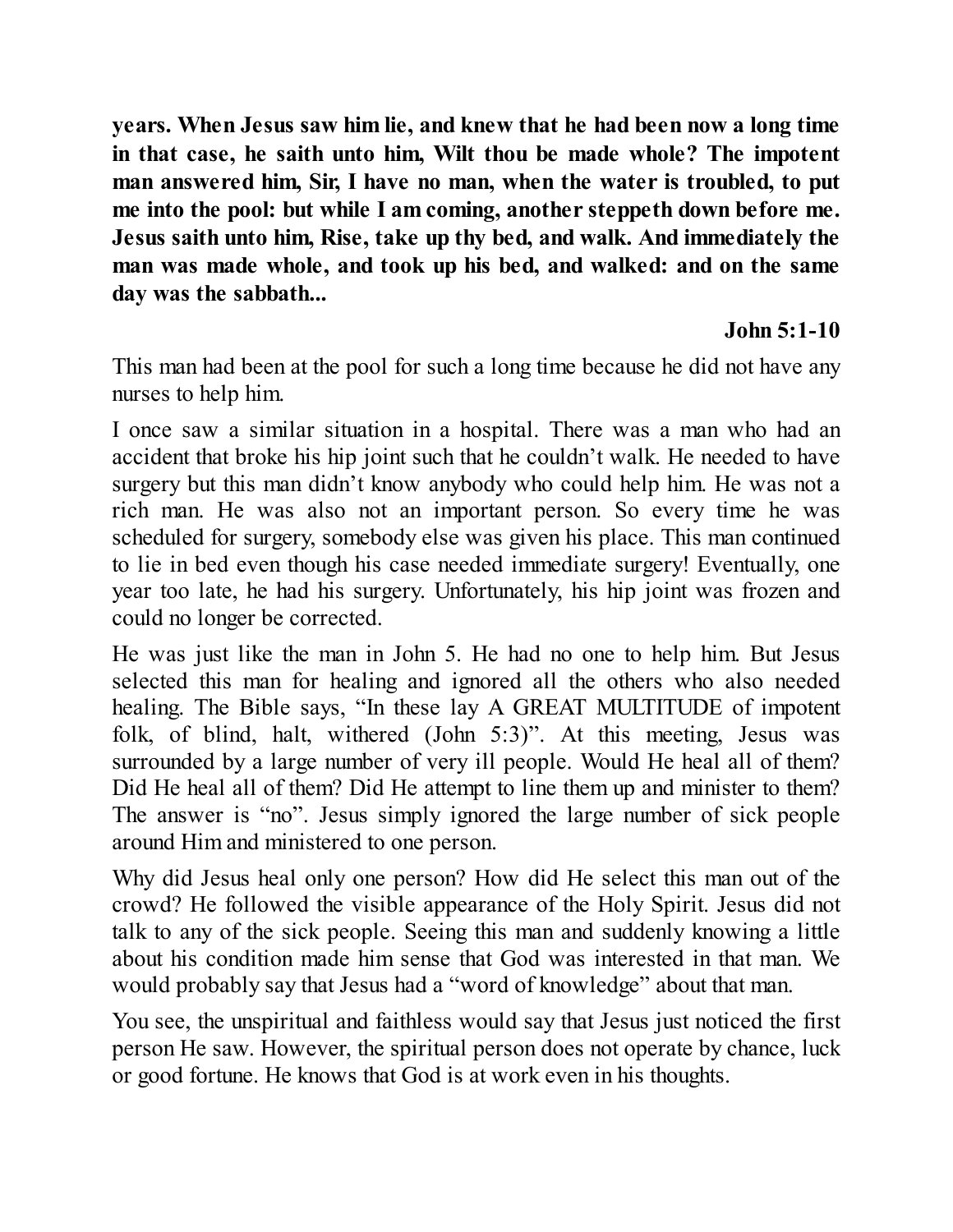#### **When Jesus saw him lie, and knew that he had been now a long time in that case, he saith…**

## **John 5:6**

As soon as Jesus saw and knew something about this man, He acted on it and ministered healing. Indeed, He was very successful in this case because the man received a stupendous miracle after thirty-eight years of suffering.

## **Three Great Lessons**

There are three great lessons to learn from this experience. Let us learn them by studying Jesus' comments after the miracle.

The words of Jesus give us direction.

1. I work when my Father works.

In other words, Jesus was saying, "If I see my Father working, I will jump in and work. If I see my Father ministering to someone, then I will minister to him".

## **But Jesus answered them, My Father worketh hitherto, and I work.**

#### **John 5:17**

2. I cannot do anything in the ministry that is from my own ideas. I can only do what I see my Father do.

Jesus was teaching that He restricted His ministration to what He could see the Father doing. Unlike some of us, who want to pray for everyone and heal everyone, Jesus restricted Himself to doing only what His Father did. Jesus knew that He could fulfil the purposes of God better by restricting his activities to what the Father did.

Jesus did not feel embarrassed that He would be allowed to heal only one person. Jesus was not embarrassed by the fact that people would think, "There were not many miracles today." Jesus did not care about whether people thought He was powerful or not. If God wanted one miracle, He would do no more than one.

**Then answered Jesus and said unto them, Verily, verily, I say unto you, The Son can do nothing of himself, but what he seeth the Father do: for what things soever he doeth, these also doeth the Son likewise.**

**John 5:19-20**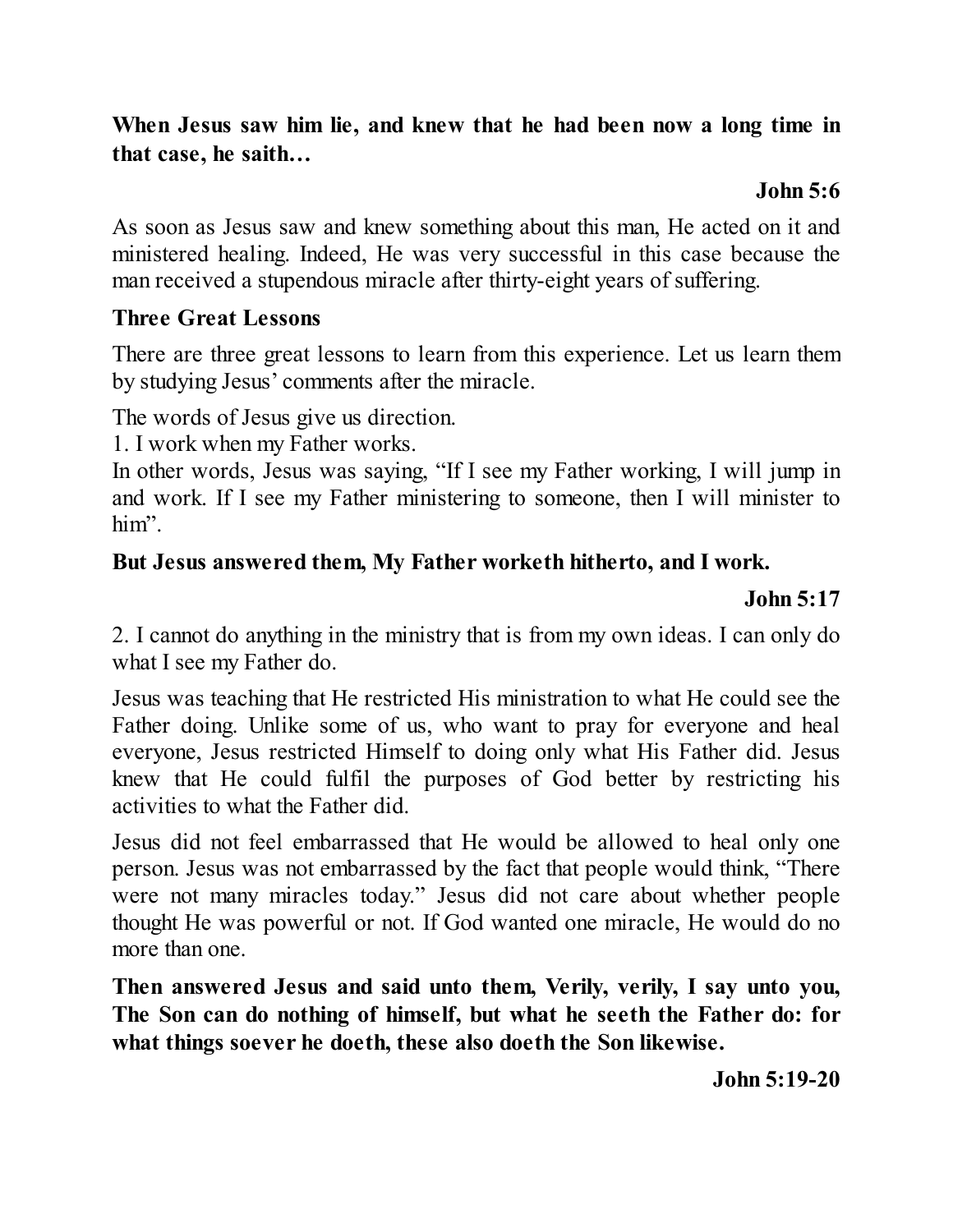3. Jesus knew that the Father would show Him (make visible) the miracles, the moves and the works the Father was doing.

When God loves you, He will show you whom He is calling and whom He is sending. When God loves you, He will show you whom He is healing and whom He is touching. If the Father is not showing you this love, you will be left to stumble in the dark and experiment with unworkable options. Occasionally, you will find something that works. But most of the time, you will be found beating the air, sweating away to no purpose.

# **For the Father loveth the Son, and sheweth him all things that himself doeth: and he will shew him greater works than these, that ye may marvel.**

#### **John 5:20**

I have learnt one thing. You cannot do anything that God is not doing. If He is not making your church grow you cannot make it grow yourself. If He is not healing you, you cannot be healed. If He is not delivering you, you cannot be delivered. I have learnt and found out that somehow, God doesn't seem to just do everything for everybody.

The point I am making is that God is always doing something in particular. We must see what He is doing. We must flow with what He is doing. We must move away from what He is not doing!

# *[Chapter](#page-2-0) 2*

## *The Natural and the Supernatural*

<span id="page-9-0"></span>I became a born-again Christian in the Scripture Union while I was in secondary school. In those days, the emphasis was on the Word of God. We learnt many important things in the Scripture Union. We learnt how to have a personal "quiet time". We learnt how to study the Bible. We learnt about the importance of the Word of God. We also learnt of the integrity of the Word of God.

Because of such teachings, I had been solidly founded on the Word of God. I do not agree with or flow in anything not founded in the Word. I want things to be Bible-based, otherwise, it is just not good enough. I am grateful to God for this foundational background because that has kept me on the right track up until today.

Of the many things I am constantly learning of in the ministry, one of them is in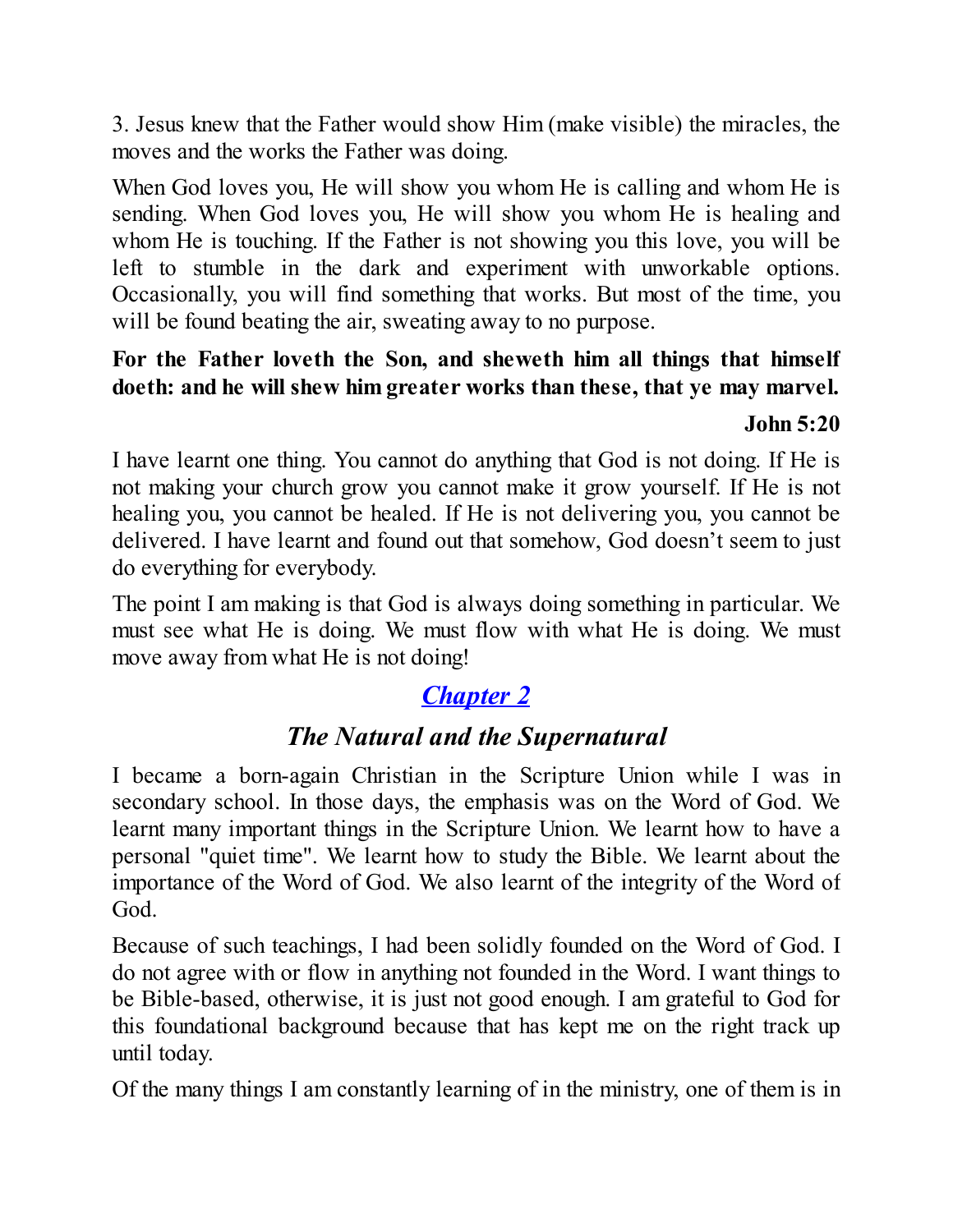the realm of the supernatural. The Bible is a supernatural book. There is a supernatural dimension to Christianity. **Cut out the supernatural events from the Bible and you are left with a book on philosophy.**

It is this very attitude of sticking to the Word that has brought me to the supernatural. **You cannot avoid the supernatural if you study the Bible.** I am always surprised that there are people who do not believe in miracles and yet are committed Christians. Is it intentional blindness to what is so obvious?

The Bible directs us to a God who is Spirit. The Bible teaches us about angels that cannot be seen in the natural. The New Testament is full of instructions concerning the Holy Spirit. In spite of this, many Christians are left out of the blessings of the supernatural.

Jacob made a very important statement.

**And Jacob went out from Beersheba, and went toward Haran. And he lighted upon a certain place, and tarried there all night, because the sun was set; and he took of the stones of that place, and put them for his pillows, and lay down in that place to sleep.**

**And he dreamed, and behold a ladder set up on the earth, and the top of it reached to heaven: and behold the angels of God ascending and descending on it. And, behold, the Lord stood above it, and said, I am the Lord God of Abraham thy father, and the God of Isaac: the land whereon thou liest, to thee will I give it, and to thy seed; And thy seed shall be as the dust of the earth, and thou shalt spread abroad to the west, and to the east, and to the north, and to the south: and in thee and in thy seed shall all the families of the earth be blessed.**

**And, behold, I am with thee, and will keep thee in all places whither thou goest, and will bring thee again into this land; for I will not leave thee, until I have done that which I have spoken to thee of. And Jacob awaked out of his sleep, and he said, SURELY THE LORD IS IN THIS PLACE; AND I KNEW IT NOT.**

#### **Genesis 28:10-16**

Jacob came to a place, made himself a pillow and lay down to sleep. He had a supernatural experience during the night. When he awoke in the morning he said, "The Lord was in this place, and I knew it not."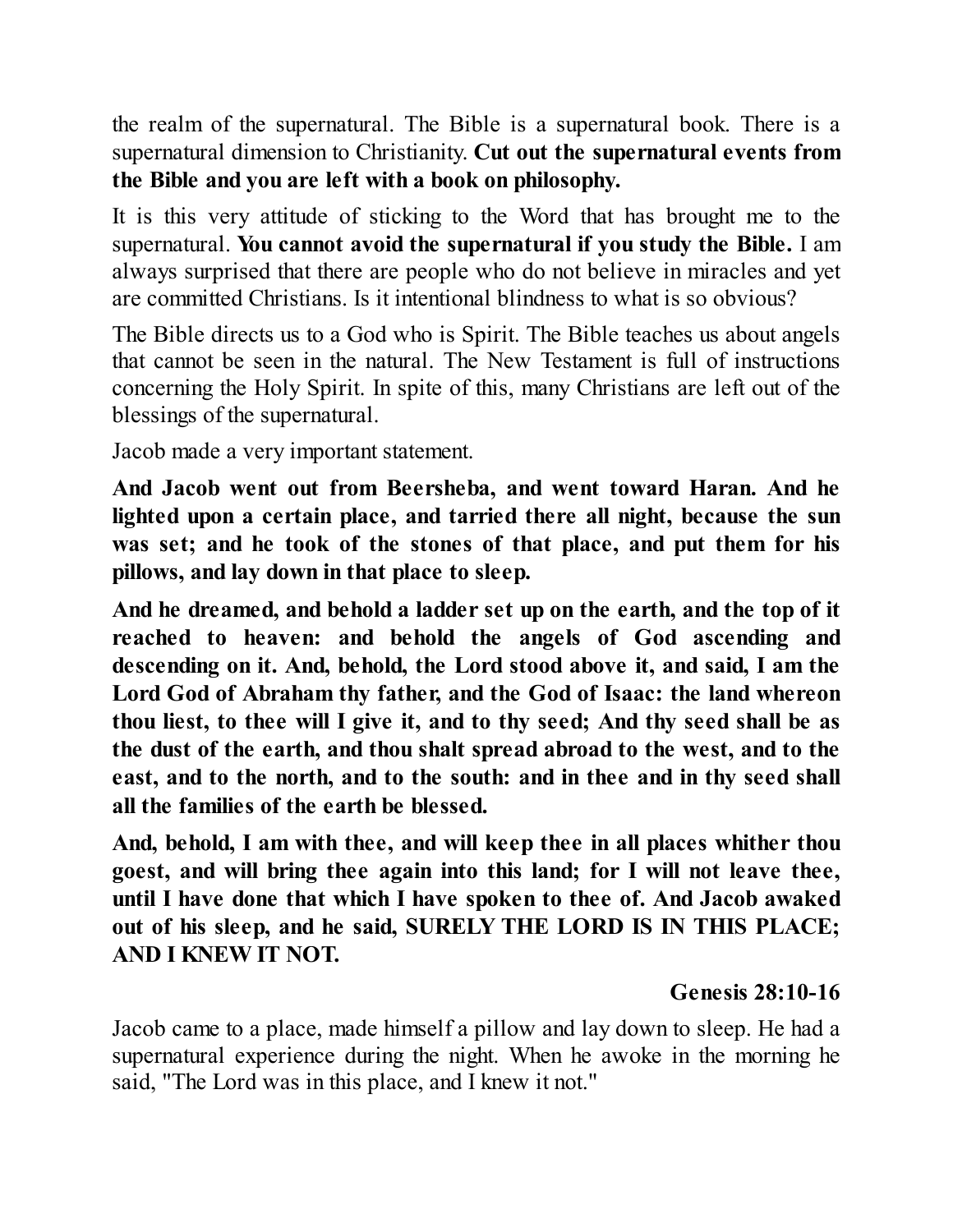*This is the testimony of many believers. The Lord is with them and they don't even know it. Angels stand by our side and they are not even aware of it. The Holy Spirit speaks to us and we don't even know it.*

It is my prayer, that by the time you finish reading this book, you will say, "The Lord was in this place and I knew it!" You will say, "The Holy Spirit was here and I felt Him."

**Surprisingly, the greatest barrier to the supernatural is not demons.** The greatest hindrance to receiving the supernatural is not witchcraft power. It is a state of naturalness, if I may use that word.

## **But THE NATURAL MAN RECEIVETH NOT THE THINGS OF THE SPIRIT OF GOD: for they are foolishness unto him: neither can he know them, because they are spiritually discerned.**

## **1 Corinthians 2:14**

The Bible states in very clear terms, that the natural man cannot receive the things of the Holy Spirit. This is because "they are foolishness unto him". What does it mean to be natural? To be natural means to be a normal human being. It speaks of thinking normally, as a human being should. It is being logical, intelligent, calculating and analytical. The word natural speaks of employing all normal human faculties. **It is interesting that it is this very "natural" attitude that cuts us off from supernatural things. I Could Not Receive**

Many years ago, I was desirous of receiving the Holy Spirit baptism. I wanted to experience the Holy Spirit baptsim with the evidence of speaking in tongues like everybody else. I was a born-again Christian but I had not received the Holy Spirit and did not speak in tongues. You must realize that speaking in tongues is a very supernatural thing.

I remember once going to a meeting where people were being prayed for to receive the Holy Spirit. Instead of entering the meeting, I observed from outside. All of a sudden, I began to laugh. Hearing them speaking in tongues, led me to laugh uncontrollably. It sounded so ridiculous. I laughed so hard that I thought I had sinned against the Holy Spirit.

Later that year, I finally decided that the baptism of the Holy Spirit was for me! I told a few people that I knew someone in town who could pray for us to receive the Holy Spirit. I remember travelling all the way to town to locate the brother who had agreed to come and pray for us.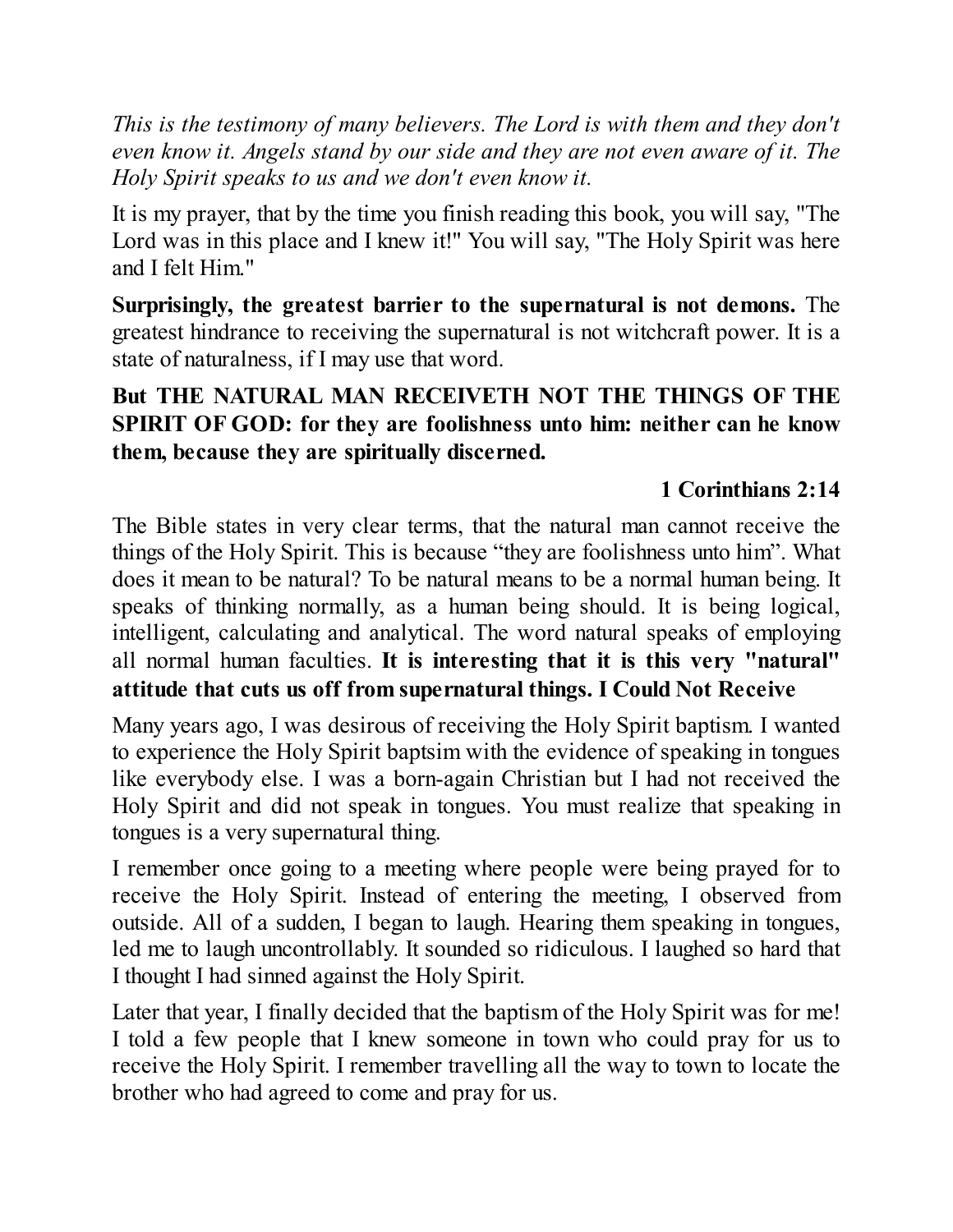## **How I Received**

One Saturday this minister decided to attend our meeting and pray for us. As we gathered in the classroom, I was very hopeful and expectant. After preaching on the baptism of the Holy Spirit this brother prayed for us. He asked those who had received the Holy Spirit to raise up their hands. After looking about the room, I realized that almost everybody had received, except me.

I couldn't believe it! I said to myself, "I organized this meeting. I brought this man from town to pray for us. Yet others who have no interest in the Holy Spirit have received." I just couldn't understand it. To my left and to my right people were speaking in tongues but I couldn't. I was very discouraged. The man of God encouraged us to pray in his absence and told us that God would fill the rest of us with the Holy Spirit. I prayed for several weeks, but to no avail.

One morning while lying on my bed, I routinely asked the Lord to fill me with his Holy Spirit. Before I realized it, I heard a beautiful language coming out of my spirit. I was speaking in tongues! I was so happy that I didn't stop praying in tongues for three hours. I was afraid that the Holy Spirit would go if I stopped praying.

The question is: "Why did it take me six weeks before I received the Holy Spirit?" The answer is in the Bible: the natural man receiveth not! **If you are very critical, analytical and judgmental, you are being natural. When you are natural, you will not and cannot receive spiritual things.**

The Bible says that supernatural things are foolishness to people who are natural. Who can receive the supernatural? The answer is: spiritual people.

The opposite of being natural is being spiritual or spiritually mature. A truly mature Christian is a spiritual person. A mature person knows God. I'm not talking about academic knowledge of the Bible. Academic knowledge of the Bible does not make you spiritual. As you know, many people study Bible Knowledge and Religious Studies subjects in school, and yet are hardened unbelievers.

**And I, brethren, could not speak unto you as unto spiritual, but as unto CARNAL, EVEN AS UNTO BABES IN CHRIST.**

**1 Corinthians 3:1**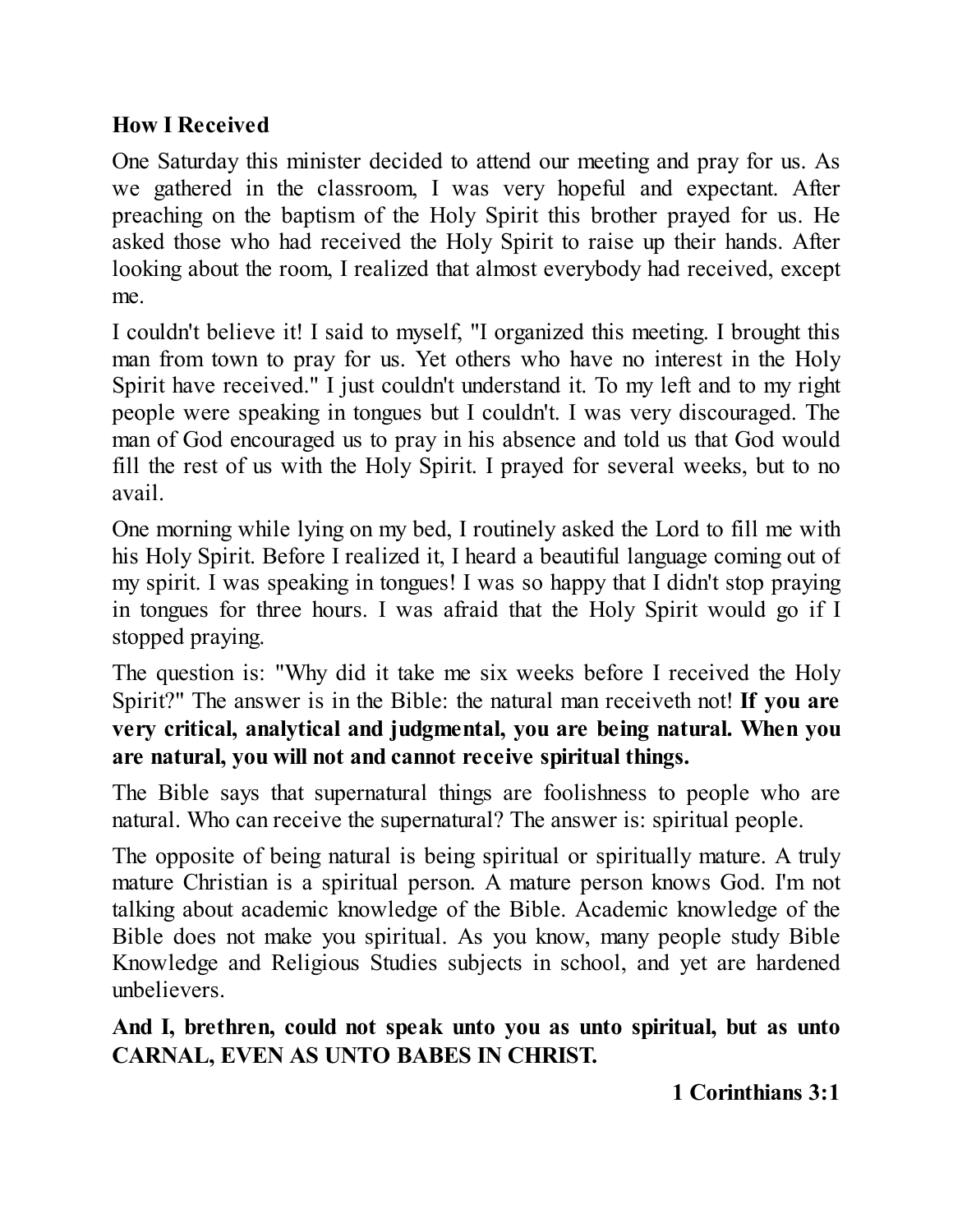Paul is saying here that He could not speak to them as to spiritual people but as to carnal.

#### **Moving out of the Natural State**

## **But strong meat belongeth to them that are of FULL AGE [mature], even those who by reason of use have their SENSES EXERCISED TO DISCERN both good and evil.**

## **Hebrews 5:14**

In this Scripture, the Bible declares that strong meat from the Word belongs to mature Christians. It goes on to explain that mature Christians are those who have their senses exercised to discern or distinguish good from evil.

I have always wondered what this verse meant. One of the laws of interpretation of the Bible is simply to accept the literal meaning of the words you read. This verse simply says that Christians who become mature have their senses alert. The word "senses" is derived from the Greek word, aistheterion, meaning "organs of perception".

**God has given you organs of perception.** You are expected to use these organs of perception to manoeuver in this life. Here, the Bible is giving us an additional but very important revelation. It is telling us that these organs of perception can also be used to detect or discern spiritual things.

## **What are the Organs of Perception?**

What are the organs of perception? They are the eyes to see, the ears to hear, the nose to smell, the skin to feel and the tongue to taste. If we accept this Scripture at face value, then it is telling us that our eyes and ears can be used, if they are spiritually alert enough, to discern between good and evil things.

I told the Lord, "We need more than one Scripture to form a solid basis for this revelation." The Lord took me to the book of Matthew 13.

**Therefore speak I to them in parables: because they seeing see not; and hearing they hear not, neither do they understand. And in them is fulfilled the prophecy of Esaias, which saith, By hearing ye shall hear, and shall not understand; and seeing ye shall see, and shall not perceive:**

**For this people's heart is waxed gross, and their ears are dull of hearing, and their eyes they have closed; lest at any time they should see with their eyes, and hear with their ears, and should understand with their heart, and**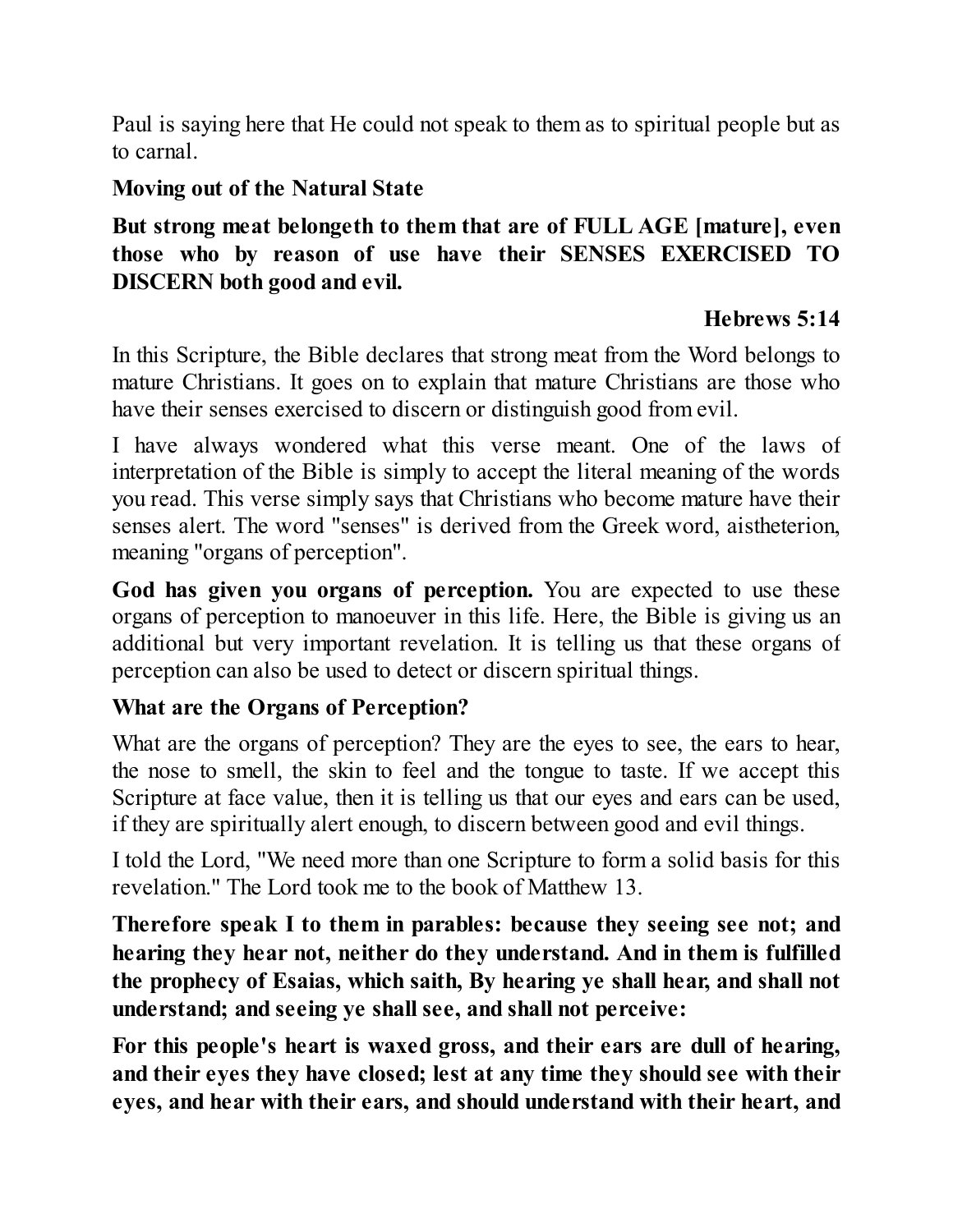**should be converted, and I should heal them. But BLESSED ARE YOUR EYES, for they see: AND YOUR EARS, for they hear.**

**For verily I say unto you, That many prophets and righteous men have desired to see those things which ye see, and have not seen them; and to hear those things which ye hear, and have not heard them.**

#### **Matthew 13:13-17**

Jesus made many astounding statements. He said, "Blessed are your eyes and your ears." What does this mean? *Jesus was speaking about their organs of perception, (aistheterion).*

Jesus had just finished teaching them the Word of God yet many could not understand what He was saying. When He said, "blessed are your eyes" He meant blessed are your eyes because they see visions, revelations and the supernatural. When He said, "blessed are you ears" He meant that they heard a little further, the voice of the Holy Spirit and the voice of God. Some could even hear the voices of angels.

At another point in the passage, Jesus said that the people had waxed gross in their heart. The word "heart" comes from the Greek word, "*kardia*", meaning thoughts and feelings. Their thoughts and feelings, which were organs of perception, had become gross (dull, stupid, fat and inattentive). **The Supernatural Moves through Your Organs of Perception**

This is the principal revelation I want to bring to your understanding. *The supernatural operates through your eyes, ears, thoughts and feelings.*

**Some of the thoughts that flash in your mind are from God.** They are the voice of God ministering direction to you. Jesus made it clear that the Holy Spirit would minister to Christians through their minds.

**But the Comforter, which is the Holy Ghost, whom the Father will send in my name, he shall teach you all things, and BRING ALL THINGS TO YOUR REMEMBRANCE [mind], whatsoever I have said unto you.**

**John 14:26**

#### **"God Spoke to Me…"**

This Scripture is saying that the Holy Spirit brings things to your mind. You might have heard great men of God say, "God spoke to me", or some mighty evangelists say, "The Spirit of God said something to me last night". I am sure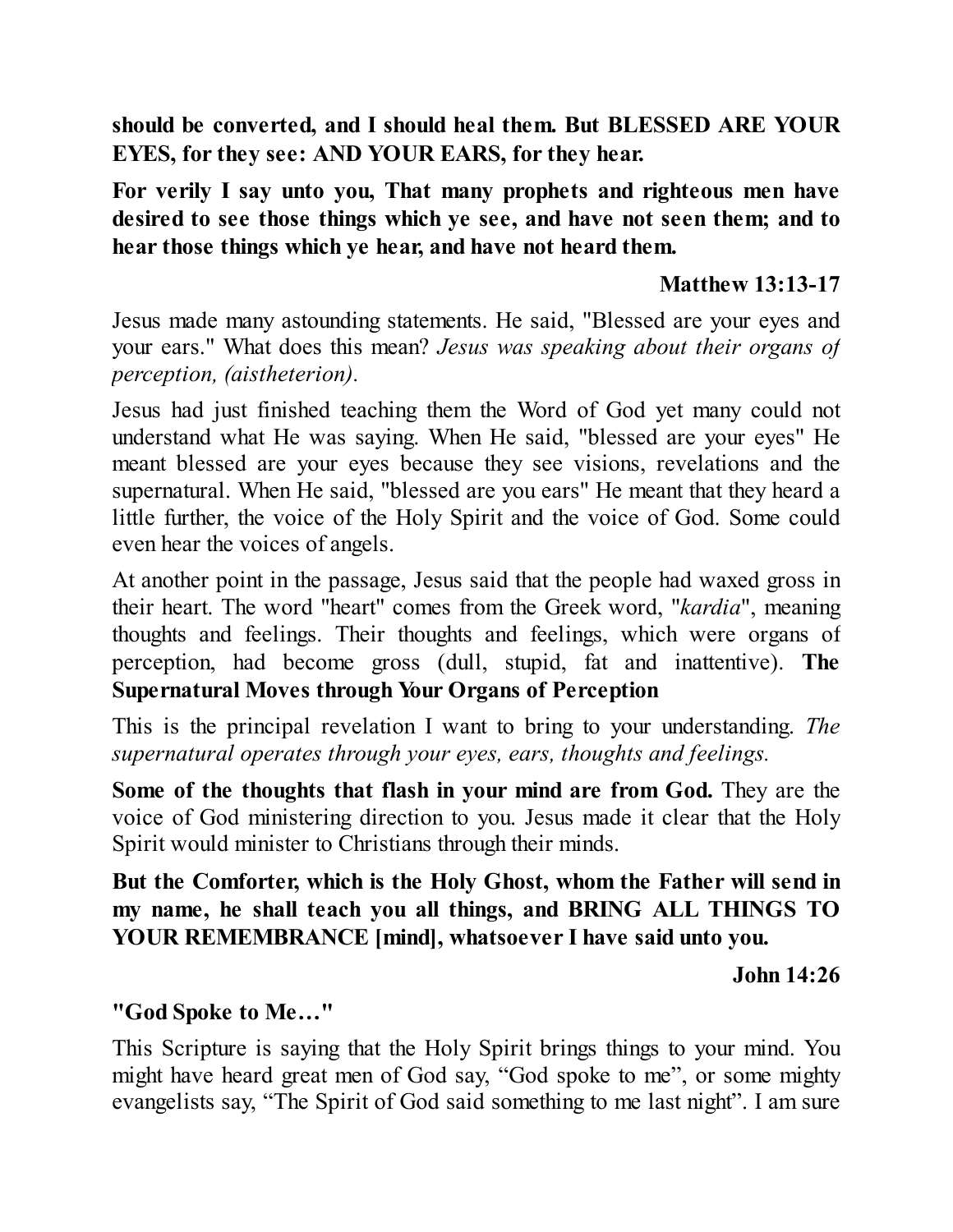you have wondered, as I did, that God seems to physically "live" in the houses of these men of God. God seems to speak to them all the time, but never to me. They always say, "God spoke to me."

My brother, Jesus said that the Holy Spirit would bring things to your mind. However, if your heart (kardia - thoughts and feelings) have waxed gross (fat, stupid, dull and inattentive) you will never know when the Holy Spirit speaks into your mind. You will not know the difference between your own thoughts and those from the Holy Spirit.

## **Supernatural or Spectacular?**

Learn something right here**! The supernatural is not always sensational, dramatic or spectacular.** The supernatural concerns things that are not natural. My experience in the supernatural is that God uses my organs of perception, of feeling, thinking, seeing and hearing. He will do the same for you. It may not be spectacular or thrilling, but it certainly is supernatural.

## **Don't Miss the Supernatural**

The supernatural is often mistaken for the natural. Because of that, the supernatural passes us by and we do not even realize it. Do you remember the call of the Prophet Samuel?

The boy Samuel was in the temple of God ministering. After lying down to sleep one night, he heard a voice. **The voice sounded so much like the voice of his senior pastor that he immediately got up and went to see Pastor Eli.** The prophet Eli said, "I didn't call you, so go back." He heard this same supernatural voice three times and thought he was hearing a human voice.

## **…Samuel was laid down to sleep; That the Lord called Samuel: and he answered, Here am I. And the Lord called yet again, Samuel… And the Lord called Samuel again the third time…**

## **1 Samuel 3:3-4, 6, 8**

If the supernatural voice were not similar to a natural voice, then why would Samuel make the same mistake three times? It was the experienced prophet, Eli, who guided Samuel to receiving the supernatural.

**Therefore Eli said unto Samuel, Go, lie down: and it shall be, if he call thee, that thou shalt say, Speak, Lord; for thy servant heareth. So Samuel went and lay down in his place. And the Lord came, and stood, and called**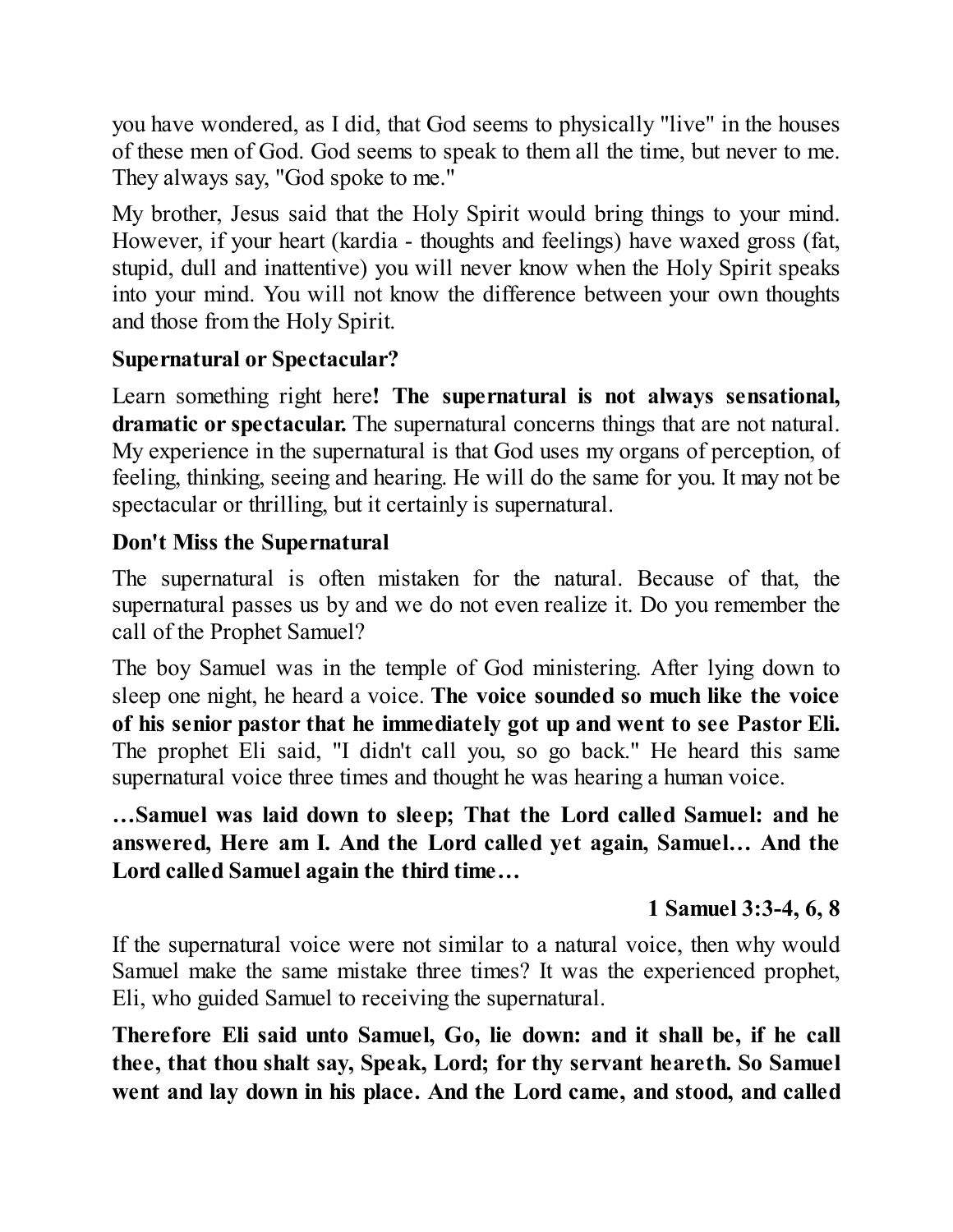**as at other times, Samuel, Samuel. Then Samuel answered, Speak, for thy servant heareth.**

#### **1 Samuel 3:9, 10**

#### **The Widow Couldn't "See"**

Many things you have experienced are supernatural. The supernatural is both real and biblical. In the ministry of the Prophet Elijah, you see a widow to whom he ministered.

He prophesied that she and her household would lack no food throughout the period of the famine. That prophecy came to pass! However, secretly she did not believe that the supernatural had occurred in her life.

When her child died and Elijah brought him back to life, she made a very significant statement. She said, "Now I know that you are a man of God."

## **And Elijah took the child, and brought him down out of the chamber into the house, and delivered him unto his mother: and Elijah said, See, thy son liveth. And the woman said to Elijah, Now by this I KNOW THAT THOU ART A MAN OFGOD, and that the word of the Lord in thy mouth is truth**

## **1 Kings 17:23, 24**

This means that all along she didn't really believe that she was experiencing the supernatural. It looked so ordinary to her.

#### **I Had a Supernatural Call**

I have been in the ministry for many years. God has used me to do many things for which I am grateful. For example, you are reading a book that I have written. That alone should tell you that God is using me to some extent. However, I did not experience thundering and lightning and have not seen Jesus in person.

The call of God on my life has simply been a conviction. A conviction to serve Him. A conviction to do my best. A conviction to obey the desires that He has placed on my heart. The Bible is true when it says many are called. Many, many, many people are called.

#### **For MANYARE CALLED, but few are chosen.**

#### **Matthew 22:14**

Many people do not respect the visions they see. Many have had dreams,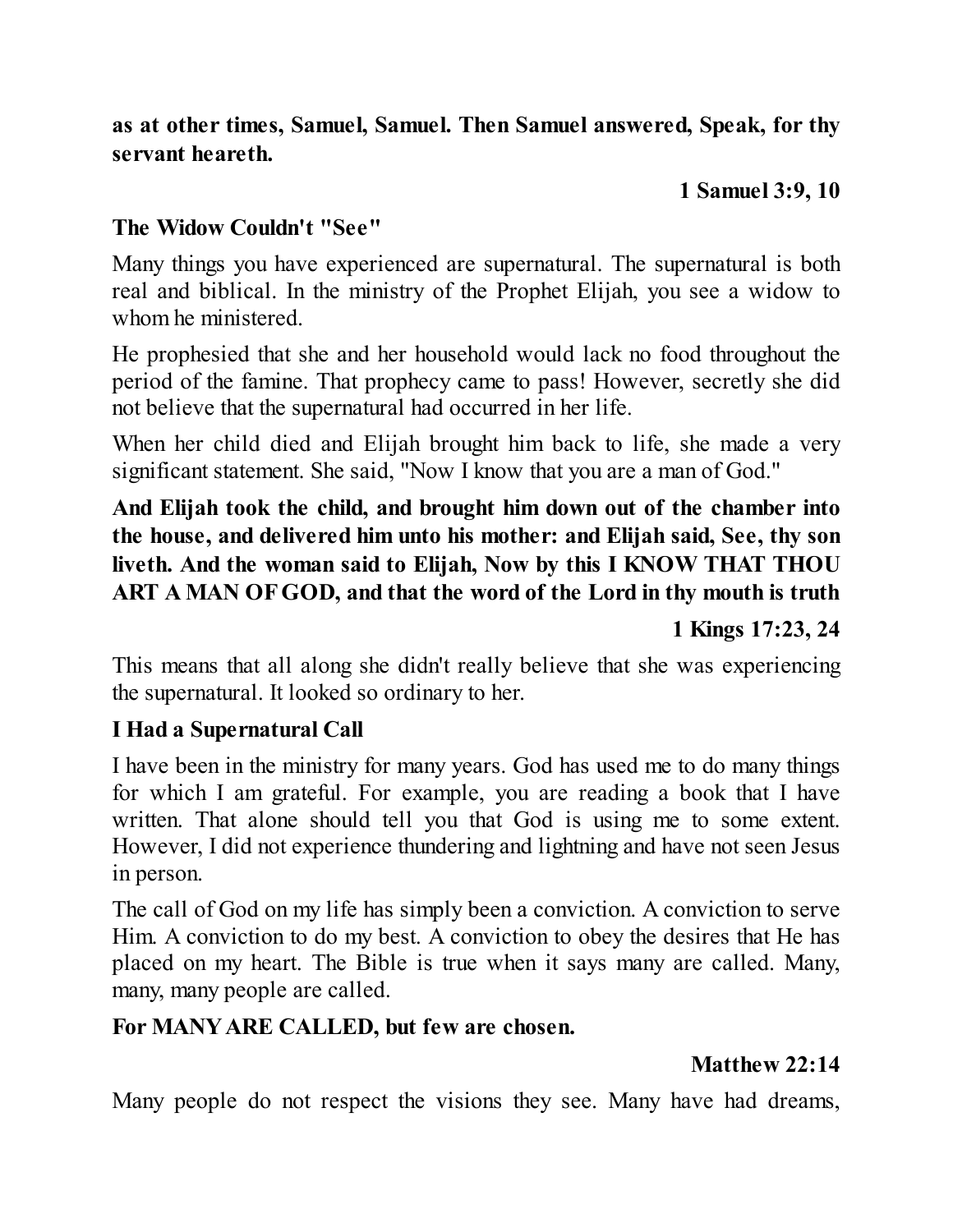which they take no notice of. Paul said, I was obedient to the heavenly vision. One night, God spoke to me and told me, "Respect your dreams from today." I told the Lord, "But I don't have spectacular dreams!"

The Lord told me to look in the book of Daniel. So I opened my Bible and He showed me that even King Nebuchadnezzer, an unbeliever, respected his dreams greatly. As a result, he was able to receive an instruction from the Lord.

His dream revealed a mighty tree being cut down. If you had a dream where you just saw a tree, would you take much notice of it? Probably not! You may take more notice of a dream where cows were chasing you, birds were flying, and snakes were appearing all over the place.

What did Elijah experience? He experienced the still small voice of God. When God spoke to him He was not in the fire, wind, etc. He was in the still small voice.

And he said, Go forth, and stand upon the mount before the Lord. And, behold, the Lord passed by, and a great and strong wind rent the mountains, and brake in pieces the rocks before the Lord; but the Lord was not in the wind: and after the wind an earthquake; but the Lord was not in the earthquake: And after the earthquake a fire; but the Lord was not in the fire: and after the fire

## **A STILL SMALL VOICE.**

## **1 Kings 19:11, 12**

I believe I have a very supernatural ministry. The things I do and have been able to accomplish have been divinely and supernaturally orchestrated.

## **You Can Feel Your Healing**

When the Lord began to use me in the healing ministry, I soon realized that people were actually being healed in the service. Coming from a faith background, I used to sing the song, *"I'm not moved by what I feel. I'm only moved by the Word of God."* This song is true. We are only moved by the Word of God!

However, you will notice that Jesus could feel tangible healing power flowing out of His body. The Bible tells us that He knew in Himself that healing virtue had gone out of Him. How did He know that? He knew because He felt it. One version of the Bible says, *"Jesus became aware that power had gone out of*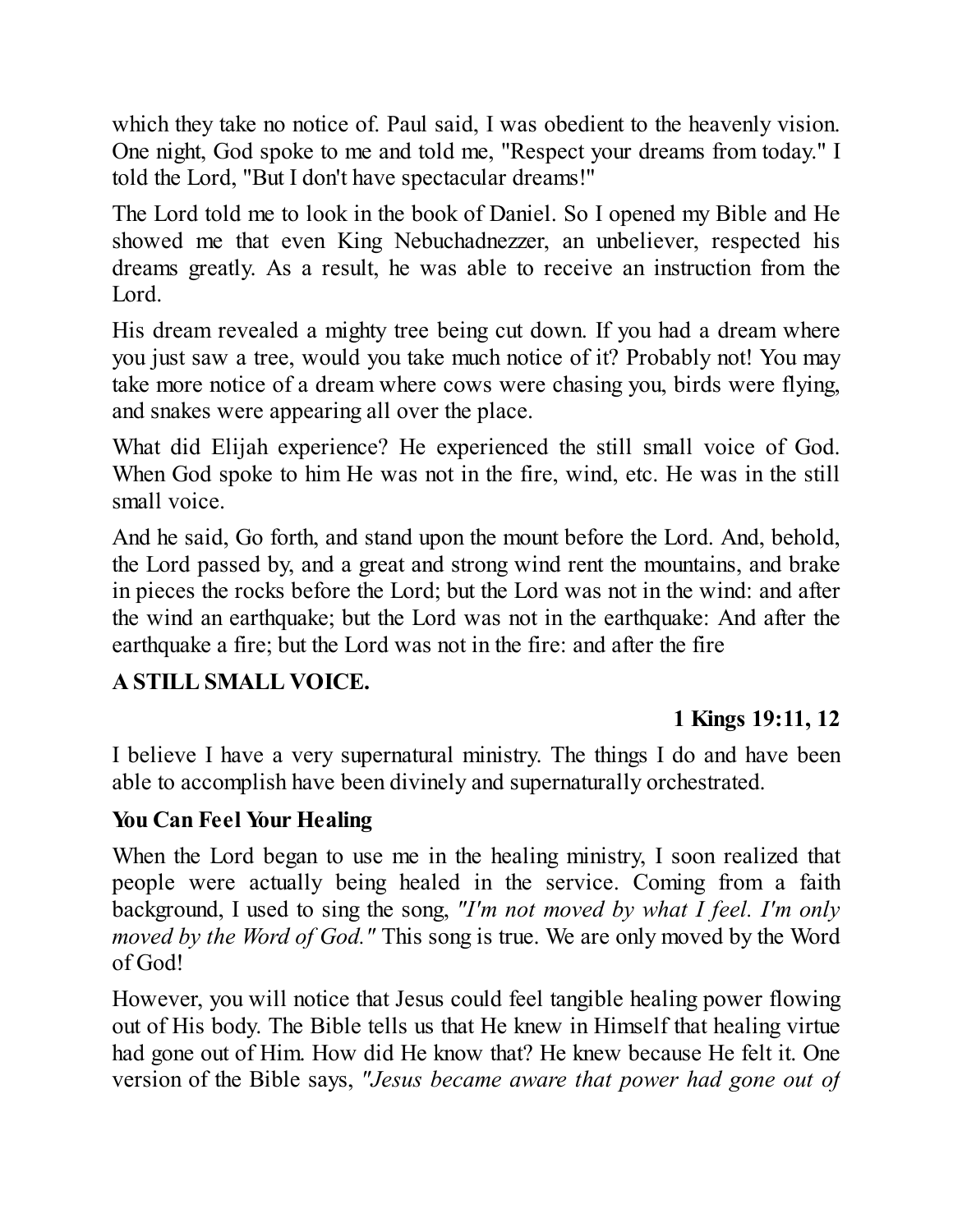*him." Another version says, "And Jesus perceived, that power had gone out of him."*

The question that Jesus asked was "Who touched me?" Perhaps the feeling of the power was like an unusual touch. The disciples asked him, "You can see this crowd jostling you and pressing in on all sides. How can you ask who is touching you?" **Jesus' organs of perception (feelings) were alive spiritually.** He could feel power flowing out of him. He could distinguish between the touch of the crowd and the release of supernatural power.

It is interesting to note that the woman also felt that she was healed. She also felt the power of God flowing into her. The Bible says,

#### **…and SHE FELT in her body that she was healed…**

## **Mark 5:29**

In my experience, people often claim to feel the power of God when they receive healing. Some people feel an intense heat or a warm sensation. Others feel a surge of electric power. Many feel the wind of the Holy Spirit, like a blowing breeze. Again, some do not even feel anything per se, but just sense that they are healed. Friends, the power of God is real.

## **The Shrinking Tumour**

I remember a lady who had a lump on her body. During the miracle and healing prayer time, she placed her hand on the lump and God healed her. She later testified on stage that when she placed her hand on it, she felt the lump actually shrinking beneath her palm. She was amazed and so were we!

## **The Disappearing Gallstones**

There was a lady in one of our miracle services, scheduled to undergo major surgery to remove gallstones. She was suffering greatly from cholecystitis. During the healing time, she placed her hand on her abdomen as we prayed. She felt the power of God go through her body. She later testified on stage that she felt she was healed.

The Bible commands us to, "prove all things." After returning to the doctor, the new x-ray showed that the gallstones had disappeared. The doctors had no explanation for this. There was a scan before the miracle time that showed the stones. After the miracle service, there were no stones. By the supernatural power of God a miracle had occurred.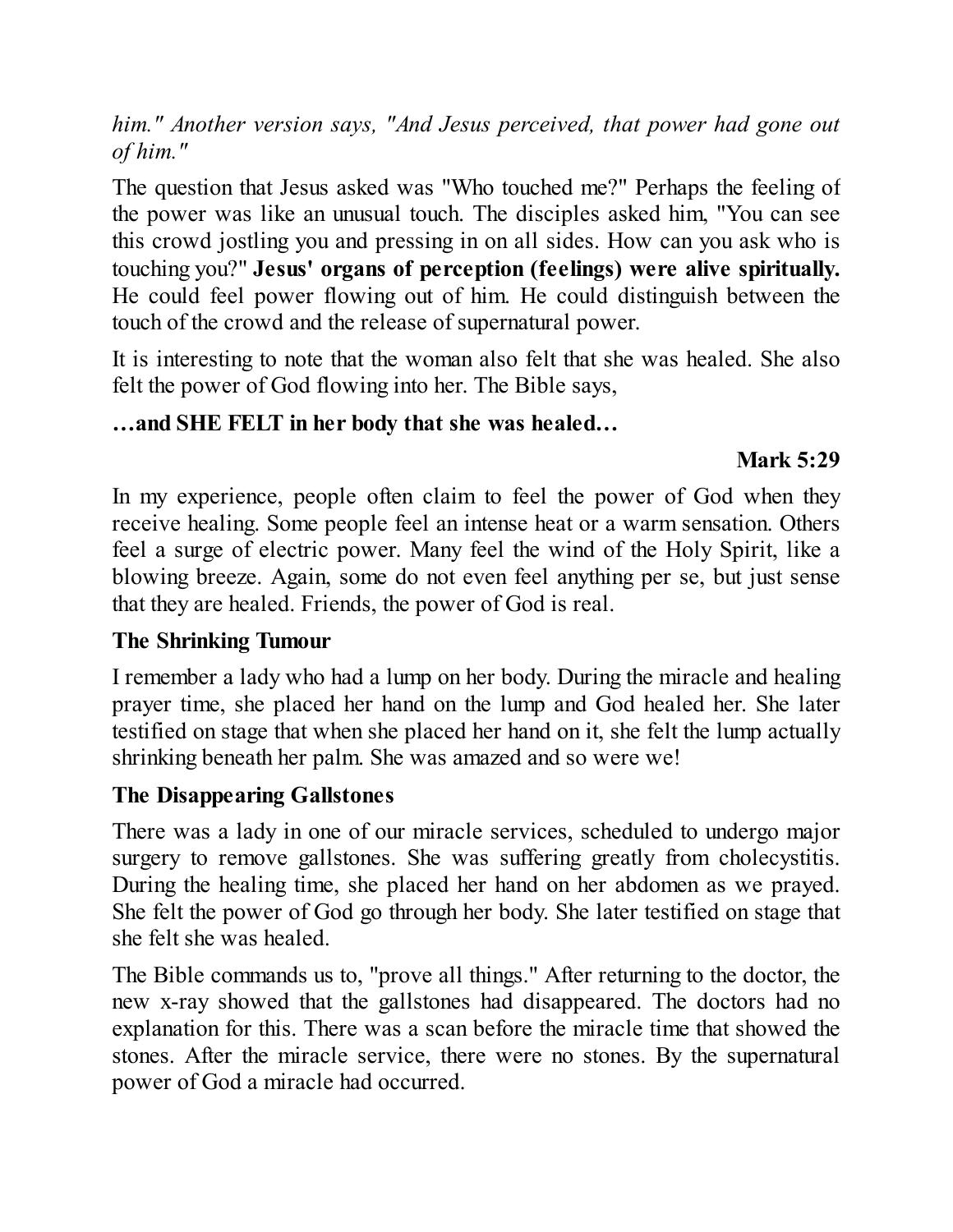# *[Chapter](#page-2-0) 3*

# *Manifestations of the Spirit Are Given to Every Man*

<span id="page-19-0"></span>**Now concerning spiritual gifts, brethren, I would not have you ignorant. Ye know that ye were Gentiles, carried away unto these dumb idols, even as ye were led. Wherefore I give you to understand, that no man speaking by the Spirit of God calleth Jesus accursed: and that no man can say that Jesus is the Lord, but by the Holy Ghost. Now there are diversities of gifts, but the same Spirit. And there are differences of administrations, but the same Lord. And there are diversities of operations, but it is the same God which worketh all in all. But the manifestation of the Spirit is given to every man to profit withal.**

## **1 Corinthians 12:1-7**

Notice that in verse 3, Paul talks about the "*manifestations of the spirit.*" The word "*manifestation*" used here is the Greek word "*phanerosis*" which means, "*to make visible.*"

Paul is saying in other words, that the **making visible (***manifestation***)** of the Holy Spirit is given for everybody's benefit. Everyone needs the Holy Spirit to be made visible from time to time. 'To be made visible', is 'to be made tangible and available'.

What is the use of a car you cannot see, and money you cannot touch? Thank God for all the cars in Japan and Korea but I need one that I can touch and feel. Thank God for all the money in the banks of America and Germany, but I need some in my hand now. I need money I can touch, hold and spend.

Thank God for the greatness of the Holy Spirit in Heaven. Thank God for the wonders of the Holy Spirit in the Bible. But I need the Holy Spirit practically, tangibly and visibly today.

God knows this need of a comforter who can be contacted. He knows we need a Holy Spirit who is made visible whenever necessary.

## **Phanerosis: To Make Visible**

*Phanerosis*, which is translated "manifestation" also means: a sign, an expression, a demonstration, the symptom, the appearance and the materialisation of an invisible thing. 1Corinthians 12:7 therefore reads: "The sign, the expression, the demonstration, the symptom, the appearance and the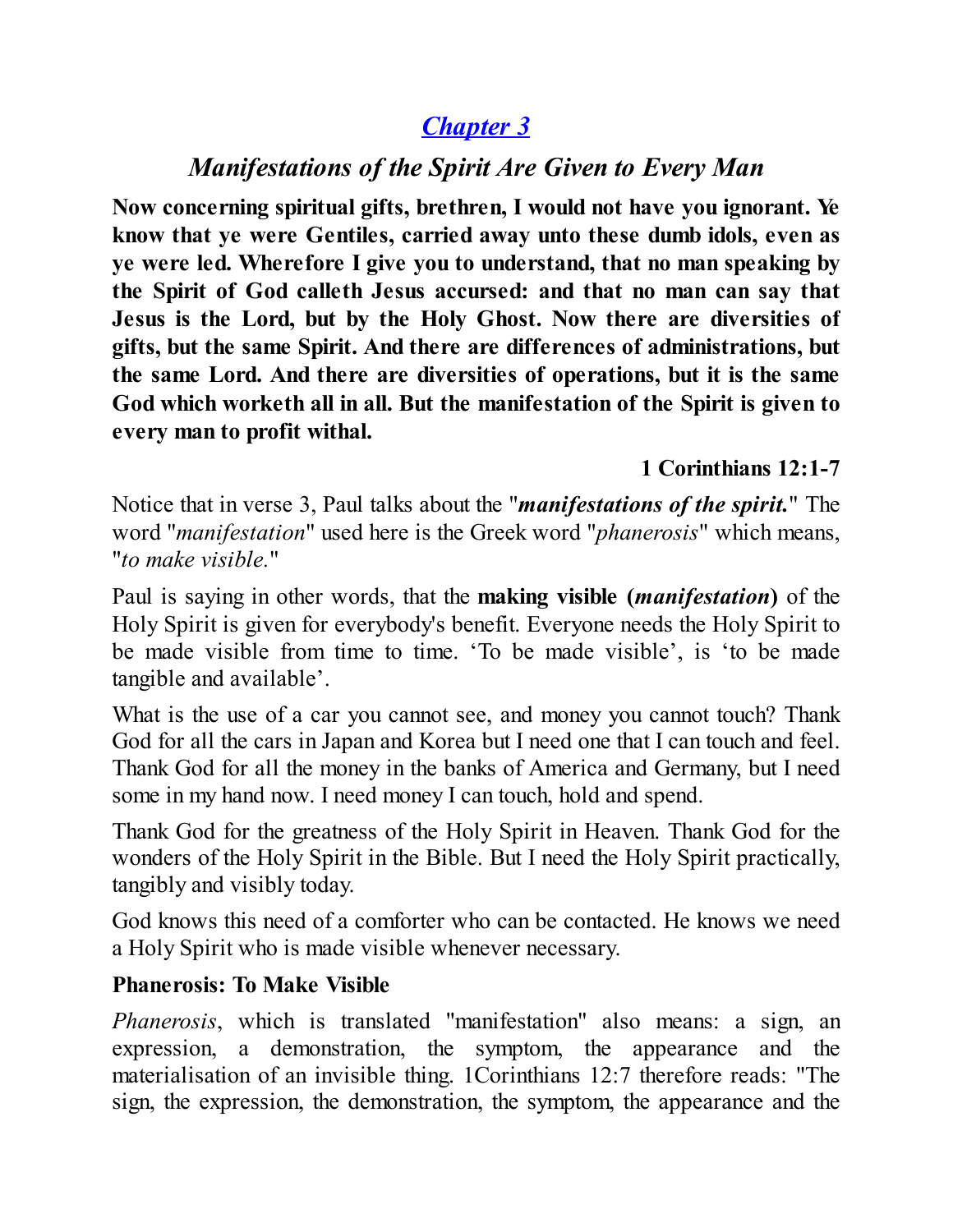materialisation of the Holy Spirit is given to everyone to profit withal."

God manifested himself in various ways to those who believed in him. This is something God did in the past and is still doing today. What is the use of a car you can't drive? What is the use of a brother you don't see, and can't call? What is the use of a person who claims to be your friend but is invisible? You cannot contact him, you cannot relate with him, you cannot feel him, and you cannot benefit from him! It is of no use.

In other words, the Holy Spirit is alive in us, and there are times when He makes himself visible to the Church. Without the Holy Spirit becoming visible, we will not benefit from Him, as we should.

The *phanerosis* of the Holy Spirit or the making visible of the Spirit is real. Many times you can feel the presence of the Holy Spirit at meetings. When you sense the presence of the Holy Spirit, He is making Himself visible.

Sometimes in my meetings, I have sensed the Holy Spirit move to the back of the auditorium. Sometimes I sense Him sweep through the balcony and sometimes He is on the stage. Many times I have seen the Holy Spirit on the man of God. I have seen the Holy Spirit bring healing to people in the congregation. There are times that I can feel Him in the car with me and then I start to cry like a baby. I sometimes want to drive alone because of this. When He is present, He does so many things in our lives. He can become real to you today in Jesus' name!

The verse we read says that everyone must benefit from the manifestation of the Holy Spirit. He is given for your benefit. If you have never experienced the Holy Spirit in a visible way, it is not because He is not real. It is because He has never been made visible in your life for whatever reason.

From today, *phanerosis* is going to happen in your life in the name of Jesus! You will see Him moving practically in your life!

I have seen the Holy Spirit at work in our church. This is what has transformed our church from a classroom church to a worldwide ministry. The Bible refers to the Holy Spirit as rain. Things grow when there is rain. Plants flourish in the rain. The rain of the Holy Spirit is what has brought the transformation to our church. The Holy Spirit has made Himself visible by transforming my little Bible study group into a worldwide ministry.

*[Chapter](#page-2-0) 4*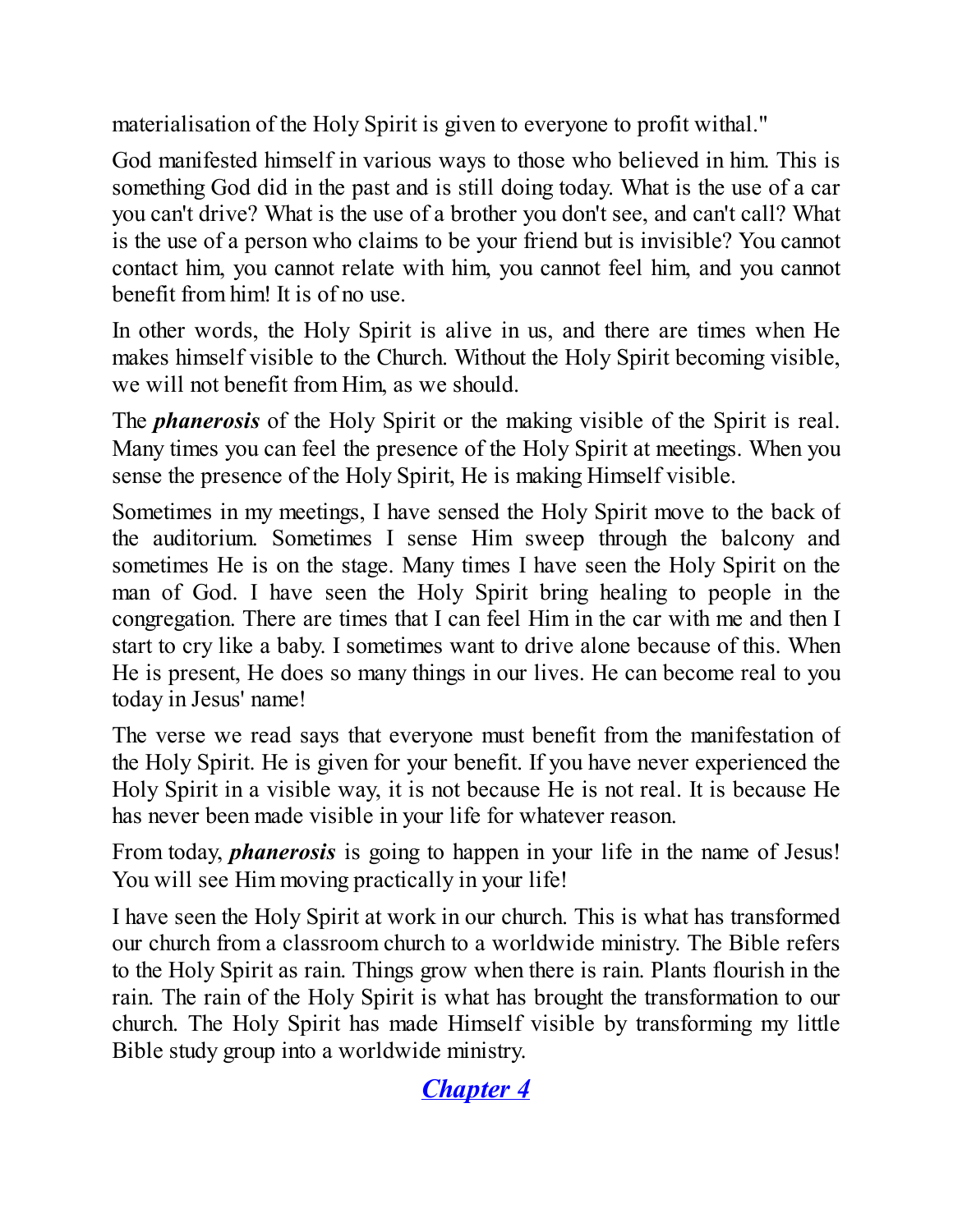## *Phanerosis: Making the Teacher Visible*

<span id="page-21-0"></span>The Bible is replete with instances when the Holy Spirit became "visible" (shown, demonstrated, manifested) to believers. How does the Holy Spirit become visible to the average Christian? Through the teaching ministry of the Holy Spirit! The principal job of the Holy Spirit is to teach and guide the Church. Every time you are in the presence of the teaching anointing, you must acknowledge the great presence of the Holy Spirit. is being made visible to you. When you read your Bible and begin to have deep revelation in the Word, the Holy Spirit is being manifest.

**But the Comforter, which is the Holy Ghost, whom the Father will send in my name, SHALL TEACH YOU ALL THINGS, and bring all things to your remembrance, whatsoever I have said unto you.**

#### **John 14:26**

This verse is a great key. When I read from the Bible that God would give us the Holy Spirit as our Comforter, I asked myself, "What is this Comforter going to do for us?"

God revealed to me that the primary way makes Himself visible and relevant to us according to this verse is, "to teach you all things."

Many people don't benefit from the Holy Spirit. The only way some Christians seem to have the visible presence of the Holy Spirit is by the speaking in tongues. But there is more to God and more to the Holy Spirit than speaking in tongues!

When Jesus promised the Holy Spirit, to believers, He promised us a teacher. Watch out for the teacher being made visible. Anybody who wants to get to know the Holy Spirit must experience this important way that the Holy Spirit makes Himself visible to us.

When the Holy Spirit comes, He will reprove the world of sin, of righteousness and of judgement. He will also guide us into all truth.

**And when he is come, he will reprove the world of sin, and of righteousness, and of judgment: Of sin, because they believe not on me; of righteousness, because I go to my Father, and ye see me no more; Of judgment, because the prince of this world is judged. I have yet many things to say unto you, but ye cannot bear them now. Howbeit when he,**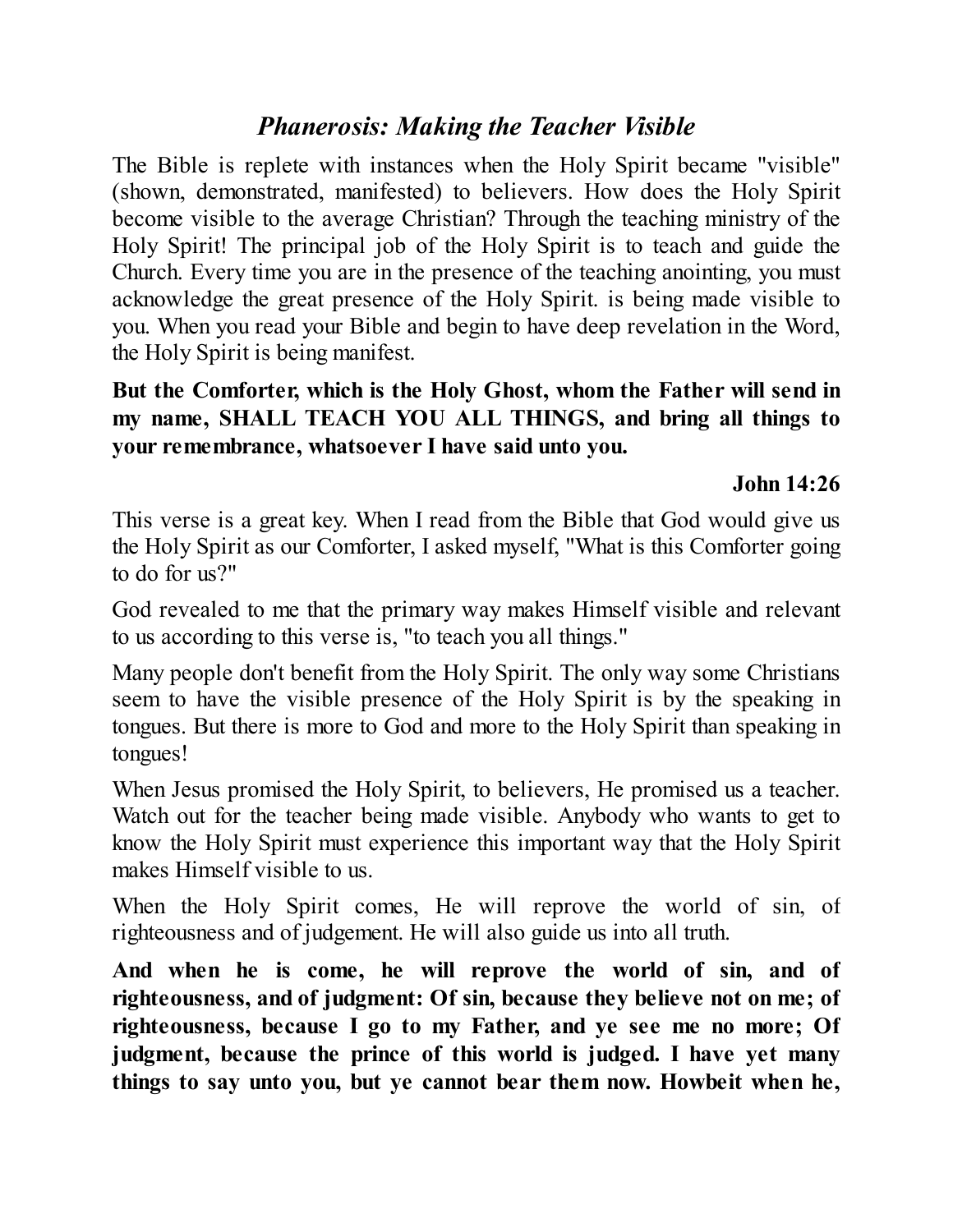## **the Spirit of truth, is come, HE WILL GUIDE YOU INTO ALL TRUTH: for he shall not speak of himself; but whatsoever he shall hear, that shall he speak: and he will shew you things to come.**

#### **John 16:8-14**

The Holy Spirit will also remind us of everything that Jesus has told us in His Word.

#### **…AND BRING ALL THINGS TO YOUR REMEMBRANCE, whatsoever I have said unto you.**

## **John 14:26**

I want you to know that when Jesus promised the Holy Spirit, He was promising us a teacher! The Holy Spirit must be manifested in your life as a teacher. You do not know the Holy Spirit if you do not know him as a teacher. There are two essential rewards that the Holy Spirit brings to you through the teaching of God's Word.

## **All Things That Pertain to Life**

When the Holy Spirit becomes a teacher to you, he will give you all things that pertain unto life!

## **According as his divine power HATH GIVEN UNTO US ALL THINGS THAT PERTAIN UNTO LIFE AND GODLINESS, THROUGH THE KNOWLEDGE OFHIM that hath called us to glory and virtue...**

## **2 Peter 1:3**

This verse says that, God has given us all things that pertain to life. What are the things that pertain to life? The things that pertain to life are money, cars, clothes, houses, healing, jobs, good jobs, wives, husbands, children, health, education, long life, prosperity, peace, joy in the Holy Spirit, financial blessings, knowledge, wisdom, good pastors, friends etc. You may ask yourself, "How is the Holy Spirit going to give me all things that pertain unto life though the teaching of the Word?"

Look carefully at the verse again. It says that, "God hath given us all things that pertain unto life *through the knowledge of him* that has called us to glory and virtue". In other words God knows that we will receive all things that pertain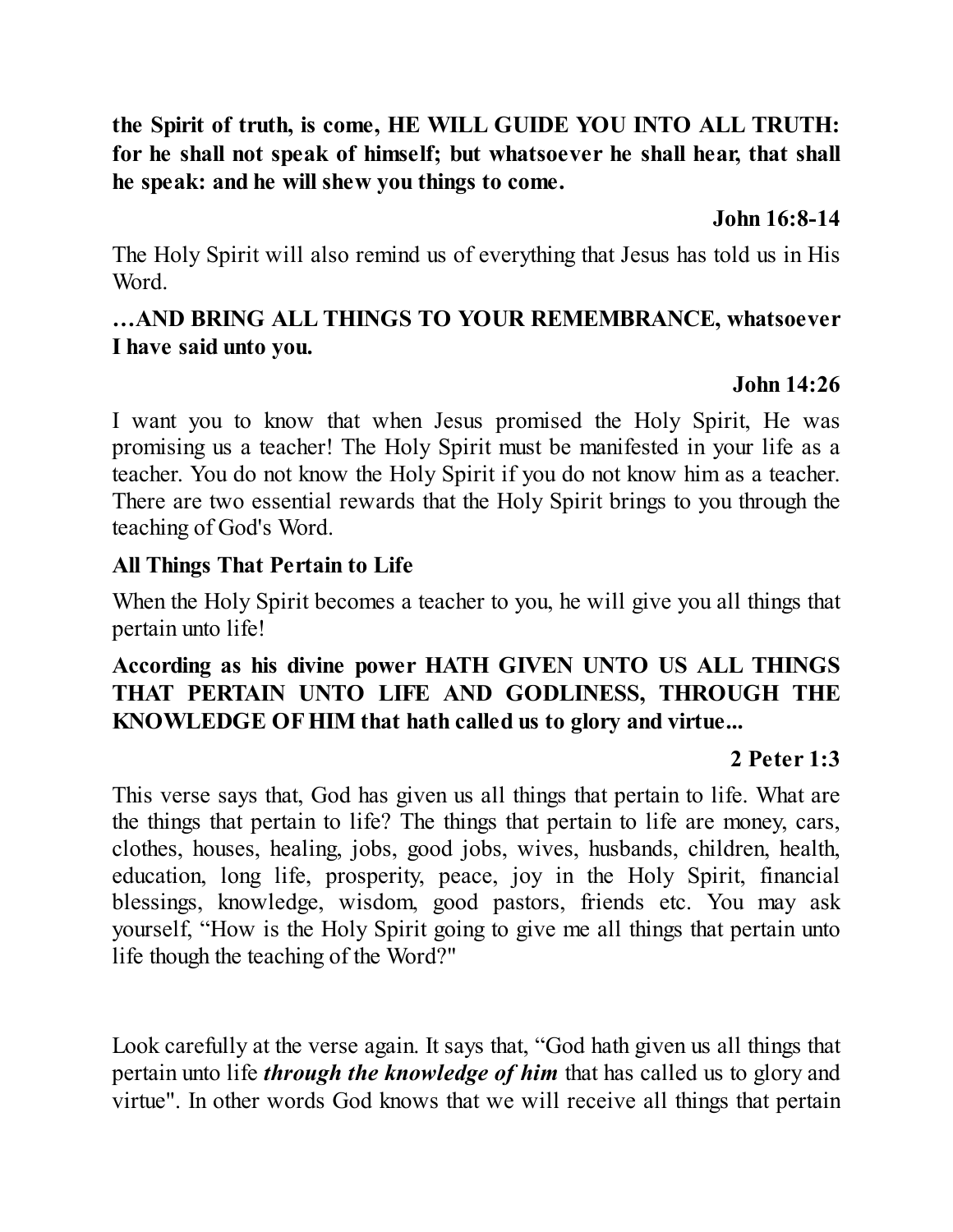unto life when we get to know him better. That is why He sent the Comforter. He sent the Comforter to teach us and to give us knowledge. The knowledge the Holy Spirit gives us about God, will lead us into everything that pertains to this life.

You must understand that the Comforter is here to teach you. He is here to manifest Himself as a teacher in your life. That is why you must read and study your Bible!

Perhaps the greatest manifestation of the Spirit is the teaching session of the service. Unfortunately, the teaching part is regarded as the powerless section of the ministration. When people scream, fall and shiver we say, "Oh, the Holy Spirit is at work." This is unfortunate, because the Holy Spirit's primary and visible role is in teaching us His Word.

## **All Things That Pertain unto Godliness**

The second essential reward of the Holy Spirit when He teaches you the Word of God is that He gives you all things that pertain unto godliness! That means you can live a righteous life to please God. You can be spiritual. You can read your Bible and pray. You can be in church regularly and participate fully.

Churches are full of people who want miracles and breakthroughs. If you want a permanent breakthrough then you must believe the Bible because it says, "You shall know the truth and the truth shall make you free," (John 8:32). The principal work of the Holy Spirit is to guide us into all truth. When you allow him to teach you, you will have access to everything that pertains to life and to godliness.

I have a revelation of Heaven. I know it is the most important place to be and I want to go there. I have a revelation of serving the Lord. That is why I want to serve him more. I have a revelation that it is more important to get to Heaven and to serve the Lord than to do anything else. These revelations came to me through the knowledge of the Word.

Thank God for the miracles. Thank God for all the things He is going to do to make Himself visible in our lives. But He comes first and foremost as a teacher, and as someone guiding and leading.

Receive the knowledge of His Word!

By His Word you can be free!

You don't have to sin, you don't have to die; you don't have to kill yourself!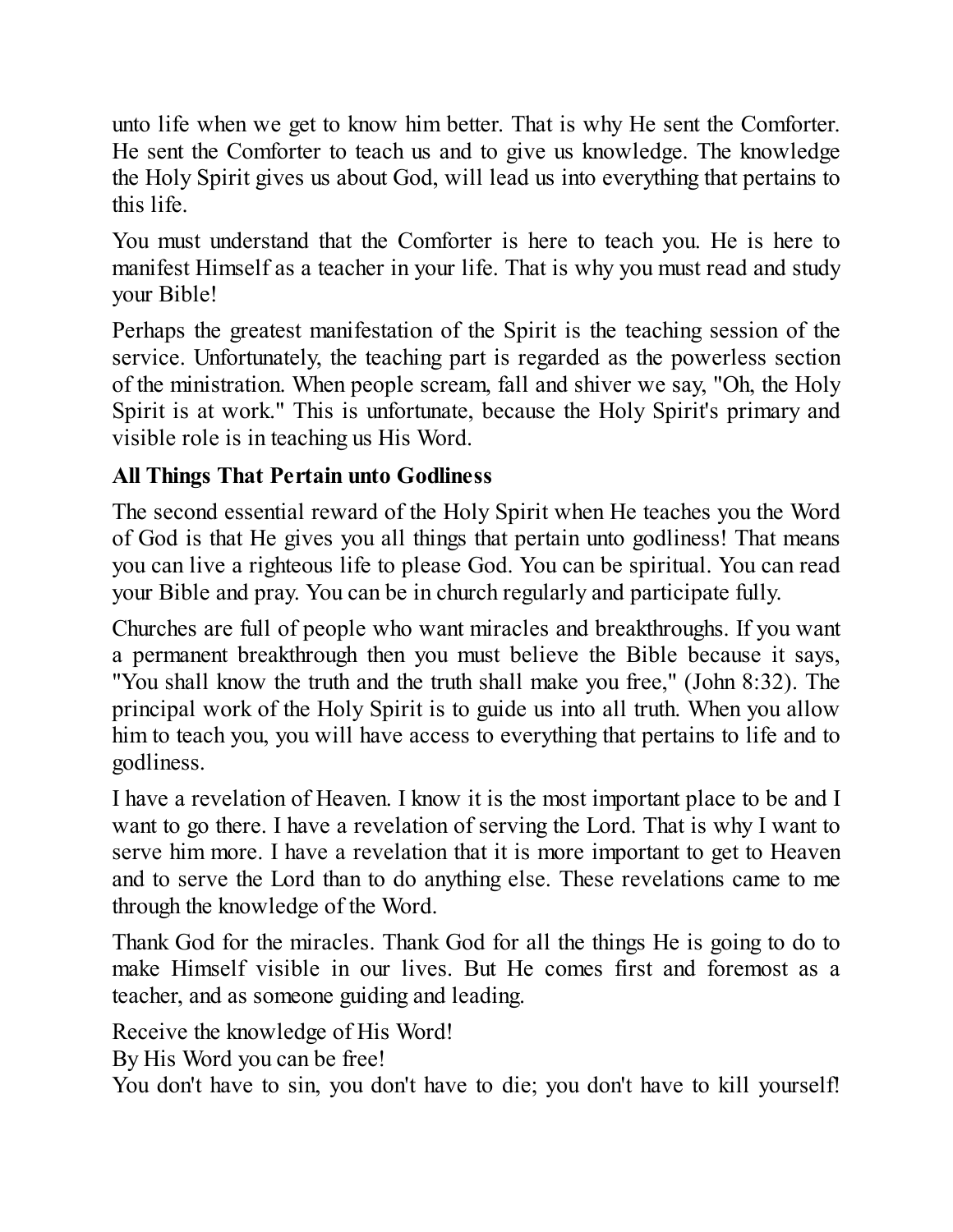God is setting you free!

Don't die before your time! God is saving you; He is saving your life and extending your life through the knowledge of His Word.

You are free by the power of the Lord!

You can live a righteous life!

You can do the right thing because the Lord is your helper. He said, "I will send the Comforter, the helper, a stand-by, the strengthener."

He will strengthen you!

You will not fall by the wayside!

You will not die before your time!

He will bring you all these blessings through His Word!

Most of us have never asked the Holy Spirit to teach us personally. I constantly pray for God to give me the spirit of wisdom and revelation in the knowledge of His Word. I cannot depend solely on sermons I hear. You only retain eleven per cent of what you hear once.

Churches are full of spiritual babies seeking for miracles and signs. But Jesus said it is an evil generation that looks for signs.

## **And when the people were gathered thick together, he began to say, This is an evil generation: they seek a sign; and there shall no sign be given it, but the sign of Jonas the prophet.**

## **Luke 11:29**

If you want to be led into a permanent blessing in this life then you need the Holy Spirit as a teacher. If you want to walk into everything that pertains to this life and to godliness, then you need the Holy Spirit to be demonstrated as a teacher in your life.

Life is made up of two compartments, your natural life and your spiritual life. When one side is not working, it affects the other. That is why God has given us things that pertain to the natural and to the supernatural; all things that pertain unto life and godliness - through His Holy Spirit. You will not go far with God until you ask the Holy Spirit to teach you.

## **Rise through Knowledge**

Even in the secular world it is through knowledge that you move into higher positions. Those who are educated rule those who are not educated. The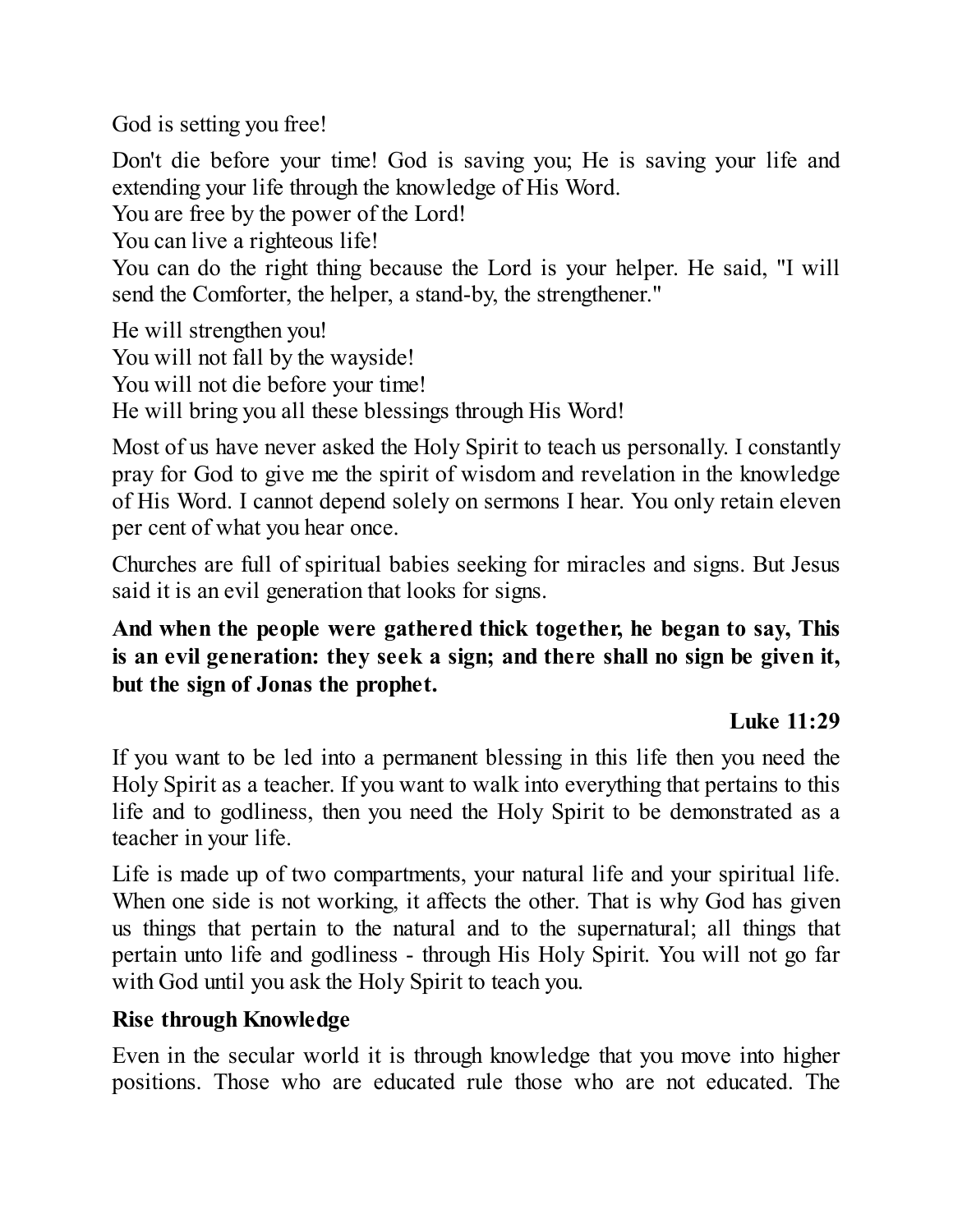greatest victories that you will ever have will come through knowledge. Those who have knowledge suppress and oppress those who do not have it. The people who know how to make things like aeroplanes, ships and cars, rule the rest of the world.

When the UN was first formed, every country was equally important. Everybody's vote counted.

But with time, you realize that the countries that have more knowledge are dominating those with less knowledge. It is a fact of life. At different workplaces, those with higher education earn much more than those with lower education. What separates the two? What is the dividing line? It is knowledge. Knowledge sets you apart in this life.

It is exactly the same with spiritual things. Knowledge puts you in another category. When you know certain things, you will begin to move ahead in life and in ministry.

Don't cut yourself off from the Teacher. He will be made visible when you apply yourself to the knowledge of God.

Many years ago when I was in the sixth form in secondary school, I used to go for extra Chemistry classes in another school. I had to get up as early as 4 o'clock in the morning. I would open my Bible and read it every day. I remember I was studying about Moses at that time. Everyday I would read something about Moses and I would pray and ask the Lord to teach me His Word. And the Holy Spirit would teach me.

I don't read things just so that I can come and preach them. I have my own personal Bible study and quiet time and I ask the Holy Spirit to lead and teach me. I am only sharing what He has taught me.

You may love miracles but if you really want everything that pertains to life and godliness, welcome the Holy Spirit right now and welcome him to be visible as a teacher! That is phanerosis.

I know and respect Kenneth Hagin very much. At a Winter Bible Seminar in Tulsa, I was astounded as this man simply taught from the Bible everyday. Every morning and evening, it was the Word that had pre-eminence. I respected the power of the teaching anointing even more as I watched crowds gather to receive simple teaching. I had thought that such a great man of God would come breathing fire and miracles. But all he did was to teach and I was so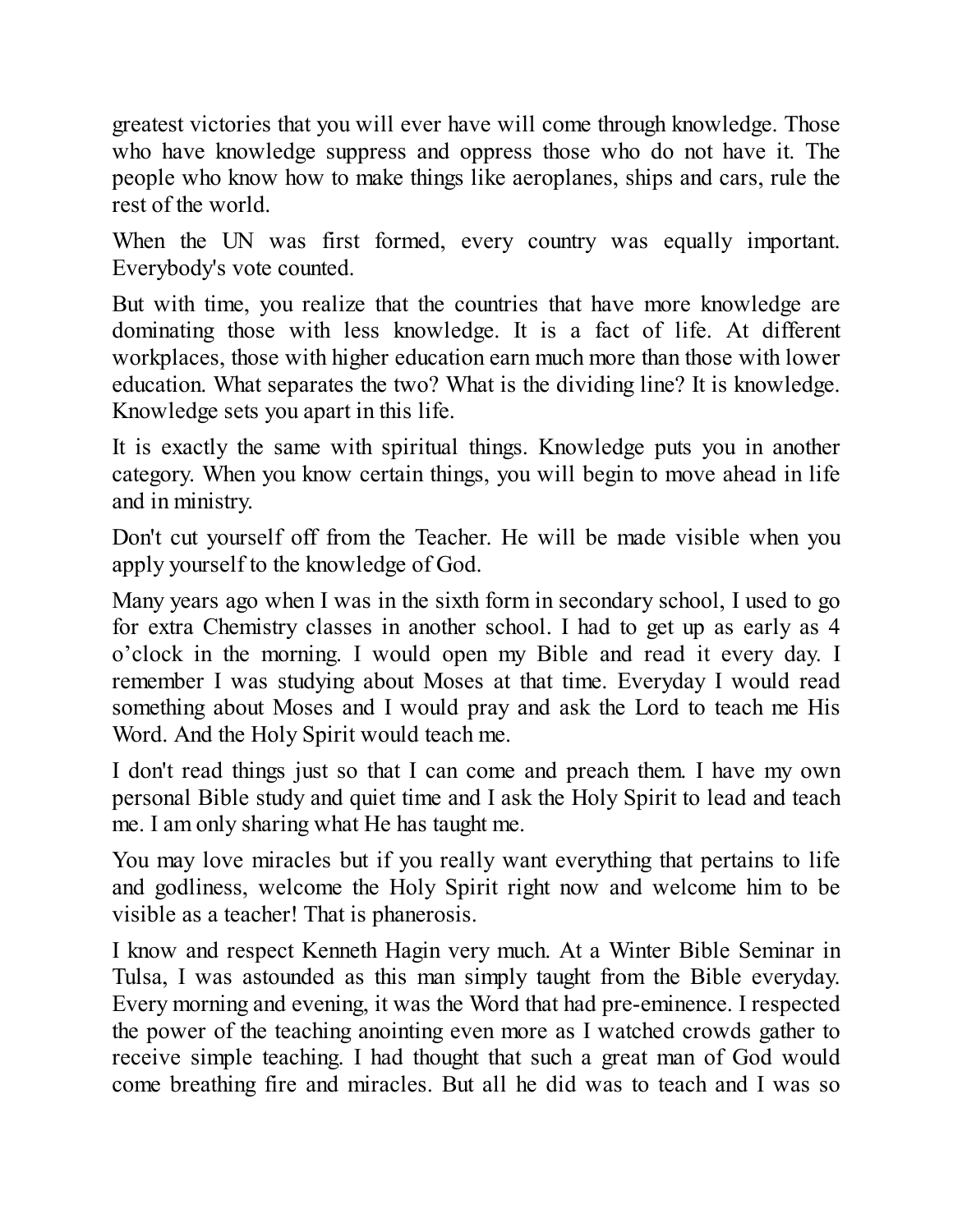blessed.

Let's get into the Holy Spirit. Let's ask Him to teach us. He will give us knowledge. You are being taught now so that you can avoid making some grievous mistakes.

I dissected frogs, analysed blood vessels, and did so many things when I was in medical school. How has it helped me? Of what use is the frog that I dissected? How is it helping me now? However, this Word that I read has given me wisdom and direction for my life and my church.

It is time to get the knowledge. The Holy Spirit will be made visible to you as a teacher. I see God leading godly and spiritual people into His wonderful miracles, through the knowledge of him!

# *[Chapter](#page-2-0) 5*

# *Phanerosis: Physical Manifestations*

<span id="page-26-0"></span>It is very important for us to have the power of God in our midst because the devil is always manifesting his power through his agents.

When there is no power in the church, the members wander off into the occult world looking for help. Often, when people are in crisis and need spiritual help, they do not turn to the church but to the devil.

People don't see power in the churches they belong to. That is why they go seeking for help elsewhere.

We need to have the power of God in the church to cater for the needs of people. We must experience the power of the Holy Spirit at our meetings.

## **I Felt the Power**

I remember experiencing the power of the Holy Spirit some years ago. A visiting minister came to my church. After he had finished ministering, he called my wife and I to pray for us. As he laid his hands on me, I felt the Holy Spirit. I felt like waves of oil were coming down over me. It was a real experience. I had never felt anything like that before. I experienced the phanerosis. The Holy Spirit became visible. I knew that the Lord was anointing me.

Hands had been laid on me in the past but this was the only time I experienced anything like that.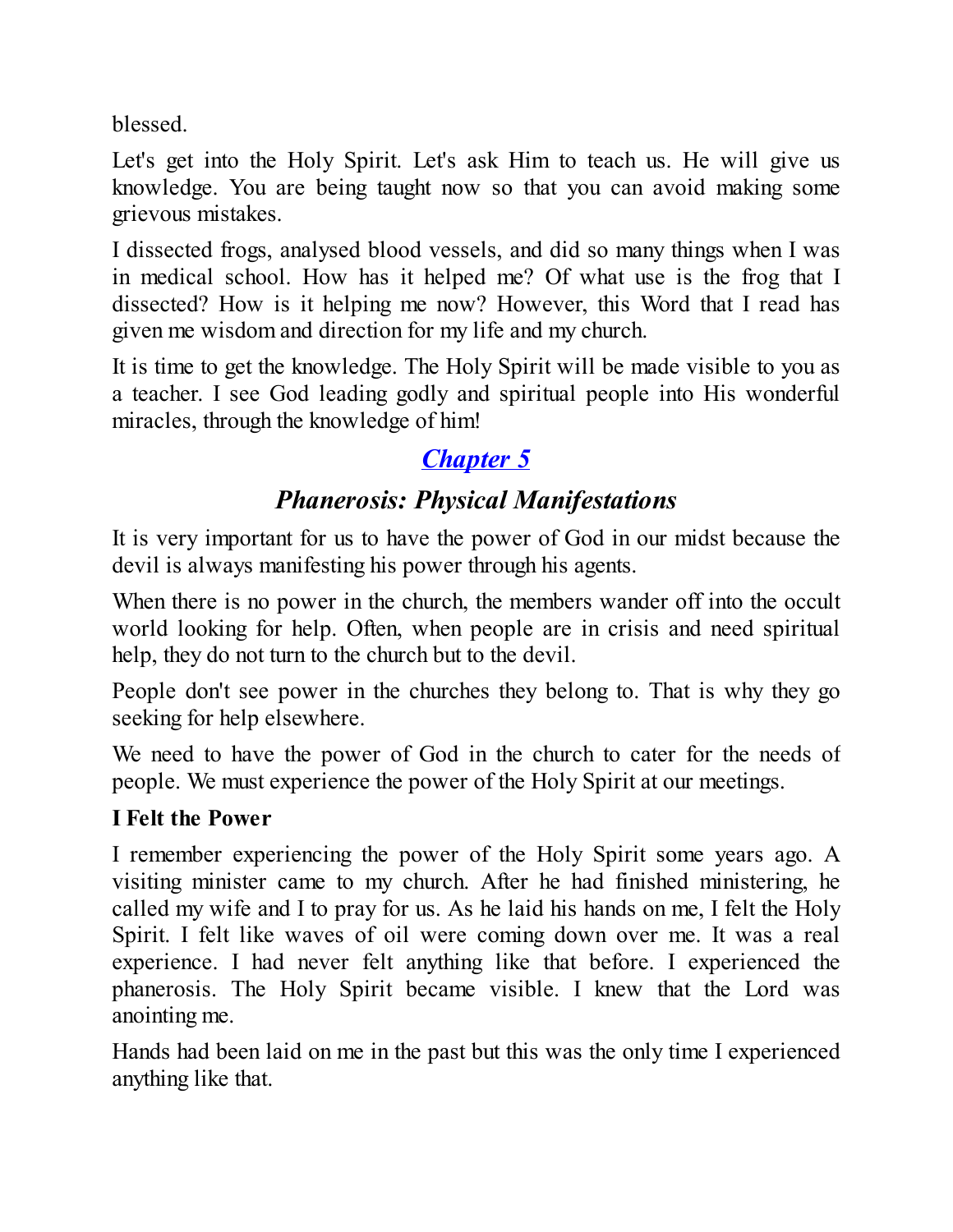#### **Listed and Unlisted Manifestations**

The Holy Spirit manifests Himself to us in several ways. Let's read this Scripture in I Corinthians 12: 8-10:

**For to one is given by the Spirit the word of wisdom; to another the word of knowledge by the same Spirit; To another faith by the same Spirit; to another the gifts of healing by the same Spirit; To another the working of miracles; to another prophecy; to another discerning of spirits; to another divers kinds of tongues; to another the interpretation of tongues:**

## **1 Corinthians 12:8-11**

This Scripture gives us a list of manifestations of the Spirit. However, there are many other manifestations that are not in *this list*. They are found scattered throughout the Bible. I call manifestations that are not in this list, *The Unlisted Manifestations of the Holy Spirit*. As we go along we will see these other unlisted types of phanerosis.

## **Listed Demonstrations of the Holy Spirit**

## **1. The Word of Knowledge and the Discerning of Spirits**

When the Holy Spirit manifests a *word of knowledge* to you, you will begin to know things supernaturally. This means that you have received the spirit of *seeing and knowing*. You must pray for the supernatural ability of seeing and knowing things. This manifestation of the Spirit involves seeing and detecting spirits. To be able to discern or distinguish evil spirits you must have the Holy Spirit. The spirit realm is where God lives. That is the realm where demons and angels operate. When you have the manifestation of the discerning of spirits, you will see and detect angels, demons and even God.

A) Jesus had this gift in manifestation.

The spirits of Elijah and Moses appeared to him on the mount.

**And was transfigured before them: and his face did shine as the sun, and his raiment was white as the light. And, behold, there appeared unto them Moses and Elias talking with him.**

**Matthew 17:2-3**

B) Jesus saw and detected angels in the Garden of Gethsemane.

**And he was withdrawn from them about a stone's cast, and kneeled down,**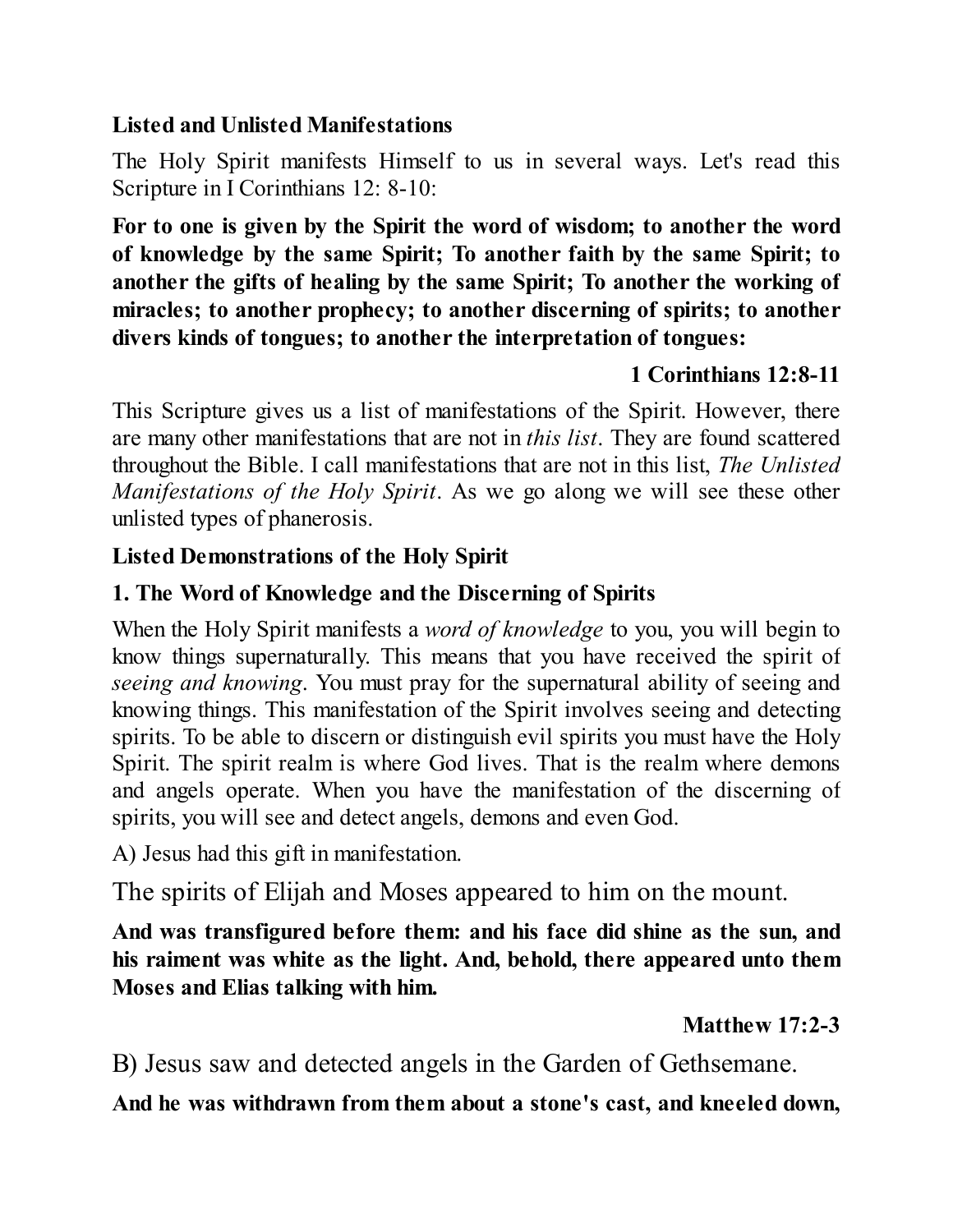**and prayed, Saying, Father, if thou be willing, remove this cup from me: nevertheless not my will, but thine, be done. And there appeared an angel unto him from heaven, strengthening him.**

#### **Luke 22:41-43**

We see this gift in manifestation also in the life of Elisha.

C) Elisha's servant's eyes were opened to see the spiritual armies around him.

**And Elisha prayed, and said, LORD, I pray thee, open his eyes, that he may see. And the LORD opened the eyes of the young man; and he saw: and, behold, the mountain was full of horses and chariots of fire round about Elisha.**

## **2 Kings 6:17**

#### **Seeing and Knowing**

Another name for the combined gifts of the word of knowledge and the discerning of spirits, is what I call "seeing and knowing." Every minister must pray for the grace of seeing and knowing. Because as Shakespeare said, "There is no art to find the mind's construction in the face." This means that you can hardly know the thoughts and intentions of men by looking in their faces.

Seeing and knowing things supernaturally, is a gift that operates in my life sometimes. There are many times that I know things about people supernaturally. The Bible says the Holy Spirit can show us all things.

**Howbeit when he, the Spirit of truth, is come, he will guide you into all truth: for he shall not speak of himself; but whatsoever he shall hear, that shall he speak: and he will shew you things to come.**

**John 16:13**

Again the Bible says we have the unction and know all things.

## **But ye have unction from the Holy One, and ye know all things.**

1. **John 2:20**

D) Seeing and knowing: Protection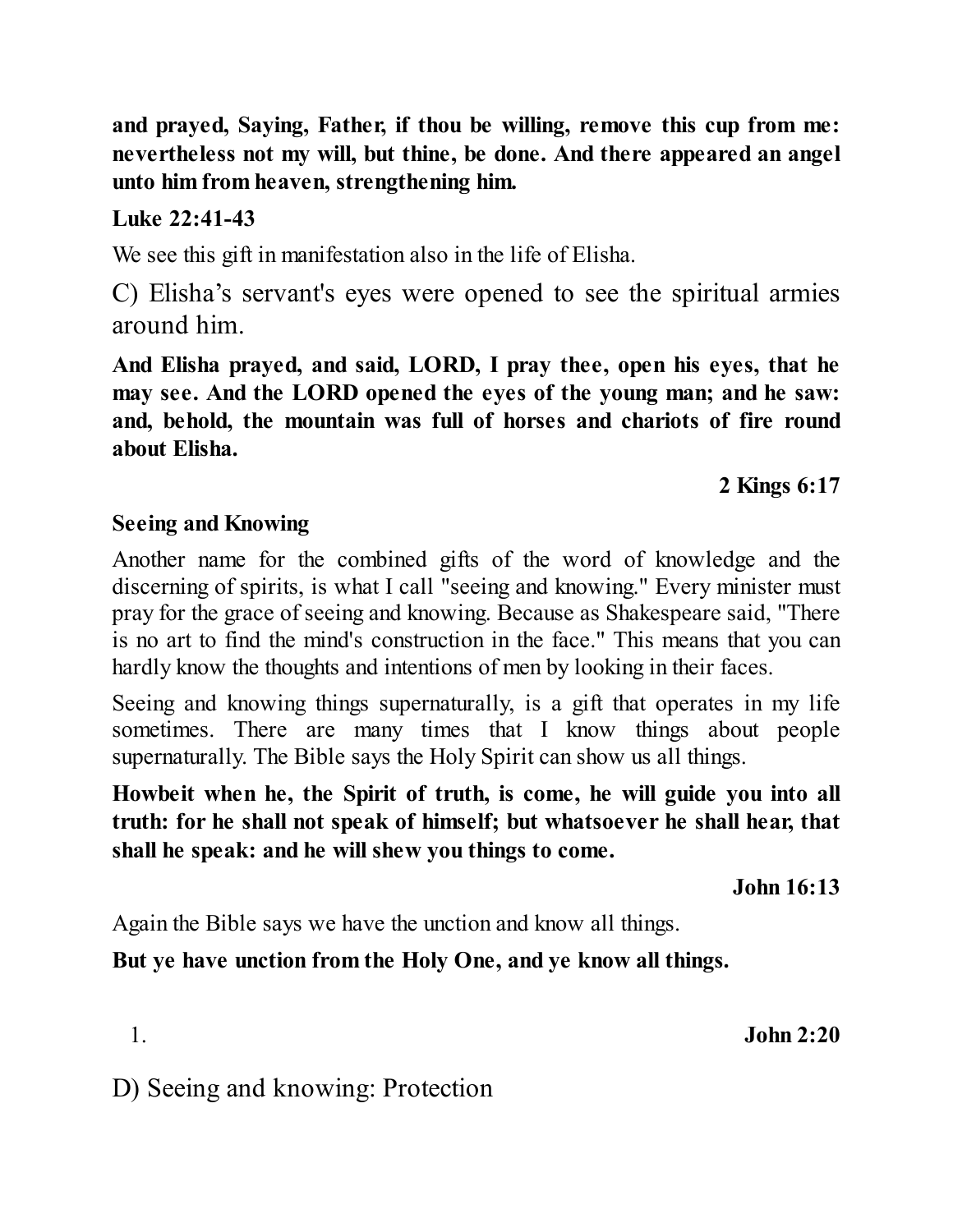Many years ago, I was the leader of a little fellowship. One day, I came to church two hours before time and noticed one young lady who was sitting at the back. I couldn't help noticing how spiritual this lady seemed to be. She would come to church earlier than everybody else. She would sit alone at the back and intercede for hours. Her prayers were not the feeble whispering kind. They were manly, strong, fervent and intense. She spoke in the tongues of angels and she prayed in the spirit.

On many different occasions I would come to church early and find only this lady interceding intensely at the back. There were times I wondered who was more spiritual: myself or this lady? I asked myself, "Who is the leader: myself or this lady?" Meanwhile, I never said a word to her nor ask her any questions. I wouldn't want to disturb such a prayer time.

However, one day, the Lord said to me, "Cause her to know her abominations."

I said, "What!"

The Lord said, "That girl is a bad girl; cause her to know her abominations,"

I said, "What! It is not possible. This is the most spiritual member of my church. I am even intimidated by her prayers."

I told the Lord, "She is the only one who comes early to pray and she is always there." I thought I was imagining things and the Lord seemed to accept what I was thinking.

But after a while, I felt convicted to obey the Lord. Sometimes, there are things that do not go away. They seem to linger around in your spirit till you attend to them.

In the end, I sat down with this spiritual sister and said; "The Lord says I should let you know your abominations." I was sure that I was wrong about what I was telling her but I still felt I had to.

As I spoke, she looked at me in amazement and began to cry. This lady then told me about her life. She told me that every time she travelled outside the country, she slept with somebody different. She went on to explain to me how she had slept with more than two hundred different people as a young person. She confessed that she was a serial and regular fornicator in spite of the super spiritual front that she always put up.

You see, the gift of seeing and knowing was manifest because the natural appearance was very deceptive. There was no natural way I would know who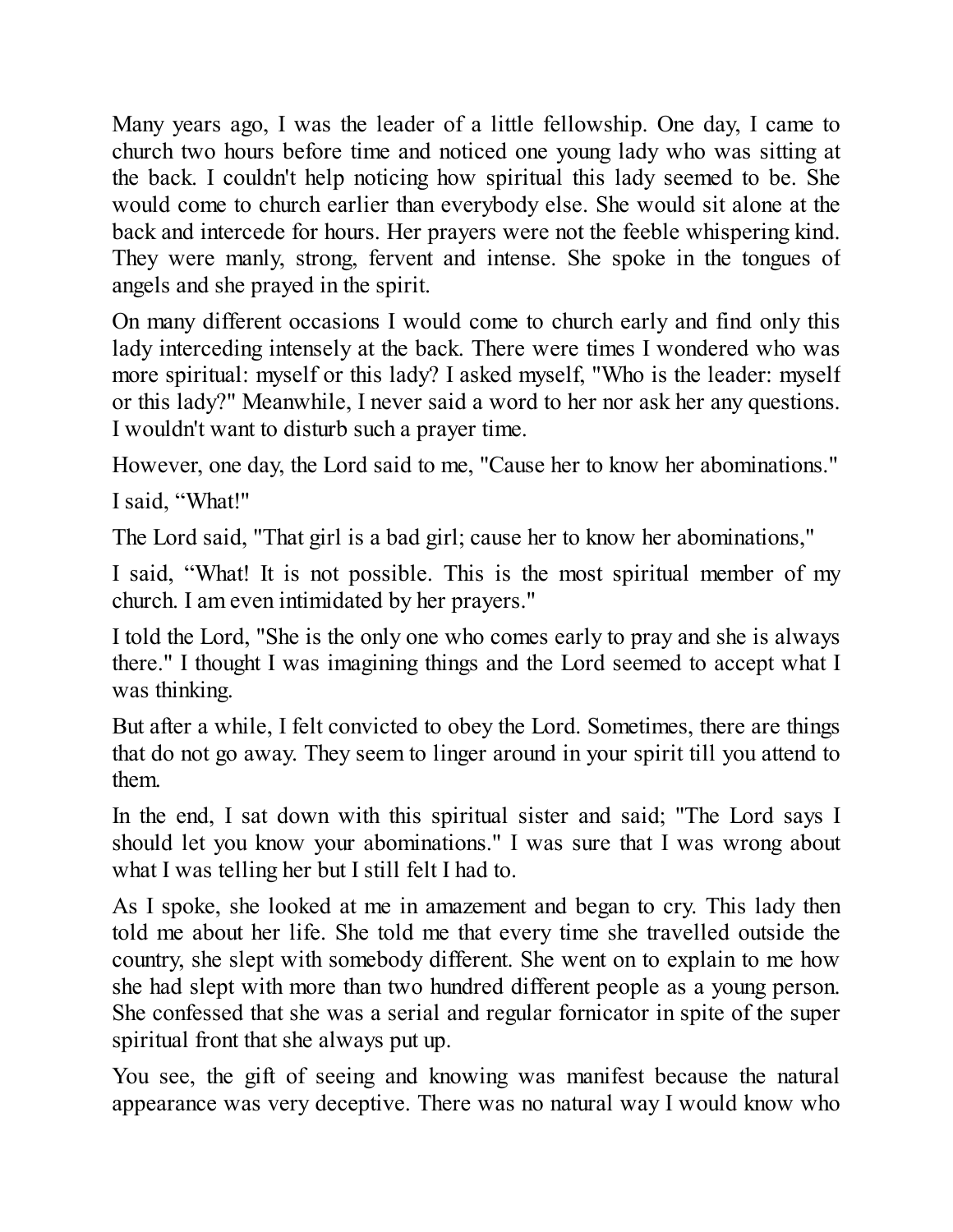I was dealing with.

God gave me the grace to see and know. Perhaps, it was given to protect me. I needed to know the kind of person around me. Perhaps, I would have considered marrying her because she looked so spiritual. Perhaps, the Lord wanted her to be delivered from hypocrisy and a dual life style. Through this gift, you will see and know the truth about the people around you. Through this gift, you will minister accurately to those around you.

# E) Seeing and knowing: Judas

Jesus knew the people who did not believe in him. There are three groups of negative people that Jesus was aware of.

i.He was aware of people who murmured against him.

#### **When Jesus knew in himself that his disciples murmured at it, he said unto them, Doth this offend you?**

**John 6:61**

ii.He knew the people who would gang up against him and betray him.

**But there are some of you that believe not. For Jesus knew from the beginning who they were that believed not, and who should betray him.**

**John 6:64**

iii.He knew the specific apostle who would betray him.

**Jesus answered them, Have not I chosen you twelve, and one of you is a devil? He spake of Judas Iscariot the son of Simon: for he it was that should betray him, being one of the twelve.**

#### **John 6:70-71**

There are many times I have known people who did not believe in me. They would sit in a group and all seem to be eagerly in the flow. But I knew that this one did not believe.

I remember one occasion on which the Lord showed me someone who would be disloyal to me. I said to my associate pastor, "Do you see this fellow?"

He said, "Yes, I do."

Then I told him, "One day he will leave us and betray us."

At that time, there was no sign of any such possibility.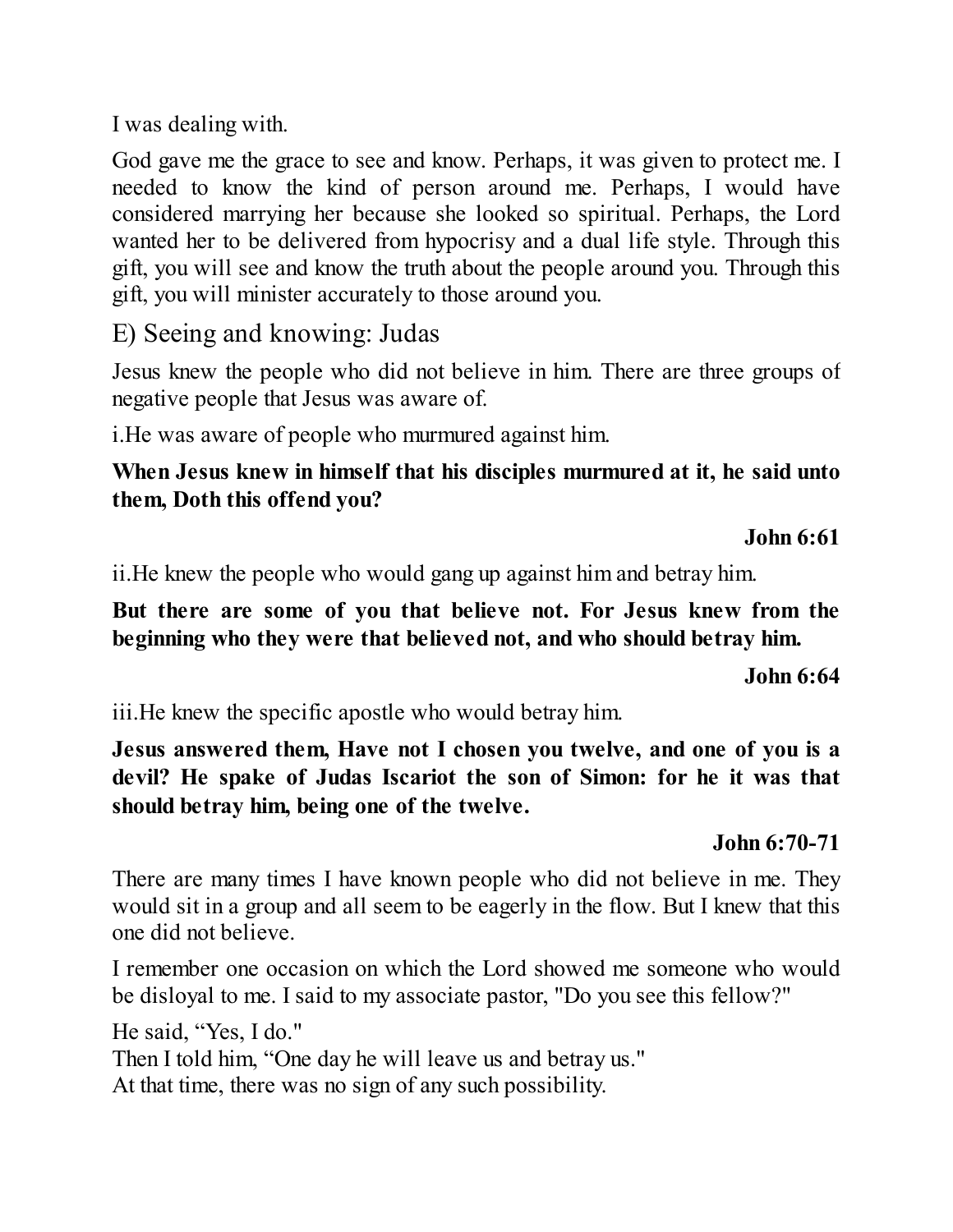Two years later, what I said came to pass exactly as I had predicted. This fellow left us and spoke bitterly against me. You see, God had shown it to me by the gift of *seeing and knowing*.

I was prepared for it because God had shown it to me.

I remember one pastor who was totally devastated by the betrayal of one of his dearest friends and associates. We sat together at a dinner table as he recounted his experiences.

He told me, "Whenever this pastor travelled abroad, he would bring me nice gifts."

He continued, "Sometimes he would buy me a neck tie. At other times, he would present me with an envelope containing some dollars or pounds sterling."

He lamented, "I thought he loved me, I thought he was with me, I thought these gifts meant something"

Dear friend, don't forget that Jesus enjoyed dinner with someone who hated him. On the outward, they all looked happy and committed but Jesus knew what He needed to know.

May you have the gift of *seeing and knowing* manifesting in your life when you need it.

F)Seeing and knowing: Direction

One night, I was in my room praying. It was a Saturday night and I was preparing to preach the next day. The Spirit of the Lord came upon me. I could neither move nor sleep. I was alert and fixed in my chair.

The Spirit of the Lord began to speak to me almost audibly about a rebellious person in the church. He revealed how this person was pretending to be faithful when in fact he was full of rebellion. I was *seeing and knowing*!

Then He asked me to do certain things in church on Sunday that would expose the hypocrisy. He said to me, "Blow the trumpet with clarity, give a clear command to the troops and you will see what will happen."

The Holy Spirit told me what would happen if I followed His instruction. The next day, I followed the Spirit's instructions to the letter. Amazingly, this rebellious fellow did exactly what the Spirit said he would do and he was exposed.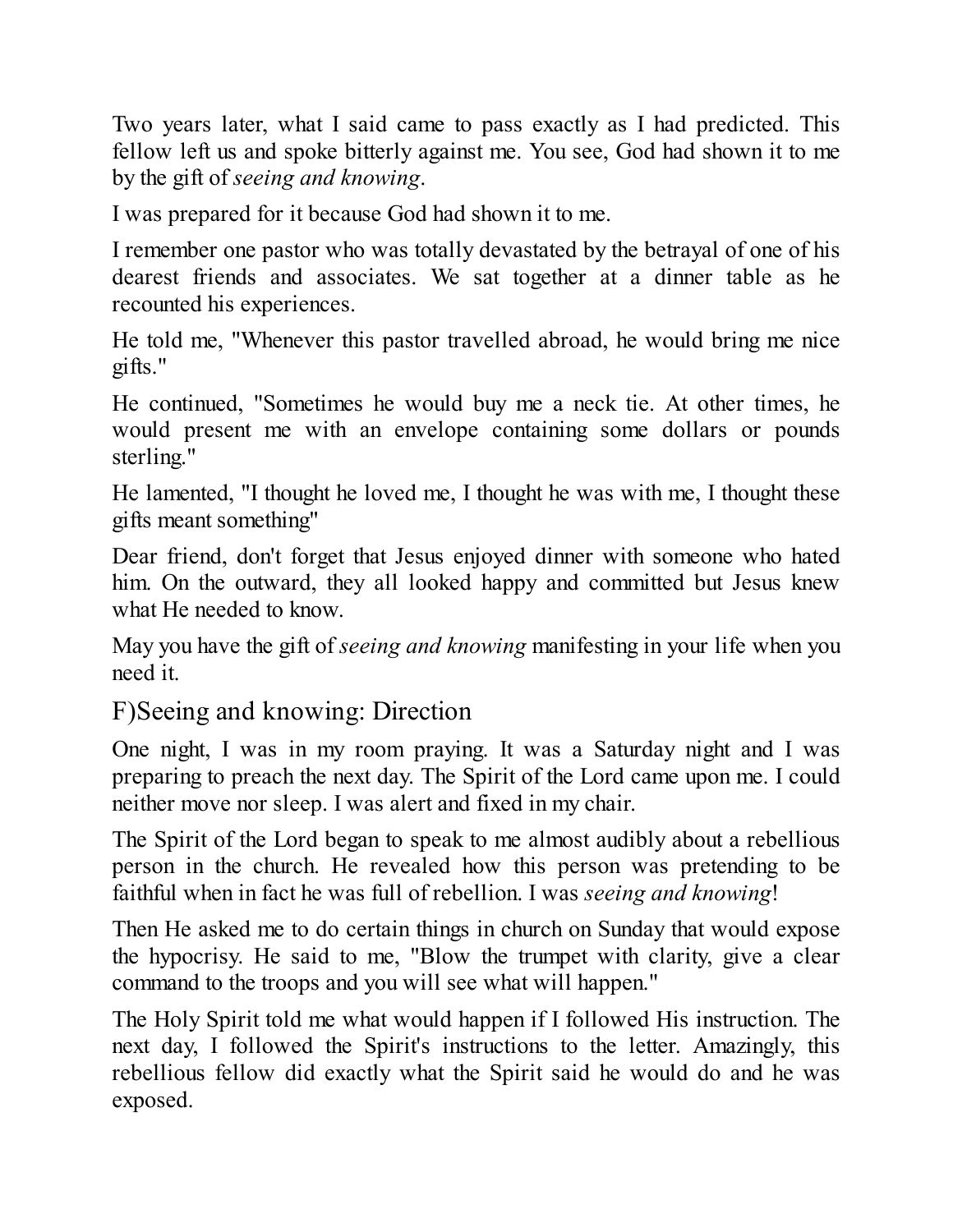Within minutes, everything was out in the open and the solution to a longstanding problem had come.

## G)Seeing and knowing: The Liars

Leaders are often lied to. There is often no way to tell whether someone is telling the truth. The deceptions of a leader can lead to his downfall. Many leaders depend on what their advisers and informants tell them. When they are fed with untruths, they often make grievous mistakes that lead to corruption and embarrassment. Many political leaders come out of office, only to discover that they were deceived whilst they were in office. They were fed with lies by sycophants and bottom-licking subordinates.

One day, the Holy Spirit manifested through the gift of seeing and knowing. He revealed to me that a particular pastor had been lying to me about many different things. I became fixated in my bed, as the Holy Spirit said, "He is a liar and I will show you five different things that he has lied to you about since you have known him." Then suddenly He revealed a string of unrelated lies that this fellow had told me. Some of these lies dated back several years.

I was astounded. I had never known that all those things were lies. This revelation came so quickly that immediately after the revelation, I could not remember it anymore. God wanted to show me that the revelation did not come from my mind and that is why I could not remember it afterward. It took time and prayer to bring back the revelation. Later on, all these issues were proven to be lies.

Through the gift of *seeing and knowing*, I was able to uncover the liar within and eventually root him out of the system.

H)Seeing and knowing: The Musicians

I love to have good anointed music in my services. Anointed music greatly influences the atmosphere and causes miracles to take place.

Years ago, I had a lady who used to sing beautifully in our church. She would sing a solo for me every Sunday. One night, I had a dream. Dreaming is part of *seeing and knowing*. In the dream, I was in a boxing ring and to my surprise; I was one of the boxers in the ring. I was wearing boxing gloves and so was my opponent. But the even greater surprise was my opponent. Believe it or not, my opponent was this lady singer!

The boxing bout began and the lady fought against me with all her might. I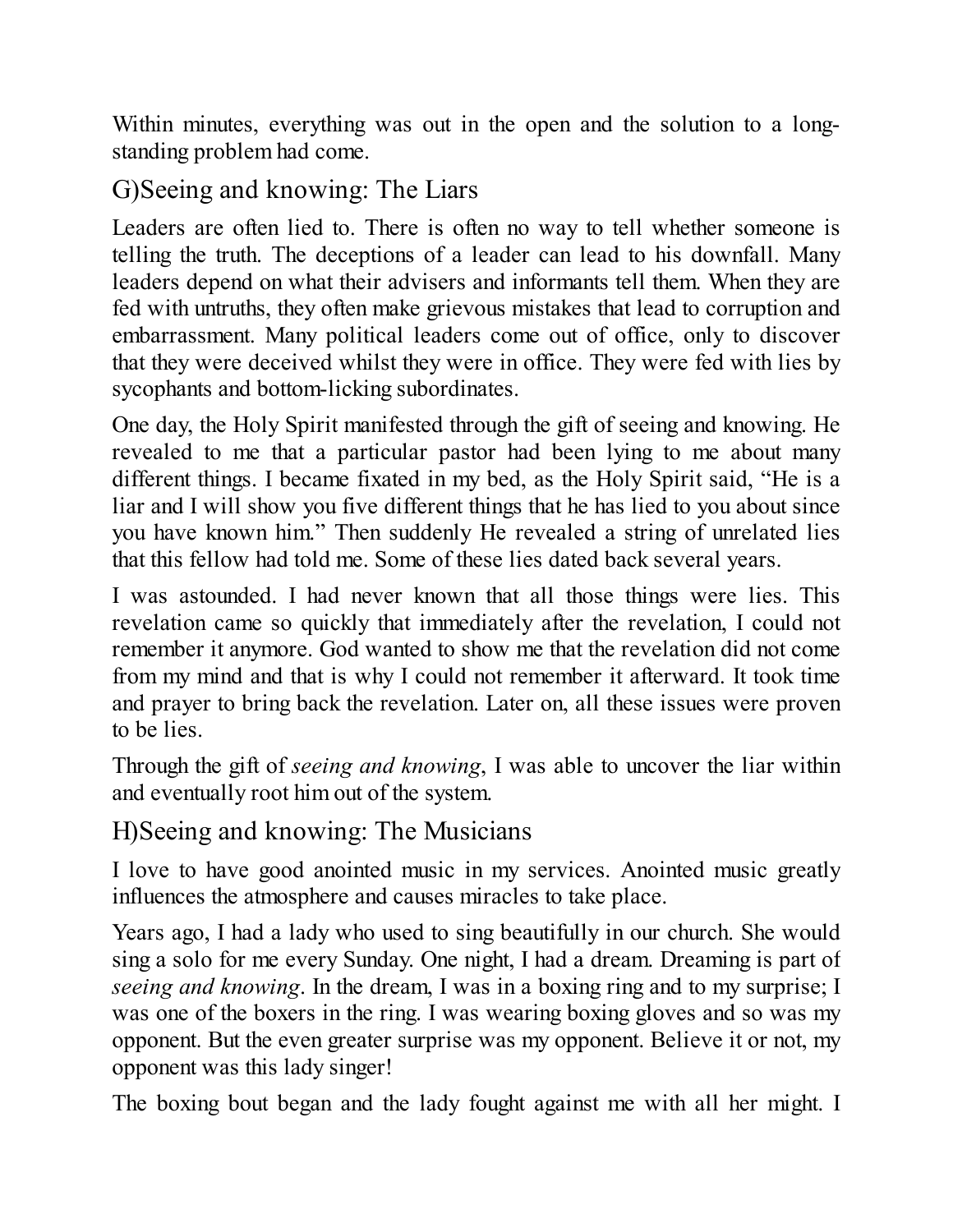fought back and suddenly the dream ended.

The Lord had supernaturally revealed to me that this lady was fighting against me spiritually. Later, I found out that she was one of the people who criticised me greatly and therefore fought against me with her words. It is possible to withstand someone through your words.

#### **Alexander the coppersmith did me much evil: the Lord reward him according to his works: Of whom be thou ware also; for he hath greatly withstood our words.**

## **2Timothy 4:14-15**

## I)Seeing and knowing: Visions

Visions are also manifestations of the Holy Spirit. Visions are an advanced type of *seeing and knowing.*

There have been times when the Lord opened my eyes to see visions. There was a time in my ministry when I was experiencing a very strong attack of the devil. The pressure and the deception were so strong that I was at breaking point. One night, while on a journey, I had a vision of Satan. I was awakened at about three a.m. I suddenly saw a tall black being standing to the right of my bed. This being began to laugh and mock at me. Then I noticed the face of this being was the face of someone I had known some years ago. This particular individual had mocked me in the past and had said certain things to despise me.

It was the spirit of a mocker and the spirit of confusion. The Lord showed me the kind of spirit that was harassing my life. Confusion is one of the top strategies of Satan against ministers.

Immediately, I jumped out of my bed like a bullet and I tell you, I was terrified. Unfortunately, there was no one in the apartment where I was living and I was all alone in this place. I was confused and wondered what was happening. I knew that I had seen the devil at close range and that a great evil was determined against me. I felt as though I was all alone in a haunted house. I decided to have communion by myself. I will never forget that midnight communion because I believe it ministered healing to me and also ministered the power of the blood on my life. The blood gave me victory over the devil and all his plans.

The result of this vision was the termination of a particular battle that I had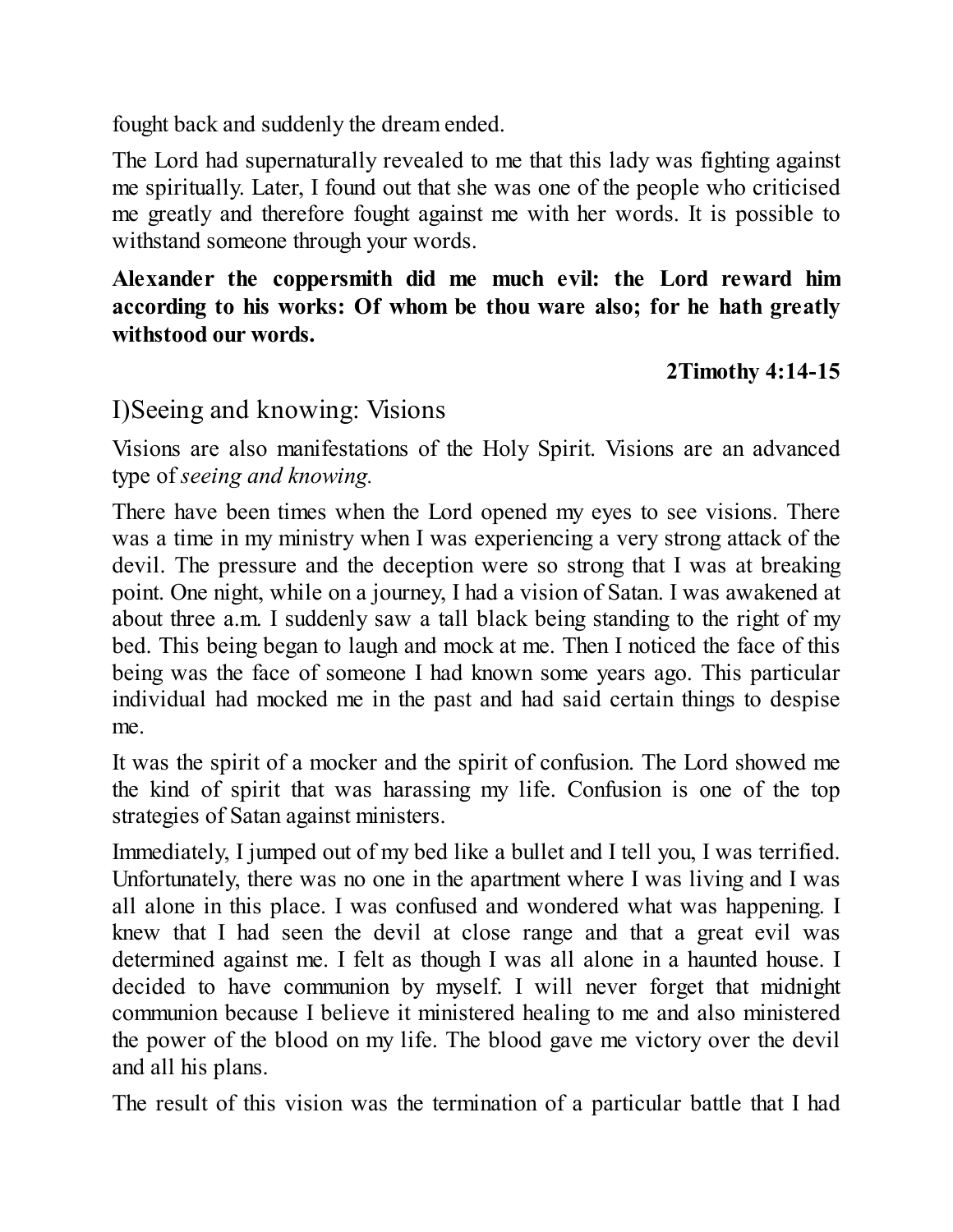been fighting. Through this vision, the Lord had shown me who and what was fighting against me. I disengaged from fighting against human beings. I became relieved and moved on into my victory.

# J)Seeing and knowing: Death

On another occasion, I became ill and needed to take some medication. However at that time of my life, I believed that it was not necessary to take medicine if you were a man of faith. Since I was endeavouring to be a real man of faith, I had decided to go on without taking any medication at all. On this particular occasion I had decided that I would either be healed without medicine or die.

As the days went by, I became more and more ill until I was confined to my room. My family did not know what was happening to me because they thought I was just resting in my room. I was determined to rise and be healed without medicine or die by faith. As time went by, I became fixed to my bed, unable to do anything. I was waiting for God to heal me.

I believe the Lord knew how determined I was to be healed without medicine or die. By this time, the only thing I could do was to turn around in bed. At one point, I turned my head to the right and there on my bedside table was an implike creature. I knew at once that it was an evil spirit. I knew immediately that a demon had gained access to my life. I knew that I was in danger even though I did not understand what I could be doing wrong. Immediately I knew I had to take medicine to avoid the devil gaining access to my life. I arose and took medicine at once. Through that vision, God saved me from an untimely death. Through visions and dreams, God can save your life from destruction.

# K)Seeing and knowing: Angels

Twenty-one years ago, I was lost at a train station in Europe. Not only was I lost, but I was also greatly behind schedule and about to miss an all-important connection. Suddenly, a man whom I didn't know offered to help me. Strangely, the man took me from where I was through many winding corridors, staircases and tunnels to the exact spot that I needed to get to. This strange white man said he was not going where I was going but spent fifteen to twenty minutes taking me to where I needed to be.

If you know anything about Europe, you will know that this is strange behaviour. As strangely as he appeared, this man disappeared when we got to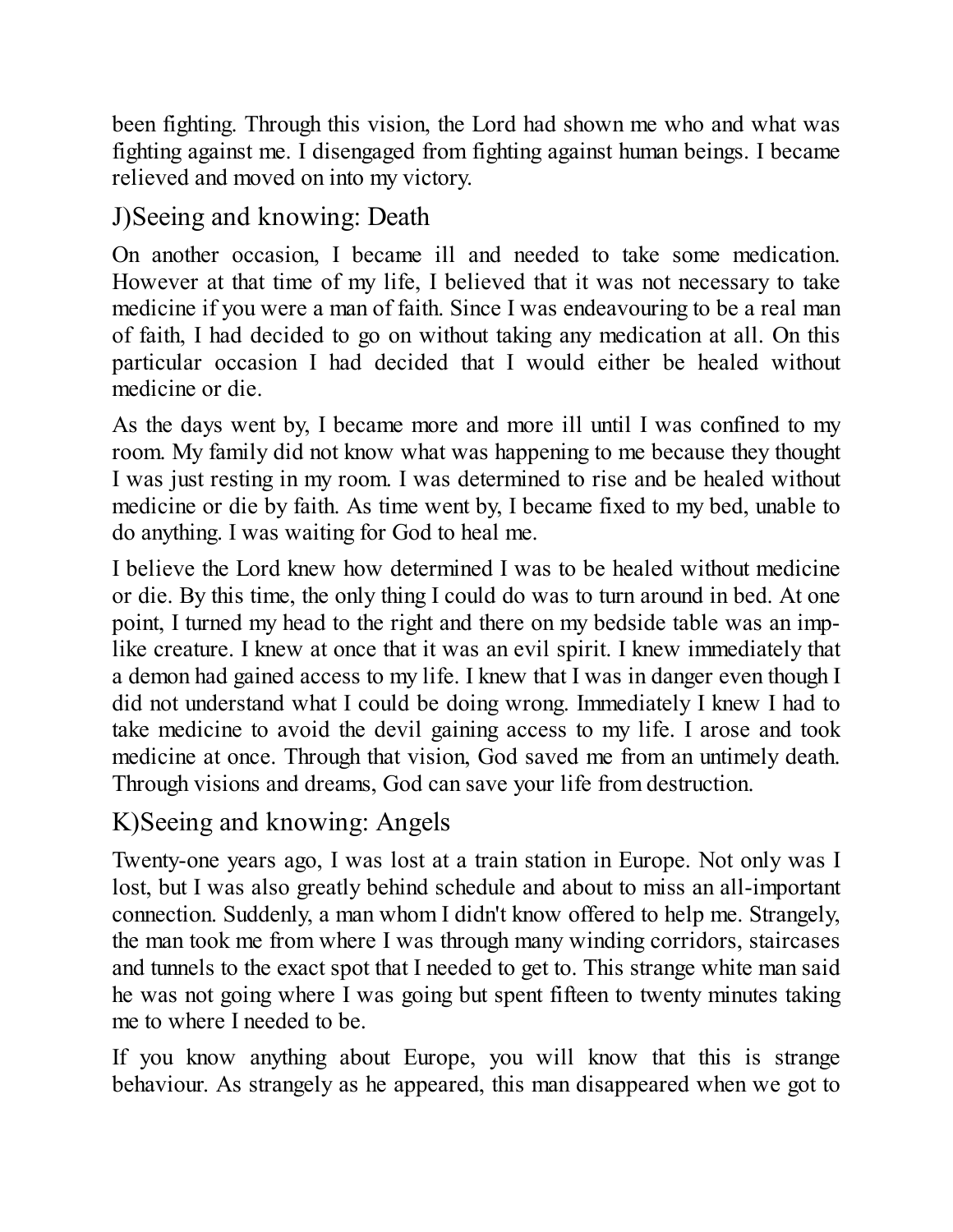the platform. I always remember this incident even though it has been many years since it happened. Somehow, I believe that man was an angel according to the verse in Hebrews

#### **Be not forgetful to entertain strangers: for thereby some have entertained angels unawares.**

## **Hebrews 13:2**

One day, while sitting on a plane, I had a vision of an angel. He was sitting on my left-hand side wearing a light blue gown. He seemed to be relaxed but on duty. I knew I was seeing an angel on guard and I was comforted on the flight.

On another occasion, a sister was sitting upstairs, on the balcony of our church. The Lord opened her eyes to see a marvelous vision. As I was ministering, I would speak out blessings and words of faith. Her eyes were opened and she saw a large angel standing on my left-hand side. As I would speak the blessings, this large angel would throw out parcels into the congregation. Many people whose arms were outstretched would receive the parcels. There were smaller angels who would take the parcels from the big angel and give it to the people in the congregation.

Angels are real and they accompany us and assist us while we minister. I remember a testimony of someone whose eyes were opened as a man of God ministered. As the man of God was preaching the person saw an angel walking around him. From time to time the angel would whisper certain things in the ears of the man of God and he would smile, nod and continue preaching. The minister himself was not aware of the presence of the angel but thought he was experiencing his natural thought flow.

I was in a Kenneth Hagin service one night when an angel appeared to him. The angel asked him to follow him. Kenneth Hagin followed the angel down the aisle. When the angel got to a particular man, the angel motioned to him to minister to that particular person.

Papa Hagin then told us how the angel had directed him to minister to a particular person. The atmosphere in the meeting was absolutely charged and the service was, for want of a better word, electrifying!

It is real. The manifestations happen to every man to profit withal. We all benefit from the manifestations of the Spirit. It makes a lot of difference to us when we know what is happening in the spirit realm.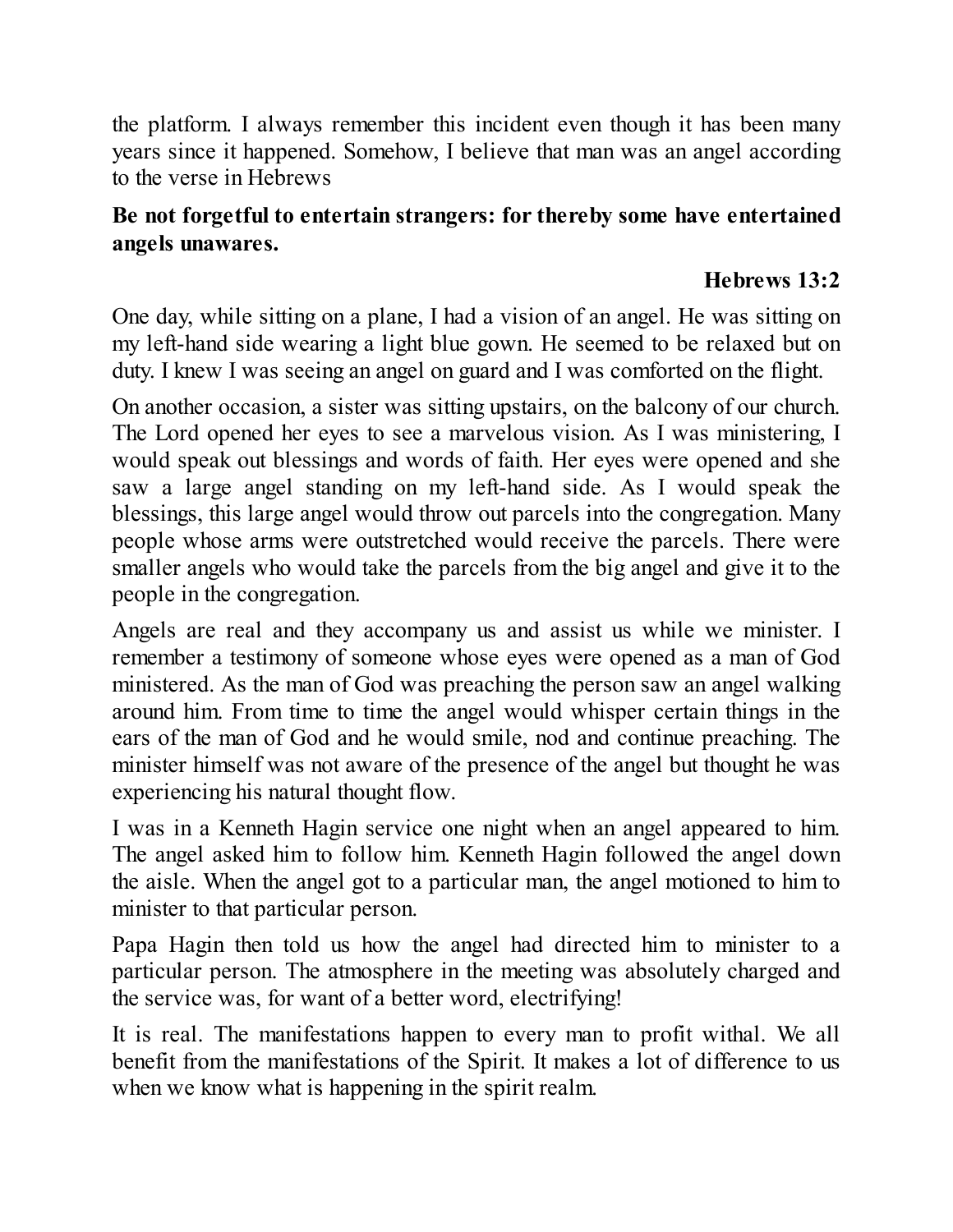# L)Seeing and knowing: Jesus

**And I turned to see the voice that spake with me. And being turned, I saw seven golden candlesticks; And in the midst of the seven candlesticks one like unto the Son of man, clothed with a garment down to the foot, and girt about the paps with a golden girdle.**

## **Revelation 1:12-13**

Once, I was praying for eight people at a miracle service. The Lord opened the eyes of someone in the meeting and the person saw the Lord Jesus walking behind me. Suddenly, she saw the Lord Jesus move into me and then I was no longer there. She could not see me. She could only see the Lord Jesus laying hands on the people.

One of the people I was praying for testified that she felt an extreme and unusual love when hands were laid on her. This love was Jesus' love for her as he laid hands on her. Amazingly, this lady was later declared healed of cancer.

These are wonderful visions of Jesus that bring encouragement. Once, I met an elderly American lady who said to me, "I saw the Lord walking behind you when you were ministering."

She told me, "I have very real visions."

She continued, "Tonight I saw a rare and unusual phenomenon of the Lord Himself walking behind you as you were ministering." Then she asked me, "Do you know that the Lord walks behind you in that way when you minister?"

I smiled and told her I didn't know that.

I remember one day, I was ministering at a little camp meeting in a foreign country. As I laid hands on the people, the Lord opened the eyes of one of our sisters. She was amazed at what she saw. The Lord Jesus was sitting on one of the chairs behind the pulpit. He was observing what I was doing. She was greatly touched by this vision and gave glory to God.

## **2.Word of Wisdom**

The word of wisdom gives you the wisdom to know how to handle complex situations. Wisdom is profitable to direct.

## **3.The Gift of Faith**

This is supernatural faith. Sometimes, the Holy Spirit comes upon me and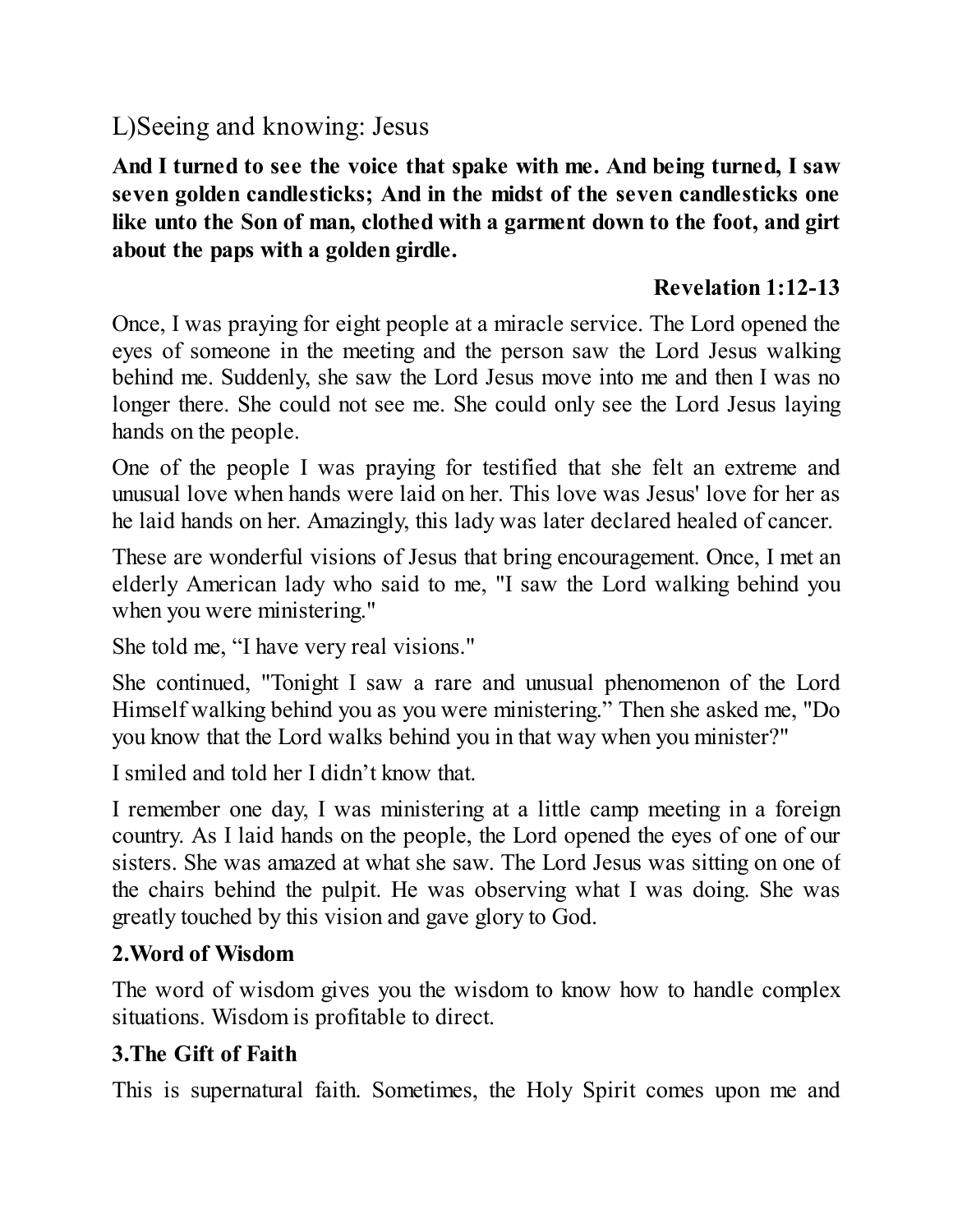makes me say certain things to people. It is special faith that, when in operation, is as though God Himself is speaking.

The gift of faith operated in Isaac when he blessed his two sons, Jacob and Esau.

**And his father Isaac said unto him, Come near now, and kiss me, my son. And he came near, and kissed him: and he smelled the smell of his raiment, and blessed him, and said, See, the smell of my son is as the smell of a field which the LORD hath blessed: Therefore God give thee of the dew of heaven, and the fatness of the earth, and plenty of corn and wine: Let people serve thee, and nations bow down to thee: be Lord over thy brethren, and let thy mother's sons bow down to thee: cursed be every one that curseth thee, and blessed be he that blesseth thee.**

#### **Genesis 27:26-29**

Up until today, this blessing persists in the life of Israel. It is as though God Himself had spoken these blessings even though it was a man speaking. Watch out for when the Holy Spirit comes on people who speak to you prophetically. It is the gift of faith in operation.

The same manifestation operated in Jacob, when he blessed and cursed his children.

**And Jacob called unto his sons, and said, Gather yourselves together, that I may tell you that which shall befall you in the last days. Gather yourselves together, and hear, ye sons of Jacob; and hearken unto Israel your father. Reuben, thou art my firstborn, my might, and the beginning of my strength, the excellency of dignity, and the excellency of power: Unstable as water, thou shalt not excel; because thou wentest up to thy father's bed; then defiledst thou it: he went up to my couch. Simeon and Levi are brethren; instruments of cruelty are in their habitations.**

**Genesis 49:1-5**

#### **4.The Working of Miracles**

I consider the working of miracles to be the gift that causes non-healing miracles to take place. Jesus did several non-healing miracles. In a sense, these miracles are more astonishing than the healings. The book of John contains some of these non-healing miracles: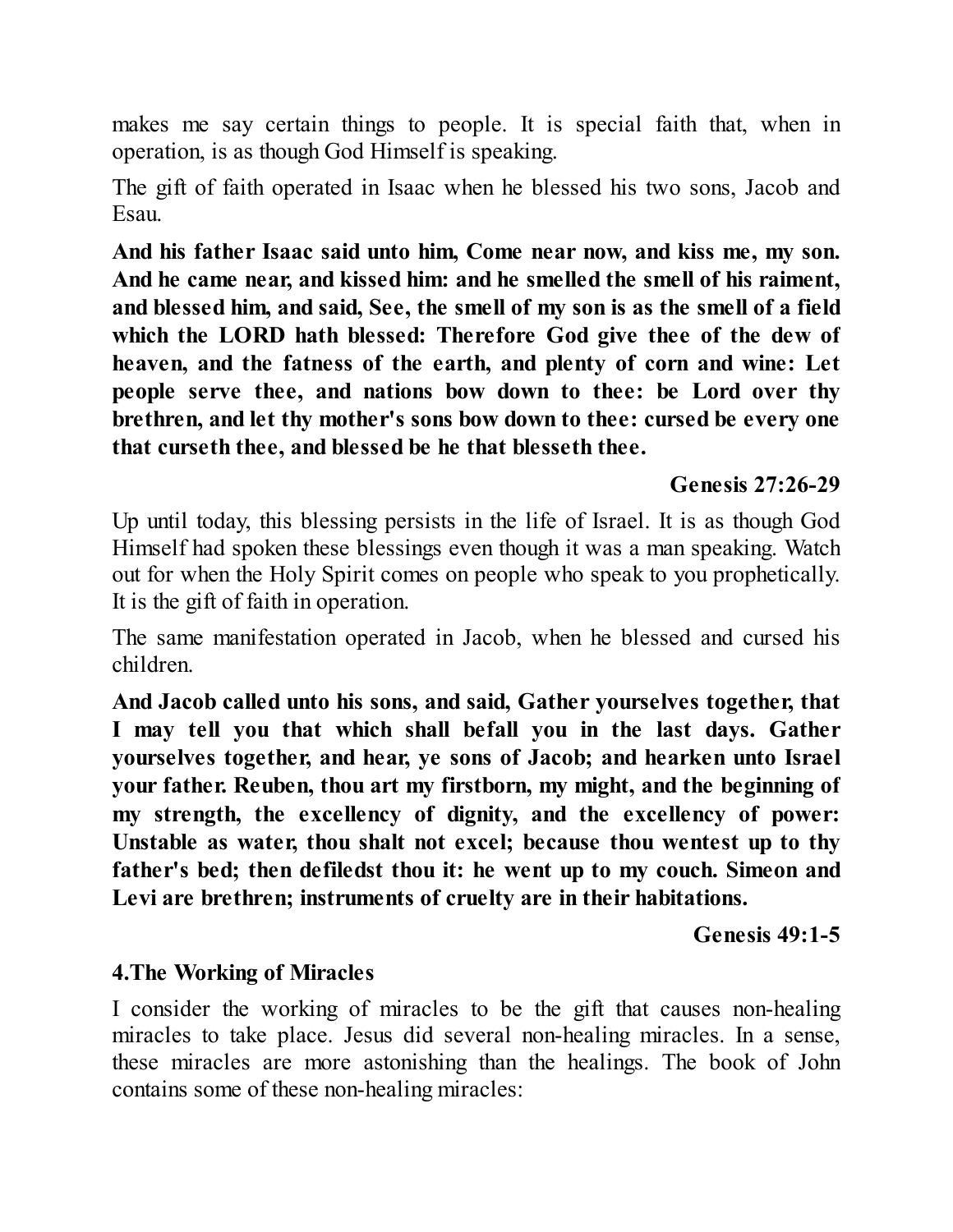## i.The changing of water into wine

**Jesus saith unto them, Fill the waterpots with water. And they filled them up to the brim. And he saith unto them, Draw out now, and bear unto the governor of the feast. And they bare it. When the ruler of the feast had tasted the water that was made wine, and knew not whence it was: (but the servants which drew the water knew;) the governor of the feast called the bridegroom,**

**This beginning of miracles did Jesus in Cana of Galilee, and manifested forth his glory; and his disciples believed on him.**

**John 2:7-9, 11**

## ii.The multiplying of the bread and fish

**And Jesus took the loaves; and when he had given thanks, he distributed to the disciples, and the disciples to them that were set down; and likewise of the fishes as much as they would. When they were filled, he said unto his disciples, Gather up the fragments that remain, that nothing be lost. Therefore they gathered them together, and filled twelve baskets with the fragments of the five barley loaves, which remained over and above unto them that had eaten. Then those men, when they had seen the miracle that Jesus did, said, This is of a truth that prophet that should come into the world.**

**John 6:11-14**

## iii.Walking on the Sea of Galilee at night

**So when they had rowed about five and twenty or thirty furlongs, they see Jesus walking on the sea, and drawing nigh unto the ship: and they were afraid. But he saith unto them, It is I; be not afraid.**

**John 6:19-20**

#### **5.The Gift of Healing**

One other manifestation of the Holy Spirit is healing. He is a healing Jesus. If He is present, He can make Himself manifest by healing someone. It happened to the woman with the issue of blood in the Bible and it will happen to you in Jesus' name!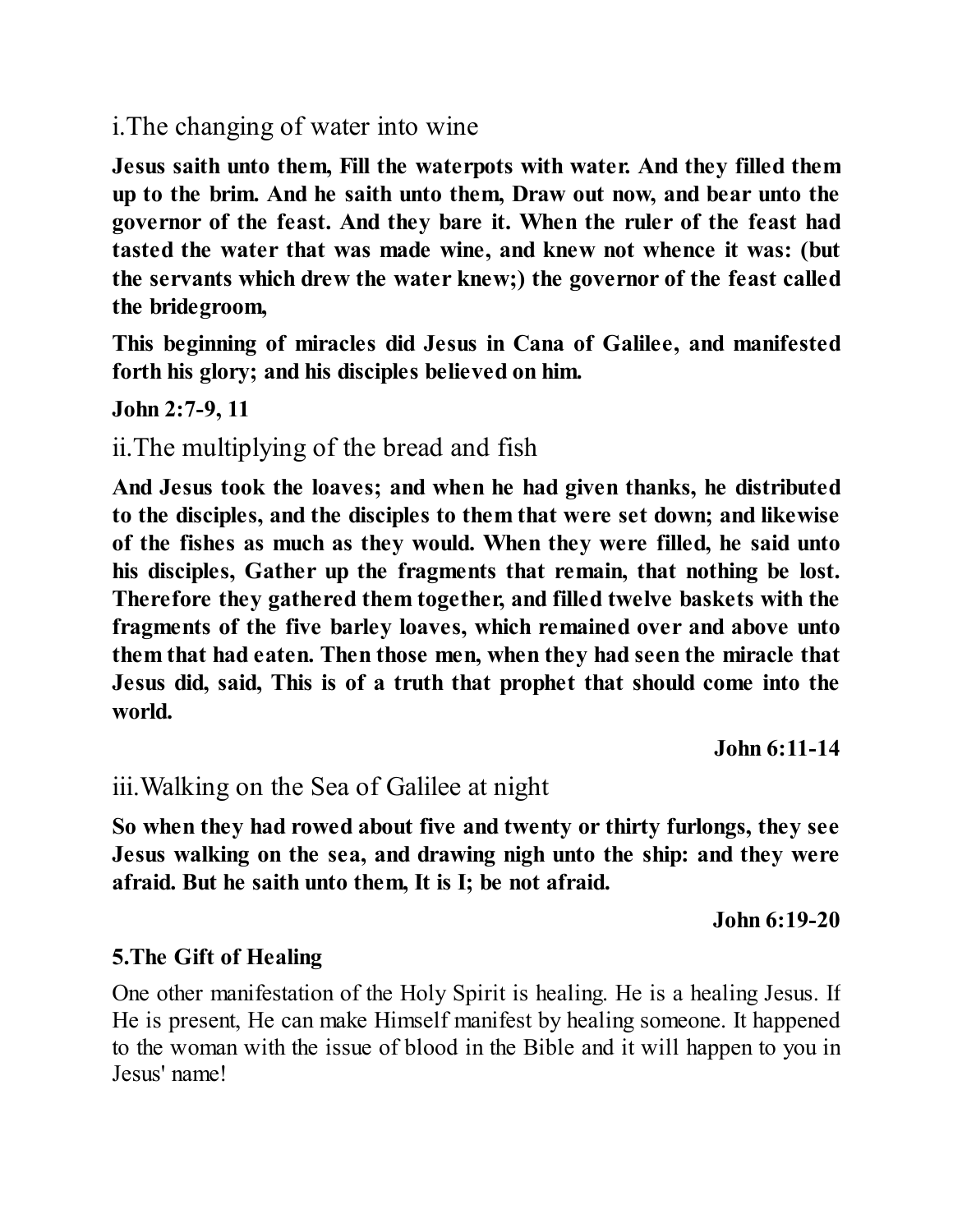Healing is a manifestation of the presence of the Holy Spirit. It is time for the return of the manifestation of healing in our services! It is time for wheelchairs to be emptied in the church! It is time for cripples to walk in the name of Jesus! That is something only the Holy Spirit can do.

# a.The healing of the testes

I remember what happened at a miracle service in South Africa. There was a lady in the meeting whose child didn't have testes (an undescended testes condition). The child was scheduled for an operation in a few weeks. She came forward in the healing line and I prayed for her child as I did for all the others. When she went home, she immediately took off the clothes of the baby and examined the child. To her amazement, the testes had appeared! The testes were right there. That is a miracle from God.

The next day, she came up to me and told me what the Lord had done.

## b.Healing of the ear

There was a young man who had a hearing impairment in the right ear. He claimed that he could not hear if somebody spoke to him on that side of his ear. But when he was prayed for, the Spirit of God came powerfully upon him and then he realized that he could hear clearly. We demonstrated it right there in church. He could hear clearly from afar.

## c.Knee healing

There was a lady who had a knee ailment from childhood such that if she ran for a short distance, her knees would buckle and she would fall down. This happened to her once when she was crossing the road and she was almost hit by a car.

She also said that her knees made certain noises that you could hear if you walked close to her. She was healed in one of our miracle services. The power of God came powerfully upon her while she was concentrating on God for an eye healing. She felt a sense of heaviness in that knee and then she realised that she had been healed. She demonstrated her healing by running around the church. There was no noise and no pain. Her knee did not buckle and she was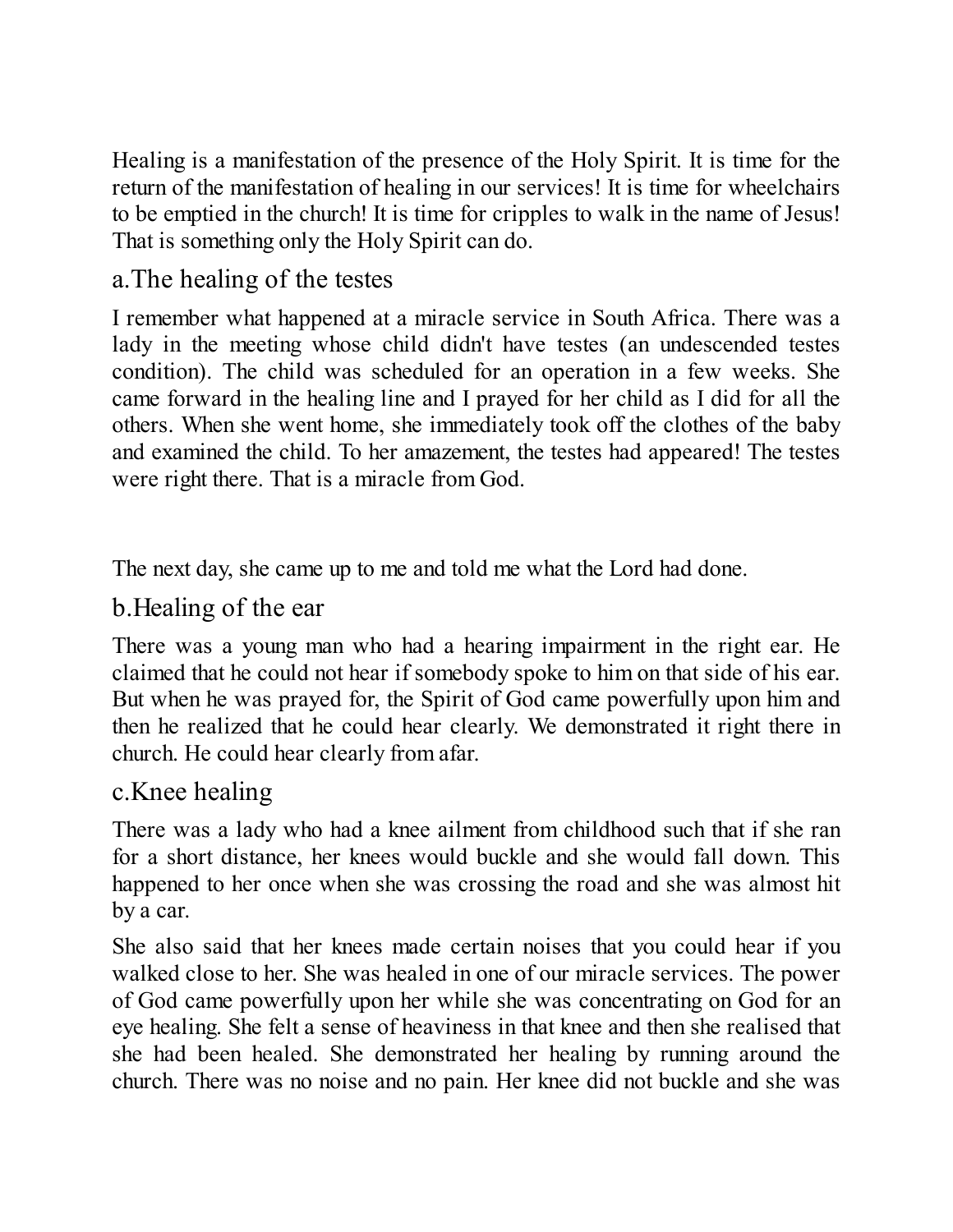miraculously delivered.

# e.Healing of amenorhoea

There was a lady who sat upstairs during one of our miracle services. She had not had her menstrual period for one year even though she was not pregnant. She just felt the power of God come over her and she started bleeding immediately in the service. She went to the bathroom to check, and came back to testify about her healing.

# f.Healing of an issue of blood

I remember another lady who had been bleeding continuously for three months. A woman has her menses for a maximum of five days in a month but she had bled for three months. The bleeding stopped right in the service. Just like the woman healed with the issue of blood under Jesus' ministry, this lady experienced a healing of an issue of blood.

This is what we describe as the gifts of healings in operation. The Holy Spirit is there to heal you and He is there to prolong your life upon the surface of the Earth. The manifestations of healing are real today.

## **6. Prophecy**

Prophecies are words that are spoken under the inspiration of the Holy Spirit.

There are two types of New Testament prophecy: the simple gift of prophecy and predictive prophecy. The purpose of simple prophecy is outlined in 1 Corinthians 14:3. It is for exhortation, edification and encouragement.

## **But he that prophesieth speaketh unto men to edification, and exhortation, and comfort.**

## **1 Corinthians 14:3**

The other type of prophecy is called predictive prophecy. In this type of prophecy, events are foretold by the prophet. The book of Matthew, Chapter 24 is a compilation of several predictive prophecies that Christ made about this world.

**And as he sat upon the mount of Olives, the disciples came unto him privately, saying, Tell us, when shall these things be? and what shall be the sign of thy coming, and of the end of the world?**

#### **Matthew 24:3**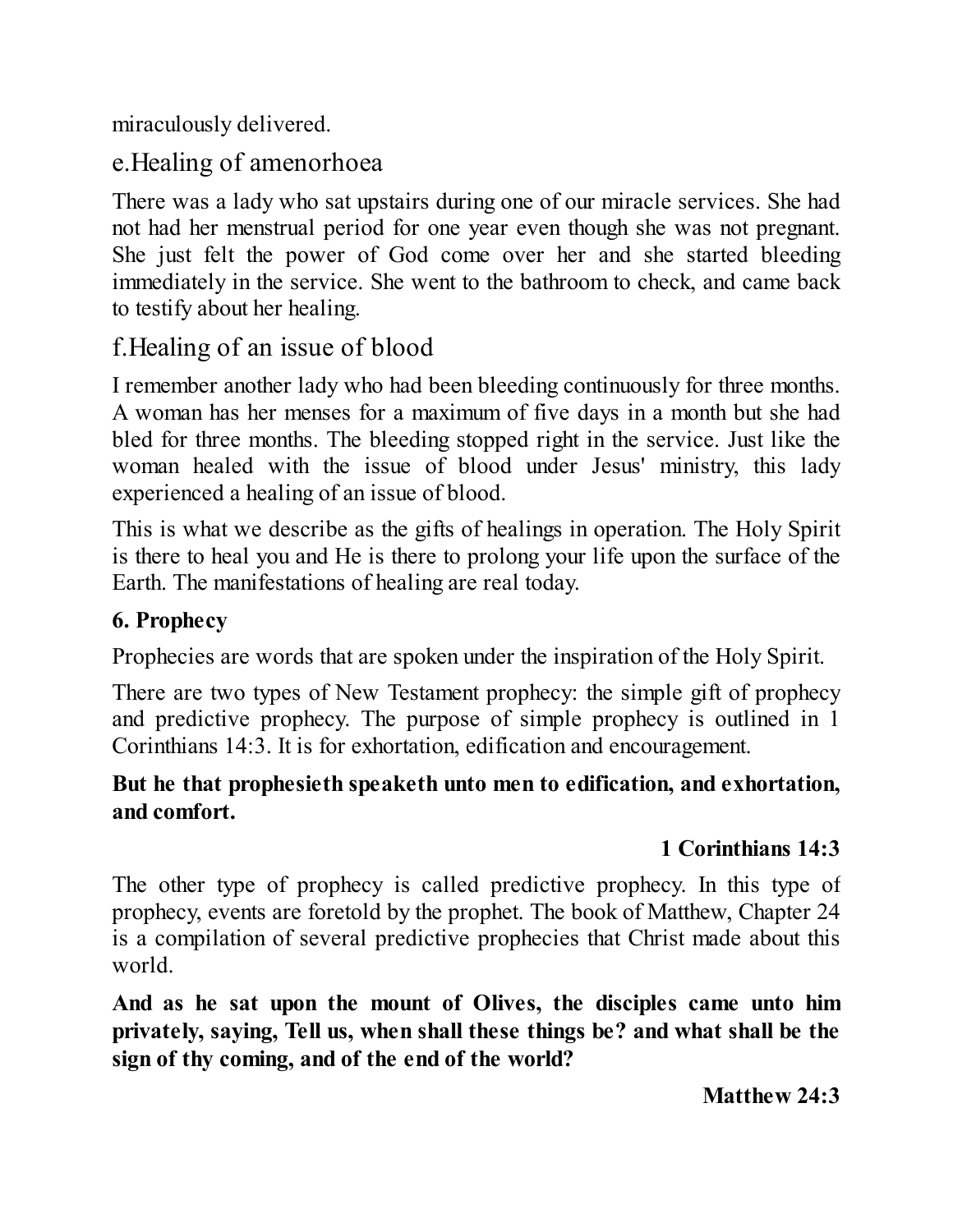They are one of the powerful mysteries that God gave us. Prophecy is used to direct, help, influence and lead us. I prophesy sometimes when I am preaching

## **7.Divers Kinds of Tongues**

The gift of tongues is the commonest manifestation of the Holy Spirit. It is a wonderful gift because it is a language from the Lord. These tongues are heavenly languages of angels. Sometimes, the tongues are human languages unknown to the speaker who is manifesting the gift. The Bible says we speak in tongues of men and of angels.

**Though I speak with the TONGUES OF MEN AND OF ANGELS, and have not charity, I am become as sounding brass, or a tinkling cymbal.**

## **1 Corinthians 13:1**

**For he that speaketh in an unknown tongue speaketh not unto men, but unto God: for no man understandeth him; howbeit in the spirit he speaketh mysteries.**

## **1 Corinthians 14:2**

You need to speak in tongues because there are many prayers nobody should hear. There are prayers the devil should not understand. He should not know when you command angels to kick him. When you pray in tongues, it worries the devil, because he does not know what you are saying.

Once, a pastor who had lived in Norway before, heard me speaking in tongues. As I ministered in tongues, he could hear that I was speaking pure Norgsk (the Norwegian language). The first time it happened, he was not sure whether he was hearing right. On the way home, he told his wife about it in the car. The next day, the meetings continued and he said he heard me speak pure Norgsk again. This time round he was sure about it and he came to testify. I have never been to Norway and I don't speak Norgsk. That was a powerful manifestation of the presence of the Holy Spirit. That is *phanerosis* right there!

When the Holy Spirit demonstrates His presence in this way, the Lord is giving us a glimpse of glory. He is real!

## **8.Interpretation of Tongues**

This involves the speaking forth of the meaning of tongues that have been spoken. It is not the gift of translation and is therefore not a "word for word" exposé. Interpretation is a gift for everyone who speaks in tongues. Everyone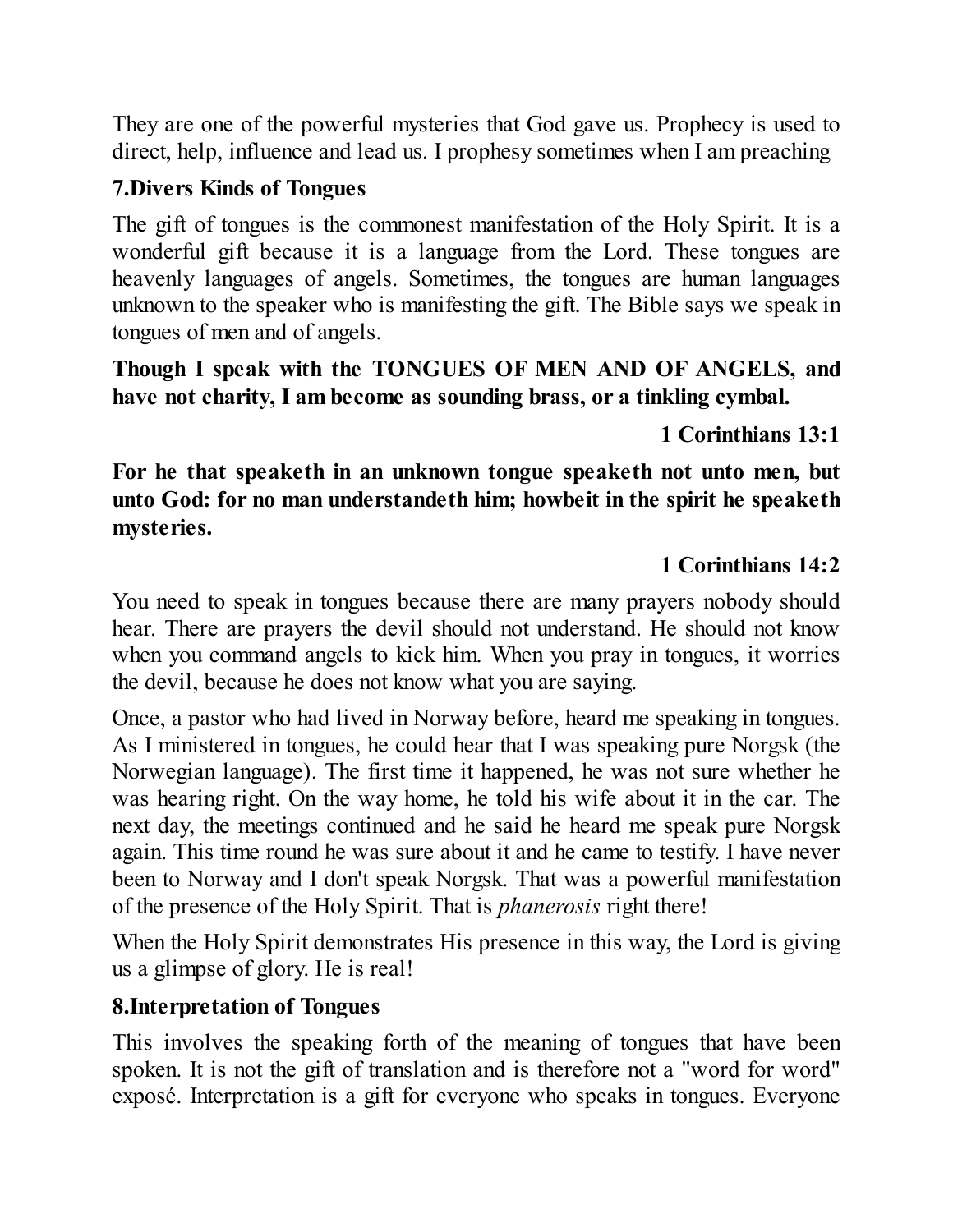who speaks in tongues must believe in and practise interpreting tongues.

## **Wherefore let him that speaketh in an unknown tongue pray that he may interpret. For if I pray in an unknown tongue, my spirit prayeth, but my understanding is unfruitful.**

# **1 Corinthians 14:13-14**

Interpretation greatly multiplies the blessing that you get from speaking in tongues alone.

## **The Secret to More Manifestations**

Somebody asked why these things don't happen anymore. The reason they don't happen anymore is that we don't know about them. The Bible tells us to covet the best gifts. When you desire the gifts, you will have them. God is not going to give you something that you don't desire. Faith cometh by hearing. How can you believe in healing when you don't hear about it?

**How then shall they call on him in whom they have not believed? and how shall they believe in him of whom they have not heard? and how shall they hear without a preacher?**

**Romans 10:14**

## **So then faith cometh by hearing, and hearing by the word of God.**

## **Romans 10:17**

But as we preach about it and you hear about it, you develop interest. You begin to desire it. As you desire it, it comes into the church.

I believe that is why I experience miracles in my church. It's because *my church members* have been taught about healing. I preach at other churches and I realize where the people have not been taught, they don't have much flow of miracles. I have seen many miracles in meetings I have had in South Africa, for instance. It is the same in Nigeria. The people have been taught to believe in miracles. It is not the same in many other places.

It is going to happen to you because you desire it. God is not going to give you something you don't desire, something you don't like or something you are not thinking about. But when you have the desire, He is going to pour it into your life.

# *[Chapter](#page-2-0) 6*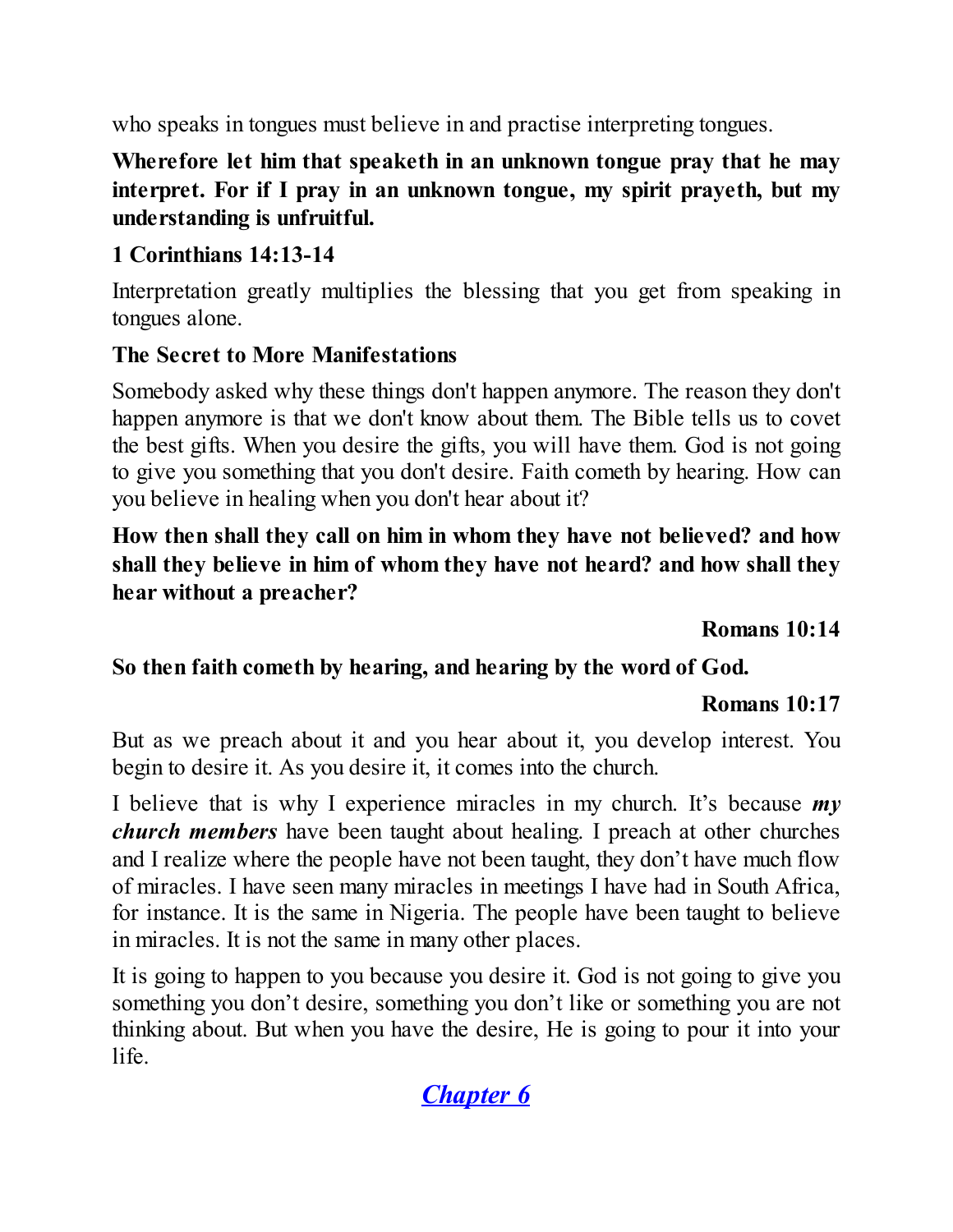# *Phanerosis and John Wesley*

## **The Revivals in England**

John Wesley was born in 1703 and died in 1771. He is probably the most well known of all revival preachers. Wesley, a brilliant Oxford fellow and lecturer was converted at age thirty-five and went on to become the founder of the Methodist Movement. John Wesley experienced almost all the same phenomena in his meetings that are taking place today.

In April 1739, Wesley preached at Newgate Prison in Bristol. Wesley records that as he was preaching:

*ONE, AND ANOTHER, AND ANOTHER SUNK TO THE EARTH: THEY DROPPED ON EVERY SIDE as if thunderstruck. One of them cried aloud. We besought God on her behalf and He turned her heaviness into joy. A second being in the same agony, we called upon God for her also; and He spoke peace unto her soul…*

The next day a doctor who suspected trickery or fraud accompanied Wesley to the prison to see for Himself. He closely observed a woman who:

*Broke out into STRONG CRIES AND TEARS. He went and stood close to her and observed every symptom, till great drops of sweat ran down her face, and ALL HER BONES SHOOK. He then knew not what to think, being clearly convinced it was not fraud, nor yet any natural disorder. But when both soul and body were healed in a moment, he acknowledged the finger of God.*

Wesley notes:

*Many more were brought to the berth. All were in floods of tears, cried, prayed, roared aloud, ALL OF THEM LYING ON THE GROUND. When I began to pray, the flame broke out. MANY CRIED aloud, MANY SANK to the ground, many trembled exceedingly.*

*Throughout his life, Wesley witnessed such incredible revival phenomena that even though his preaching was the tool God used, he was continually amazed. In an entry in his journal on July 29,1759, Wesley records a number of examples that occurred while preaching:*

*SEVERAL FELL TO THE GROUND, some of whom seemed dead, others in the agonies of death, the violence of their BODILY CONVULSIONS*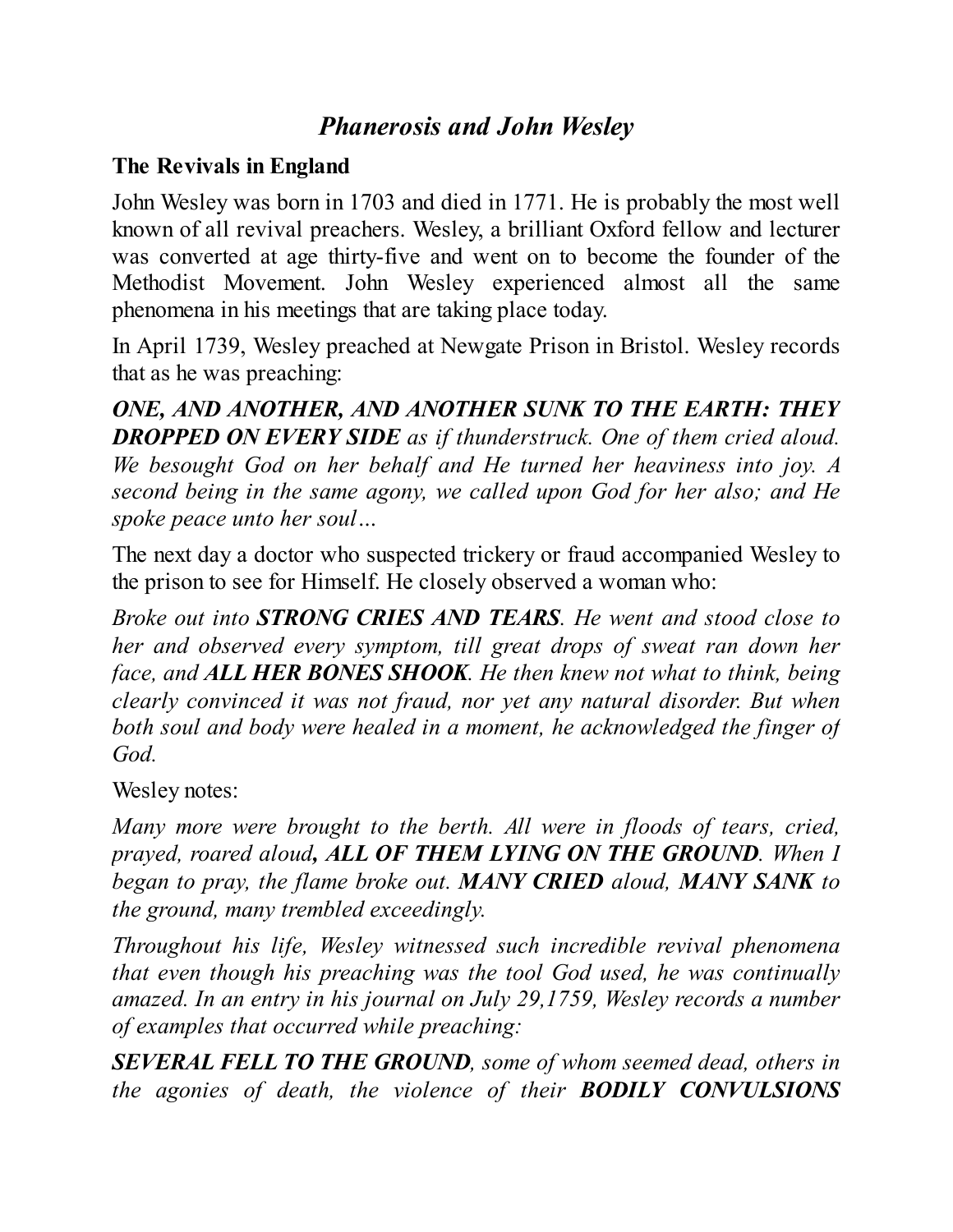*EXCEEDING ALL DESCRIPTION… a child, seven years old, sees many visions and astonished the neighbours with her innocent, awful manner of declaring them.*

Describing the same meeting, Wesley detailed how the power of God then moved out into the churchyard. The people were affected in ways that were beyond what he could describe. One man was "wounded by the Lord" while others tried to hold him up:

*HIS OWN SHAKING EXCEEDED THAT OF A CLOTH IN THE WIND*. It seemed as if the Lord came upon him like a giant, taking him by the neck and shaking all his bones in pieces…*ANOTHER ROARED AND SCREAMED*… some continued long as if they were dead, but with a calm sweetness in their looks. *I SAW ONE WHO LAY TWO OR THREE HOURS IN THE OPEN AIR*, and being then carried into the house, continued insensible another hour, as if actually dead. The first sign of life she showed was a rapture of praise intermixed with a small, joyous laughter…

Four days later:

*While I prayed with them many crowded into the house, SOME OF WHOM BURST IN TO A STRANGE, INVOLUNTARY LAUGHTER, so that my voice could scarce be heard, and when I strove to speak louder a sudden hoarseness seized me. THEN THE LAUGHTER INCREASED…*

A week later Wesley wrote:

*I have generally observed more or less of these outward symptoms to attend the beginning of a general work of God. So it was in New England, Scotland, Holland, Ireland and many parts of England…*

## **The Revivals in America**

Jonathan Edwards was born in 1703 and died in 1758. Seminary professor Richard Lovelace believes "Jonathan Edward may well be the greatest American theologian and philosopher – and perhaps also the greatest mind – that America has yet produced." Edwards had first-hand experience with the manifestations of the Holy Spirit and became the chief spokesperson for the work of revival, trying to bridge the difficult chasm of emotional excess and freedom of the Spirit as evidenced with phenomena. Edward's wife, Sarah, a mother of eleven children, experienced her own major visitation from God and was incapacitated for seventeen days. Edwards supported and blessed the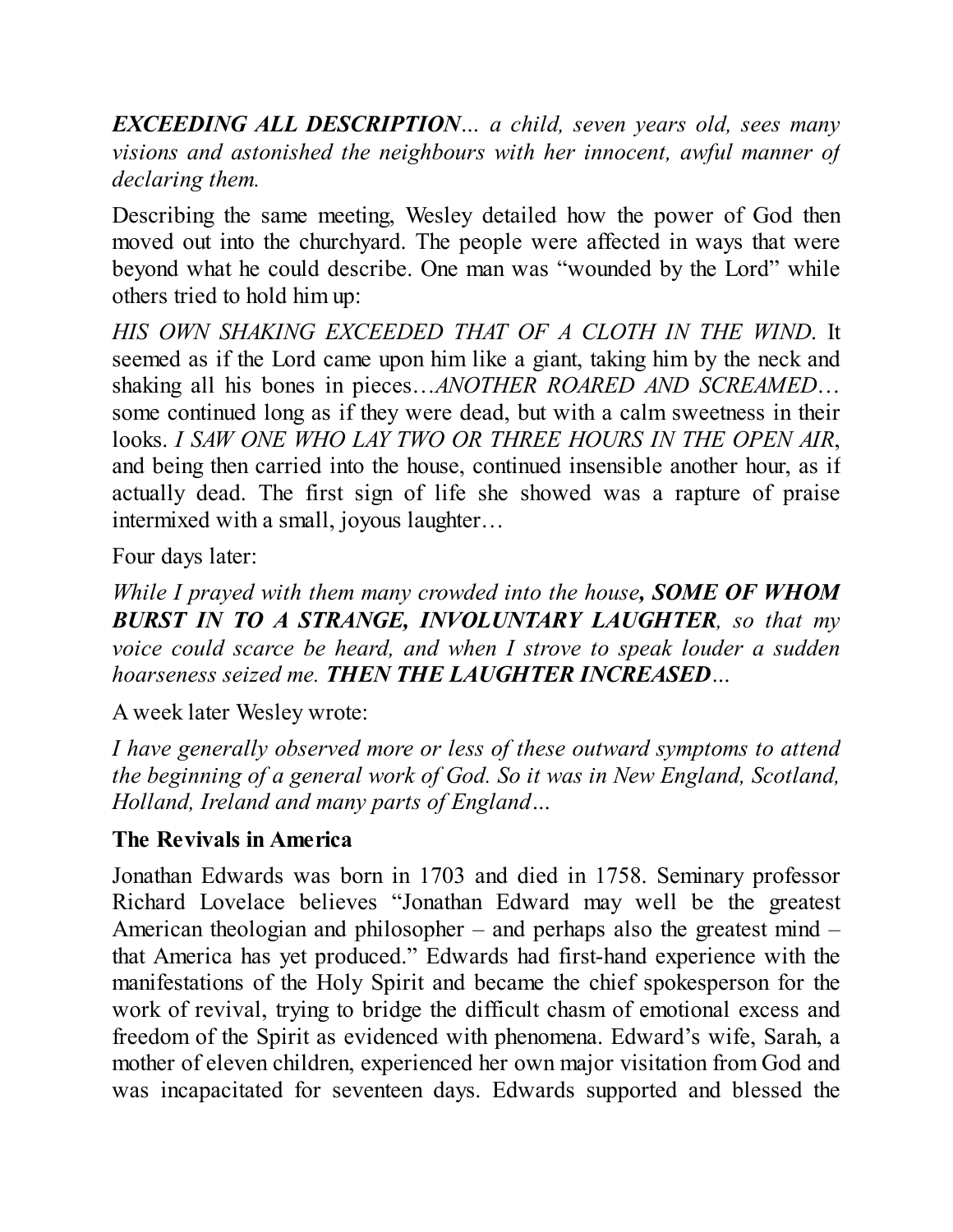graces of God in both his wife and others.

*It was a very frequent thing to see A HOUSE FULL OF OUTCRIES, FAINTING, CONVULSIONS, and such like, both with distresses and also with admiration and joy.*

*It was not the manner here to hold meetings all night, as in some places, nor was it common to continue them till very late in the night; but it was pretty often so, THAT THERE WERE SOME THAT WERE SO AFFECTED, and their bodies so overcome, that THEY COULD NOT GO HOME, but were obliged to stay all night where they were…and there were some instances of persons lying in a sort of trance, REMAINING PERHAPS FOR A WHOLE TWENTY-FOUR HOURS MOTIONLESS, and with their senses locked up; but in the meantime under strong imaginations, as though they went to heaven and had there a vision of glorious and delightful objects.*

*But when the people were raised to this height, Satan took advantage, and his interposition, in many instances, soon became very apparent: and a great deal of caution and pains were found necessary to keep the people, many of them, from running wild.*

# *[Chapter](#page-2-0) 7*

# *Falling under the Power*

Apart from the listed manifestations of the Holy Spirit in 1 Corinthians 12, there are other demonstrations of the presence of the Holy Spirit. Since these are not bunched together in one list, I call them "the unlisted manifestations of the Holy Spirit". One of the commonest unlisted manifestations of the spirit and power of God is falling down. Falling down is often caused by the wine, the wind and the rain.

#### **The Wine of the Spirit**

The new wine is often seen as a type of the Holy Spirit. In the natural, overindulging in wine can lead to falling, shaking and trembling. Similarly, indulging in the wine of the Spirit can lead to the manifestation of the Spirit.

**For these are not drunken, as ye suppose, seeing it is but the third hour of the day. But this is that which was spoken by the prophet Joel; And it shall come to pass in the last days, saith God, I will pour out of my Spirit upon all flesh…**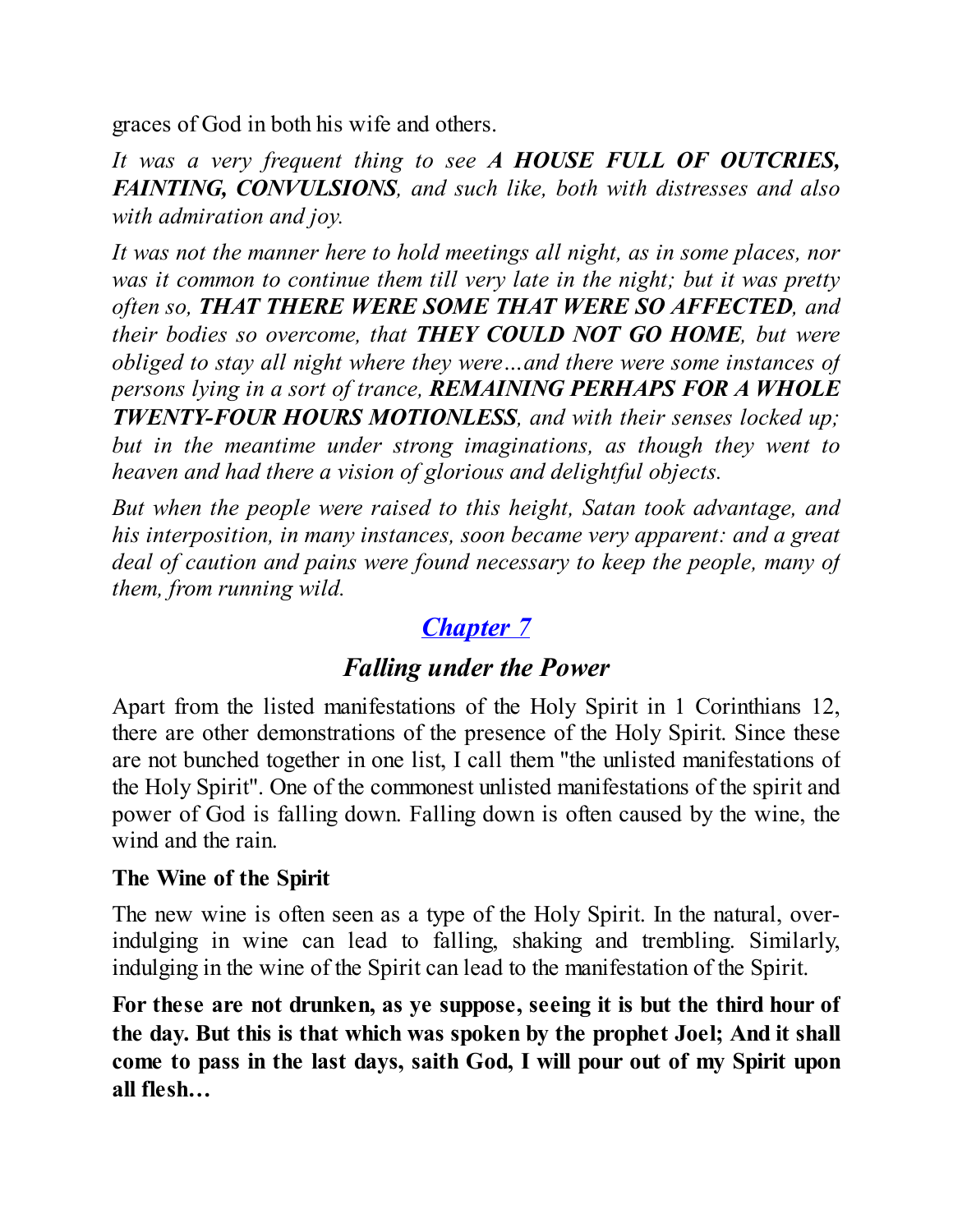**Acts 2:15-17**

**And be not drunk with wine, wherein is excess; but be filled with the Spirit;**

**Ephesians 5:18**

#### **The Wind of the Spirit**

**The wind bloweth where it listeth, and thou hearest the sound thereof, but canst not tell whence it cometh, and whither it goeth: so is every one that is born of the Spirit.**

#### **John 3:8**

The wind is known to pull down trees and even houses. The wind of the Spirit does the same. It is time to believe that these things are real.

Do you remember when Jesus breathed on His disciples and said, "Receive ye the Holy Spirit?"

#### **And when he had said this, he breathed on them, and saith unto them, Receive ye the Holy Spirit...**

#### **John 20:22**

Do you remember when the Holy Spirit came into the upper room as a mighty rushing wind? The Holy Spirit operates like a wind. Recently, at one of our miracle services, I was laying hands on all of the people who had come to the altar. One of my pastors later testified, "I had never felt what I felt on that Friday."

He went on, "As you approached me, a wind began to blow on me. It was a supernatural wind."

He marvelled, "The Holy Spirit is so real."

I believe in ministering the Holy Spirit through breathing. The Holy Spirit is real.

#### **The Rain of the Spirit**

Rain is known to pull down trees and houses as well. Many people run from approaching rainstorms. God says He will come to us in the form of rain.

**Then shall we know, if we follow on to know the LORD: his going forth is prepared as the morning; and he shall come unto us as the rain, as the**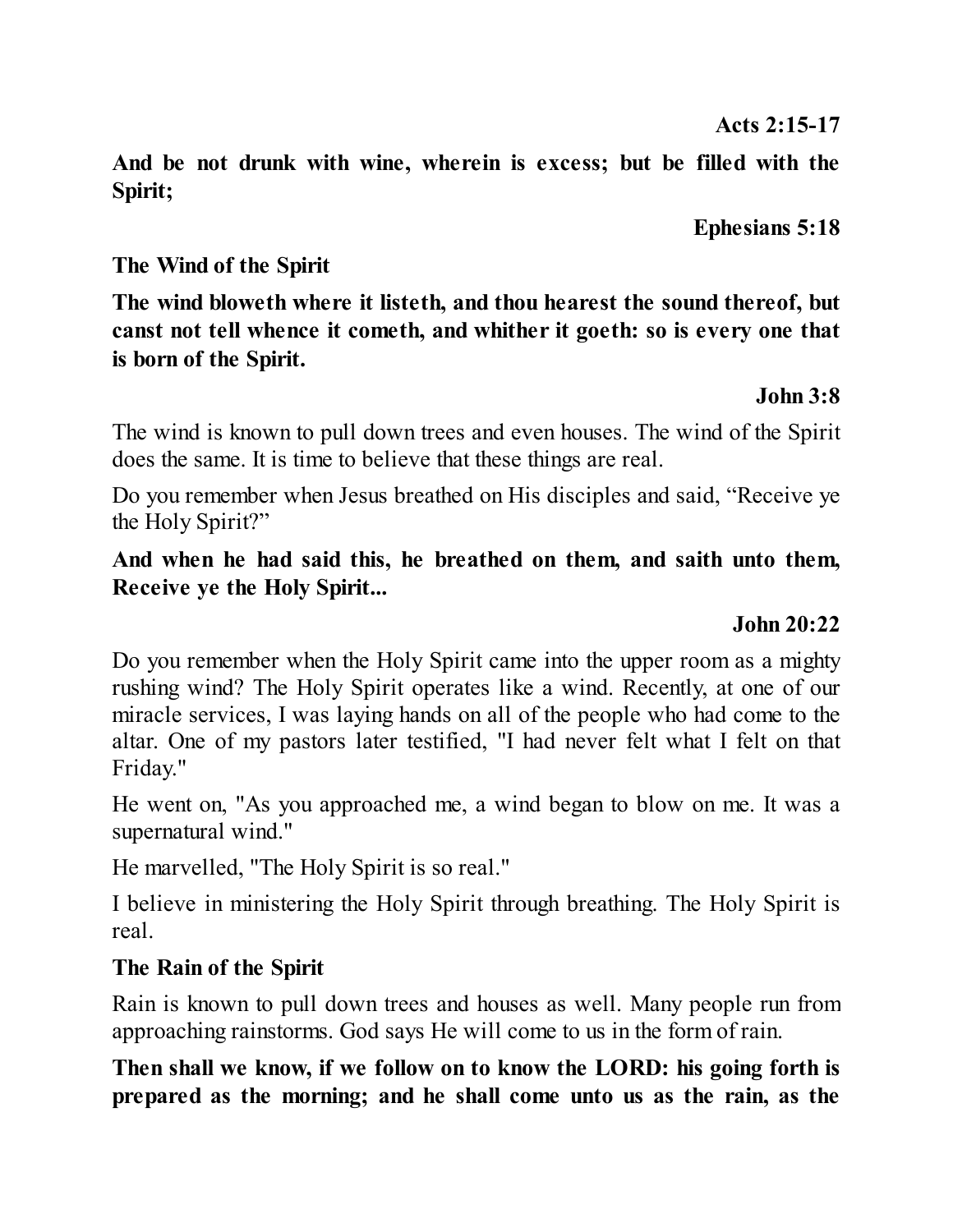**latter and former rain unto the earth.**

### **Examples of People Falling under the Power**

The occurrence of people "falling under the power", can be found throughout the Bible.

a. The falling of the priests at the dedication of the temple

**It came even to pass, as the trumpeters and singers were as one, to make one sound to be heard in praising and thanking the LORD; and when they lifted up their voice with the trumpets and cymbals and instruments of musick, and praised the LORD, saying, For he is good; for his mercy endureth for ever: that then the house was filled with a cloud, even the house of the LORD; SO THAT THE PRIESTS COULD NOT STAND TO MINISTER BY REASON OF THE CLOUD: for the glory of the LORD had filled the house of God.**

## **2 Chronicles 5:13-14**

The Bible records that the glory of the Lord at one time filled the temple so much so that the priests, the trumpeters and the musicians couldn't stand anymore. They all went down because of the glory of the Lord. These things happen. They are real. The glory of God can be manifested at different levels. It can come over you to a point where you can't stand. You must pray to experience the power of God so much so that you cannot stand. You must believe God to experience His glory in that way because it is a good thing. I want to experience the glory of God.

You should desire to get to the place where these people did in the book of Chronicles. At a time when they were worshipping, the cloud of glory filled the place so much so that the trumpeters and the priests could not stand. It was not that they did not want to stand. It was not that they decided to lie down.

b. The falling of the soldiers who arrested Jesus

**Judas then, having received a band of men and officers from the chief priests and Pharisees, cometh thither with lanterns and torches and weapons. Jesus therefore, knowing all things that should come upon him, went forth, and said unto them, Whom seek ye? They answered him, Jesus of Nazareth. Jesus saith unto them, I am he. And Judas also, which**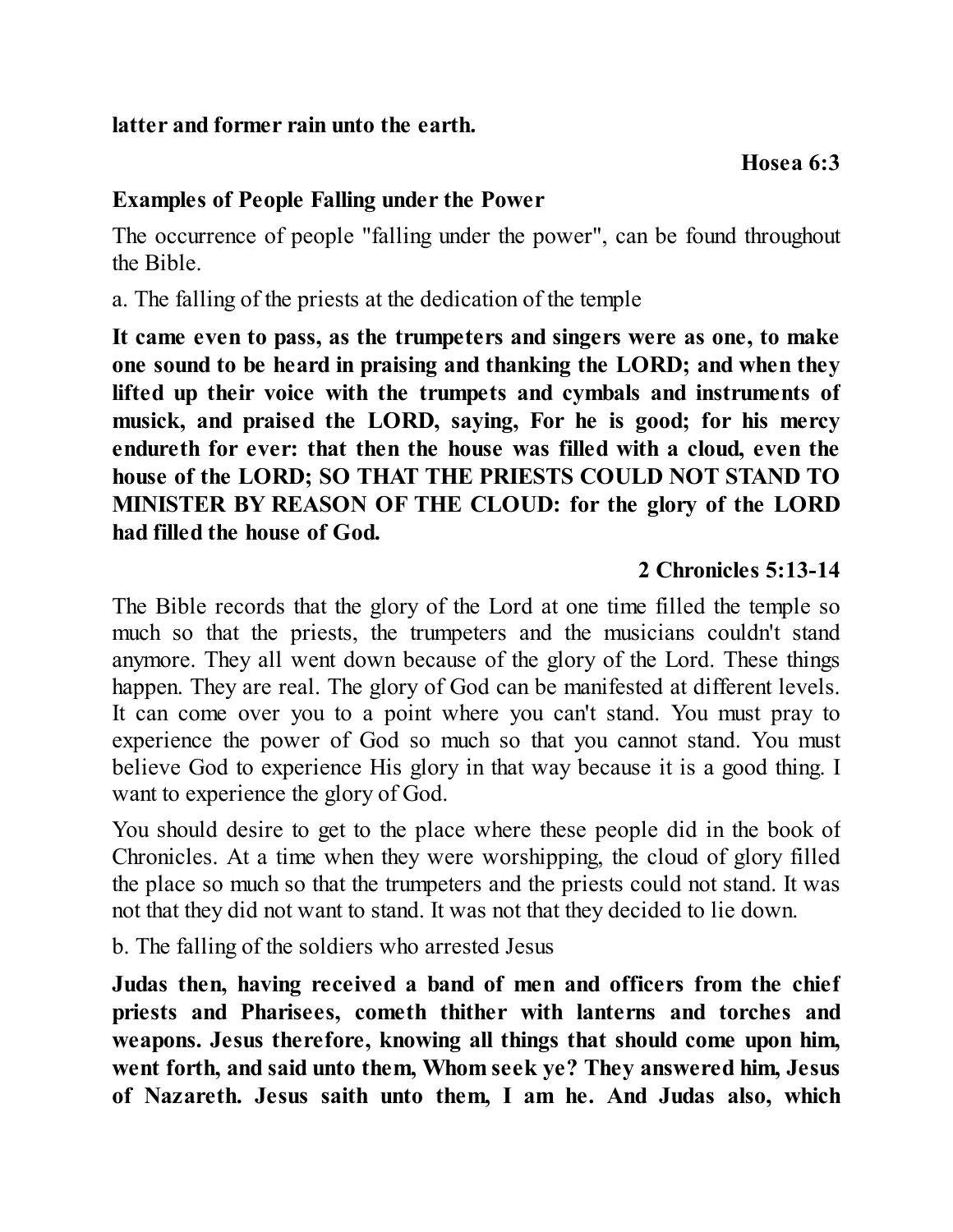## **betrayed him, stood with them. As soon then as he had said unto them, I AM HE, THEYWENT BACKWARD, AND FELL TO THE GROUND.**

#### **John 18:3-6**

What happened as soon as Jesus said "I am He?" The attackers went backward and fell to the ground. Everybody fell under the anointing. There was no usher to support them. There was nothing to protect them as they went backwards and fell down. Wow! You realize right there that the Holy Spirit was in action. That alone should have frightened them enough.

c. The falling of the Apostle Paul's entourage on the road to Damascus.

Why should it be thought a thing incredible with you, that God should raise the dead? I verily thought with myself, that I ought to do many things contrary to the name of Jesus of Nazareth. Which thing I also did in Jerusalem: and many of the saints did I shut up in prison, having received authority from the chief priests; and when they were put to death, I gave my voice against them. And I punished them oft in every synagogue, and compelled them to blaspheme; and being exceedingly mad against them, I persecuted them even unto strange cities.

**Whereupon as I went to Damascus with authority and commission from the chief priests, At midday, O king, I saw in the way a light from heaven, above the brightness of the sun, shining round about me and them which journeyed with me. AND WHEN WE WERE ALL FALLEN TO THE EARTH, I heard a voice speaking unto me, and saying in the Hebrew tongue, Saul, Saul, why persecutest thou me? it is hard for thee to kick against the pricks.**

## **Acts 26:8-14**

Paul described how he and his companions fell under the power on the road to Damascus. When Paul's companions saw the light around them, they all fell to the ground. That was a manifestation of the Holy Spirit.

When people fall under the power, everybody wonders if it is real. No matter how many times people see it happen they still watch and wonder.

Sometimes you can see from the way people fall under the power that something unusual has happened to them. Some kind of power has struck them! I keep wondering about it myself even though I see it happen over and over again.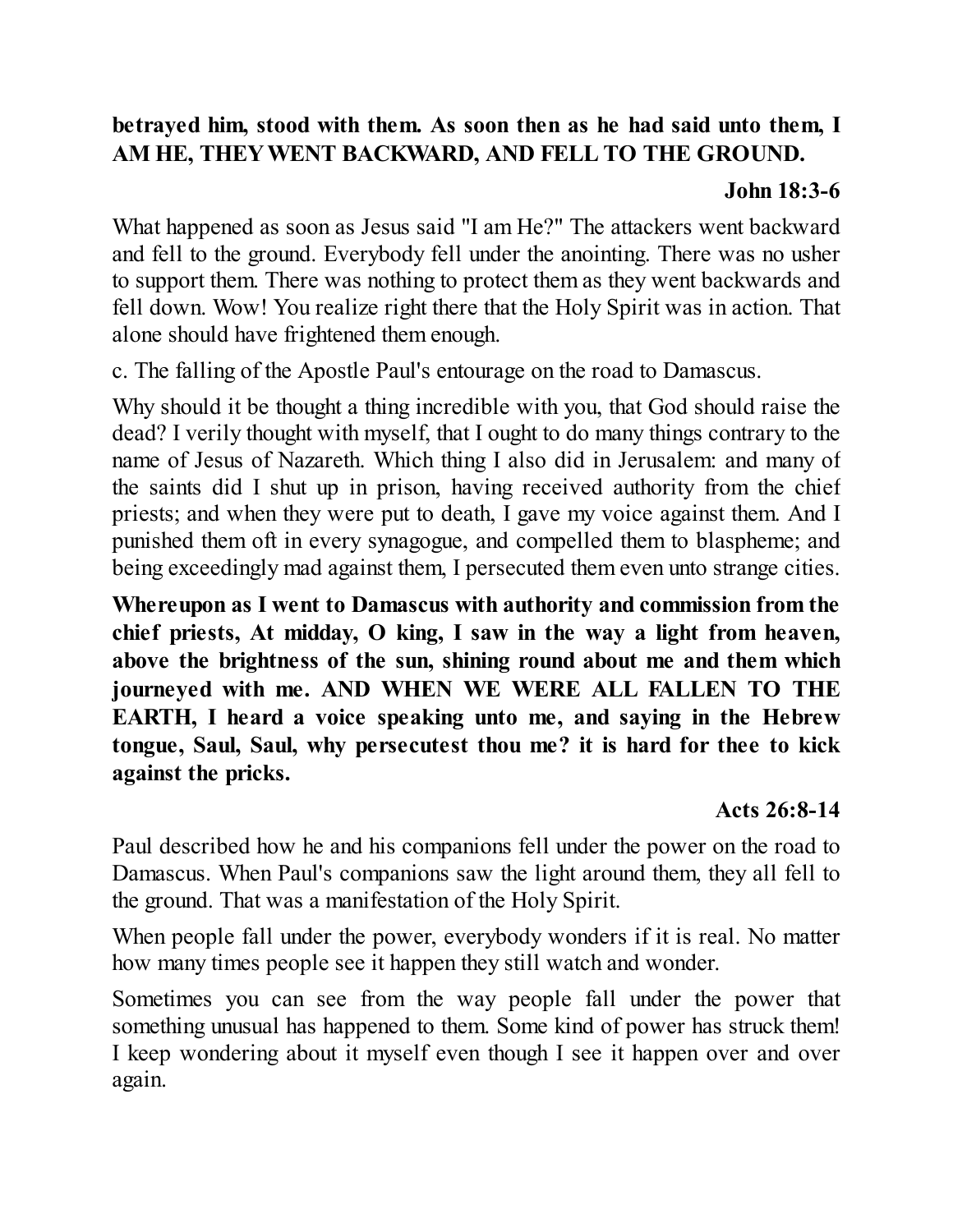I remember I was speaking to a lady whom I had prayed for. Later, she told me what had happened to her when I was ministering to her. She described how she had fallen down during the ministration.

I asked her, "Do you normally fall under the power?"

She said, "I never fall, I am not the falling kind." She thought that there were some types of people who were prone to fall under the power.

She continued, "I never fall, I don't fall. But this time I fell and I fell again and again. I fell so many times not knowing what was happening to me. I was completely powerless to control myself and stand on my feet. I simply could not stand when you touched me."

It is indeed a wonder. Falling under the power will make you wonder what is going on. Falling under the power is a sign and a wonder. People who fall under the power are not necessarily healed. When people fall, they may be healed or not healed. They just fall.

d.Balaam's ass fell at the sight of the angel of the Lord

## **And when the ass saw the angel of the Lord, she fell down under Balaam: and Balaam's anger was kindled, and he smote the ass with a staff.**

## **Numbers 22:27**

The falling of Balaam's ass at the sight of the angel refutes allegations that when people fall under the power they are psychologically induced to do so. How could the donkey have been psychologically manipulated to fall down at a particular time?

When the donkey came into contact with the spirit realm, he simply fell down. This is what happens to many people. They are not manipulated or psychologically induced to fall down! They just have a spiritual experience that makes them fall down.

f. Eli fell at the mention of the ark of the Lord

**And it came to pass, when he made mention of the ark of God, that he fell from off the seat backward by the side of the gate, and his neck brake, and he died: for he was an old man, and heavy. And he had judged Israel forty years.**

**1 Samuel 4:18**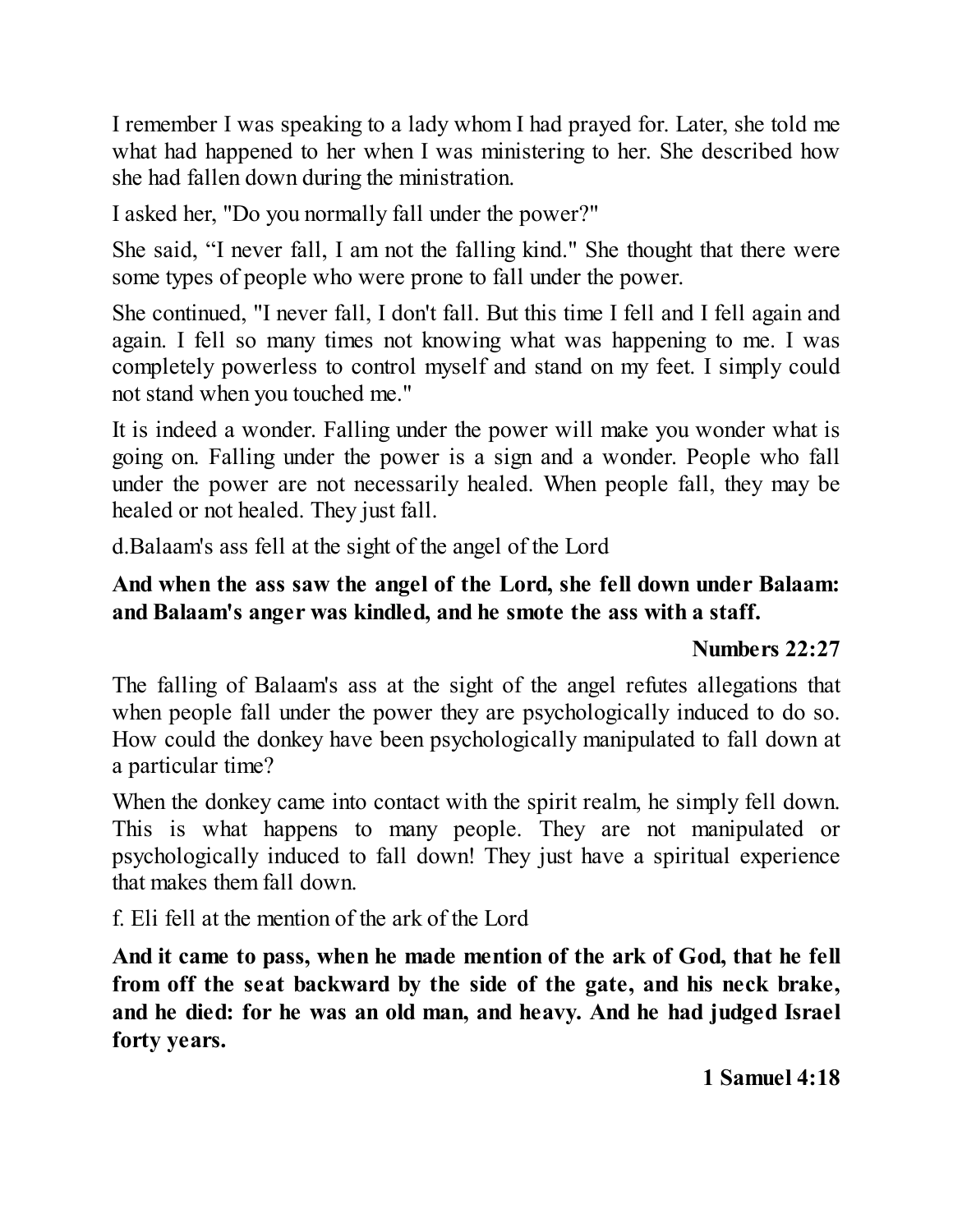This experience of falling down also does refute the allegation that if people are made to fall down by the Holy Spirit, they will not hurt themselves. Some people would say that if the power of the Holy Spirit makes someone fall down, the person should come to no harm. However, we have seen numerous cases of people falling under the power and getting hurt.

This is nothing new and Eli even died after falling under the power and breaking his neck. It is important to have good ushers to prevent people from getting hurt when they fall under the power.

g. Ezekiel fell at the sight of the glory of the Lord.

**As the appearance of the bow that is in the cloud in the day of rain, so was the appearance of the brightness round about. This was the appearance of the likeness of the glory of the LORD. And when I saw it, I fell upon my face, and I heard a voice of one that spake.**

**Ezekiel 1:28**

h. The Apostle John fell at the sight of the Lord

**And when I saw him, I fell at his feet as dead. And he laid his right hand upon me, saying unto me, Fear not; I am the first and the last...**

## **Revelation 1:17**

To "fall as dead" means that Apostle John dropped to the ground suddenly. To "fall as dead" is not a composed and dignified fall. To "fall as dead" means to collapse uncontrollably to the ground. When the power of God is moving, you will see many people fall to the ground as though they are dead.

i. Daniel fell as God spoke to him

**So he came near where I stood: and when he came, I was afraid, and fell upon my face: but he said unto me, Understand, O son of man: for at the time of the end shall be the vision.**

## **Daniel 8:17**

Daniel also fell under the power when he came in contact with spiritual things. Daniel was a prime minister and he was highly placed in society. But he fell under the power when he came in contact with spiritual realities.

Dear friend, there is enough evidence in the Word of God for you to accept this manifestation of the Spirit. Ministers must flow in the reality of God's power.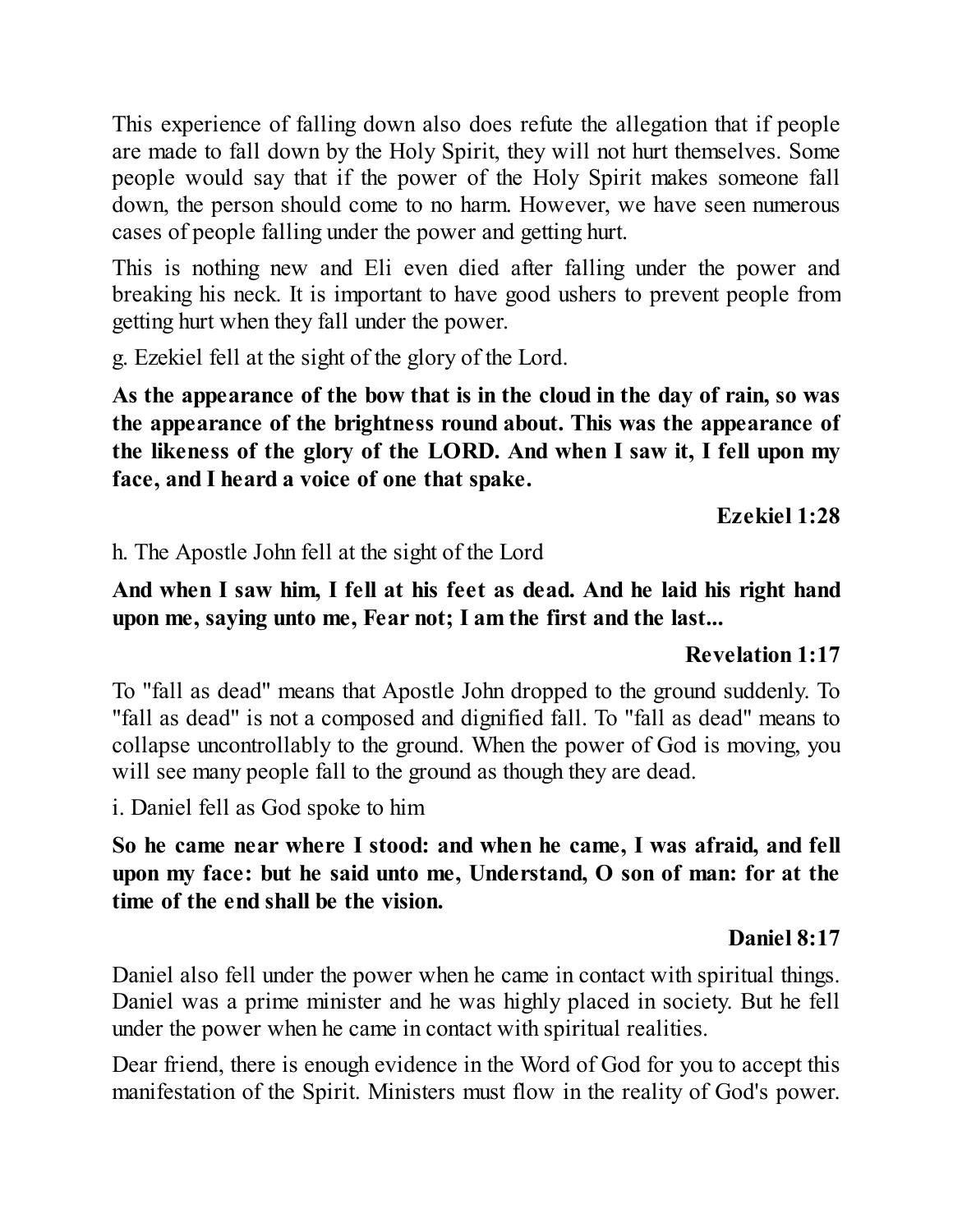Understand the Word of God and you will experience the richness in all that God has for us.

# *[Chapter](#page-2-0) 8*

# *Weeping and Crying*

**And Elisha came to Damascus; and Ben-hadad the king of Syria was sick; and it was told him, saying, The man of God is come hither. And the king said unto Hazael, Take a present in thine hand, and go, meet the man of God, and inquire of the LORD by him, saying, Shall I recover of this disease?**

**So Hazael went to meet him, and took a present with him, even of every good thing of Damascus, forty camels' burden, and came and stood before him, and said, Thy son Ben-hadad king of Syria hath sent me to thee, saying, Shall I recover of this disease? And Elisha said unto him, Go, say unto him, Thou mayest certainly recover: howbeit the LORD hath shewed me that he shall surely die. And he settled his countenance stedfastly, until he was ashamed: and the man of God wept.**

**And Hazael said, Why weepeth my lord? And he answered, Because I know the evil that thou wilt do unto the children of Israel: their strong holds wilt thou set on fire, and their young men wilt thou slay with the sword, and wilt dash their children, and rip up their women with child. And Hazael said, But what, is thy servant a dog, that he should do this great thing? And Elisha answered, The LORD hath shewed me that thou shalt be king over Syria. So he departed from Elisha, and came to his master; who said to him, What said Elisha to thee? And he answered, He told me that thou shouldest surely recover. And it came to pass on the morrow, that he took a thick cloth, and dipped it in water, and spread it on his face, so that he died: and Hazael reigned in his stead.**

## **2 Kings 8:7-15**

Weeping and crying is one of the commonest manifestations of the Holy Spirit. It is something I have seen over and over as the anointing of the Lord comes on people. I believe that this phenomenon of crying is one of the deepest human emotions. It is not easy to artificially induce crying and weeping. It is usually an involuntary expression and reaction to something. I have tried to make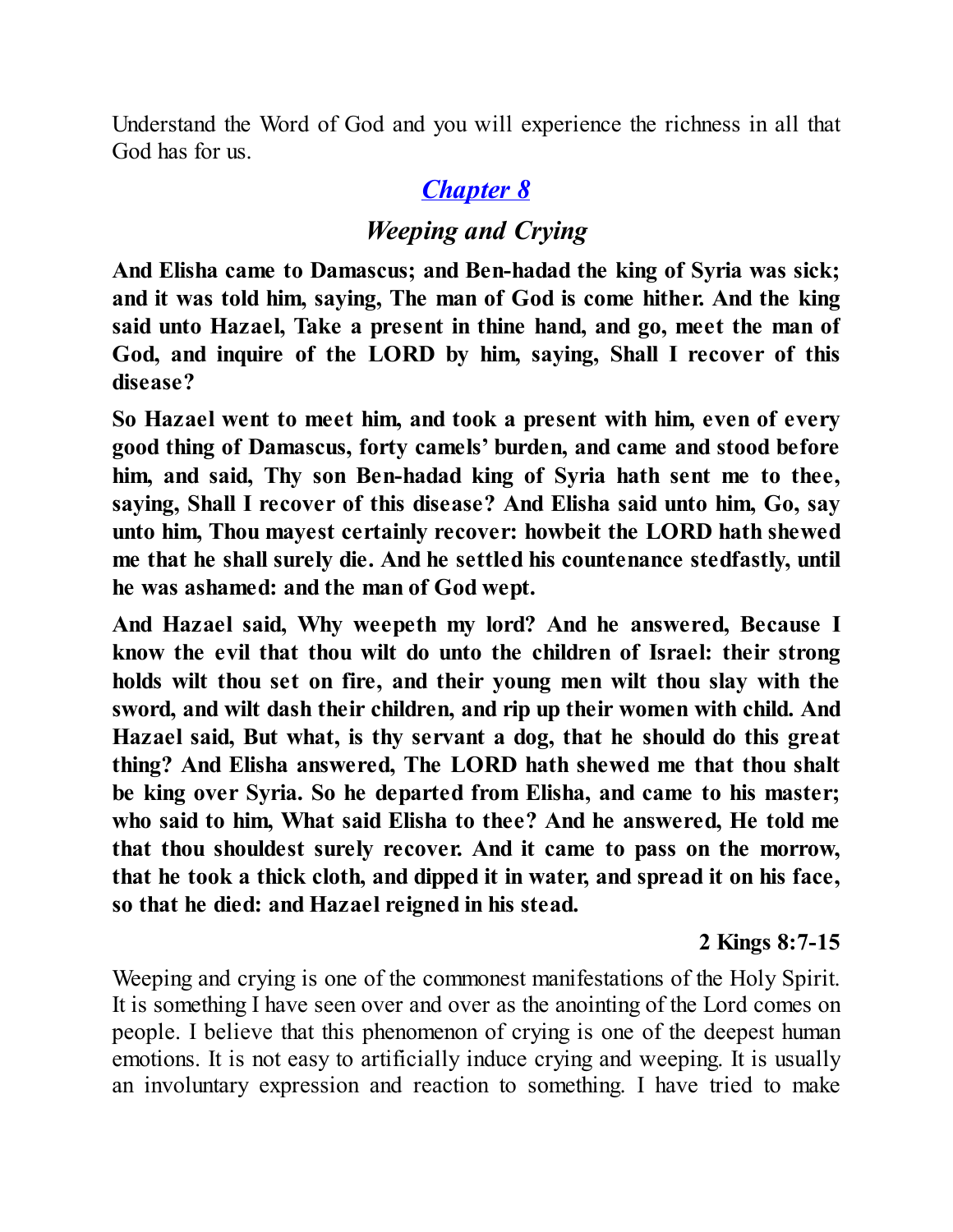myself cry. I once wanted to cry while I preached because I realised it had a powerful effect on the listeners. I tried and tried but never succeeded even once in bringing out any tears.

However, I have noticed how people begin to weep when the Spirit ministers to them. I notice, commonly, how many people start crying when I lay hands on them. There were times when I myself would start weeping when I laid hands on certain people. I have often wondered why this happens. I think the answer is in the text above.

When the Spirit ministers to a person, the Lord shows and reveals certain things to the person that touch the deepest emotions within. The person starts weeping uncontrollably because of what he sees or realises so clearly.

Under the anointing, Elisha stared at Hazael until he was embarrassed. Elisha then began to cry. Hazael asked Elisha why he was crying and Elisha simply told him what he was seeing. As Elisha looked at Hazael, he saw a horrendous murderer who would unleash a reign of terror on the people of Israel. The realisation of how brutal and murderous this man standing before him would be, touched the deepest part of Elisha's heart and he began to cry. **"…and the man of God wept. And Hazael said, Why weepeth my lord? And he answered, Because I know the evil that thou wilt do unto the children of Israel.**"

Elisha then described the details of the terrible deeds this man would do in the future. He saw him setting their homes on fire and killing their young men. He also saw how he would tear up pregnant women and kill their children. **"… their strong holds wilt thou set on fire, and their young men wilt thou slay with the sword, and wilt dash their children, and rip up their women with child.**"

I once laid hands on someone and immediately perceived the secular ambitions of the person. A voice kept stirring within me and saying, "What else do you want? What else do you crave for? What are you looking for in this life? Am I (the Lord) not enough for you?" The futility of this person's life as he focused on the world and all it had to offer was so strong upon me that I began to weep uncontrollably. I had not been thinking about those things but as soon as I laid hands on this person, my spirit was flooded with these thoughts and feelings. I was overwhelmed with this emotion and I wept pitifully over this fellow.

This is exactly what happened to Elisha. He was overwhelmed with the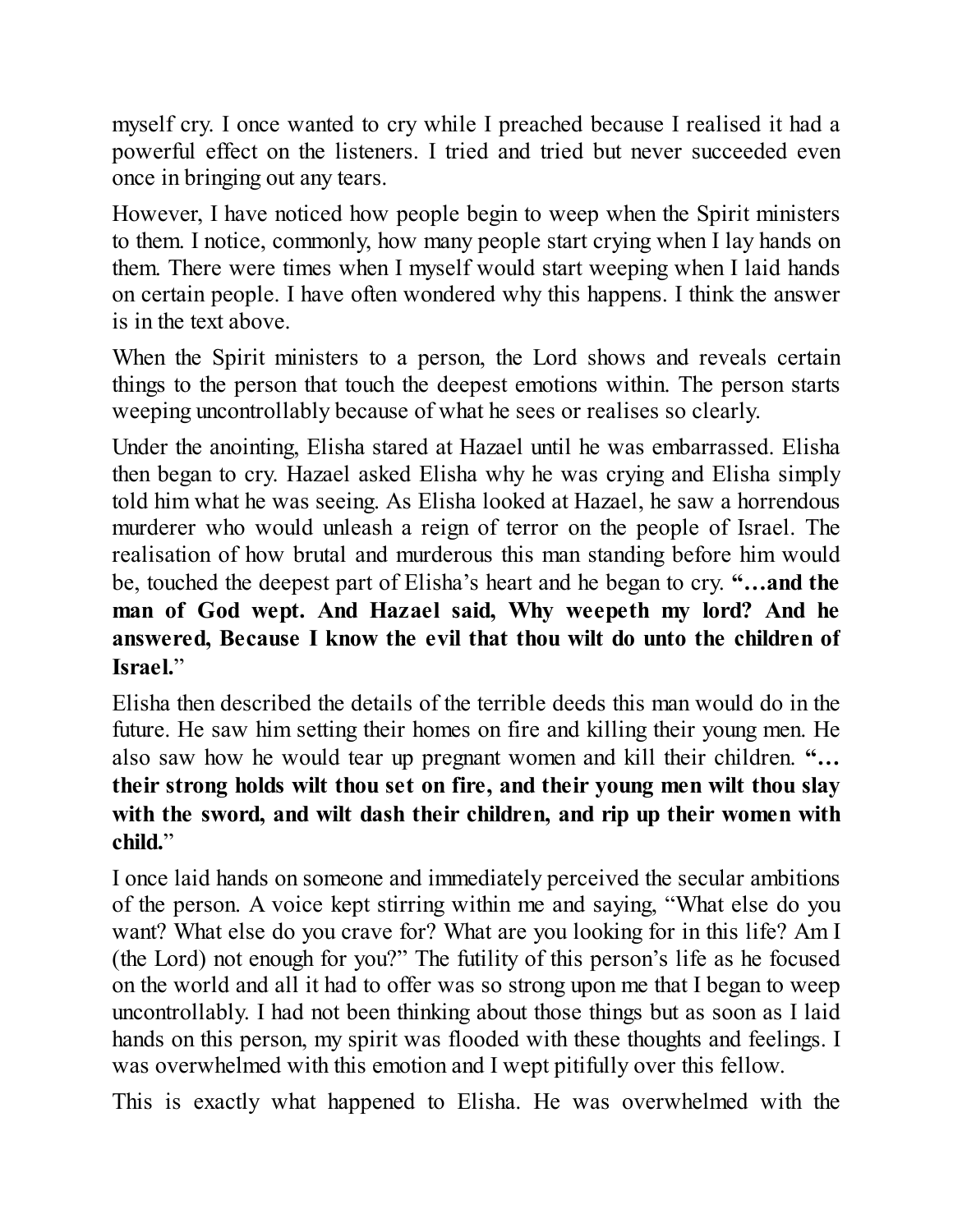thoughts and feelings of what Hazael was going to become and do in the future.

… **And when he (the Holy Spirit) is come, he will reprove (convince) …**

**John 16:8**

The Holy Spirit has the power to convict us of certain things. It is not a strange thing to break down emotionally under a strong conviction.

**The LORD is exalted; for he dwelleth on high: he hath filled Zion with judgment and righteousness. And wisdom and knowledge shall be the stability of thy times, and strength of salvation: the fear of the LORD is his treasure. Behold, their valiant ones shall cry without: the ambassadors of peace shall weep bitterly.**

**Isaiah 33:5-7**

# *[Chapter](#page-2-0) 9*

# *Shaking and Trembling*

**Shaking People**

**And he trembling and astonished said, Lord, what wilt thou have me to do? And the Lord said unto him, Arise, and go into the city, and it shall be told thee what thou must do.**

**Acts 9:6**

**Fear ye not me? saith the LORD: will ye not tremble at my presence, which have placed the sand for the bound of the sea by a perpetual decree, that it cannot pass it: and though the waves thereof toss themselves, yet can they not prevail; though they roar, yet can they not pass over it?**

**Jeremiah 5:22**

**When I heard, my belly trembled; my lips quivered at the voice: rottenness entered into my bones, and I trembled in myself, that I might rest in the day of trouble: when he cometh up unto the people, he will invade them with his troops.**

**Habakuk 3:16**

**And he said unto me, O Daniel, a man greatly beloved, understand the words that I speak unto thee, and stand upright: for unto thee am I now**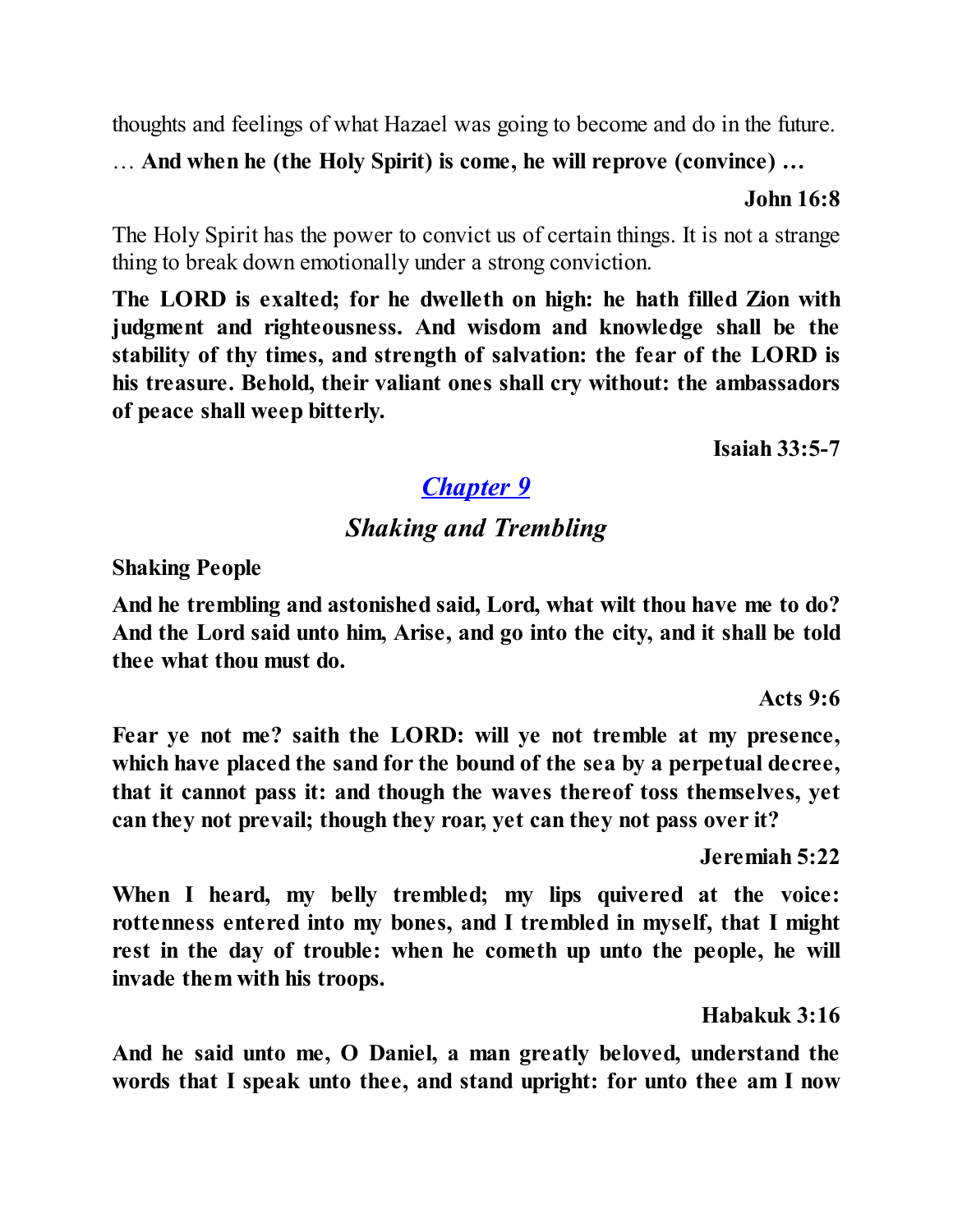**sent. And when he had spoken this word unto me, I stood trembling.**

**Daniel 10:11**

#### **Shaking Houses**

**And when they had prayed, the place was shaken where they were assembled together; and they were all filled with the Holy Ghost, and they spake the word of God with boldness.**

**Acts 4:31**

**And suddenly there was a great earthquake, so that the foundations of the prison were shaken: and immediately all the doors were opened, and every one's bands were loosed.**

#### **Acts 16:26**

There are a lot of shaking experiences recorded in the Bible. You will often find some kind of shaking experience when the Spirit of the Lord moved. Sometimes people trembled like leaves and at other times, there were earthquakes. Because these experiences are not arranged together in a list, they often go unnoticed. They are very much a part of the work of the Holy Spirit.

I have noticed how people shake, tremble and even convulse when the Holy Spirit is in manifestation. Is it any wonder if this frail human vessel trembles and shakes in the presence of the Almighty God?

It is easy to criticize these things from afar. However when you experience the power you will realise how real it is. I remember interviewing a gentleman who was shaking uncontrollably.

I asked him, "Has this happened to you before?"

He said, "No, never."

He continued to shake and tremble uncontrollably.

"Are you surprised at what is happening?" I asked.

"Very surprised, I have always thought people were pretending and making things up but now I know it is real."

Dear friend, is it a strange thing if somebody trembles at the power of God?

**Fear ye not me? saith the LORD: will ye not tremble at my presence…**

**Jeremiah 5:22**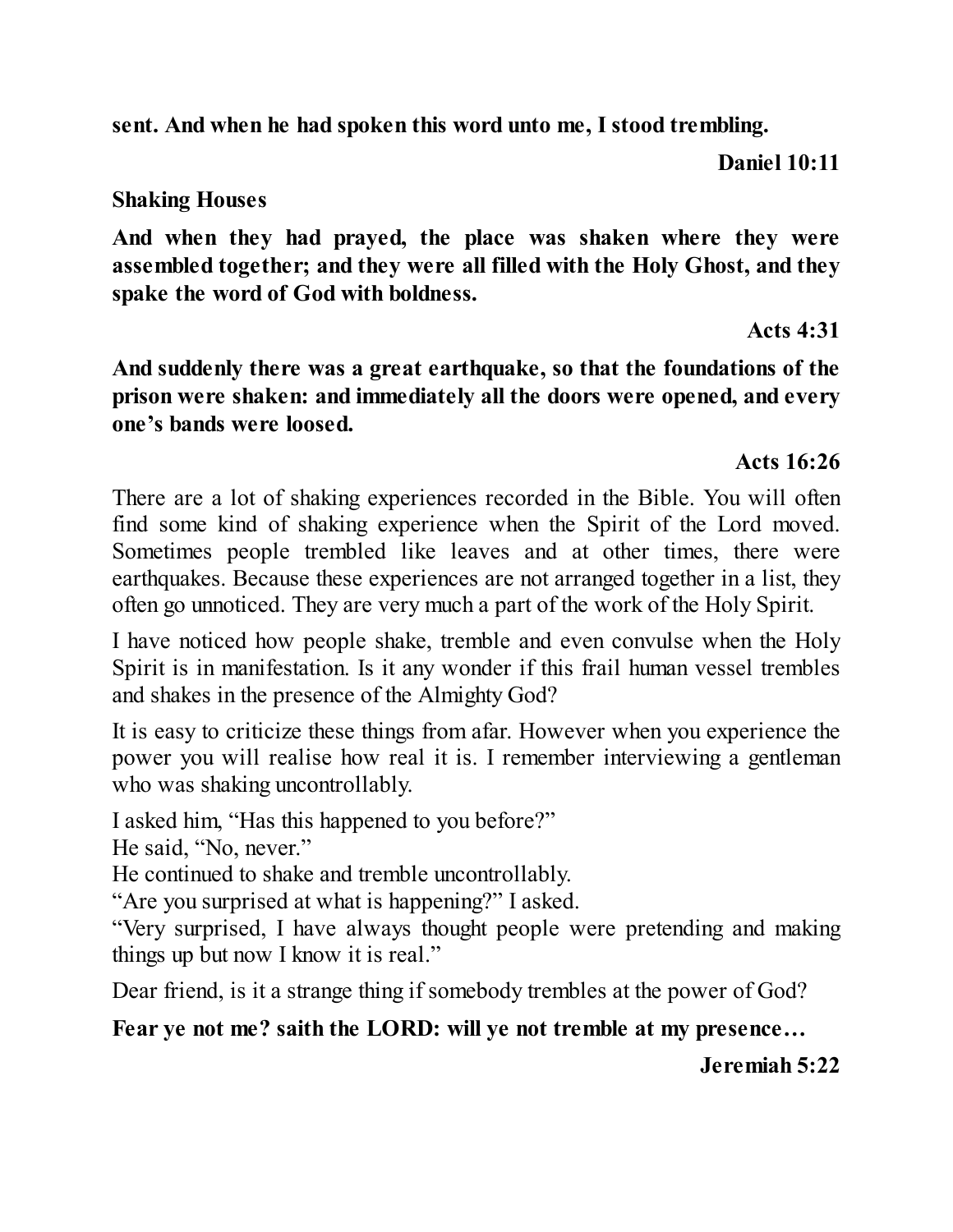# *[Chapter](#page-2-0) 10*

# *Varied Manifestations*

### **1.Manifestations of Joy**

Joy is a fruit of the Holy Spirit. When the Holy Spirit is in manifestation, there are sometimes demonstrations of joy. The obvious manifestations of joy are, smiling, laughing, dancing, running, jumping, clapping, singing and even crying.

You don't need to be very educated to know that these are expressions of joy. Should it be any wonder if you see any of these manifestations of joy because the Holy Spirit is at work?

**Then Philip went down to the city of Samaria, and preached Christ unto them… And there was great joy in that city.**

**Acts 8:5, 8**

**For the kingdom of God is not meat and drink; but righteousness, and peace, and joy in the Holy Ghost.**

**Romans 14:17**

**Whom having not seen, ye love; in whom, though now ye see him not, yet believing, ye rejoice with joy unspeakable and full of glory:**

**1 Peter 1:8**

**Then was our mouth filled with laughter, and our tongue with singing: then said they among the heathen, The LORD hath done great things for them.**

**Psalm 126:2**

**Then he said unto them, Go your way, eat the fat, and drink the sweet, and send portions unto them for whom nothing is prepared: for this day is holy unto our Lord: neither be ye sorry; for the joy of the LORD is your strength.**

**Nehemiah 8:10**

**Speaking to yourselves in psalms and hymns and spiritual songs, singing and making melody in your heart to the Lord;**

**Ephesians 5:19**

**What is it then? I will pray with the spirit, and I will pray with the**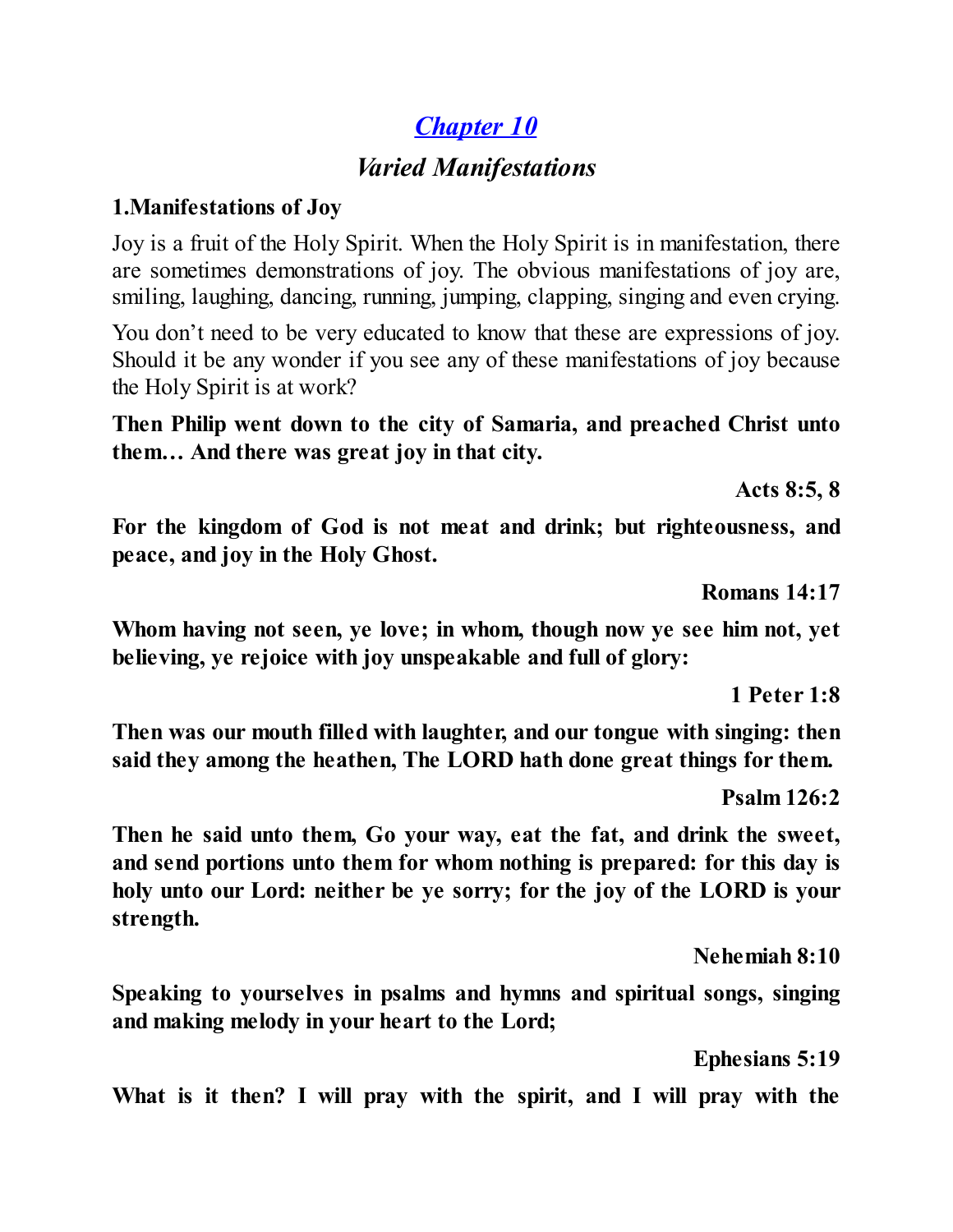**understanding also: I will sing with the spirit, and I will sing with the understanding also.**

# **1 Corinthians 14:15**

Don't be surprised if you see people laughing uncontrollably in the Holy Spirit. Don't criticize anyone if you see him or her running about in ecstasy. They are full of joy in the Holy Spirit. These are simply manifestations of the joy that is promised us in the Holy Spirit.

I remember watching a man of God as he ministered. He preached in a certain church for six weeks. Meetings took place every morning and evening. No matter what he was talking about people just started laughing. They just broke into uncontrollable laughter and received the Holy Spirit as he preached.

The Bible says "When the Lord turned again the captivity of Zion, we were like them that dream. Then was our mouth filled with laughter..." (Psalm 126: 1, 2).

It is wonderful to see laughter in the Holy Spirit. It is a wonder. I see God anointing you with holy laughter!

## **Joy Brings Srength**

The joy of the Lord is your strength. When you are down and depressed, you are weak.

Depression is loss of hope. It is depression that makes people think of killing themselves. When you have lost hope in an extreme way, then you begin to think of killing yourself. You want to die because there is no hope. A Christian who is full of joy is different from a depressed Christian. God wants to give us a revival of joy in the Holy Spirit!

## **2.Being Struck Dumb**

**And, behold, thou shalt be dumb, and not able to speak, until the day that these things shall be performed, because thou believest not my words, which shall be fulfilled in their season...And his mouth was opened immediately, and his tongue loosed, and he spake, and praised God. And fear came on all that dwelt round about them: and all these sayings were noised abroad throughout all the hill country of Judaea. And all they that heard them laid them up in their hearts, saying, What manner of child shall this be! And the hand of the Lord was with him.**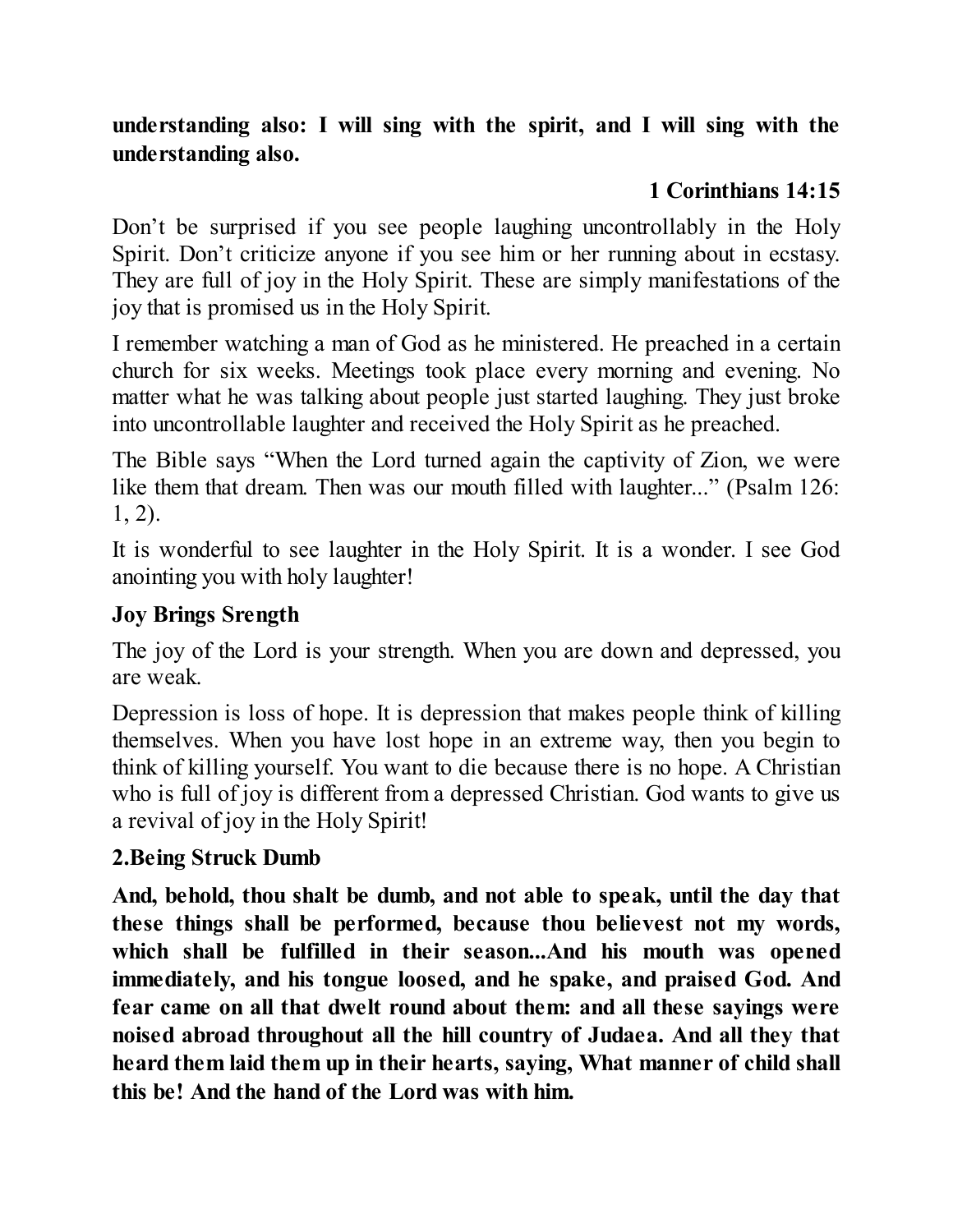Another manifestation of the Holy Spirit is when He strikes you dumb. Zechariah was struck dumb for a while because He did not believe the angel.

Once, I remember when Kenneth Hagin was struck dumb right in the middle of his message. He became speechless and could not finish his message. We all sat there in amazement, as Brother Hagin stood speechless for over twenty minutes.

God is just showing us that the Holy Spirit is here. He is invisible but He makes Himself visible through these manifestations. This is what we call phanerosis: the making visible of the great invisible Holy Spirit.

## **3.Being Struck Blind**

Paul was struck blind. Interestingly, Paul experienced several manifestations of the Spirit during his conversion experience.

There was a "falling to the ground".

There was "trembling".

There was an experience of "being struck blind".

**And when we were all fallen to the earth, I heard a voice speaking unto me, and saying in the Hebrew tongue, Saul, Saul, why persecutest thou me? it is hard for thee to kick against the pricks.**

**Acts 26:14**

**And he trembling and astonished said, Lord, what wilt thou have me to do? And the Lord said unto him, Arise, and go into the city, and it shall be told thee what thou must do. And the men which journeyed with him stood speechless, hearing a voice, but seeing no man. And Saul arose from the earth; and when his eyes were opened, he saw no man: but they led him by the hand, and brought him into Damascus. And he was three days without sight, and neither did eat nor drink.**

**And Ananias went his way, and entered into the house; and putting his hands on him said, Brother Saul, the Lord, even Jesus, that appeared unto thee in the way as thou camest, hath sent me, that thou mightest receive thy sight, and be filled with the Holy Ghost.**

**Acts 9:6-9, 17**

**4.Screaming**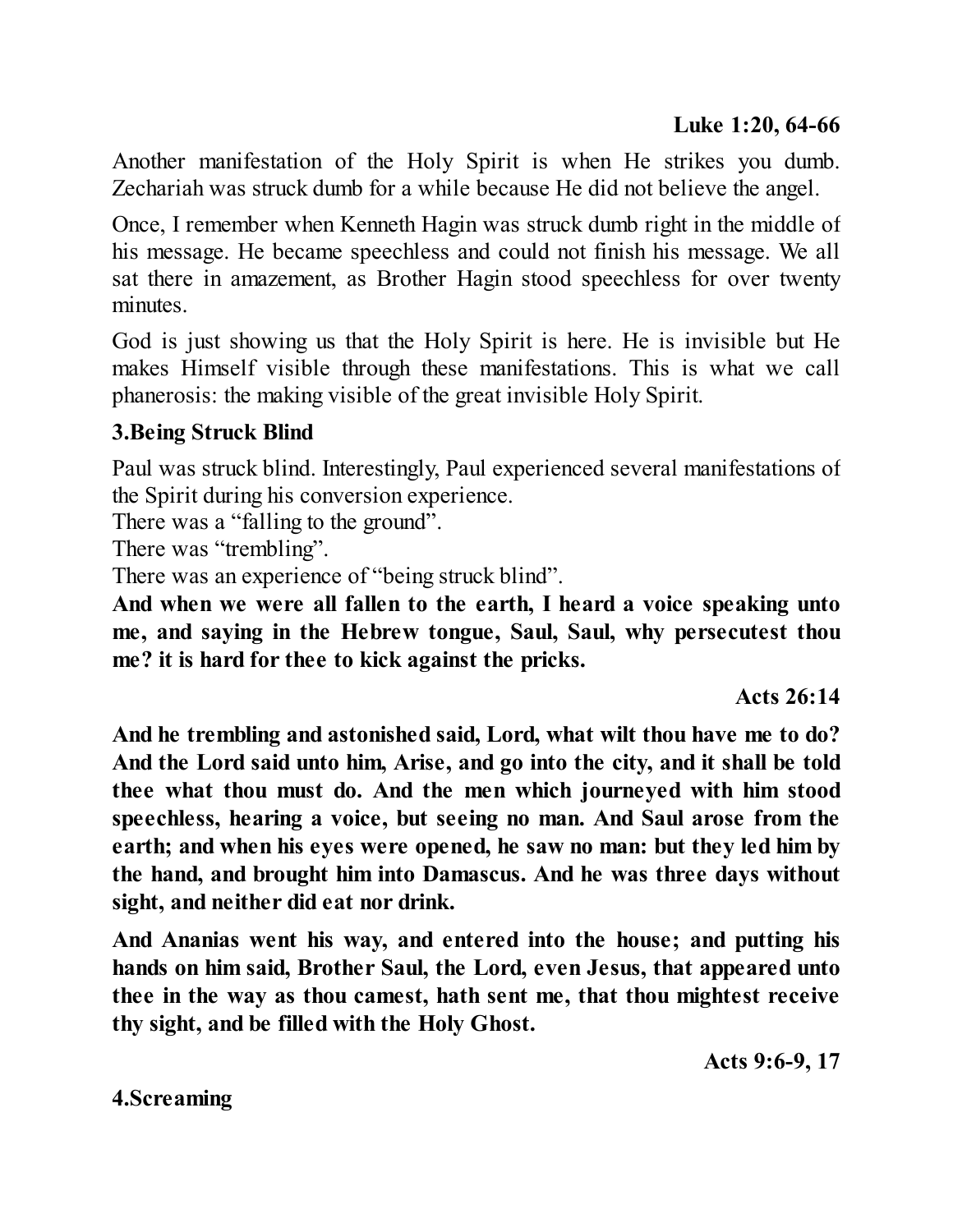**And they were astonished at his doctrine: for he taught them as one that had authority, and not as the scribes. And Jesus rebuked him, saying, Hold thy peace, and come out of him. And when the unclean spirit had torn him, and cried with a loud voice, he came out of him.**

**Mark 1:22, 25-26**

**Then Philip went down to the city of Samaria, and preached Christ unto them. And the people with one accord gave heed unto those things which Philip spake, hearing and seeing the miracles which he did. For unclean spirits, crying with loud voice, came out of many that were possessed with them: and many taken with palsies, and that were lame, were healed. And there was great joy in that city.**

Do not be surprised when you see screaming, shouting, and crying people lying on the floor in a service in which the Holy Spirit is in full manifestation. I would prefer to be like Jesus than to follow the dictates of some starchy, crusty, "immune to God," Christians. Jesus had screaming manifestations and so will I.

## **5.Heat and Burning**

**I indeed baptize you with water unto repentance: but he that cometh after me is mightier than I, whose shoes I am not worthy to bear: he shall baptize you with the Holy Ghost, and with fire:**

**Matthew 3:11**

**John answered, saying unto them all, I indeed baptize you with water; but one mightier than I cometh, the latchet of whose shoes I am not worthy to unloose: he shall baptize you with the Holy Ghost and with fire:**

## **Luke 3:16**

To baptise with water means to pour water on you or to put you into water. To baptise with fire means to pour fire on you or to put you into fire. If you are baptised with water, you will feel cold and wet. It is quite clear that if you are baptised with fire, you will feel some heat.

I have heard different people testify of a burning sensation or the feeling of "heat" all over their bodies. I have also heard people testify of feeling heat on

## **Acts 8:5-8**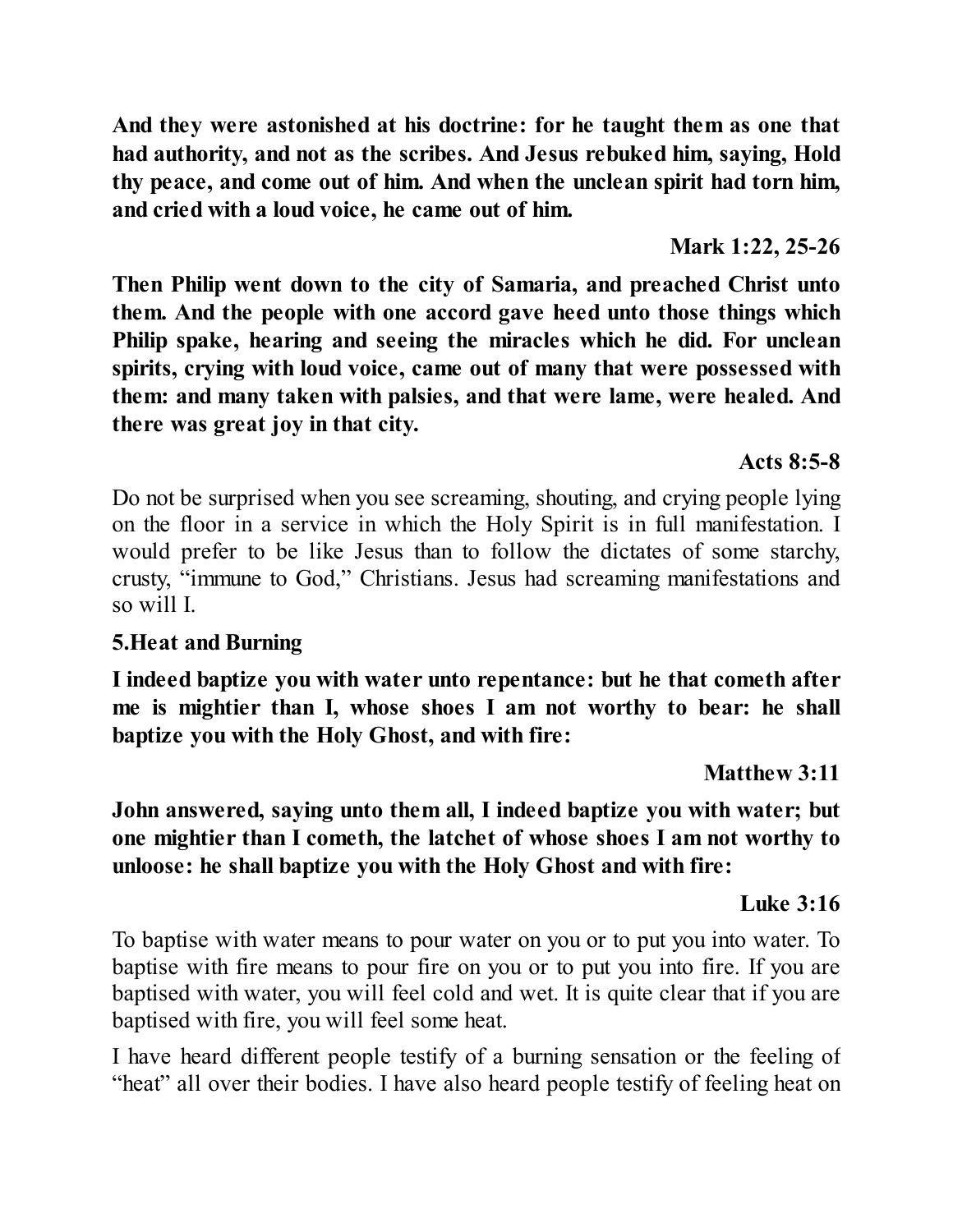specific parts of their bodies. Usually, these experiences indicate that the Lord is baptising you with fire. Many times, people are experiencing healing when they feel the baptism or pouring on of fire.

I remember a time I used to feel heat and a burning sensation in one of my hands. This was a strange experience to me because it kept recurring and I didn't know what it meant. This experience of heat in my hand kept recurring. Looking back, I realise that it was the period of time when I began to operate in the healing ministry. I believe God was baptising or putting fire on me and that is why I was feeling this heat in my hand. After God has baptised you with fire, you will be able to walk in the anointing that destroys the yoke.

**And there appeared unto them cloven tongues like as of fire, and it sat upon each of them. And they were all filled with the Holy Ghost, and began to speak with other tongues, as the Spirit gave them utterance.**

**Acts 2:3-4**

## **Have Faith that This Is That!**

When the Holy Spirit arrived on the day of Pentecost, there was a great uproar in the city. Some people thought that the people speaking in tongues were drunk. Others thought that the disciples were mad. I am sure there was a large group of people who just didn't know what was happening.

Apostle Peter, at the Lord's prompting, rose up in the midst of the confusion and boldly declared, "This is that!" What did he mean by "this is that"?

**But Peter, standing up with the eleven, lifted up his voice, and said unto them, Ye men of Judaea, and all ye that dwell at Jerusalem, be this known unto you, and hearken to my words: For these are not drunken, as ye suppose, seeing it is but the third hour of the day. But THIS IS THAT which was spoken by the prophet Joel...**

#### **Acts 2:14-16**

This is that which was spoken of by the Prophet Joel. One of the greatest keys to flowing in the supernatural is to believe that what you are seeing is what you have believed for. Peter could have doubted that he was seeing what the Prophet Joel had spoken of. Instead, he boldly declared that he was seeing the supernatural.

The Prophet Eli had to point out to Samuel this same truth. He had to tell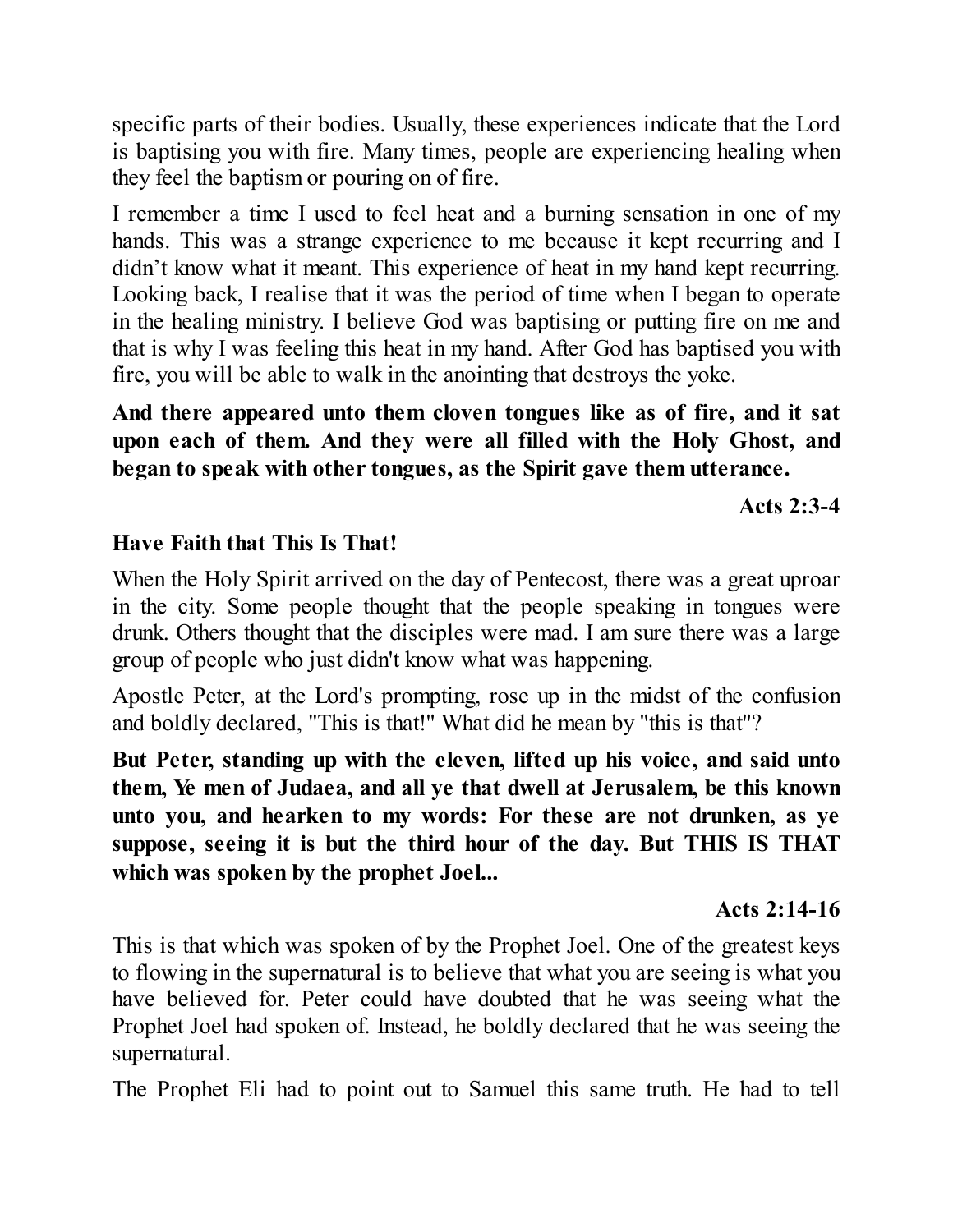Samuel, "This is that!" The voice you are hearing is the Holy Spirit. When you have "this is that" faith, you will be able to accept the supernatural happenings in your life. When you hear the voice of the Spirit speaking to your mind, you will no longer say that it is just a thought.

One time while I was ministering, a young lady began to scream, twist and squirm. She had to be held down by four strong men. As I ministered to her, she suddenly became still and collapsed to the ground. I wondered to myself, "What has happened now?" The Holy Spirit said to me, "This is that!" This is Acts 8:5-8 reenacted.

**Then Philip went down to the city of Samaria, and preached Christ unto them. And the people with one accord gave heed unto those things which Philip spake, hearing and seeing the miracles which he did. For unclean spirits, crying with loud voice, came out of many that were possessed with them: and many taken with palsies, and that were lame, were healed. And there was great joy in that city.**

**Acts 8:5-8**

That was a sign of evil spirits coming out of people and screaming and tearing them to the ground. This is what occurred, after Jesus prayed for someone oppressed by an unclean spirit.

**And they brought him [the child] unto him: and when he saw him, straightway THE SPIRIT TARE HIM; AND HE FELL ON THE GROUND, AND WALLOWED FOAMING. And he asked his father, How long is it ago since this came unto him? And he said, Of a child. And ofttimes it hath cast him into the fire, and into the waters, to destroy him: but if thou canst do any thing, have compassion on us, and help us.**

**Jesus said unto him, If thou canst believe, all things are possible to him that believeth. And straightway the father of the child cried out, and said with tears, Lord, I believe; help thou mine unbelief. When Jesus saw that the people came running together, he rebuked the foul spirit, saying unto him, Thou dumb and deaf spirit, I charge thee, come out of him, and enter no more into him. And the spirit cried, and rent him sore, and came out of him: and he was as one dead; insomuch that many said, He is dead.**

**Mark 9:20-27**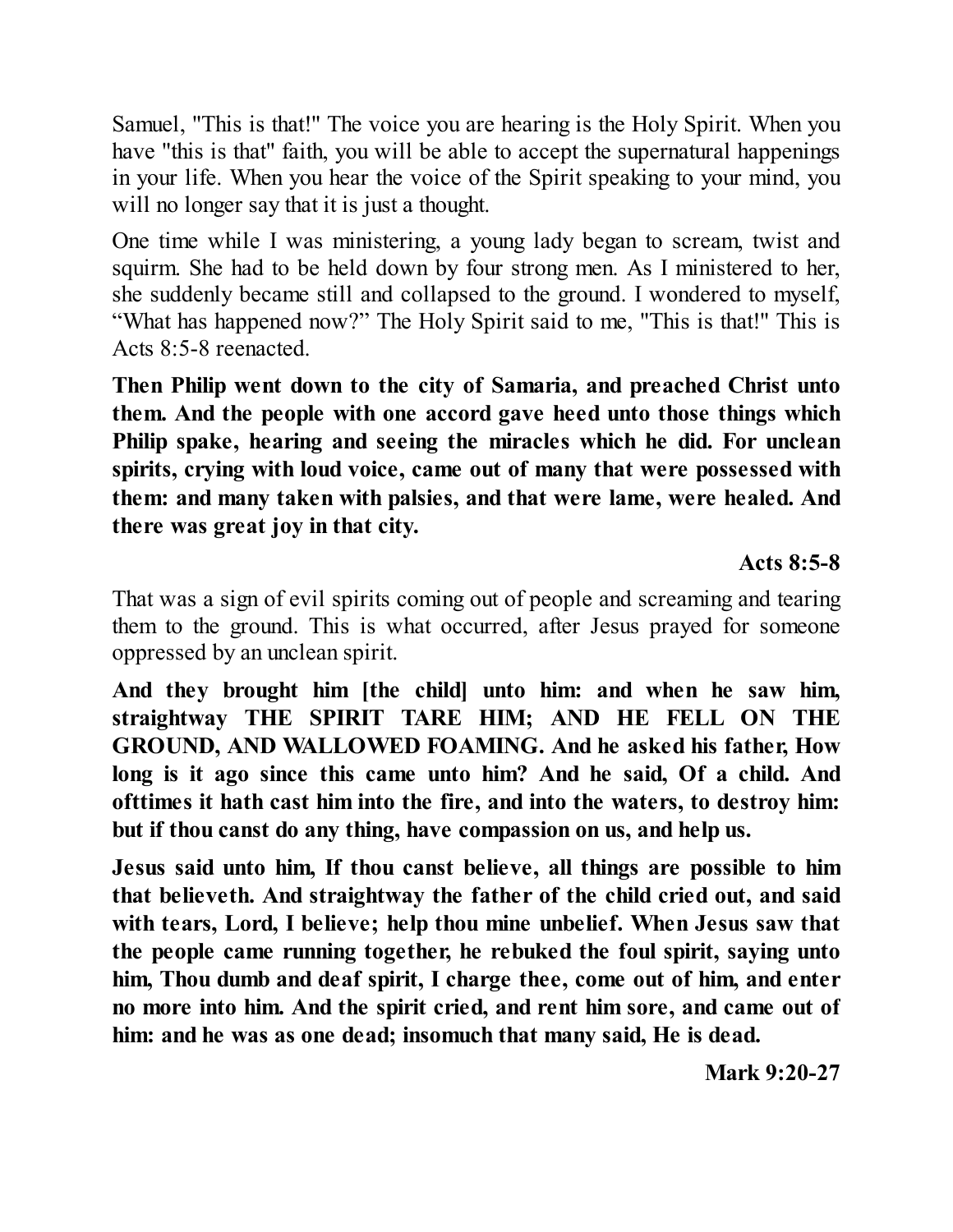After ministering to a young boy, he screamed, convulsed and fell down as though dead. What was happening? Some modern analysts would have said, "This is postictal sleep. This is a temporary relief." But Jesus said, "This is it. He is healed."

God told me, "This is what Jesus experienced." When the lady screamed and jumped around, the Holy Spirit told me, "This is what Jesus saw."

## **We Had Cast out All but One**

Many years ago in secondary school, I was involved in casting out thirty-six demons from a young student. For four hours, we struggled, trying to deliver the girl from evil powers. Of the thirty-six demons, all had fled with the exception of one. We were left with only one to cast out! We commanded the spirit to go out but somehow we could never bring ourselves to believe that this girl had actually been delivered.

The patron of the Scripture Union was called in. He was an older and experienced Christian. After arriving, he said to the spirit, "I command you to come out in the name of Jesus." After that he asked the girl (just as we had been doing), "What is your name?" She responded normally just as she had been responding to us. He then turned to us and said, "She is alright."

"What!" I thought, "Is that all?"

You see, this older Christian believed that this was it! This was the deliverance! She was free. Her freedom was proved in the weeks following. After believing that this is that, you must prove all things.

## **PROVE ALL THINGS; hold fast that which is good.**

## **1 Thessalonians 5:21**

Accept supernatural things but prove them. Flow with them, but test them. I like to call people and ask them, "How come you fell under the power when I prayed for you?"

## **It Only Happens to Women?**

During one miracle service, I asked a pastor, "Have you ever fallen under the power?"

```
"Yes!" he answered.
"Were you surprised?" I asked.
"Very much!"
```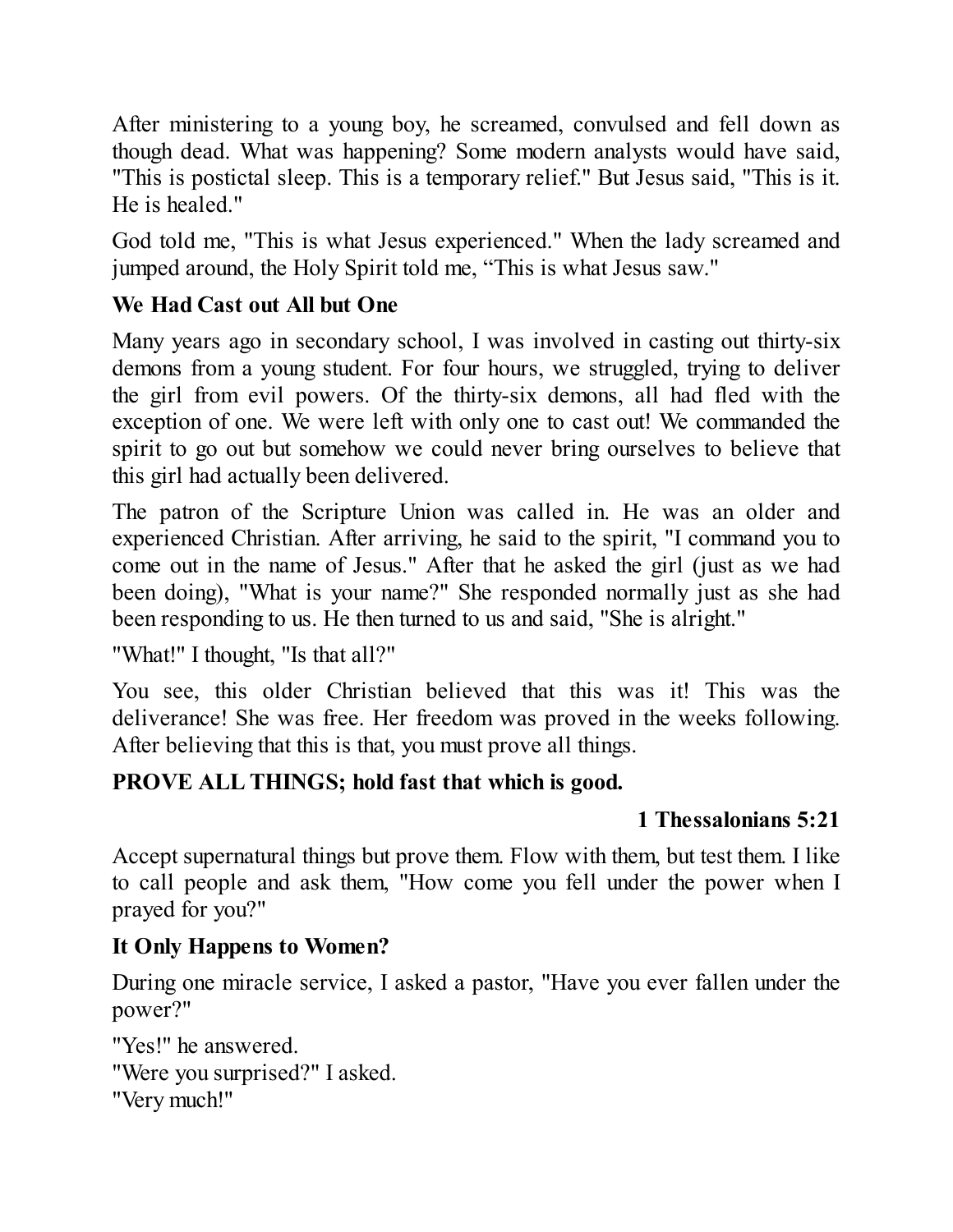"Why were you surprised?"

He laughed and said, "I thought it only happened to women." He continued, "When you called me forward to pray for me, I said to myself, this thing will never happen to me." I came up there with a posture of resisting any such fall. But before I could realize it, I was on the floor."

The power of God hit him and he had no more defenses. He experienced for himself the reality of the anointing.

# **If It's Real, It's Real!**

One lady told me, "You have prayed for me many times and I have never fallen under the power. I didn't believe much in it." I myself could sense that she didn't believe much in the power of God. When you lay hands on people you can sometimes tell whether they are receiving or not. Some come up with such a natural attitude that you can see that they are cut off from the supernatural. Like Jacob, God is in the room, but they don't even know it!

When it got to this lady's turn to be prayed for, the power of God went through her and she fell to the ground.

She told me later, "I was so surprised."

I asked her to stand up again and I prayed for her a second time. She fell right to the ground like a domino. I sensed that she was surprised so I wanted her to be doubly sure that the power of God was real. I prayed for her the third time. She crumbled to the ground for the third time.

Then I asked the ushers to lift her up again.

She narrated, "After the third time she had decided that this will never happen again!"

"I will not allow myself to fall again."

I didn't know what was going on in her mind, but I decided to pray for her again. As soon as my hand touched her, she crumbled vertically to the ground. She lay on the ground as someone unconscious for several minutes. She was later assisted to her seat. I saw her staggering away, helpless under the power of God.

My friend, the supernatural is real. When you move out of natural, human thinking, you will begin to receive and experience the supernatural power of God.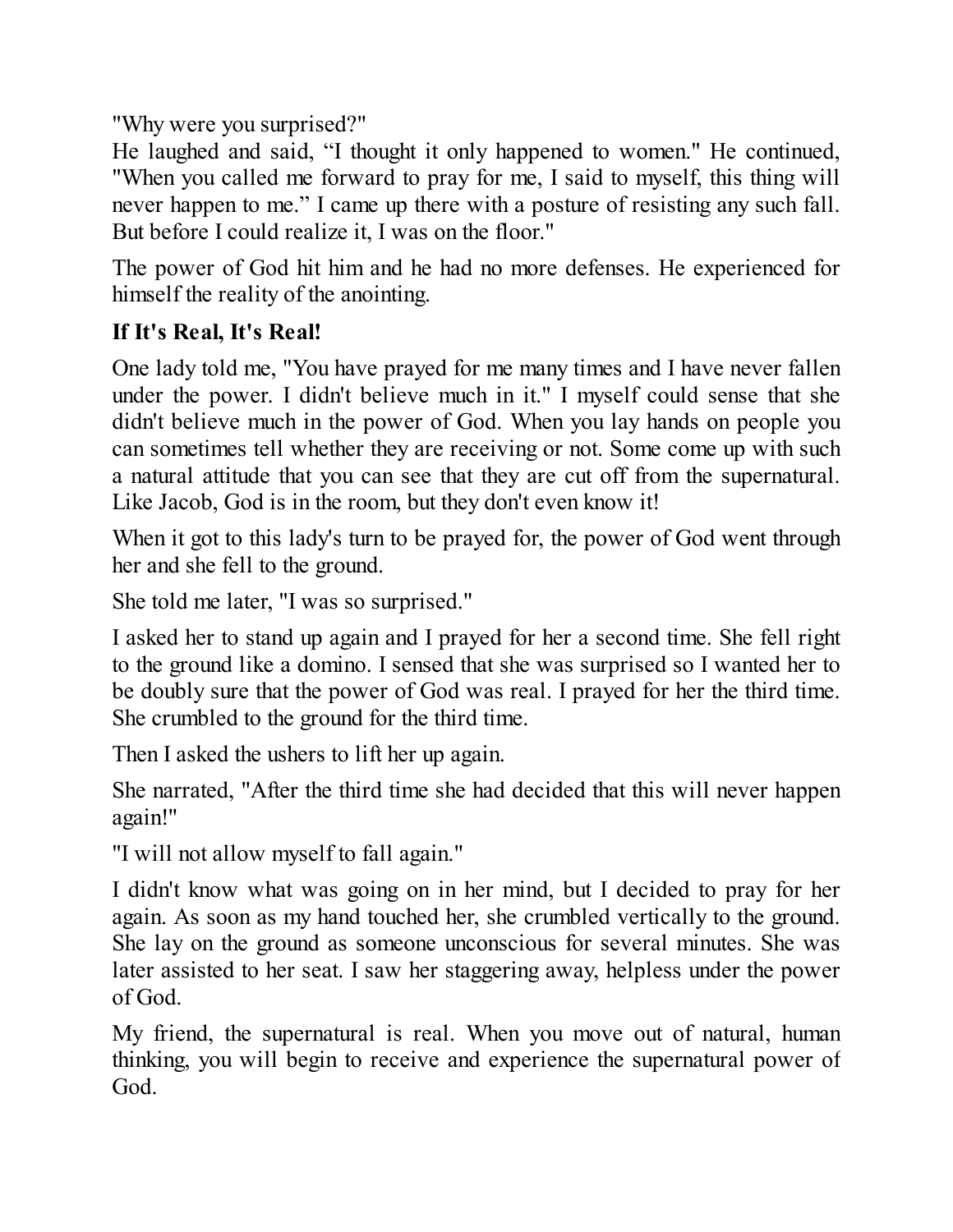# *Section 2*

# *[Chapter](#page-2-0) 11*

# *The Names of God*

Jehovah *Rophe* is one of the names of God. In this chapter, I would like to share some important things about Jehovah *Rophe*. God has always introduced himself by different names to different people. These different names show the different attributes of God and illustrate the diverse ways He demonstrates His power to His creation.

God has different attributes even though we simply refer to Him as "God".

## **Agape, Phileo and Eros**

For instance, the word "love" is translated from three different Greek words: *Agape, Eros* and *Phileo*. *Agape* love is the God-kind of love. This kind of love will continue to love in spite of any negative situation. *Phileo* love refers to brotherly love. If you hear someone say, "*I really love my friend John*," he is probably referring to *phileo* love. However, it is usual to think of *eros* love (the physical love of passion) when a man says, "*I love you*" or "*I want to make love to you.*"

*Agape* refers to the God-kind of love. The God-kind of love is the love that loves someone unconditionally. *Agape* is what you find in John 3:16, "For God so loved (*agape*) the world that He gave His only begotten son, that whosoever believeth in him should not perish ..." However, you will notice that all three kinds of love are translated "love", in our English Bibles.

## **The Names of God**

Different names are used for the Lord in the Bible. He introduced Himself differently to Abraham and Jacob. And He used another name when He introduced Himself to David. All through the Scriptures God uses different names as He appears to different people.

## **Elohim**

In the very beginning of the Bible, God's name is mentioned repeatedly. The name of God that is used in Genesis Chapter One is "*Elohim*". *Elohim* describes God as the Creator. Creativity is an aspect of God's character. Man's creative ability is from God. The power of invention is God-given. When man was created in the image of God, he was also blessed with God's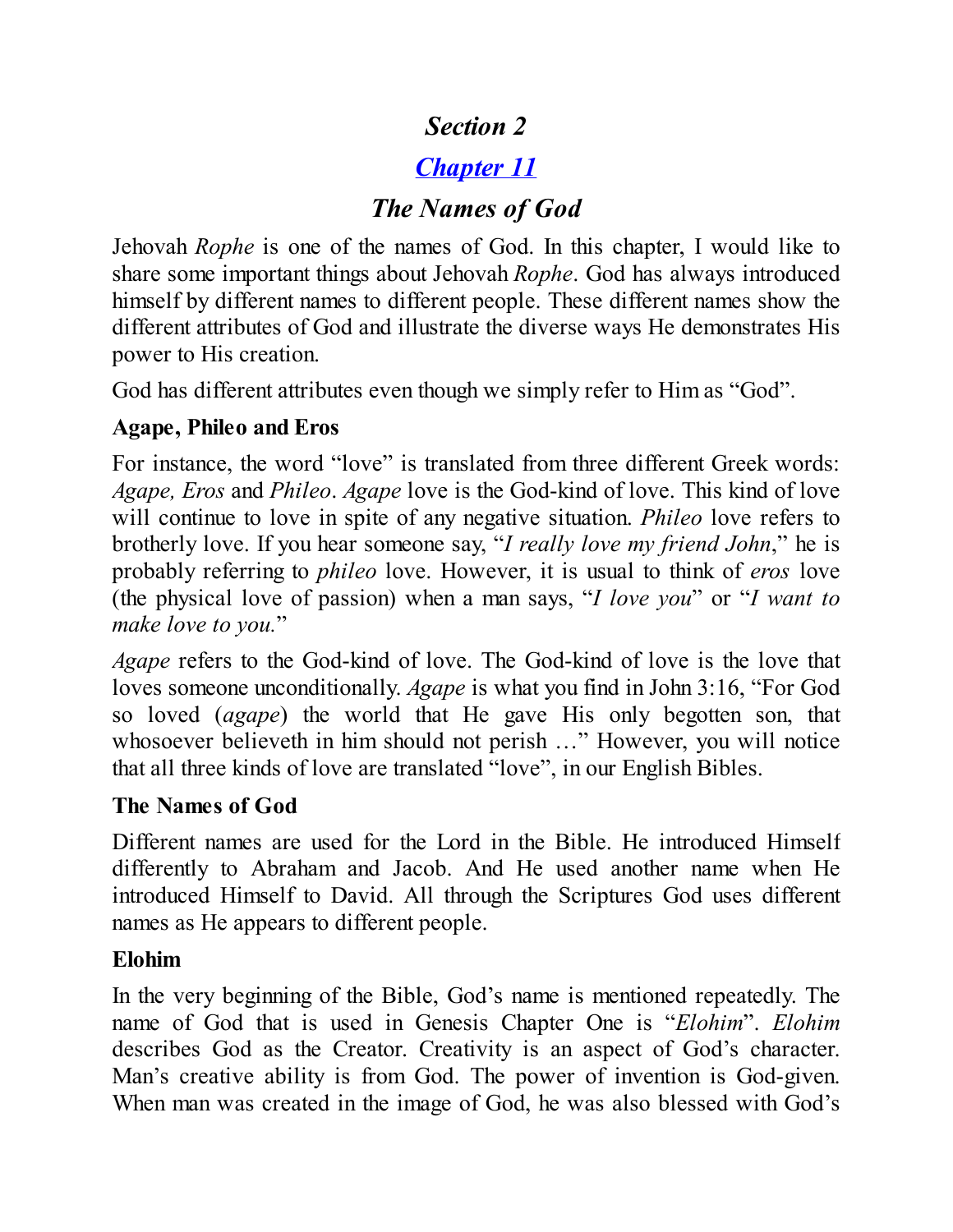creative nature. The creation story therefore reveals God's creative nature.

## **El Shaddai**

Later on in the Bible, we see God introducing Himself to Abraham.

## **And when Abram was ninety years old and nine, the LORD appeared to Abram, and said unto him, I am the ALMIGHTY GOD; walk before me, and be thou perfect.**

## **Genesis 17:1**

The name of God used in this Scripture is "*El Shaddai*". *El Shaddai* means "the mighty one with a lot of breasts", or "the mighty breasted one". You see, the breast meets every need of the baby. It is the baby's cereal, milk, porridge and drinking water. A baby on breast milk does not need to take in anything else. So when God introduced Himself to Abraham as *El Shaddai*, He was saying that, "I'm the Almighty one who has everything that you would ever need." I see God giving you all that you will ever need!

## **Ehayeh Asher Ehayeh**

Later, God confirms the name "Jehovah", the Hebrew "*YHWH*", which is the equivalent of "I am", the promise-keeper, to Moses.

## **And God spake unto Moses, and said unto him, I am the LORD: And I appeared unto Abraham, unto Isaac, and unto Jacob, by the name of God Almighty, but by my name JEHOVAH was I not known to them.**

## **Exodus 6:2-3**

His name "*Jehovah*" is combined with other words to reveal the many aspects ofHis promise-keeping nature and the different ways He fulfils His promises.

At another time, we see God revealing Himself to Moses in a different way. He described Himself as, "I am that I am," which in Hebrew is "*Ehayeh Asher Ehayeh*".

**And Moses said unto God, Behold, when I come unto the children of Israel, and shall say unto them, The God of your fathers hath sent me unto you; and they shall say to me, What is his name? what shall I say unto them? And God said unto Moses, I AM THAT I AM: and he said, Thus shalt thou say unto the children of Israel, I AM hath sent me unto you.**

**Exodus 3: 13, 14**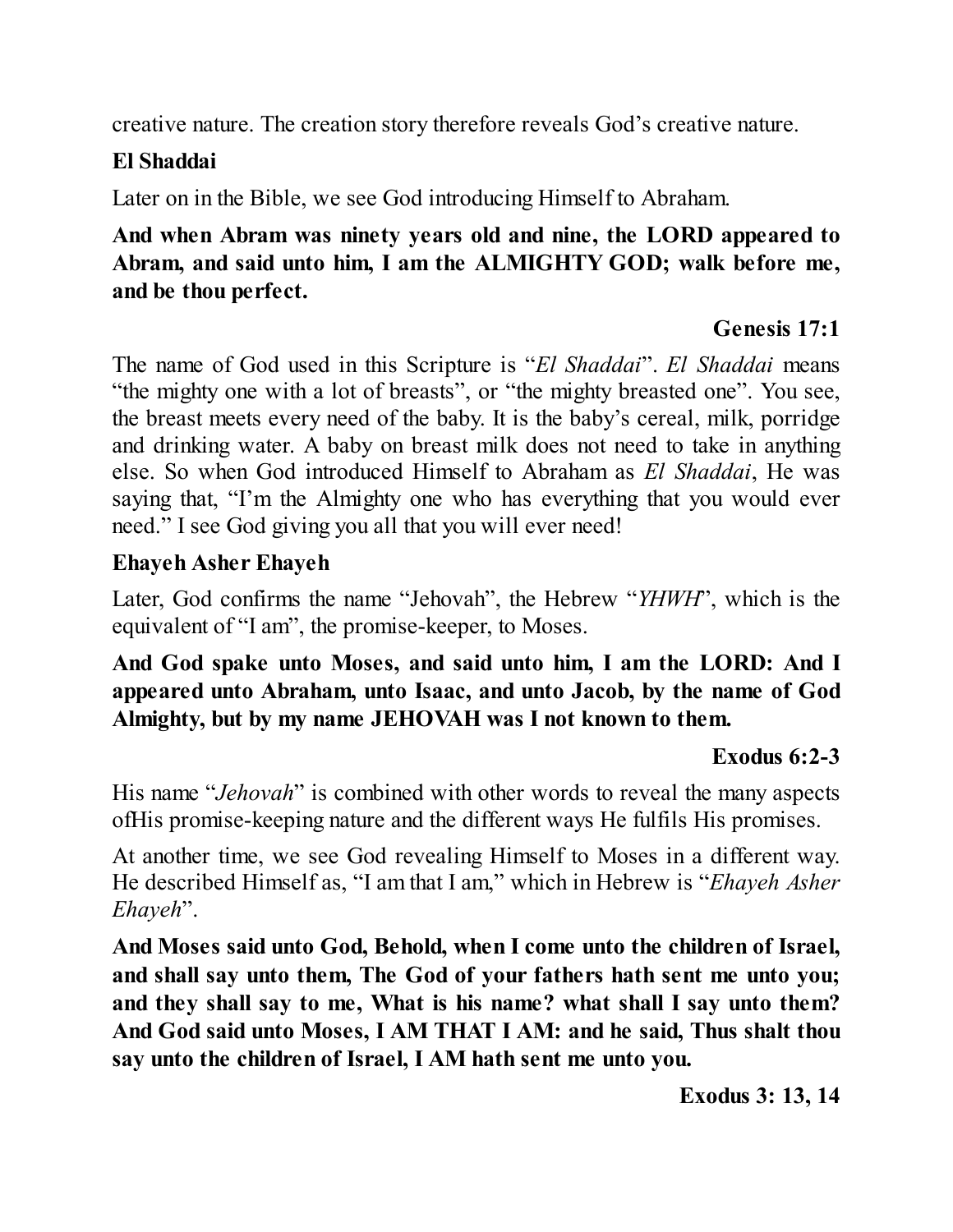"I am that I am" means "the God who is existing". But it also means "the Lord who keeps promises". God was going to bring Moses and the Israelites into the Promised Land and He was telling him, "I'm the God who keeps covenants and makes agreements. I don't break my agreements."

We see God therefore in the Scriptures, introducing Himself in different ways as different situations came up.

I am teaching about how God introduced Himself as *Jehovah Rophe*: God the doctor, God the specialist and God who heals the sick.

# *[Chapter](#page-2-0) 12*

# *I Am the Lord That Healeth Thee*

…**if thou wilt diligently hearken to the voice of the LORD thy God, and wilt do that which is right in his sight, and wilt give ear to his commandments, and keep all his statutes, I will put none of these diseases upon thee, which I have brought upon the Egyptians: FOR I AM THE LORD THAT HEALETH THEE.**

#### **Exodus 15:26**

When God saved his people Israel from Egypt, He introduced Himself to them in this verse as "the Lord that healeth thee". The Hebrew words for the phrase "God that healeth thee," are "*Jehovah Rophe*."

The name "*Jehovah Rophe*" means, "the Lord your doctor', 'the Lord your physician", or "the Lord your healer". So you could use these three words to describe God as "*the Lord your doctor, your physician or your healer*".

When God introduced Himself here in Exodus, He was saying, "*Let me show you a new aspect of myself; let me show you another side of my nature. I am Jehovah the physician, a specialist*." He is the Lord your healer and your specialist! I want you to know that you can experience God's healing in your life if you want to.

When we talk of healing, most of us begin to think of physical ailments only. However, there are many areas in our lives that need healing. God wants to heal our very lives. He wants to come into our lives as Jehovah the specialist.

My dear friend, you must believe that the ability to be alive is from the Lord. As a doctor I've been to many hospitals and mortuaries. The last time I was in a mortuary for a post mortem, there were about eight people there. There were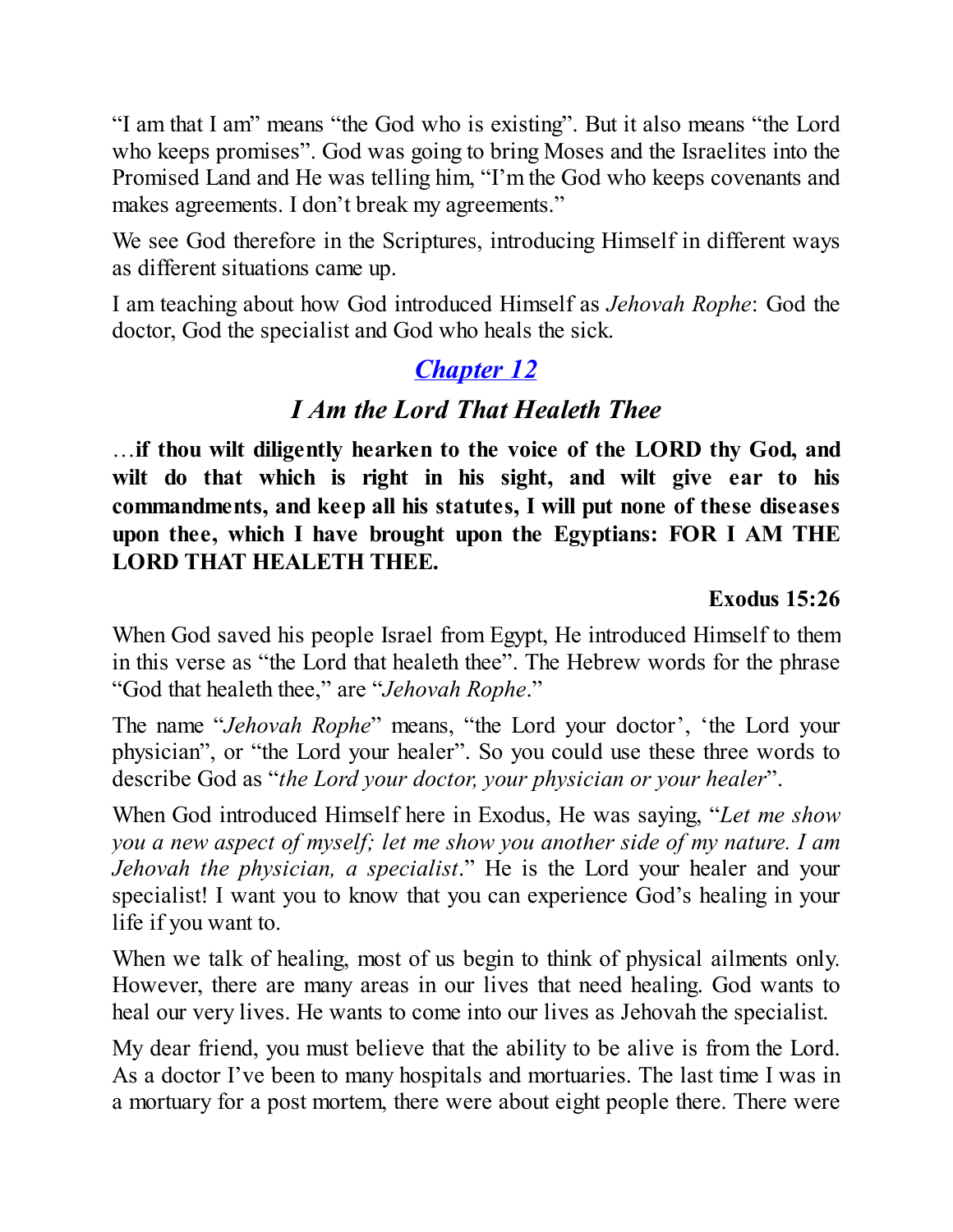four adults and four children. There was also a little child who was just about four years old. If you find yourself alive, you should know that it is God who has allowed you to be here.

The breath in you, my brother, is from the Lord. It is God who keeps you from getting sick. He said He would prevent the diseases that are on the Egyptians, from coming to you. This means that the fact that you don't get a particular disease means that *Jehovah Rophe*, the Lord that healeth thee, has prevented you from getting that disease.

You may have seen a thousand people die but God is telling you to believe in him for a miracle of long life because He is the Lord God that healeth thee. Let your heart be fixed on him. Trust in him. For He is Jehovah Rophe. "*I am the Lord that healeth thee*."

# *[Chapter](#page-2-0) 13*

# *Jehovah Rophe*

In this chapter, I would like to explain to you in detail the meaning of *Jehovah Rophe*. What does "*Rophe*" mean? "*Rophe*" is a Hebrew word that means "to heal", or "to repair".

1."*Rophe*" means **"to heal."**

"To heal", means "*to become or make something healthy again*", "*to cure somebody who is ill*", "*to make someone feel happy again*", "*to put an end to something or make something easier to bear*."

That is the meaning of Rophe. It means "*to heal and to restore health*." Most of us only know of common diseases like malaria or flu. There are many aspects of healing which go beyond having a physical disorder. In fact many diseases have no physical cure, especially diseases that have to do with the mind and the emotions. God is able to heal the complex burdens of the human race.

As you can see, "to heal" also means, "*to make someone feel happy again*". It also means to make something easier to bear. This amazing dictionary definition of the word "to heal" opens up many new dimensions to the healing ministry.

## 2."*Rophe*" means **"to repair."**

"To repair", means "*to mend something that is broken, damaged or torn*"; it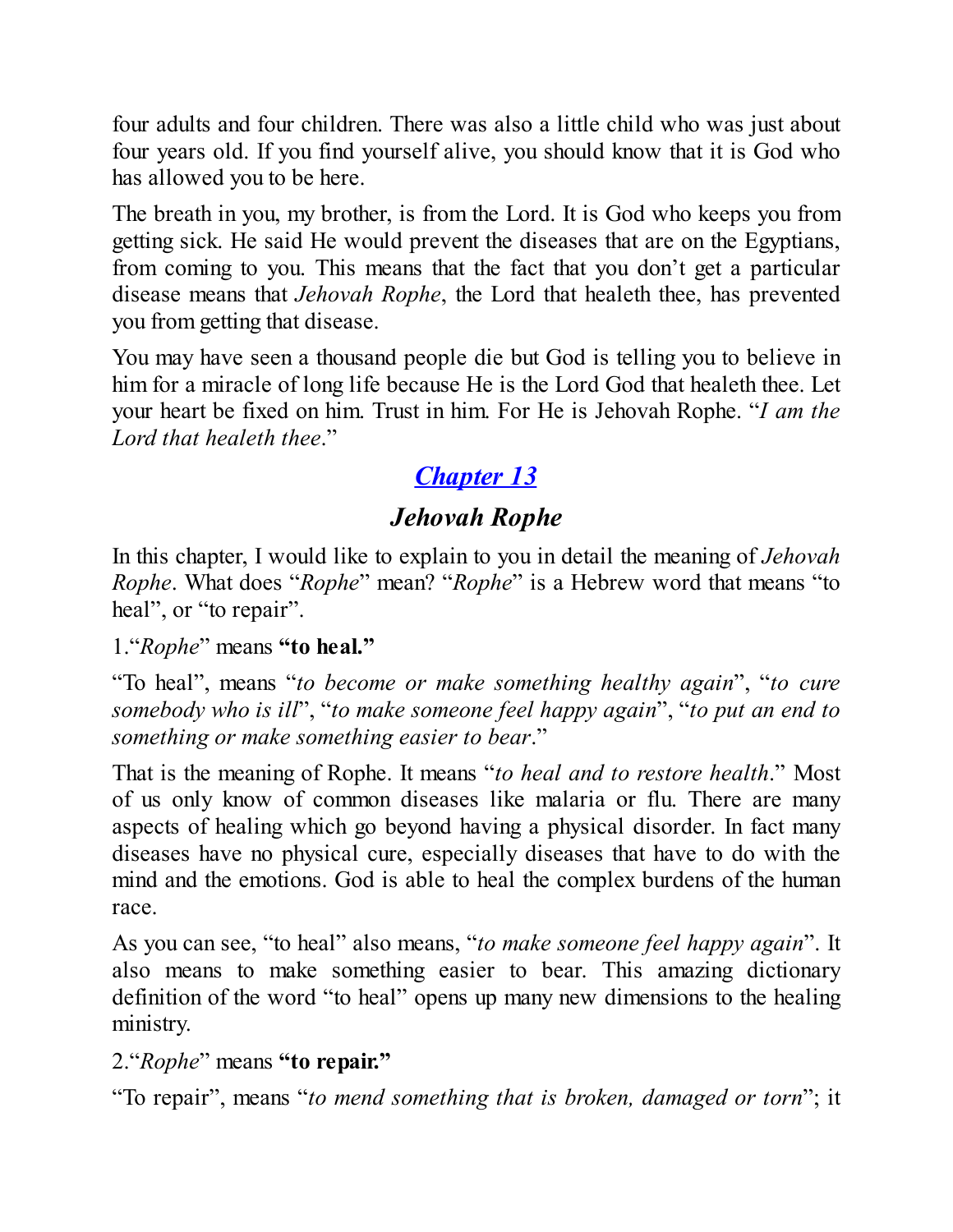also means "*to say or do something in order to improve a bad or unpleasant situation*".

When God revealed Himself as *Jehovah Rophe*, He was saying that "I am the Lord that repairs". You sometimes regret some of your actions. You wish that things hadn't happened the way they did. But God is introducing Himself as the one who can repair. God desires to repair his damaged and blotched handiwork. He wants to repair broken men and restore them. This is because men are the crowning glory of His work. God has pledged to repair completely the Earth and all His creation. He will indeed improve this bad situation.

3."*Rophe*" means **"to restore."**

"To restore", means "*to bring back a situation or a feeling that existed before*" or "*to bring something back to a former condition, place or position*".

When God manifests as Jehovah Rophe, He is bringing back a feeling and a state of well-being that existed before.

4."*Rophe*" means **"to mend."**

"To mend", means "*to repair something that has been damaged or broken so that it can be used again*", or "*to improve in health after being sick*".

God is repairing your life so that you can be used again for His glory. God is repairing your broken life and your damaged relationships so that His glory will be manifested fully in your life.

**5.**"*Rophe*" means **"to fix."**

"To fix", means "to repair or correct something".

*Jehovah Rophe* means, "*I'm the Lord that mends every situation and the Lord that fixes things*". Many of us have situations in our lives that need some fixing and adjustments. God introduces things in our lives to adjust and correct certain things that have made you go in a certain way. He makes adjustments. He restores things and brings you a great blessing.

I see the Lord correcting every crooked situation in your life.

**6.**"*Rophe*" means **"to cure."**

"To cure", means "*to make someone healthy again after an illness*", and "*to make an illness go away*". It also means, "*to deal with a problem*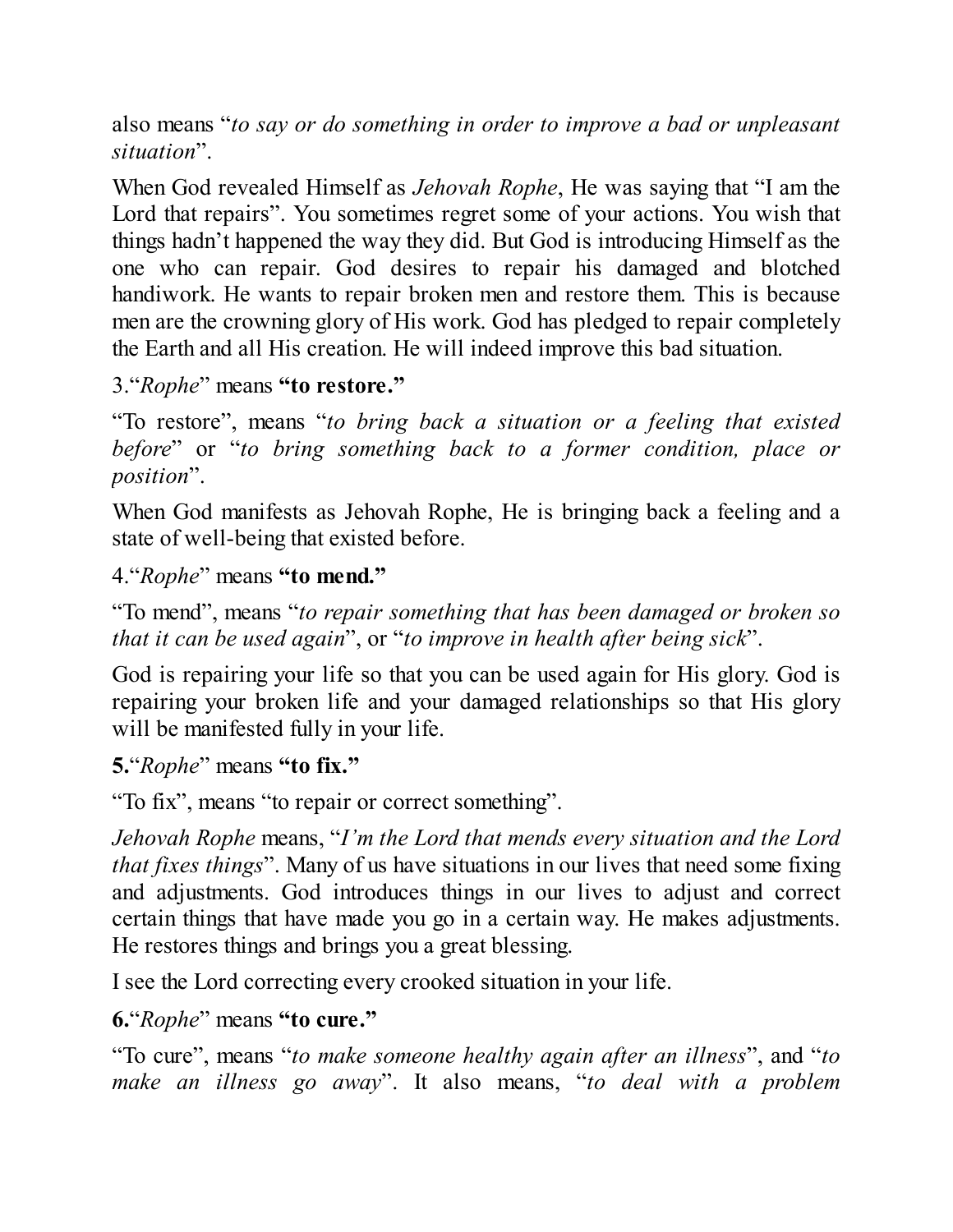*successfully*", or "*to stop somebody from behaving in a particular way, especially in a way that is bad*".

God is in the process of making you healthy again. God is the one who has the power to make an illness go away and to deal with your problem successfully.

# *[Chapter](#page-2-0) 14*

# *The Healing Plan*

**Heal me, O LORD, and I shall be healed; save me, and I shall be saved: for thou art my praise.**

## **Jeremiah 17:14**

The human being is a very special creature. After creating the Heavens and the Earth, God created the crowning jewel of His handiwork––man. You need only to study a little anatomy, physiology or biochemistry to understand the awesomeness of God's creation.

There are so many bio-chemical reactions and cycles that go on in the human body all the time. The body is filled with many chemical compounds, hormones and enzymes, which are constantly involved in amazing reactions.

I always remember the first time I saw a woman delivering a baby. I marvelled at how God had designed the human body to bring forth children. It is both fantastic and miraculous. Man is indeed God's best creation.

#### **When Sin Entered**

God put man in the Garden of Eden because of His love for the best of His creation. Unfortunately, things went the wrong way. Adam sinned and God had to apply His divine rules against Adam. This is because He is a just God who applies rules fairly and equally to all.

This is unlike the justice of men that is often hypocritical and partial. Primitive governments apply the rules, laws and institutions of justice only to their enemies. The police and the military are agents who carry out the personal wishes of the ruler of the day.

In my country, as well as in many other nations, there are people who would not be in prison if another government were in power. There are prisoners in jails everywhere who are praying for a change of government. They know that a new government will apply the laws differently and free them from prison.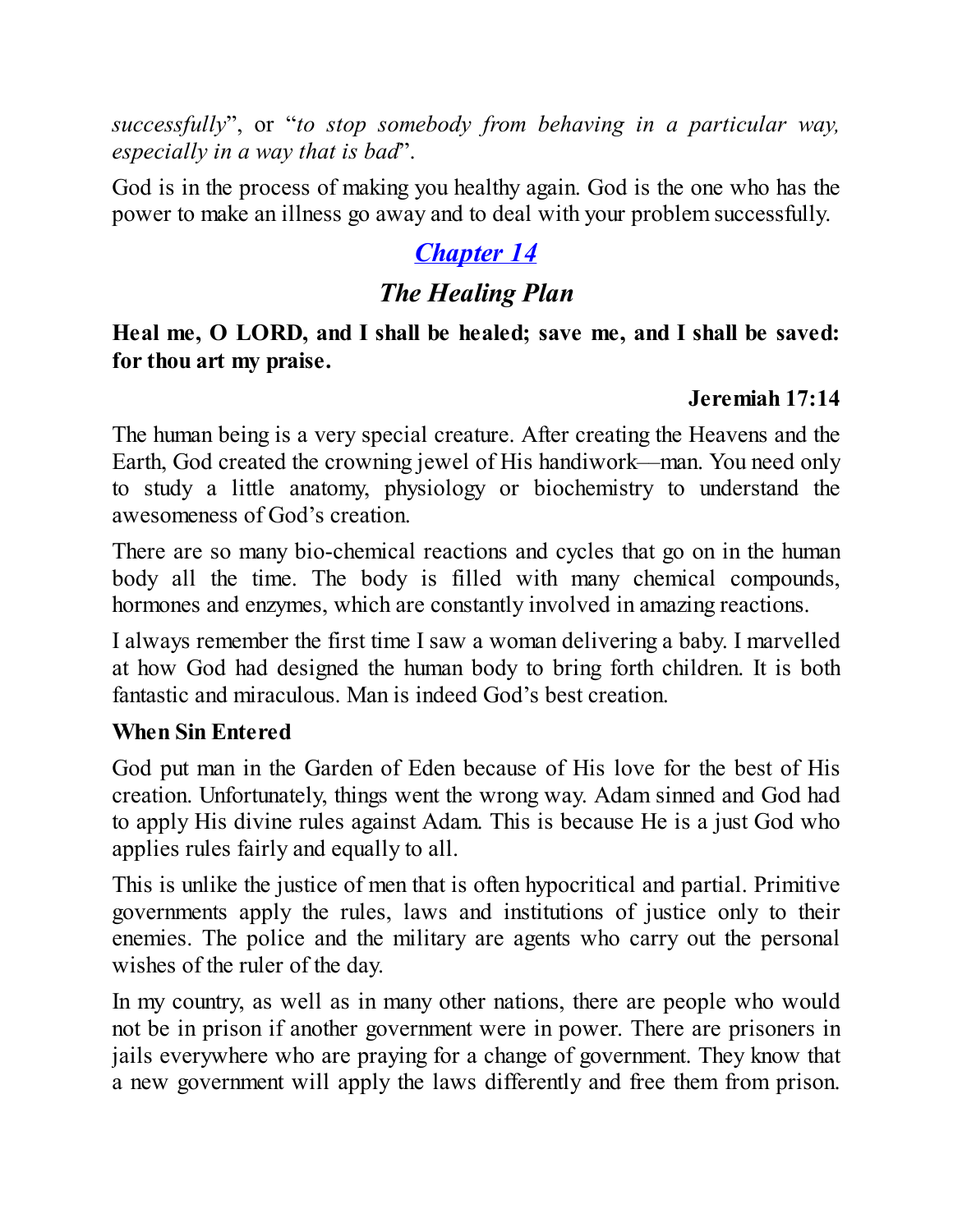This is why many developing nations have little or no confidence in the courts of law.

God, however, is a just God who applied the rules even to His own dear creation. He said to them, "Now that you have crossed the line you can't stay here; you have to go out." Consequently, Adam had to leave the beautiful garden that God had made for him. As a result of the sin of disobedience, much of the Earth was destroyed and is still being destroyed. This Earth will eventually be totally destroyed and be replaced with a new Heaven and a new Earth!

When sin entered into the lives of Adam and Eve, many changes took place. The first thing that man noticed was his nakedness. They had not noticed this before. Adam, now sent out of the garden, found himself at the mercy of the elements.

With sin now in their lives, death was at work in their bodies. People, who would never have grown old, began to grow old. Eyes, which would never have faded, began to fade. People, who would never have died, had to die. We would have lived forever! They decided to make some clothes for themselves. When the Lord came along, He saw that His creation had made clothes with leaves and He knew that these clothes would not last long. The Lord therefore helped His creation by finding some skin to clothe them. This was God's first step to helping fallen mankind help himself. He has been helping ever since. The wisdom to create and discover medicine is part of God's grace to help mankind. Every medical discovery is part of God's plan to somehow rescue man from his own ways.

#### **Christ the Redeemer**

Throughout the ages God prepared a plan to redeem and rescue his creation. This plan is summed up in Christ the Redeemer. There were many predictions in the Old Testament about the coming Messiah who would heal and deliver. The coming of Christ to this Earth was predicted long in advance. This is one thing that separates Jesus from leaders of all other religions. His coming was predicted. The prophets detailed His purpose, His life and His death long before He arrived.

Isaiah predicted that there would be someone who would take up our sorrows, our grief's and the chastisement of our peace. He foretold that someone would come to take away the things that disturb our peace of mind in this life. This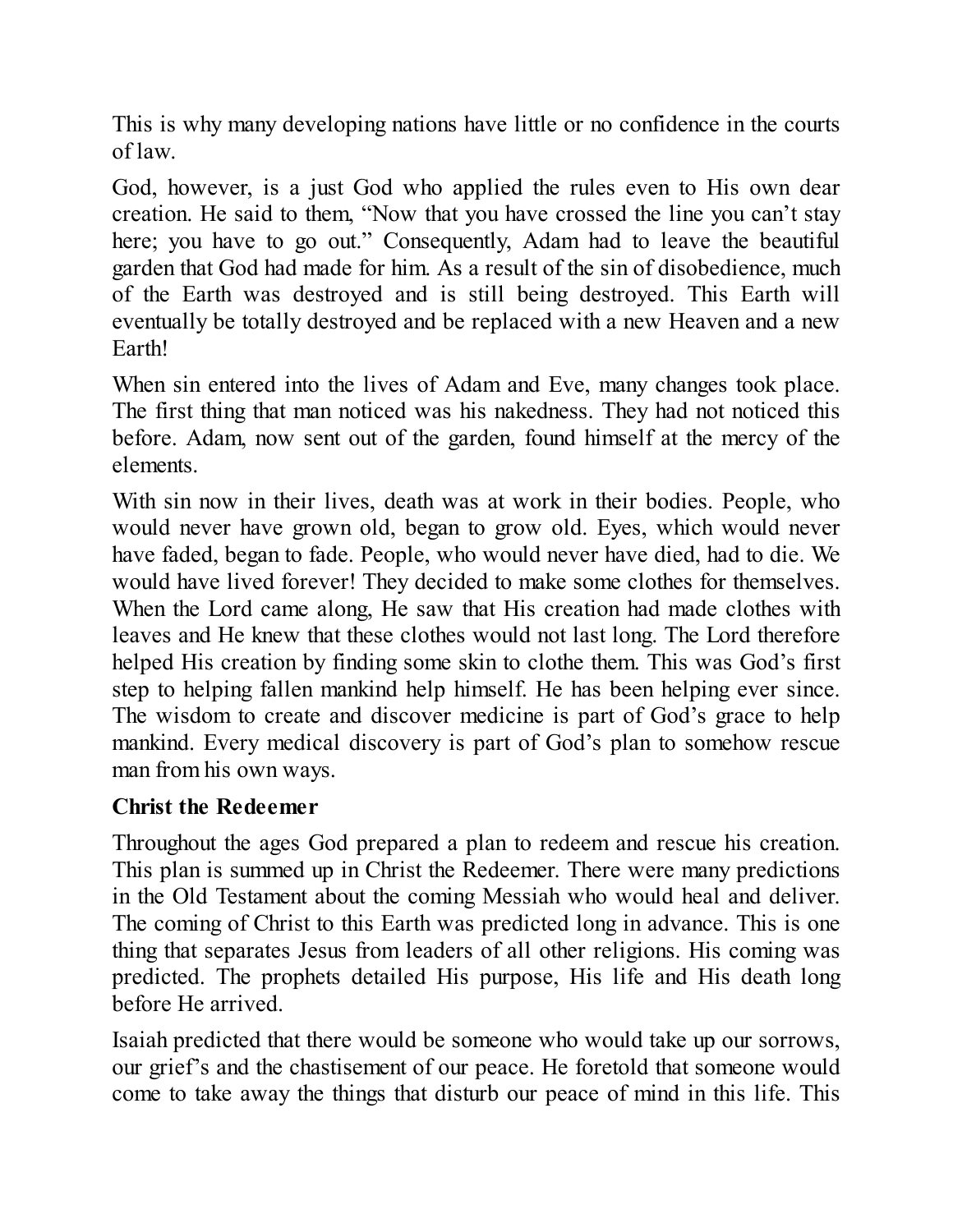person would take up our sicknesses and bring us healing through his stripes.

## **Surely he hath borne our griefs, and carried our sorrows: yet we did esteem him stricken, smitten of God, and afflicted.**

## **Isaiah 53:4**

God has expressed in his Word over and over again, his heart's desire to heal his creation. He is very concerned with the repairing of his creation, which is and has been, lost to the devil.

… **If thou wilt diligently hearken to the voice of the LORD thy God, and wilt do that which is right in his sight, and wilt give ear to his commandments, and keep all his statutes, I will put none of these diseases upon thee, which I have brought upon the Egyptians: for I am THE LORD THAT HEALETH THEE.**

## **Exodus 15:26**

I want you to know that long ago, God introduced Himself as "Jehovah the specialist doctor". He is revealing Himself to you as Jehovah the cardiologist, the paediatrician, the gynaecologist and Jehovah the physician specialist. The Lord is your surgeon.

Today, God is introducing Himself to you as Jehovah your doctor. He is whatever type of doctor you need. If you need a surgeon, He is a surgeon. If you need a physician, He is a physician. The Bible says, "I am the Lord that healeth thee." God has always been concerned about healing and restoring His people.

When Jesus Christ came into the world, He went about doing good and healing all that were sick. He cleansed the lepers, made the lame to walk and opened blind eyes. He healed all that were oppressed of the devil.

## **How God anointed Jesus of Nazareth WITH THE HOLY GHOST AND WITH POWER: who went about doing good, and healing all that were oppressed of the devil; for God was with him.**

## **Acts 10:38**

Jesus'surname was not Christ. Many people think that Jesus' father and mother were called Joseph and Mary Christ. Jesus was Jesus, without the name "Christ" when He started out in ministry. However, His reputation for healing became so strong that after a while, people began to associate Him closely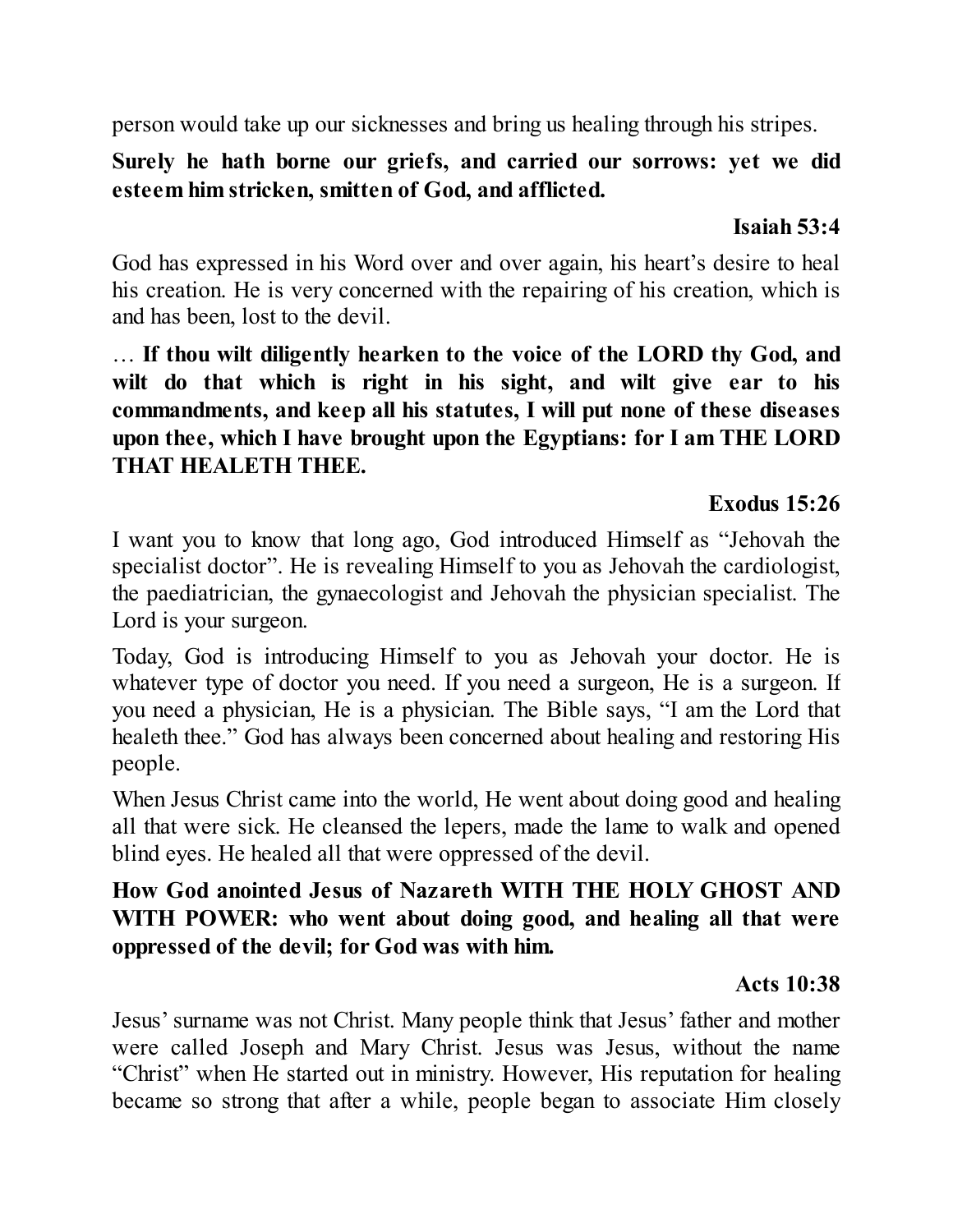with the anointing. That was why they referred to Him as "Jesus Christ" or "Jesus, the Anointed One".

Thank God that every time the church drifts away, God brings us back to the truth. God is leading me to preach and teach about the healing anointing. 38.5% of all the narrative verses in the Gospels, talk about the healing miracles of Jesus Christ. Virtually 40% of all that Jesus did, had to do with healing. Healing is therefore not a side issue or a secondary subject in the Bible. It is not something that is supposed to be an afterthought. It is a main and central theme of the gospel.

God is a healer. Jesus is a healer. God introduces Himself as "Jehovah *Rophe*" and Jesus came along with the anointing of the Holy Ghost to heal. Somebody may say we don't need healing. But that is not true. We need healing more than we need anything else. The devil has done so many things that have twisted our lives into a ball of confusion, hurt, pain and disease. But God wants to repair our lives and bring them back to a certain road of well-being.

Some of us need our personalities to be repaired. Some of us need our hearts to be healed. Others need their bodies to be healed. We need to preach about healing because healing is a major part of the gospel. Without it, the Church is not the Church. It is something else. Remember, that when John sent to ask Jesus whether He was the Messiah, He told them to describe the miracles they saw to John.

**And John calling unto him two of his disciples sent them to Jesus, saying, Art thou he that should come? or look we for another? Then Jesus answering said unto them, Go your way, and tell John what things ye have seen and heard; how that the blind see, the lame walk, the lepers are cleansed, the deaf hear, the dead are raised, to the poor the gospel is preached.**

#### **Luke 7:19, 22**

All pastors should be able to say, "Go and tell them that the blind are seeing, the deaf are hearing, and the lepers are being cleansed. That is the sign that authenticates the genuineness of the calling of God.

I spoke to a woman who had attended a meeting conducted by the Prophet Braham, a great man of God.

When it was her turn in the healing line, she stood in front of him and he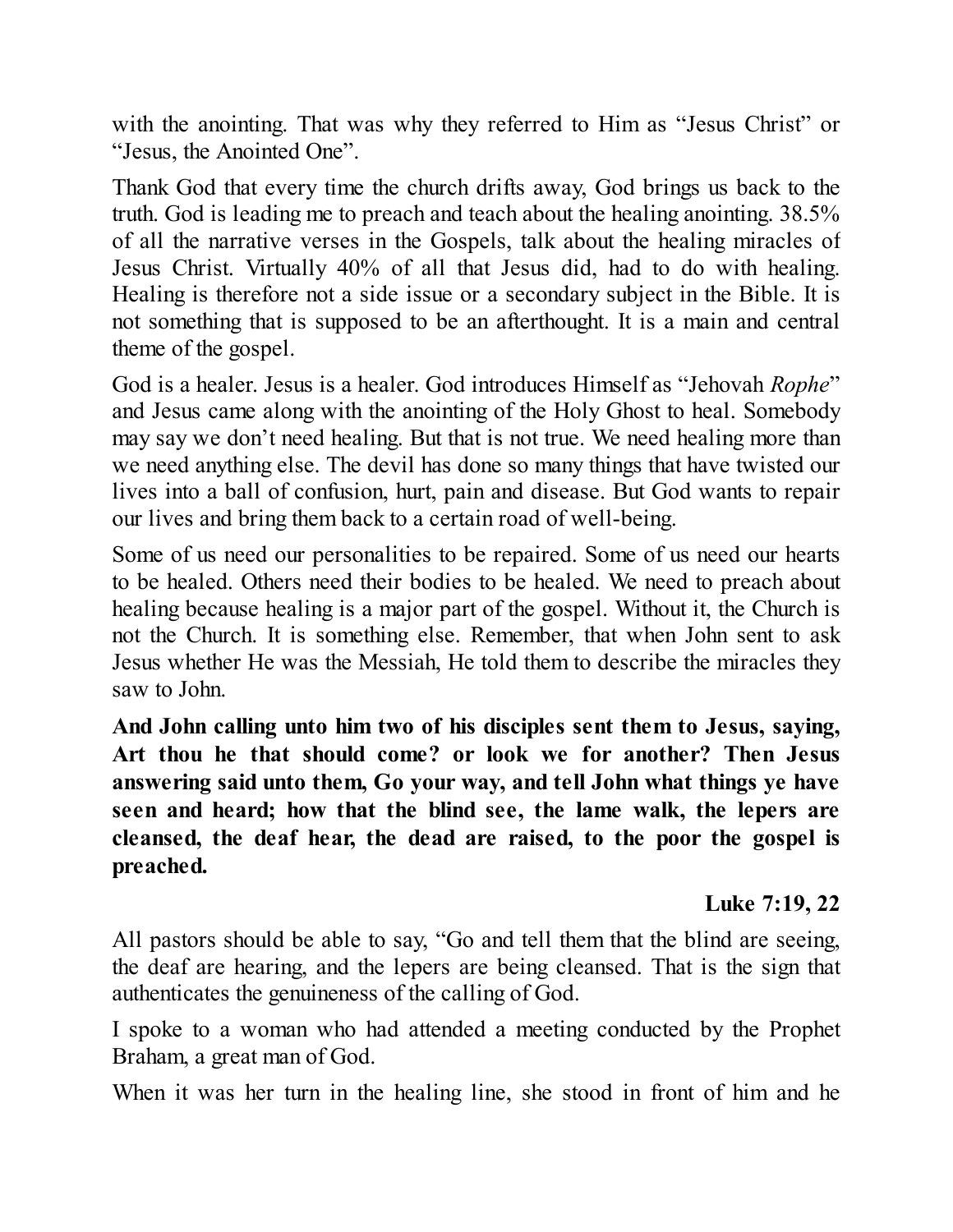ministered to her. She told me how she heard a sound like the purring of an engine by the side of the prophet as he ministered to her. The prophet often spoke of the presence of an angel as he ministered.

The prophet said to her, "You couldn't have a child, go home and have your baby." She went home and she had the child. She had been married for years and had been unable to have a child.

A year later, she gave birth to that child. And that is the only child she ever had. There is real power available for miracles and healings!

# *[Chapter](#page-2-0) 15*

# *Divine Healing*

Divine healing is the healing that comes from God. This is in contrast to the healing that man engineers for himself. With our limited minds, we can see only sections of the problems of the human race. Many people do not appreciate the complex problems of the human race. There are several situations in our lives that need the touch of God. What is God trying to heal? What is He repairing and fixing? Divine healing covers all the aspects of healing. The following is a short list of some of the aspects of divine healing.

## **1.Divine healing affects birth defects and genetic disorders.**

**And as Jesus passed by, he saw a man which was blind from his birth. And his disciples asked him, saying, Master, who did sin, this man, or his parents, that he was born blind?**

## **John 9:1-2**

There are many illnesses we fight which are simply inherited from our fathers. For instance, diseases like hypertension, diabetes, asthma, sickle cell disease, mental disorders, mental retardation etc. are received effortlessly by children from their fathers and mothers. Through no fault of theirs, people wake up to the realities that they have inherited conditions and illnesses that they did not contribute to. In the ministry of Jesus, you find healings of conditions that were from birth.

God's power of healing can save you from inherited illnesses.

#### **2.Divine healing affects emotional illnesses.**

**The Spirit of the Lord is upon me, because he hath anointed me to preach**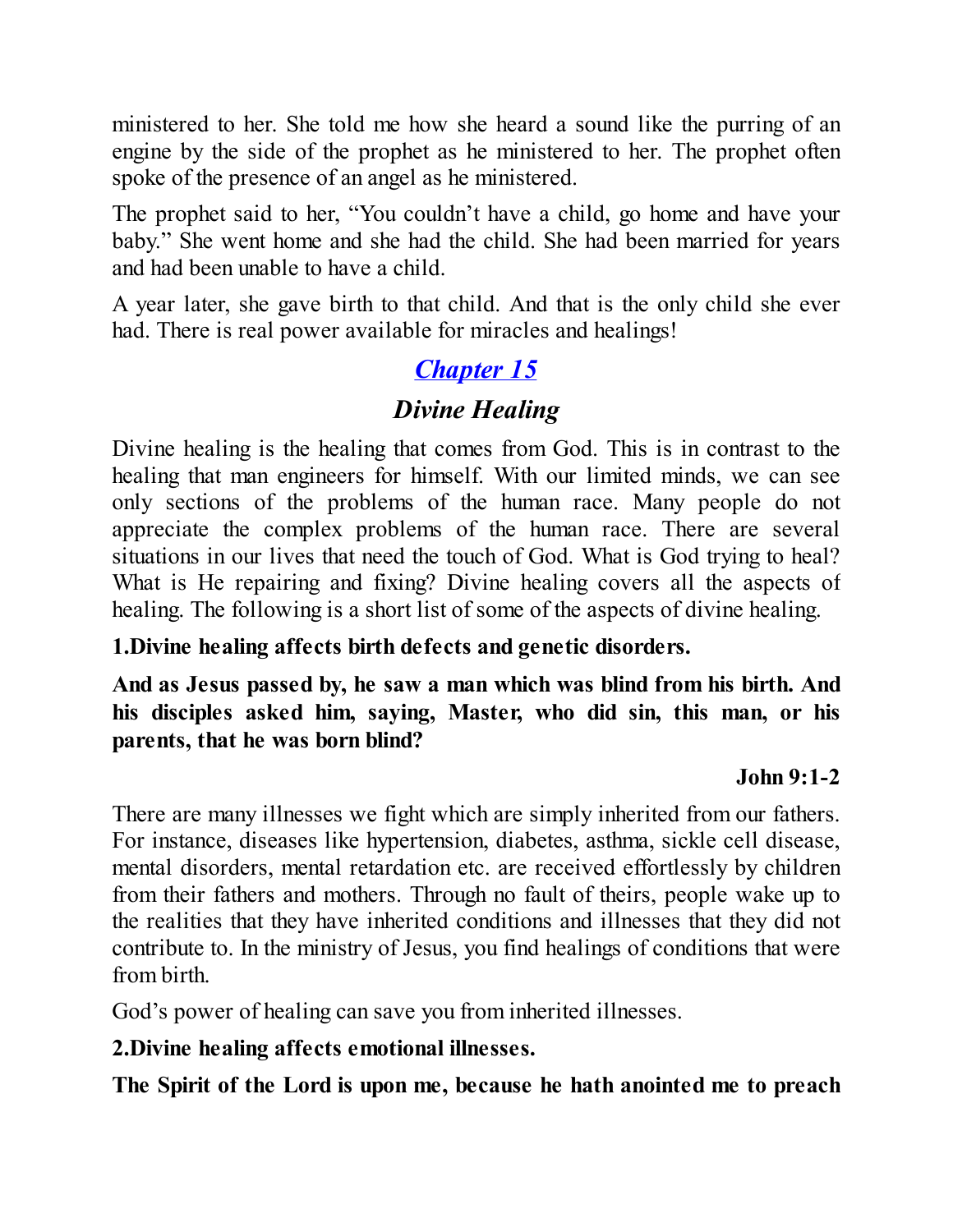**the gospel to the poor; he hath sent me to heal the brokenhearted, to preach deliverance to the captives, and recovering of sight to the blind, to set at liberty them that are bruised,**

#### **Luke 4:18**

Surprisingly, Jesus' reference to healing in this Scripture is not about healing heart failure (congestive cardiac failure) or heart attacks (cardiac arrest). Jesus' healing ministry specifically mentioned the healing of the brokenhearted. The broken-hearted are people with emotional problems. To have a broken heart is to suffer from deep disappointment. To have a broken heart is to have a devastating experience that leaves a person without hope, faith or love. The Greek word for broken heart is "*santribo*" and it means "to be shattered".

Our lives are full of shattered dreams and hopes. Christ came into the world to save men from their shattered dreams and aspirations.

## **He healeth the broken in heart, and bindeth up their wounds.**

## **Psalm 147:3**

What does it mean to have a broken heart? Broken hearts result from disappointments. Sometimes a man promises to marry a lady but disappoints her. This man may end up marrying someone else. Many ladies are devastated by the twists and turns of unfaithful and lying men.

What you hoped would never happen is what has happened. God is healing any disappointment you have. He is repairing your heart. He is healing all disappointments.

Sometimes you apply for a job and get interviewed. It seems as if you were just about to get the job but for some reason you were not able to get it. If you allow God to heal your disappointment, you will one day look back and thank God for taking you through.

He is also healing the hearts of all those who have lost their positions in life. Sometimes you lose a position in life and this affects your finances, your comforts and the quality of your family life. God is healing the hearts of such people.

**I said, LORD, be merciful unto me: heal my soul; for I have sinned against thee.**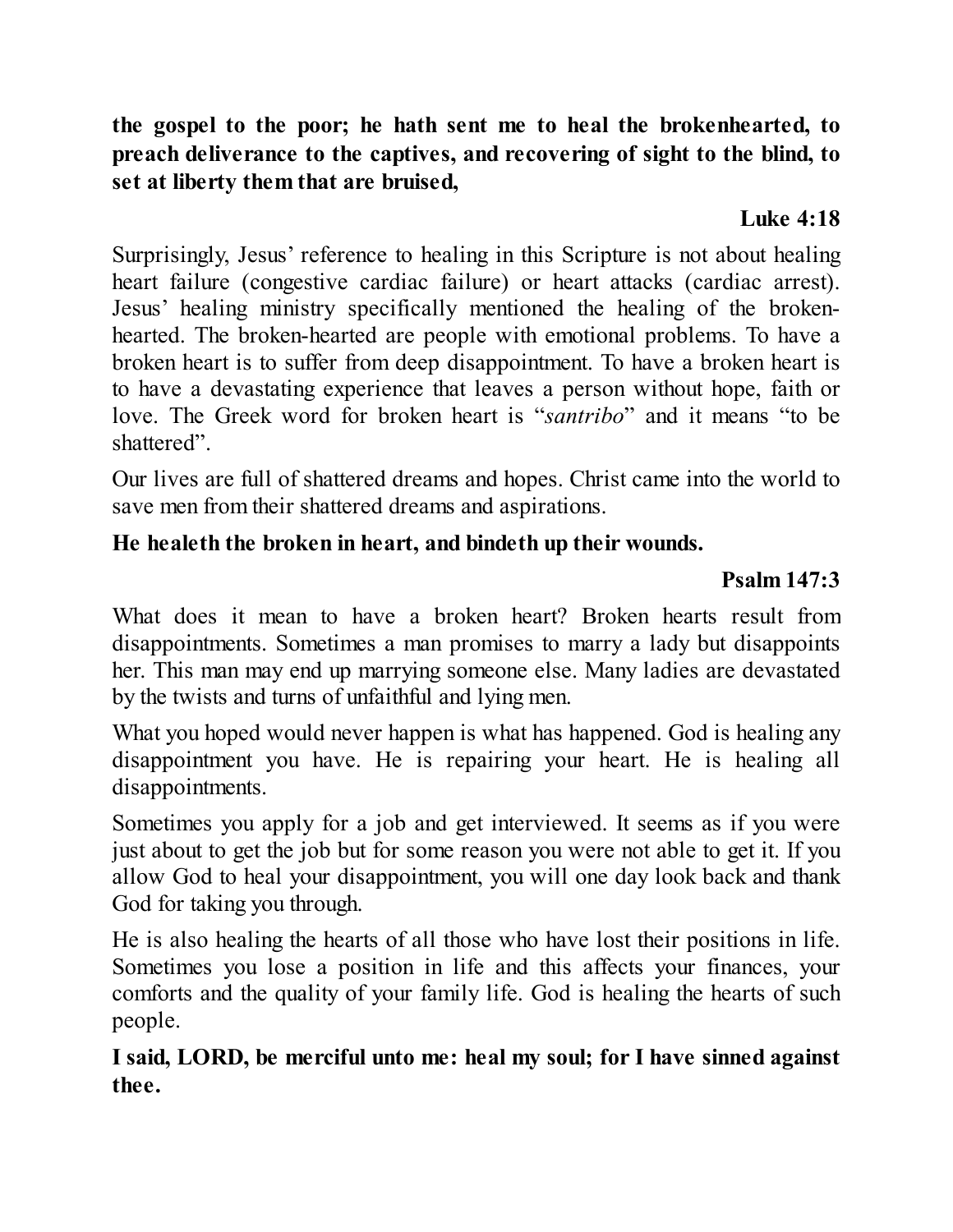Sin has an effect on our spiritual well being. Sin affects your soul. All of us have sinned at one time or the other. There are some people who can't sleep because of their sins. God brings healing for all your mistakes.

God heals all our diseases and now He is saying that He is going to heal your soul. He's going to heal your inner man. Some of us are emotionally disturbed. Some of us suffer from the disappointments of men. You cry out, "My soul, my soul, why art thou perturbed?" God is saying, "I am the one who will heal your innermost parts."

Did you know that the psychiatrist is the doctor with fewest answers? Almost every mental patient is given something to make him calm down and sleep. The psychiatrists know very little about why these mental conditions develop. But God reaches to the innermost parts and brings about healing. Medicine cannot do it. But God has a way of healing that disappointment and restoring the soul.

#### **He restoreth my soul…**

## **Psalm 23:3**

I remember meeting a man who said, "I'll never trust another woman." I asked him why, and he answered, "One day, I went out and came home unexpectedly in the middle of the night." He said to me, "I found my wife in my bed with another man. Both of them were completely naked." He told me, "I exercised self-control, but I could have killed them both. I drove them out of the house without their clothes and called the police."

As I talked to this man, I realized that his heart was very disturbed. He could not relate normally to women anymore. He hated all women and had decided never to get married. There are many men like that. There are also many women who cannot relate normally to men because of what they've been through.

God can give you healing and change you on the inside. I'm a doctor myself. The medicines that psychiatrists give often only sedate the patient or improve their mood. But there is no real healing for the psychological and emotional problem. But God introduces Himself as a healer in the book of Exodus.

**And said, If thou wilt diligently hearken to the voice of the LORD thy God, and wilt do that which is right in his sight, and wilt give ear to his commandments, and keep all his statutes, I will put none of these diseases**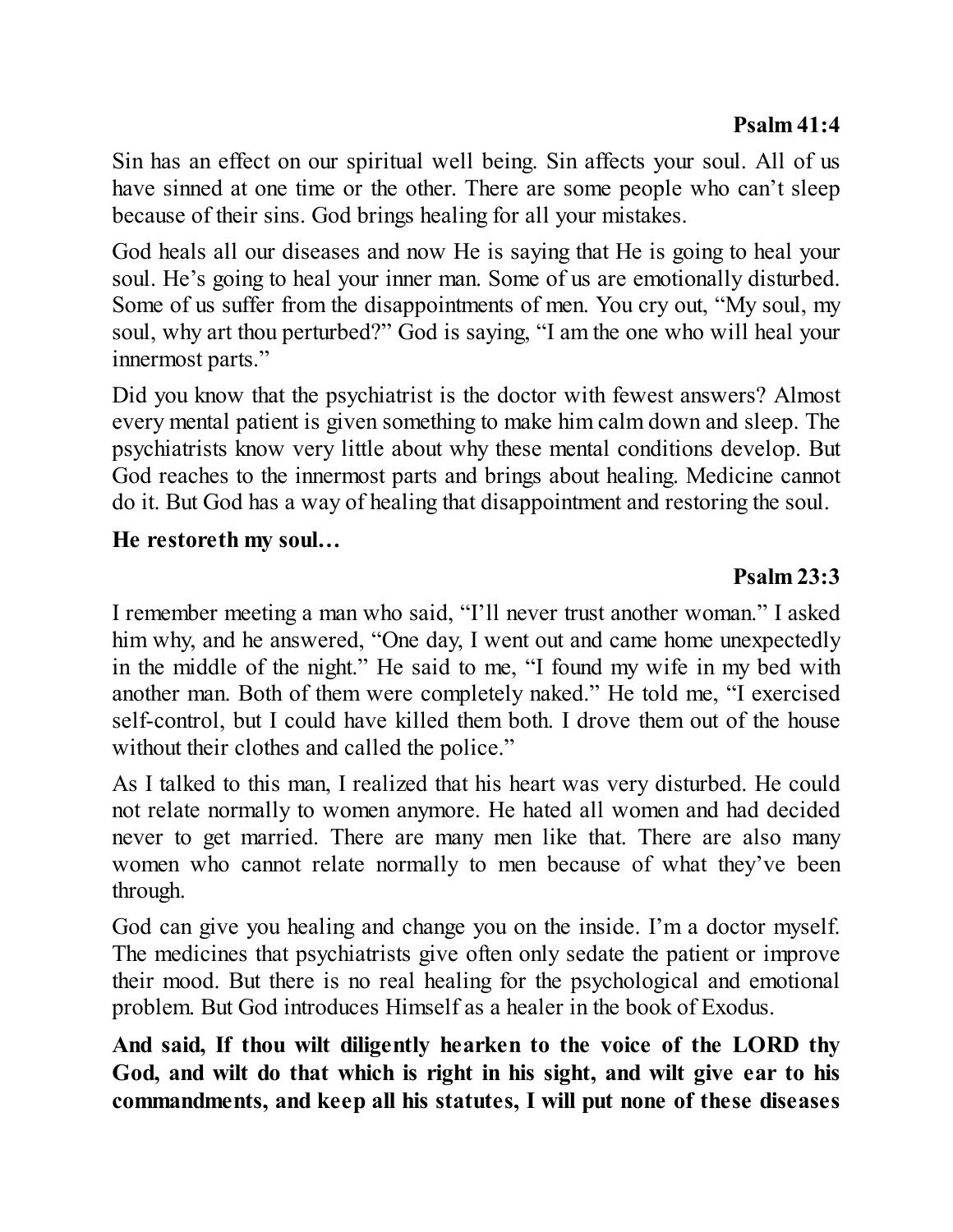### **upon thee, which I have brought upon the Egyptians: for I am the LORD that healeth thee.**

## **Exodus 15:26**

He said, "I am the Lord your doctor, the Lord your healer, the Lord your physician." God is introducing Himself to you as a healer. Will you receive Him as your healer? Will you receive him as your doctor and as your physician? He will heal your soul. He is Jehovah *Rophe*.

## **3.Divine healing affects our behaviour.**

**And when he was come out of the ship, immediately there met him out of the tombs a man with an unclean spirit, Who had his dwelling among the tombs; and no man could bind him, no, not with chains:**

## **Mark 5:2-3**

My psychiatry lecturer taught me that most people have some amount of abnormal behaviour. Sometimes people do not have full-blown manifestations of madness but there is some amount of abnormal behaviour in their lives. Today, a whole range of words and definitions have been developed in order to adequately describe the varied levels of behavioural dysfunction. Some people are said to be eccentric, which is a polite description of an odd, queer, off-centre, erratic and strange person.

One of the commonest problems is fear or paranoia. Many fearful people live abnormal lives because of various fears they constantly entertain. Others are depressed to varying degrees at different times. Some people suffer from rage disorders, sexual disorders, personality disorders, delusions, hallucinations, mania, and ultimately schizophrenia, which is full-blown madness. Most of us live between the ranges of normalcy and full-blown madness.

Divine healing tackles the full range of problems that afflict us. Through the Word of God, we are saved from behavioural patterns that were useless and self-destructive.

## **4.Divine healing cures us from the effects of death.**

## **…but the sorrow of the world worketh death.**

# **2 Corinthians 7:10**

When tragedy strikes, there is a sense of uneasiness and fear that is difficult to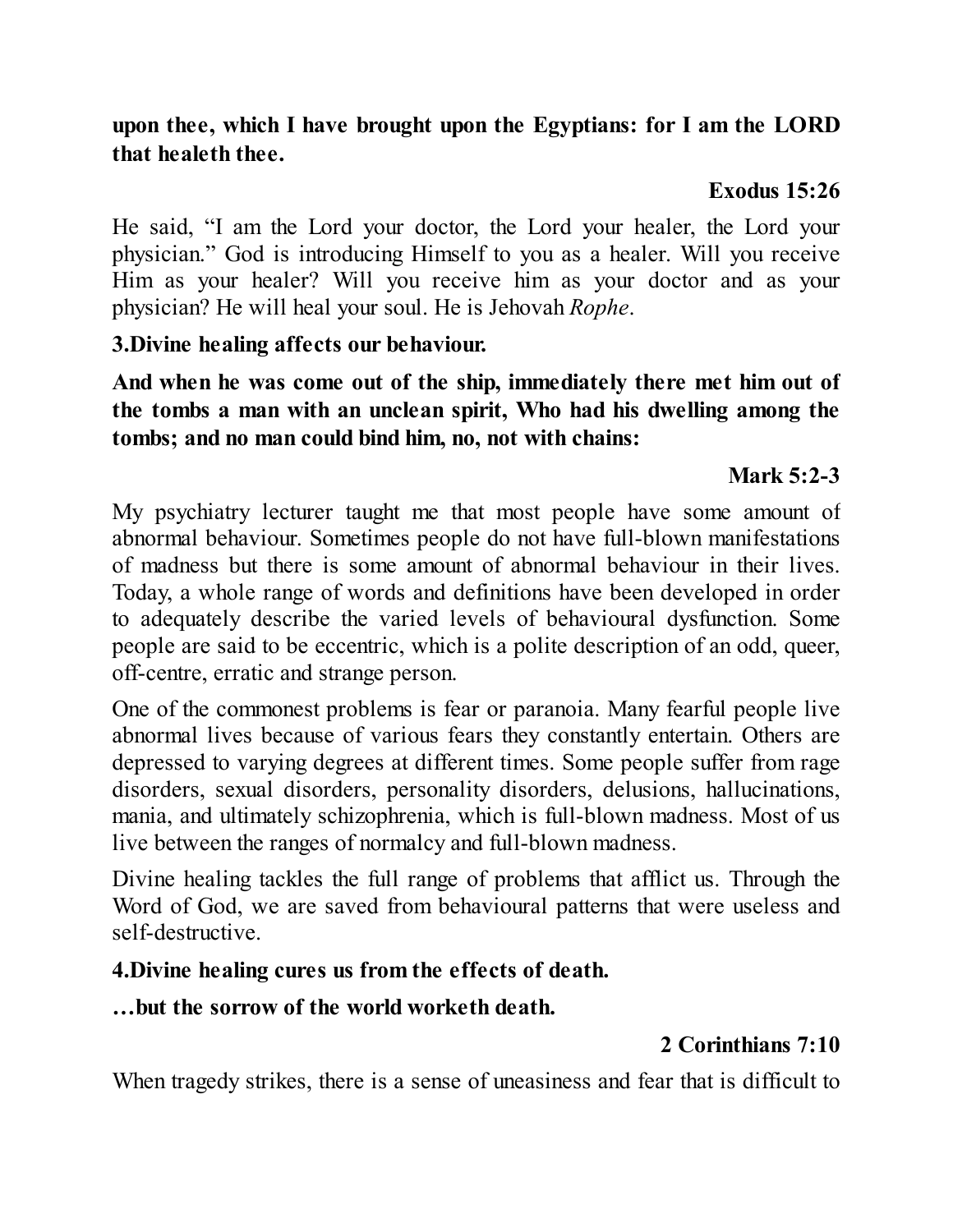shake off. There is a sinking feeling that is difficult to get rid of. The heart is sick and broken when a loved one is suddenly and tragically plucked away. Only God can heal the futility, depression and heartache that are associated with death. Many people do not recover from the death of a loved one. Some live in constant bitterness and depression for the rest of their lives. Indeed, only God can heal such feelings of hopelessness and uselessness.

## **5.Divine healing cures us from the effects of futility.**

## **Vanity of vanities, saith the Preacher, vanity of vanities; all is vanity.**

## **Ecclesiastes 1:2**

The uselessness of life is something that God takes away by his power and his anointing. Sometimes you look at life and ask what it's all about. You find yourself struggling and unhappy. We often think that when you get certain things like cars, marriage etc. everything will be okay. However, every man will come to the same conclusion that Solomon did: vanity of vanities, all is vanity. Indeed all is vanity. Life on this Earth can be defined as building a series of sandcastles that are soon washed away. Have you ever wondered why rich western nations have the highest suicide rates? The emptiness and hollowness of riches stares them in the face and they know that Solomon was right. All is vanity. Many kill themselves because there is no meaning to this life.

God's power heals us of the futility of this life.

**6.He will permanently heal the nations of the world.**

**And he shewed me a pure river of water of life, clear as crystal, proceeding out of the throne of God and of the Lamb. In the midst of the street of it, and on either side of the river, was there the tree of life, which bare twelve manner of fruits, and yielded her fruit every month: and the leaves of the tree were FOR THE HEALING OFTHE NATIONS.**

## **Revelation 22:1-2**

Many nations need healing. Rwanda needs healing and so does Burundi. Sierra Leone needs healing. During the civil war in Sierra Leone, rebels cut off the hands of many civilians. Since the Liberian civil war over ten years ago, there is still no electricity in the capital city, Monrovia.

Nigeria is divided. Northern Nigeria has become an Islamic region. There is tension between the north, the south and the eastern parts of Nigeria.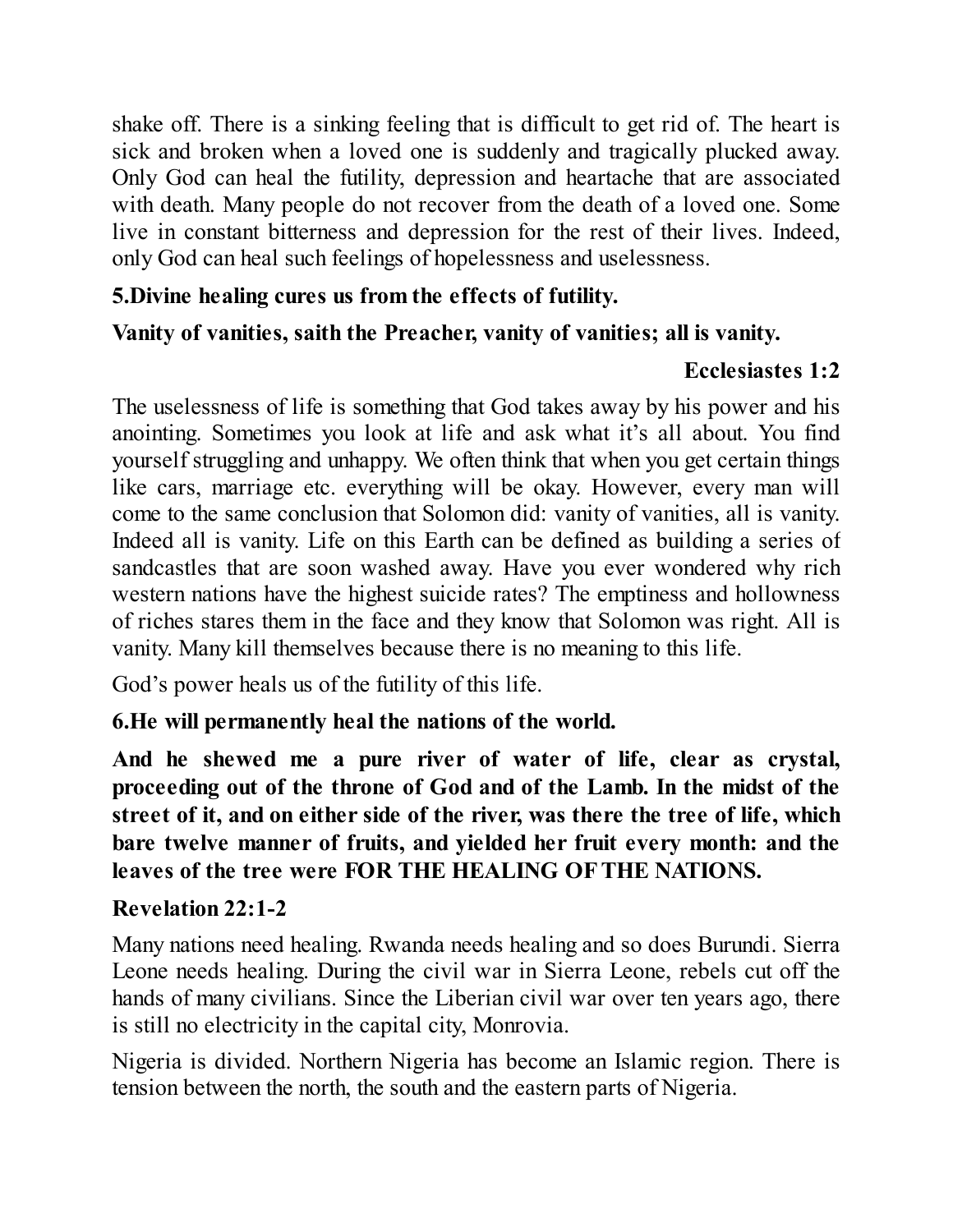It is not only poor African countries that need healing. The countries of Israel and Palestine for instance need healing. America is divided by colour: black and white. India and Pakistan fight constantly whilst many nations live with poverty, war and famine. Thank God that He has leaves that will heal these devastated nations. It is clear that no political, economic or military remedy can ever heal the nations of the world.

The Bible says the leaves will be shed to the nations to bring about a permanent healing.

# *[Chapter](#page-2-0) 16*

# *Healings and Manifestations*

**Bless the LORD, O my soul: and all that is within me, bless his holy name. Bless the LORD, O my soul, and forget not all his benefits: Who forgiveth all thine iniquities; who healeth all thy diseases;**

## **Psalm 103:1-3**

As a pastor and also as a doctor, I can tell you that we need the healing touch of God. As you come before the presence of the Lord, your heart must be open to receive healing for your diseases and ailments. I have seen many miracles of healing in my life and ministry. Just believe that you will receive these miracles in your life too.

Most people think there is healing power when they see manifestations of the Spirit. They only believe in the presence of the power of God when they see people fall and shake. The power of God works through faith.

Follow your faith. Healings do not depend on manifestations of the Spirit. Healing depends on your faith. Walk by faith, and do not link healing to the presence of manifestations of the Spirit.

I have had meetings where there were strong manifestations of the Spirit but no healings. Recently at one of our Camp Meetings, I ministered under a strong anointing. At a point, I was so tired that I had to sit down to pray for the people. The anointing was so strong that everybody who came forward to be prayed for just went down under the power. Soon, the area around my chair was littered with fallen bodies.

On another occasion, I remember a man who had had a stroke and was paralyzed on one side. I did not even know that he was in the church service.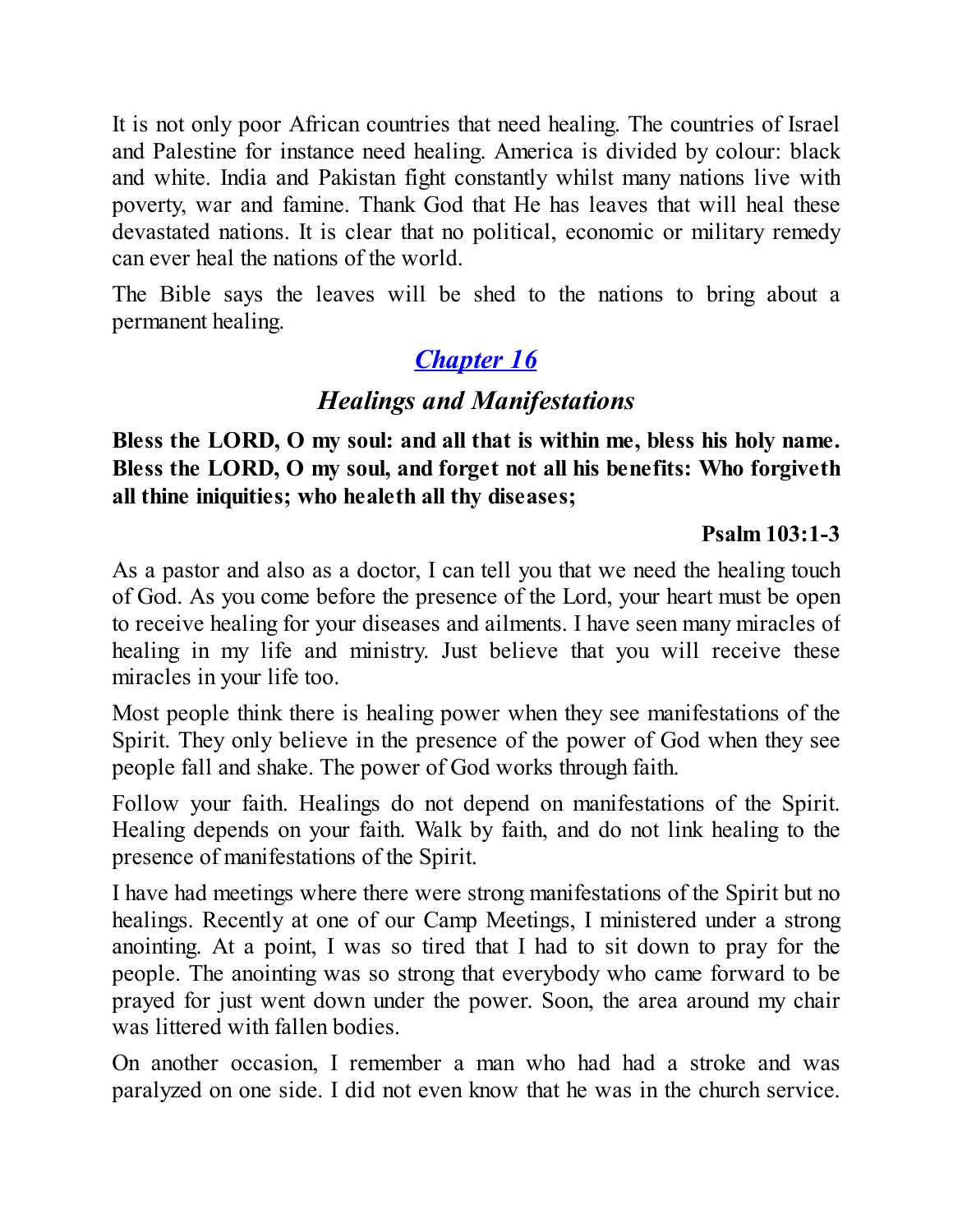This man had actually lost his job because of his paralysis. The power of God was very strong at this miracle service. He was not even aware that the healing power of God was working in him. He just realized that he could move his leg and arm again when he waved at someone on his way home. The power of God moved his body. I want to tell you that Jesus is alive!

## **The Miracle Baby**

I love to tell the story of a 31 year old lady who received a powerful miracle healing.

She got married in 1991, and had her first pregnancy in 1993 that turned out to be an ectopic pregnancy. She was operated upon and her right fallopian tube was cut off on the 1st of August 1993. She had a second pregnancy in 1994 that was also an ectopic pregnancy but this time on the left side. She was operated on and part of the left tube was cut off (the doctors tried to save a part of the tube). In 1995, she had a third ectopic pregnancy! She was operated on and the doctors still tried to save the tube. In the first week of August 1996, she had a fourth ectopic pregnancy and this time the rest of the left tube was taken off. Her doctor then told her that the only way she could have a child was by a testtube baby or by adoption. Being a doctor, I would have given the same recommendation.

A year later, during a Miracle Service I held at the Grace Bible Church— Soweto, South Africa, God did a wonderful miracle for Patricia. During the ministration, I asked all those who were sick to place their hands where their illnesses were. Patricia placed her hand on her stomach. Her husband was not sitting with her at that time so he ran to her to make sure she was praying. He thought she would not pray about their situation because it looked so hopeless.

Patricia said, that she felt she was the only one being spoken to. She testified that when she placed her hand on her abdomen, she felt the power of God coming all over her. She said the sensation she felt was difficult to describe but she knew within herself at that moment, that God had touched her! The best description she could give of the healing power was a feeling of "sweet pain".

After this healing experience, she went to see her gynaecologist (the leader of the team of doctors who operated on her), claiming that she was pregnant. She was driven away by the doctor who told her that she needed to see a psychiatrist! This doctor told her she was developing a mental problem because he knew it was not possible for her to get pregnant. But Patricia was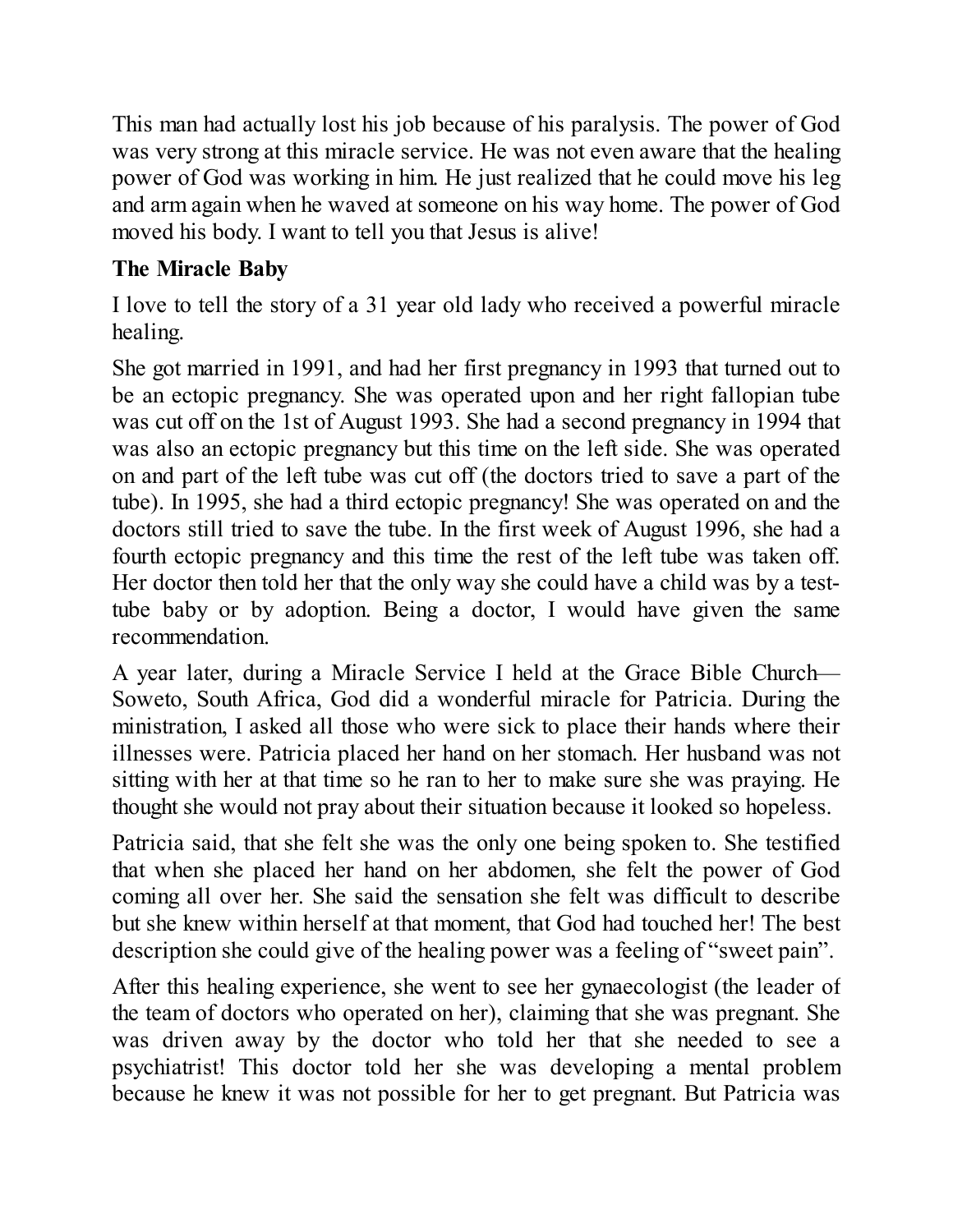so sure that she was pregnant, and she went to see other doctors. It was eventually proved that the impossible had happened: she was actually pregnant!

There is no medical explanation for this miracle because a woman cannot conceive normally if she does not have fallopian tubes.

When I returned to South Africa on the 26th of September, 1998 to hold another miracle service in the same church, an excited and overjoyed Patricia Haborone came up stage with her miracle baby, to give this testimony of what God had done for her. She named the child "Odirile", which means—"He (God) has made it"!

You know, just like the woman with the issue of blood, Patricia felt something. It is possible to feel the power of God and the unction of God. Somebody might ask, "What is that feeling like?" It is very much like a normal feeling because it is a feeling.

The supernatural and the natural are almost the same. I was preaching about the supernatural power when Patricia felt the anointing. When some people feel the anointing, they dismiss it as something natural. I see God healing your barrenness and turning it into fertility. Believe it and receive it in Jesus' name.

Hear the voice of the Spirit ringing in your heart and telling you that you are no longer barren but now you are bearing a child. He is telling you that your rivers have been healed so that you can be fruitful. Just receive it and take it as your own because God is doing it for you. God is healing your finances right now. Poverty is being replaced by dignity. Your dignity is being restored in Jesus' name.

God is bringing you honour. He is fixing for you what has been spoilt all these years. God is repairing the waters of your life and the rivers of your home. Thank God for the healing anointing.

# *[Chapter](#page-2-0) 17*

# *Why God Does Miracles In the Church Today*

## **Nine Reasons Why God Does Miracles in the Church Today**

1.God heals so that his glory is revealed.

**When Jesus heard that, he said, This sickness is not unto death, but for the glory of God, that the Son of God might be glorified thereby.**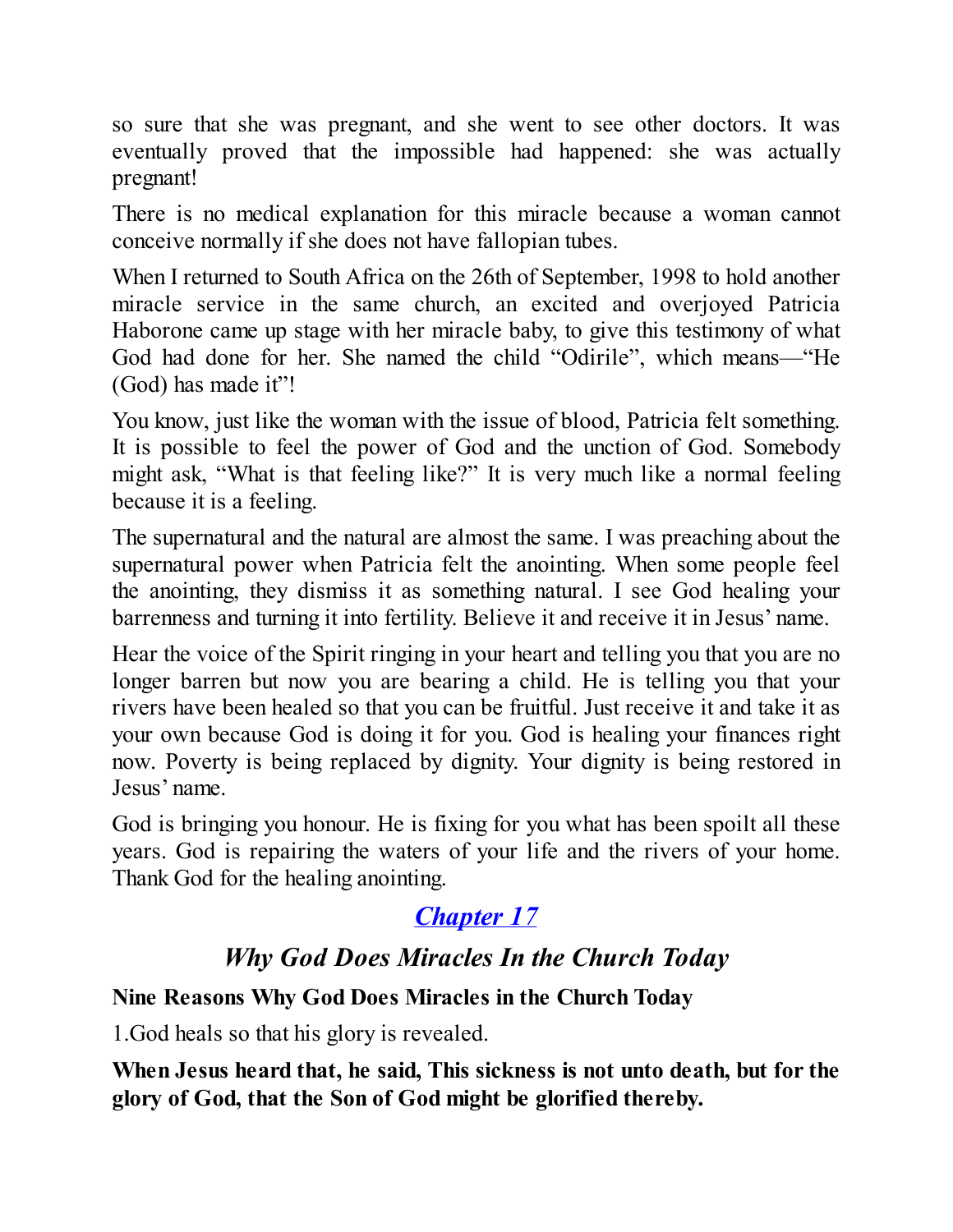2.God heals so that his works will be manifested.

#### **Jesus answered, Neither hath this man sinned, nor his parents: but that the works of God should be made manifest in him.**

3.God heals to confirm the preaching of his Word.

**And he said unto them, Go ye into all the world, and preach the gospel to every creature. And these signs shall follow them that believe … they shall lay hands on the sick, and they shall recover.**

**Mark 16: 15, 17, 18**

4.God heals in order to help people believe in him.

**Believe me that I am in the Father, and the Father in me: or else believe me for the very works'sake.**

**John 14:11**

5.God does healing miracles in order to help people repent and change their ways.

**Then began he to upbraid the cities wherein most of his mighty works were done, because they repented not:**

**Matthew 11:20**

6.God does miracles to authenticate his servants.

**Ye men of Israel, hear these words; Jesus of Nazareth, a man approved of God among you by miracles and wonders and signs, which God did by him in the midst of you, as ye yourselves also know:**

**Acts 2:22**

**Jesus answered them, I told you, and ye believed not: the works that I do in my Father's name, they bear witness of me.**

**John 10:25**

7.God does miracles in order to destroy the works of the devil.

**He that committeth sin is of the devil; for the devil sinneth from the**

**John 9:3**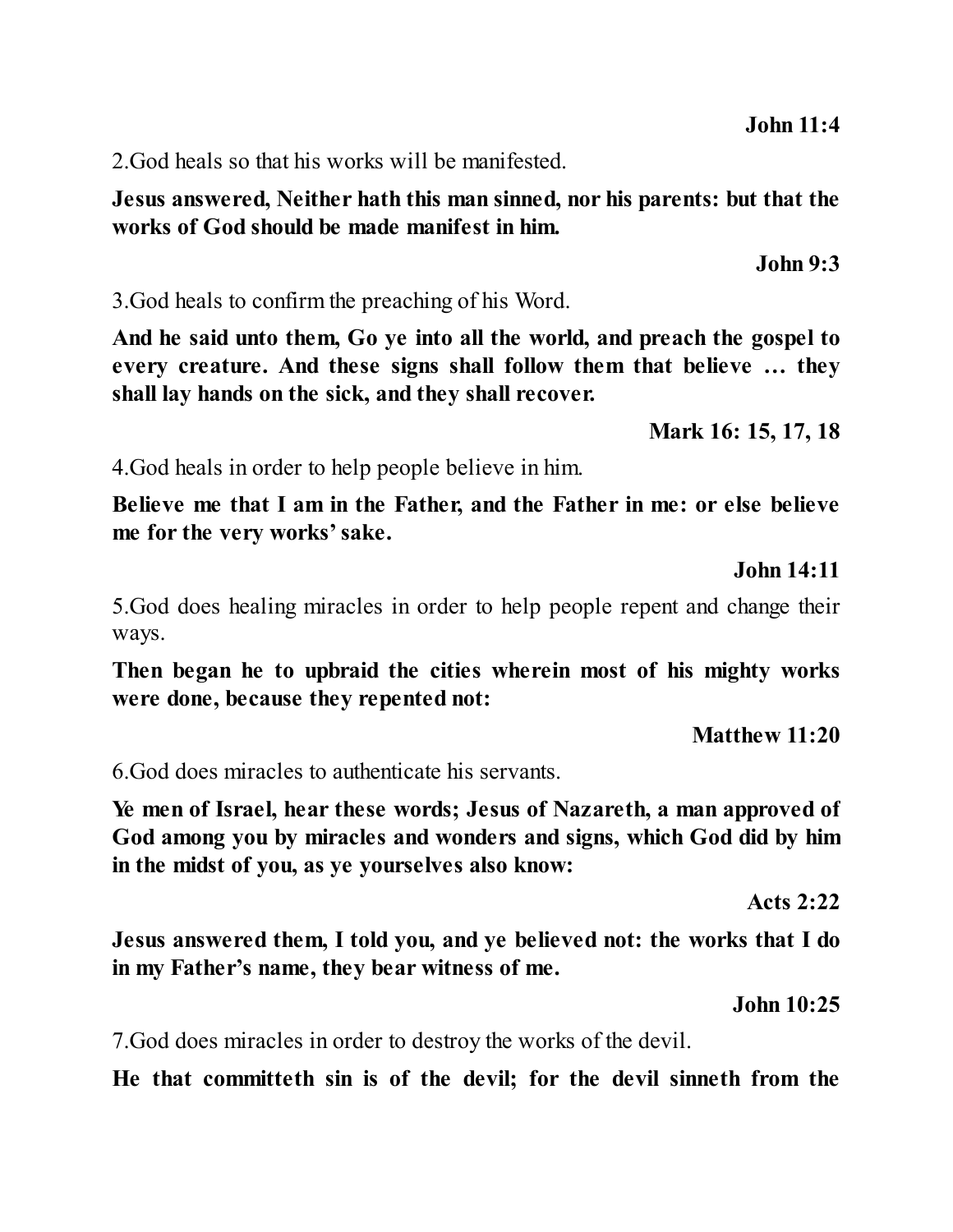**beginning. For this purpose the Son of God was manifested, that he might destroy the works of the devil.**

**1 John 3:8**

8.God does miracles to announce the arrival of the Kingdom of God.

**And as ye go, preach, saying, The kingdom of heaven is at hand. Heal the sick, cleanse the lepers, raise the dead, cast out devils: freely ye have received, freely give.**

**Matthew 10:7-8**

9.God does miracles so that more people will attend church and follow his servants.

**And a great multitude followed him, because they saw his miracles which he did on them that were diseased.**

**John 6:2**

## *[Chapter](#page-2-0) 18*

## *Why God Does Not Bother to Heal Everyone*

#### **Six Reasons Why God Does Not Bother to Make Everyone Believe through Miracles**

1. Many people believe in the Word of God even without seeing miracles.

**Jesus saith unto him, Thomas, because thou hast seen me, thou hast believed: blessed are they that have not seen, and yet have believed.**

**John 20:29**

2.Some people (but not all) believe when they see miracles.

**Then many (not all) of the Jews which came to Mary, and had seen the things which Jesus did, believed on him.**

**John 11:45**

3.Some people do not believe even when they see miracles.

**But though he had done so many miracles before them, yet they believed not on him:**

**John 12:37**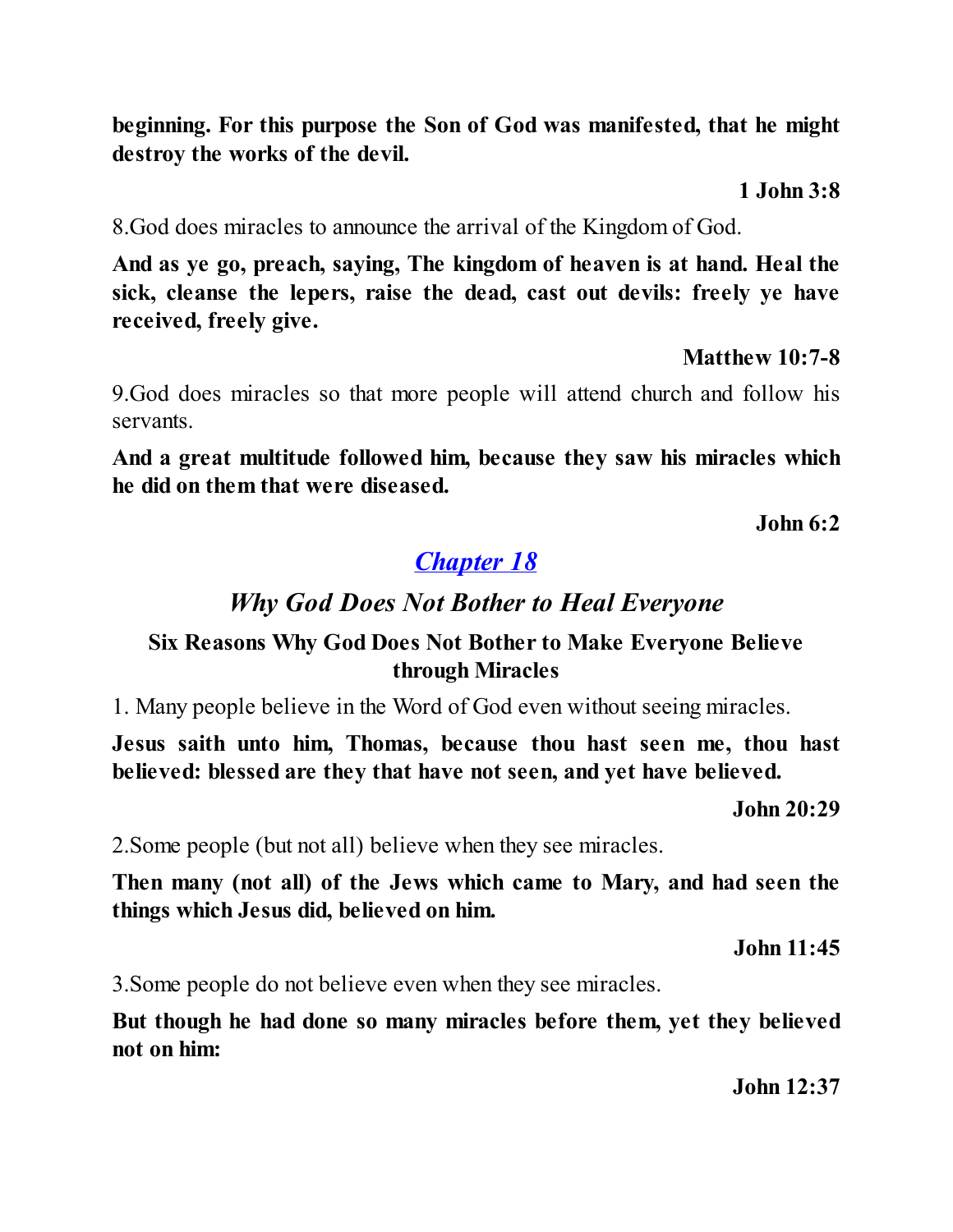4.Some people even hate you after they see miracles.

**If I had not done among them the works which none other man did, they had not had sin: but now have they both seen and hated both me and my Father.**

**John 15:24**

5.People require different catalysts to help them believe.

## **For the Jews require a sign, and the Greeks seek after wisdom:**

**1 Corinthians 1:22**

6.The chosen method to bring salvation and repentance is preaching and not healing.

**For after that in the wisdom of God the world by wisdom knew not God, it pleased God by the foolishness of preaching to save them that believe.**

**1 Corinthians 1:21**

# *[Chapter](#page-2-0) 19*

# *Understanding Why Some Are Not Healed*

There are some common misconceptions that exist about the healing ministry. Without understanding these, they will linger in our subconscious minds and influence our thinking.

God is not trying to make everybody believe through miracles.

It is true that God heals so that people will believe. But on the other hand, there are people who believe the Word of God without seeing anything.

## **Jesus saith unto him, Thomas, because thou hast seen me, thou hast believed: blessed are they that have not seen, and yet have believed.**

## **John 20:29**

There are many people who don't see any miracle but believe in God. But there are some people who have to see a sign before they believe. Maybe there are people who have to be on their deathbeds before they believe in God. Some people have to lose everything before they succumb to God's love.

There are people who only get saved in prison. But you don't have to wait for that. Blessed are those who have not seen any of these things but yet they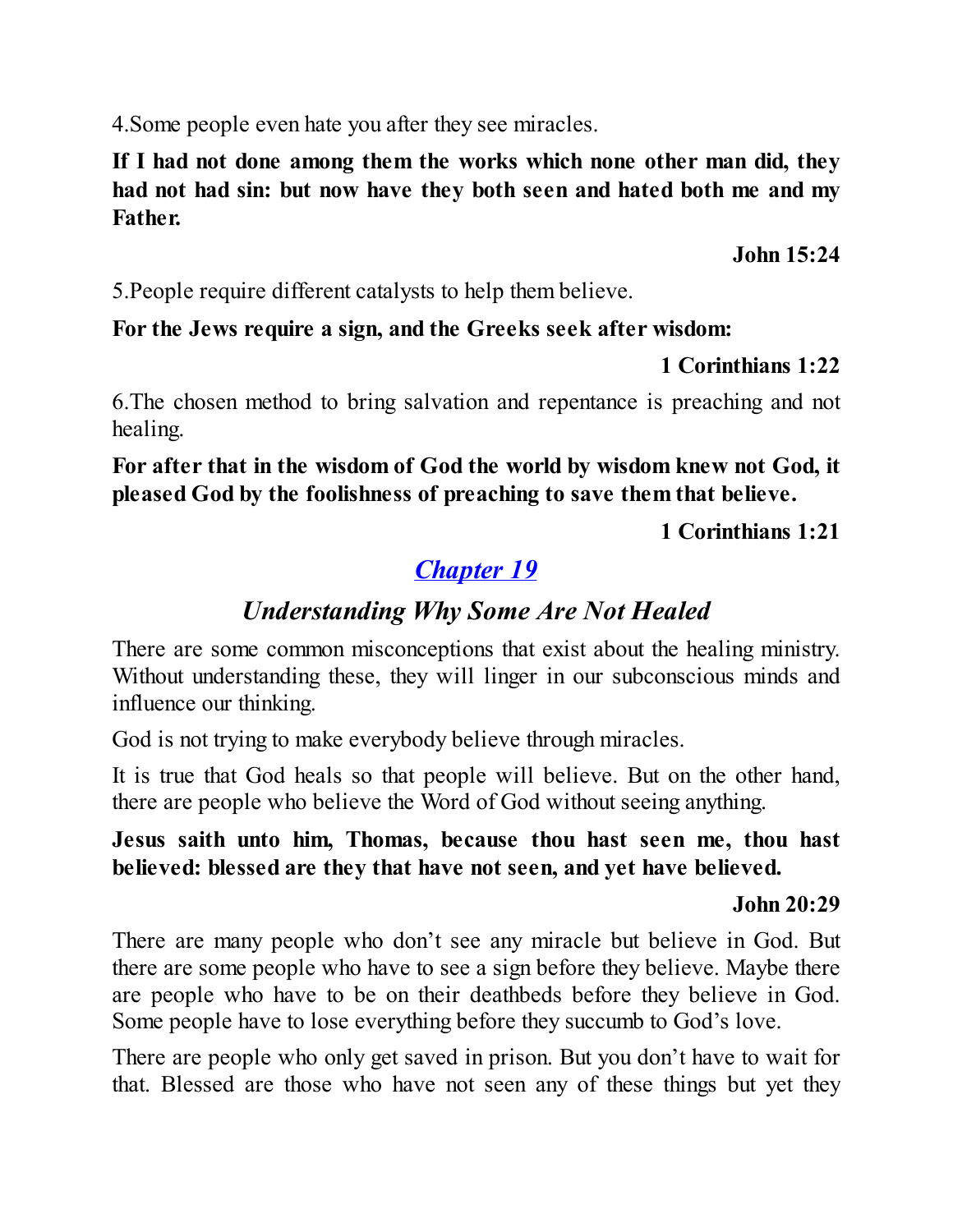believe.

The reality is that not everyone who sees miracles believes in God.

## **Then many of the Jews which came to Mary, and had seen the things which Jesus did, believed on him. But some of them went their ways to the Pharisees, and told them what things Jesus had done.**

#### **John 11:45-46**

Only a few people believe in God when they see miracles. It would be nice if there were many more miracles but the fact is that miracles are only going to add a few more people to the faith. Some people do not believe no matter what they see. They can see the dead rise before their eyes and yet they will still not believe. Abraham told the rich man: "If they hear not Moses and the prophets, neither will they be persuaded, though one rose from the dead" (Luke 16:31).

In fact, some people will hate you because of the miracles they see. There are some people who hate me because I preach the truth. Look at this Scripture:

Then again the Pharisees also asked him how he had received his sight. He said unto them, He put clay upon mine eyes, and I washed, and do see. Therefore said some of the Pharisees, This man is not of God, because he keepeth not the sabbath day. Others said, How can a man that is a sinner do such miracles? And there was a division among them.

They say unto the blind man again, What sayest thou of him, that he hath opened thine eyes? He said, He is a prophet. But the Jews did not believe concerning him, that he had been blind, and received his sight, until they called the parents of him that had received his sight. And they asked them, saying, Is this your son, who ye say was born blind? how then doth he now see? His parents answered them and said, We know that this is our son, and that he was born blind: But by what means he now seeth, we know not; or who hath opened his eyes, we know not: he is of age; ask him: he shall speak for himself.

**These words spake his parents, because they feared the Jews: for the Jews had agreed already, that if any man did confess that he was Christ, he should be put out of the synagogue. Therefore said his parents, He is of age; ask him. Then again called they the man that was blind, and said unto him, Give God the praise: we know that this man is a sinner. He answered and said, Whether he be a sinner or no, I know not: one thing I know, that, whereas I was blind, now I see.**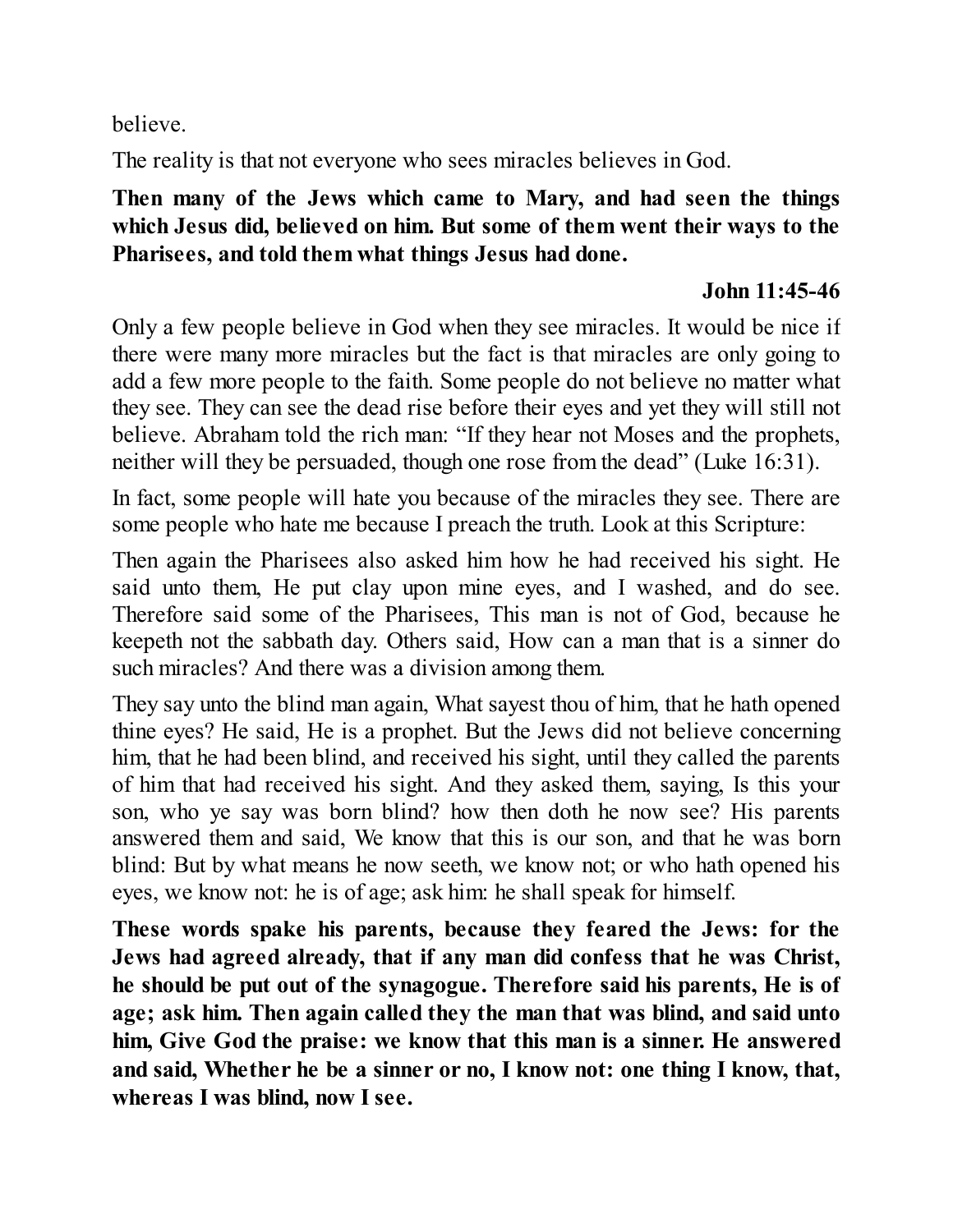The miracle Jesus did, however, brought about a surprising division. You would have thought that a classic miracle that could not be disputed (the healing of a man born blind) would make everybody believe.

If God was trying to make everybody believe by miracles then He failed here. The fact is that no matter what God does, certain people will never believe. God is therefore not in a hurry to impress anyone. I know that there are people who will still not believe what I preach even if they see an angel appear by my side as I preach.

I heard of a man of God who had fire appear over his head in a halo when he was preaching. Do you think that everybody believed in his ministry? Certainly not. We must understand then that miracles or no miracles, the work of God still goes on Those who will believe will believe with or without the miracles.

That explains why one of the greatest evangelists of our time, Billy Graham, can preach to large crowds of people without any miracle occurring. The Bible says that people are saved by the foolishness of preaching and not by the stupefying nature of miracles.

#### **For after that in the wisdom of God the world by wisdom knew not God, it pleased God by the foolishness of preaching to save them that believe.**

#### **1 Corinthians 1:21**

## **Preaching Is God's Method for Salvation**

God has determined that people should be saved by preaching and not by miracles. Dear minister of God, keep on preaching; just keep on preaching! Evangelise and tell the truth because it is the method by which God has determined that people should be saved.

We have miracle services in my church. We see God doing miracles. We witness the power of God moving but we know that God is not trying to take away our common sense. We know that He is not trying to take away medicine. We know that He is not trying to displace doctors. Above all we know that He is not replacing the need for powerful preaching.

I believe that God has His reasons for healing. Decide today to allow preaching to affect you. Decide to believe the preaching of the Word.

#### **And the sixth angel sounded, and I heard a voice from the four horns of**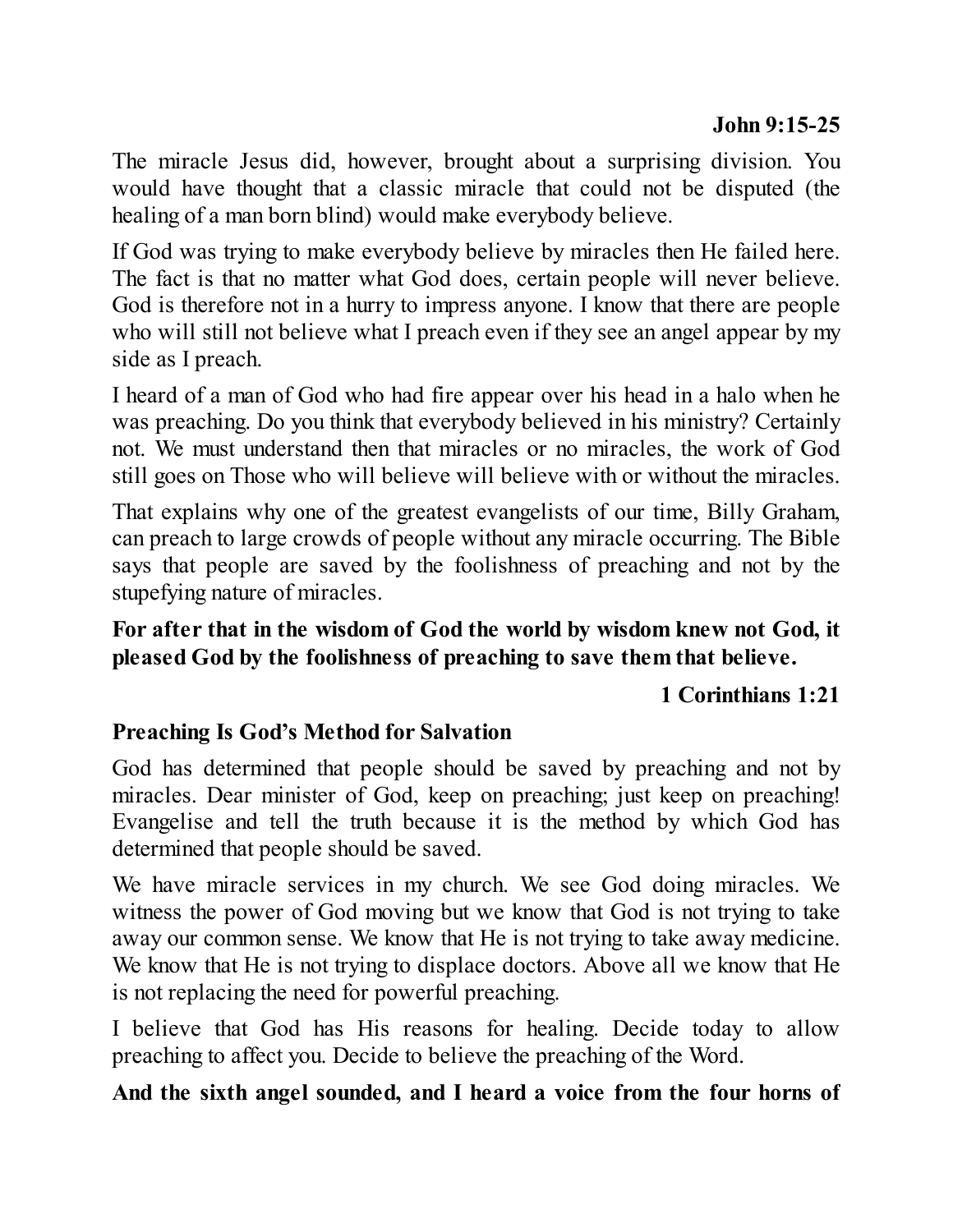**the golden altar which is before God, Saying to the sixth angel which had the trumpet, Loose the four angels which are bound in the great river Euphrates. And the four angels were loosed, which were prepared for an hour, and a day, and a month, and a year, for to slay the third part of men. And the number of the army of the horsemen were two hundred thousand thousand: and I heard the number of them. And thus I saw the horses in the vision, and them that sat on them, having breastplates of fire, and of jacinth, and brimstone: and the heads of the horses were as the heads of lions; and out of their mouths issued fire and smoke and brimstone. By these three was the third part of men killed, by the fire, and by the smoke, and by the brimstone, which issued out of their mouths.**

**For their power is in their mouth, and in their tails: for their tails were like unto serpents, and had heads, and with them they do hurt. And the rest of the men which were not killed by these plagues yet repented not of the works of their hands, that they should not worship devils, and idols of gold, and silver, and brass, and stone, and of wood: which neither can see, nor hear, nor walk: Neither repented they of their murders, nor of their sorceries, nor of their fornication, nor of their thefts.**

## **Revelation 9:13-21**

As you can see, the people in this Scripture refused to repent in spite of all that happened to them. God knows that people will not repent even when they see certain things. This is unfortunate but it's real.

We need to believe the preaching of the Word when we hear it. We do not have to look for signs before we believe.I will never forget a certain man I visited on his deathbed. He was about forty years old. He told me that if God would give him a second chance, he would leave everything and serve him. But it was too late. The miracle healing power of God does not exist to eradicate sickness from this world.

## **Is God Trying to Eradicate Sicknesses from the World?**

Some people think that God is trying to eradicate sickness from the world through preachers. God is not trying to remove the diseases of this world through anointed ministers. His anointed apostles and prophets are not agents for the eradication of all known illnesses. If that were so, then God has failed in his quest to do so. I want you to read this passage: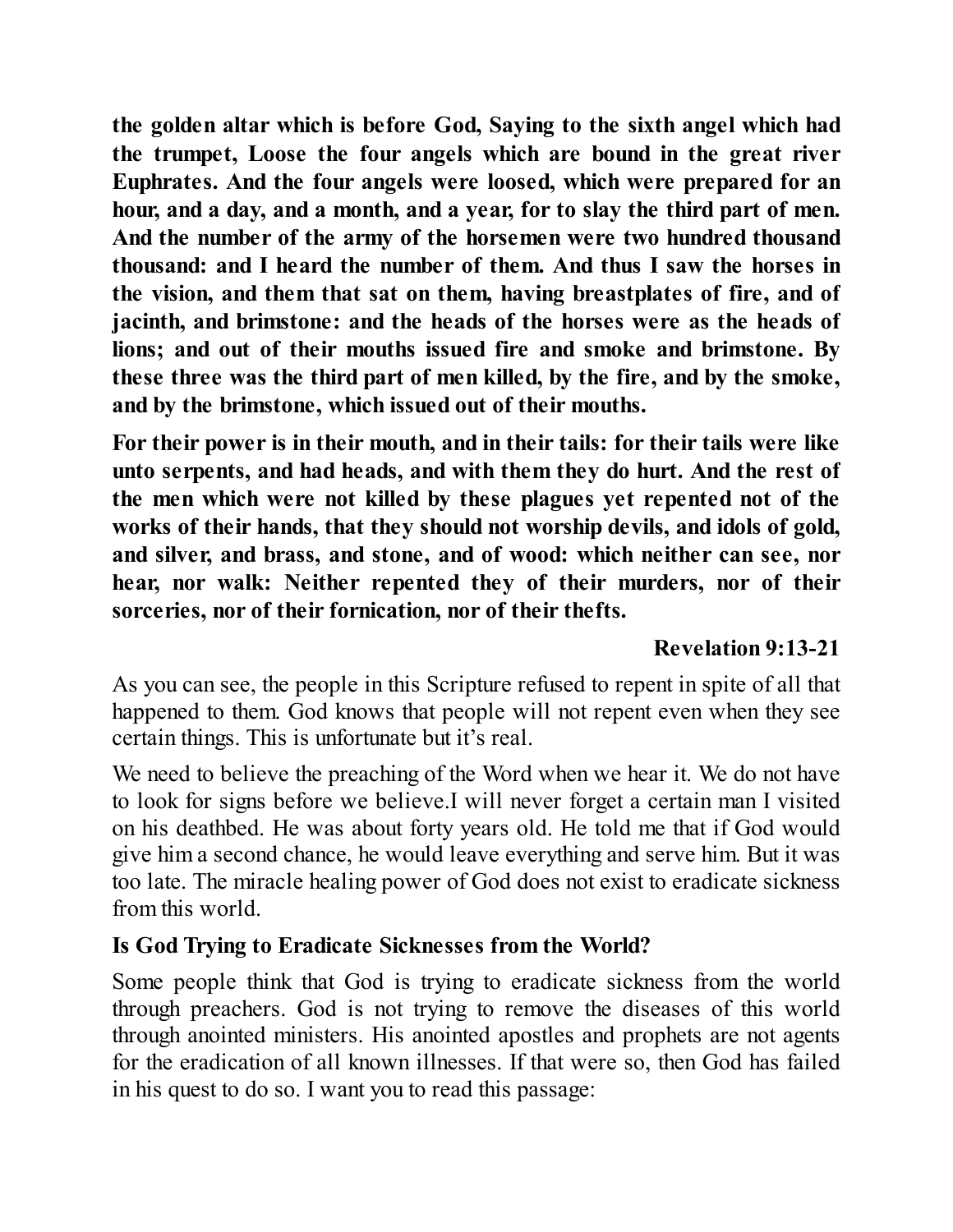**Now Peter and John went up together into the temple at the hour of prayer, being the ninth hour. And a certain man lame from his mother's womb was carried, whom they laid daily at the gate of the temple which is called Beautiful, to ask alms of them that entered into the temple; Who seeing Peter and John about to go into the temple asked an alms. And Peter, fastening his eyes upon him with John, said, Look on us. And he gave heed unto them, expecting to receive something of them.**

**Then Peter said, Silver and gold have I none; but such as I have give I thee: In the name of Jesus Christ of Nazareth rise up and walk. And he took him by the right hand, and lifted him up: and immediately his feet and ankle bones received strength. And he leaping up stood, and walked, and entered with them into the temple, walking, and leaping, and praising God.**

**And all the people saw him walking and praising God: And they knew that it was he which sat for alms at the Beautiful gate of the temple: and they were filled with wonder and amazement at that which had happened unto him. And as the lame man which was healed held Peter and John, all the people ran together unto them in the porch that is called Solomon's, greatly wondering.**

**And when Peter saw it, he answered unto the people, Ye men of Israel, why marvel ye at this? or why look ye so earnestly on us, as though by our own power or holiness we had made this man to walk?**

## **Acts 3:1-12**

You will notice that this man had been laid at this Beautiful Gate of the temple for many years. The Bible says he had been lame from his mother's womb. His family and relatives had carried him there many times to ask alms from those who entered the temple.

A few weeks earlier, Jesus Himself had been walking through this Beautiful Gate of the temple. He had preached in this temple many times. Why didn't Jesus heal this man Himself? Why didn't Jesus eradicate all diseases from Jerusalem? If God is trying to eradicate illnesses from the world, why did Jesus not wipe out all crippling diseases when He was here? Obviously, God does not seem to have that goal.

I have watched as many people go back from miracle services still sick. I remember watching a programme on CNN when Pastor Benny Hinn was being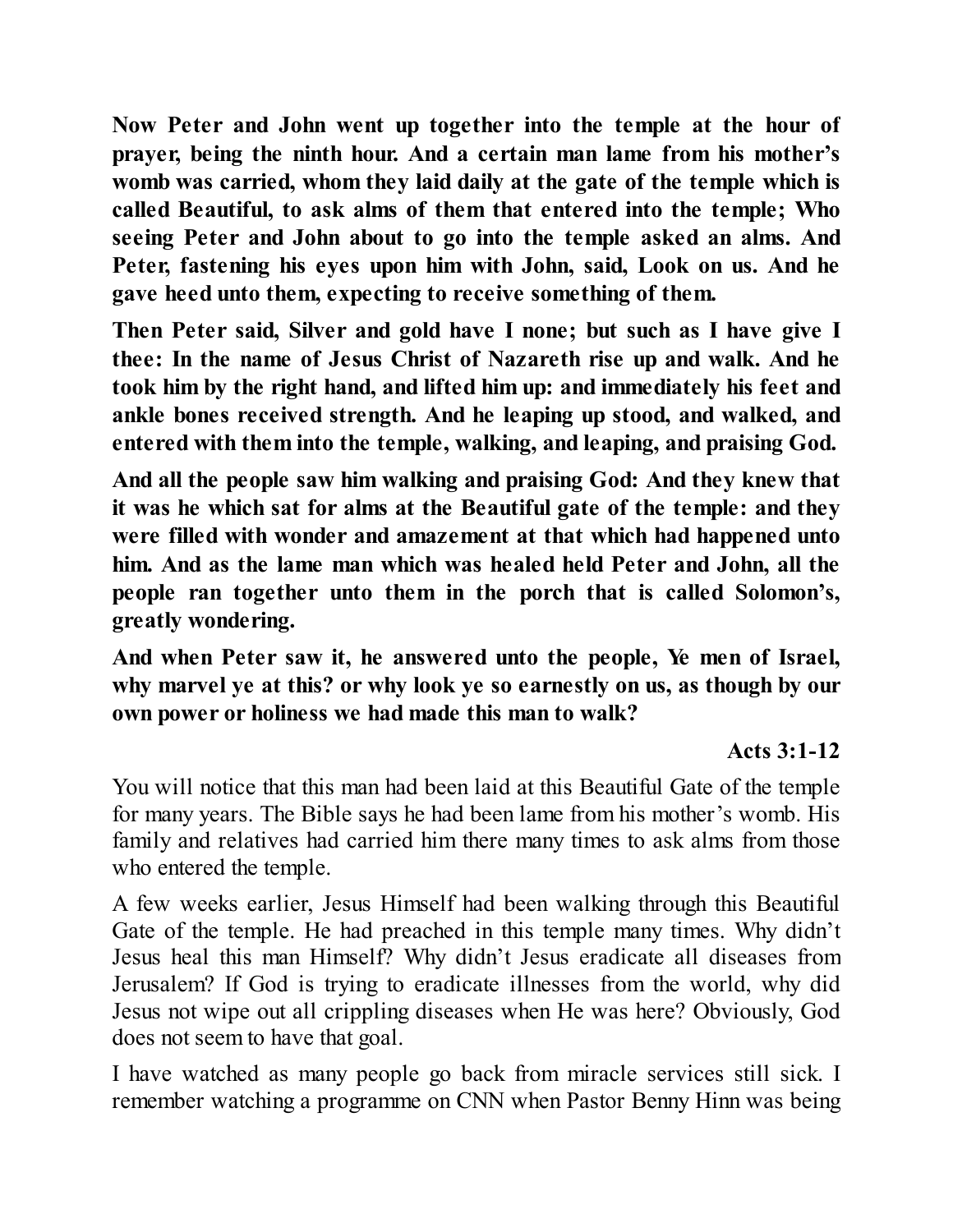interviewed about people who do not get healed in his miracle services. There have been documentaries that are highly critical of Benny Hinn and Reinhard Bonnke. One of the chief criticisms is about the many people who remain unhealed at their services.

In London, there was even a demonstration by cripples against a famous healing evangelist. If all cripples were healed at his services, they would plead for prayer and not demonstrate against his ministry. This confusion comes about because we do not understand what God is doing and what He is not trying to do. That was Jesus' explanation about why He healed only one man at the Pool of Bethesda.

## **Then answered Jesus and said unto them, Verily, verily, I say unto you, The Son can do nothing of himself, but what he seeth the Father do: for what things soever he doeth, these also doeth the Son likewise.**

#### **John 5:19-20**

Do not be disappointed when God does not heal everyone. Do not be angry with God when only one out of several sick people is healed. Jesus said, "I and my Father are one, and He that has seen me has seen the Father."

## **…he that hath seen me hath seen the Father…**

## **John 14:9**

What we saw Jesus do reveals what the Father is doing. If you want to understand God, understand Jesus.

Jesus is not trying to heal everybody. But He is trying to save every soul. Jesus gave his life for the whole world. He invited everyone to Heaven. Your life on this Earth is very transient anyway.

The Bible says, "For God so loved the world that he gave his only begotten son that whosoever believeth in Him should not perish but have everlasting life" (John 3:16) Everlasting life does not depend on your kidney, liver, your blood, your skin, eye, brain or leg.

Jesus Himself walked on this Earth. He knew that there are many reasons why people are sick and there are many reasons why God heals. There are equally many reasons why God doesn't heal. God is trying to give you everlasting life. Jesus came to give you everlasting life. He loves us very much and He does not want any of us to perish.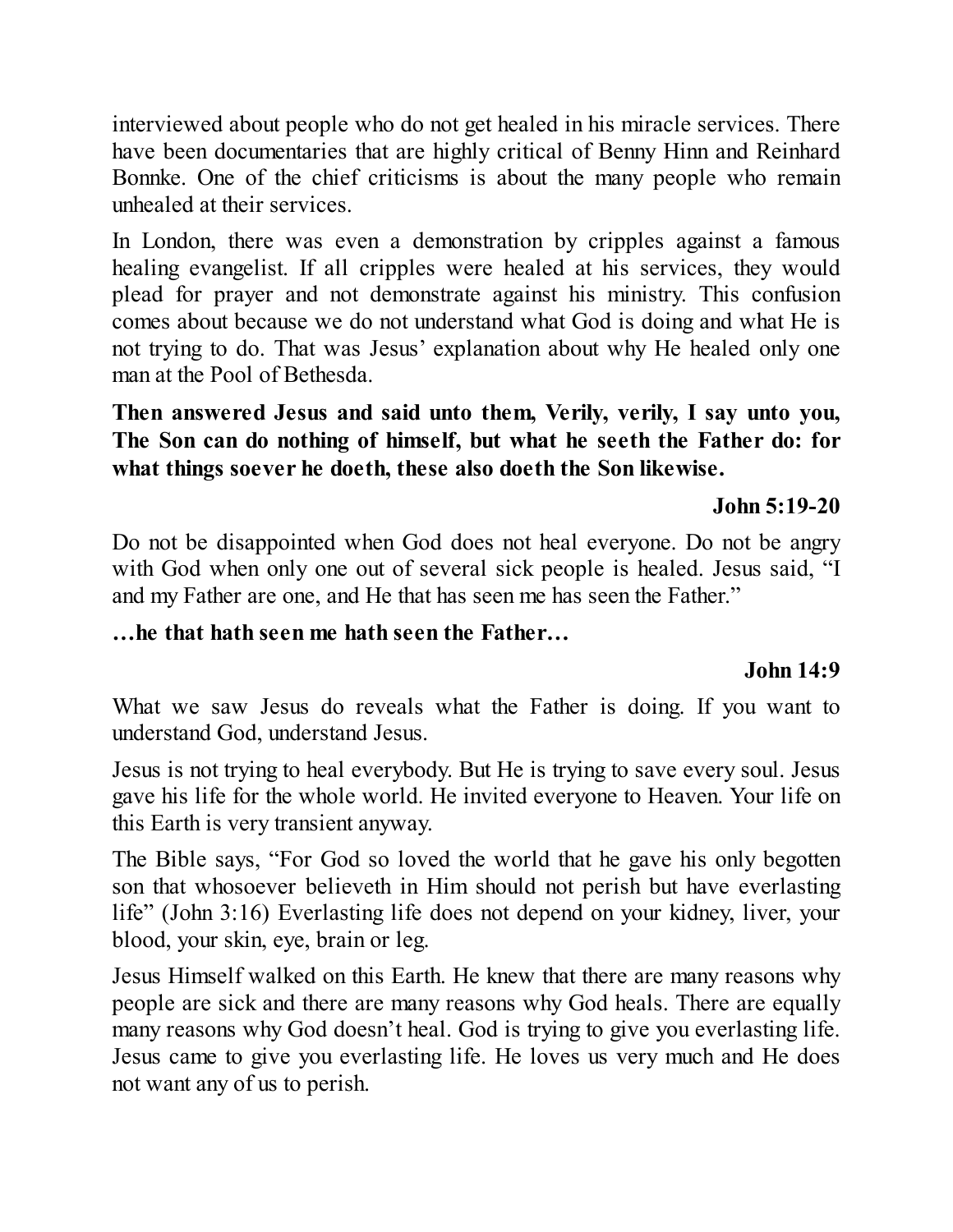God is not trying to replace doctors, hospitals, or medicine.

Paul moved around with a doctor: Luke! There were also times that Paul instructed Timothy to do certain things for his health's sake.

#### **Drink no longer water, but use a little wine for thy stomach's sake and thine often infirmities.**

## **1 Timothy 5:23**

Jesus did not close down the Bethesda Hospital. Neither did He say it wasn't a necessary centre.

#### **God Is Not against Medicine**

Unfortunately, extreme faith teachings have given the impression that God is against medicine. They have left us with the impression that God would like to replace all medical personnel with pastors. They left us with a feeling that to take medicine was sinful or unspiritual

For instance, there was a time when many people were being healed through the faith revival. At that time, many ministers would not touch medicine. It was unheard of for a truly spiritual person to use medicine.

I heard of a church in which over forty-five people died because they refused to take medicine. There were little children who needed medication, but because of their parents' belief in faith healing, they rejected all medicine for their children. Eventually, the pastor himself became ill but refused medication. By and by, he was brought to church in a wheel chair, still refusing medical help until he died.

This kind of thing throws the healing ministry into confusion. We all tend to move away from an area of confusion. This is why many have turned away from the healing ministry–– confusion. But there is real healing power. In spite of the confusion, you cannot discount the reality of God's healing power.

## **The Power of God versus Medicine**

There are reasons why we think the way we do now. In this book, I would like to help you to understand the place that the power of God and medicine have in your life. You will understand the place that common sense has in your life. God is not trying to replace hospitals and doctors with pastors and evangelists. God gave the wisdom for medical science. Both streams of healing are ordained of God and are not contrary to each other.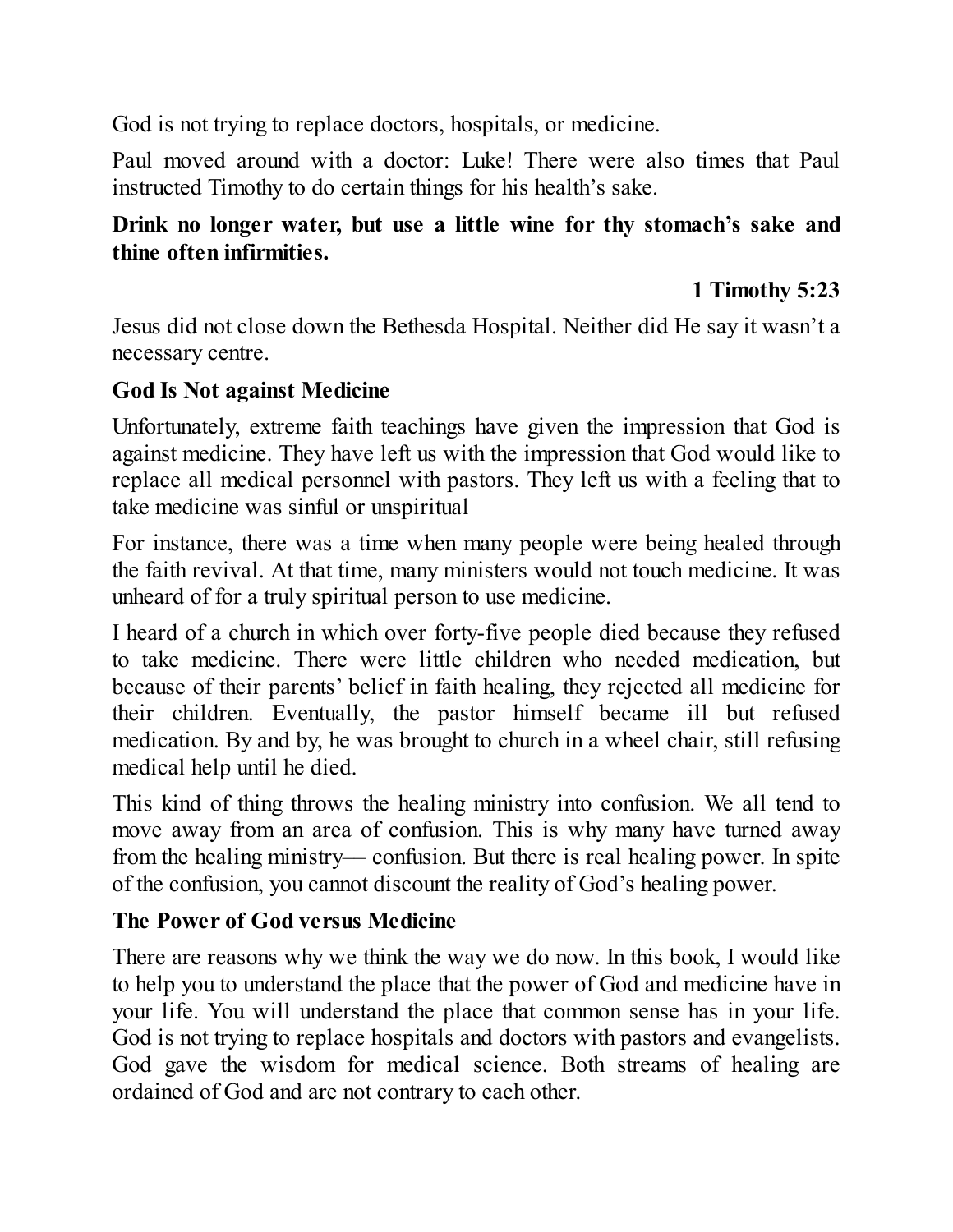I cannot explain why divine healing takes place the way it does. I do not claim to know or understand everything. No one does! The Bible says the secret things belong to the Lord but those that are revealed belong to us.

## **The secret things belong unto the Lord our God: but those things which are revealed belong unto us and to our children for ever, that we may do all the words of this law.**

### **Deuteronomy 29:29**

Again the Scriptures tell us that we look through a glass dimly. This means that when you look through a glass, you cannot see things clearly. It is not everything we know and we shouldn't pretend to know everything because we do not. We definitely do not understand everything because we are looking through a glass.

**For now we see through a glass, darkly; but then face to face: now I know in part; but then shall I know even as also I am known.**

#### **1 Corinthians 13:12**

#### **Balance between Medical Science and God's Power**

All this does not mean that God doesn't heal. He does heal and if you believe in him you will actually see people being healed. You will see miracles! You will witness the power of God in manifestation! We have to understand the balance between medical science and God's power.

God does not want you to do away with common sense.

In the book of Genesis, chapter 3, we read the account of Adam and Eve and how they fell into sin. Adam and Eve found out that they were naked. The Lord decided to help them because you could get sick from being unclothed. Diseases like pneumonia, common colds, skin diseases all come from being inadequately clothed. God began to show them how to look after themselves. He gave them wisdom and showed them how to use skin to make clothes for themselves. That was the first thing that He did when He realized that man had fallen to the mercy of the elements. He knew that man was now going to be subject to diseases, sicknesses, and all sorts of things that were not there before the fall.

**Unto Adam also and to his wife did the LORD God make coats of skins, and clothed them.**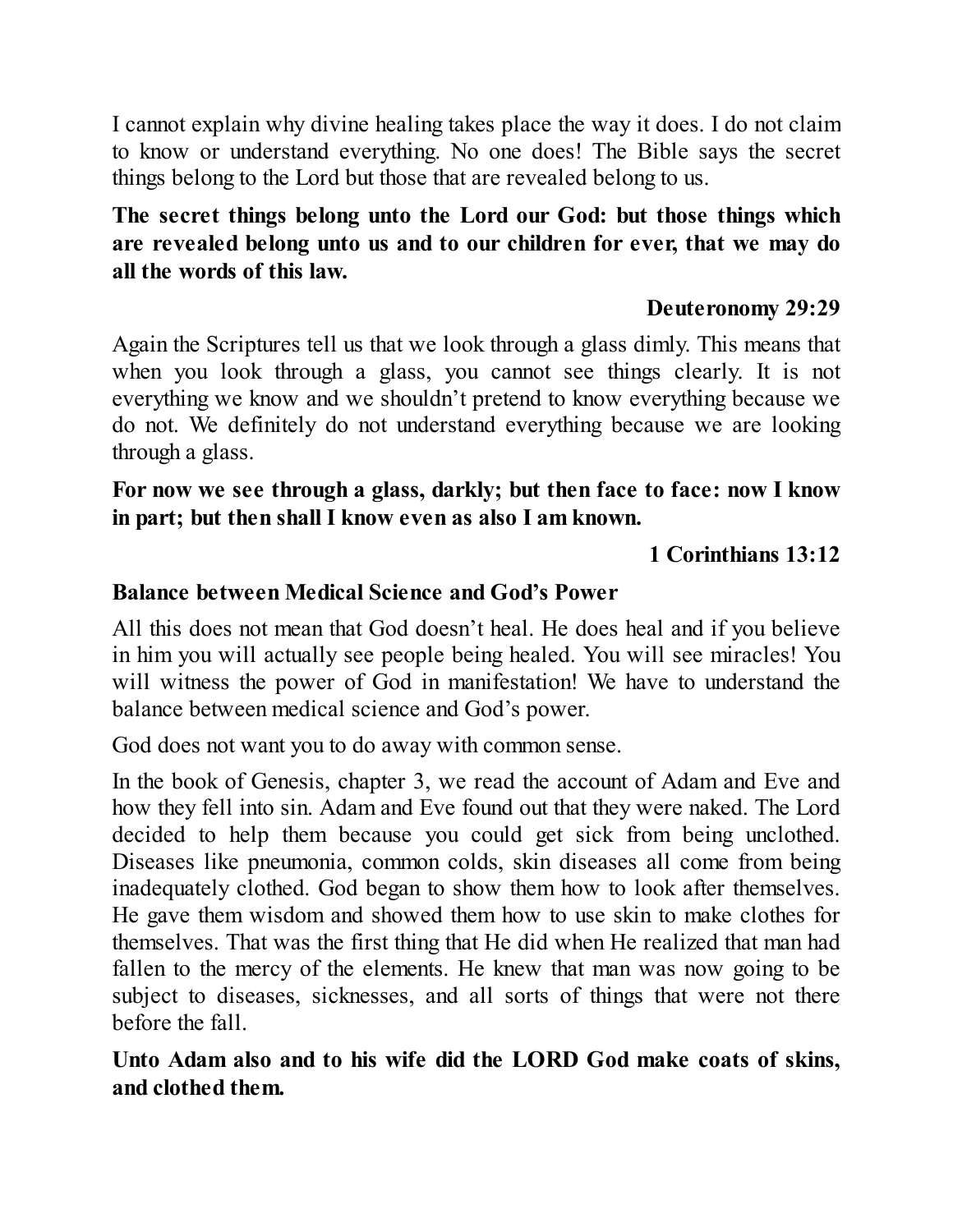#### **Power and Wisdom**

The Bible says that Jesus Christ is the power and the wisdom of God.

#### **But unto them which are called, both Jews and Greeks, Christ the power of God, and the wisdom of God.**

## **1 Corinthians 1: 24**

Jesus Christ was not just powerful. When you become a Christian, Jesus comes to help you by being the power and the wisdom of God in your life. Christians become unbalanced when they just take the power of God and leave out the wisdom. You need both the power and the wisdom, if you want to make it in this life. Medical science can transplant hearts today and solve many problems. Many children would be dead from various diseases like malaria, convulsions, and measles if there were no medicines.

God has given us the wisdom to think and to have common sense. One time, Jesus told his disciples to go aside and rest awhile. He told them to rest.

**And he said unto them, Come ye yourselves apart into a desert place, and rest a while: for there were many coming and going, and they had no leisure so much as to eat.**

#### **Mark 6:31**

Why did Jesus tell his disciples to rest? There are many diseases that come from not resting. My wife is always suggesting that I rest. It is common sense to rest when you need to. Jesus ministered to the sick but He did sensible and practical things too.

# *[Chapter](#page-2-0) 20*

# *Understanding Why Some Are Healed*

**1.God heals so that his glory is manifested.**

**When Jesus heard that, he said, THIS SICKNESS IS NOT UNTO DEATH, BUT FOR THE GLORYOF GOD, that the Son of God might be glorified thereby.**

## **John 11:4**

This verse shows that God heals for his glory to be revealed. When we have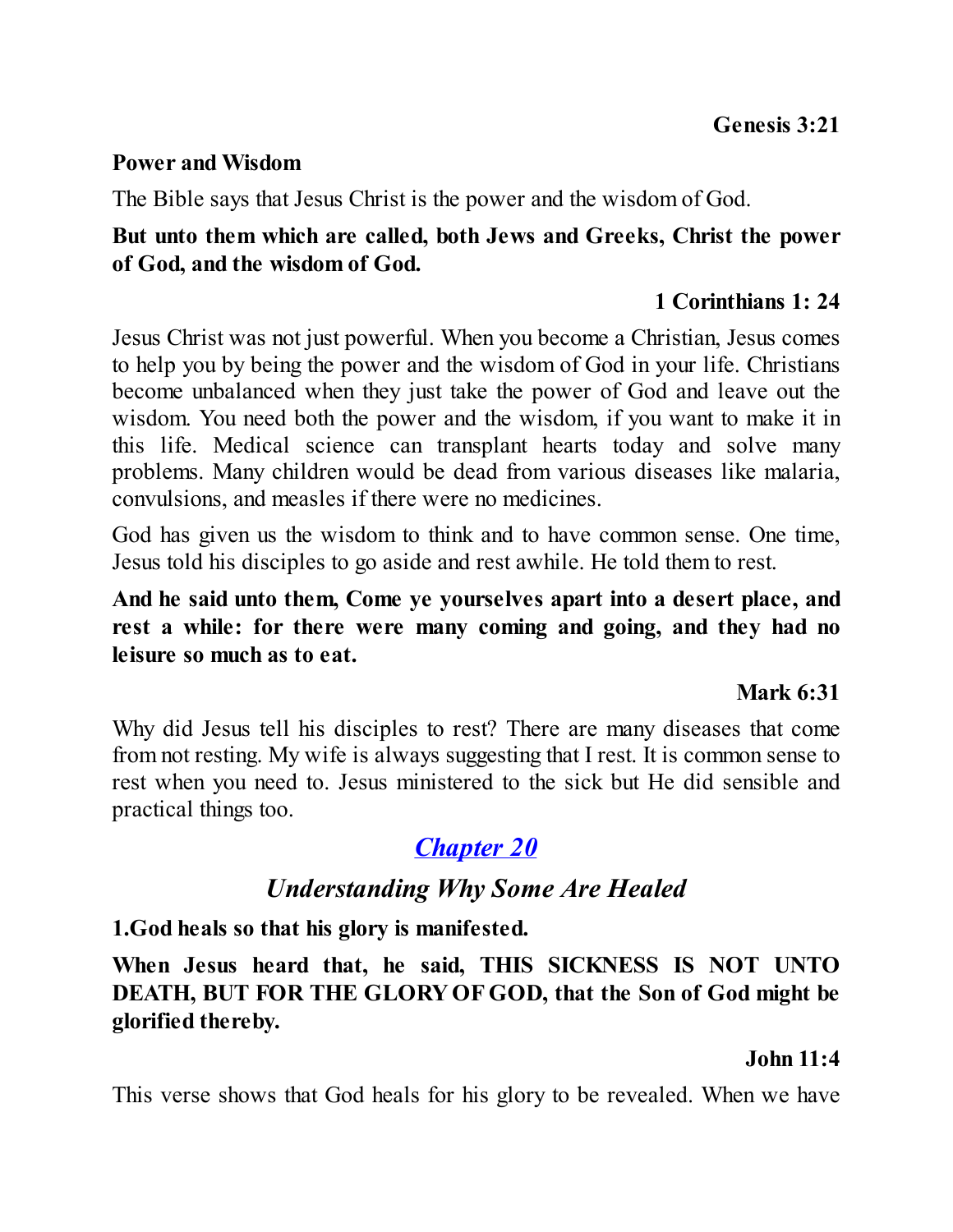miracles in the church, it is because God wants us to get glimpses of his glory. He wants us to see his power. He wants to show us that He is the Almighty God and that there is no problem too big for Him to solve.

### **2.God heals so that the works of God might be made manifest.**

## **Jesus answered, Neither hath this man sinned, nor his parents: BUT THAT THE WORKS OFGOD SHOULD BE MADE MANIFEST IN HIM.**

#### **John 9:3**

Sometimes the problems we have are going to lead to the greatest blessings in our lives. God is going to use that thing to bring a great miracle into your life. I see that miracle coming into your life! God wants to make manifest His works; He wants to do His work.

#### **3.God does miracles to confirm His Word.**

**And these signs shall follow them that believe; In my name shall they cast out devils; they shall speak with new tongues; They shall take up serpents; and if they drink any deadly thing, it shall not hurt them; they shall lay hands on the sick, and they shall recover. So then after the Lord had spoken unto them, he was received up into heaven, and sat on the right hand of God. And they went forth, and preached everywhere, THE LORD WORKING WITH THEM, AND CONFIRMING THE WORD WITH SIGNS FOLLOWING. AMEN.**

## **Mark 16:17-20**

God heals to confirm the Word of God that has been preached. Miracles have a primary function of confirming the preaching of the Word of God. This is different from eradicating all the diseases in the community. Confirming and affirming a sermon preached by a pastor is quite different from eradicating polio, measles or small pox from a community.

**4.God does miracles to help some people to believe.**

**If I do not the works of my Father, believe me not. But if I do, though ye believe not me, believe the works: that ye may know, and believe, that the Father is in me, and I in him.**

**John 10:37-38**

**Believe me that I am in the Father, and the Father in me: or else believe**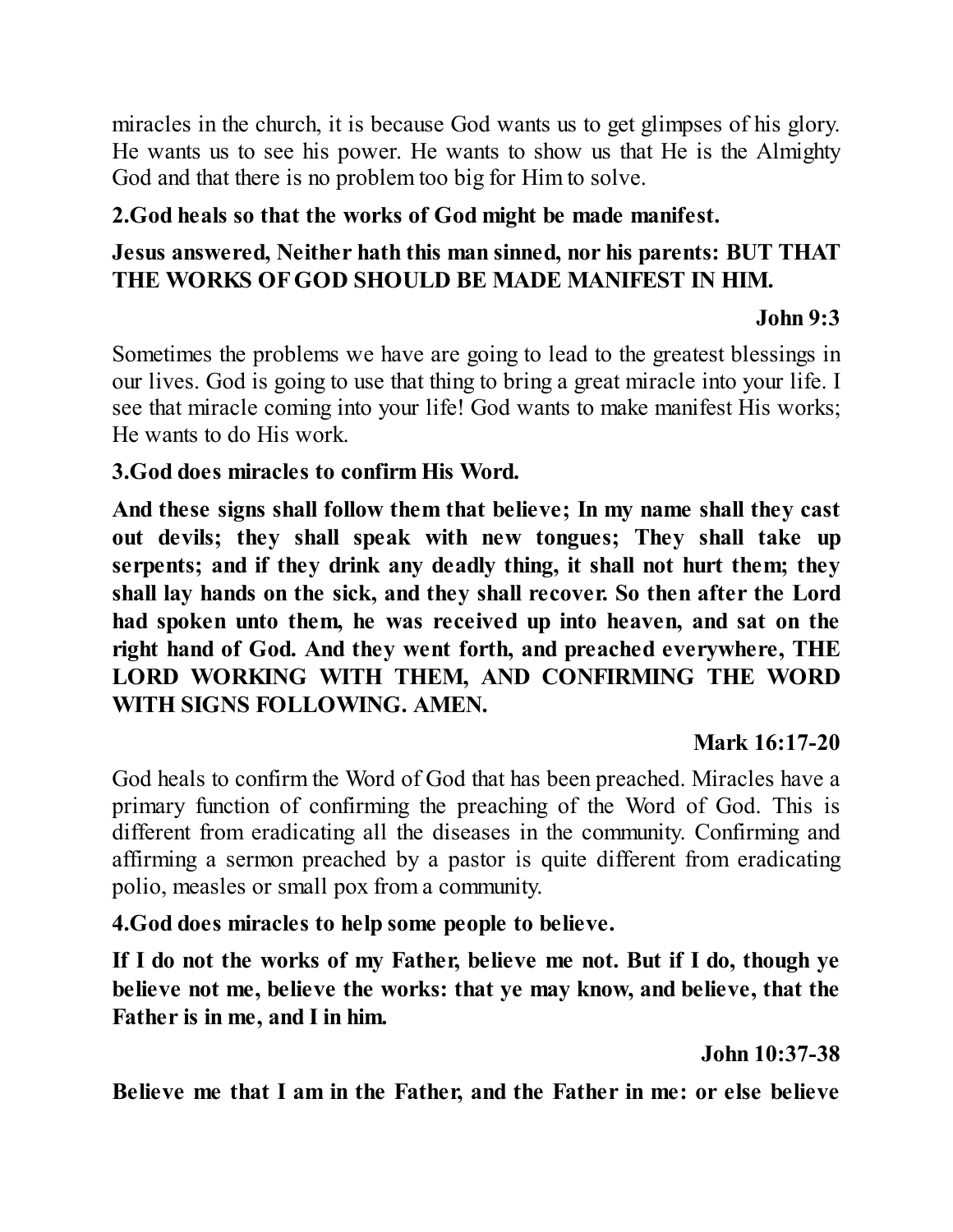**me for the very works'sake.**

## **John 14:11**

Some people just want to see a miracle so that they can believe. Such people just need a miracle. When they see the works they are utterly and completely convinced about the truth of the Word.

## **5.God does miracles to show approval of His servants.**

God does miracles, signs and wonders to show his approval of the person who is preaching. God is not trying to make pastors into doctors. He is not trying to use the evangelist to eradicate malaria, sickle cell disease, hypertension, and diabetes from the entire community. He does miracles to show his approval of his servants. These miracles therefore have specific functions. God is expressing his approval of his servants.

## **Ye men of Israel, hear these words; Jesus of Nazareth, A MAN APPROVED OF GOD AMONG YOU BY MIRACLES AND WONDERS AND SIGNS, which God did by him in the midst of you, as ye yourselves also know:**

## **Acts 2:22**

How did God approve of Jesus Christ of Nazareth? He approved of him by miracles, wonders and signs. That is the way God approves of his servant.

I've been at places, where I have seen God approve of me with signs and wonders. I remember once I was at a place preaching when I heard the voice of the Holy Spirit in my ear. He said to me, "Today, I will honour you." The Lord did such wonderful miracles at this place. He did this because people who did not really honour me surrounded me.

All ministers of God are sometimes invited to churches where they are honoured. Sometimes an invitation is just a formality from someone who thinks he must invite you back. They may not really believe in you or like you. They may not approve of your ministry. But God can honour his servant with miracles.

Jesus preached the Word. He said He was the Bread of Life, The Way, The Truth and The Life. God approved of Him and showed that He was speaking the truth by performing signs and wonders.

This also explains why people fall under the power. It is a sign. People love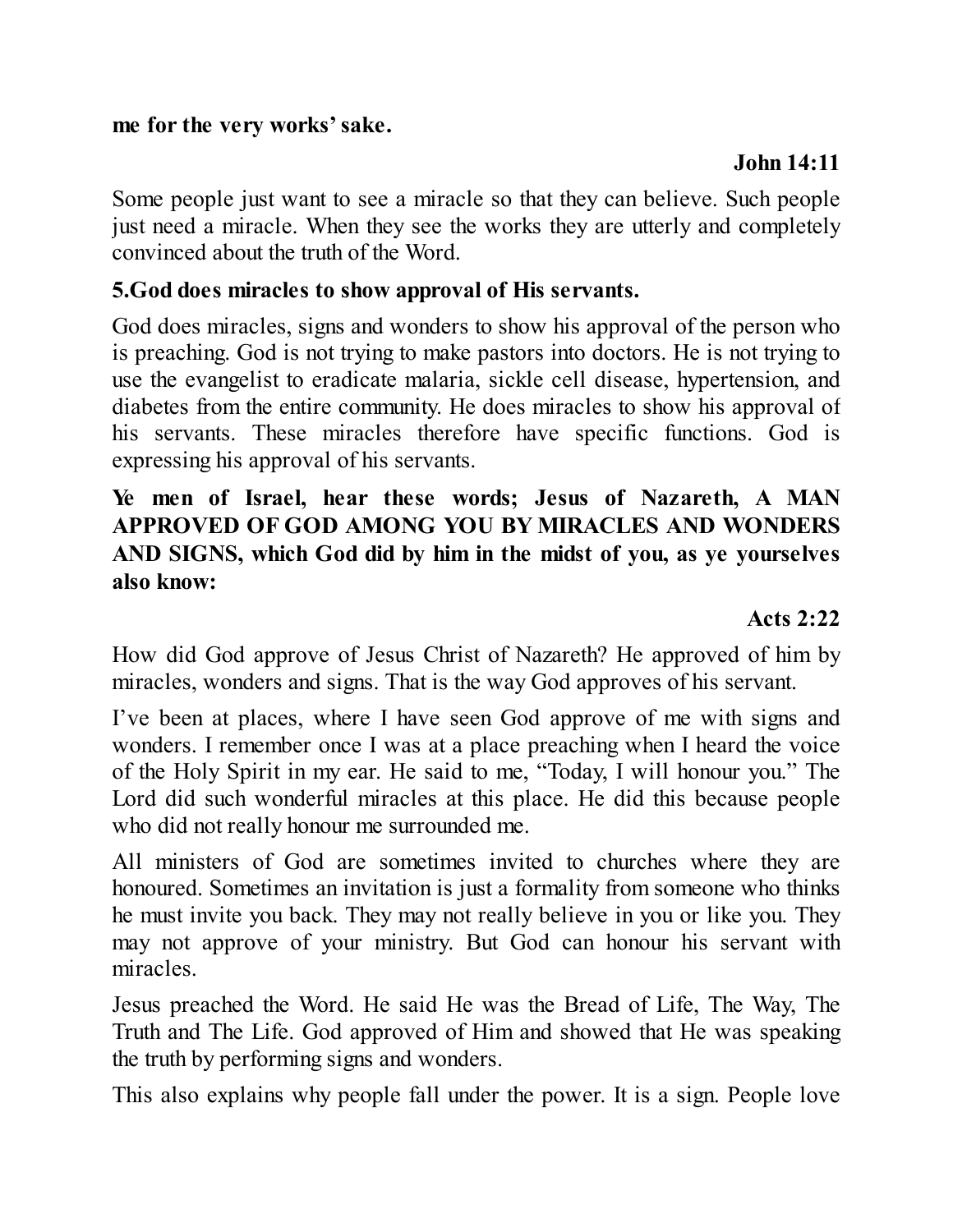miracles. People love a display of power. The display of power shows God's approval of the man of God. They know he can shout out a sermon but it is not that easy to conjure a miracle.

## **6.The Lord destroys the works of the Devil.**

## **He that committeth sin is of the devil; for the devil sinneth from the beginning. For this purpose the Son of God was manifested, that he might destroy the works of the devil.**

## **1 John 3:8**

You need to understand that there is a devil that rules this world. This is obvious when you look at the chaos in the world: the dictators that are imposed on different nations, the wickedness that is manifested, the inequalities that exist in the society, the starvation, the hunger, the sickness, the diseases and the sufferings of many people prove that the overall ruler is a very wicked person. The Bible calls him the "god of this world".

**In whom the god of this world hath blinded the minds of them which believe not, lest the light of the glorious gospel of Christ, who is the image of God, should shine unto them.**

## **2 Corinthians 4:4**

Is it not true that you judge the type of leader in a nation by the things that go on in the nation? There is a song we used to sing:

*He's got the whole world in his hands He's got the whole wide world in his hands He's got the whole world in his hands He's got the whole world in his hands*

The words of this song cannot be true because the Bible clearly says that Satan is the god of this world. The devil said that the kingdoms of this world had been handed over to him:

**And the devil, taking him up into an high mountain, shewed unto him all the kingdoms of the world in a moment of time. And the devil said unto him, All this power will I give thee, and the glory of them: for that is delivered unto me; and to whomsoever I will I give it. If thou therefore wilt worship me, all shall be thine.**

**Luke 4:5-7**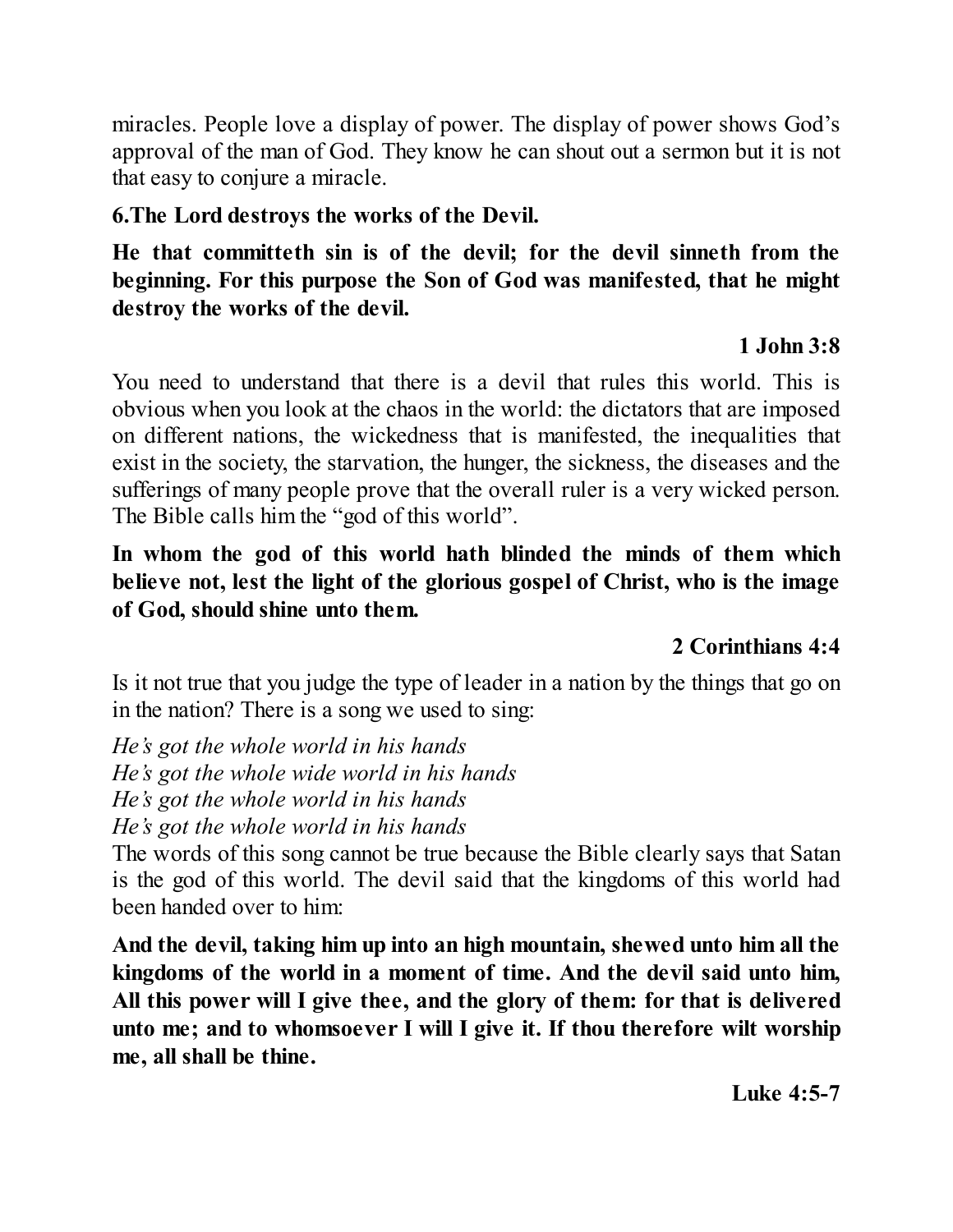Some of the kingdoms in this world are Ghana, England, America, Iran, Kosovo, Iraq, Sierra Leone, Israel, Nigeria, Liberia, Cameroon, Angola, and India. The devil showed Jesus some of these kingdoms. Jesus refused to bow to the devil and so He was not given the control of the nations of the world. They stayed within the hands and the clutches of the devil.

God is Almighty and reigns over all things. However, the devil is the one that controls this earthly world now. He said He could give it to whomsoever He would. This is why Germany for instance, may be developed but there is also a lot of unhappiness among the people. Switzerland may have a lot of money but there is a lot of pain, sorrow and depression there.

Of course we know that one day "the kingdoms of this world will become the kingdoms of our Lord and of his Christ and He shall reign forever and ever, (Revelation 11:15).

The devil is the one ruling the world today. He causes the diseases and the sicknesses in this world. Jesus cast out devils from many of the people that He healed. So many problems are caused by the devil. Until you get to the root of the problem you often do not get them solved.

This is why Jesus is in the healing business. This is why we believe in healing. We can never stop believing in healing. I have seen many miracles in my ministry.

I want to encourage you to believe in miracles because miracles are real and I see miracles happening to you right now! Jesus is the Sun of righteousness with healing in His wings.

# *[Chapter](#page-2-0) 21*

# *Don't Deny the Power*

**Is any sick among you? let him call for the elders of the church; and let them pray over him, anointing him with oil in the name of the Lord: And the prayer of faith shall save the sick, and the Lord shall raise him up; and if he have committed sins, they shall be forgiven him.**

## **James 5:14-15**

The Bible teaches us in these verses what to do when we need healing. This verse teaches that God has the power to heal our sicknesses. Unfortunately, there are some people and some churches, who do not accept, recognize,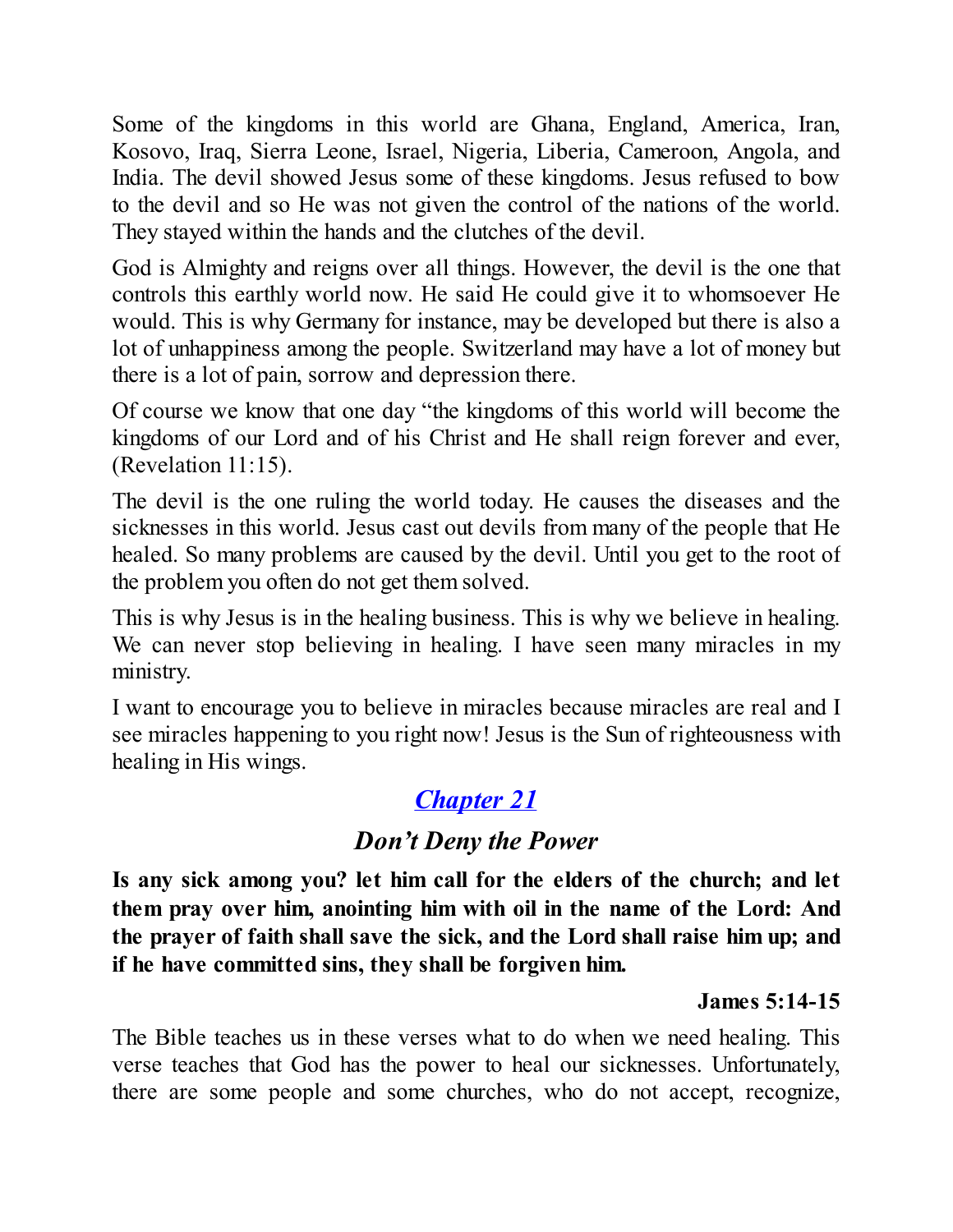preach about or mention the power of God. There are many good ministers who would talk about good Christian virtues like love, patience etc. but do not go on to talk about the power of God.

The Bible has warned that in the last days there will be some people who will have godliness but without power.

**This know also, that in the last days perilous times shall come. For men shall be lovers of their own selves, covetous, boasters, proud, blasphemers, disobedient to parents, unthankful, unholy, Without natural affection, trucebreakers, false accusers, incontinent, fierce, despisers of those that are good, Traitors, heady, highminded, lovers of pleasures more than lovers of God; HAVING A FORM OF GODLINESS, BUT DENYING THE POWER THEREOF: from such turn away.**

## **2 Timothy 3:1-5**

According to this Scripture, those who deny the power of God can be godly. Such people will preach about the love of God and will extol Christian virtues but be silent about the power of God.

#### **Cut out the Miracles?**

I believe that the power of the Holy Spirit is real. May I make a suggestion? Take a pair of scissors and cut out all the pages and parts of the Bible that talk about miracles. You will find out that you are left with virtually nothing. The pages of the Bible are replete with miracles. God is a God of miracles and power. You cannot separate the service of God from His power.

In this modern age, people have gradually moved away from the power side of God. People have withdrawn and become more sceptical. As people have become more and more educated, they have moved away from the supernatural.

Unfortunately, people who believe in miracles are seen as weird and unbalanced. Some have taught that it is poverty and backwardness that make people believe in supernatural power.

Because medical science is so advanced, many have thought subconsciously that miracles are no longer needed. Most Christians do not call for the pastor to lay hands on them or to anoint them with oil when they are sick. We more naturally go to see a doctor.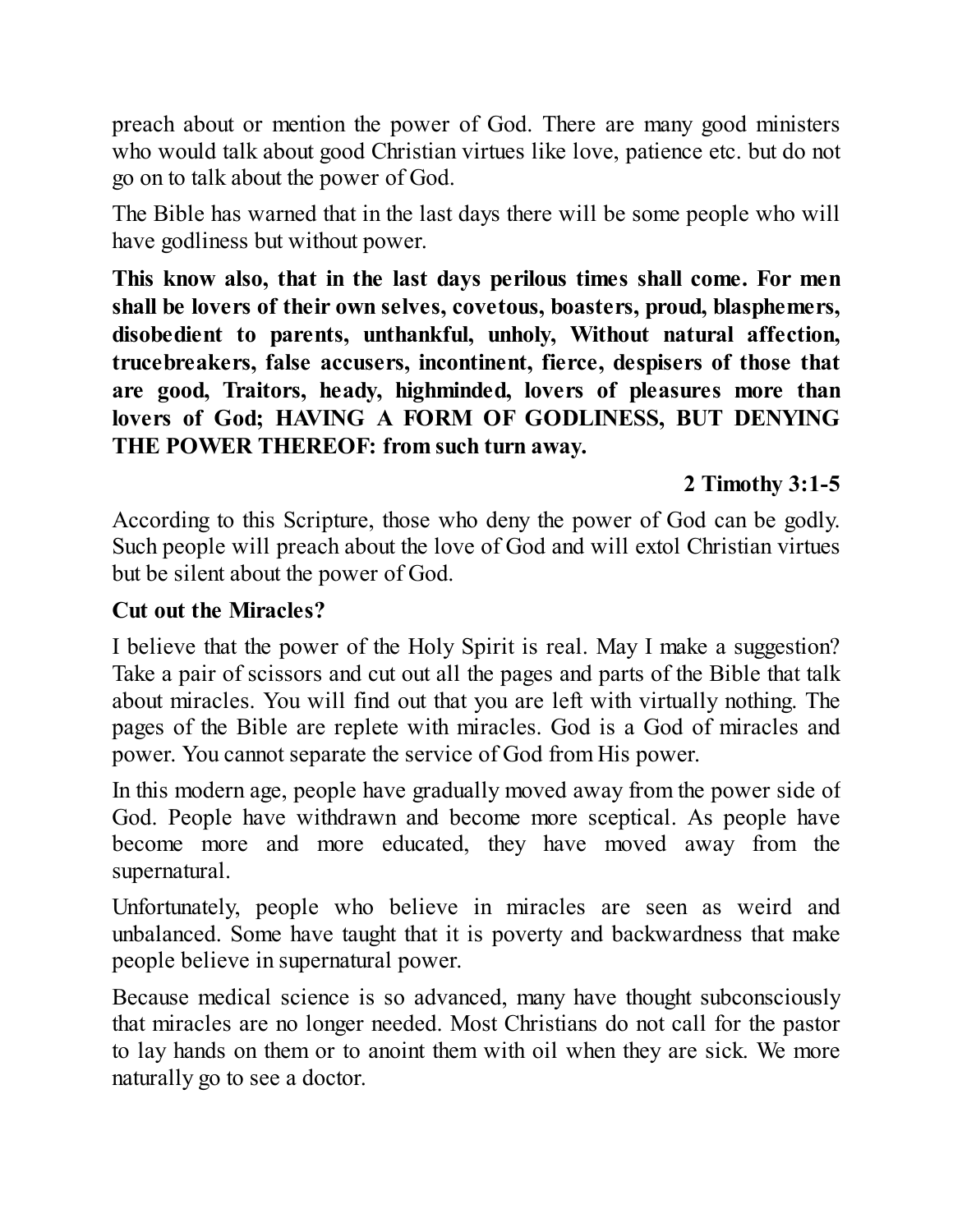God is not against medicine. Neither is he against common sense. God is fully aware of the development of medical science and common sense. But He is the same yesterday, today and forever. That means that He is still a healing Jesus, ready and capable of much miraculous power demonstration.

# *[Chapter](#page-2-0) 22*

# *Healing: A Special Gift*

Many of us do not realize the link between the temptation of Jesus Christ and the preaching of His first message in the synagogue when He said that the spirit of the Lord was upon Him.

**The Spirit of the Lord is upon me, because he hath anointed me to preach the gospel to the poor; he hath sent me to heal the brokenhearted, to preach deliverance to the captives, and recovering of sight to the blind, to set at liberty them that are bruised,**

## **Luke 4:18**

When Jesus was taken up to the high mountain, He was shown all the kingdoms of the world in a moment of time. In other words, the devil gave Him a vision. Now, Jesus had come to this world to save us and to rescue humanity. He was planning to reach everyone. But in a moment of time, the devil showed Him all that He was coming to suffer for. The devil said: "Listen, let's make a deal. I will give everything to you right now. You can have it all now. There is a quicker, shorter and simpler way. You do not have to go through all the struggles you have to go through with the Pharisees and Sadducees."

Jesus saw an opportunity to win the whole world but He turned it down. When He came out of that temptation and went to church, Jesus began to preach. His first message was, "The spirit of the Lord is upon me." Jesus was announcing that He was going to accomplish the work He had to do (salvation of the world) by the power of the Spirit of the Lord that was upon Him. Jesus was saying that He could accomplish what He had to accomplish without bowing to the devil and without going in another way. He said that God had anointed Him to heal the broken-hearted.

## **Different Kinds of Anointing**

There are different kinds of anointing. There is an anointing for healing. The healing anointing is peculiar to the New Testament. It is a special anointing that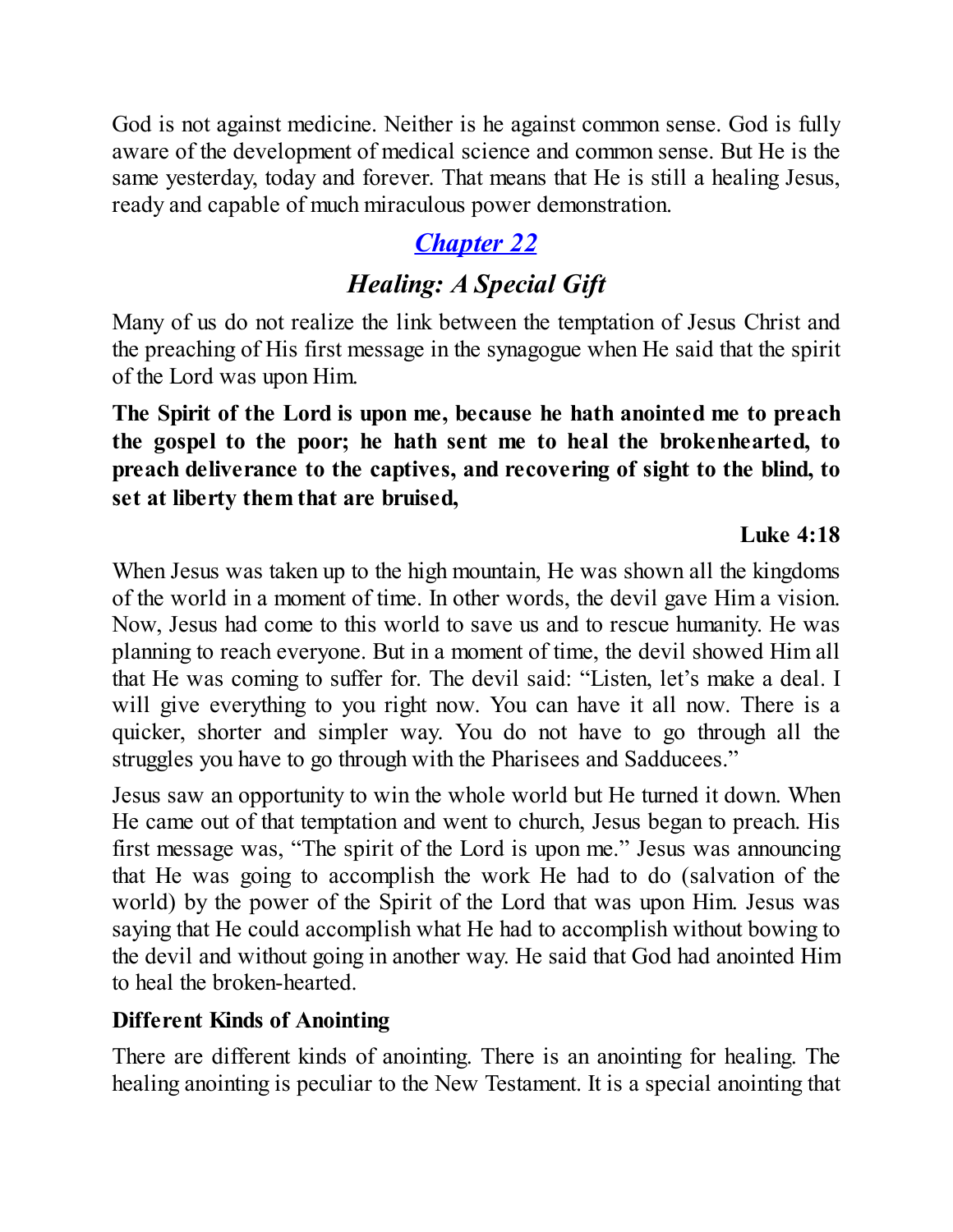God has available for His church. The healing anointing is a peculiar anointing made available to His church.

Many people think that the Old and the New Testaments have many miracles. However, a closer look at the Old Testament will reveal very few healing miracles.

The miracles of the Old Testament had to do with the preservation of the nation of Israel.Of all the prophets, Elisha was one of the few who ever ministered to someone who was sick. In the book of Genesis, chapter 20, Abraham also prayed for Abimelech to receive healing under some special circumstances. The rest of them did mainly miracles that had to do with the preservation in time of war. Isaac, Jacob, Moses and Elijah never ministered healing to anyone. Isaiah and Jeremiah came around preaching and teaching. Healing did not occur in their ministries.

#### **Healing: A Sign to John the Baptist**

The whole Bible is supernatural but when we speak of healing, we speak of the Christ. When John the Baptist sent a message to Jesus asking if he was the Messiah, Jesus sent back a message saying that the blind were seeing, the deaf were hearing and the dumb were speaking. He said that lepers were being cleansed, and the dead were being raised. He knew that John the Baptist would understand that the healings were the sign of Christ. He knew that when that message was delivered to John the Baptist, he would know that a new era had begun. The sign of the Messiah was clear.

The Old Testament ministers predicted the healing anointing on Jesus but none of them actually ministered healing. That is why Jesus announced that he had been anointed by the Spirit of God to preach and to heal.

## **Healing: The Closing Prophecy of the Old Testament**

#### **But unto you that fear my name shall the Sun of righteousness arise with healing in his wings;**

## **Malachi 4:2**

The Old Testament closed with a prediction of healing. The prophet Malachi saw hundreds of years into the future and predicted that there would arise the Sun of righteousness who would be the light of the world. Jesus said, "I am the light of the world." But how would we know who the real Messiah was? The prophet said He would have healing in his wings! Is it any wonder to you that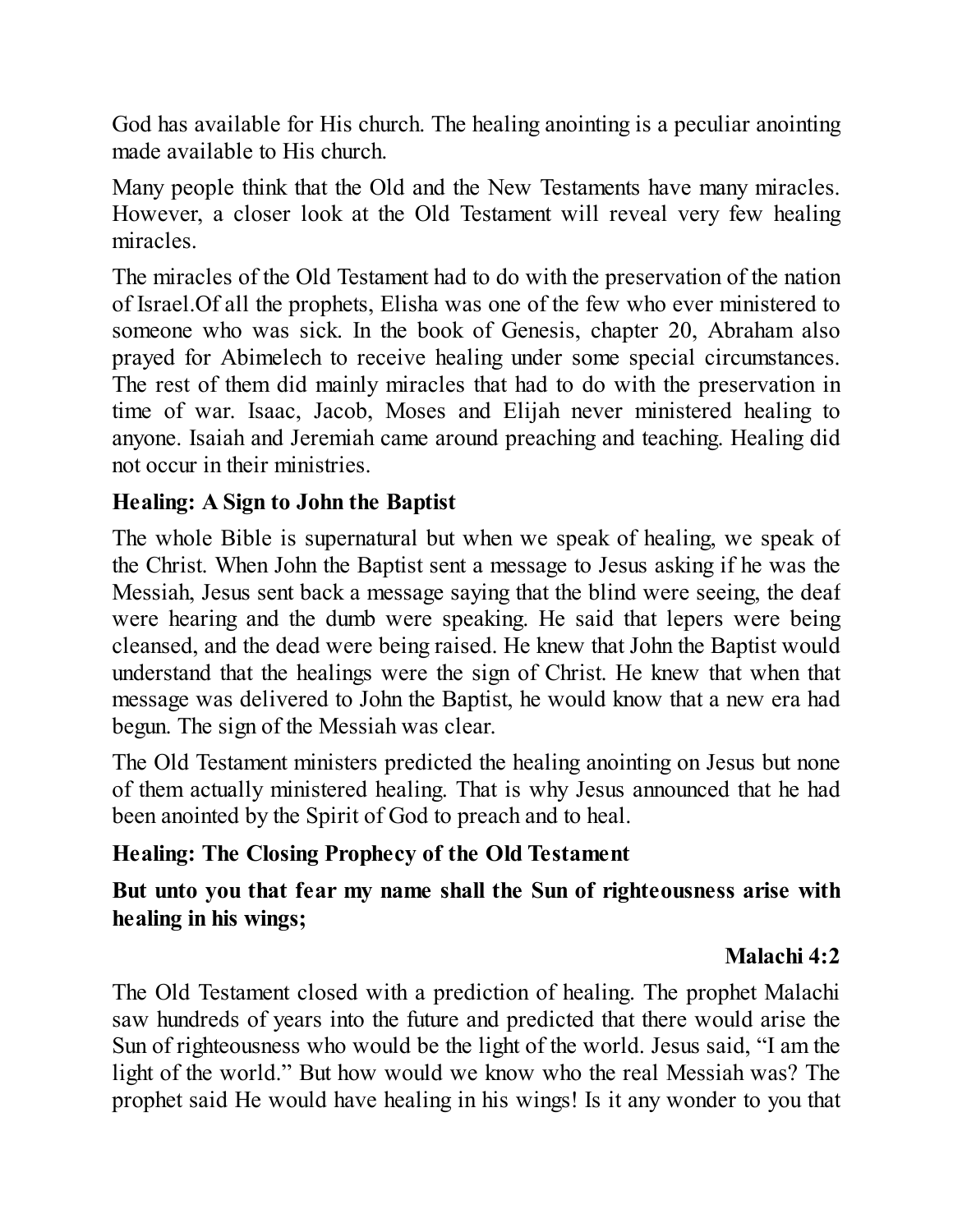the main characteristic of Jesus' ministry was healing?

# *[Chapter](#page-2-0) 23*

# *The Healing Anointing Is Our Only Chance*

The healing anointing is our only chance to reach the world for Jesus Christ. It is our only chance to reach every kindred, nation and people for the Kingdom. It is the opportunity for ministers to accomplish what God has called them for.

It was available for the twelve disciples and for the seventy people that Jesus sent out. It is still available for all of us through the Great Commission. It is for all of us if we will begin to know and realize what God has given to us.

## **1.The healing anointing is God's strategy and method for reaching the world for Christ.**

Once, when election results were released from the different regions of my country, I realized how many millions of souls lived in remote regions. God's heart is bleeding for lost souls. There is no need for us to bow to political pressure to provide social services for the nation. It is not the provision of social services like schools and universities that make us useful to the nation.

The church is a special institution anointed by God with special power and anointing. By that power and anointing, we will be able to do what God has called us to do. He has chosen preaching, teaching and healing as His method for reaching lost humanity.

## **2.The healing anointing is the opportunity for the Church of God to come out of obscurity.**

Jesus was brought up in an insignificant carpenter's home, but God gave Him something special. What would bring Jesus out of obscurity? What would make anyone listen to His message? What could Jesus do without modern methods of advertisement? The healing anointing is what brought Jesus out of obscurity.

The healing anointing is our chance to rise out of obscurity. Jesus never wrote a book, travelled in a car, took a train or plane but he became famous. The Bible says that, "His fame spread abroad, and the whole city gathered at his door" (Mark. 1:33). If we want the cities of this world to gather at the door of our crusades, then we need the healing anointing. If we want the cities of this world to gather in our churches, then the healing anointing is that key. The healing anointing will bring the whole city to our door so that we can tell them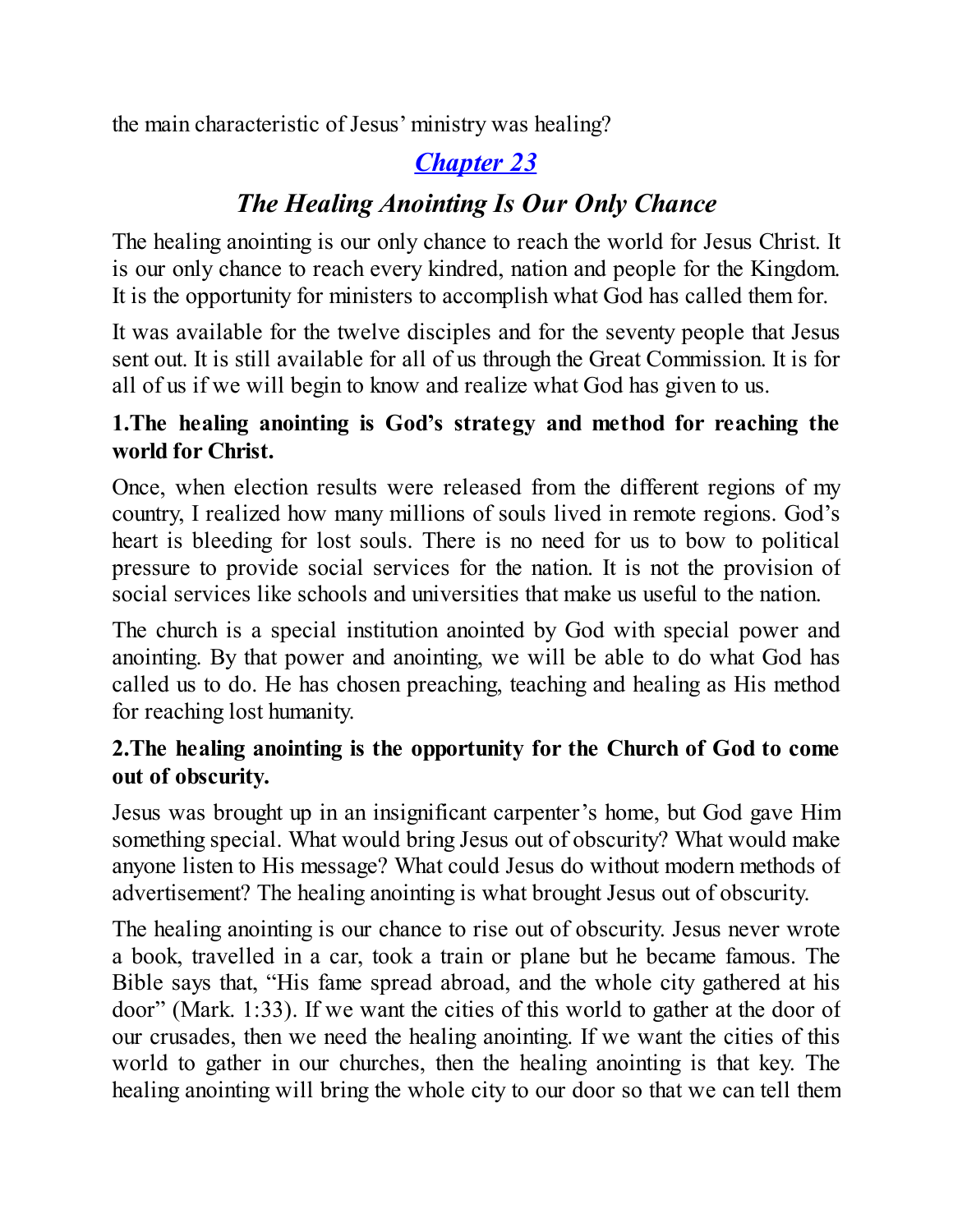about Jesus Christ.

# **3.The healing anointing brings healing to the broken-hearted.**

Jesus said that He was anointed to heal the broken-hearted. There is more to having a broken heart than breaking up with your boyfriend or girlfriend. Broken hearts are caused by disappointments in general. Many people have been surprised by what life has brought them. People live as though everything is okay but they are bleeding, disappointed and hurting inside.

Many of man's problems cannot be cured by drugs, or by the psychologist or by the psychiatrist. Many people need a touch from God to give them hope. God is in the business of coming into your life to heal your broken heart. He is ready to lift you from where you are and take you forward!

Many politicians wonder why people keep coming to church because they think that the pastors are just taking money from the masses. They wonder why the people do not see through the supposed deception. You see, the problems that people have are often not apparent. People are smiling on the outside but are crying on the inside. Those who criticize the church don't know what the church does for people.

I remember watching an interview of a famous healing evangelist on television. He was asked many questions about his salary, his house and his car. The talk show host was trying to make him look foolish.

Then they opened the phone lines and a gentleman called in to be prayed for. Suddenly the atmosphere changed. The caller had cancer and was dying. He wanted the evangelist to pray for him. All the cynical questions that the host had asked meant nothing now. The television host was faced with a desperate, weepy caller who urgently needed help. Only the evangelist could offer that help. The relevance of the evangelist's ministry was obvious to all. More people kept calling and asking for prayer for their pathetic and often hopeless conditions.

People have needs and the healing anointing will meet those needs.

## **4.The healing anointing is our chance to be relevant.**

"To be relevant", means "to be important". We become relevant to the world when the healing anointing is in operation. It is when the broken-hearted are restored and the poor have the good news preached to them that we become relevant. Evil spirits torment people and bring fear into their lives. The healing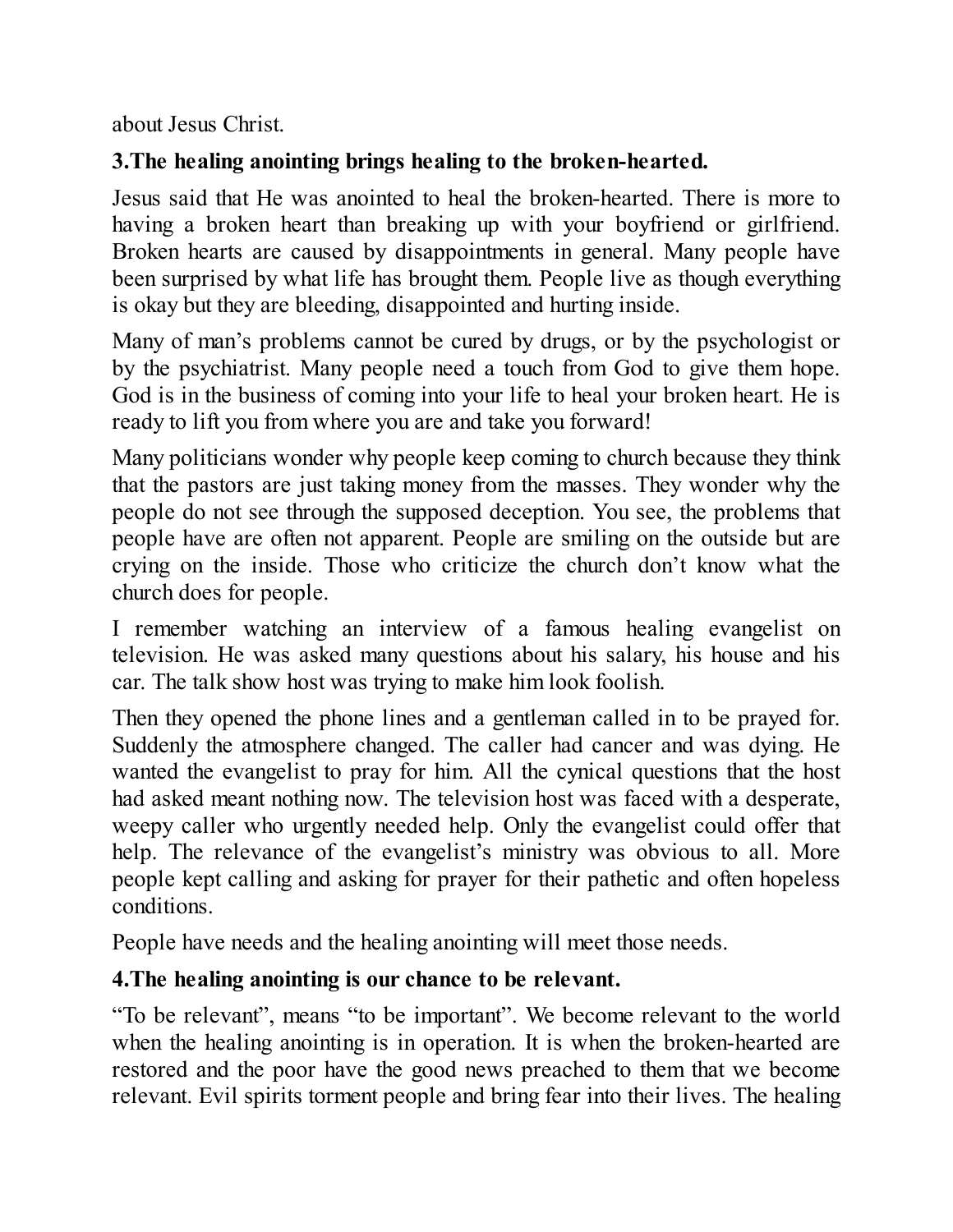anointing will deliver people from evil spirits.

Many African nations are ruled by fear and superstition. Through the healing anointing, the curses are broken and healing comes. Many tribes in Africa understand supernatural power. If you have the healing anointing, you can stand before natives who dabble in evil supernatural power and challenge them. However, if you just have a little Sunday school sermon, you will be no match for the witches and wizards of our time.

There is so much superstition in Africa. There are rivers where fishing is not allowed and dams cannot be built because of the belief in the presence of gods. Sometimes people are not even allowed to fetch water from these rivers. People are afraid of so many different things. Sometimes out of superstition, we fear to put on certain clothes at certain times. You cannot put streetlights on certain roads because of the presence of gods who supposedly inhabit these roads People are afraid to use certain roads at certain times. They are afraid to turn off the lights. People are sometimes afraid to travel on Fridays. There is a kind of superstition surrounding travelling on the 13th of any particular month. If the 13th falls on a Friday, it makes it worse. Even airlines are aware of this. There is no seat number thirteen in many aircrafts. There is no thirteenth floor in many apartment buildings.

One day, I was travelling on an aircraft. We had a rough landing and the pilot apologized for that and explained that the reason for the rough landing was because it was Friday, the 13th. Many people live in fear.

The church becomes relevant when it has something to offer. We become relevant when we have the answers to people's needs. No government can offer what the church offers through the power of the Holy Spirit. No politician can give what the church gives. Neither teachers nor medical doctors can give what the church gives.

Only God can heal our broken hearts and save us. Every part of the world needs the healing anointing.

Our relevance as a church does not come about by starting schools or universities. The government is the one supposed to provide education. When the church does provide education, it must be seen as assistance that we give to the nation. The salvation of mankind is provided through the cross of Jesus Christ.

We have been charged with the Great Commission. No other institution has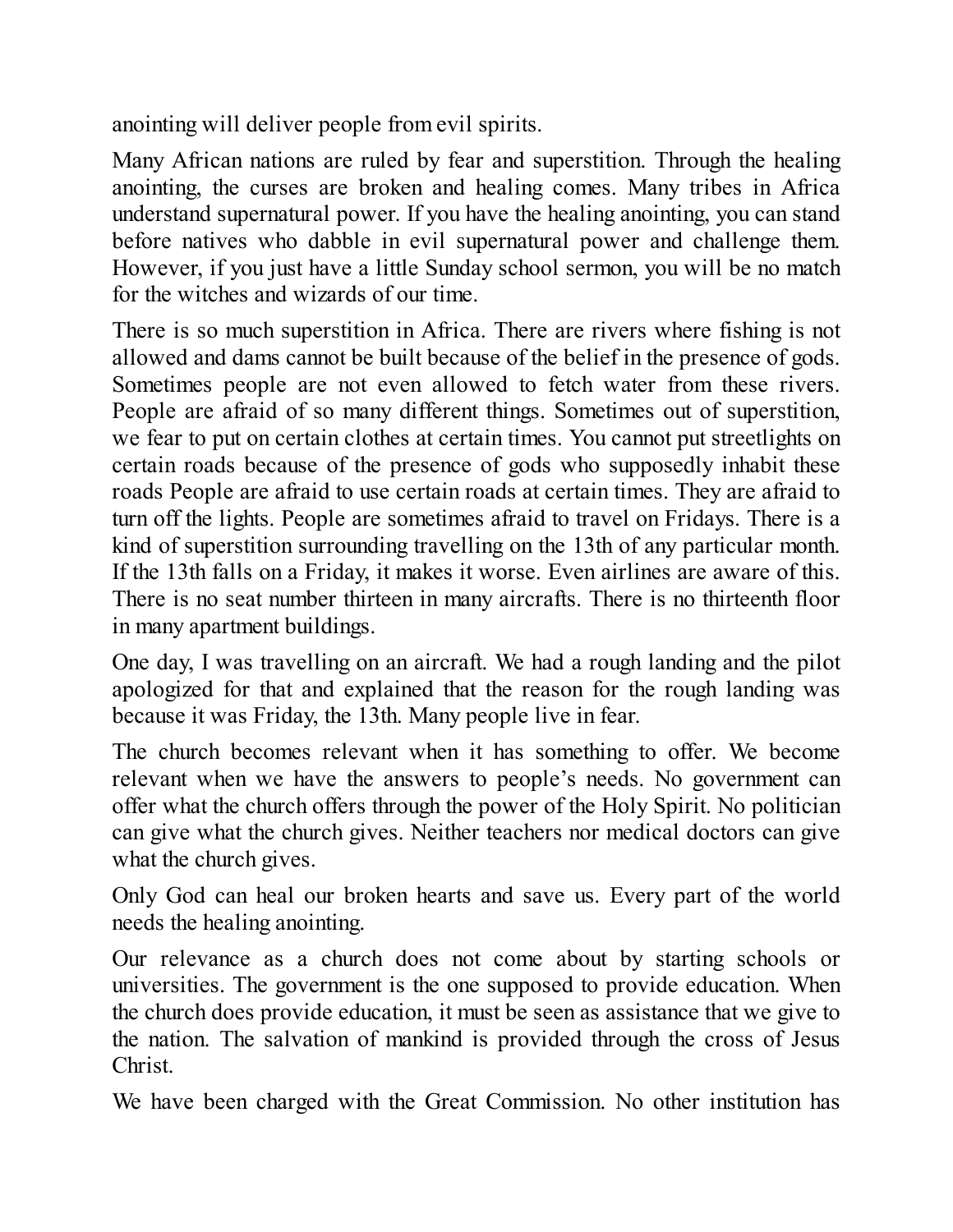been charged with this Great Commission. Our relevance comes from preaching and teaching about Jesus. Our relevance comes from healing the sick. It comes from casting out devils.

## **5.The healing anointing will set the captives free.**

People are possessed with devils. One day, I saw a friend of mine who was high on drugs. I just felt so sad. These problems cannot be solved except for the healing anointing. It is the only thing that can deliver people from drugs, alcohol, and immorality. Many people are bound. They can't be free. The healing anointing will set people free from everything that keeps them in bondage.

The healing anointing will bring children to a woman. What a woman goes through when she cannot have a child is agonizing.

I happened to watch a documentary in which a snake was inserted into a woman as a treatment for infertility. She had been to see a fetish priest for help and this is the kind of help they had offered her to enable her to have a child.

I said to myself, "The difficulties that the problems of infertility bring are beyond comprehension." We are all so afraid of snakes that we do not even want to go near them when they are caged. We all have goose pimples when we even see a snake on television. To see a woman willingly permit a snake to be inserted into her body in order to have a baby, shows the extent of her need.

People have asked me why I left the medical profession to preach. They wonder if I am doing anything important as a preacher. What I do today is far more important than practising medicine full time. If Jesus could have helped the world better through medicine, He would have been a doctor. But he was a preacher and that should tell you something.

Jesus announced that He had come to set at liberty them that were bruised. A bruised person is someone who is hurt. Life is full of pain, hurt and disappointments, and Jesus' healing anointing is to heal the hurt and the bruised.

**The Spirit of the Lord is upon me, because he hath anointed me to preach the gospel to the poor; he hath sent me to heal the brokenhearted, to preach deliverance to the captives and recovering of sight to the blind, to set at liberty them that are bruised,**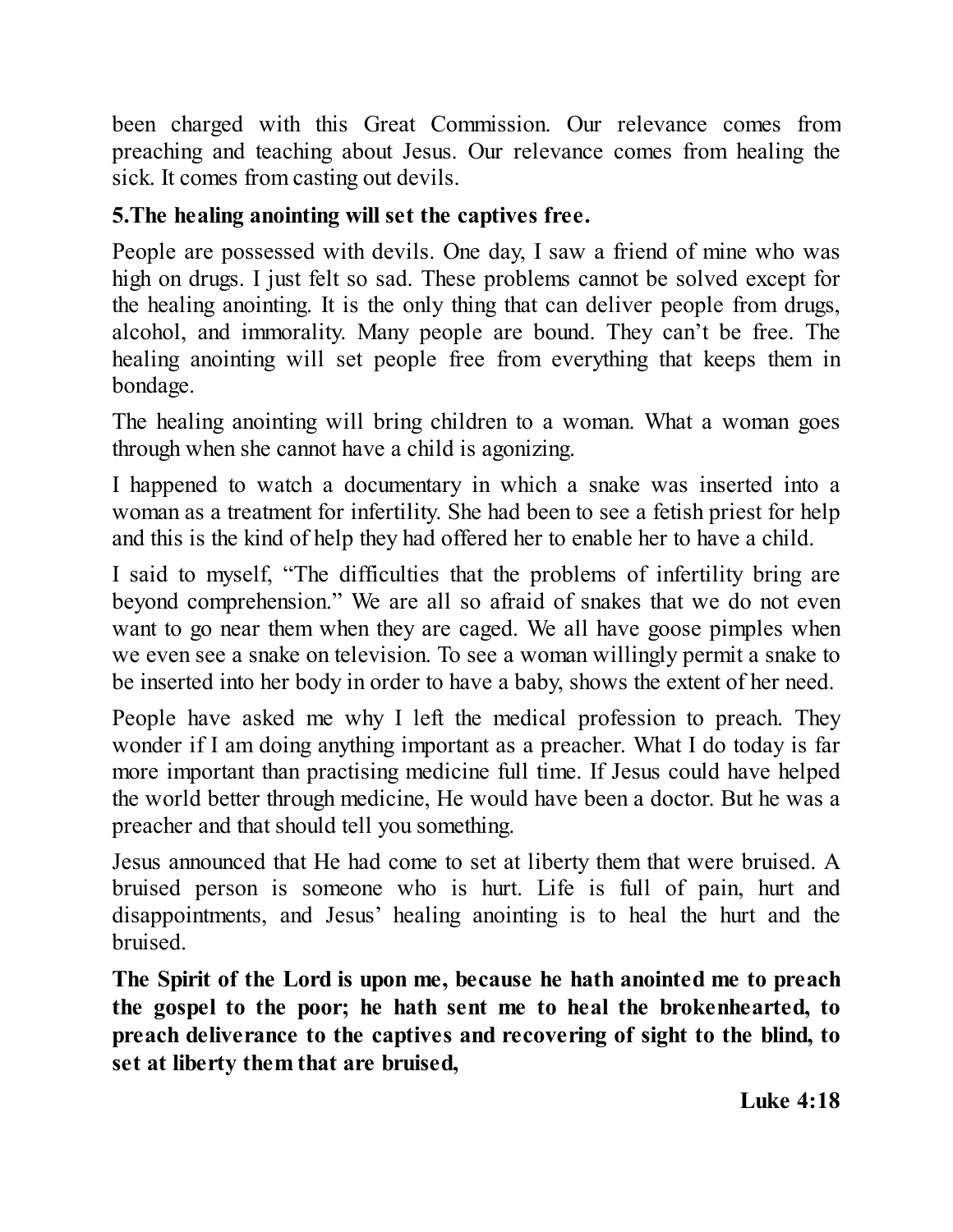In the Old Testament, Elisha went to heal the waters of a town because there was something wrong with the water.

**And the men of the city said unto Elisha, Behold, I pray thee, the situation of this city is pleasant, as my lord seeth: but the water is naught, and the ground barren. And he said, Bring me a new cruse, and put salt therein. And they brought it to him. And he went forth unto the spring of the waters, and cast the salt in there, and said, Thus saith the LORD, I have healed these waters; there shall not be from thence any more death or barren land. So the waters were healed unto this day, according to the saying of Elisha which he spake.**

#### **2 Kings 2:19-22**

Water defines your living conditions. When God heals your waters, He is meeting the basic needs of your life.

God is showing you that there are many needy people in this world. There are people who have no treatment for their sicknesses. In poor African countries, some women deliver their babies under trees. This is why we are anointed to preach the gospel to the poor.

The poor of this world far outnumber the rich. God is extending our hearts to the poor. You cannot go to the poor of this world and talk to them unless you have some good news. They want to know how the gospel will practically affect their lives. How can they understand the doctrines of the gospel with all their problems, their sicknesses and their extreme poverty?

We need to pray for more miracles. Our hearts must desire more miracles; otherwise, we will continue to stay in our little corners having a good time while the masses go to Hell.

#### **6.We need the healing anointing because it is our only chance to be really healed.**

#### **Heal me, O LORD, and I shall be healed; save me and I shall be saved: for thou art my praise.**

#### **Jeremiah 17: 14**

The healing methods of man are greatly deficient.

The fact that God heals does not mean that He does not approve of medical science. God is not against medicine. In fact, the intelligence that has been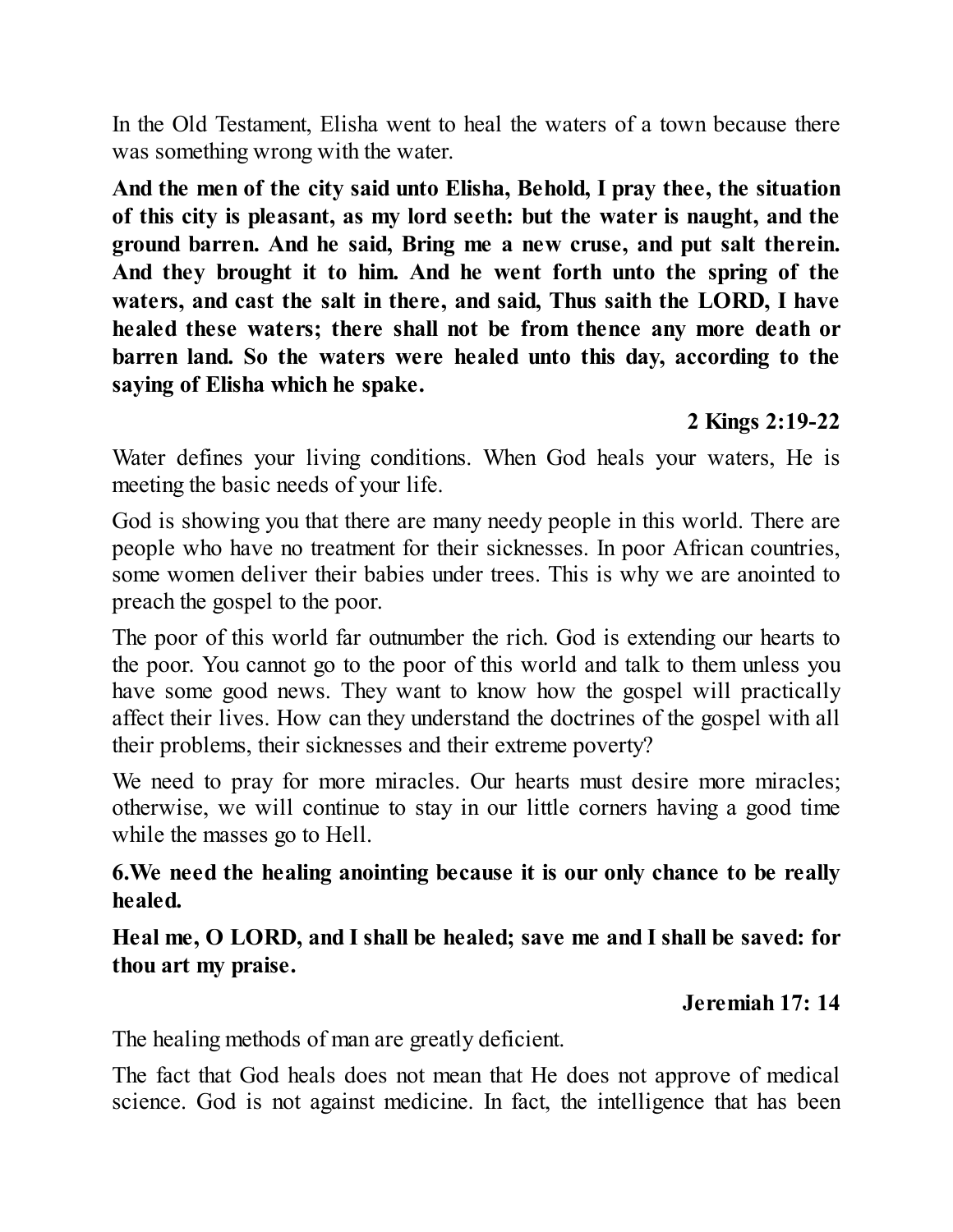given to human beings to develop drugs by isolating chemicals is from God. He is the source of that gift. As a doctor, I believe in medical science. Thank God for medical science and for doctors.

We cannot do without them. They are a part of us and of our lives. However, God has more in store for us than medical science. He can do what medical science cannot do. He does things which medical science cannot do. Sometimes, he does things that medical science can do. We often don't really know what God does. All we know is that he does good things.

I like telling the story of a man who was saved from an earthquake in San Francisco. He was interviewed after his earthquake experience. He had survived three days and nights during the earthquake, under the building and in the rubble. He was asked how he had been able to stay alive under the collapsed building for such a long time.

He replied, "I am a man of strong will power. When I determine to do something, nothing can stop me. I am able to stay on course. I don't swerve to the left or to the right. I am a man of strong determination and will power and so I refused to die. I was determined to live and that is why I believe I stayed alive."

His wife was interviewed as well. She said, "Well, I know my husband and I have been married to him for many years. He is a man of very strong will power. When he determines to do something, nothing can move him to the left or to the right. He is a firm man. He is a very determined person. He carries through his projects. He has a choleric personality. He moves forward. He is the type who does not waver in spite of adversities. I know my man. I've been married to him for twenty-seven years so I think when he determined he would live, he just stayed alive."

This man's doctor was interviewed as well. He was asked, "What do you have to say about your patient who has survived this amazing experience?" He answered, "Well, I know my patient; he is a man of very strong willpower. He has survived because will power is very important in a patient's life. When a patient decides to die, he dies. When he decides to live, he lives."

However, eight days later this man with the strong will power was struck with a heart attack. He died instantly. Then I asked myself, "Where was his will power?"

It is true that the tractors and bulldozers had been able to rescue and save him.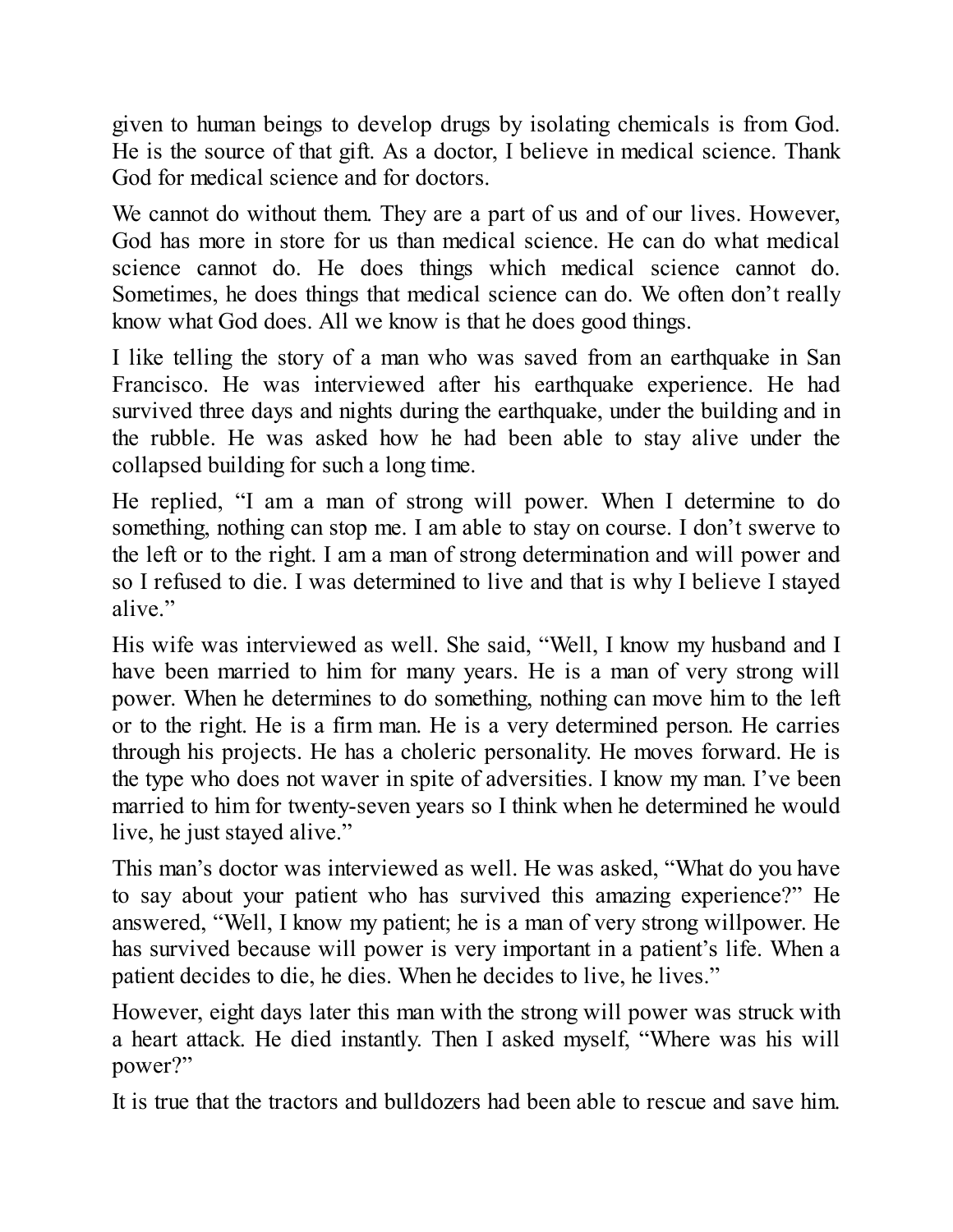The doctors had been able to resuscitate him in hospital but he was not really saved. It was just a few days more before everyone was able to see that he had not truly been saved or healed.

That is why we must turn our eyes to the Lord and say, "Heal me, oh Lord and I will be healed. Save me and I will be saved." It is when the Lord stretches out his hand to heal you that you will be truly healed.

## **7.The healing anointing was the reason why Jesus did not bow to the Devil.**

The devil offered Jesus a fast and easy way to obtain all that he wanted. But Jesus knew that He had something that would help Him save the whole world. That was the healing anointing. This is why He ignored the devil and totally refused Satan's suggestion. He announced that He was anointed when he came out of His temptation:

## **The spirit of the Lord is upon me because he has anointed me (or equipped me) to preach the gospel to the poor. He has equipped me to heal, to preach deliverance, to set the captives free, to set at liberty them that are bruised and to proclaim the acceptable year of the Lord.**

### **Luke 4:19**

Notice that Jesus always taught the Word of God. Remember that the Word of God is very important no matter how you minister to people. The Word of God must always be taught and spoken. That is why I preach and teach the Word of God and do not just pray for people. People can receive their healing when they receive the Word.

I want you to notice Jesus' preaching topic. He preached deliverance. We need to preach certain things if we are going to have them. Some people wonder why we don't have miracles on Sundays or at weddings. They wonder why we don't preach about love during miracle services. The Word of God is described as "seed".

The kind of response you get depends on the kind of seed that is sown. You do not get any response before you preach. That is why I preach about the healing anointing. If I don't preach about it, we are not going to have it. When you preach about the healing anointing, the anointing begins to feel free in the midst of the people. The people receive a certain understanding and perception of what the healing anointing is and what it can do. They are then able to receive the anointing into their lives.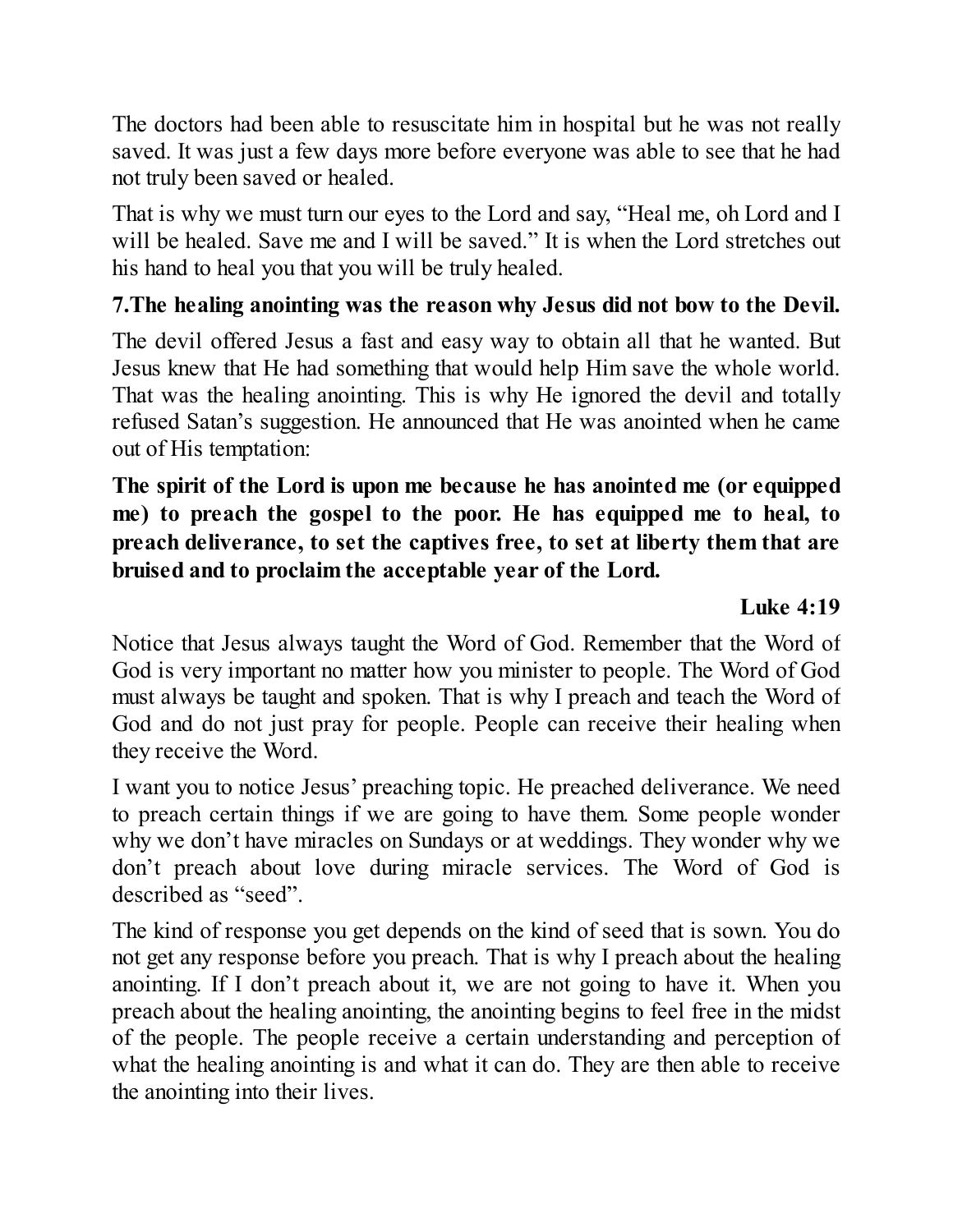**8.The healing anointing establishes the Kingdom of God.**

## **And heal the sick that are therein, and say unto them, The kingdom of God is come nigh unto you.**

## **Luke 10:9**

The arrival of the Kingdom of God is demonstrated by the undoing of the things that were done by the devil's kingdom. That is why Jesus healed the sick. He undid the sicknesses that were brought on by the devil. He cast out evil spirits, which had inhabited human beings.

The devil has distorted nature such that storms and earthquakes kill people. Jesus demonstrated His ability to stop all these distortions of nature. That is why He could rebuke storms, walk on water and demonstrate His power over all the distortions of nature.

Jesus even overcame death. Before He went to the grave Himself, he raised some people from the dead who had been killed by the devil. He demonstrated that the Kingdom of God and the Kingdom of Heaven had actually come. That is why Jesus sent his disciples to go and heal the sick and inform them that the Kingdom of God had arrived. The sign of the new kingdom was the undoing of the works of the devil.

## **And the seventy returned again with joy, saying, Lord, even the devils are subject unto us through thy name.**

**Luke 10: 17**

## **9.The healing anointing brings joy.**

There is much joy when you see the power of God manifested. You begin to get excited. Some people do not know that the Kingdom of God is exciting. The only excitement they have is in nightclubs and in worldly pleasures. When you do the work of God in his way, you experience such joy and excitement beyond description. That is why the Bible says the seventy returned with joy. Demons ran and fled as they prayed. Sicknesses were healed. The healing anointing is our chance for a certain level of joy and excitement. I believe that God is bringing that rejoicing back into our midst.

## **10.The healing anointing is our chance to extend the influence of the pastoral ministry.**

It is difficult to gather one hundred people in a room or under a tree. People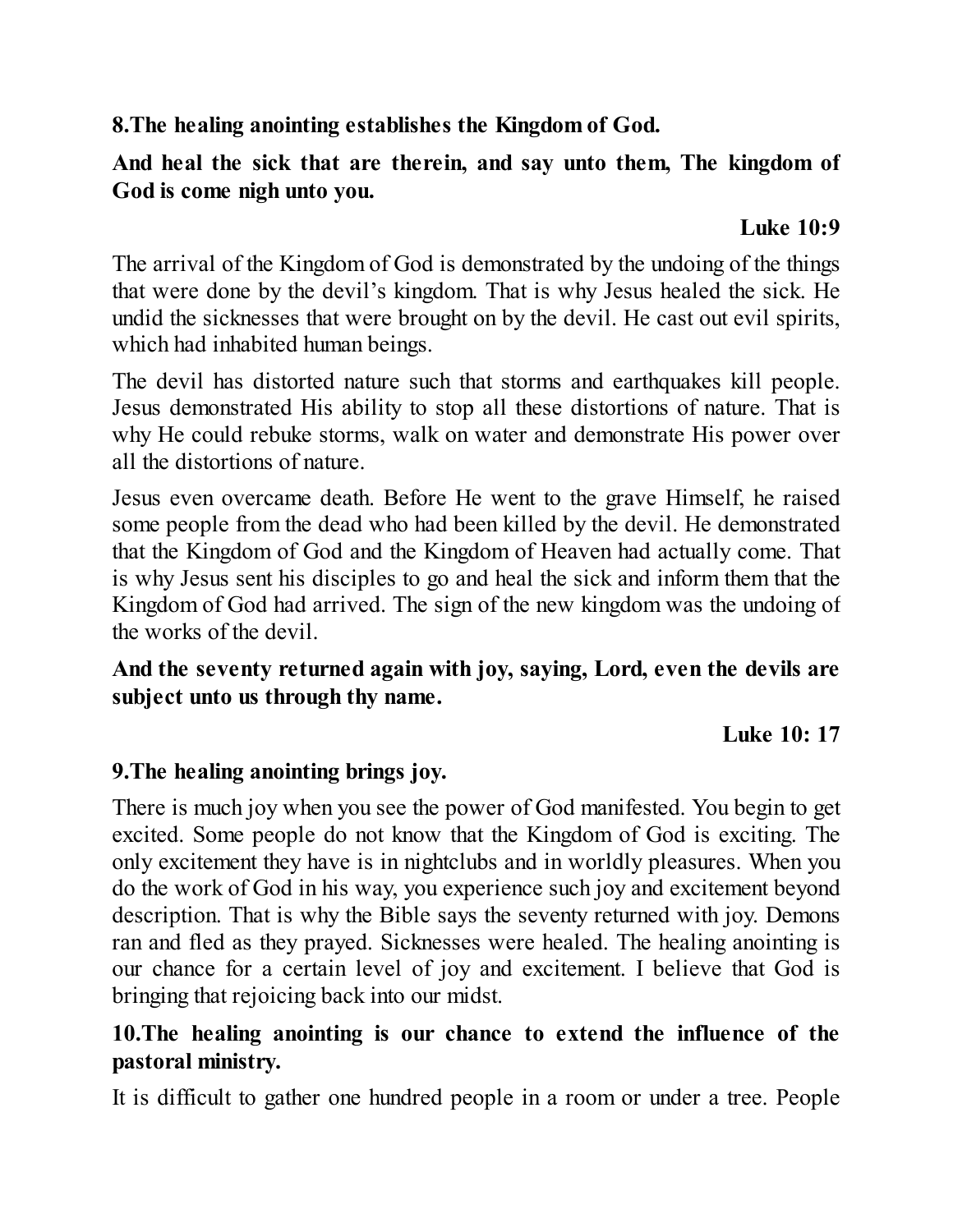have interesting programmes to watch on television. There are lots of things to entertain the people of today. People will not just leave their pleasures to attend your boring church service. The healing anointing is the chance for pastors to gather crowds for the glory of God.

## **11.It is our chance to extend the influence of the teaching ministry.**

It is a chance for the teaching ministry to be taken more seriously. Many years ago, when I first came into contact with Kenneth Hagin through his books and tapes, I took what he said very seriously because of the supernatural element of his teaching. I noticed that he always shared a lot of supernatural stories when he taught the Word of God. He wrote about his visions and the miracle healings at his meetings. These made me develop a special interest in his other teachings.

If God has called you to be a teacher, the healing anointing is the chance for your teaching ministry to go further than you have ever imagined.

## **12. It is our chance to see the glory of God in every aspect of ministry.**

Thank God for preaching and teaching but the healing anointing is our chance for the glory of God. It is our opportunity to see the glory of God. Jesus said, "Did I not tell you, that if you will believe you shall see the glory of God?"

#### **Jesus saith unto her, Said I not unto thee, that, if thou wouldest believe, thou shouldest see the glory of God?**

## **John 11:40**

We have to believe in Him. We have to encourage the healing anointing. We have to say, "Yes, Lord." Preaching and teaching are all part of the power of God. But I am talking about healing now. The healing anointing is our chance to experience the glory of God.

#### **13. It is our chance to go deeper.**

It is our opportunity to go deeper in God and with God. Many of us don't know that there are deeper things in God. The Bible says, "deep calls unto deep".

In other words, if you are not deep you cannot reach for the deep things that are in God. Everybody has his deep things. If your "deep" is not calling or speaking, my "deep" will not respond.

If the conversation we have is like "Hi" and "Bye" and "Hello", the deep part of me will not come forth to you because it is your shallow part that is coming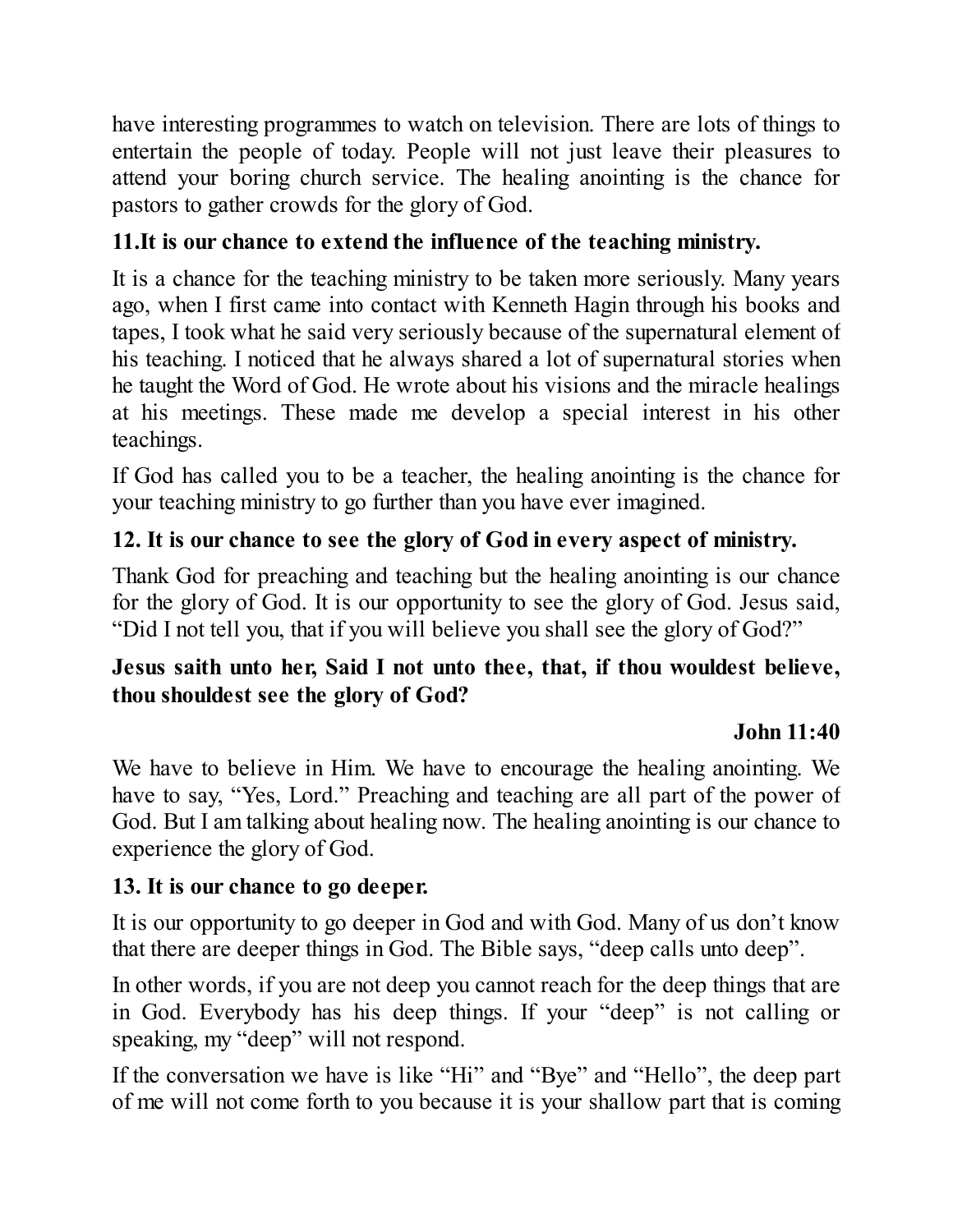forth to me. But when you relate deeply with a person, the "deep" part in you comes forth.

When you tell a friend what is in your heart, the deep part in the person who is listening responds. That is why the Bible says, "deep calls unto deep".

As far as God is concerned, people who are just relating to Him on a shallow level are not going to experience the deep things of God. God longs for the deeper part of you to begin to call out to Him. There is more to God than we know. There is more to God than we see. There is more to the ministry than what we are doing. There is more than just preaching and teaching.

God is bringing that "more" into our lives. Sometime ago, while I was in the presence of the Lord in a deep moment, the Lord told me that He had given me a healing anointing. He told me He was going to use me in the healing ministry because He had anointed me to heal the sick.

That is why I am praying for the sick and preaching about the healing anointing. That is why I have seen so many healing miracles in my "Healing Jesus Crusades". We have experienced God's power and we are going deeper.

The anointing is a river. People don't know that the anointing is a river. You have to allow the river to start flowing. Until it begins to flow, you will never see the things contained in the river. As it flows, different experiences will come to you. In the end, the total picture will be that God anointed you to do good.

# *[Chapter](#page-2-0) 24*

# *Healing: The Power and Fire of the Holy Spirit*

The healing anointing is the power of the Holy Spirit. It is a special aspect of the Holy Spirit's work. Why do I say that? You will notice that the power and the fire of the Holy Spirit are mentioned as distinct dimensions.

In the book of Luke, Chapter 4, the Bible says that Jesus was led by the Spirit into the wilderness:

## **And Jesus being full of the Holy Spirit returned from Jordan, and WAS LED BYTHE SPIRIT into the wilderness,**

## **Luke 4:1**

Jesus was "led by the Spirit" to go into the wilderness. However, when he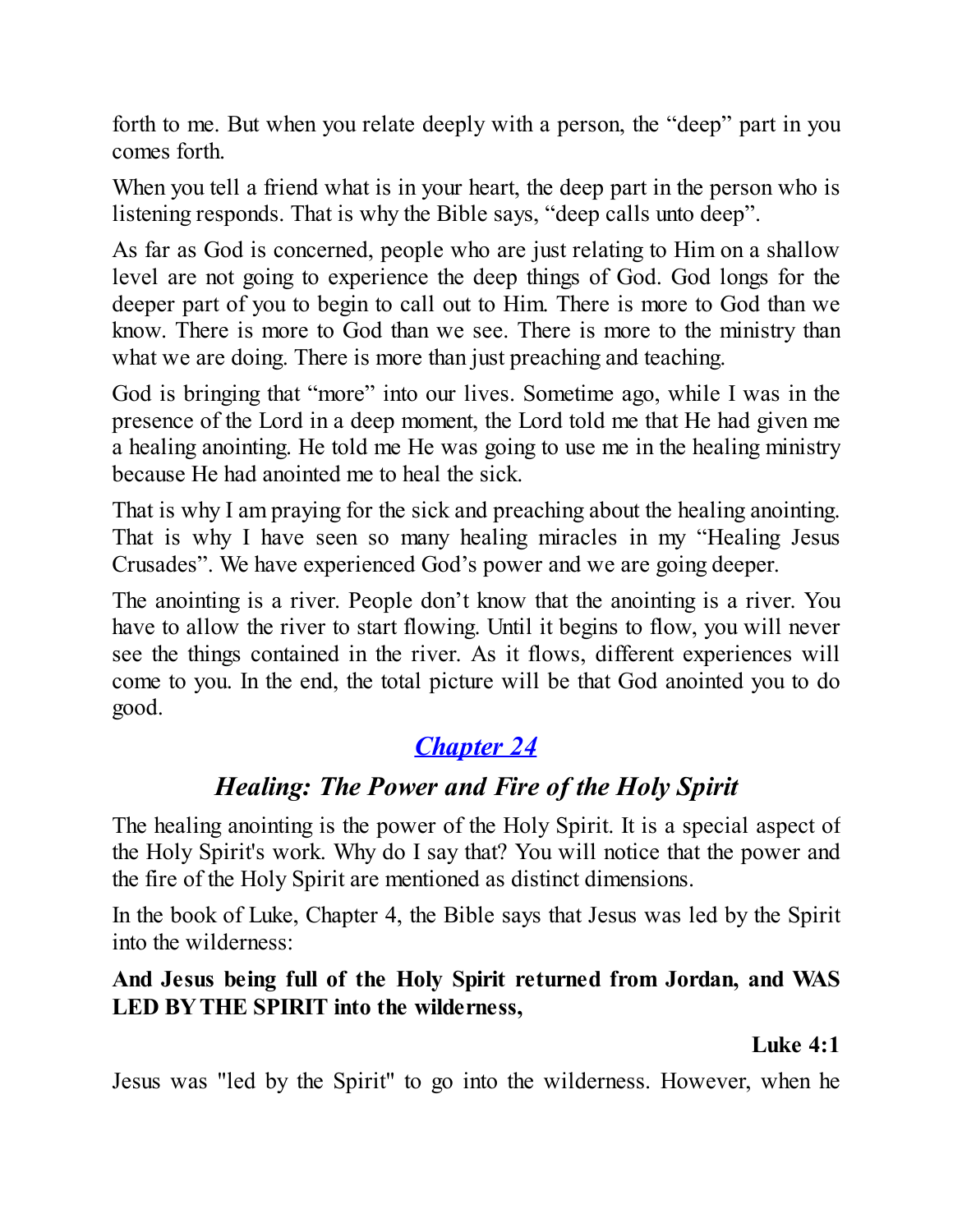came back, the Bible says He came in the "power of the Spirit".

# **And Jesus returned in THE POWER OF THE SPIRIT into Galilee: and there went out a fame of him through all the region round about.**

### **Luke 4:14**

The Scriptures show a clear difference between the ordinary anointing and the power dimension of the anointing. Jesus went away being led by the anointing but returned under the power of the anointing.

The Bible tells us in Acts 10:38 that God anointed Jesus Christ with the Holy Spirit and with power.

### **How God anointed Jesus of Nazareth WITH THE HOLY GHOST AND WITH POWER: who went about doing good, and healing all that were oppressed of the devil; for God was with him.**

### **Acts 10:38**

Once again, the Bible makes a difference between the anointing of the Holy Spirit and the power of the Holy Spirit. These two are mentioned separately for a reason. You see, there are many other dimensions of the Holy Spirit. Perhaps one of the most prominent things about the Holy Spirit is His love. The Bible speaks of the fruit of the spirit.

The Bible separates the anointing and the power for you to see that they are two separate things. Why did the Bible not just say that Jesus had been anointed with the Holy Spirit? It's because there is a difference between having the Holy Spirit and having the power of the Holy Spirit.

Dear pastors, teachers, elders, church leaders and whoever you are, God is showing us that there is a power dimension to the Holy Spirit. Thank God you are anointed. But God is trying to give you both the anointing and the power.

Notice what John the Baptist said about Jesus. He said Jesus would have both the Holy Spirit and fire.

### **John answered, saying unto them all, I indeed baptize you with water; but one mightier than I cometh, the latchet of whose shoes I am not worthy to unloose: he shall baptize you with the Holy Ghost and with fire:**

# **Luke 3:16**

Once again, you will notice that fire is mentioned separately. There is a fire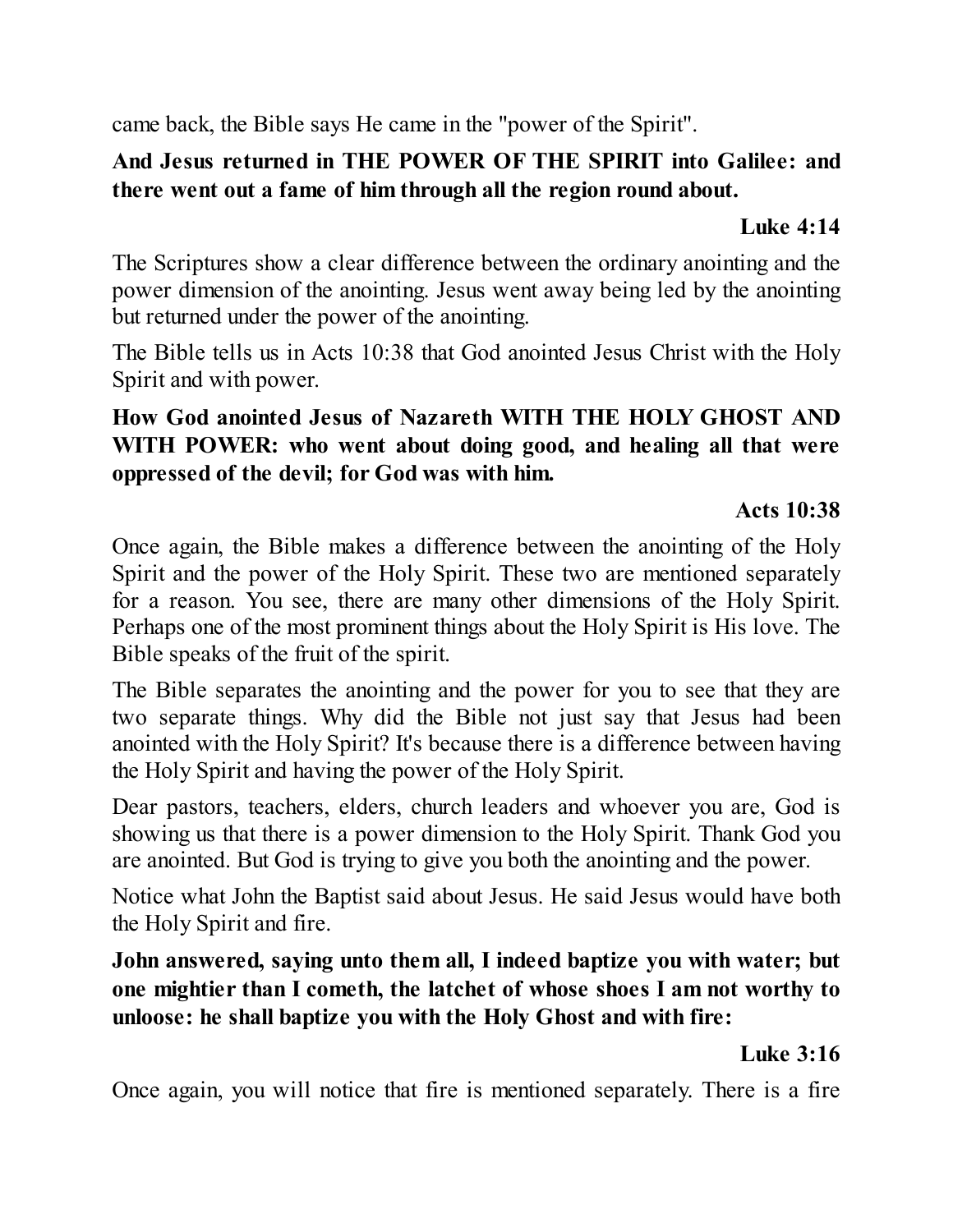dimension of the Holy Spirit. Fire is a type of power. Jesus would have not just the anointing, but also the power and the fire of the anointing.

Every pastor can be anointed with the Holy Spirit. But every pastor can also be anointed with power. Your ministry will change when you have both the Holy Spirit and the power of the Holy Spirit. You can be a beautiful teacher of the Word of God but you can also have a power dimension to your teaching ministry.

There is a fire dimension of ministry. The fire of the Holy Spirit will burn every chaff and every wicked work of the devil. That is the dimension of the anointing that God is trying to bring us into. It is the tangible dimension. It is the power and the fire.

Many of us know the fruit of the Holy Spirit, such as love, patience, peace and joy. We believe that these qualities are what the Holy Spirit brings to our lives. We know that He baptizes us and helps us to speak in tongues. But there is more.

I want you to understand that the Holy Spirit came to replace Jesus. When Jesus was going away, He said, "I am sending somebody who is going to be with you and He is going to be another Comforter. He is going to be with you and He is going to help you. He is going to do the things I did" (John 16:7). Jesus was the first Comforter and the Holy Spirit is another Comforter.

On the day of Pentecost, when the Holy Spirit fell on the disciples, the Bible tells us that there was a sound.

**And when the day of Pentecost was fully come, they were all with one accord in one place. And suddenly there came a sound from heaven as of a rushing mighty wind, and it filled all the house where they were sitting.**

### **Acts 2:1-2**

There is a physical dimension of the Holy Spirit. There is a tangible dimension. There is a dimension in which the Holy Spirit moves out of the invisible, the intangible, to the visible, the tangible and the touchable. He is a spirit but he also operates in the physical dimension.

Sometimes, people experience the Holy Spirit at miracle services and even feel Him. They say things like, "I felt a cool breeze come over me." If witches and idols can speak, how much more the Holy Spirit?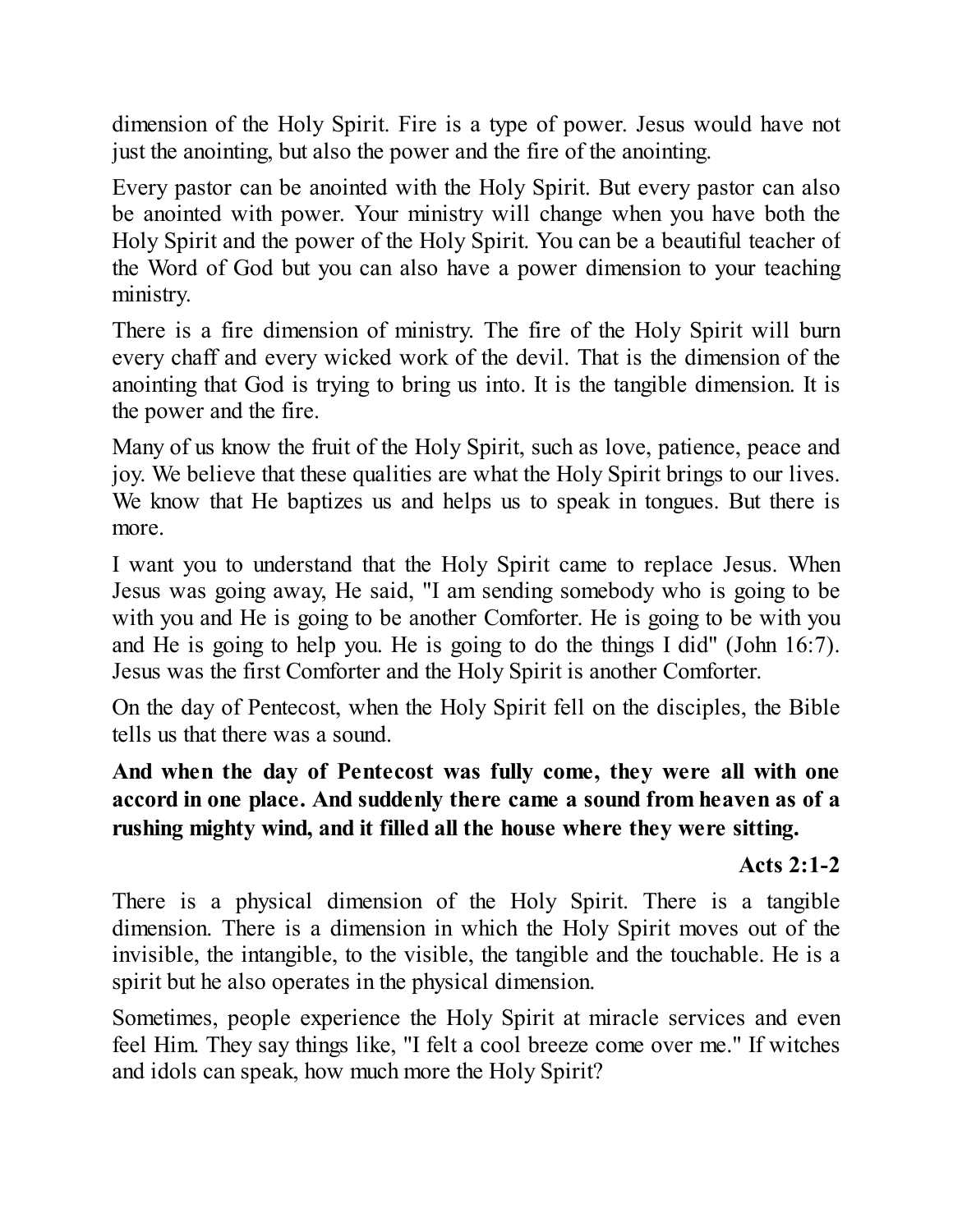We are used to the love, patience, goodness and gentleness of the Spirit. We are used to the speaking of tongues. We are used to all these things. But we need to open up to the other dimension where the Holy Spirit does things in the tangible and physical dimension.

It is in this dimension that you begin to see healings taking place. That is when the invisible becomes visible and physical changes happen. Would there not be some sound if somebody walked into a room? That is why they heard the sound of wind when the Holy Spirit descended on the day of Pentecost. They saw tongues of fire and they heard the sound of wind. The invisible had now become visible. The untouchable had now become tangible.

I listen to people carefully when they testify at miracle services. Somebody said that he heard a voice saying certain things to him. Perhaps you are not used to such things. Possibly, you are outside that dimension. It is time to come into the power dimension of the Holy Spirit. After the sight and sound of the Holy Spirit, their bodies began to react to that dimension of the Holy Spirit. Their tongues began to move and they started to speak in tongues. That is the power dimension. This is an experience we read about in the Bible that is for us today.

There is a difference between a pastor and a schoolteacher. God is going to make the difference between you and a schoolteacher through the power dimension of the Holy Spirit.

At different times, I have spoken in tongues where people claimed I was speaking a language they understood. The Holy Spirit is real.

Secular magazines now claim that prayer works. They have done scientific studies to prove that church members have more peaceful sleep than nonchurch members. They were able to establish that people who are prayed for are healed and more blessed than those who are not prayed for. It has been proven that prayer affected mice and killed bacteria.

### **She Felt the Healing Power**

Going back to the story of the woman with the issue of blood, we know that she had a bleeding problem. She had suffered a lot from physicians but was still sick. Then, she touched Jesus and felt within herself that she was healed.

And Jesus went with him; and much people followed him, and thronged him. And a certain woman, which had an issue of blood twelve years, And had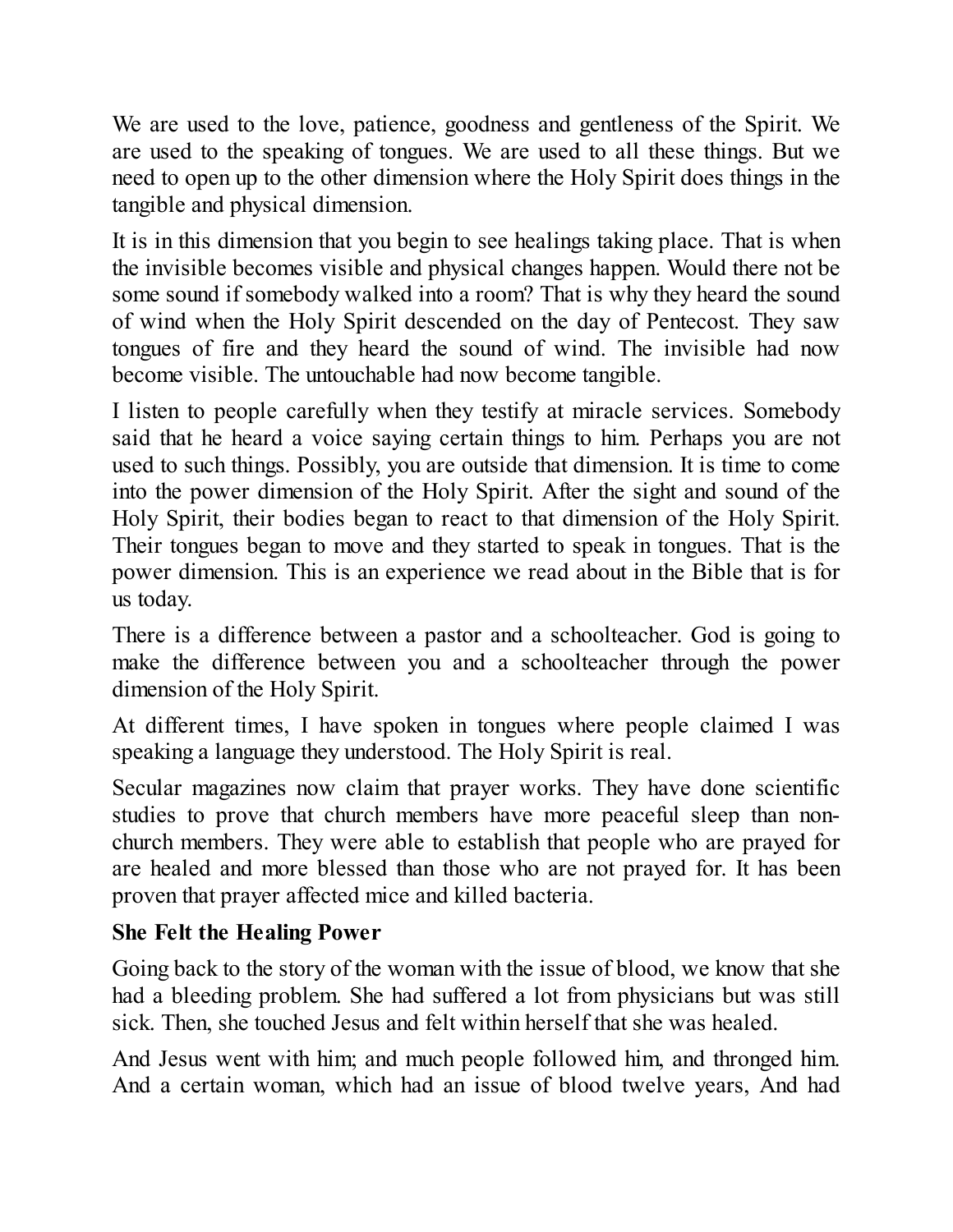suffered many things of many physicians, and had spent all that she had, and was nothing bettered, but rather grew worse, **When she had heard of Jesus, came in the press behind, and touched his garment. For she said, If I may touch but his clothes, I shall be whole.**

**And straightway the fountain of her blood was dried up; and she felt in her body that she was healed of that plague. And Jesus, immediately knowing in himself that virtue had gone out of him, turned him about in the press, and said, Who touched my clothes? And his disciples said unto him, Thou seest the multitude thronging thee, and sayest thou, Who touched me?**

**And he looked round about to see her that had done this thing. But the woman fearing and trembling, knowing what was done in her, came and fell down before him, and told him all the truth. And he said unto her, Daughter, thy faith hath made thee whole; go in peace, and be whole of thy plague.**

#### **Mark 5:24-34**

This woman experienced the physical dimension of the Holy Spirit. The power of the Holy Spirit will change your mind. Many years ago I attended a Christian programme. I was a young convert then and I slept through the programme. But the Spirit of the Lord came upon me and I was changed.

I remember meeting a friend after that programme. He said to me, "You have changed greatly. What happened to you?" You see, the Spirit of God had come upon me even though I fell asleep at the programme.

You will be turned into a different kind of person when the Holy Spirit touches you. He is real. He is the secret behind the miracles. Jesus didn't try to do anything before the Holy Spirit came.

The discussion between the Father, the Son and the Holy Spirit could be compared to a situation in which you and I would deliberate on how to save an ant that has broken one of its six legs. We would have to decide to become an ant so that we could attend to the problems of the ant.

So the Father, the Son and the Holy Spirit had a discussion on how to rescue mankind. Somebody had to pay the legal price for the redemption of mankind.

There would be no further discussions after the price is paid. The Lord Jesus decided to go to the Earth for that purpose. However, at a point He said to the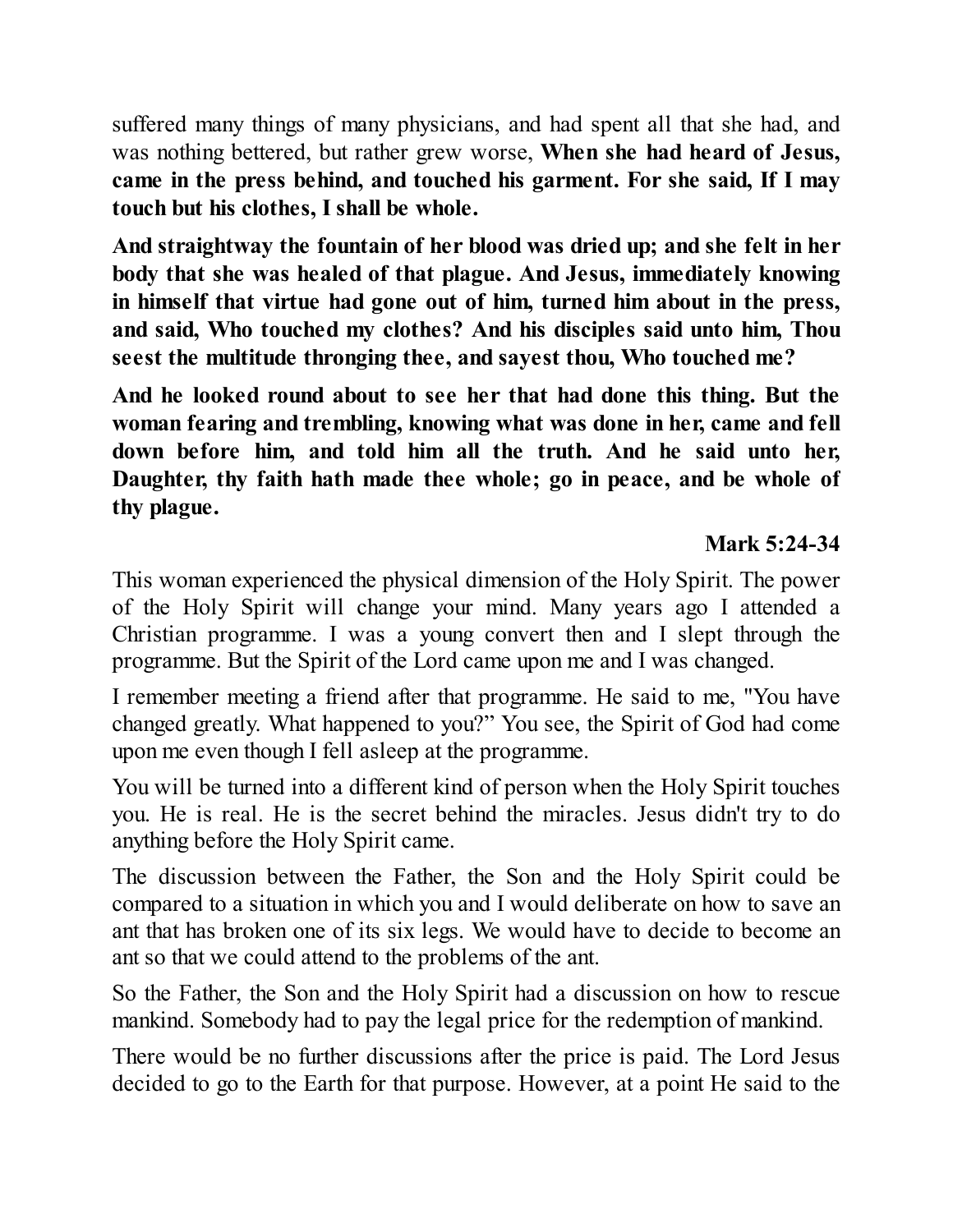Holy Spirit "*I am going to need you because you are the one who has the power." The Holy Spirit said, "Okay, you take the lead. At the right time, I will join you*."

Jesus came to the Earth and He was born in a manger. He grew up with His father and mother. He had favour before God and man. He behaved in a Christian way. He had a good character, and people liked Him. By His character He witnessed to people and they were impressed. He even taught in the synagogue and some people were amazed.

### **And all that heard him were astonished at his understanding and answers. And Jesus increased in wisdom and stature, and in favour with God and man.**

### **Luke. 2:47, 52**

But that is not all there is to ministry. When Jesus was thirty years old, the Holy Spirit led Him into the wilderness. During Jesus' baptism, the Father told the Holy Spirit, "It is time to go." Jesus had been waiting for the Holy Spirit. He knew that great things were going to happen with the coming of the Holy Spirit.

It was when the Holy Spirit arrived that Jesus went out preaching. His first message was that the Spirit had come upon him and had anointed him.

**The Spirit of the Lord is upon me, because he hath anointed me to preach the gospel to the poor; he hath sent me to heal the brokenhearted, to preach deliverance to the captives and recovering of sight to the blind, to set at liberty them that are bruised,**

#### **Luke 4:18**

That was when the miracles began to happen. The chance for any ministry to do something is the healing anointing.

People were impressed with Jesus when he debated as a child in the synagogue. Perhaps people are impressed with you but God wants you to go a step further. He wants to put a certain anointing on you so that your life will begin to affect thousands of people.

The healing anointing is not just for one or two people. As soon as Jesus Himself began to operate with it, He called the twelve and sent them out. Then He called the seventy and said, "Go and heal the sick; do what I am doing." He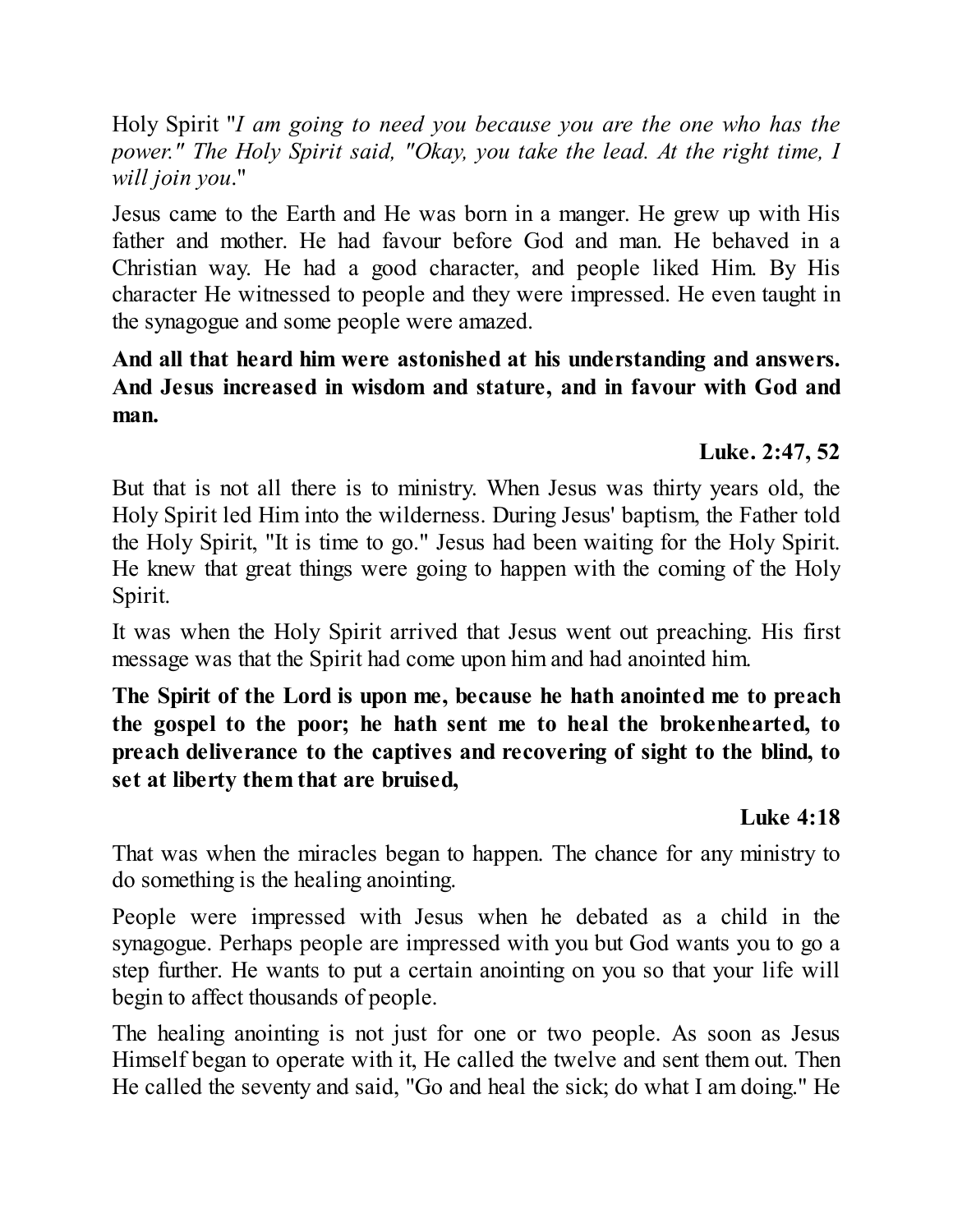didn't wait till He went away. He just said, "You go ahead and do it."

Then when He was leaving the Earth He gave us the Great Commission: "Go into all the world, preach the gospel, these signs shall follow you."

At first, I used to wonder if the testimonies of people were real. It would then be easy to say that the sound of the rushing wind was superstition. It is also easy to say that the tongues of fire were not real. Then nothing is real! Then Heaven and Hell are delusions of the psychologically imbalanced. Dear friend, don't let anyone deceive you.

Pastors must walk in the power dimension of the Holy Spirit. Whatever your calling is, you must have the power dimension.

# *[Chapter](#page-2-0) 25*

# *Dimensions of the Healing Anointing*

**Six Dimensions of Healing**

**1. The healing anointing involves the healing of sick bodies.**

**And when Jesus was come into Peter's house, he saw his wife's mother laid, and sick of a fever. And he touched her hand, and the fever left her: and she arose, and ministered unto them.**

### **Matthew 8:14–15**

The healing anointing heals fevers, sicknesses, headaches, and pains. It also heals heart diseases and cancers. God is a healer and Jesus is a healing Jesus. I remember once I was in a certain city, ministering at a miracle service. A lady came up with breast cancer. As a doctor, I know what breast cancer is. I prayed for her. As I was praying for her, I said, "Heal me, Lord, and I will be healed, save me and I will be saved."

Doctors can do very little about breast cancer. Cancer is often a death sentence. This lady went back to the hospital because she was supposed to have an operation. She told the doctors she believed the cancer had vanished. She reported how the doctors examined her and were surprised that the cancer had disappeared. They were so amazed they asked her to return for further examination.

A few months later, these same doctors confirmed that there was no trace of cancer in the lady's breast. God is a healer. I have witnessed many lumps and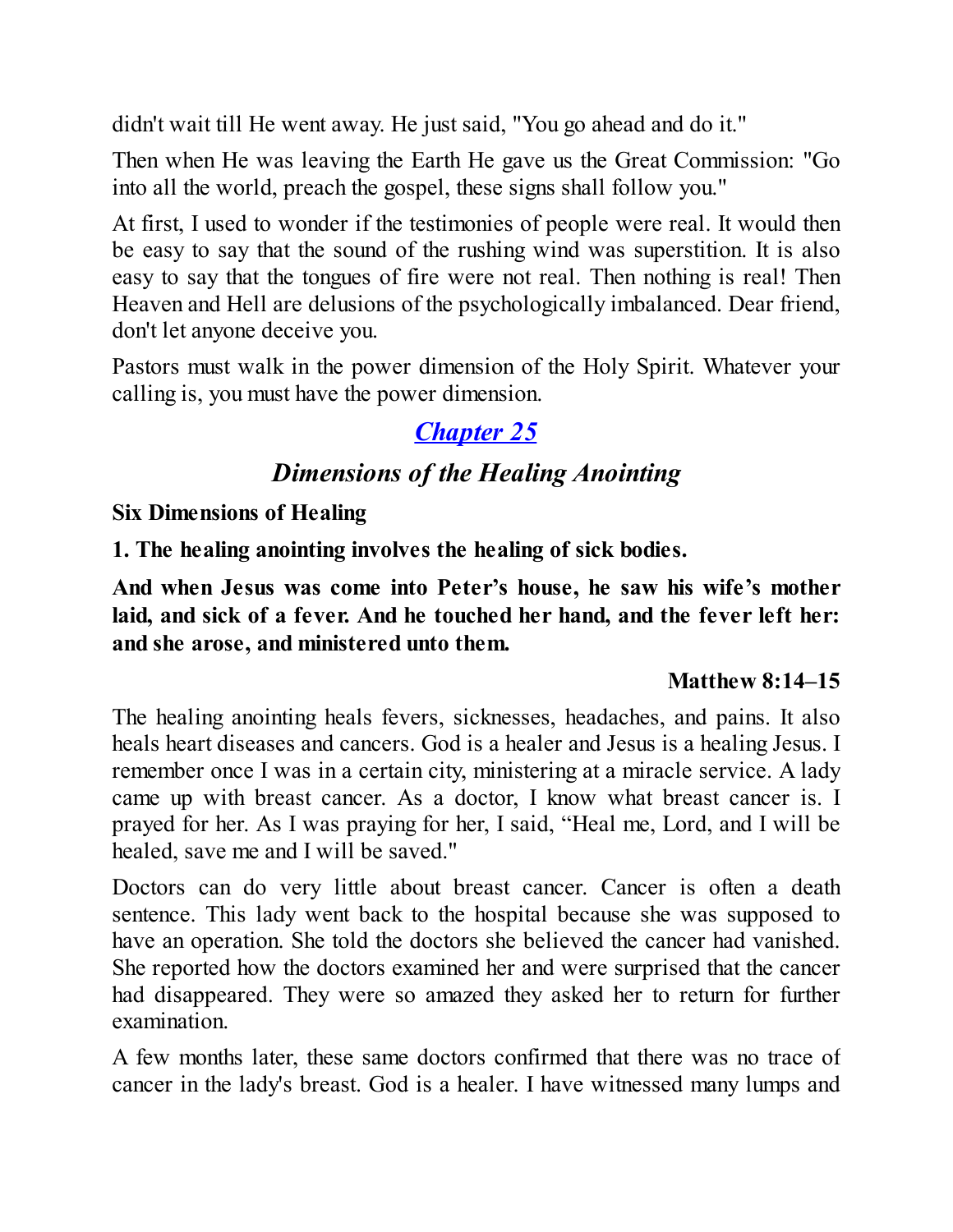tumours disappearing at miracle services.

The healing anointing prolongs your life. The devil wants to shorten your life. But God will give you long life and prolong your days. In many African countries, the life expectancy (the number of years an average person born in a particular country is expected to live) is low. The healing anointing will extend it! You will live and not die because there is a healing anointing coming your way right now.

# **2. The healing anointing heals the broken-hearted.**

The heart of a person speaks of the very centre and core of the human being. A broken heart is a disappointed heart. It is a shocked and bereaved heart. Many broken-hearted people become depressed. I have had many depressed people in my miracle meetings testify about how they felt the spirit of depression leaving them. Thank God for the healing anointing which can heal the heart. The church is a place where the healing anointing will heal every disappointed heart. Jesus is in the business of healing disappointed hearts. Depression is a common and serious illness. You would often not realize how devastating depression is until you become depressed yourself.

Suicide is a common thing among depressed people. I have seen different people commit suicide. Medical students have committed suicide. I have seen doctors commit suicide. I have seen men with good jobs in the United Nations commit suicide. I have seen church members with apparently normal and blessed lives commit suicide. These people were probably depressed and felt life was hopeless.

God can heal depression through His power. In the medical world, drugs and electric shocks are used to treat depression. Thank God for the healing anointing which heals the broken-hearted and depressed people of this world.

# **3. The healing anointing heals the will.**

The healing anointing heals the soul, which consists of the intellect, the will and the emotions of man. The inability of some people to say "no" to things that destroy them is a sign of a diseased will. Some people cannot say "no" to drinking, smoking and sex. The healing anointing heals you of the inability to take decisions.

# **4. The healing anointing heals your soul.**

**He restoreth my soul:**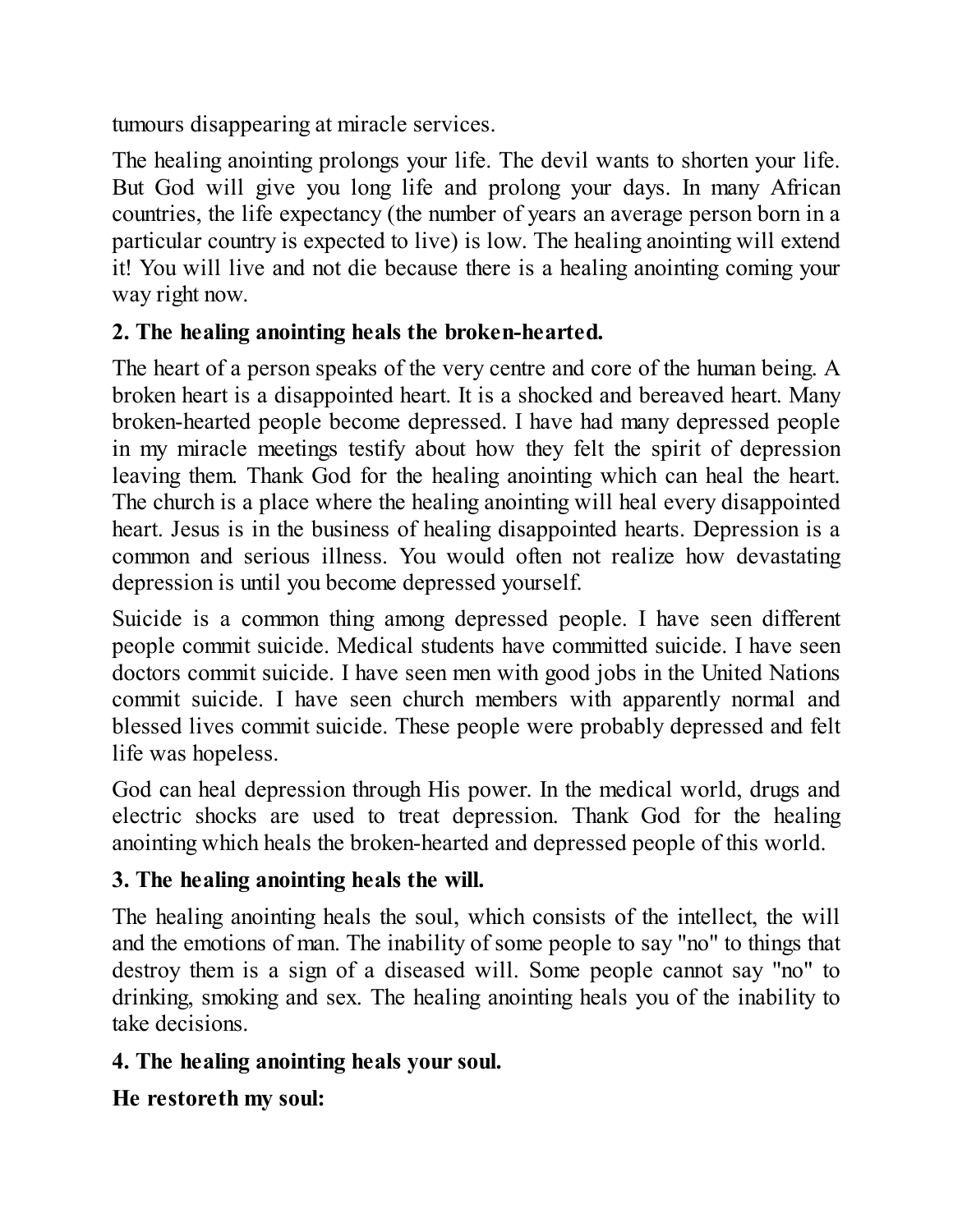### **Psalm 23:3**

The soul is devastated by sin. Our emotions and minds are often damaged by experiences we have had. Through the healing anointing, we receive restoration to our minds, our wills and our emotions. Some people cannot love anyone. Others cannot receive love. These are all symptoms of damaged and wounded people who need healing.

I once watched a documentary of a nineteen-year-old black American who was a serial bank robber. He escaped from jail many times until he was put in a maximum security prison for life. I watched with compassion as this teenager with a diseased mind was caged like an animal for life. Why do you think one out of every four black American males is in jail? They are wounded and diseased in their souls. These are people broken by years of discrimination, poverty, racism and fatherlessness.

### **5. The healing anointing heals the demon-possessed.**

**And he came down with them, and stood in the plain, and the company of the disciples, and a great multitude of people out of all Judaea and Jerusalem, and from the coast of Tyre and Sidon, which came near to hear him, and to be healed of their diseases; AND THEYTHAT WERE VEXED WITH UNCLEAN SPIRITS: AND THEYWERE HEALED.**

#### **Luke 6:17, 18**

In this Scripture, we see how people who were set free from evil spirits were described as being healed. The healing anointing touches lives afflicted by demons. The healing anointing is not just for the healing of sicknesses but for healing the effects of demon oppression. When the healing anointing is present, it drives away evil spirits.

### **How God anointed Jesus of Nazareth with the Holy Ghost and with power: who went about doing good, and HEALING ALL THAT WERE OPPRESSED OFTHE DEVIL; for God was with him.**

### **Acts 10:38**

Many people have evil spirits. Anybody who is oppressed by the devil or has any demonic activity in his life needs the healing anointing. Jesus healed people who were vexed with unclean spirits.

Demons see people as homes where they can live. Many people who were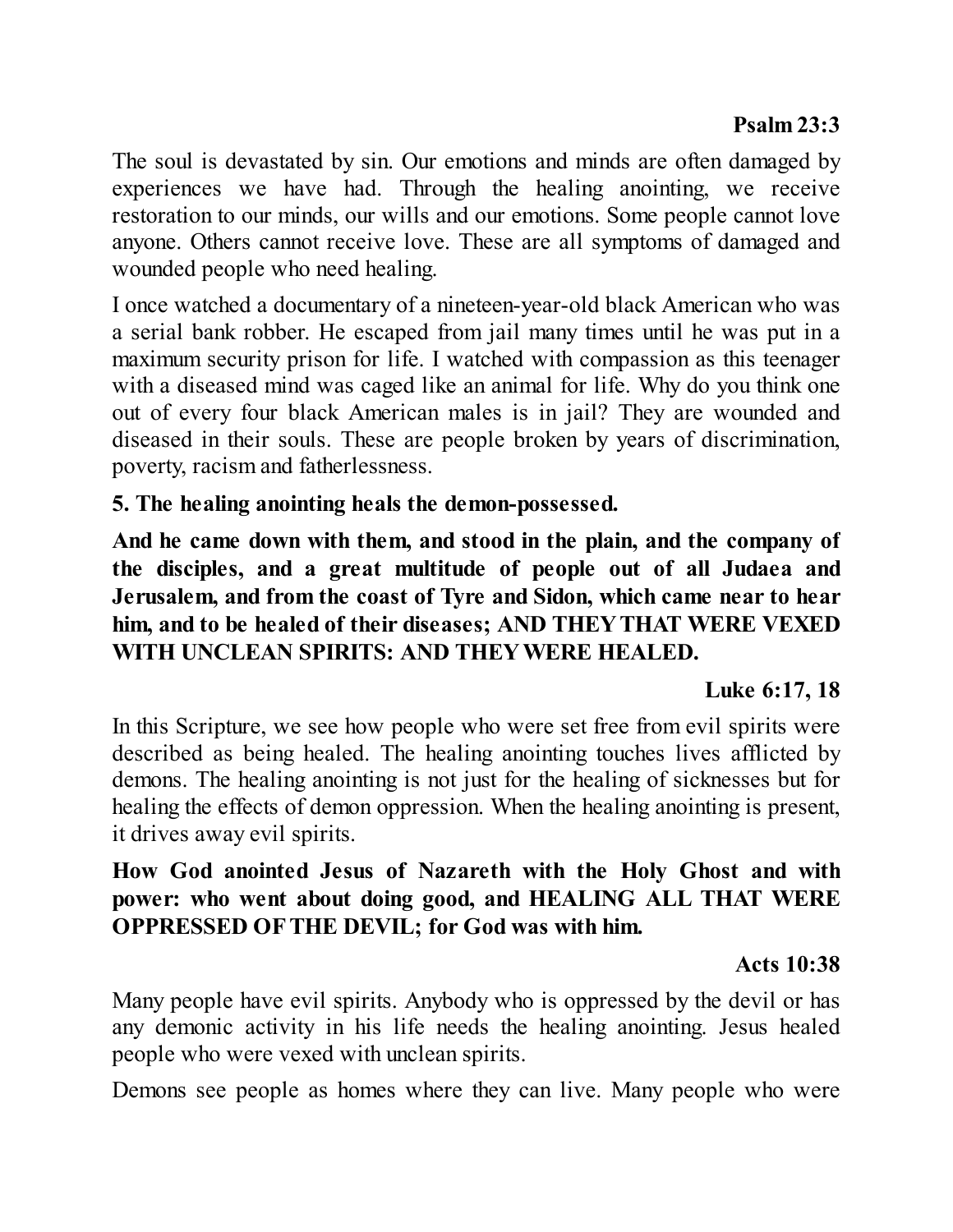delivered from evil spirits testified that they felt something go out of them. The human being is like a house with many rooms. Jesus described how evil spirits see human beings as houses where they could live. A house has many rooms. Some of the rooms of the house are used more than others. The rooms of a human being could be his mind, temperament, the flesh, the hearts, the attitudes, the emotions, the will and the understanding.

**When the unclean spirit is gone out of a man, he walketh through dry places, seeking rest, and findeth none. Then he saith, I will return into my house from whence I came out; and when he is come, he findeth it empty, swept, and garnished. Then goeth he, and taketh with himself seven other spirits more wicked than himself, and they enter in and dwell there…**

### **Matthew 12:43-45**

There are people whose emotions and moods are occupied by evil spirits. We all do have emotions. We are happy sometimes and sad at other times. But some people become moody very often. No one is able to stay around such people when they get into their moods. Such people often have demons working through their moods.

Some people have evil spirits occupying their sexual lives. Others have evil spirits in their minds and understanding. Through the power of the Holy Spirit, healing comes to all these afflicted areas.

#### **6. The healing anointing is also involved in breaking yokes.**

**And it shall come to pass in that day, that his burden shall be taken away from off thy shoulder, and his yoke from off thy neck, and the yoke shall be destroyed because of the anointing.**

### **Isaiah 10:27**

A yoke is something that keeps you captive in such a way that you can't come out. A yoke is something you can't stop or get away from. Blindness and paralysis for example are yokes.

A yoke is a heavy burden that keeps you fixed in a particular state so that your movement and freedom is limited. A cow, which is under a yoke, is being kept in a particular state. It cannot move to the left or to the right. It's under a yoke. The anointing of the Holy Spirit is a yoke-breaking and a yoke- destroying anointing. It will heal anything that has tied and fixed you, for your destruction.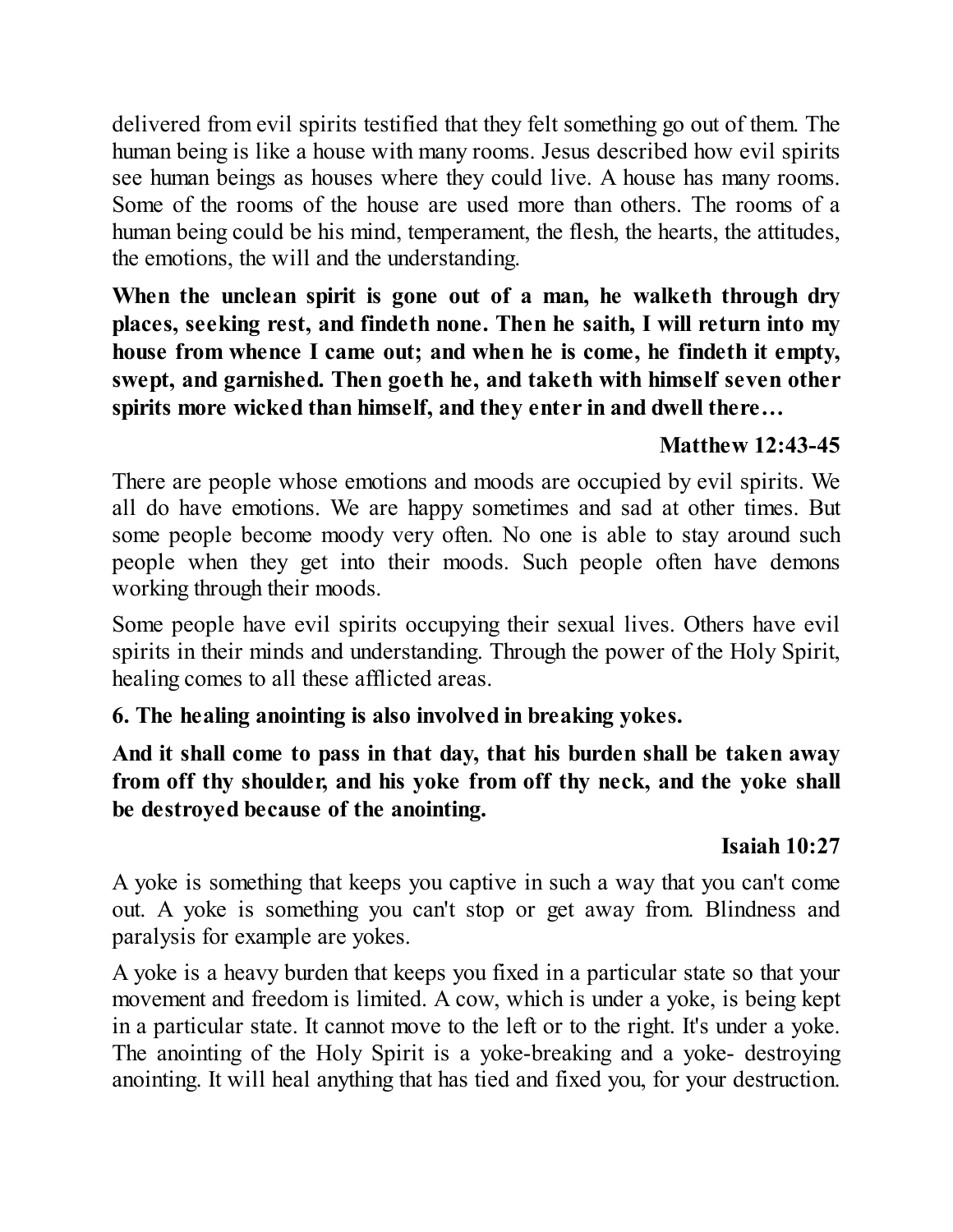The healing anointing can break that yoke in your life. The Bible says, "The yoke is destroyed because of the anointing."

Some people seem doomed to die tragically no matter what they do. That is the yoke of death. There are some people who are told by the devil that they will divorce when they marry. Divorce seems to be their destiny. They seem to be destined and tied to unhappiness in marriage.

Some nations are under yokes. No matter what they do and what type of governments they have, they go in a particular direction.

A yoke is something that is tied around your neck that pulls you in a particular direction. I want you to know that God has loosed you from that yoke and everything that the enemy has fixed you to. The anointing of the Lord is breaking every yoke, every power, and every wicked thing in the name of Jesus Christ! The healing anointing is coming into your life right now as you read this book.

You will realize that almost everything about our lives requires healing. I wonder if pastors should be called pastors if they are not involved with healing. The example of Jesus is before us. Healing was central to his ministry. Most of us ministers are more like schoolteachers than pastors.

When the healing anointing begins to flow, the burdens will be taken off the shoulders of the people. The yokes will be removed from the Christians through the healing anointing. God will destroy the yokes in the Christian's life through the anointing.

You can't help but see the healing anointing everywhere in the New Testament. It is part of our calling. Jesus told us, "Go preach the gospel, heal the sick and inform them that a new kingdom has arrived." This is part of our work. That is why I have been conducting healing meetings. That is why I do not withdraw from the healing ministry.

There are many easier things to do than to conduct healing meetings. To preach is relatively easier than ministering to the sick.

The Prophet Branham had the opportunity to minister to thousands because of the healing anointing that was upon his life. Pastors will have the opportunity to preach to thousands because of the healing anointing on them.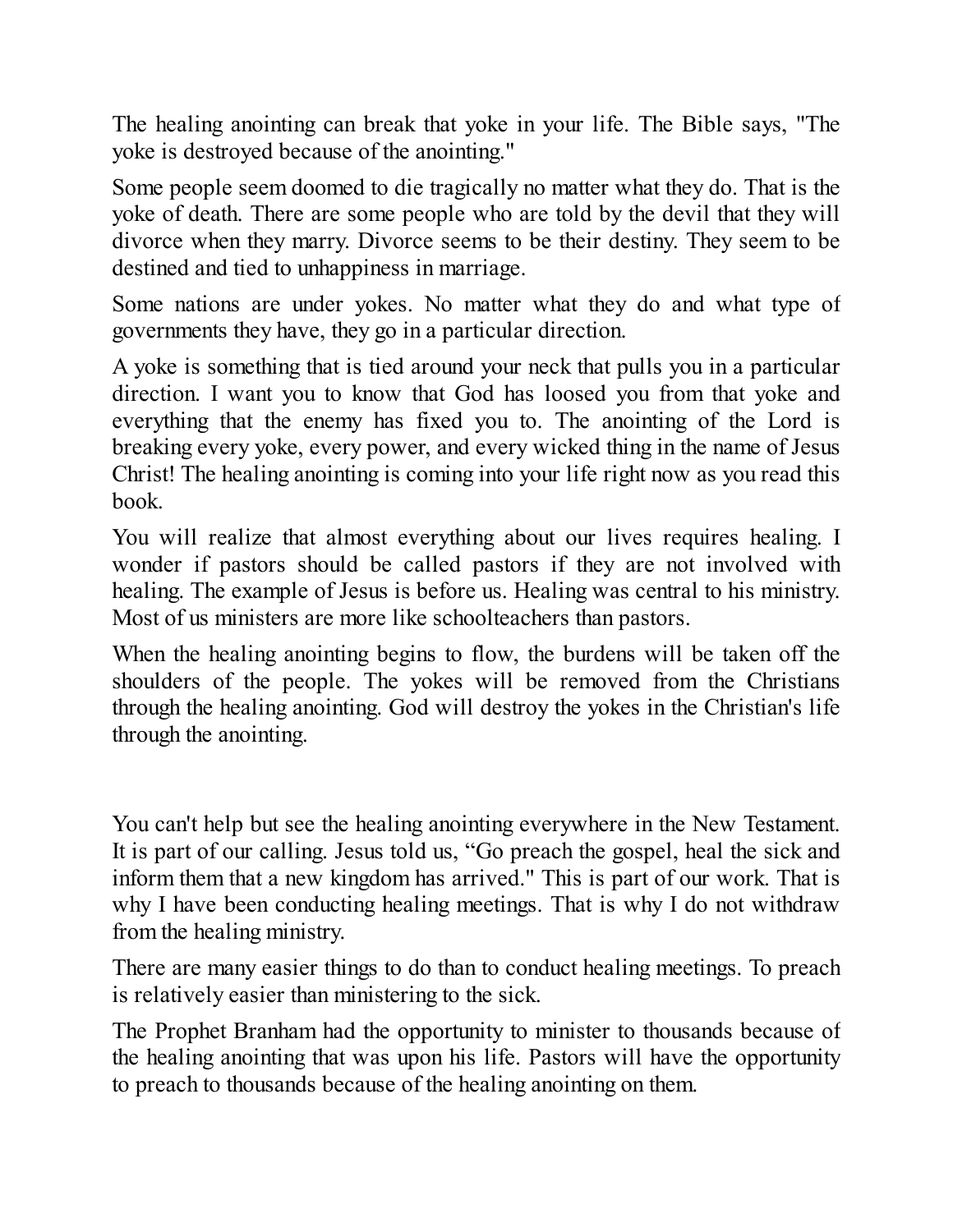There is a difference between the church and a school or hospital. There is a difference between the church and every other social organization. The difference is the anointing of the Holy Spirit. We are not afraid of any disease. The Bible says that every knee shall bow and every tongue shall swear that Jesus Christ is Lord. Jesus demonstrates his power over every kind of sickness and infirmity.

It is time to gather whole cities!

**And at even, when the sun did set, they brought unto him all that were diseased, and them that were possessed with devils. And all the city was gathered together at the door. And he healed many that were sick of divers diseases, and cast out many devils; and suffered not the devils to speak, because they knew him.**

### **Mark 1:32-34**

The healing anointing is our opportunity to gather the whole city to our churches. The healing anointing is our opportunity to gather the whole city to our crusades. The work of God will enter a new dimension when we operate in the healing anointing of Christ. If God anointed Jesus, then God can anoint you.

# *[Chapter](#page-2-0) 26*

# *Characteristics of the Healing Anointing*

**1. The healing anointing is the anointing upon you not the anointing within you.**

**But the anointing which ye have received of him abideth in you, and ye need not that any man teach you: but as the same anointing teacheth you of all things, and is truth, and is no lie, and even as it hath taught you, ye shall abide in him.**

### **1 John 2:27**

The anointing *upon* you is different from the anointing *in* you. Many people do not understand the difference. The Bible teaches that we can all be filled with the Holy Spirit and out of our bellies shall flow rivers of living water.

**He that believeth on me, as the scripture hath said, out of his belly shall flow rivers of living water.**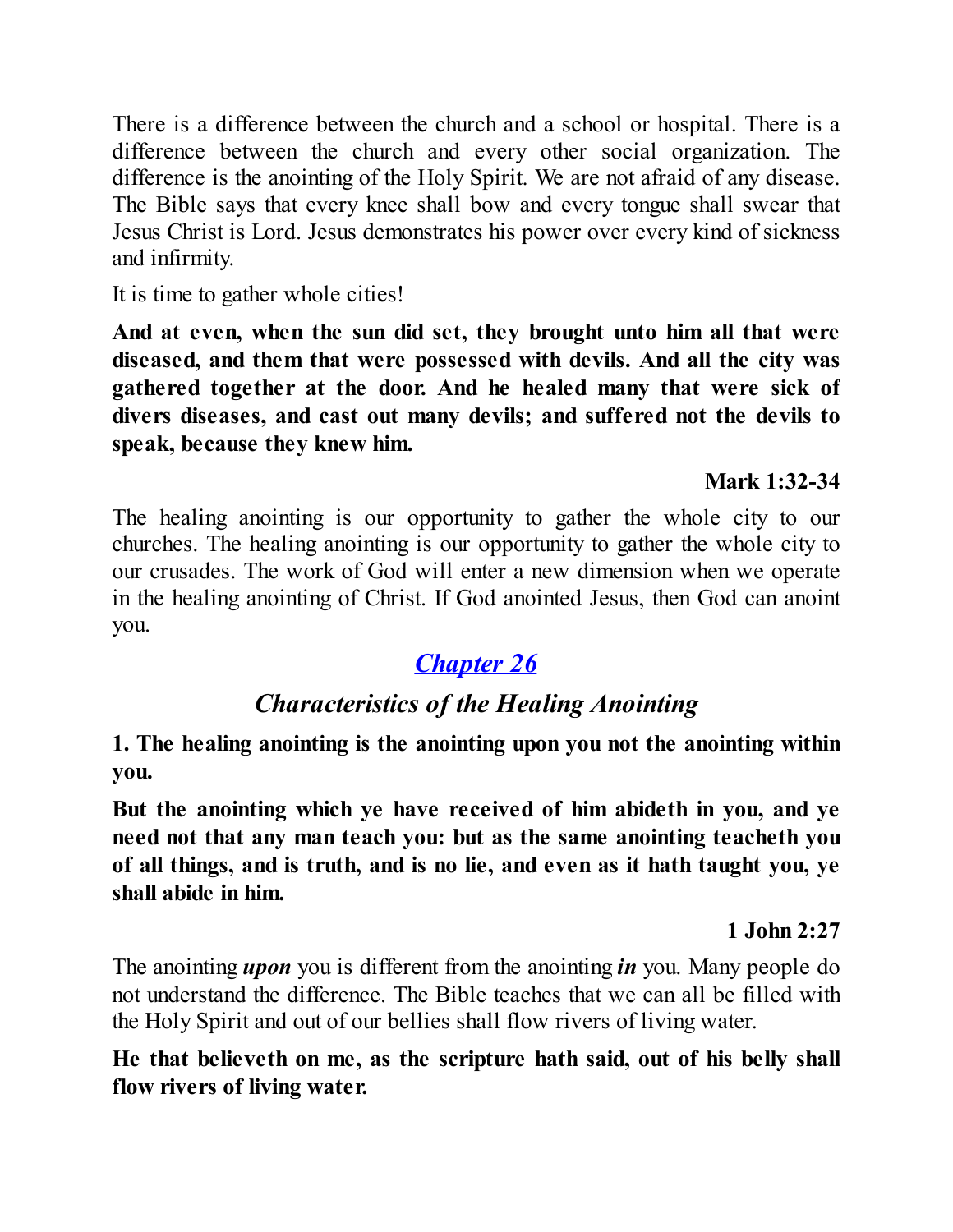Since we all have these rivers of living waters flowing out of us, don't we all have the healing anointing? The anointing every Christian has is the anointing within.

Jesus also claimed to have something within Him. He claimed to have God in Him. And yet He knew when the mantle of the healing anointing had come upon Him.

#### **But if I do, though ye believe not me, believe the works: that ye may know, and believe, that the Father is in me, and I in him.**

#### **John 10:38**

The healing anointing is however another anointing that God places upon the minister. That is why Jesus said that, "The Spirit of the Lord is upon me...."

**The Spirit of the Lord is upon me, because he hath anointed me to preach the gospel to the poor; he hath sent me to heal the brokenhearted, to preach deliverance to the captives, and recovering of sight to the blind, to set at liberty them that are bruised,**

#### **Luke 4:18**

It is like a cloak that comes upon the minister. When the Lord told me that He was giving me a healing anointing, He was not filling me with a new anointing. I was already filled with the Spirit. He was putting an anointing *upon* me. That is why the anointing is sometimes referred to as a cloak or a mantle. A mantle is something you put on. It is not something that you swallow or you take in. It typifies the anointing that comes upon a person for a special ministry.

#### **2. The healing anointing is activated by faith.**

The anointing is activated by faith. The anointing will not work when there is a lot of doubt. The woman with the issue of blood had faith in the power of God upon Jesus. She didn't know Him personally. She had just heard that there was power around Him. She felt that the power could even be in His clothes. She touched the hem of His garment and virtue and anointing flowed out of Jesus and into her body.

**For she said, If I may touch but his clothes, I shall be whole. And he said unto her, Daughter, thy faith hath made thee whole; go in peace, and be whole of thy plague.**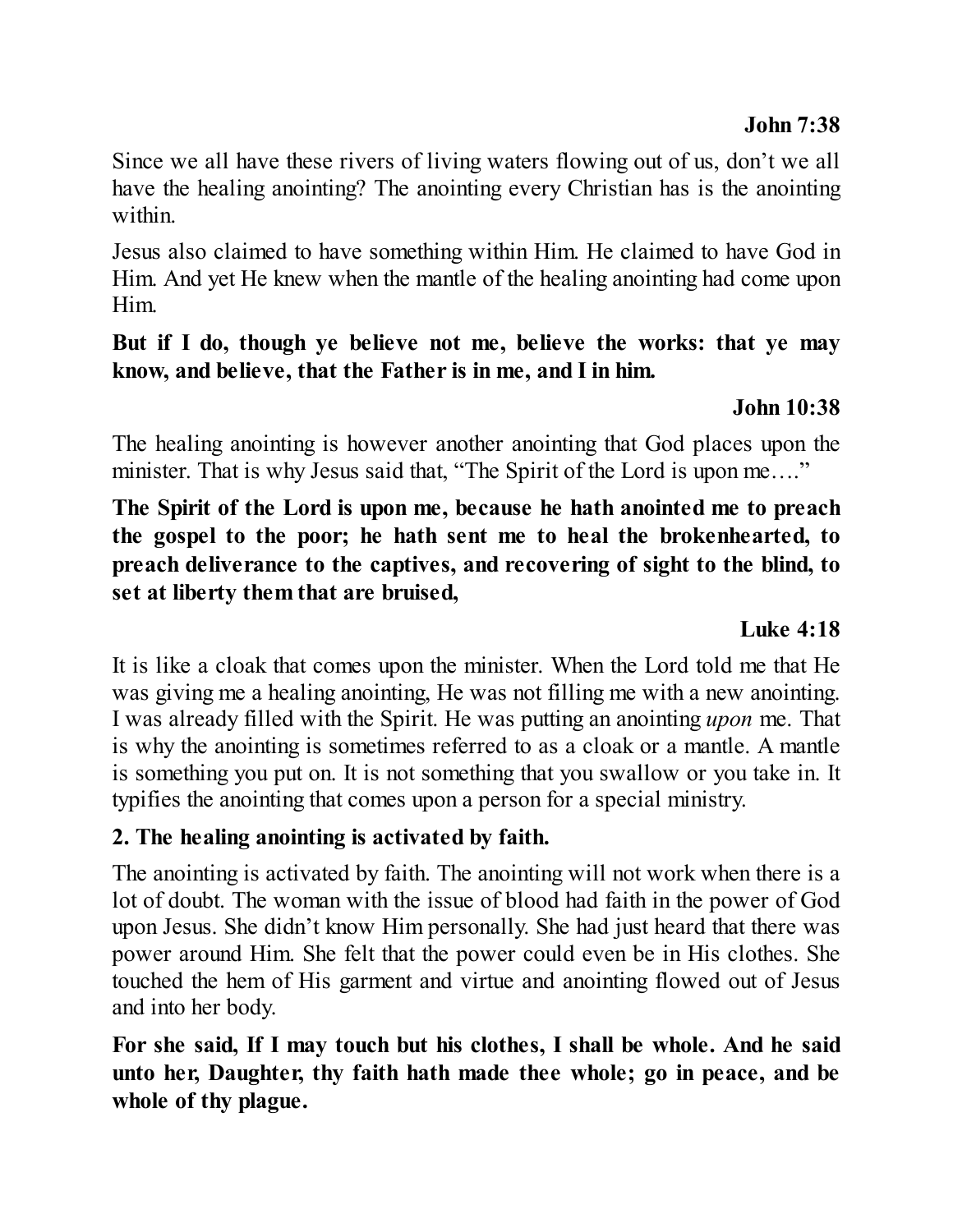Jesus was going to somebody's house to heal a little girl who was dying. He was surprised when He felt the pull at His clothes. Suddenly, He knew that virtue had gone out of Him. Jesus turned round in the crowd and asked who had touched Him.

The disciples were not happy when they found out who it was. They were not happy about what was going on in the service. It is often like that. The disciples who should have been in the flow were walking around and probably yawning, and getting tired of all the people. They just wanted to enjoy their privileges as Jesus' bodyguards. The lady told Jesus all that had happened. She was uneasy because she felt people might think that she was trying to undress Jesus in public. But she had felt the power of God going through her.

The only thing Jesus said to her was, "Daughter, thy faith had made thee whole." Jesus gave the key to the flow of the anointing. Faith is the key that draws out the anointing from the anointed one. I have noticed that people who have faith in me draw out the gift of God in me. It makes it easier for me to even receive a word of knowledge about them. The faith they have in me actually draws out the gift in me and makes a demand on the anointing.

Since I was born, nobody has tried to touch the hem of my garment. You must really believe in a person to touch the hem of his garment for your healing. That faith and absolute trust in the person, causes the anointing to be stirred up. It is real.

I notice that as I experience love and trust from my spiritual children, the anointing that is UPON me is also made to flow. This is what the Bible says in Hebrews:

### **And let us consider one another to provoke unto love and to good works:**

### **Hebrews 10:24**

One day, Elisha was passing through a town. A woman asked her husband to make a room for the man of God. Once again, we see a woman recognizing the anointing before the man notices anything at all.

She told her husband, "Let's do something for this man of God who is passing through the town."

He said, "Okay, give the man a room in the house." One day, Elisha asked the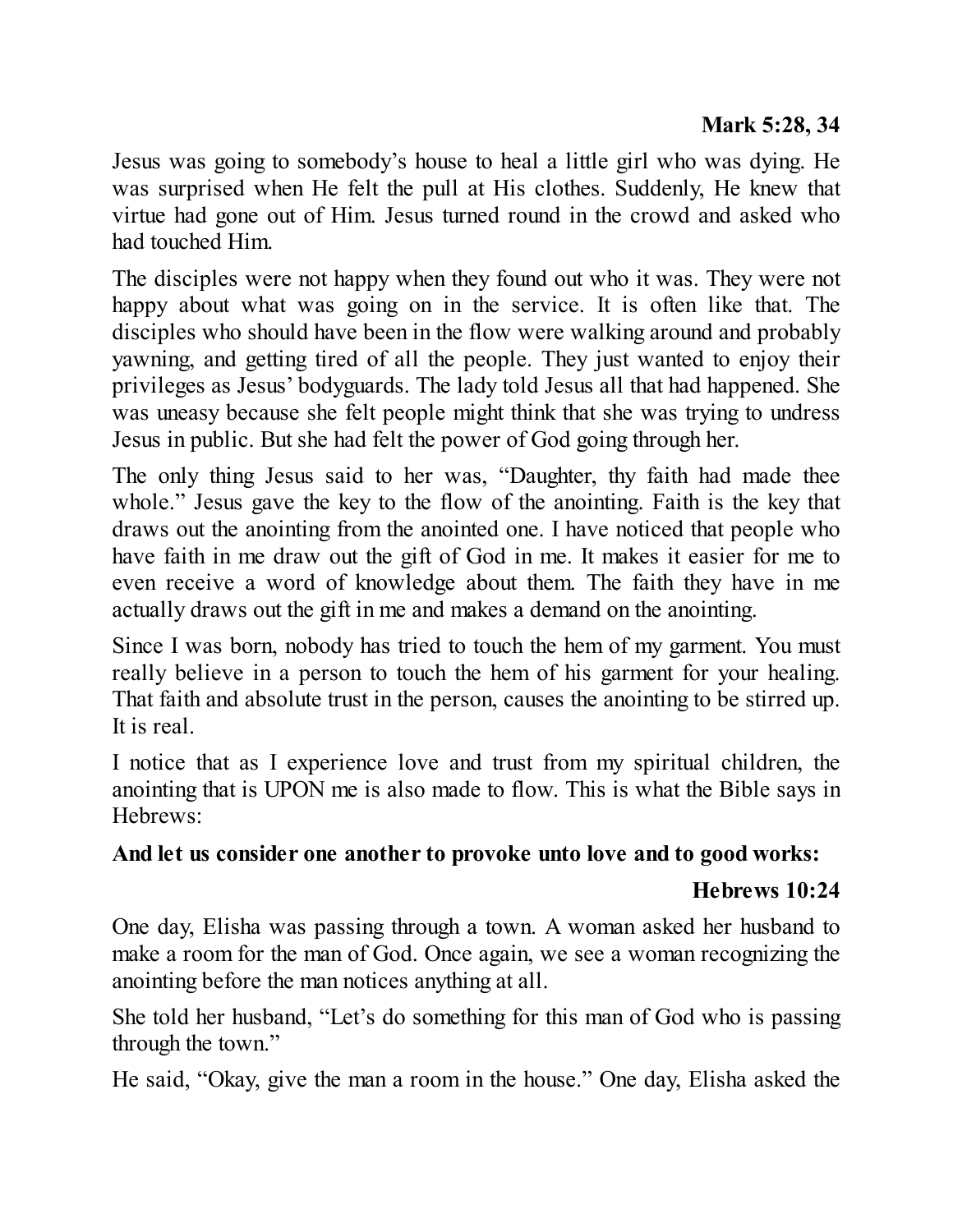lady, "What do you want from God?" That is the question that the anointing asks everyone who has faith.

What do you want? When you have faith, the anointing is stirred up and begins to ask—what do you want? What do you need? What is your desire?"

**And it fell on a day, that Elisha passed to Shunem where was a great woman, and she constrained him to eat bread. And so it was, that as oft as he passed by, he turned in thither to eat bread. And she said unto her husband, Behold now, I perceive that this is an holy man of God, which passeth by us continually.**

**Let us make a little chamber, I pray thee, on the wall; and let us set for him there a bed and a table, and a stool and a candlestick: and it shall be, when he cometh to us, that he shall turn to thither.**

**And it fell on a day, that he came thither, and he turned into the chamber, and lay there.**

### **2 Kings 4:8-11**

The woman said, "I live in my own hometown and with my own people." She needed a child. And God gave it to her because she stirred up the anointing in Elisha.

God is going to give you what you have asked for. Your faith is what will make you whole. Have faith in God. Have faith in God's servants. Have faith in the healing anointing.

### **3. The healing anointing is quenched and killed by familiarity.**

In the book of Mark, we learn how Jesus went to His own hometown to preach. He was a known carpenter in that town. They couldn't believe that the same carpenter was saying He had been anointed to preach, heal and set captives free. "How absurd," they must have thought to themselves.

**And he went out from thence, and came into his own country; and his disciples follow him. And when the Sabbath day was come, he began to teach in the synagogue: many hearing him were astonished, saying, From whence hath this man these things? And what wisdom is this which is given unto him, that even such mighty works are wrought by his hands? Is not this the carpenter, the son of Mary, the brother of James, and Joses and of Juda, and Simon? and are not his sisters here with us?**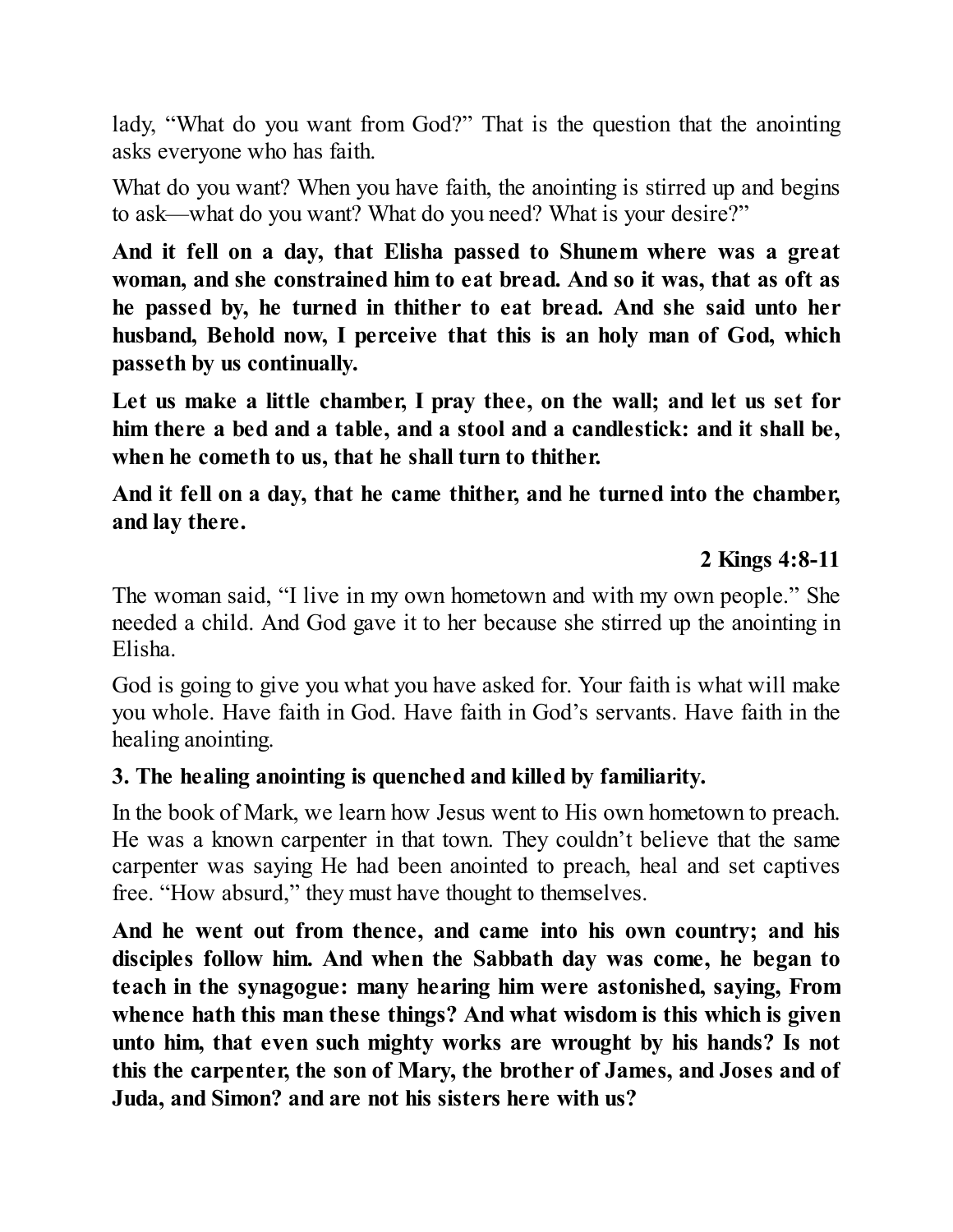**And they were offended at him. But Jesus said unto them, A prophet is not without honour, but in his own country, and among his own kin, and in his own house. And he could there do no mighty work, save that he laid his hands upon a few sick folk, and healed them.**

# **Mark 6:1-5**

Jesus had repaired their beds, cupboards and wardrobes for many years. They knew Him as the carpenter and not as a deliverer. The anointing is quenched by familiarity. Familiarity breeds contempt. This saying may not be in the Bible but it is true.

Sometimes, it is better for you to stay at a good distance so that you can receive. Sometimes while coming near in a particular way, you tend to despise the man of God and the anointing on his life. It takes grace to be close and still be able to receive. It takes something that not everyone has.

### **See Good? See Bad? See Anointing?**

Familiarity breeds questions, which kills the anointing. But this daughter with the issue of blood believed that if she could touch the hem of Jesus' garment, she would be made whole. She didn't know whether He was a carpenter or a plumber. And it didn't matter to her. It is a good thing if Jesus was a carpenter but that is not the point when it comes to the power of God. You must set aside analytical or critical thoughts and think in terms of the power of God. The woman didn't care whom His father or mother were. She didn't know how much Jesus had charged to make one king-size bed. It was the last thing on her mind. She could not see good, she could not see bad, she could only see the power of God. And that is what she got! She received the anointing. **Decrease the Familiarity, Increase the Anointing**

This is why men of God seem to be more anointed when they are out of their own churches. The further they are from the familiar people, the more the anointing flows. The greatest move of God in my life and ministry has been where I was thousands of miles away from home.

It is not because they are more anointed when they travel. It is because there is less familiarity when a minister travels away from his home territory. Jesus Christ Himself could not do much when He came to His own country.

# **4. The healing anointing has been proven by medical science.**

Medical science is not at variance with the healing anointing. Remember, in the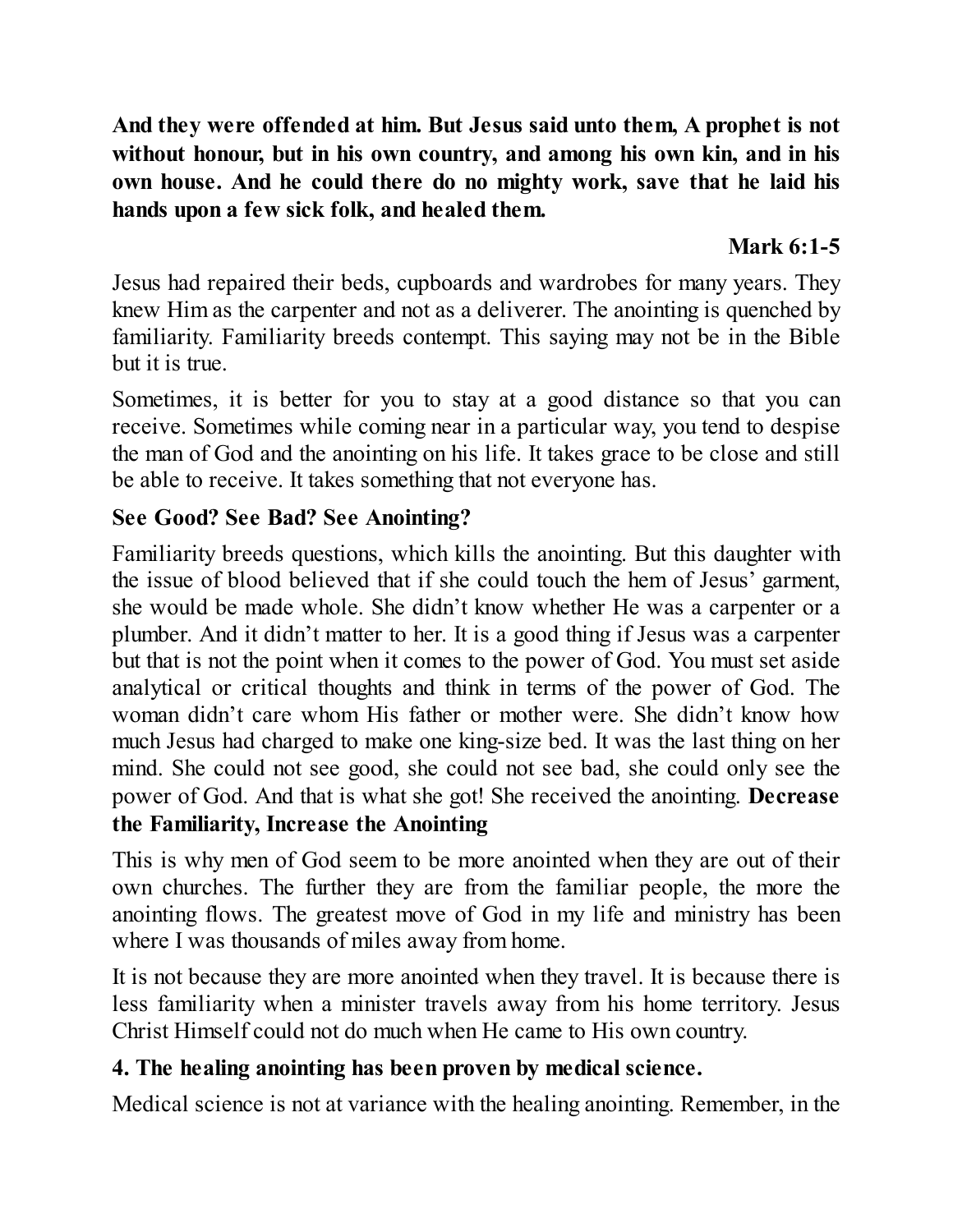book of Mark, when Jesus healed a man who was a leper; He asked Him to go to the place where people are officially declared healed. That is today's equivalent of a hospital.

**And there came a leper to him, beseeching him, and kneeling down to him, and saying unto him, If thou wilt, thou canst make me clean. And Jesus, moved with compassion, put forth his hand, and touched him, and saith unto him, I will; be thou clean. And as soon as he had spoken immediately the leprosy departed from him, and he was cleansed. And he straitly charged him, and forthwith sent him away; And saith unto him, See thou say nothing to any man: but go thy way, shew thyself to the priest, and offer for thy cleansing those things which Moses commanded, for a testimony unto them.**

### **Mark 1:40-44**

Healing can stand the test of medicine. Jesus knew that His power could stand the test of science. If God has healed you and you are truly healed, your healing can stand the test of any medical examination. I want you to know that God's healing is as real as any other healing.

#### **Healing of the Diabetic**

I remember the miracle healing of a diabetic lady who lived on daily insulin injections. She had fasted and believed that God would heal her. She would check her blood sugar levels all the time during the meeting I was holding; to be sure she was all right.

After the miracle service, she went back to see her doctors. The doctors did a couple of tests and found no evidence of diabetes. They apologized to her for mistakenly diagnosing her as diabetic.

### **Scientific Evidence of Prayer and Healing**

Science is now documenting the fact that faith in God is able to heal the sick. I would like to quote a very interesting article from the October, 1999 issue of Reader's Digest:

The notion that religious faith can promote physical well-being is not new. Most of us have heard of cases in which someone, seemingly by sheer faith and will, has miraculously recovered from a terminal illness or survived far longer than doctors thought possible. What is new is that such rewards of religion are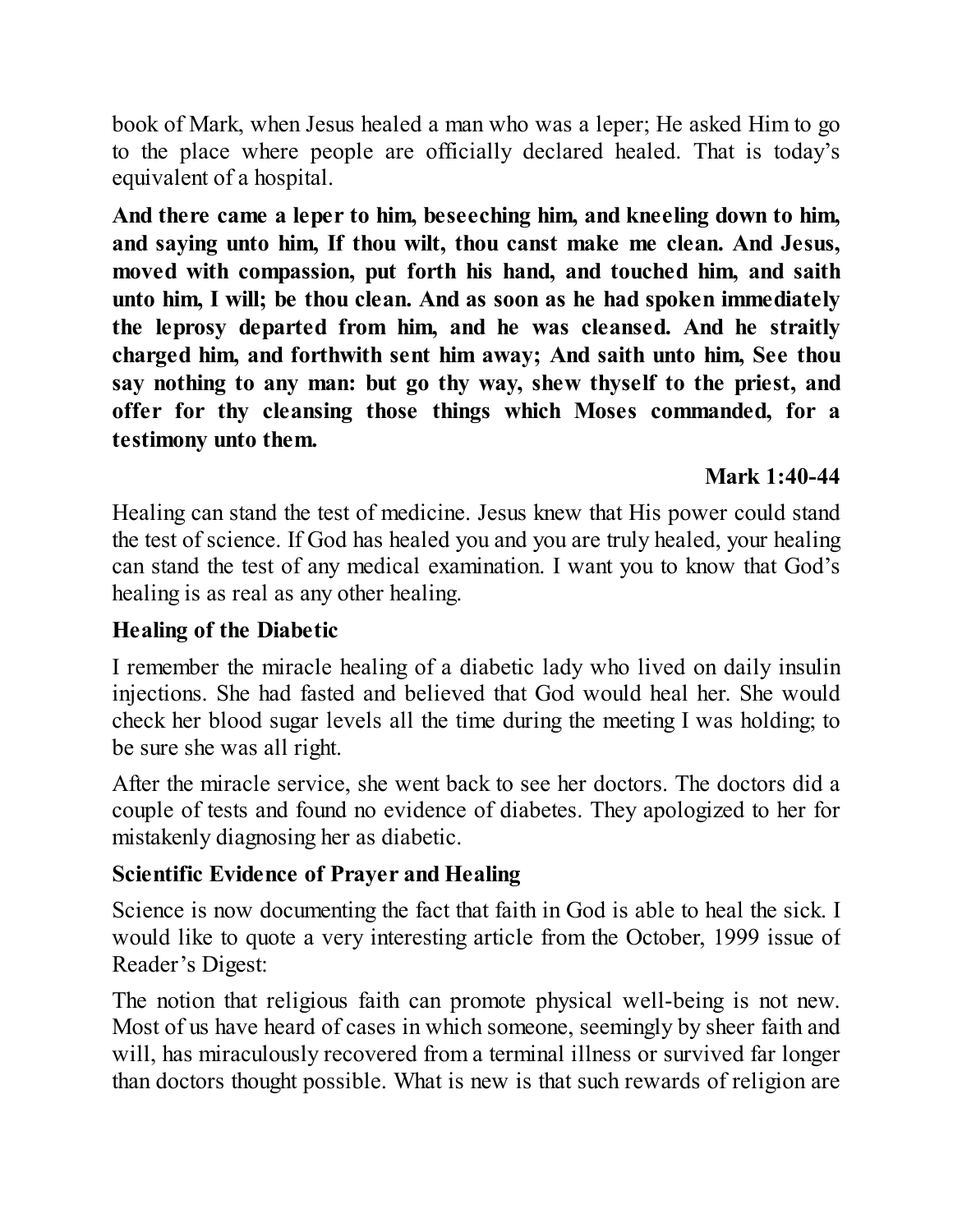becoming the stuff of science.

"We cannot prove scientifically that God heals, but I believe we can prove that belief in God has a beneficial effect," declares Dale A. Matthew, M.D., associate professor of medicine at Georgetown University Medical Center in Washington, D.C. "There's little doubt that healthy religious faith and practices can help people get better."

# **Compelling Evidence**

Just how powerful is the evidence linking faith and health? More than 30 studies have found a connection between spiritual or religious commitment and longer life. Among the most compelling:

A survey of 5,286 Californians found that church members have lower death rates than non-members, regardless of risk factors such as smoking, drinking, obesity, and inactivity.

Those with a religious commitment had fewer symptoms or had better health outcomes in seven out of eight cancer studies, four out of five blood pressure studies, four out of six heart disease studies, and four out of five general health studies.

People with a strong religious commitment seem to be less prone to depression, suicide, alcoholism, and other addictions, according to one research analysis.

One of the most extensive reviews demonstrates that the connections between religion and health cut across age, sex, cultural, and geographic boundaries. It includes more than 200 studies in which religion was found to be a factor in the incidence of a disease, explains Jeffrey S. Levin, a former professor at Eastern Virginia Medical School in Norfolk. Levin found an association between good health and religion in studies of children and older adults; of U.S. Protestants, European Catholics, Japanese Buddhists, and Israeli Jews; of people living in the 1930's and 1980's; of patients suffering from acute and chronic diseases.

### **How Prayer Heals**

Why does faith appear to have such a powerful protective effect? Experts offer several possible explanations.

Going to religious services guarantees contact with people. Social support is a well-documented key to health and longevity.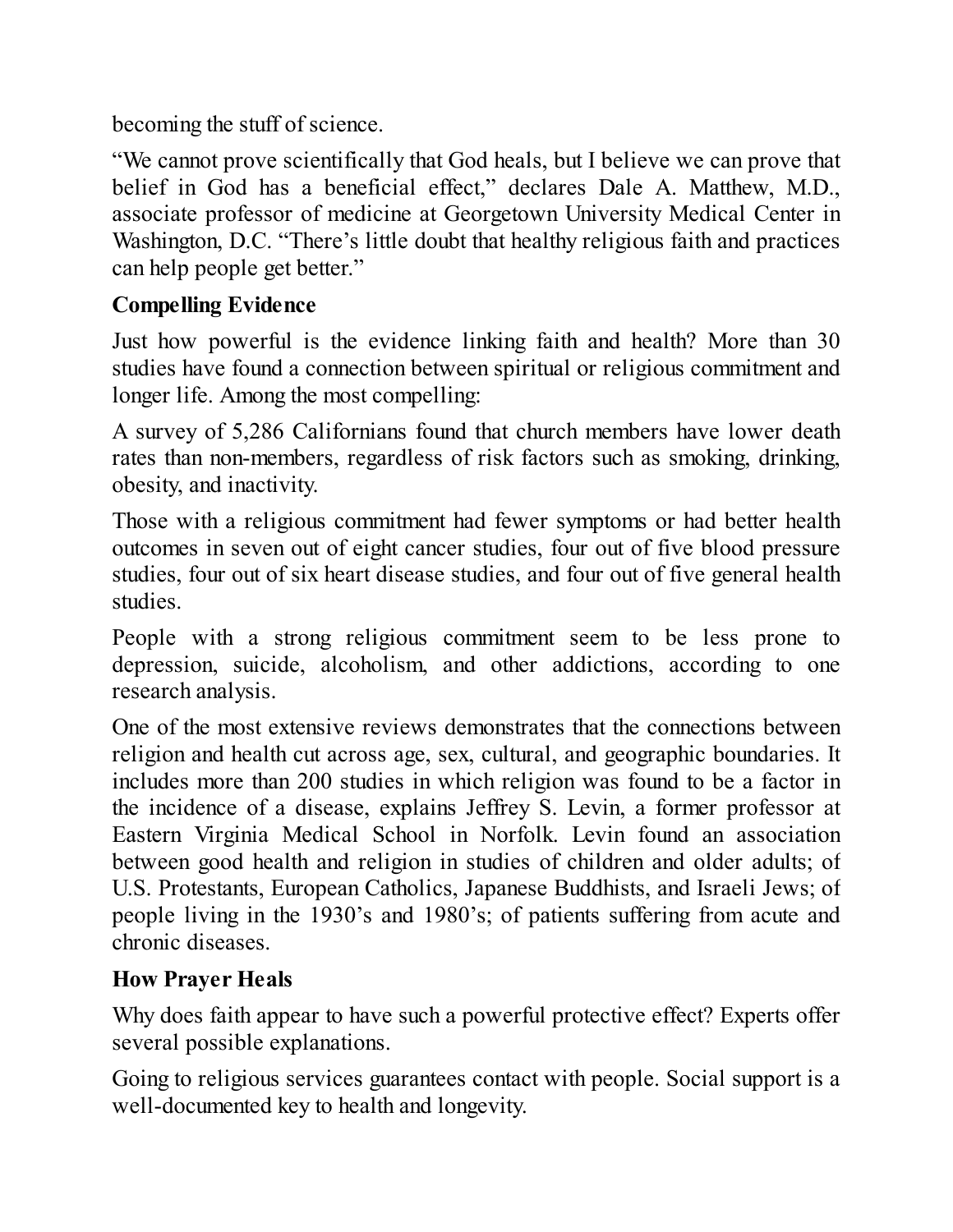Faith gives a sense of hope and control that counteracts stress. "Commitment to a system of beliefs enables people to better handle traumatic illness, suffering, and loss," says Harold G. Koenig, M.D., director of the center for the study of religion, spirituality, and health at Duke University Medical Center.

Praying evokes beneficial changes in the body. When people pray, they experience the same decreases in blood pressure, metabolism, heart and breathing rates as the famous "relaxation response" described by Herbert Benson, M.D. of the Harvard Medical School. Reciting the rosary, for example, involves the same steps as the relaxation response: repeating a word, prayer, phrase, or sound, and returning to the repetition when other thoughts intrude. While the relaxation response works regardless of the words used, Benson says, those who choose a religious phrase are more likely to benefit if they believe in God.

# **Can Others' Prayers Heal?**

Researchers are investigating whether the prayers of others can heal. Benson and his colleagues, studying coronary-bypass patients, and Matthews, studying people with rheumatoid arthritis, are trying to confirm findings of an oft-quoted 1988 study by cardiologist Randolph Byrd, M.D.

Dr. Byrd divided 393 heart patients in San Francisco General Hospital Medical Center into two groups. One was prayed for by Christians around the country; the other did not receive prayers from study participants. Patients did not know to which group they belonged. The group that was prayed for experienced fewer complications, fewer cases of pneumonia, fewer cardiac arrests, less congestive heart failure, and needed fewer antibiotics.

Even more confounding are controversial studies suggesting prayer can influence everything from the growth of bacteria in a lab to healing wounds in mice. "These studies on lower organisms can be done with great scientific precision, and the findings can't be explained away by, say, the placebo effect," says Larry Dossey, M.D., author of Prayer Is Good Medicine.

### **Doctors as Believers**

Dr. Dossey became so convinced of the power of prayer that he began to pray privately for his patients. Nevertheless, he and other experts tread cautiously in this area. "We certainly don't want to start selling religion in the name of science," he says. "People need to make their own choices."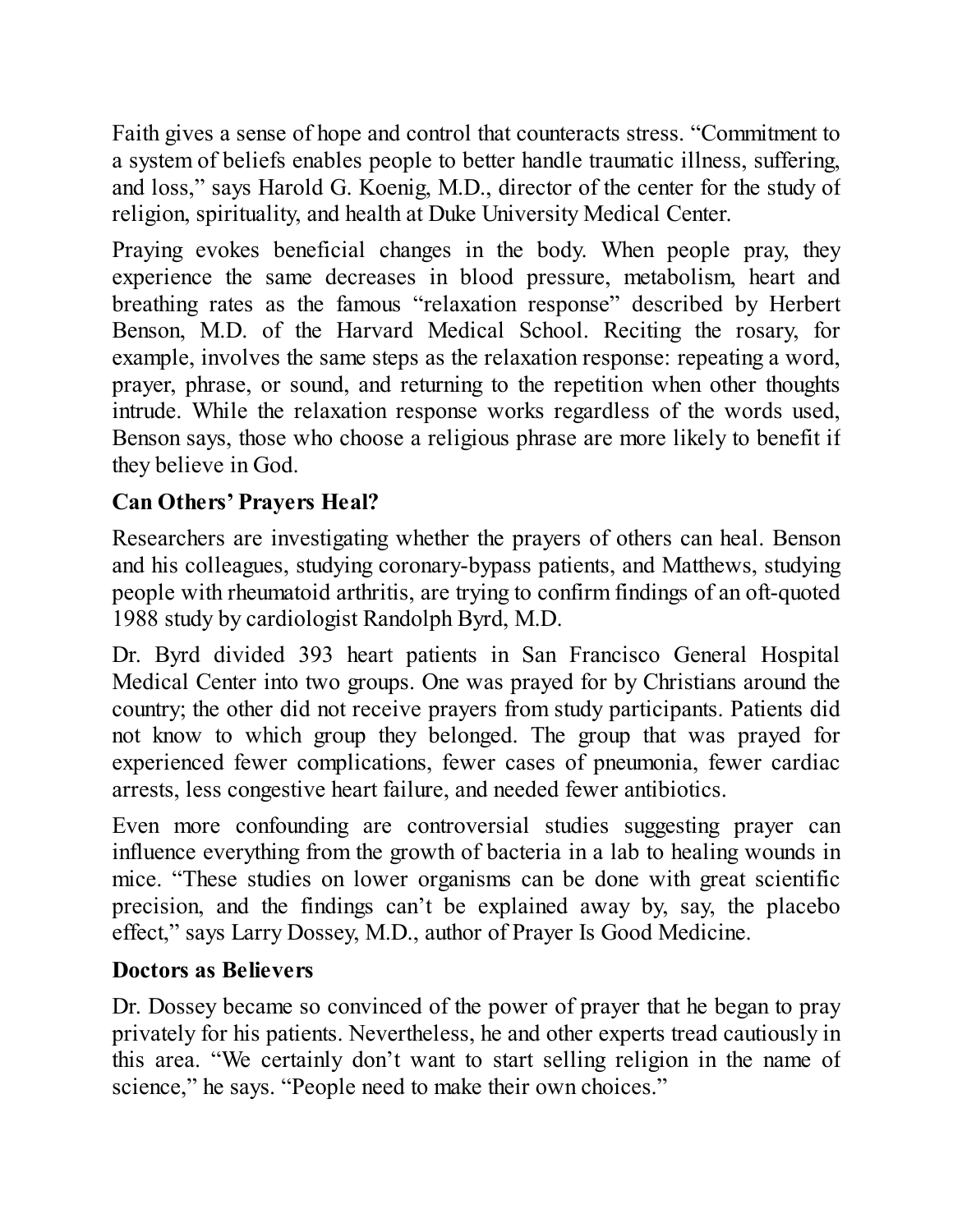And yet, health care institutions are beginning to pay attention to the faithhealth connection. Conferences on spirituality and health have been sponsored by Harvard Medical School and the Mayo Clinic. Nearly half of U.S. medical schools now offer courses on the topic. In a survey of 269 doctors at the 1996 meeting of the American Academy of Family Physicians, 99% said they thought religious beliefs could contribute to healing. When asked about their personal experiences, 63% of doctors said God intervened to improve their own medical conditions.

Clearly, their patients agree that prayer is a powerful tool in healing. Polls by Time/CNN and USA Weekend show that about 80% of Americans believe spiritual faith or prayer can help people recover from illness or injury, and more than 60% think doctors should talk to patients about faith and even pray with those who request it.

This yearning for a connection between religion and medicine is partly a reaction to a health care system that has become increasingly rushed and impersonal. "In medicine, the pendulum had swung so far toward the physical that it almost totally excluded anything spiritual," Dr. Dossey says. "This didn't feel right to patients or many physicians, and the pendulum has begun to swing back."

# **How Faith Fits In**

So what does this mean for the average person? It does not mean adding worship to the list of healthy things you can do. You can't adopt faith as you would a low-fat diet.

What you can do is speak up if you're facing illness or surgery and would like your belief to be part of your health care. That doesn't mean you should expect your doctor to pray with or for you. But it's reasonable to expect him to listen to your needs, arrange a visit from the hospital chaplain, or allow time for prayer before you're wheeled into the operating room.

"Faith" Koenig maintains, "Offers people some control over their lives as opposed to just depending on a medical profession that's becoming more distant and mechanized every day. 1

The healing anointing is real!

# **5. The healing anointing is a lingering anointing.**

We read the story of a man who died in battle and was mistakenly put into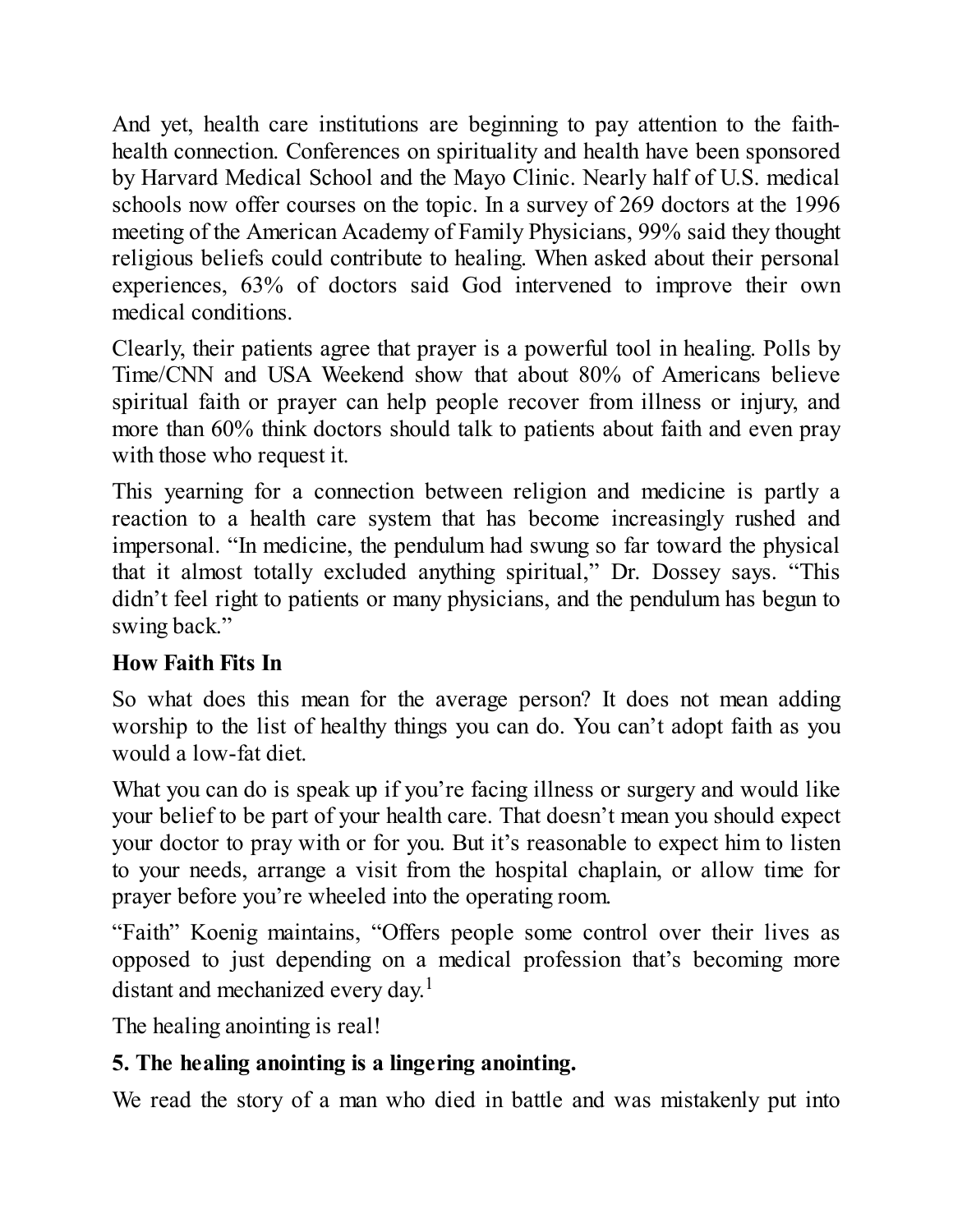Elisha's grave. This man was raised from the dead when he came into contact with Elisha's bones. Apparently there was a lingering anointing in the grave.

**And Elisha died, and they buried him. And the bands of the Moabites invaded the land at the coming in of the year. And it came to pass, as they were burying a man, that, behold they spied a band of men; and they cast the man into the sepulchre of Elisha: and when the man was let down and touched the bones of Elisha, he revived, and stood up on his feet.**

**2 Kings 13: 20-21**

Elisha's grave still contained some anointing. Earlier on we heard of Elisha being sick and then dying.

#### **Now Elisha was fallen sick of his sickness whereof he died.**

#### **2 Kings 13:14**

Someone may ask, "Why did Elisha's anointing not heal Elisha himself?" The healing anointing is a mysterious anointing. Many wonder why one person is healed and another is not. How is it that someone who has died of some sickness, can still minister healing? Anyone who has had hands laid upon him in a miracle service has the anointing resting upon him. Now he needs to have faith to make the anointing begin to soak into him and affect him.

The anointing stays around for a long time. It is a lingering anointing.

### **6. The healing anointing is associated with the anointing for prosperity.**

The healing anointing is associated with prosperity. Healing is usually accompanied by prosperity.

God doesn't just heal you but He gives you something extra. God has added to your life, something that helps you to prosper in this life.

Throughout the Bible and even in the charismatic world, you will notice that people who preach about healing often preach about prosperity. In fact, they are known as healing and prosperity preachers.

Somebody may wonder why they always teach about these two things. It is because they go together. Remember when Jesus spoke of the anointing, "The Spirit of the Lord is upon me," He declared that He had been anointed to preach the gospel to the POOR.

First of all, He addressed the needs of the poor. Then in the very next sentence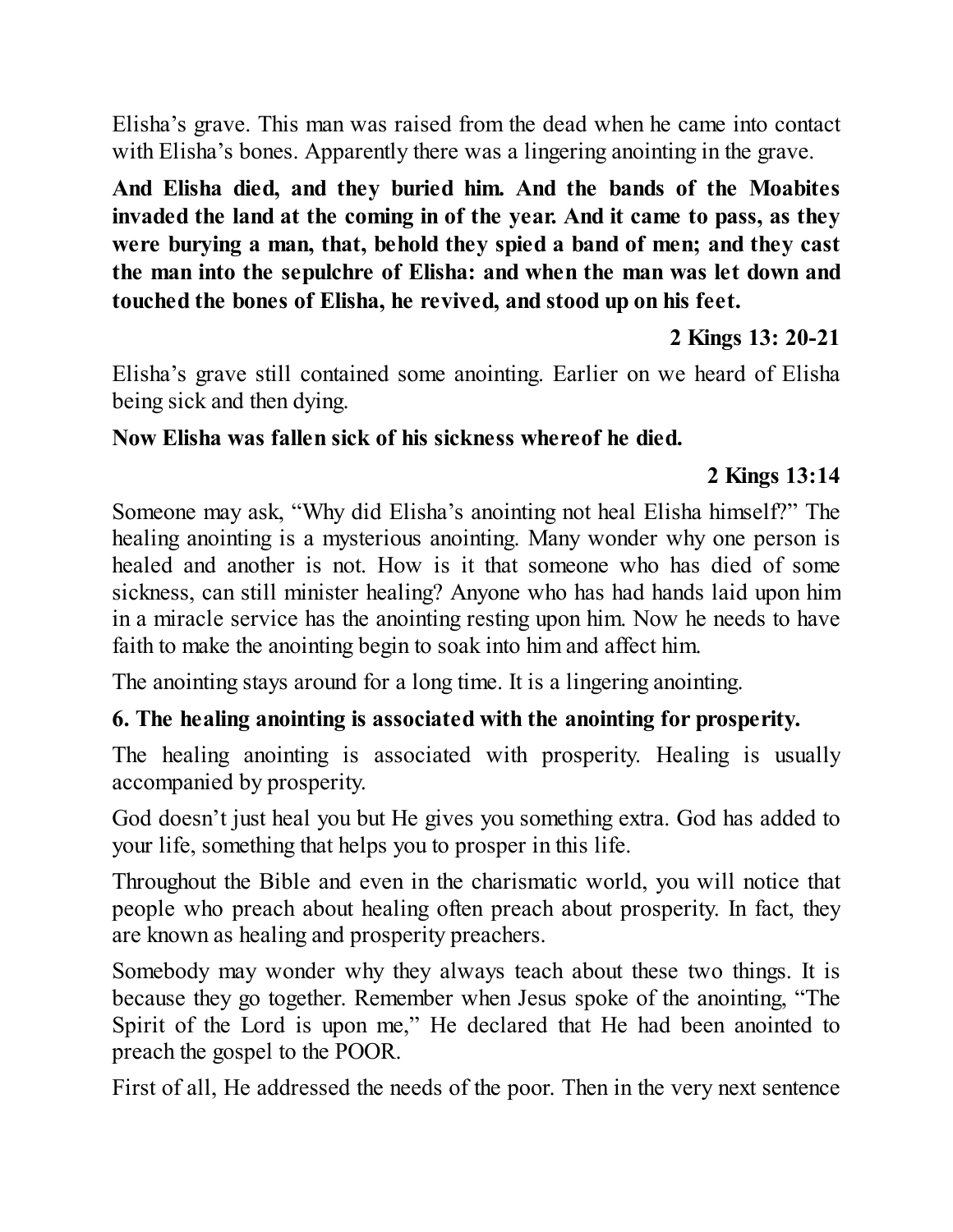he spoke of healing the broken-hearted.

**The Spirit of the Lord is upon me, because he hath anointed me to preach the gospel to the poor; he hath sent me to heal the brokenhearted, to preach deliverance to the captives, and recovering of sight to the blind, to set at liberty them that are bruised,**

#### **Luke 4:18**

So, with the introduction of Jesus' ministry, prosperity and healing are linked together. When the healing anointing is flowing, prosperity abounds. When people are receiving healing, they are also receiving prosperity. These two miracles move together.

Why did God heal you and extend your life? To bless you with more years of abundance over here.

**And he said unto them, Ye will surely say unto me this proverb, Physician, heal thyself: whatsoever we have heard done in Capernaum, do also here in thy country. But I tell you of a truth, many widows were in Israel in the days of Elias, when the heaven was shut up three years and six months, when great famine was throughout all the land; But unto none of them was Elias sent, save unto Sarepta, a city of Sidon, unto a woman that was a widow. And many lepers were in Israel in the time of Eliseus the prophet; and none of them was cleansed, saving Naaman the Syrian.**

#### **Luke 4:23-27**

In Jesus' famous hometown sermon, He spoke about both healing and prosperity. He spoke of the healing of Naaman the Syrian. In the same breath, he spoke of the financial miracle of the widow of Zarephath. These two blessings seem to be linked in the spirit. I see the Lord giving you the prosperity and the healing that you need.

#### **Beloved, I wish above all things that you thou mayest prosper and be in health, even as thy soul prospereth.**

### **3 John 2**

John the apostle also linked these two blessings. He declared that his greatest wish was for his spiritual children to have both prosperity and healing.

Once again, the two blessings are together. You will see it practically happening in your life in Jesus' Name!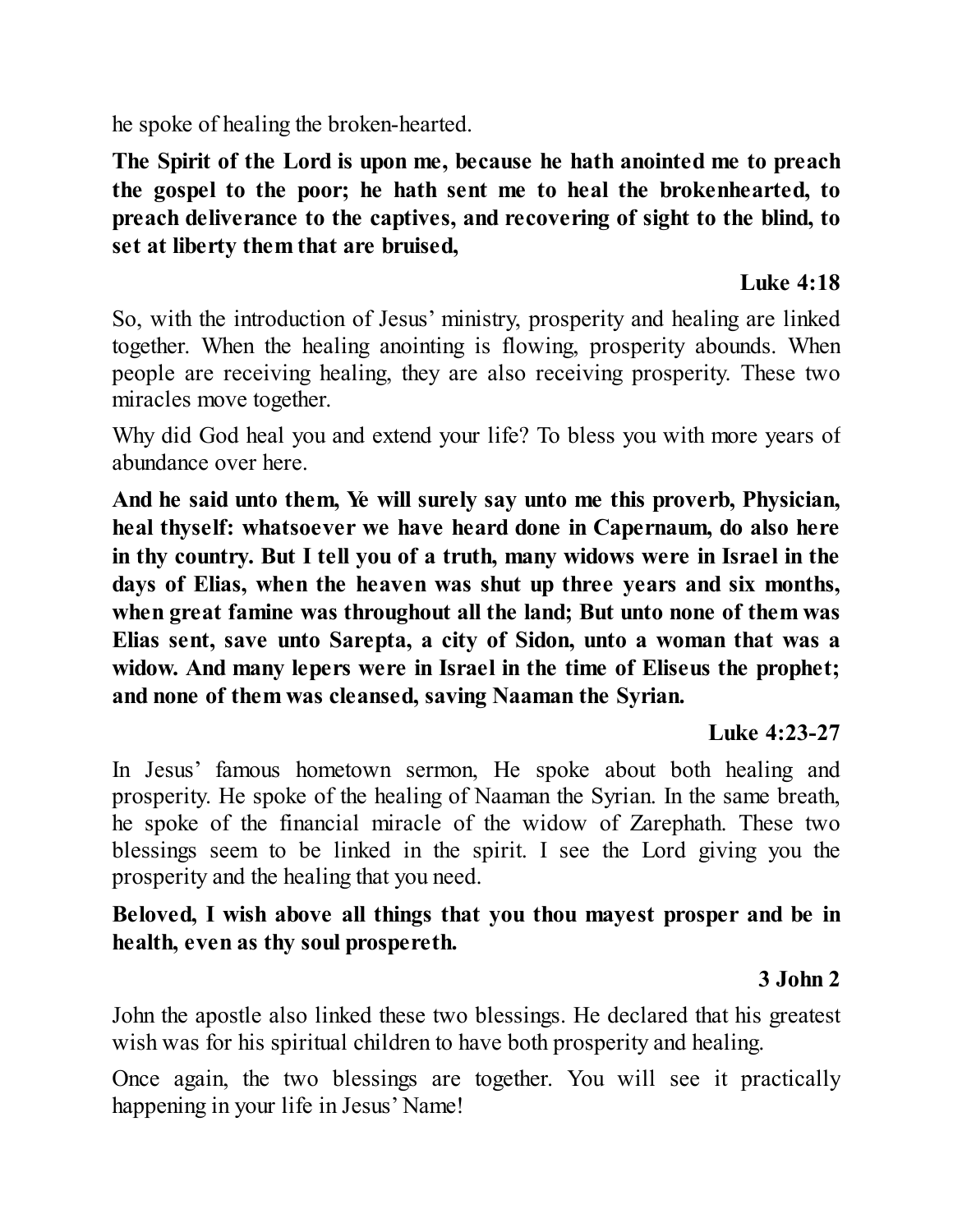If God has given you healing, He's given you prosperity as well. It's real. I believe that your prosperity will be so much that people will wonder. They will ask where you are from, what job you do and who has employed you.

They would like to know what business you do. You will speak about Jehovah *Rophe* and about His kindness and His goodness that have prospered you. There is healing on the left and prosperity on the right. Don't take these things lightly; they will happen practically in your life.

*Prosperity and healing walk together. When you receive one, open your eyes because the other one is nearby.*

# *[Chapter](#page-2-0) 27*

# *Channels of the Anointing*

**Who Can Heal Thee?**

**Mine eyes do fail with tears, my bowels are troubled, my liver is poured upon the earth, for the destruction of the daughter of my people; because the children and the sucklings swoon in the streets of the city. They say to their mothers, Where is corn and wine? When they swooned as the wounded in the streets of the city when their soul was poured out into their mothers' bosom. What thing shall I take to witness for thee? what thing shall I liken to thee O daughter of Jerusalem? what shall I equal to thee, that I may comfort thee, O virgin daughter of Zion? for thy beach is great like the sea: who can heal thee?**

#### **Lamentations 2:11-13**

This Scripture is asking who can solve a problem as big as the sea. If somebody likens a problem in terms of its size to the sea, then the person is really talking about a big problem. The question is very clear, "Who can heal thee?"

As a member of the noble profession of medicine, I must say that I have seen many of the diseases in this world and I know that many of them cannot really be cured by medicine. Usually, doctors only control the effects of diseases. Many things are done just to keep a patient alive.

God is a healer and that is why He introduced Himself in the Old Testament as Jehovah *Rophe*. He is Jehovah your healer, the bridge builder, the healer of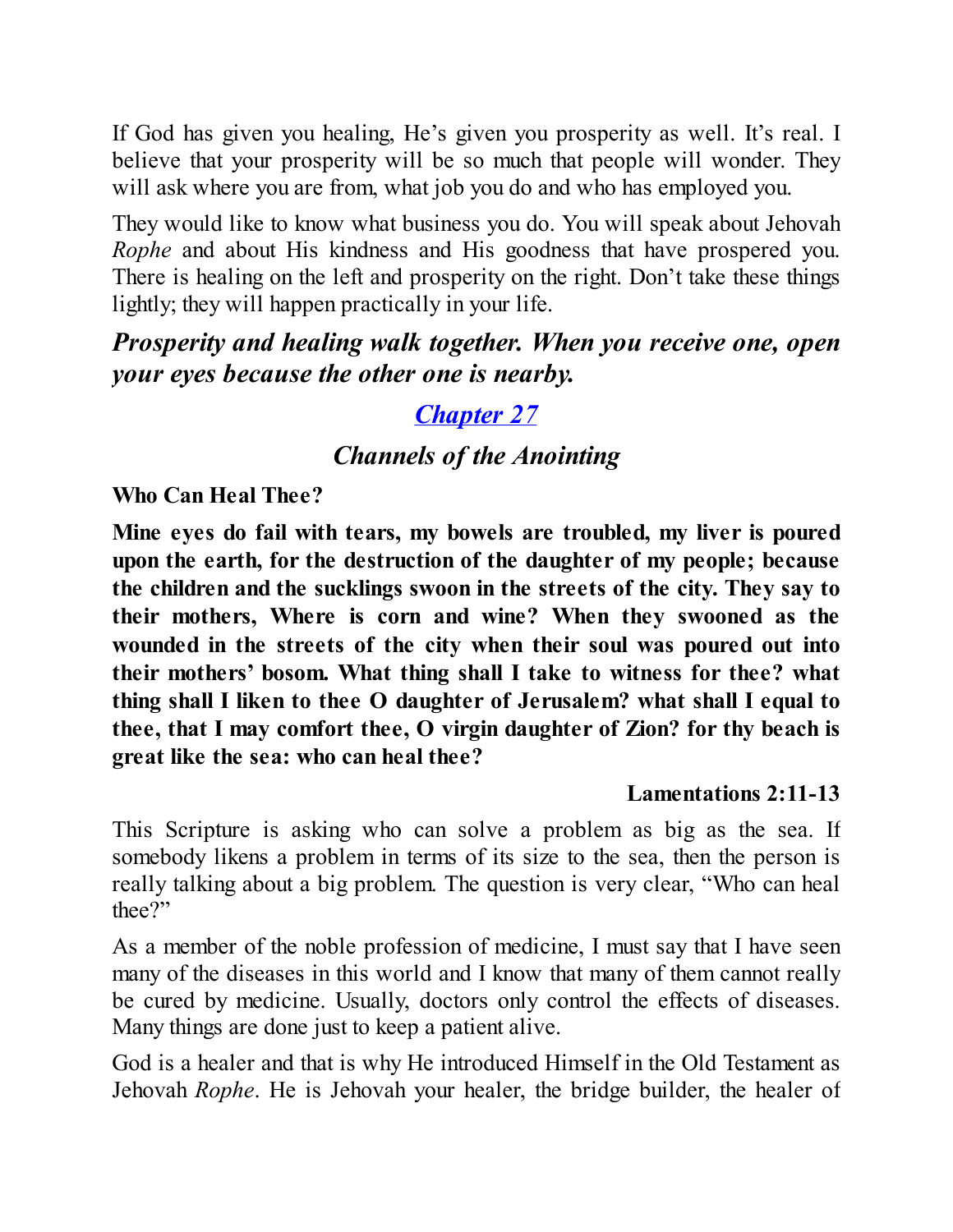your life, the healer of your situations, and the giver of hope.

People often don't understand other people's problems. Many times we try to sympathize with the victims but we don't really understand the extent of the problem they face. Sickness and disease is one of the greatest problems of mankind. Who can heal thee? The Lord can heal thee!

### **Five Channels of the Healing Anointing in Your Life**

1. The healing anointing passes into your life through the **LAYING ON OF HANDS**.

#### **…they shall lay hands on the sick, and they shall recover.**

### **Mark 16:18**

One of the ways that God can touch you and bless you is through the laying on of hands. Don't take the laying on of hands for granted. Something wonderful happens when hands are laid on you by an anointed person.

I remember a few years ago, I was in Korea at the prayer mountain of Pastor Yonggi Cho's church. When he finished preaching, I noticed that many people had queued up for prayer. When I saw the queue I said to myself, "Well, once I can see a hand being stretched out, I shall not leave this place without that hand being laid on me." I joined the queue immediately and hands were laid on me. I said, "Thank you Lord, something is happening to me right now." I believed and I knew that I had received something.

I know that the anointing is passed on when hands are laid on you and so I believe that even shaking hands with the man of God can transmit the anointing.

I remember a story I heard about Archbishop Benson Idahosa when he was returning to Nigeria from Bible School. He was just about to start out in ministry and his church officials had come to the airport to meet him. As he shook hands with them, they began to fall under the power. It is faith in the contact that activates the anointing.

The laying on of hands is a very powerful thing. It is the principle that the power of God is transmitted through physical contact. Even a hug, a handshake or mere physical contact can lead to transmission of the anointing. A simple hug can become as powerful as laying on of hands depending on what you are believing God for! When a dead body fell into Elisha's grave, the contact caused the dead man to come alive. Even contact with bones leads to the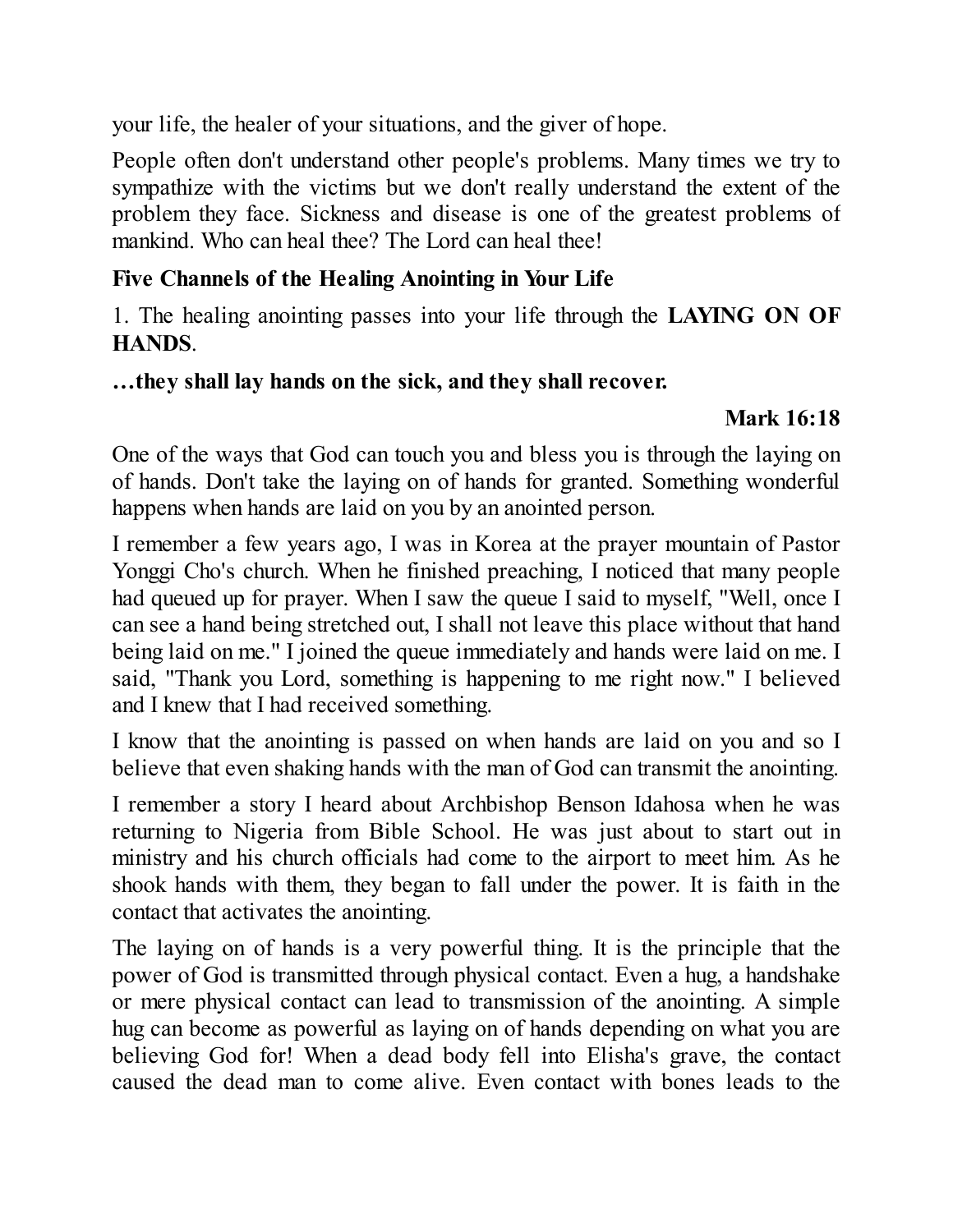transmission of the anointing.

2. The healing anointing comes into your life through the **ANOINTING OIL**.

## **And they cast out many devils, AND ANOINTED WITH OIL MANY THAT WERE SICK, AND HEALED THEM.**

### **Mark 6:13**

**Is any sick among you? let him call for the elders of the church; and let them pray over him, ANOINTING HIM WITH OIL IN THE NAME OF THE LORD: And the prayer of faith shall save the sick, and the Lord shall raise him up; and if he hath committed sins, they shall be forgiven him.**

### **James 5:14-15**

Praying for the sick with anointing oil is a very scriptural practice. As we dedicate the oil, it is transformed from simple olive oil to the Balm of Gilead and the anointing of Almighty God. If you can believe that it is no more ordinary olive oil, but the healing anointing of the Holy Spirit, it will heal every disease in your life. It is the anointing oil that healed the sick and cast out devils in the Bible. It is real!

Remember what Jesus said about the communion. He said it was His body and His blood. He told us to eat His body and drink His blood.

**And as they were eating, Jesus took bread, and blessed it, and brake it, and gave it to the disciples, and said, Take, eat; this is my body. And he took the cup, and gave thanks, and gave it to them, saying, Drink ye all of it; For this is my blood of the new testament, which is shed for many for the remission of sins.**

#### **Matthew 26:26-28**

When some people took the communion and believed that it was no longer bread or just wine but actually the body and blood of Jesus, they were healed. When others treated it disrespectfully they became sick and some died.

**Wherefore whosoever shall eat this bread, and drink this cup of the Lord, unworthily, shall be guilty of the body and blood of the Lord. But let a man examine himself, and so let him eat of that bread, and drink of that cup. For he that eateth and drinketh unworthily, eateth and drinketh damnation**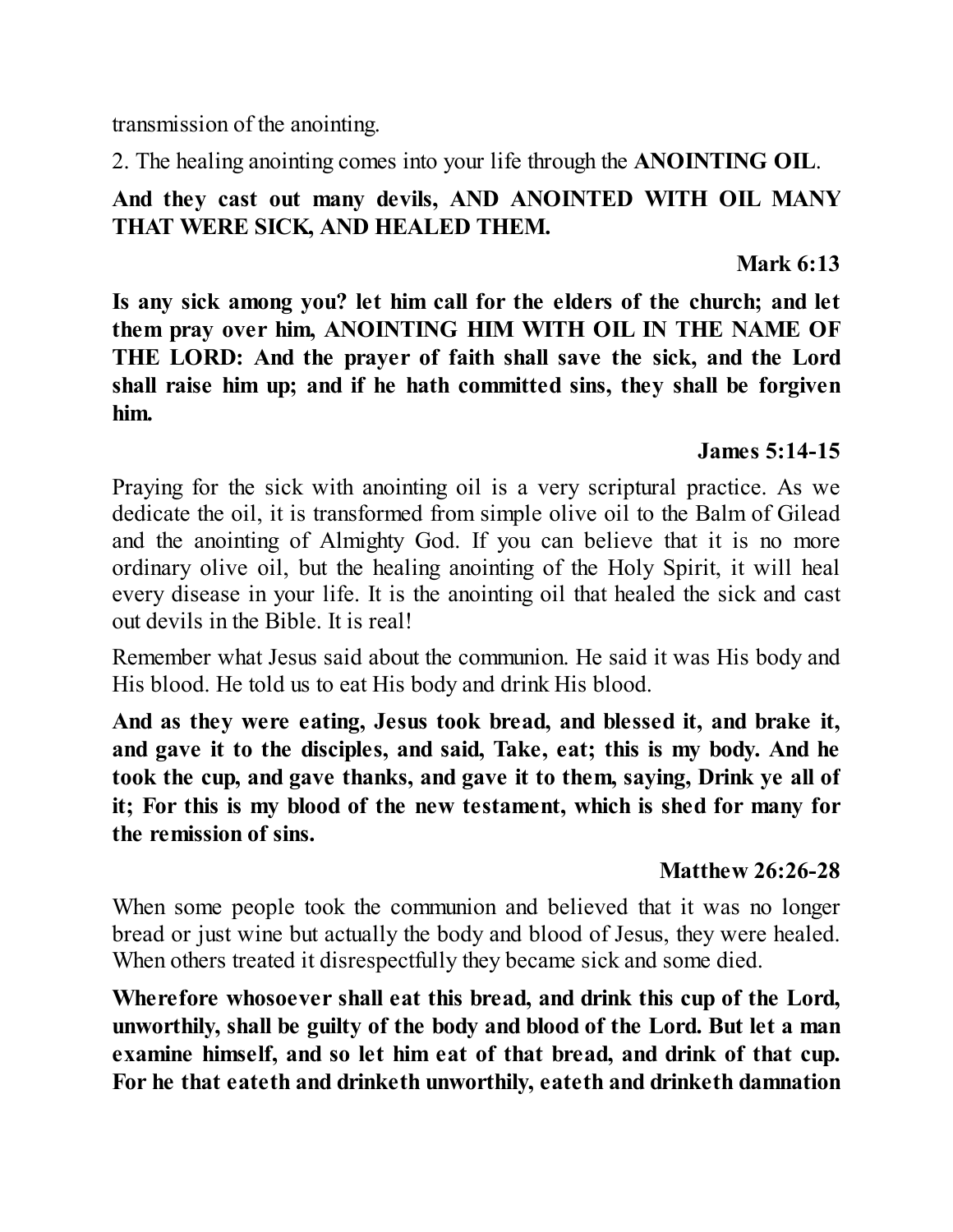#### **to himself, not discerning the Lord's body. For this cause many are weak and sickly among you, and many sleep.**

## **1 Corinthians 11:27-30**

In the same way, you must understand that when we pray over the oil, it is no longer oil but the power of the anointing of the Holy Spirit passing into your body.

Everybody needs healing. Sometimes a normal person suddenly begins to have a little pain in the leg. This pain may turn out to be something evil. God's healing anointing comes to heal us of things we are not even aware of. Before the thing is manifest, God has healed you. What a healing anointing we have! It restores and refreshes our lives and souls. Thank God for the healing anointing! What a healing Jesus we have!

### 3. The anointing passes through **THE GARMENTS**.

Many people do not recognize the power of the anointing that resides within the clothes of anointed people. The healing anointing seems to be able to stay in the garments of anointed people. The woman with the issue of blood believed that she did not need to be prayed for or anointed with oil. She didn't need to know Jesus personally. If only she could touch His garment, she knew the anointing would heal her.

### **For she said, IFI MAYTOUCH BUT HIS CLOTHES, I shall be whole.**

### **Mark 5:28**

The healing anointing is an invisible power of the Holy Spirit but it translates into the physical. That is why physical methods like the laying on of hands, the anointing with oil and the coming into contact with garments can transmit the power of the Holy Spirit. In another instance in the Bible, a whole city just wanted to touch the garments of Jesus. They were not interested in prayer, counselling or anything like that.

And when they were gone over, they came into the land of Gennesaret. And when the men of that place had knowledge of him, they sent out into all that country round about, and brought unto him all that were diseased; And besought him THAT THEY MIGHT ONLY TOUCH THE **HEM OF HIS GARMENT: AND AS MANY AS TOUCHED WERE MADE PERFECTLYWHOLE.**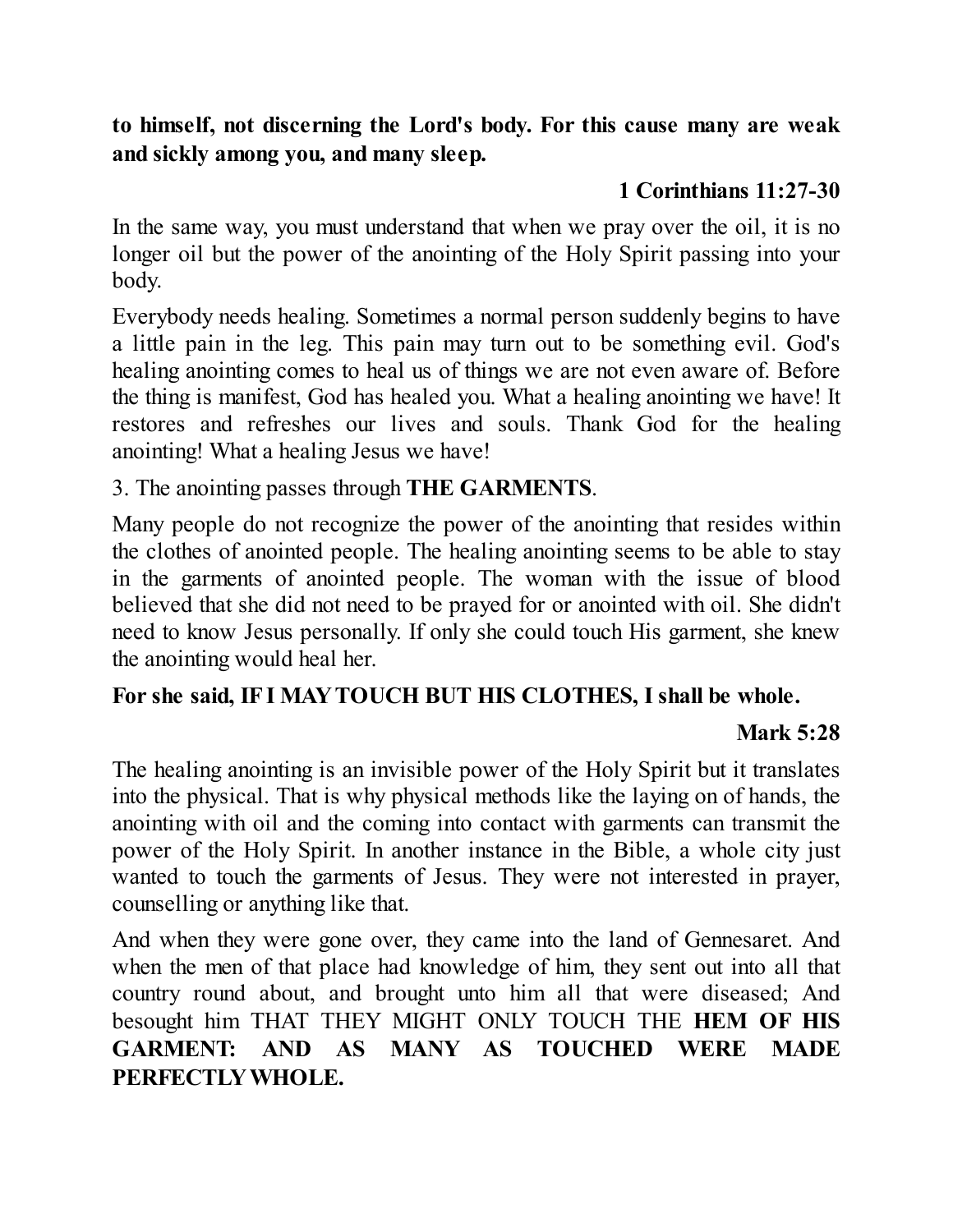### **Matthew 14:34-15:1**

When people believe, the anointing is activated. The people realized by experience, that they could touch the garment, which had been in contact with the anointed person and be healed.

There seemed to be something about the garment. "Garment" stands for all types of clothes. They just wanted to touch the hem of whatever Jesus was wearing. The hem, apron, handkerchief, or anything He wore on him.

#### **One Was Anointed, One Was Not**

One day, two prophets were walking by the river, one was anointed and the other was not. The one who was not anointed wanted desperately to get the anointing. As they walked along, the younger prophet asked the older prophet if he could have twice as much of the anointing. The older prophet laughed and said that he had asked a hard thing.

He said that if the Lord willed, it might be so. Suddenly, a chariot of fire appeared and even though the younger prophet tried to stay so close, the older prophet was whisked away to heaven. The younger prophet was so sad that he cried. When he had finished crying, he wiped his tears and looked around him. But there was the GARMENT! It had been left behind. The young prophet knew that the anointing could be in the garment. He took up the garment (mantle) and smote the water and asked, "Where is the Lord God of Elijah?" He wasn't sure whether it was an anointed garment or not.

The river decided to obey. Suddenly, the young prophet knew that the anointing was still around. The garment contained the anointing and he had the garment.

And it came to pass, when they were gone over, that Elijah said unto Elisha, Ask what I shall do for thee. before I be taken away from thee. And Elisha said, I pray thee, let a double portion of thy spirit be upon me. And he said, Thou hast asked a hard thing: nevertheless, if thou see me when I am taken from thee, it shall be so unto thee; but if not, it shall not be so. And it came to pass, as they still went on, and talked, that, behold, there appeared a chariot of fire, and horses of fire, and parted them both asunder; and Elijah went up by a whirlwind into heaven. And Elisha saw it, and he cried, My father, my father, the chariot of Israel, and the horsemen thereof. And he saw him no more: and he took hold of his own clothes, and rent them in two pieces.

### **HE TOOK UP ALSO THE MANTLE OF ELIJAH THAT FELL FROM**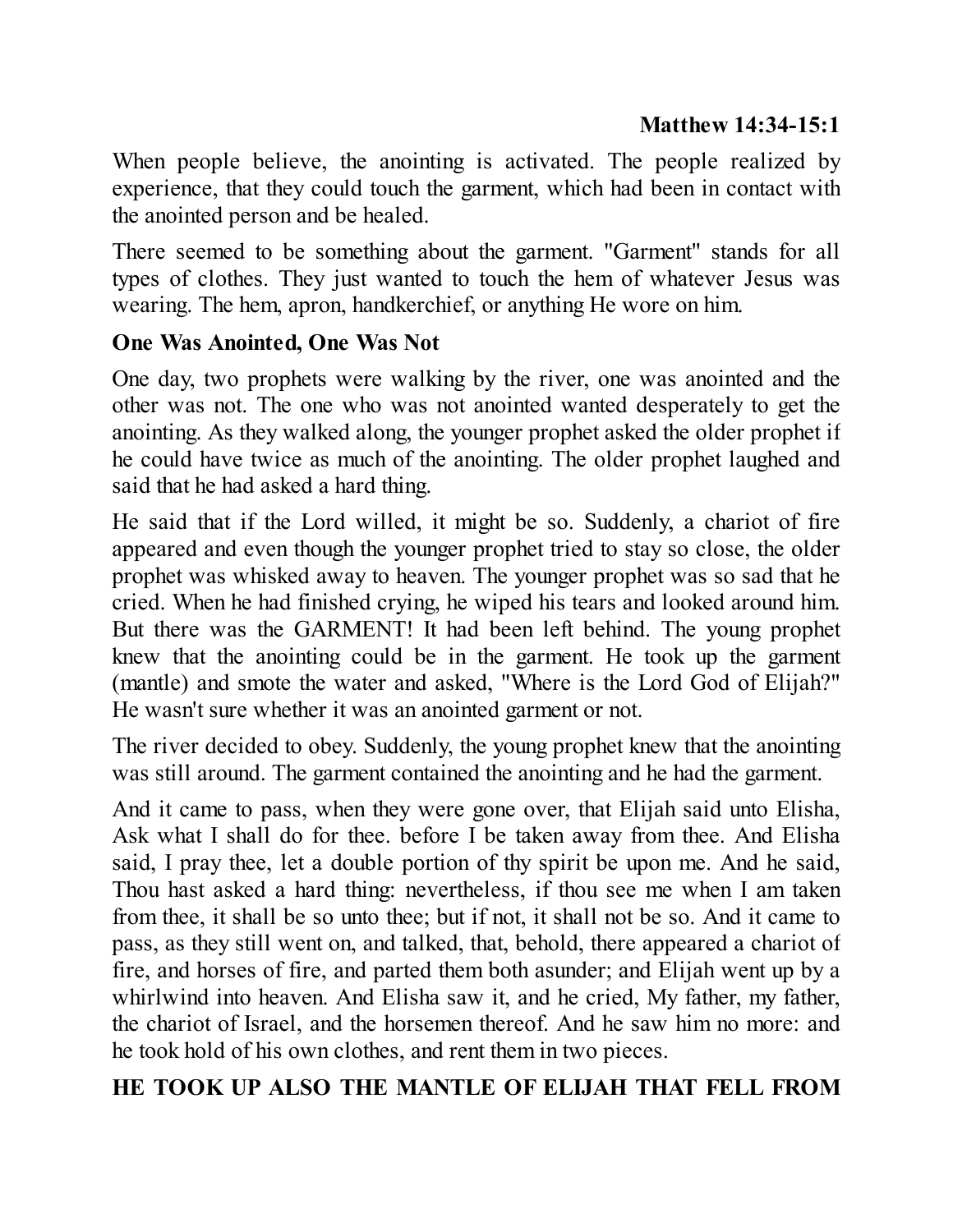# **HIM, AND WENT BACK, AND STOOD BY THE BANK OF JORDAN; AND HE TOOK THE MANTLE OF ELIJAH THAT FELL FROM HIM, AND SMOTE THE WATERS, AND SAID, WHERE IS THE LORD GOD OF ELIJAH? AND WHEN HE ALSO HAD SMITTEN THE WATERS, THEYPARTED HITHER AND THITHER: AND ELISHA WENT OVER.**

#### **2 Kings 2:9-14**

When your pastor gives you a tie, don't take it lightly. You can't define God and put Him in a box and expect Him to behave in a particular way. The healing anointing is mysterious! All these different ways are biblical methods that make the anointing flow.

4. The anointing is within the **SPOKEN WORD**.

One of the ways in which the healing anointing works is by the spoken word. It is called the "rhema". Many healings don't take place by the laying on of hands. Jesus hardly laid hands on people. He mostly ministered by speaking words to them. He would say, "Go thy way, thy son liveth" or He would say, "Daughter, thy faith has made thee whole." On another occasion, he said, "Young man, I say unto thee, arise."

Most people want hands to be laid on them but many miracles take place through the spoken word. Even Elisha operated in that anointing. In the healing of Naaman the leper, Elisha sent a message to Naaman: "Go and wash and thou shalt be made whole." The healing was in the message that had come.

**So Naaman came with his horses and with his chariot, and stood at the door of the house of Elisha. And Elisha sent a messenger unto him, saying, Go and wash in Jordan seven times, and thy flesh shall come again to thee, and thou shalt be clean.**

#### **2 Kings 5:9-10**

There was a nobleman's son who was not well. The man came to Jesus for the healing of his son. Jesus said to him, "Go thy way, thy son liveth." No prayer. No laying on of hands. No anointing oil. No garment. Just a word! Speaking a word is a valid way of ministering healing.

On his way home, this nobleman met his people who told him that his son was all right. He inquired of them what time the son had improved and he found out that it was at the same time that Jesus had spoken to him. Only six words had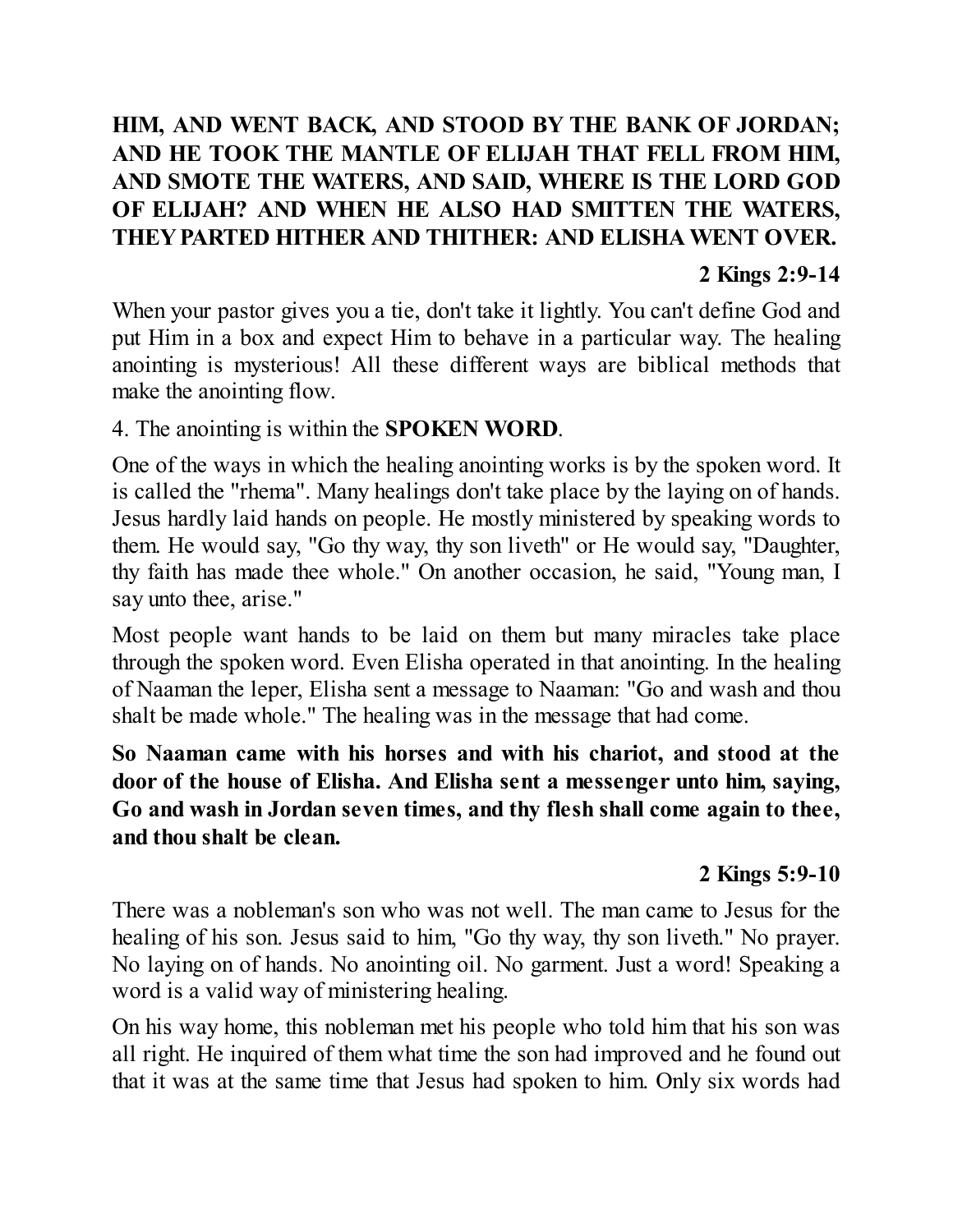been spoken.

**So Jesus came again into Cana…there was a certain nobleman, whose son was sick at Capernaum. When he heard that Jesus was come out of Judea into Galilee, he went unto him and besought him that he would come down, and heal his son: for he was at the point of death…Jesus saith unto him, 'Go thy way, thy son liveth…. And as he was now going down the servants met him, and told him, saying, Thy son liveth. Then enquired he of them the hour when he began to amend. And they said unto him, Yesterday at the seventh hour the fever left him. So the father knew that it was at the same hour, in the which Jesus said unto him, Thy son liveth..**

### **John 4:46, 47, 50-52**

Try not to think so much about hands being laid on you. God will touch you and change your life through the spoken word of his anointed servant.

# *[Chapter](#page-2-0) 28*

# *Laws of the Supernatural*

Every field of endeavour has its rules and bylaws. You must learn the rules of the supernatural if you want to operate in it. The way God does things is sometimes different from the way we would operate.

**For my thoughts are not your thoughts, neither are your ways my ways, saith the Lord. For as the heavens are higher than the earth, so are my ways higher than your ways, and my thoughts than your thoughts.**

#### **Isaiah 55:8, 9**

Supernatural healing is different from natural healing. One of the biggest questions facing all miracle ministries is, "Why is everyone not healed?" Another question is: "Why do some people seem to have all the blessings and others have no blessings at all?"

The existence of these questions in your mind can keep you away from experiencing the supernatural. Please remember that there were questions in the minds of the people in Jesus' hometown. They questioned His background as well as His source of power. Generally speaking, they were questioning the validity of His ministry.

#### **The Law of Divine Selection**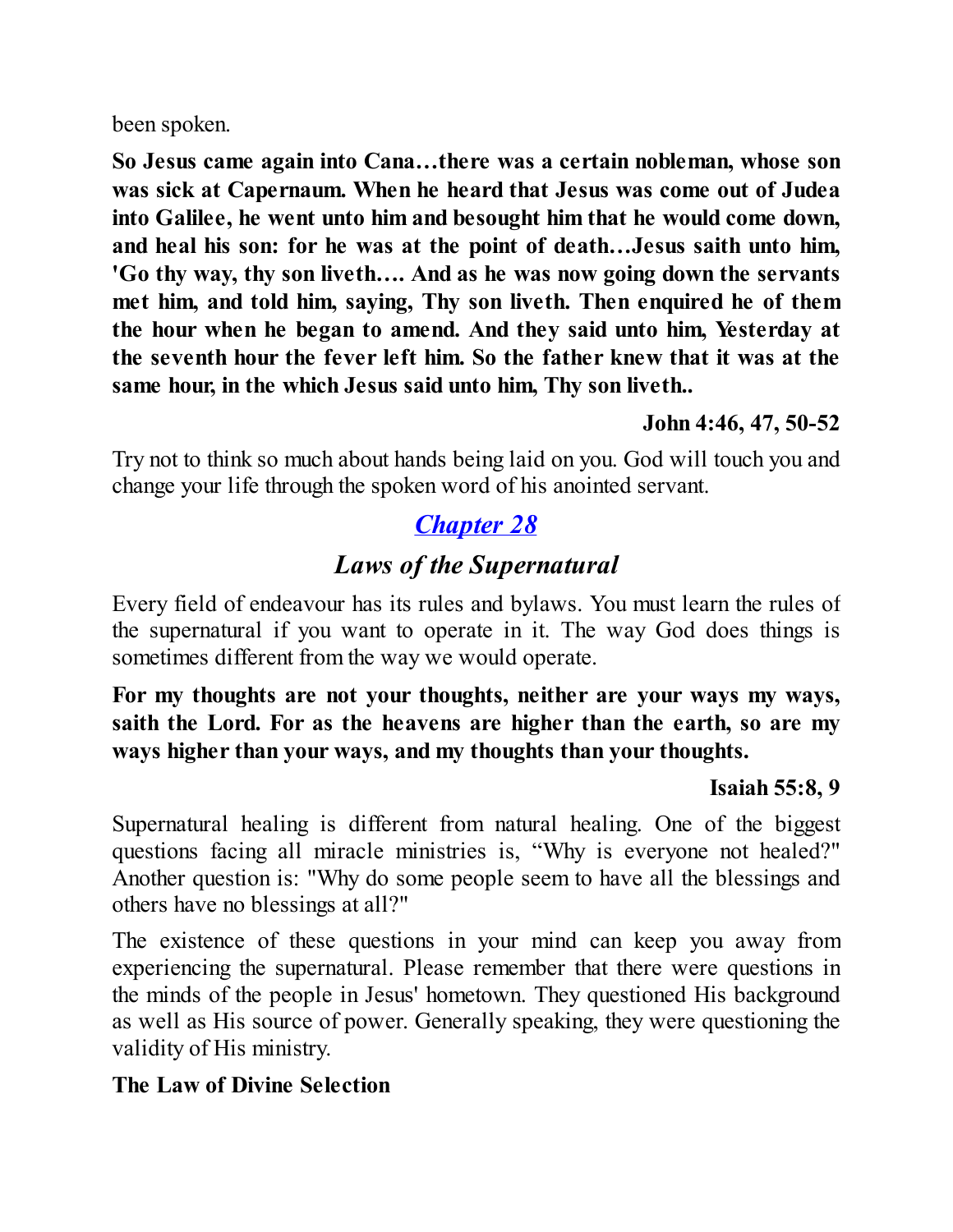The supernatural operates by the law of divine selection. Jesus spoke about this law in Luke chapter 4. He said, that there were many widows in the days of Elijah the prophet, however, only one widow received a miracle. God knows about the masses of humans suffering and he cares. It seems to me that when God is ministering, he selects out of the masses and ministers to some.

There were many sick and dying lepers in the days of Naaman the Syrian. Jesus again spoke about how Naaman was divinely selected for a miracle.

**But I tell you of a truth, many widows were in Israel in the days of Elias, when the heaven was shut up three years and six months, when great famine was throughout all the land; But unto none of them was Elias sent, save unto Sarepta, a city of Sidon, unto a woman that was a widow. And many lepers were in Israel in the time of Eliseus the prophet; and none of them was cleansed, saving Naaman the Syrian.**

#### **Luke 4:25-27**

It is the same principle that favoured the lame man at the Pool of Bethesda. Some people may say it is because of their faith. Others may say it is because of the anointing on the man of God What I would simply say is that there is a law of divine selection. We do not understand everything. Nobody does! The Bible says that we are looking through a glass dimly. We neither see nor know everything!

### **For now WE SEE THROUGH A GLASS, DARKLY; but then face to face: now I know in part; but then shall I know even as also I am known.**

# **1 Corinthians 13:12**

As the song goes, "We will understand it better by and by." Somebody may ask the question, "Why then do pastors preach as if everyone is going to be healed?" They ask, "Why do evangelists raise our hopes when we may not get healed?"

Dear friend, there is no other way to raise up the faith of people except you stand boldly and speak in faith. Any pastor who begins his sermon by saying, "Some will not be blessed in this miracle service," is not raising up the faith of the people.

If you want miracles, you have to preach faith. If you want the power of God, you have to preach about the power of God. Jesus preached about the anointing. He said, "The spirit of the Lord is upon me." He spoke about how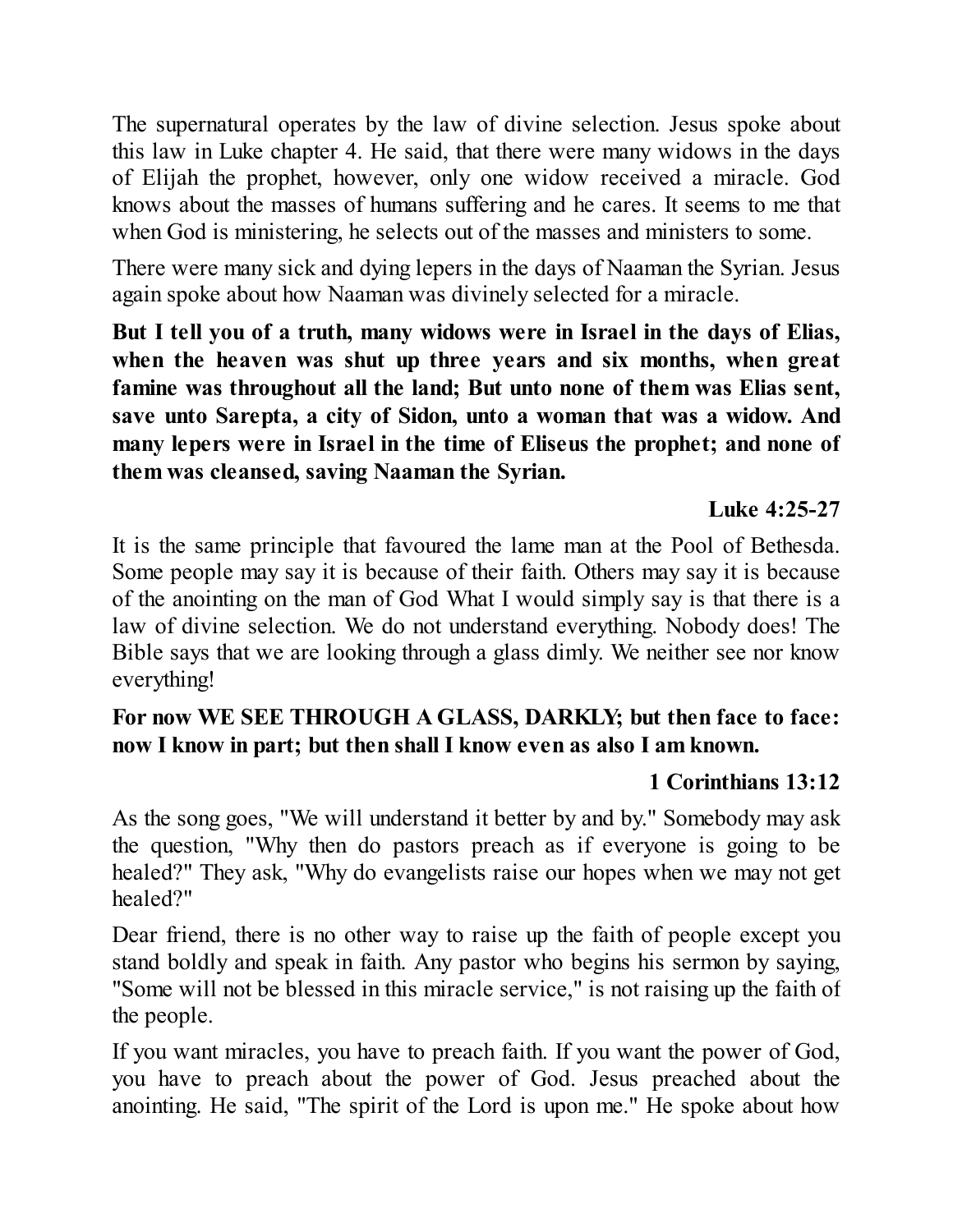God had anointed him. When you preach about the anointing, the anointing will flow. When you talk about healing, healing will happen. Faith comes by hearing and hearing by the Word.

### **So then faith cometh by hearing, and hearing by the word of God.**

### **Romans 10:17**

As a pastor who cares for his sheep very much, I pray for miracles and breakthroughs for my people. I once prayed for a group of ladies who had not been able to have children. Some of them became pregnant and now have their children. Some years later I prayed again and some that had not been able to have children still did not have any children. Some who already had a child, were blessed with supernatural pregnancies.

I would ask myself, "Oh God! Why don't you share this thing evenly? So many don't have any children at all, why don't you at least answer their prayers and give at least everybody one child?" Jesus made it very clear in his sermon. There are many sick people like Naaman, who need help. There are many more poor people like the widow of Sarepta, who need a financial miracle. But God will have his own way of ministering to them.

When it comes to the supernatural move of the Holy Spirit, you can often not tell what God will do. We do know that He will do something. But we do not always know "who" He will do it for and why He will do it.

# **The Law of Humility**

When you study the testimony of the woman with the issue of blood, you will realize that she had been through many things.

### **And a certain woman, which had an issue of blood twelve years, And had SUFFERED MANY THINGS of many physicians, and had spent all that she had, and was nothing bettered, but rather grew worse,**

# **Mark 5:25, 26**

The Bible records that she had been bleeding in this manner for twelve years. It declares that she had suffered at the hands of several doctors. She had been humiliated time and time again by different doctors. Even with modern medicine, women with gynaecological problems have humiliating experiences at the hands of different doctors. I wonder what it was like two thousand years ago.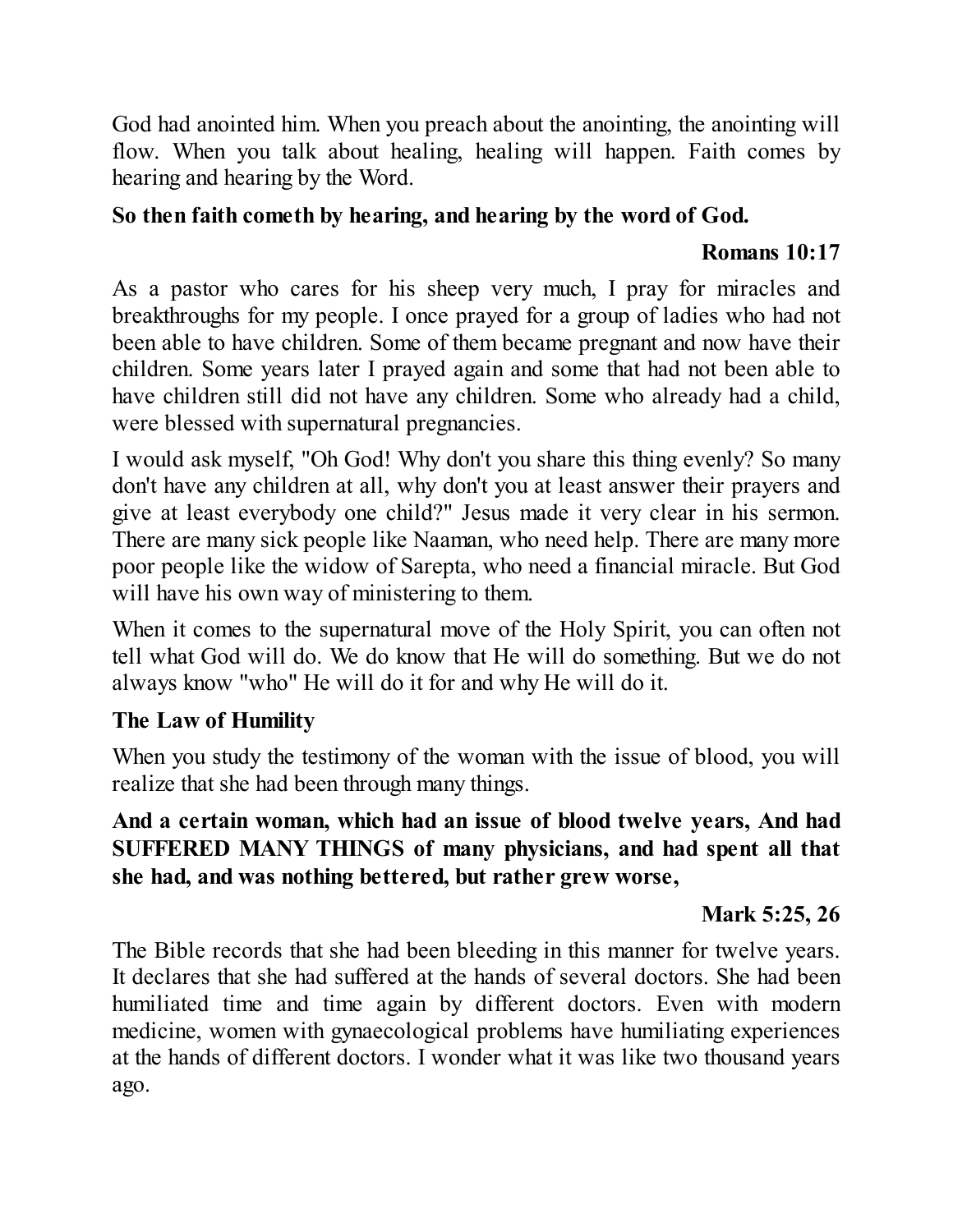By the time this woman came to Jesus, she had no confidence in herself. She had no hope in man. She had no trust in human medicine. She had been completely softened by the experiences of life. This had made her humble and open to receive. The Bible says that God resists the proud, but he gives grace to the humble. God gives miracles and blessings to humble people.

When you are proud, you often don't know it. Experiences of life can calm you down and allow you to begin to trust in the grace of God. Don't be worried by the difficult times you are going through. Perhaps, you are on the road of humility. God is breaking down your resistance. He is causing you to be ready and open to receive grace. Your day for a miracle is around the corner.

This woman did not even want to meet Jesus. All she wanted to do was to touch the tip of Jesus' garment. That is humility indeed! Humble yourself in the sight of God and He will raise you up!

### **Humble yourselves therefore under the mighty hand of God, that he may exalt you in due time:**

**1 Peter 5:6**

### **The Law of Repeated and Sustained Ministration**

I have also thought that if God ministers to you, you should instantly recover. This is a natural expectation. However, I have come to see that there is often a need for repeated and sustained ministration to the same person. You will see this law in operation many times in the Bible.

A common example is when Naaman was asked to dip himself in the River Jordan seven times. He was asked to bath seven different times in the same river. The question is, why not once? Why not three times? Why not six times? The answer is, "I don't know." God wanted to bless Naaman after the seventh ministration.

**And Elisha sent a messenger unto him, saying, Go and wash in Jordan seven times, and thy flesh shall come again to thee, and thou shalt be clean...Then went he down, and dipped himself SEVEN times in Jordan, according to the saying of the man of God: and his flesh came again like unto the flesh of a little child, and he was clean.**

# **2 Kings 5:10, 14**

Elijah prayed for rain seven times. On seven different occasions, he sent his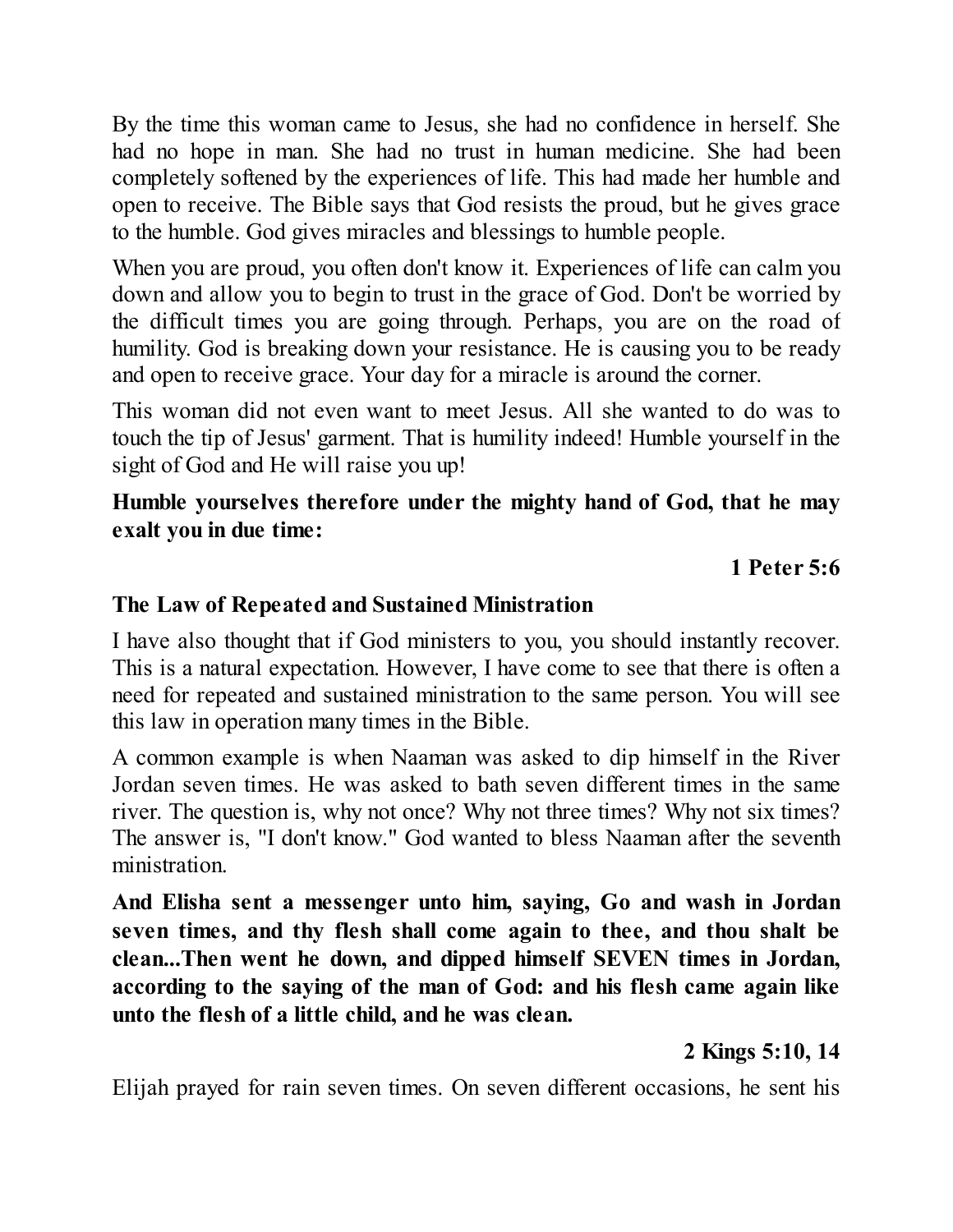assistant to look at the clouds.

**…And Elijah went up to the top of Carmel; and he cast himself down upon the earth, and put his face between his knees, And said to his servant, Go up now, look toward the sea. And he went up, and looked, and said, There is nothing. And he said, Go again SEVEN TIMES.**

### **1 Kings 18:42, 43**

There was no sign of rain until after the seventh prayer.

**...And it came to pass at the SEVENTH TIME, that he said, Behold, there ariseth a little cloud out of the sea, like a man's hand…**

### **1 Kings 18:42-44**

After that session, Elijah's assistant noticed a very small cloud in the form of a man's hand. I see God giving you a miracle. I see the miracle appearing after several ministrations. Do not be tired of being prayed for. Greater men had to pray seven times and were not angry with God. Please do not be angry with God; do not develop a bitter spirit and attitude!

When Elijah prayed for a dead boy, he prayed three times.

**And he stretched himself upon the child THREE TIMES, and cried unto the Lord, and said, O Lord my God, I pray thee, let this child's soul come into him again. And the Lord heard the voice of Elijah; and the soul of the child came into him again, and he revived.**

# **1 Kings 17:21, 22**

He lay on the boy three times and prayed. Is this just a mystical ritual? No it is not! It is the law of sustained and repeated ministrations at work.

Do you remember when Joshua led the people of God around the walls of Jericho? They had the greatest breakthrough of their lives. But it came only after the seventh round of ministration.

**And it came to pass at the SEVENTH time, when the priests blew with the trumpets, Joshua said unto the people, Shout; for the Lord hath given you the city. So the people shouted when the priests blew with the trumpets… that the wall fell down flat…**

**Joshua 6:16, 20**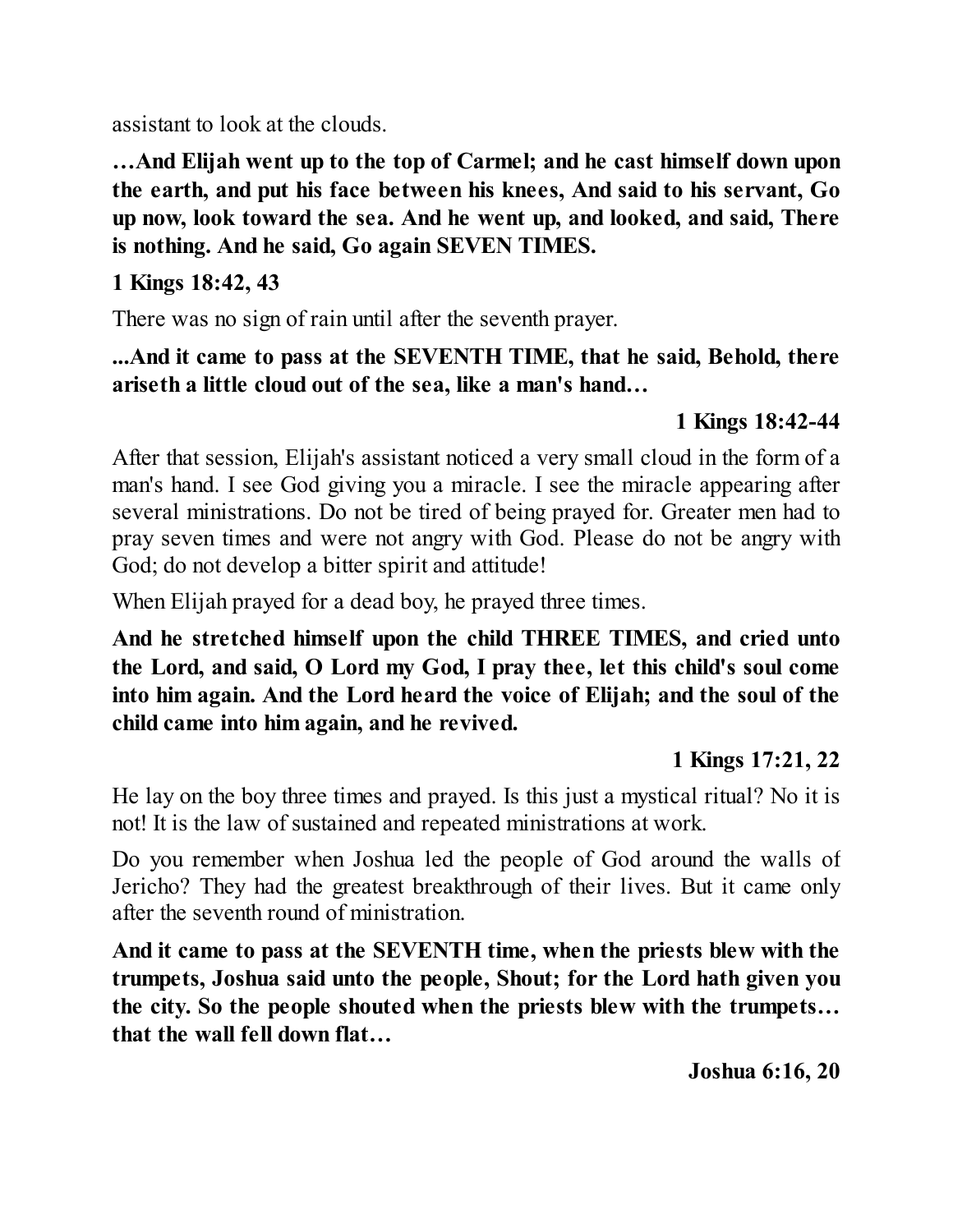The walls of opposition in your life are crumbling right now in the name of Jesus! Keep up the sustained ministration. You may be anointed seven times, before your miracle will finally come. I see the walls of hindrance to your marriage crumbling before the mighty anointing of the Holy Spirit. Walls erected by the devil and his agents cannot keep you out of his blessings.

As you read this book, the power of God is flowing into you to bring the gates of wickedness and the high things in your life crashing down. Receive a divine blessing from the Lord right now!

Study the ministry of Jesus. He prayed for a blind man in Mark 8:24.

**And he cometh to Bethsaida; and they bring a blind man unto him, and besought him to touch him. And he took the blind man by the hand, and led him out of the town; and when he had spit on his eyes, and put his hands upon him, he asked him if he saw ought. And he looked up, and said, I see men as trees, walking. AFTER THAT HE PUT HIS HANDS AGAIN UPON HIS EYES, and made him look up: and he was restored, and saw every man clearly.**

### **Mark 8:22-25**

After the first ministration, the man saw men as trees. Even Jesus had to minister a second time before the miracle finally came through. Someone may ask, "If He was truly the Son of God why did He have to pray twice?" That was the law of repeated ministration at work.

If you have the time, study about the Holy Spirit in the New Testament. The disciples did not receive the Holy Spirit only once. In John 20:24, Jesus breathed on them and said, "Receive ye the Holy Spirit." That was their first anointing.

### **And when he had said this, he breathed on them, and saith unto them, RECEIVE YE THE HOLYGHOST...**

**John 20:24**

Later in Acts 2, the disciples received a baptism of the power of the Holy Spirit.

**And THEY WERE FILLED WITH THE HOLY GHOST, and began to speak with other tongues, as the Spirit gave them utterance.**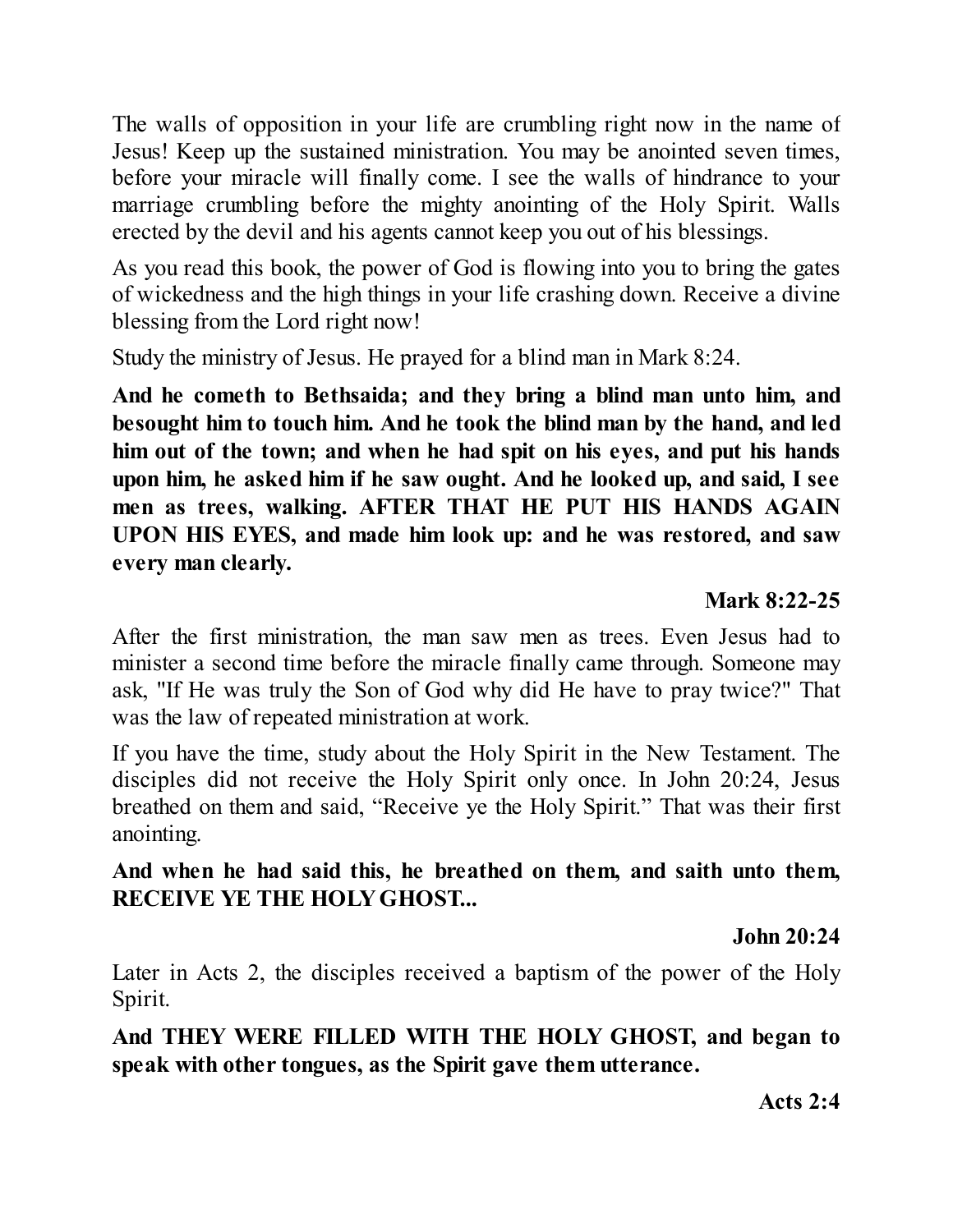In Acts 4, the Bible says that they were filled with the Holy Spirit again.

### **And when they had prayed, the place was shaken where they were assembled together; and THEY WERE ALL FILLED WITH THE HOLY GHOST, and they spake the word of God with boldness.**

#### **Acts 4:31**

If the first filling was enough, then why did the Bible show this three times? This was the law of repeated ministration. I love praying for my church members; it is very biblical. One day, something will happen and their lives will never be the same again.

#### **The Law of Spiritual Timing**

It is a known fact that we all need a blessing from the Lord. It is important to understand the law of the timing of miracles. Why did Jesus come into the Earth only two thousand years ago? The Bible says when the time was right, God sent His Son.

#### **But when the fulness of the time was come, God sent forth his Son, made of a woman, made under the law,**

#### **Galatians 4:4**

Jesus was a gift of God to the Jews, but in the day of their divine blessing, they did not receive the gift. It is important for you to recognize the time of your visitation. Just as you have a time when you do certain things. God has a time in His timetable when He is going to bless you with certain gifts.

#### **God's Timing Is Best**

In 1988, God placed me in the office of a teacher. At another time, He placed on me the anointing to pastor. He then gave me an anointing to minister prophetically and later an anointing to minister miracles. Why didn't He do it all at once? God has a time for your breakthrough. As you flow with Him, you will come into special days for your life and you will be truly blessed.

Do not be angry with God because He is keeping to His schedule. God may not come when you want Him to come. But He will come in time. Be a man or woman of understanding. You will have your miracle baby. You will have your healing. You will have your financial breakthrough. Trust in the Lord with all your heart and understand the time. When it is your time, walk in it and be blessed.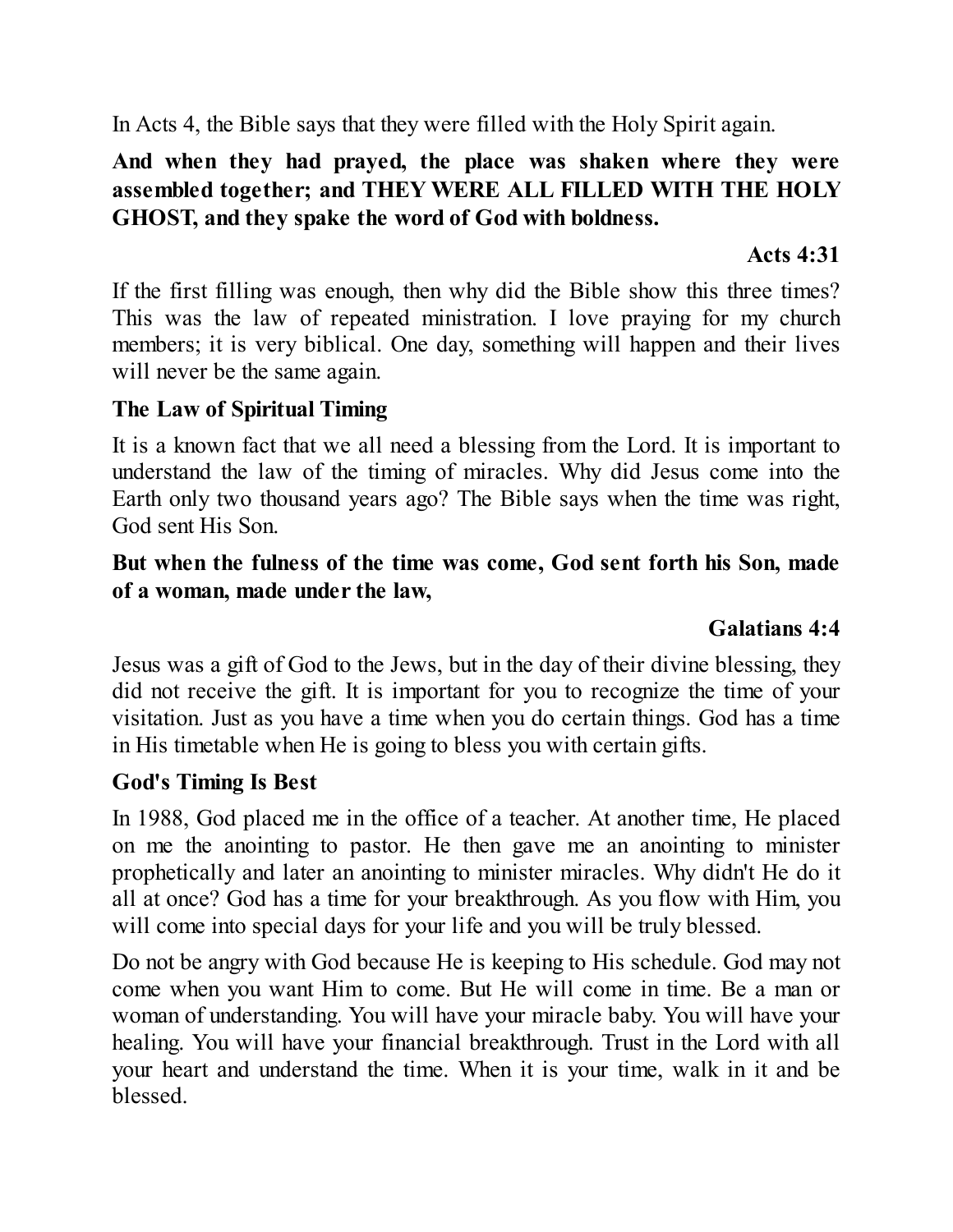### **Prophecy for Your Breakthrough**

For there shall come a time, saith the Lord, when you will not seek for miracles but you will seek for my wholeness. When you seek after me, I will add unto you all things that are necessary.

Fear not my little flock, for I have laid a table for you in the presence of your enemies. Do not be afraid of the enemies you see all around you.

For in that day, saith the Lord, I will pour out my anointing so strong that you will taste of my goodness and my mercies. Those that despise you will stand and declare, "The Lord has done great things for them."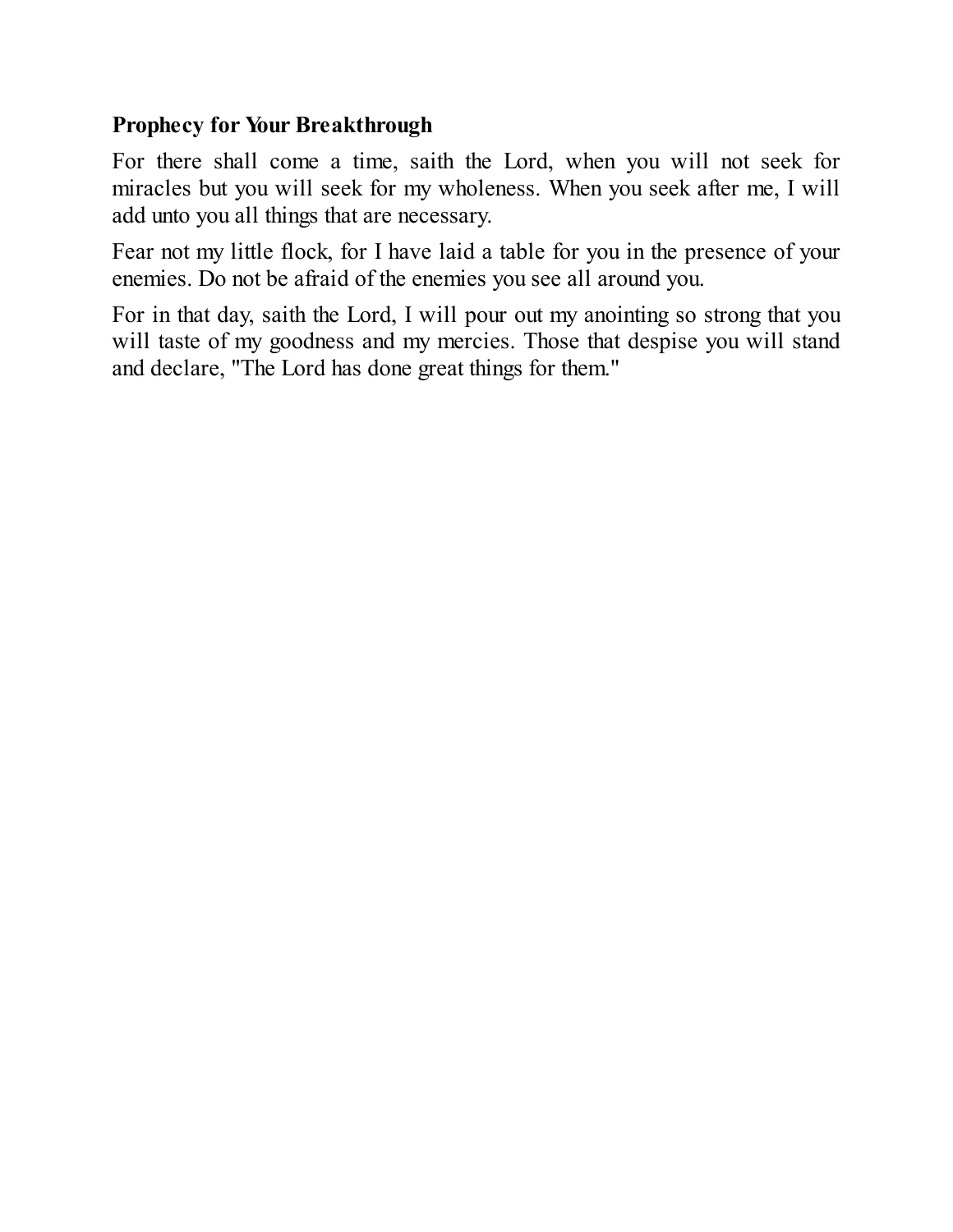# *Section 3*

# *[Chapter](#page-2-0) 29*

# *How God Anointed Jesus of Nazareth*

**HOW GOD ANOINTED JESUS OF NAZARETH WITH THE HOLY GHOST AND WITH POWER: who went about doing good, and healing all that were oppressed of the devil; for God was with him.**

#### **Acts 10:38**

**Let this mind be in you, which was also in Christ Jesus: Who, being in the form of God, thought it not robbery to be equal with God: But made himself of no reputation, and took upon him the form of a servant, and was made in the likeness of men: AND BEING FOUND IN FASHION AS A MAN, he humbled himself, and became obedient unto death, even the death of the cross.**

### **Philippians 2:5-8**

Many people do not understand that Jesus Christ, although he was the Son of God often referred to Himself as the Son of Man. I believe that one of the reasons He did that was for us to recognize that He took upon Himself the form of a man. The Scripture tells us that, "He humbled Himself and was found in fashion as a man."

Becoming a man means that He had all the frailties and weaknesses of man. The Bible says that he was tempted in all points like us.

**For we have not an high priest which cannot be touched with the feeling of our infirmities; but was in all points tempted like as we are, yet without sin.**

# **Hebrews 4:15**

This means that whatever temptations you have, Jesus experienced them too. If you have a temptation to drink, He was tempted to drink. If you have temptations to commit fornication, Jesus was tempted to commit fornication. If you are tempted to lie, He was tempted to lie. If you are tempted to steal, He was tempted to steal. If you are tempted to bear a grudge against someone, Jesus was tempted many times to hold a grudge against the people who persecuted Him all through His life. If you are tempted to be afraid, He was.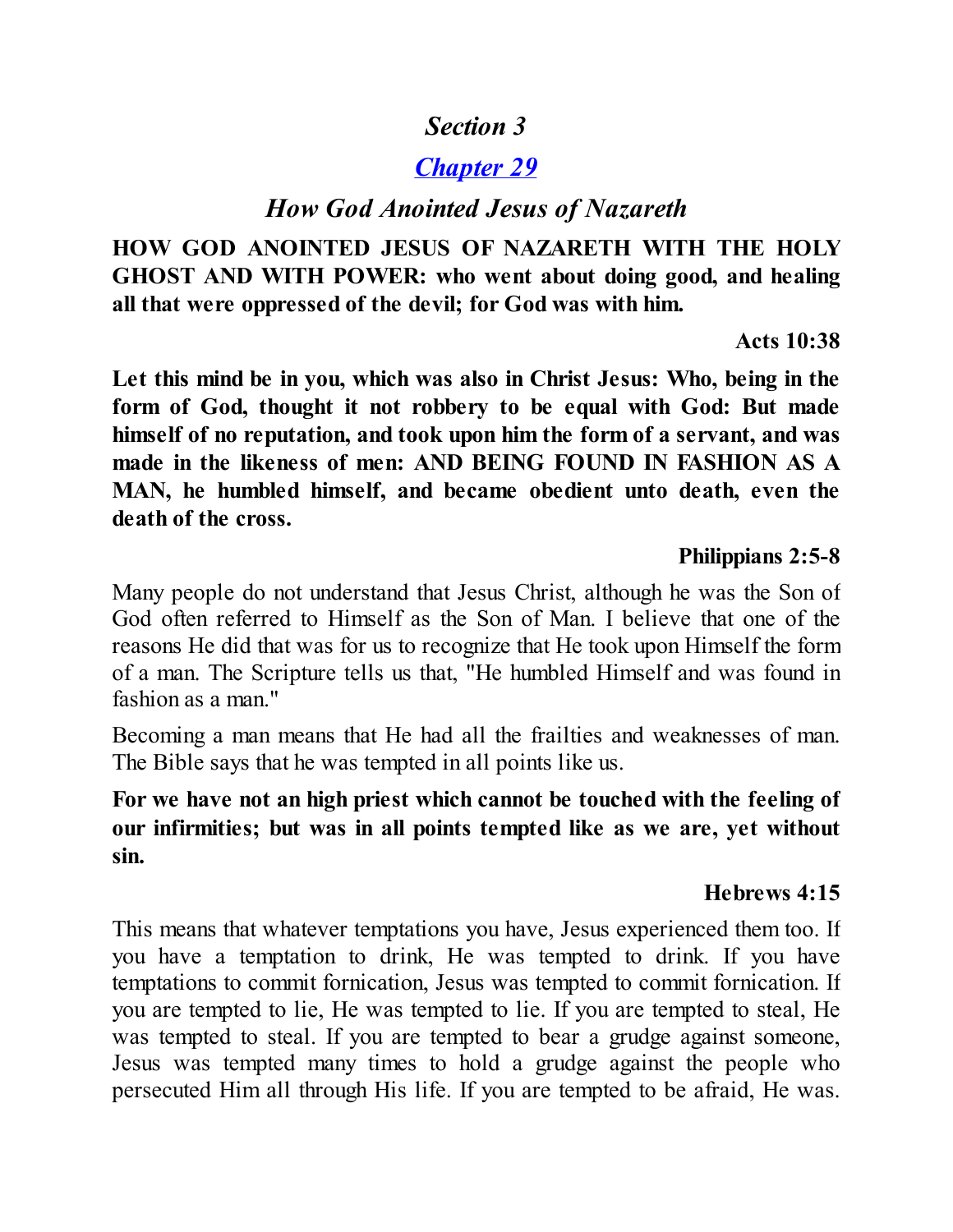He was tempted to be afraid of going to the cross and to face all the wicked people. He was tempted because He was a normal human being.

He is the greatest example for all of us. If we follow him, we are not following someone that cannot be followed. We can follow Him because He became like we are. He had the weaknesses that we have because all men are imperfect. This is why He had to pray like we do. If he were God on Earth, He wouldn't need to pray.

The question we ask ourselves is, "How was this man able to do the miracles that he did? How was he able to raise the dead? How was he able to call back to life a man who had been dead for four days, and whose body had decomposed? How was he able to call a man out of his coffin and make him come alive again? How was he able to heal blind people? How come people who were suffering from certain diseases were healed?"

We can find the answer from the Bible. It tells us about how God anointed Jesus Christ of Nazareth with the Holy Spirit and with power. That was when He went about doing good and healing all that were oppressed of the devil. I want you to understand that Jesus was able to do miracles because of the anointing that was put on Him by the Father.

God anointed Jesus with the power to cast out devils, the power to bring solutions, and the power to break the yoke of the enemy. Jesus, who was now in the form of a servant, was a special servant because he was anointed to do the things that He was called to do.

Many people think that Jesus was called Jesus Christ because His surname was Christ. They think that He was the son of Mr. and Mrs. Joseph and Mary Christ. That is not the case. Jesus was known as Jesus of Nazareth but He was actually given a nickname, "Christ", which means "the Anointed One." This was because He was so much associated with the presence of GOD and the anointing.

This anointing explains to us the miracles that Jesus did. It explains why Jesus Christ, although he took on the lower form of man, was able to do great things. The Bible says He went about doing good. What were the good things that Jesus did? The good things were, healing people that were suffering and people that were oppressed by the enemy. I see the Lord healing you of every oppression of the enemy in Jesus' name! The anointing that was upon Jesus shows us a great example so that we may also desire the anointing. This is the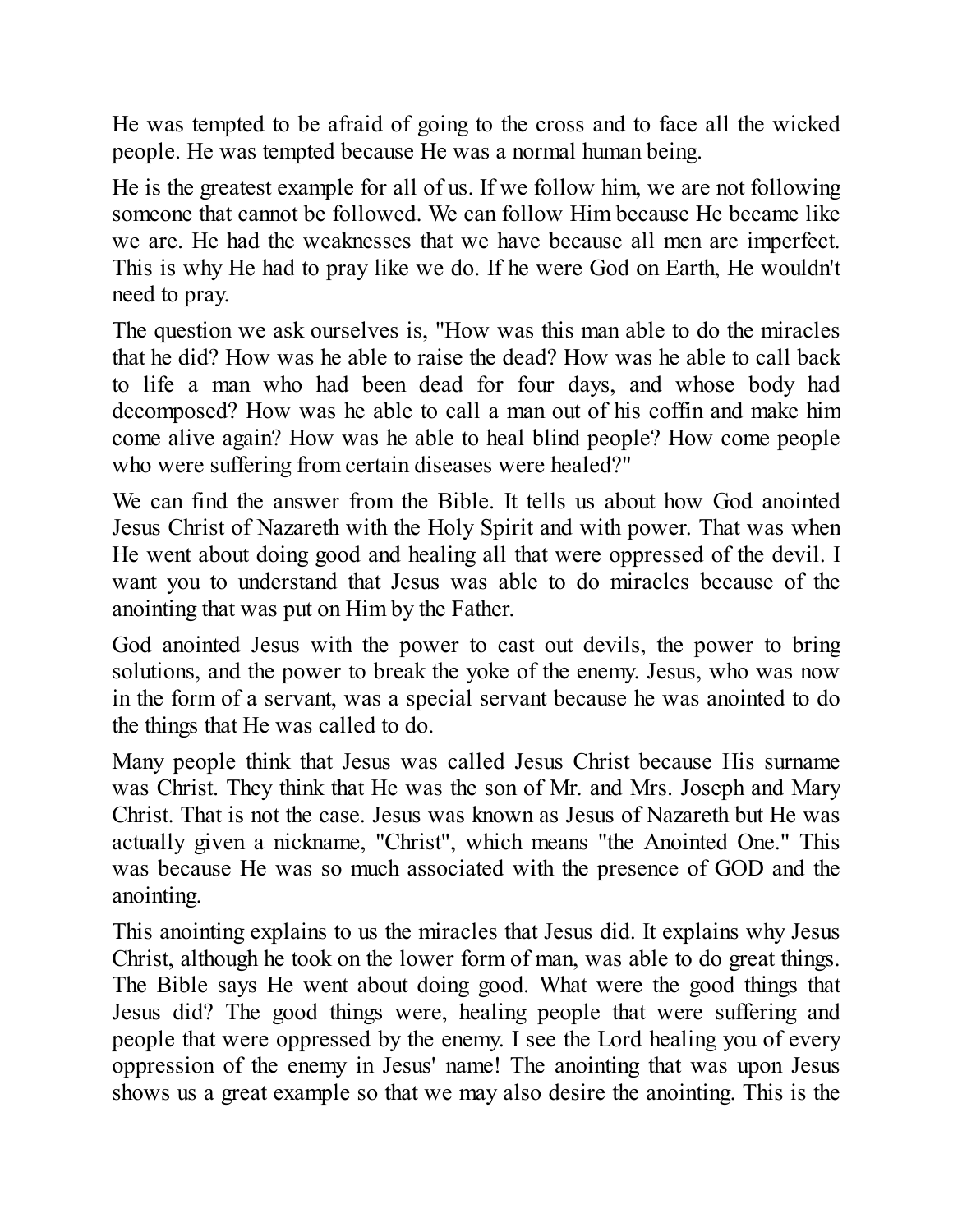reason why I wrote the book, "Catch the Anointing".

When you recognize the secret behind the miracles and anything that any man of God does, then your interest will not be in the man of God. Your interest will not be in his car, his house, his educational background, his wife or his money but in the anointing that is upon his life. Because of this great example, we have hope and we know that just as God anointed Jesus, He will also anoint us. I see God anointing you in the name of Jesus!

## **Doing Good**

The good things that Jesus did are the good things that God is calling us to do. It is good to build schools and provide social amenities but the good works that Jesus did were healing the sick, casting out devils, raising the dead and cleansing the lepers. It is important for us to understand this revelation. As you do, you will begin to think in the right way when you are relating with people.

# **Elisha, What Do You Want from Me?**

Elijah lived with Elisha for many many years. At the end of Elijah's life, he asked him, "My son, what would you like me to leave you when I die? Do you want my house? I've got three houses down in Bethel. I've got a house in Jericho. I've got a house down here and houses all over town."

Elisha said, "I don't want your house."

Elijah asked Elisha, "What would you like to have? I've got a land in Bethlehem, and another plot in Jericho."

But Elisha said, "I don't want your lands."

He asked again, "Do you like my donkeys? I have 27 donkeys which I travel with all over the world. Do you like my cars?"

But Elisha was too wise for that. He said, "I don't like your donkeys. I don't like your cars. I don't want anything. I want the anointing that you have. I can see that the secret behind the power and the miracles is the anointing."

Elisha said, "All I want is the anointing. Touch me with the anointing. Let me have two times the anointing that you have. Keep your cars, keep your donkeys, keep your houses, but give me the anointing!"

Many people don't know that the secret behind the blessing of the Lord is the anointing. When Jesus lowered Himself and became a man, born of a peasant woman, into a carpenter's house and under questionable circumstances, He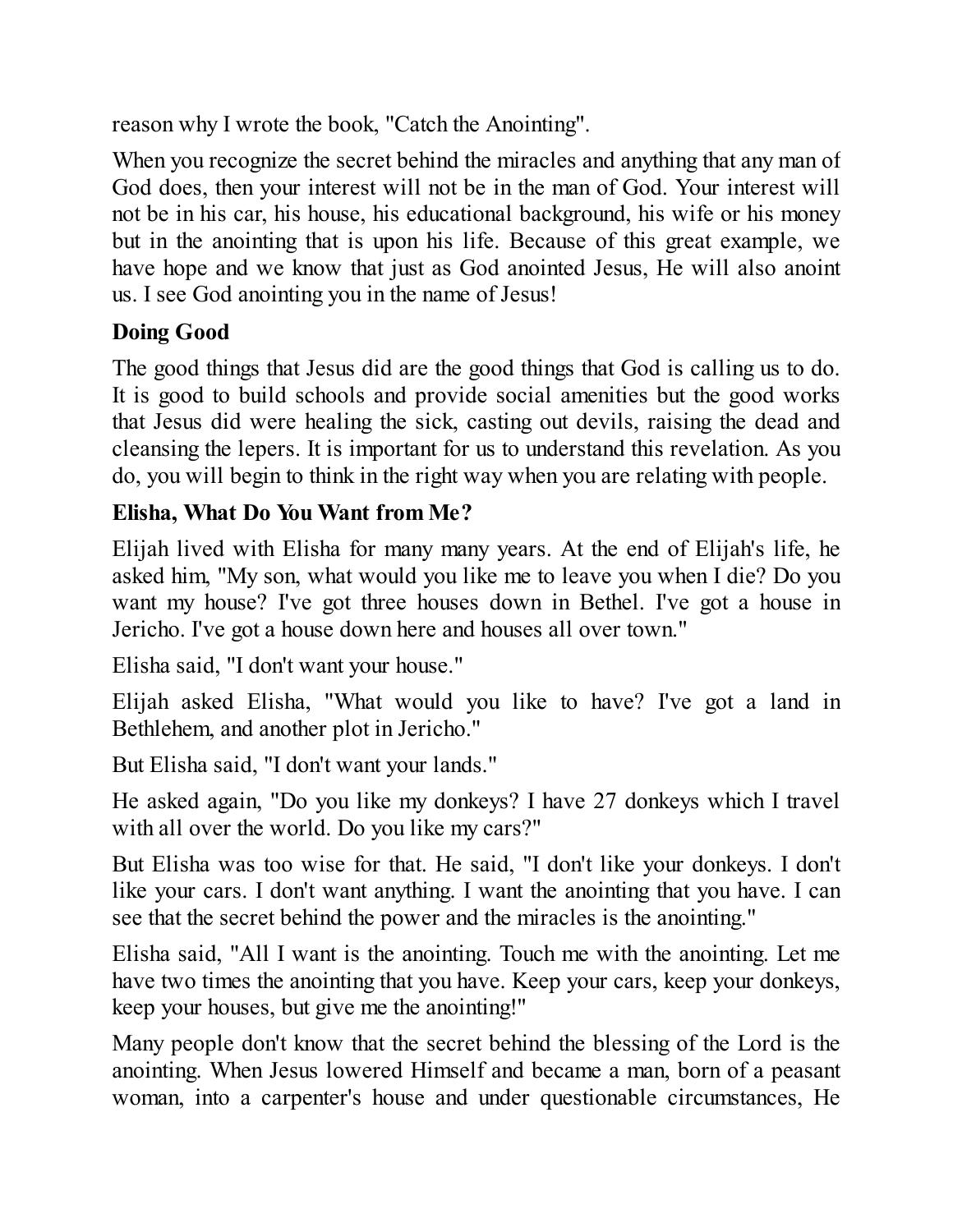seemed very lowly. But the anointing makes all the difference! I see the anointing making the difference in your life!

I want you to understand that the anointing is the most perfect thing that you must seek for. It takes a lot to be anointed. When Elisha asked Elijah for his anointing, Elijah said, "You have asked for a hard thing."

**And it came to pass, when they were gone over, that Elijah said unto Elisha, Ask what I shall do for thee, before I be taken away from thee. And Elisha said, I pray thee, let a double portion of thy spirit be upon me. And he said, THOU HAST ASKED A HARD THING: nevertheless, if thou see me when I am taken from thee, it shall be so unto thee; but if not, it shall not be so.**

#### **2 Kings 2:9-10**

It is not easy to be anointed. You may go to school but not become anointed. You may be qualified from a Bible school but still not be anointed. You may read books but still not be anointed. But God wants to anoint us.

The Apostle Paul was anointed. He said, "He that hath anointed us is God."

#### **Now he which stablisheth us with you in Christ, and hath anointed us, is God;**

## **2 Corinthians 1:21**

The anointing is what makes the difference in the life of every Christian. It was the anointing that made the difference in the life of Jesus.

#### **How I Came to Be Anointed**

When I started teaching in the Ministry, I didn't know what the anointing was. But I realize that you don't need to understand how the anointing works. Many of us do not understand how the television works, for instance, yet we use it. So when I got started, I just wanted to serve the Lord. I didn't know what it meant to be anointed. That is why later in my Ministry I wrote the book, "Catch the Anointing" to help others who want to learn about the anointing. I was teaching all right but you see, there's a difference between a schoolteacher and an anointed pastor. A schoolteacher teaches and a pastor also teaches but the difference is the anointing.

I started a little church and I had been preaching for some years as a medical student. Sometime during the middle of the year 1988, I had to fulfil what is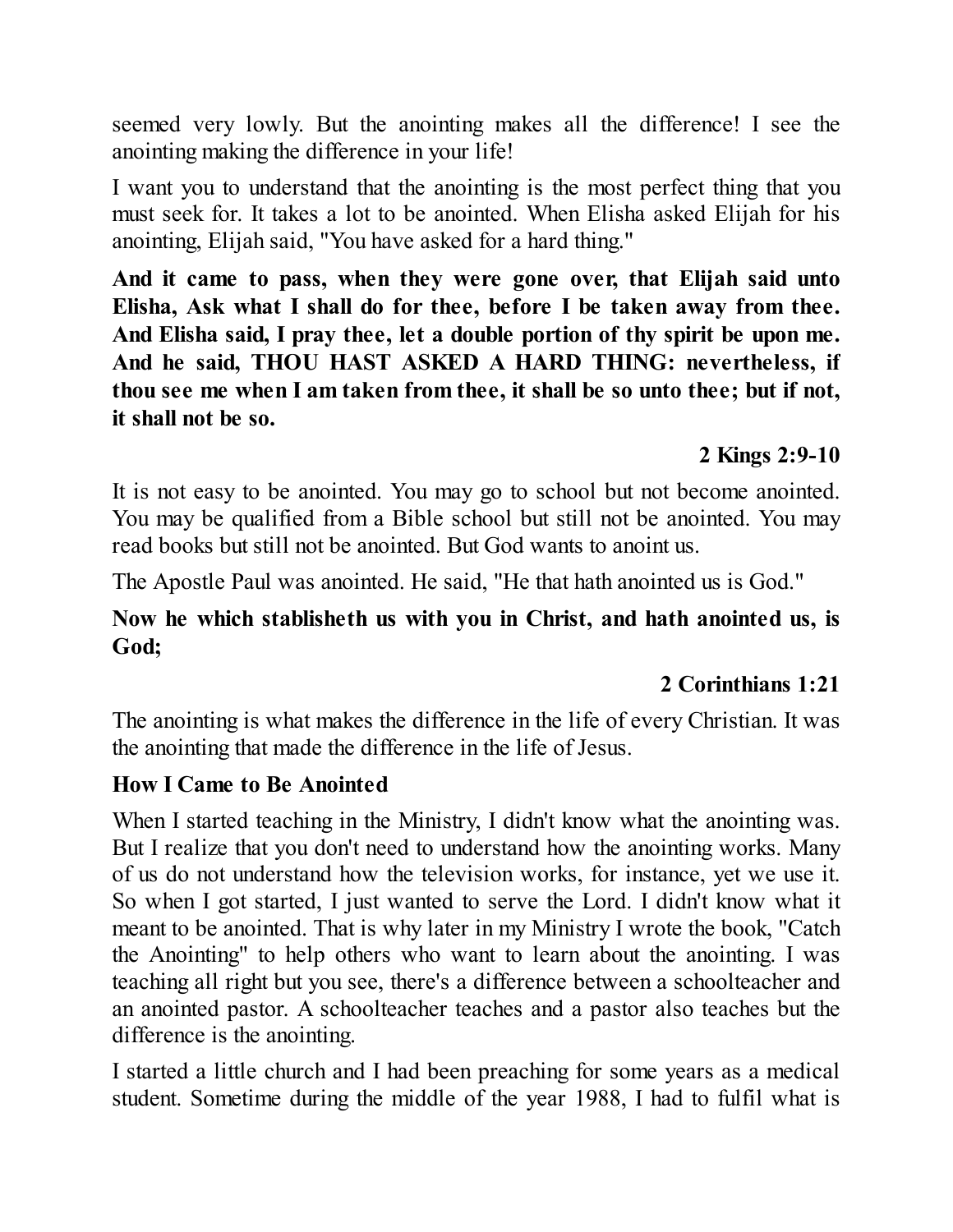called a community health rotation. Every class in medical school is divided into groups. Each group rotates through different fields of medicine throughout the year. That is why it is called a rotation. I had to complete four rotations in my final year, one each for surgery, medicine, specials and community health.

During the community health rotation, I had to travel outside Accra, my country Ghana's capital city, to a smaller town called Suhum, in another region of the country. While I was there, I lived in the Suhum Government Hospital for one month. I was to gain practical experience in running a hospital and working out on the field where conditions are different from the bigger cities.

Although I was fulfilling my medical requirements, as usual my mind was on the ministry. By the second week, I took advantage of a more relaxed timetable and decided to fast and pray. On my way out of Accra to Suhum, I had passed through a Christian bookshop and bought some Kenneth Hagin tapes. I felt I would need something to soak in while I was in Suhum. I had been a great follower and admirer of Kenneth Hagin's ministry. Actually, I had already listened to those tapes many times but I thought I just needed something to listen to.

## **Something Happened!**

One night, I was praying, fasting and listening to one of these tapes that I had bought. At about 3 a.m. in the morning I was kneeling by the bed praying. I could see the tape recorder situated at the other end of the room. Then suddenly, something literally jumped out of the tape that was playing and moved into my belly. I could feel it entering me. Then I heard a voice saying, "From now you can teach." I didn't know what that was but I thought to myself, "That's good, because I want to teach." I didn't know at that time that I had received a major impartation of anointing.

At that time, my church comprised about forty students. The Bible teaches that we should prove all things, so I decided to try out this new gifting. I was invited to teach at a Full Gospel Businessmen's breakfast meeting in Suhum. This was my first ministration after my impartation experience. I tell you, I noticed a difference. After the ministration someone asked me where my church was. He was surprised that I was an unknown minister. Within me, I knew that something had happened that was making a difference.

When I got back to the church after a month, I noticed a difference in my ability to teach and preach. The anointing had arrived and I began to build up. The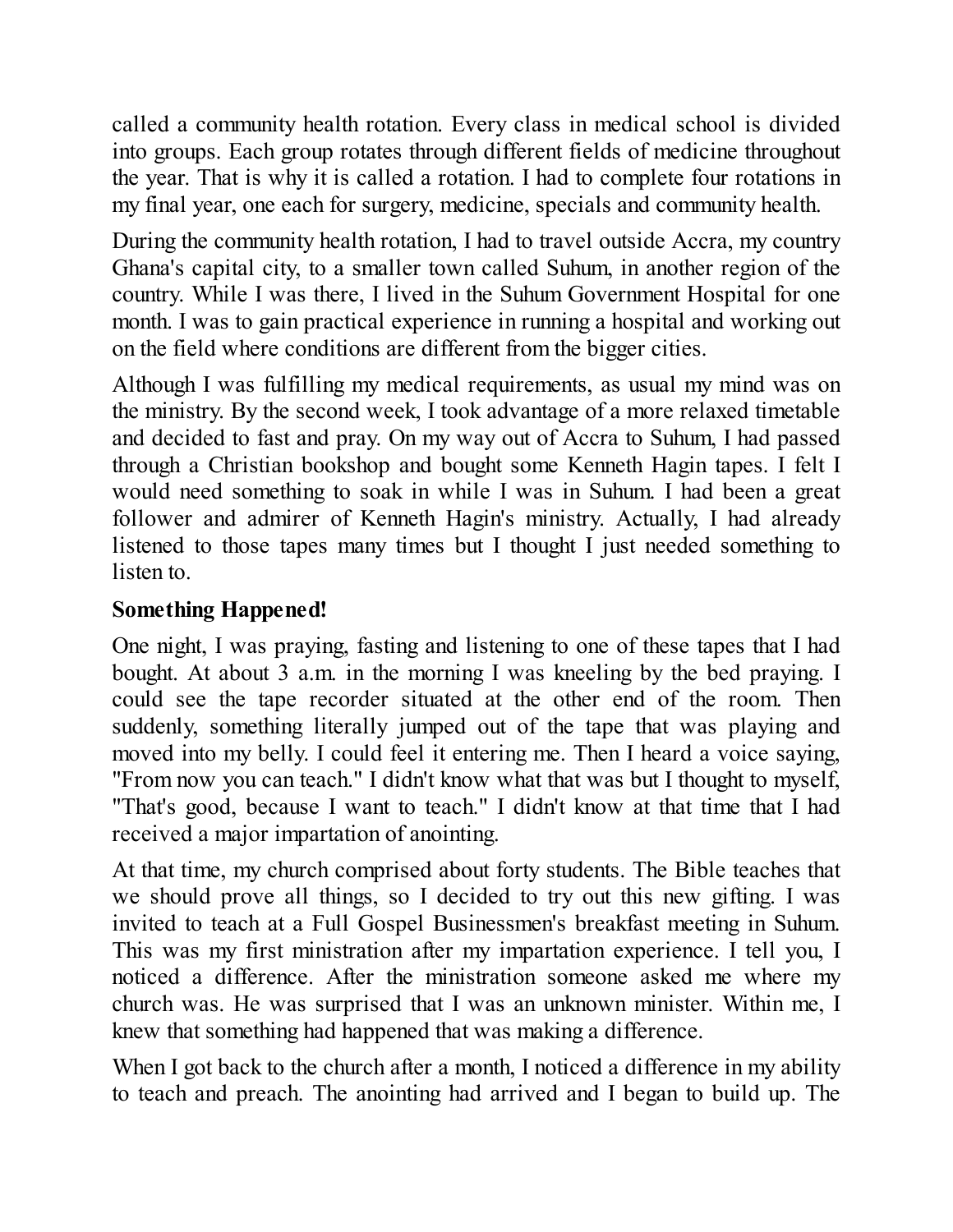first series I preached was about the prodigal son. I preached this on a weekday and the attendance and interest in the service began to increase steadily. I tell you, I noticed there was some life and Spirit in the ministry. It is difficult to describe it but when it's there you know it's there! The anointing is a bit like beauty--when you see it, you know it! You can't easily explain how or why you recognize beauty. But when you see beauty or anointing you know that it is there.

I have no reason to say what I am sharing except to help you. My ministry has grown in leaps and bounds because of an anointing. It is the anointing that changes you from a normal person to an abnormal person.

I see that anointing coming upon your life!!!

The Lord anointed me that night and anointed me to teach. Since then I've been teaching and preaching. The anointing that the Lord gave me is similar to the one through whom I received the anointing and that's why I've written over 50 different books, some of which are used in Bible schools and so on.

It is the anointing that we need. It is not cleverness. It is the anointing that makes the difference. It is the inexplicable reason why you have the blessing.

## **Don't Explain Away the Anointing**

I've noticed that people want to find a reason for everything and they want to explain everything away. They usually end up with the wrong reason. Jesus Christ was the greatest person that ever lived but he was killed. The people around him did not recognize that he was a precious gift. The Bible says that unto those who believe, he is precious but unto those who believe not he is a stone of stumbling.

**Wherefore also it is contained in the scripture, Behold, I lay in Sion a chief corner stone, elect, precious: and he that believeth on him shall not be confounded. Unto you therefore which believe he is precious: but unto them which be disobedient, the stone which the builders disallowed, the same is made the head of the corner, And a stone of stumbling, and a rock of offence, even to them which stumble at the word, being disobedient: whereunto also they were appointed.**

# **1 Peter2:6-8**

God will use somebody who will become precious to some but a problem to others. Sometimes, when you stay away from people or you look from afar, the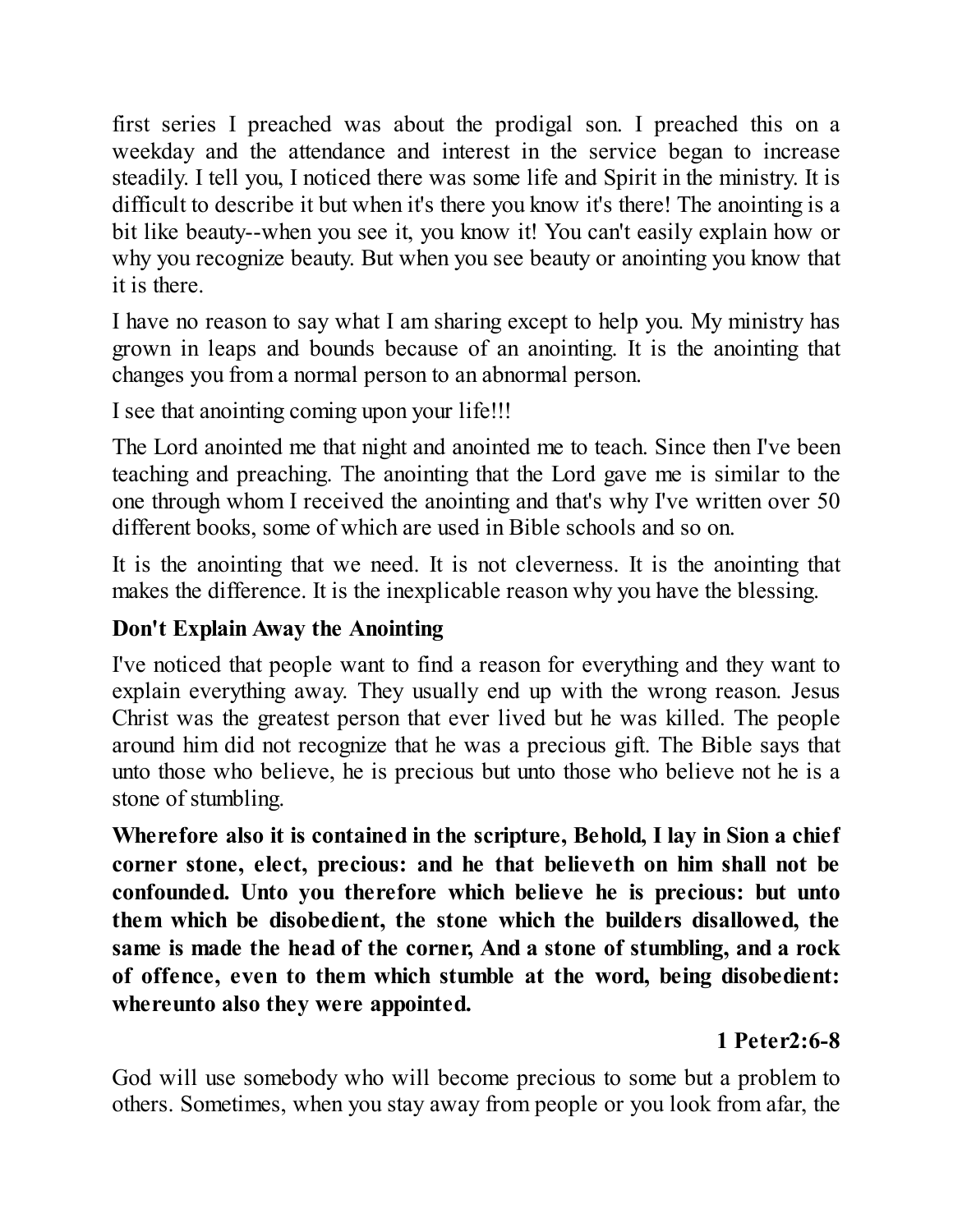enemy gives you various reasons why certain miracles happen. One time, the people who were criticizing Jesus said he was using the power of Satan to cast out devils.

**Then was brought unto him one possessed with a devil, blind, and dumb: and he healed him, insomuch that the blind and dumb both spake and saw. And all the people were amazed, and said, Is not this the son of David? But when the Pharisees heard it, they said, This fellow doth not cast out devils, but by Beelzebub the prince of the devils.**

#### **Matthew 12:22-24**

You immediately see people trying to ascribe a reason for the power. There are people who try to say that the anointing is not the anointing but that it's something else. Jesus at one time, had to sound a strong warning that anyone who speaks bad things about the Holy Spirit would not be forgiven.

### **Wherefore I say unto you, All manner of sin and blasphemy shall be forgiven unto men: but the blasphemy against the Holy Spirit shall not be forgiven unto men.**

### **Matthew 12:31**

Jesus warned them against speaking evil of the Holy Spirit by whom he was doing the miracles. Whenever God does great things, people seem to have an explanation for the miracles other than the power of God at work.

When people see Reinhard Bonnke and the large gathering of crowds at his crusades, people like to explain that it is because he is a German; he has a lot of money to organize large crusades. However, in my book, "Catch the Anointing", there is a little chapter on "Six Giants Catch the Anointing", where you'll find a story about Reinhard Bonnke and how he became anointed. Behind any man of God, is the anointing. Don't let the anointing draw out the evil that is in you. Don't let the anointing draw negative comments from you.

Sometimes, I watch as people try to demean miracles and try to belittle the power of God. Many people do not regard testimonies of the healing of headaches, for instance. But as a medical doctor I know that a headache could mean many things.

I once met someone whose friend had developed a headache. He took medicine but the headache did not go away. It was discovered later that he had a tumour in his brain and he was actually dying. The doctors told him to go and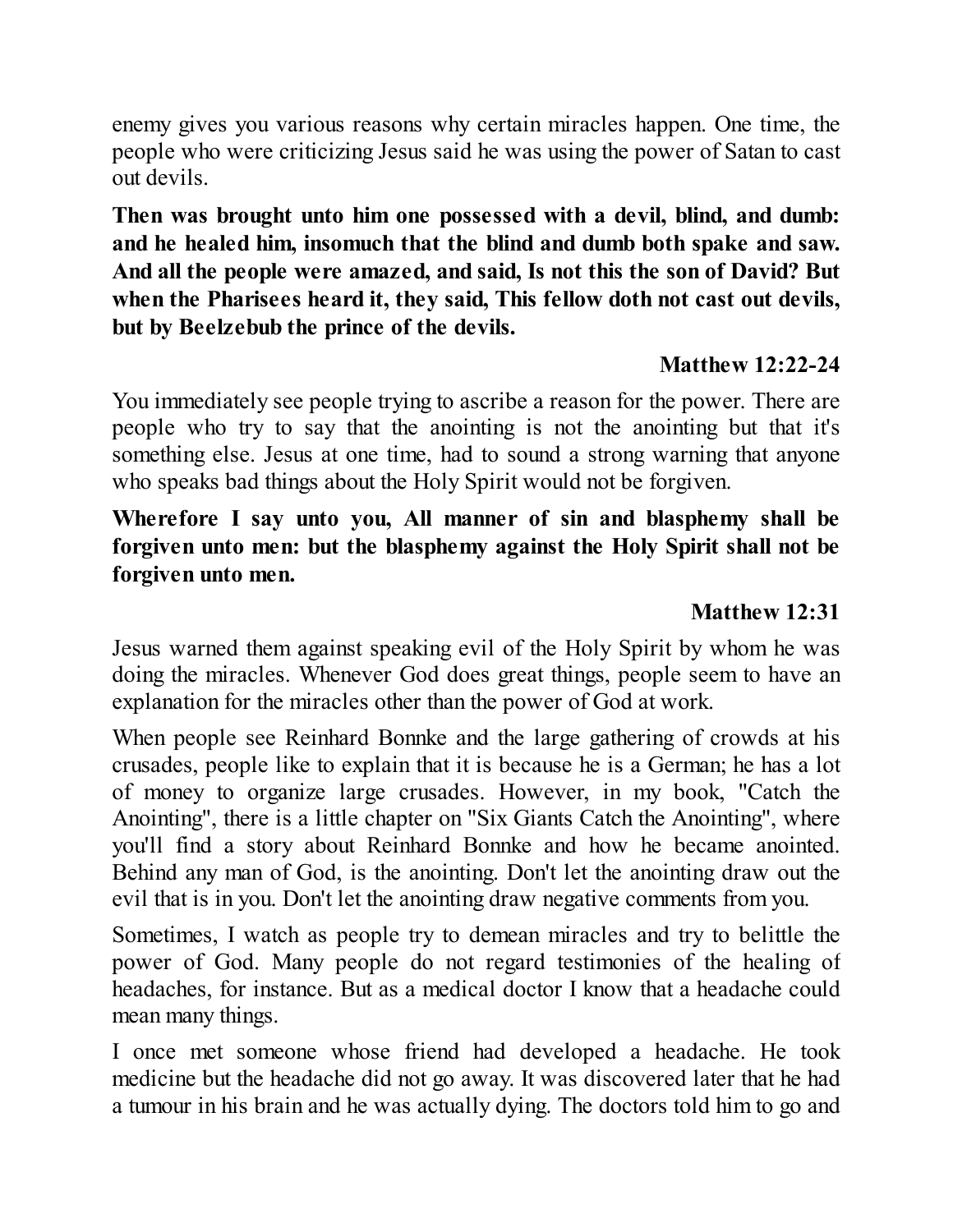put his house in order because he was going to die.

As this person spoke to me I said to myself, "A headache has turned into death." Yet, we often, medically, despise healing miracles where headaches are healed.

However, if you were to analyse Jesus' miracles medically, not many of them would survive the test. For instance, in the healing of the boy suffering from epilepsy, the demons shook him and then he fell to the ground as though he had died.

**And ofttimes it hath cast him into the fire, and into the waters, to destroy him: but if thou canst do any thing, have compassion on us, and help us. Jesus said unto him, If thou canst believe, all things are possible to him that believeth. And straightway the father of the child cried out, and said with tears, Lord, I believe; help thou mine unbelief. When Jesus saw that the people came running together, he rebuked the foul spirit, saying unto him, Thou dumb and deaf spirit, I charge thee, come out of him, and enter no more into him. And the spirit cried, and rent him sore, and came out of him: and he was as one dead; insomuch that many said, He is dead.**

## **Mark 9: 22-26**

Now, if we were to analyse that medically, what we could say is that this boy just had another convulsion after Jesus had prayed for him and went into what is known as "post-ictal sleep". In the disease known as grand-mal epilepsy, the patient experiences what is known as "tonic-clonic seizures" (violent contractions of the large muscles of the body). After these seizures, the patient goes into a deep sleep for some time. This deep sleep is known as the postictal sleep. This is the normal pattern that always occurs in grand-mal epileptic seizures

Indeed, some could criticize this miracle of Jesus and say that the boy was not healed of epilepsy but simply experienced a post-ictal sleep.

#### **I Was Rebuked**

There are many questions you can ask about many miracles. In fact, many times the Lord has had to rebuke me. Sometimes, he even used the people who got healed to rebuke me.

I remember one time I prayed for the sick and a certain man testified that he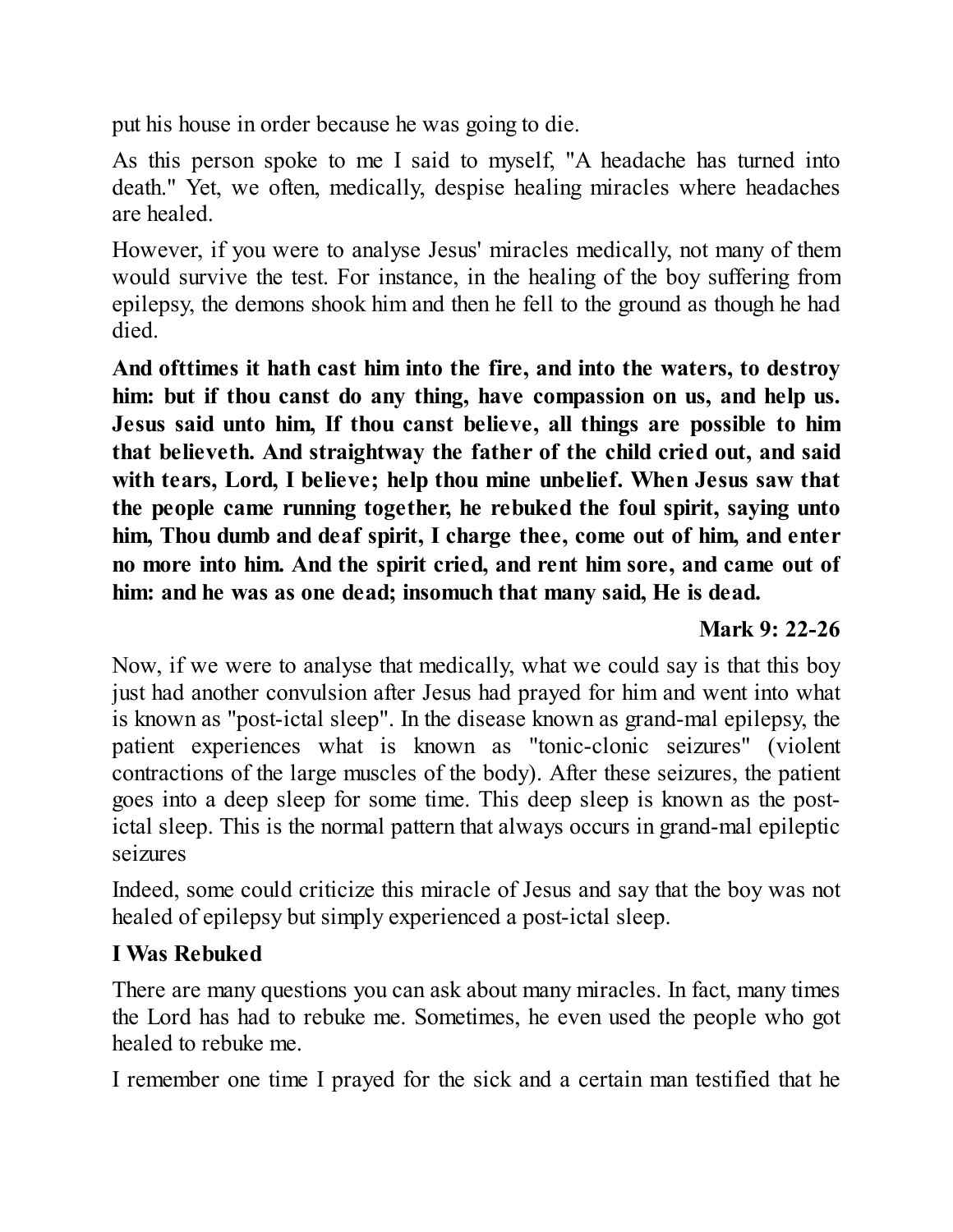had been healed. I kept asking, "Are you sure you are healed?" The man was irritated and said, "Look here, I am not a child! I said I am healed. If I had not been healed, I would not come here to testify." I had been rebuked soundly by this irritated testimony-giver.

At another time while I was praying for the sick in Malaysia, a lady doctor came to testify that she had been healed.

I asked her repeatedly, "Are you sure you are healed?" She became irritated at my doubtfulness. She looked at me and said resolutely, "Listen, I'm healed." This was a medical doctor testifying that the Lord had healed her. I immediately felt foolish and realised that I was the one who had no faith.

We need to open ourselves up and receive the power of God. We need to recognize men of God when they are amongst us, before they die. We must not kill the prophets that are sent to us.

## **O Jerusalem, Jerusalem, thou that killest the prophets, and stonest them which are sent unto thee, how often would I have gathered thy children together, even as a hen gathereth her chickens under her wings, and ye would not!**

## **Matthew 23:37**

When I look back in my ministry, I realize that I have witnessed many live occurrences of miracles similar to almost every single miracle recorded in the Bible. For example, I have seen women healed of longstanding bleeding problems. I have listened to the testimonies of people who have not had their periods for a long time, receive healing.

I see you being healed right now in Jesus name!

## **Emptying Wheelchairs**

I have seen paralyzed people come out of their wheelchairs. I remember one woman in South Africa who was paralyzed and had been in the wheelchair for sometime. She came to church to give a testimony that she had been healed. The interesting thing about this was that when she came to give her testimony, she came in her wheelchair. I was wondering what she was going to do with the wheelchair on stage. I could not ask her to leave so I allowed her to stay. Then as I got to her to give her testimony, she said, "I have never been able to stand, sometimes I crawl but now, since you prayed, I can stand."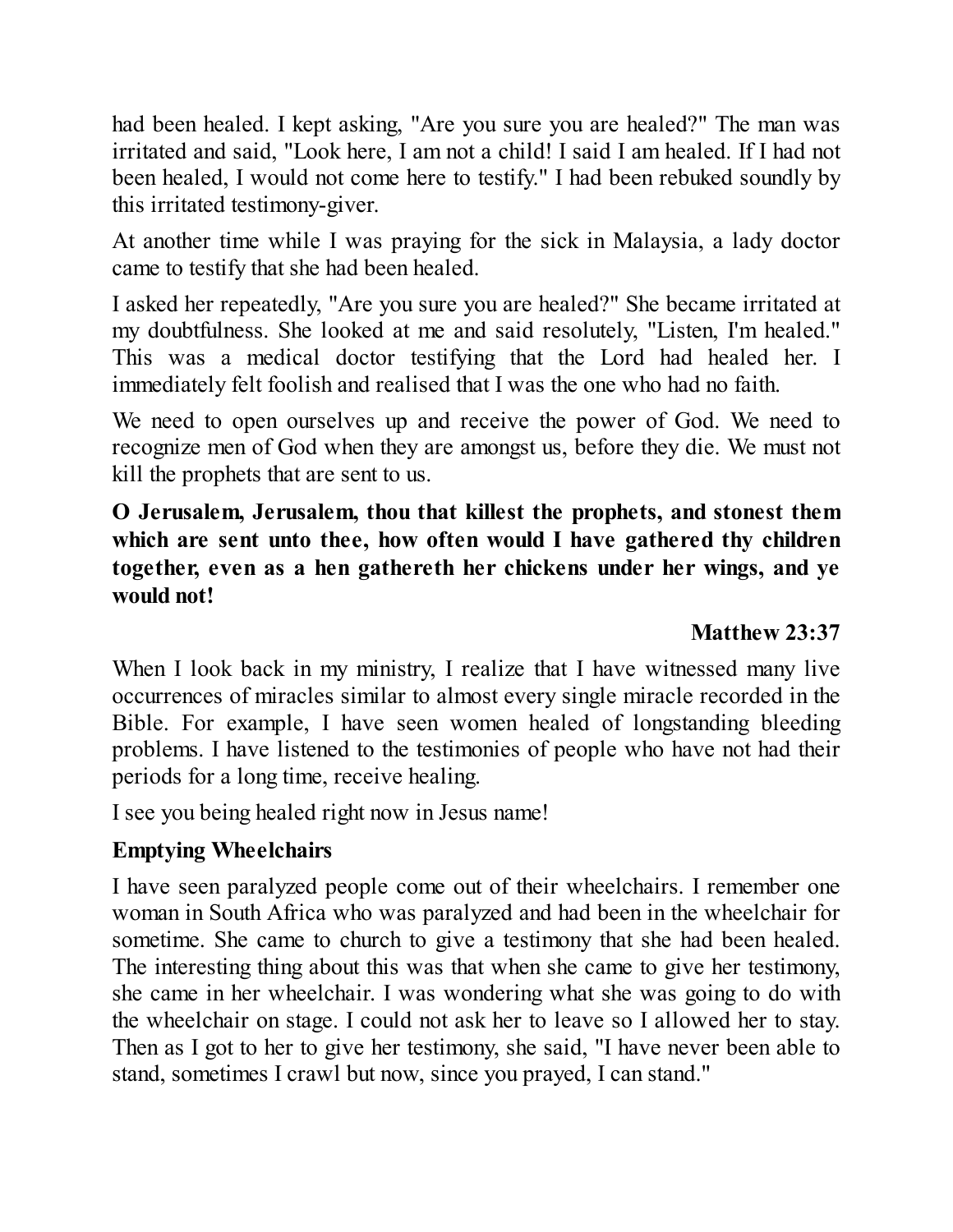She said to me, "Watch!" She came out of the wheelchair and said, "I could never do this, never on earth."

By the end of the programme, she was walking to church on her own. The amazing thing is that her unbelieving husband said, "I now believe in the God you're serving and the church that you're going to."

I have witnessed the blind receive their sight. I have witnessed miracles similar to all the twenty-one recorded miracles that Jesus did in his lifetime.

I realize that just like it was with Jesus, when the anointing is present, it will bring out the good thing or the bad thing in you. There was something good in even the tax collectors. They wanted to serve God, and the anointing brought out the good thing that was in them.

Pilate was supposed to be a just ruler. The principles he had been using to rule the country were what he used in the case of Jesus. He proved that he had been running the country with injustice. He demonstrated that he did things to please men. His meeting with Jesus brought out the evil that was in him.

## **The Anointing Provokes Reactions**

You must allow yourself to be open to receive the anointing because every anointed person is surrounded by different kinds of responses and reactions. Jesus always brought out the highest reactions of people to Himself. He always brought out the deepest responses from people. If you were evil, he brought out the most evil that was in you, and if you were good, he brought out the best in you.

He made people leave their jobs and follow him to become preachers till they died. He made the Pharisees get to the point where they requested Barabas over Jesus. That brought out the extent of wickedness and evil that was in them. His presence brought out the best and the worst in everyone.

It is important that when the Lord presents you with the anointing, it must bring out the best in you instead of bringing out the worst in you. Instead of bringing out the worst criticism and the worst offensive remarks and comments, rather let the best in you come forth. When the blessing of God comes to us, it may bring out the worst that is in us. Make sure that the worst that is in you does not come out when the Lord presents you with the anointing.

There are people who have been presented with the secret of catching the anointing and it brings out the worst criticisms from them. The anointing is the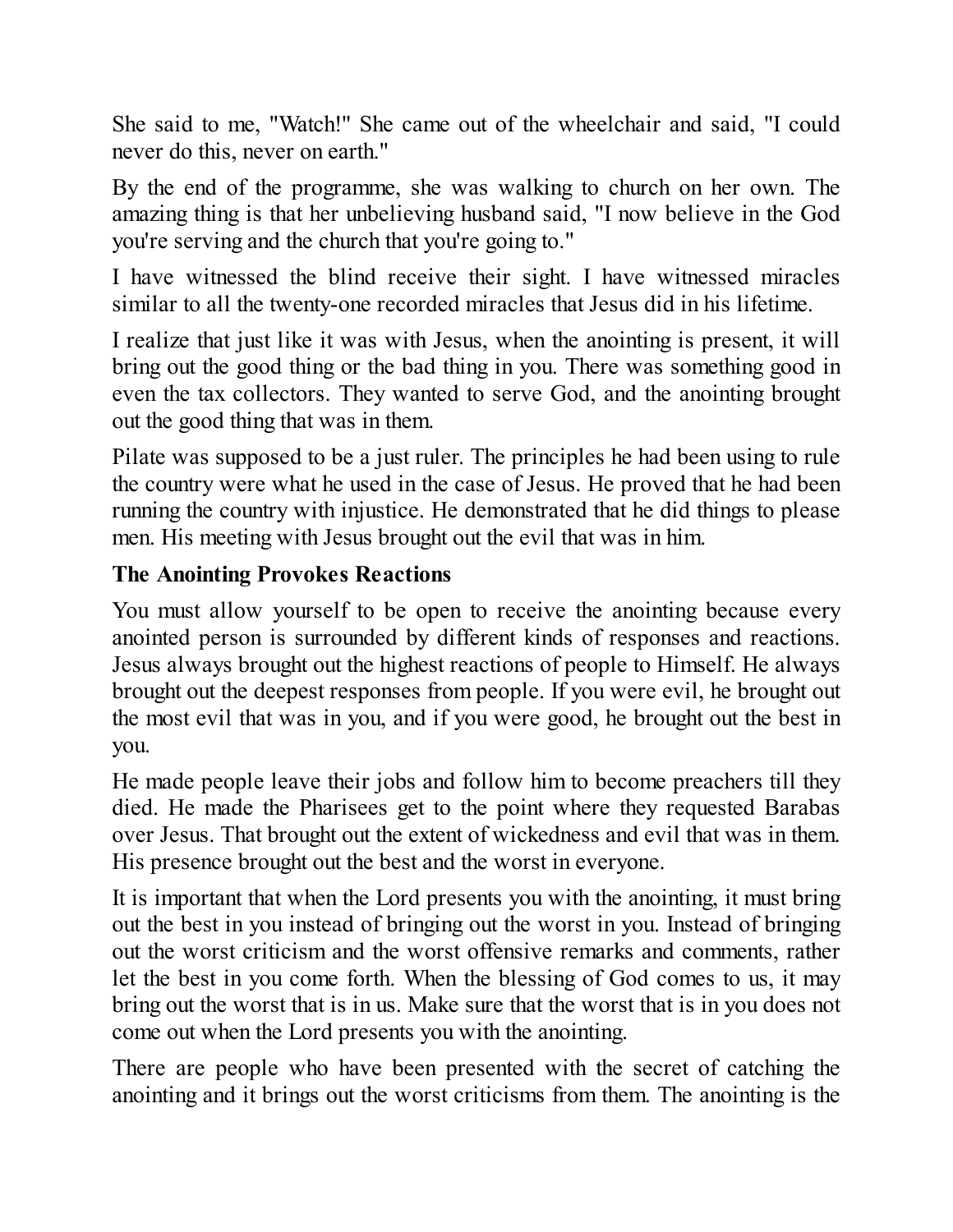principal reason behind what people are doing.

May the anointing bring out the best that is in your life! May the anointing provoke in you a desire to tap into it! Tell yourself, "I'm going to have this anointing myself." I see you receiving this anointing in the name of Jesus!

T.L. Osborne, the famous American evangelist, sat in a church service where Prophet Branham was preaching. He said to himself, "I can feel Him, I can feel Him." That's what must be stirred up in you.

## **The Anointing Makes the Difference**

God anointed Jesus with the Holy Spirit and with power. This is what made him do the miracles that he did. We cannot preach Jesus without talking about the miracles. If you take the Bible and cut out all the miracles from it, you will be left with nothing. There are miracles from the beginning to the end. I see the Lord doing a wonderful thing in your life! I see the Lord anointing you! I see the Lord making you into a different person!

One day, somebody was talking to my mother and she told the person, "Sometimes, when I see my son on the stage, I'm not sure whether I'm the one who gave birth to him."

When the anointing is on your life, you're a different person. People will like to draw you back to the old times and say that you're nobody. But when the anointing is on you, you're turned into another man. I see the anointing of the Lord coming upon your life!

You may be known as a thief today but one day, you'll be known as an anointed person. The anointing changes you and makes you into a miracle worker. It changes you into a supernatural person. You become a blessed person. The anointing heals you and brings the power of God into your life.

If you can believe it, you'll receive that anointing. When the anointing comes near you, let it bring out the best in you. Become like the woman with the issue of blood. The Bible says she said within herself, "If I may but touch the hem of his garment, I shall be made whole."

You see, the anointing that was passing by brought out the best in her. It brought out the desire to touch the hem of His garment. It brought out the desire to get close and to get into contact with the power and the anointing of God. Let the anointing bring out the best in you.

Whenever I see an anointed man of God, I always respect him. One day, the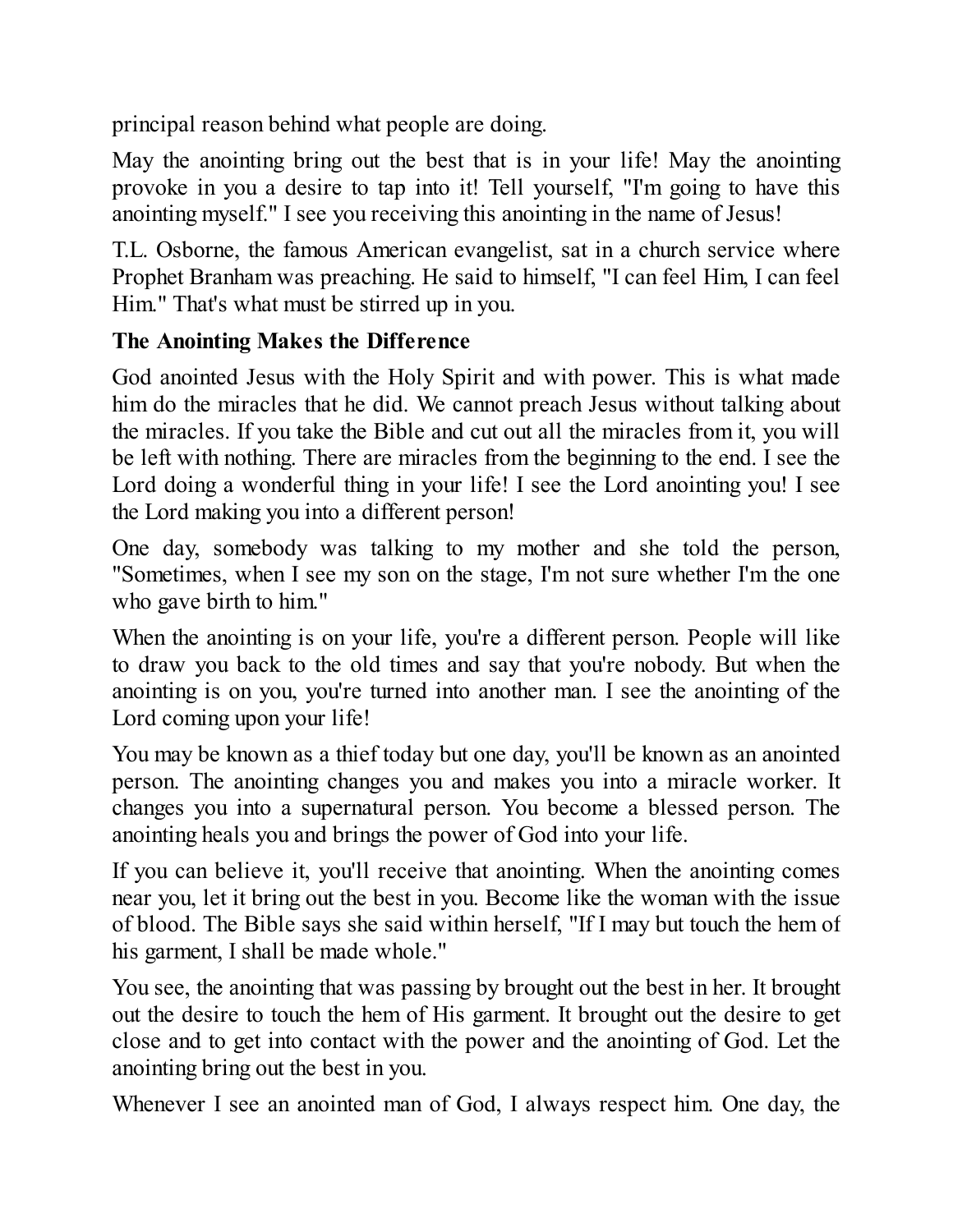Lord spoke to me about a prominent man of God in my country. He told me never to fight him, but to honour him. He told me that if I honour him, the anointing would come upon me. What you fight cannot come to you.

This is your time to be healed because He is a healing Jesus!

# *[Chapter](#page-2-0) 30*

# *Humility and the Anointing*

If you study the life of Jesus, you will discover certain things He did, which explains how He became anointed. Now I want us to look at a verse from the book of Luke.

**Now when all the people were baptized, it came to pass, that Jesus also being baptized, and praying, the heaven was opened, And the Holy Spirit descended in a bodily shape like a dove upon him, and a voice came from heaven, which said, Thou art my beloved Son; in thee I am well pleased.**

#### **Luke 3:21-22**

Jesus, even though He was greater than John the Baptist, submitted Himself to him. He actually joined His ministry by allowing John to baptize Him. God will anoint someone who will humble and submit Himself to another.

There are many rebellious elements in the church that are looking for anointing. They are looking for God's gifts. God does not anoint illegal things. That is why the Bible says that everyone that uses the name of Christ should depart from iniquity.

### **Nevertheless the foundation of God standeth sure, having this seal, The Lord knoweth them that are his. And, LET EVERY ONE THAT NAMETH THE NAME OFCHRIST DEPART FROM INIQUITY.**

## **2 Timothy 2:19**

Again the Bible says, "Because thou hast loved righteousness and hated iniquity, God has anointed you above thy fellows."

## **Thou hast loved righteousness, and hated iniquity; therefore God, even thy God, hath anointed thee with the oil of gladness above thy fellows.**

## **Hebrews 1:9**

God doesn't just anoint everybody and just anyone. You can see here Jesus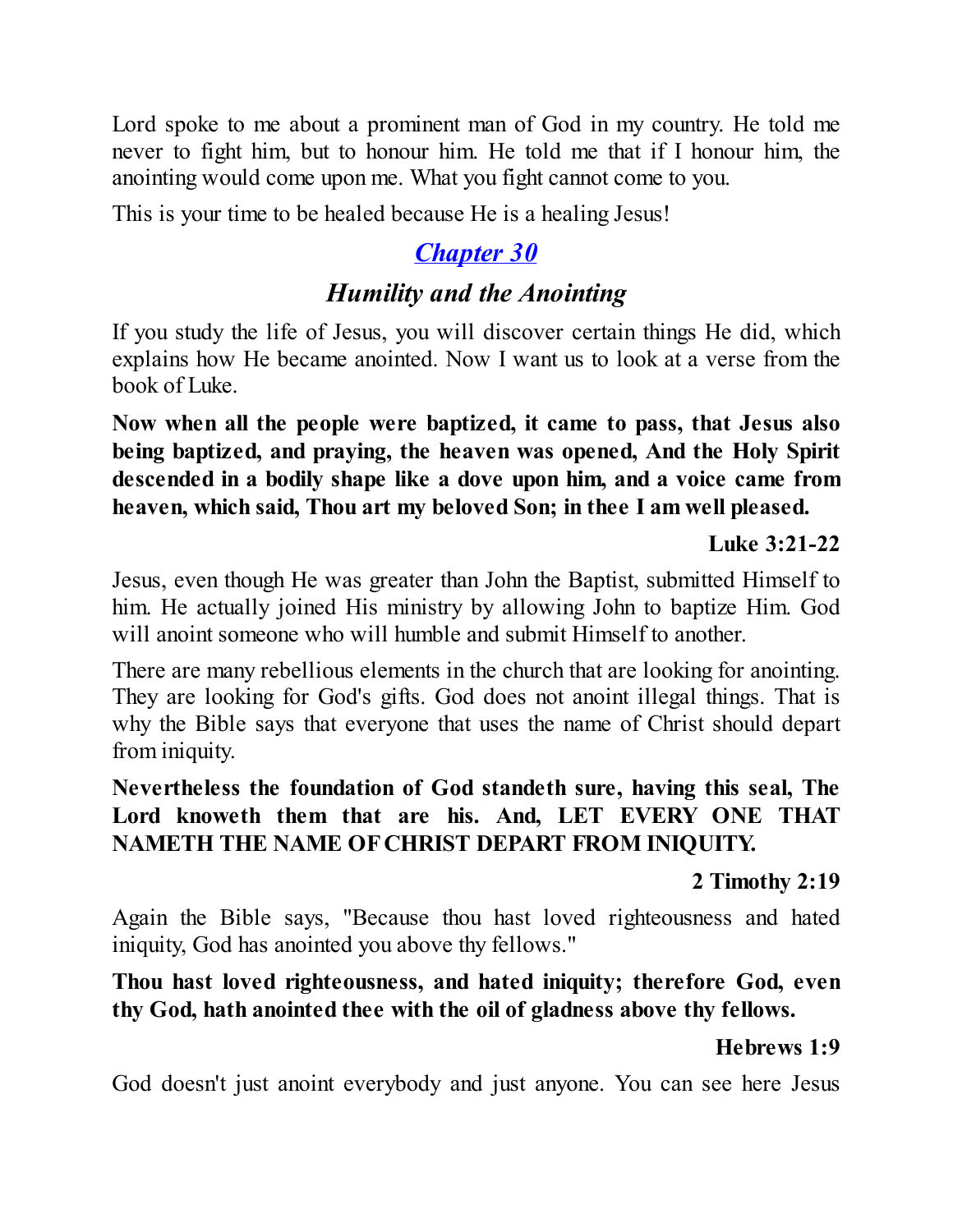Christ humbling and submitting Himself to the person who was there before he came. Sometimes I look at people who want to be anointed and you see them fighting with everybody who was there before they came. Why do you fight with somebody who was there before you? You don't necessarily have to preach what he's preaching or teach what he's teaching. You can have a different message. We all have to learn to acknowledge the fathers that God puts before us.

## **Humility Pleases God**

Notice that before Jesus even had the chance to heal one person, a voice came from Heaven saying, "This is my beloved Son." If you really want to please God, it is not necessarily in preaching and teaching. You will please God by just humbling yourself. The first fall was caused by pride. That first fall of Satan, has caused every other fall since then.

I remember talking to an American pastor who used to be a general superintendent of the Assemblies of God Church. He said that in his term of office as the superintendent, he had dealt with one thousand and five hundred pastors who fell into various difficulties and problems. He remarked that the one common factor in all these cases was pride. It was not immorality but pride.

If you want to be great in the house of God, it is not by preaching or sitting on the stage. Jesus told us who the greatest in the Kingdom is when He was asked. He called a child and said, "This is the greatest in the Kingdom of God."

**At that time the disciples came to Jesus, saying, "Who then is greatest in the kingdom of heaven?" 2 Then Jesus called a little child to Him, set him in the midst of them, 3 and said, "Assuredly, I say to you, unless you are converted and become as little children, you will by no means enter the kingdom of heaven. 4 Therefore whoever humbles himself as this little child is the greatest in the kingdom of heaven.**

## **Matthew 18:1-4**

If you become as humble as a child, you will be the greatest in the Kingdom. That is why the Son of God went to John the Baptist's ministry to be baptized like everyone else. He did not ask to be treated specially. "Humble yourselves in the sight of the Lord and he shall lift you up" (James 4:10).

There are two jobs at stake here. There is a job offer and God has decided to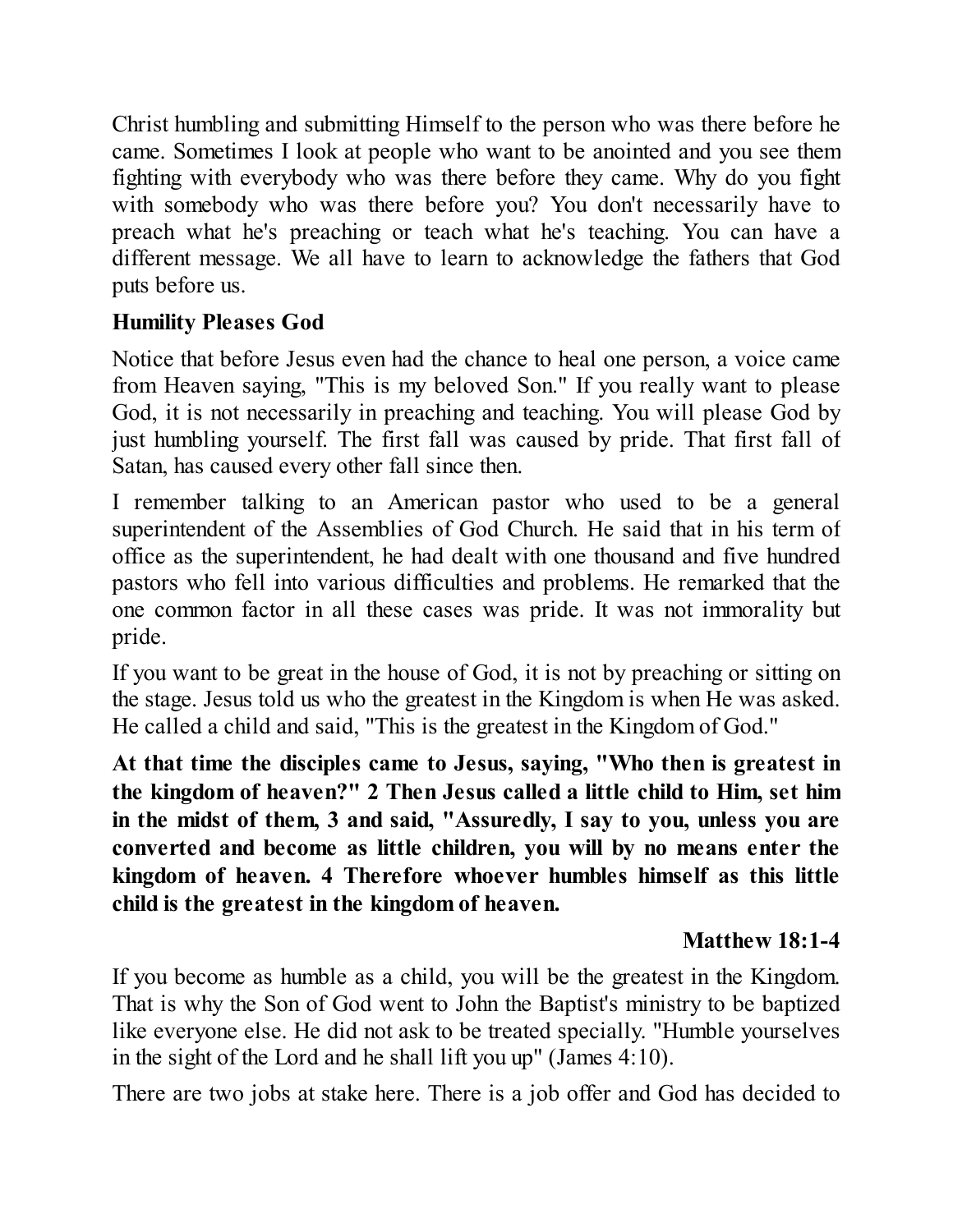play musical chairs with you. If you sit on the chair, he will stand, and if you stand, he will sit. If you choose to humble yourself, He will exalt you but if you choose to exalt yourself, then He will bring you down. You have to choose. **I Had to Be Humble**

When the Lord called me into the Ministry and I started out in obedience, one day my father said to me, "I cannot stand the fact that my son will live from collections or offerings of people. It is below you." But the Lord told me to enter into ministry and to humble myself. I struggled with this because I reasoned with God, that I am a doctor. I argued that I did not need the coins and little contributions of people to take care of myself. Sometimes, people even look at you and pass comments about using the church's money. When you drive a car, they are thinking about their offering. When they see the pastor eating at a restaurant they think about their offerings.

So I told the Lord, "I cannot," and the Lord said to me, "You are nothing, you are nobody."

That is true because we are all nothing. Maybe you haven't been to the mortuary before. If you die right now, you will be surprised to find yourself lying naked at the mortuary.

We are what we are by the grace of God. That's why we should humble ourselves in the sight of the Lord and allow him to lift us up at the right time. This is exactly what Jesus did when He came down to earth. He didn't want to be exalted. That's how Jesus became anointed because He humbled Himself. He joined the masses for baptism. Stop trying to be special. Stop trying to be different. Stop trying to be some unique person. Just become nothing. When you humble yourself God will pour His grace on you. If we do not humble ourselves, we cannot learn and receive from the people that God sends to us. We will just look on and analyse them. Many of us are outside the grace of God because we can't receive from the people that God has put in our lives.

Jesus told a parable about a certain nobleman who made a vineyard for some people and when he wanted fruit from his vineyard he could not get any. His people were all beaten and sent away.

**Hear another parable: There was a certain householder, which planted a vineyard, and hedged it round about, and digged a winepress in it, and built**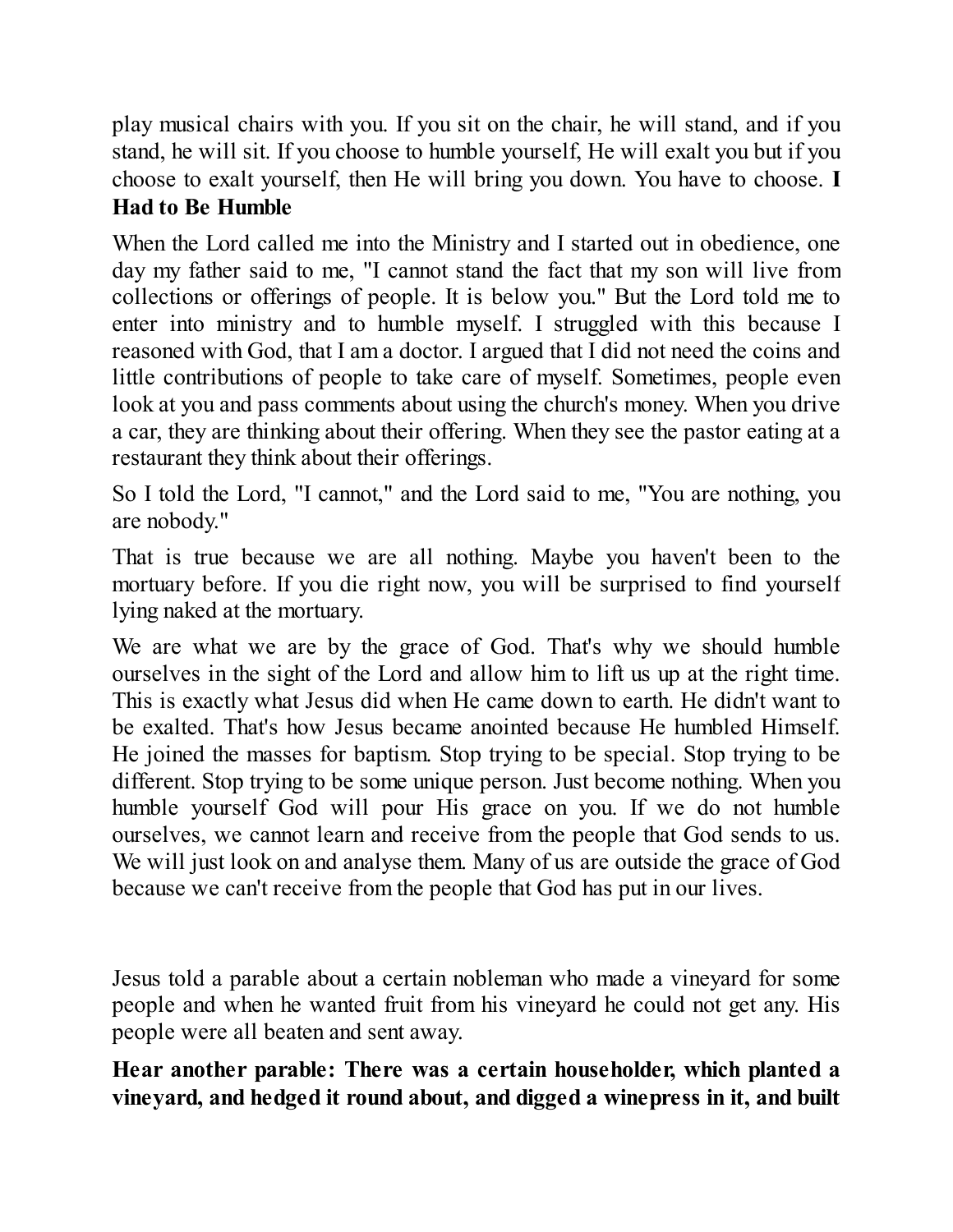**a tower, and let it out to husbandmen, and went into a far country: And when the time of the fruit drew near, he sent his servants to the husbandmen, that they might receive the fruits of it. And the husbandmen took his servants, and beat one, and killed another, and stoned another. Again, he sent other servants more than the first: and they did unto them likewise. But last of all he sent unto them his son, saying, They will reverence my son. But when the husbandmen saw the son, they said among themselves, This is the heir; come, let us kill him, and let us seize on his inheritance. And they caught him, and cast him out of the vineyard, and slew him.**

#### **Matthew 21:33-39**

This is what happens in the Church. When God sends people into our lives, we cannot receive from them because we are not able to humble ourselves. It is only because Jesus humbled Himself before John the Baptist that God anointed Him. That was the hour that the Holy Spirit descended. That was the anointing.

#### **Connect to God through His Anointed**

The absence of humility is the reason why many of us are not blessed. We're expecting somebody to come from somewhere to be a blessing to us. We must humble ourselves to receive from the people that God sends to us. If you need electricity in your home, you do not have to go to the dam to tap from the source. People will think you are mad. You cannot claim that you want direct power. You cannot argue that you don't know how the cables run and so you must get the direct connection. People will ask, "Don't you have a socket in your house?"

That's what the Lord is asking you. Is there no pastor in your church? Is there no man of God in your land? Why do you want to come to me directly for the anointing? The anointing is right there. The socket is right here. Connect and receive your blessing! I see you becoming connected to power!

One day, one of my little sisters was playing with a lamp. She didn't know the power she was playing with. The lamp was high. She put her finger in the lampshade and I saw her jump. She was connected to the electric dam directly. By the time she was able to take her finger out, the whole finger had been burnt. Even though it was only a lamp, it was the power right there.

God is sending you power. He's sending you something higher than electric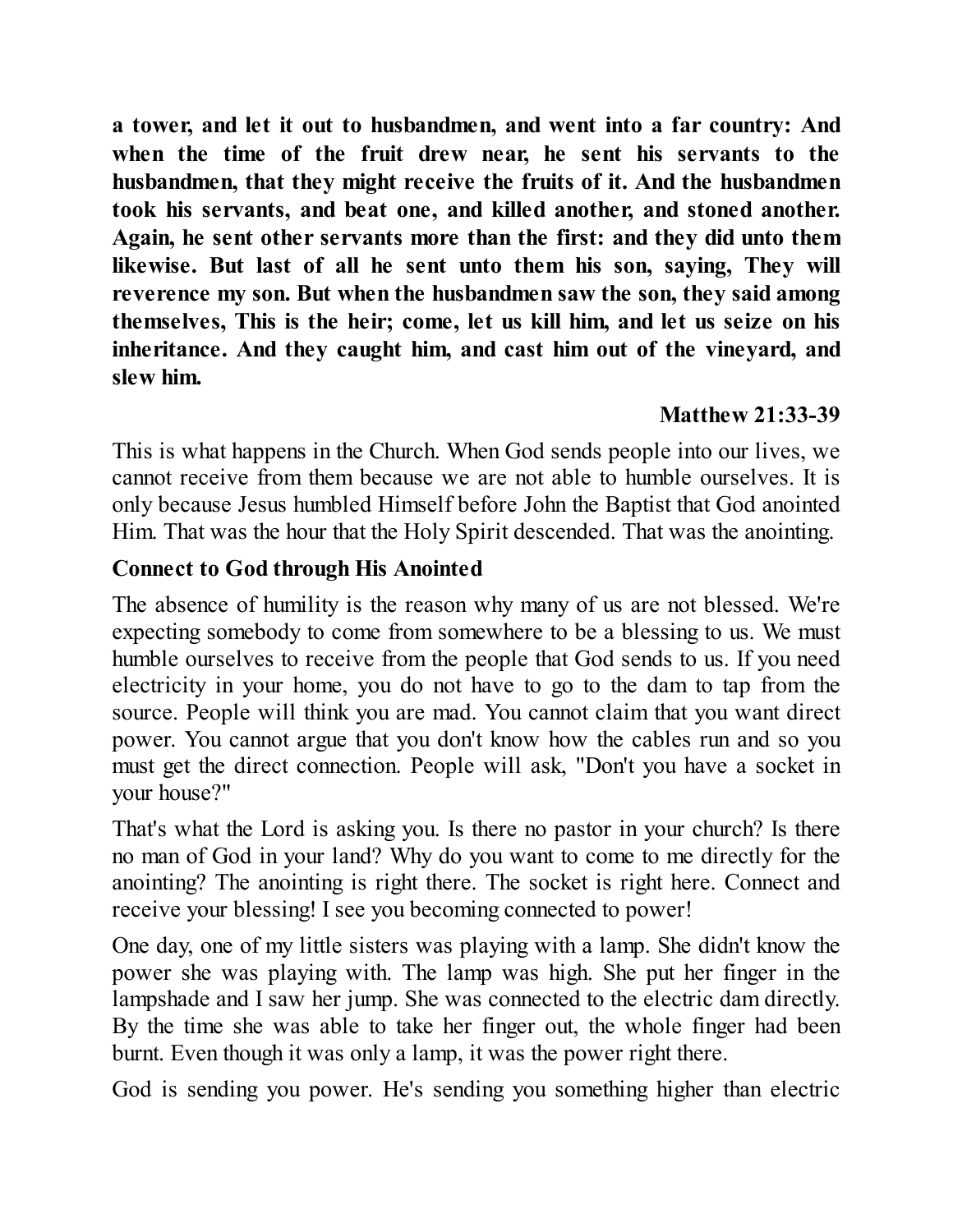power. Humble yourself and receive it. God will raise you up and bless you in the ministry. He will bless you in life when you learn to humble yourself.

If some ladies would humble themselves, they would have husbands. Because you are proud, there's nobody you find suitable for you. Nobody is good enough for you. You feel so big!

One day, I met a sister in my church and I asked her, "Sister, are you not getting married?" She told me, "You don't have my type of husband in the church." So I asked her, "Which type are you?" Jesus could have said, "My type is not being baptized now. I'm waiting for my type to be baptized." There are some people who walk around with big briefcases as if they are some big businessmen. When you get closer you find out that the briefcase is filled with newspapers. You must humble yourself and get a job. God wants to pour His love on you but you're too big.

You see, the anointing is poured downwards and not upwards. The Bible says it came down on Aaron's beard.

**It is like the precious ointment upon the head, that ran down upon the beard, even Aaron's beard: that went down to the skirts of his garments;**

**Psalm 133:2**

*It can only come on you when you're lowly and not when you are high. It is coming down on the people that are down. Humble yourself in the sight of the Lord. The way up is the way down. The way high is the way low. I see the Lord anointing you!*

# *[Chapter](#page-2-0) 31*

# *Prayer and the Anointing*

**Now when all the people were baptized, it came to pass, that JESUS ALSO BEING BAPTIZED, AND PRAYING, the heaven was opened,**

#### **Luke 3:21**

You must note that the anointing came upon Jesus when he was praying. The fact is that there's no anointing without prayer. Prayerless people are powerless people. Prayer is what gives rise to the intangible aura around someone who is anointed.

It is the aura of the presence of God. It is something inexplicable.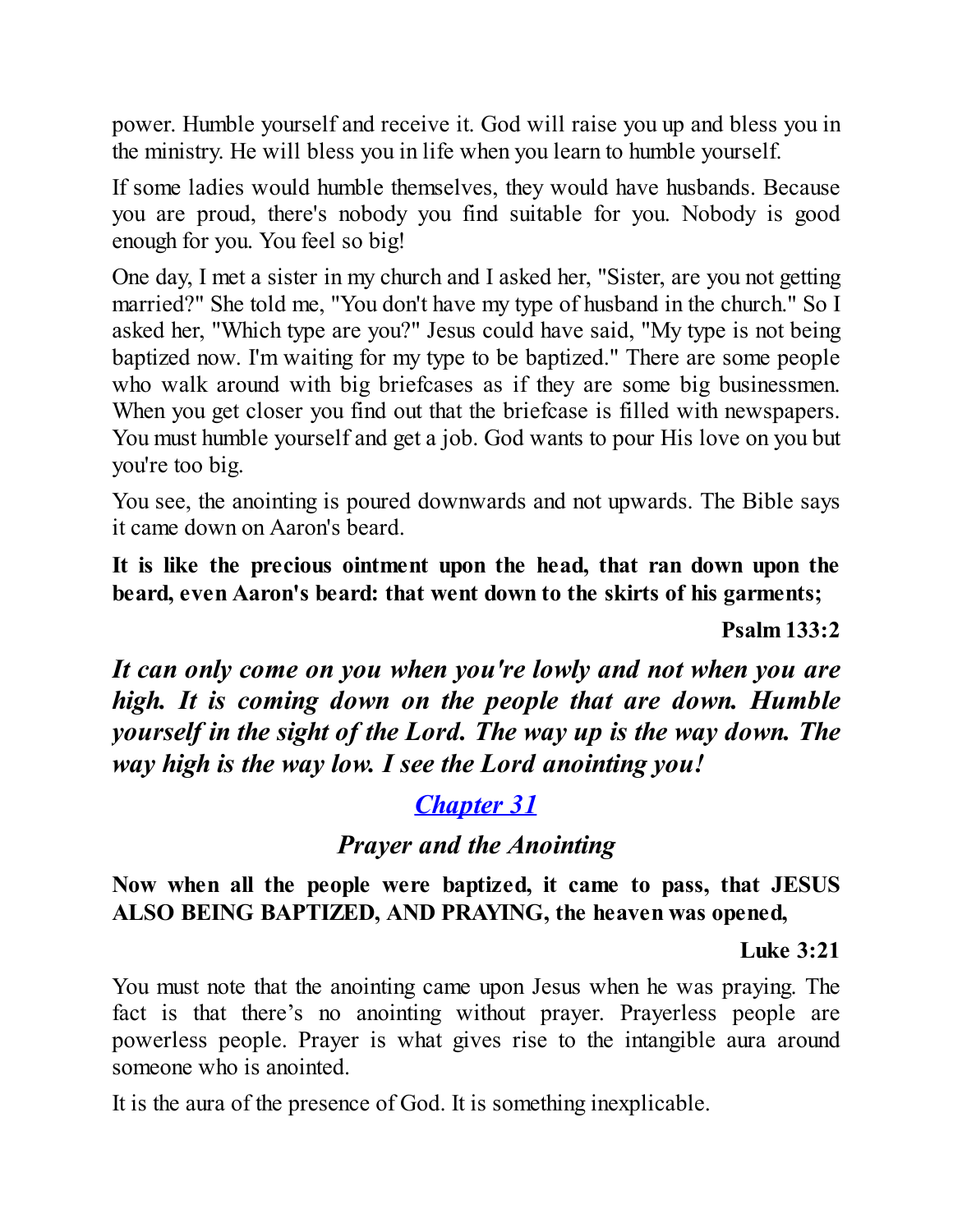Someone would wonder why the Pharisees were afraid to arrest Jesus. He was preaching openly. He had been in the temple, casting out thieves. He had marched into Jerusalem on a donkey.

Jesus moved openly. Why were they afraid to arrest Him? Why did they need Judas to betray someone who walked openly in public? It is because there was an aura around Jesus. There was something about Him. The Pharisees themselves knew that there was no one who spoke like He spoke. There was something about His words. His words have lasted for more than two thousand years. He never wrote a book but two thousand years later, millions read His words.

In fact, His disciples noticed it and asked Him, "Teach us how to pray." They did not ask Him to teach them how to preach or to become anointed.

**And it came to pass, that, as he was praying in a certain place, when he ceased, one of his disciples said unto him, Lord, teach us to pray, as John also taught his disciples.**

**Luke 11:1**

#### **Authority and Anointing Come through Prayer**

You see, when you have been with someone, you can speak about the person with authority. The authority comes because you have been with the person. This authority is a manifestation of the anointing that is on your life. The more anointed you are, the more authority you will have. And the more authority you have, the more powerful you will be.

Some years ago, our church had a problem with the government. Our church had been vandalized and we needed some help. We needed to get close to the highest authority of the land, so we found someone whom we knew was close to the President. I remember going to his house to explain the problem to him. I remember that every time I saw him in his house, there was an aura of importance around him because this person was always with the President.

Sometimes, we had to wait for him in his house till he would come and meet with us. We always knew that he had been with the President. We took our files to him and when he asked us to leave the matter with him, we expected that he would be able to see the President and do something about the problem. We believed everything he told us because we knew that he had power. We knew he was close to the real source of power. We were attracted to him because of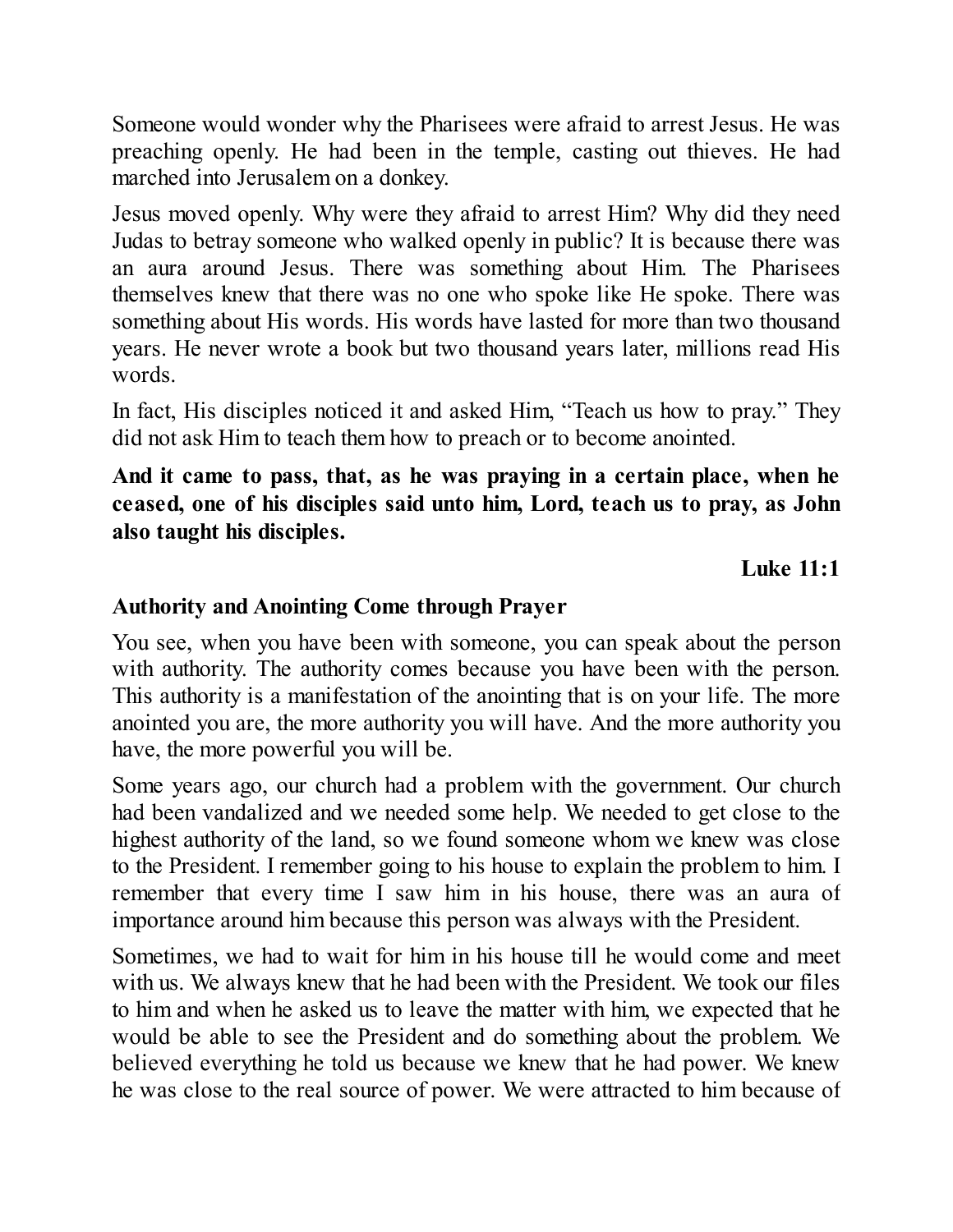his authority.

Although he never really helped us, we kept on going there because of his authority and the fact that he was always with the President. It was not his physical strength that attracted us to him. We went to him because he was close to the President.

People received Jesus Christ because they could tell that He had been with the highest of powers. They knew that He had been with the Almighty *El-Shaddai*. They knew that He had been with Jehovah *Rophe*. The presence of the Lord around Him came from the fact that He had spoken to the Lord.

As we come close to the Lord, we get close to His presence. We will begin to get as near to Him as Jesus was. When you don't know what to do, look at Jesus and do what He did. As Jesus prayed, the Holy Spirit descended in a bodily shape like a dove upon Him and a voice came from Heaven which said, "This is my beloved Son."

**…And the Holy Ghost descended in a bodily shape like a dove upon him, and a voice came from heaven, which said, Thou art my beloved Son; in thee I am well pleased.**

**Luke 3:22**

I see the anointing upon you as you come into His presence today!

## **When You Pray, Pray for Grace**

God listens to prayers. Sometimes, we pray amiss. We do not pray for grace. Grace is the prayer that God never refuses. There are many things you will ask and God may never listen to you, but if we pray for grace in every difficult situation, He will answer You know why? It's because grace is something that you do not deserve. When you are asking for something you don't deserve, nobody in Heaven can bring any issue against you. Nobody can bring an accusation. It's because you are asking for grace, something that you don't deserve.

Apostle Paul said the grace of God is sufficient for us. The grace of God is sufficient for that problem in your life. The grace of God is sufficient for every situation.

**And he said unto me, My grace is sufficient for thee: for my strength is made perfect in weakness. Most gladly therefore will I rather glory in my**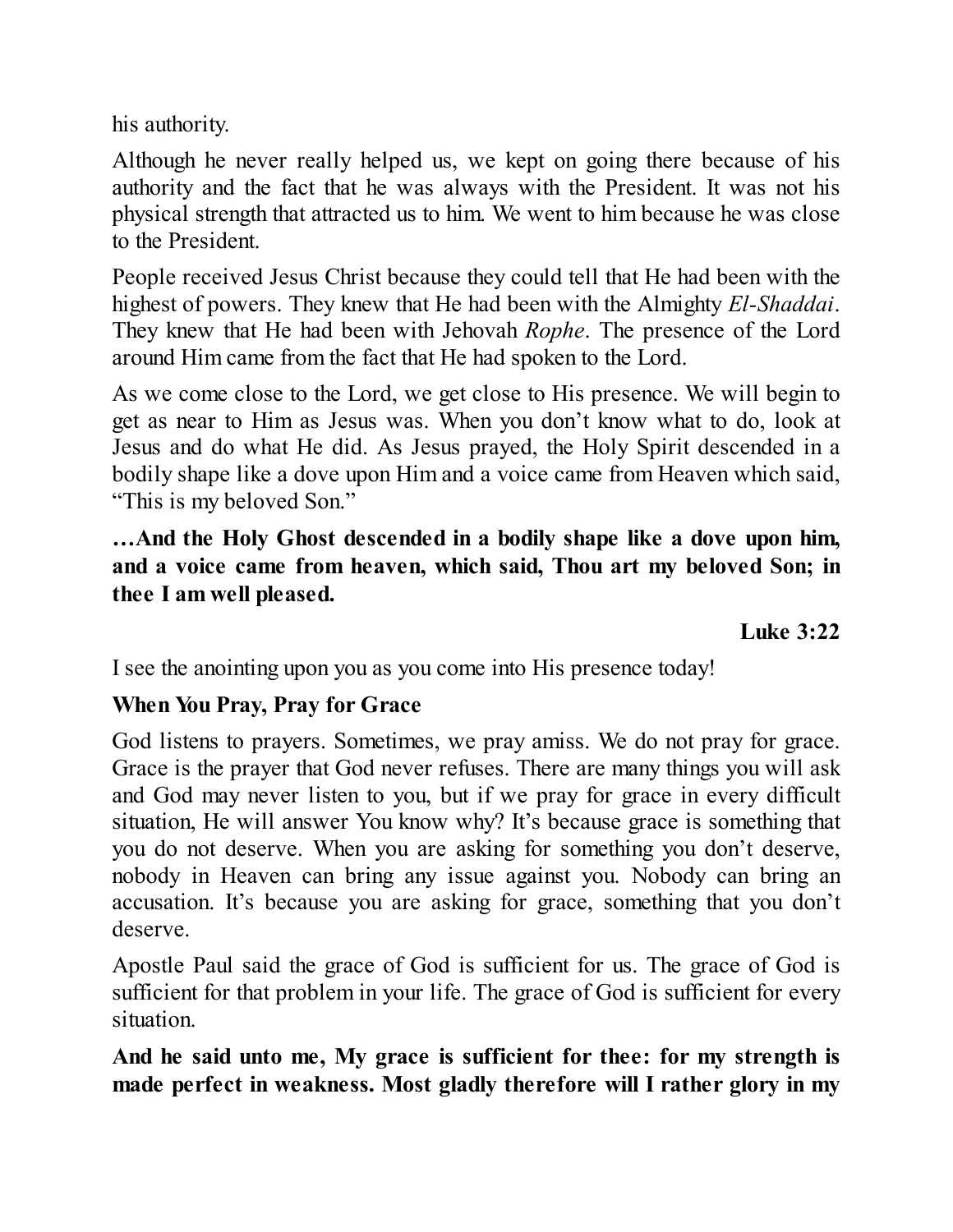#### **infirmities, that the power of Christ may rest upon me.**

#### **2 Corinthians 12:9**

I see the grace of God moving into your life! I see His grace moving over your finances. The grace is moving into your body and into your life! It is moving into every situation! His grace is coming into your ministry! His grace is coming into your church!

# *It is what you don't deserve, but He's giving it to you to bless you and to lift you up!*

# *[Chapter](#page-2-0) 32*

# *A Season for the Anointing*

### **AND JESUS HIMSELF BEGAN TO BE ABOUT THIRTY YEARS OF AGE, being (as was supposed) the son of Joseph, which was the son of Heli...**

#### **Luke 3:23**

This particular verse is significant because the experience of Jesus becoming anointed did not happen to Jesus until He was thirty years old.

This shows us that some of the things we have prayed for and have not received, are not because we did not pray aright. Sometimes it's because we are not yet "thirty years" of age. Jesus began to enter into the blessings that had been determined for him when he was thirty years old. There is a time for certain experiences. The Bible talks about a tree bringing forth fruit in its season.

**And he shall be like a tree planted by the rivers of water, that bringeth forth his fruit in his season; his leaf also shall not wither; and whatsoever he doeth shall prosper.**

#### **Psalm 1:3**

John the Baptist was about thirty years old when he began his ministry. The Bible says that the priests that were counted for the work of the Lord were those that were thirty years old and above.

## **Now the Levites were numbered from the age of thirty years and upward:**

#### **1 Chronicles 23:3**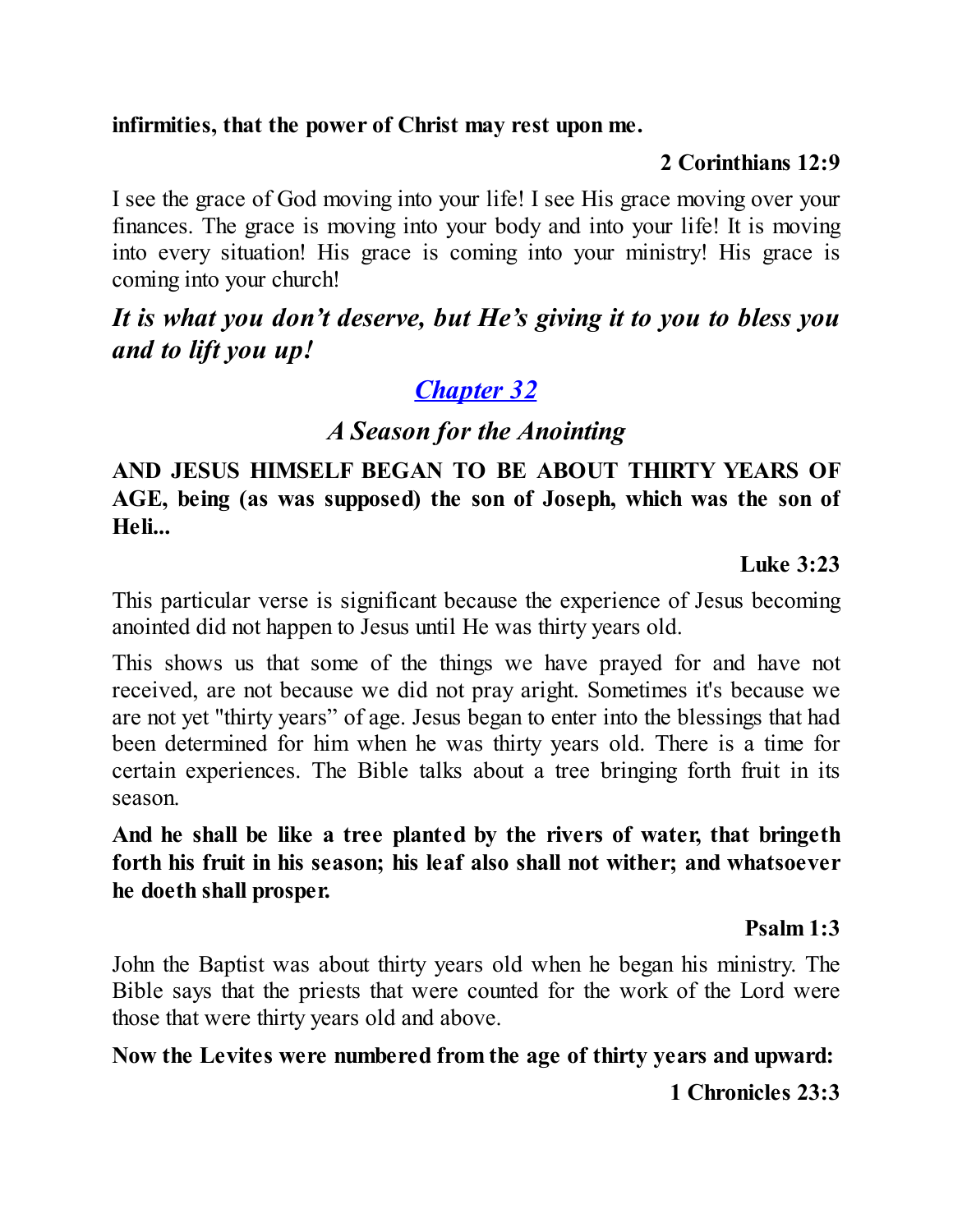In fact, David began to reign when he was thirty years old.

## **David was thirty years old when he began to reign, and he reigned forty years.**

## **2 Samuel 5:4**

There is a season for everything that God has planned for your life. Be patient and wait for him. When it's the season for your blessing to come, it will surely arrive. There will be no delay. Pray and cry no more. Don't think that you have done something wrong. It's only because the season for your anointing has not come.

There is a season for your breakthrough. There is a time for God to lift you up. Enter into your season of lifting. The season of blessing, the season of healing and the season of promotion shall come at the right time! I see you entering into the season of God for your life!

Do not give up on your faith. Keep believing and hoping that the right season will come for your anointing. Maybe you are a woman believing God for a miracle to have a child. Do not stop believing. Maybe God has a special season for your baby to arrive.

The mother of John the Baptist did not know that her son had to arrive at the right season. John the Baptist had to be born a few months before Christ was born so that he could prepare the way for Jesus' Ministry. That was God's season for him. He could not have come earlier, or later. Elizabeth had to wait for the right season to have her child. The Lord was pleading with Elizabeth, "Please, please don't give up!" The Lord is pleading with you too and saying, "Please, please don't give up!"

## **Don't Give up, Your Season Has Come!**

Until you begin to be about "thirty years", nothing will happen. If you are a pastor, don't give up. The time for your anointing and breakthrough is coming. Your time will come as surely as the night follows the day. It will come at the season that God has determined for it.

Even though you may be full of the Word and the Holy Spirit, there is still the right time to receive certain blessings. You may be a beautiful and faithful sister in the church. You may diligently do your nails and your hair but no one shows up. When the time that God has ordained for you comes, you may not even wash your face or put on makeup, but your husband will walk to you.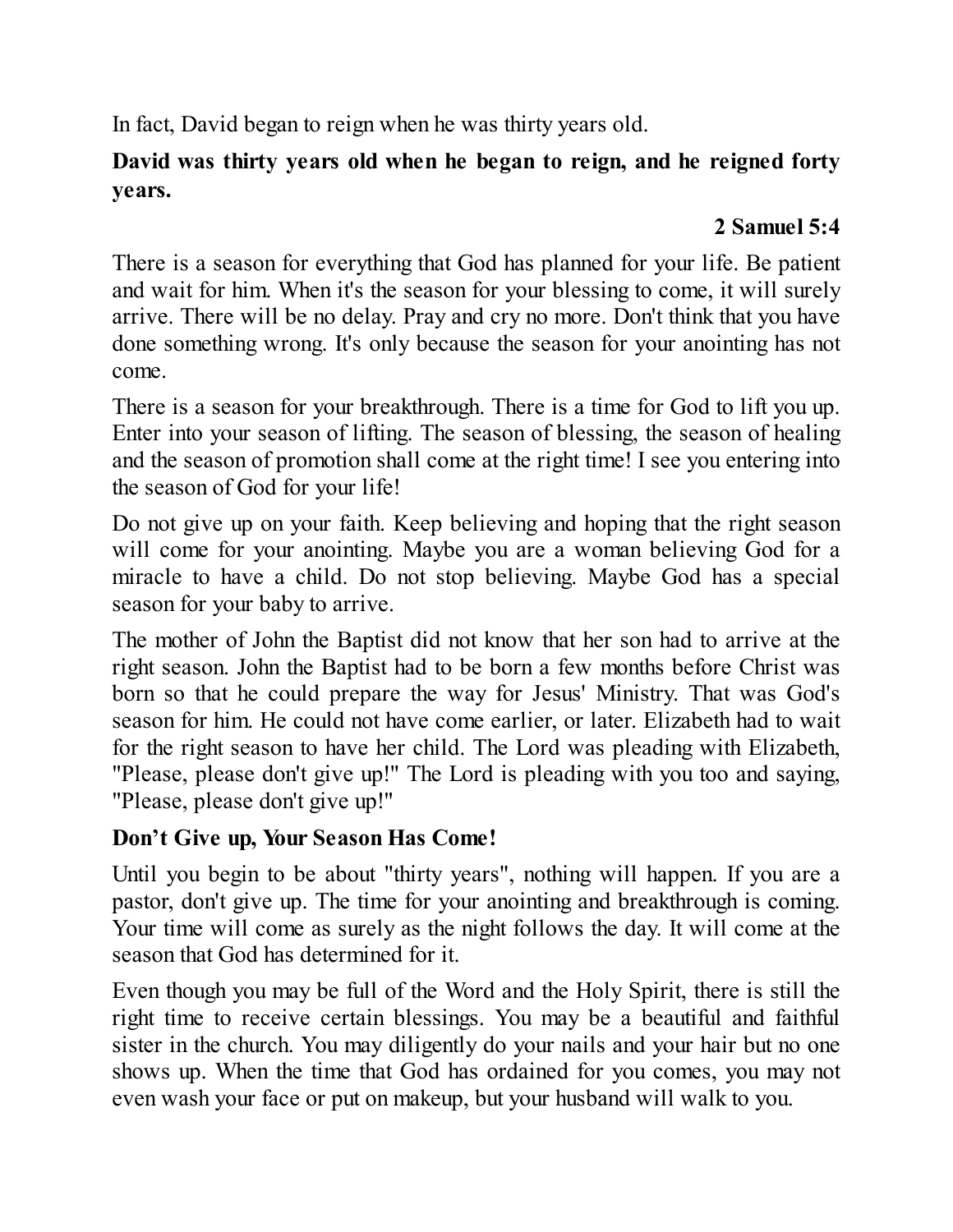When it's the rainy season, you don't have to call for the rain. You won't need to fast and pray for the rain. The rain itself will pour on you because its season has come.

Have you seen somebody praying for rain in the rainy season? We sometimes rather pray that the rain should go away. There is the right time for God to send you a husband. You may be a fertile wife but there is the right time for God to give you a child. You may be a good businessman but there is the right time for God to lift you up and put you where you are supposed to be. There is the season, and there is the right time!

I see you beginning to be in "about" the time of certain things in your ministry! I see the Lord doing a great thing in your life! I see God lifting you higher! Believe in the spoken Word. Believe to receive a miracle through the spoken Word.

I see a lifting up coming into your life!

I was preaching in one of the nations of Africa when one of their top Christian gospel stars came to sing a song. He announced that he was dedicating the song to me. He explained that the year before, I was in their church preaching when I told them about a vision in which angels were distributing parcels to those who stretched out their hands to receive. He said I pointed to him and said, "You are the next star." He said he was not known at that time. Nobody knew him to be anything.

But he became a star. His season had come. He was now playing with some of the top gospel stars in the United States. That is the power of God through the spoken Word.

Hands may not be laid on you. I may not touch you. But the words I speak to you have the anointing power. Believe that the right season is coming upon you!

## **A Mega Church at the Right Season**

Years ago, I preached mainly to small groups. I began to complain to the Lord that even though I was always preaching, I never preached to a large group of people. I was always starting little groups and preaching to them but none of these groups ever became large. The Lord told me not to give up. He promised me that there was a mega-church down the line for me. At the right time and at the right season, I began to see the mega-church the Lord had promised.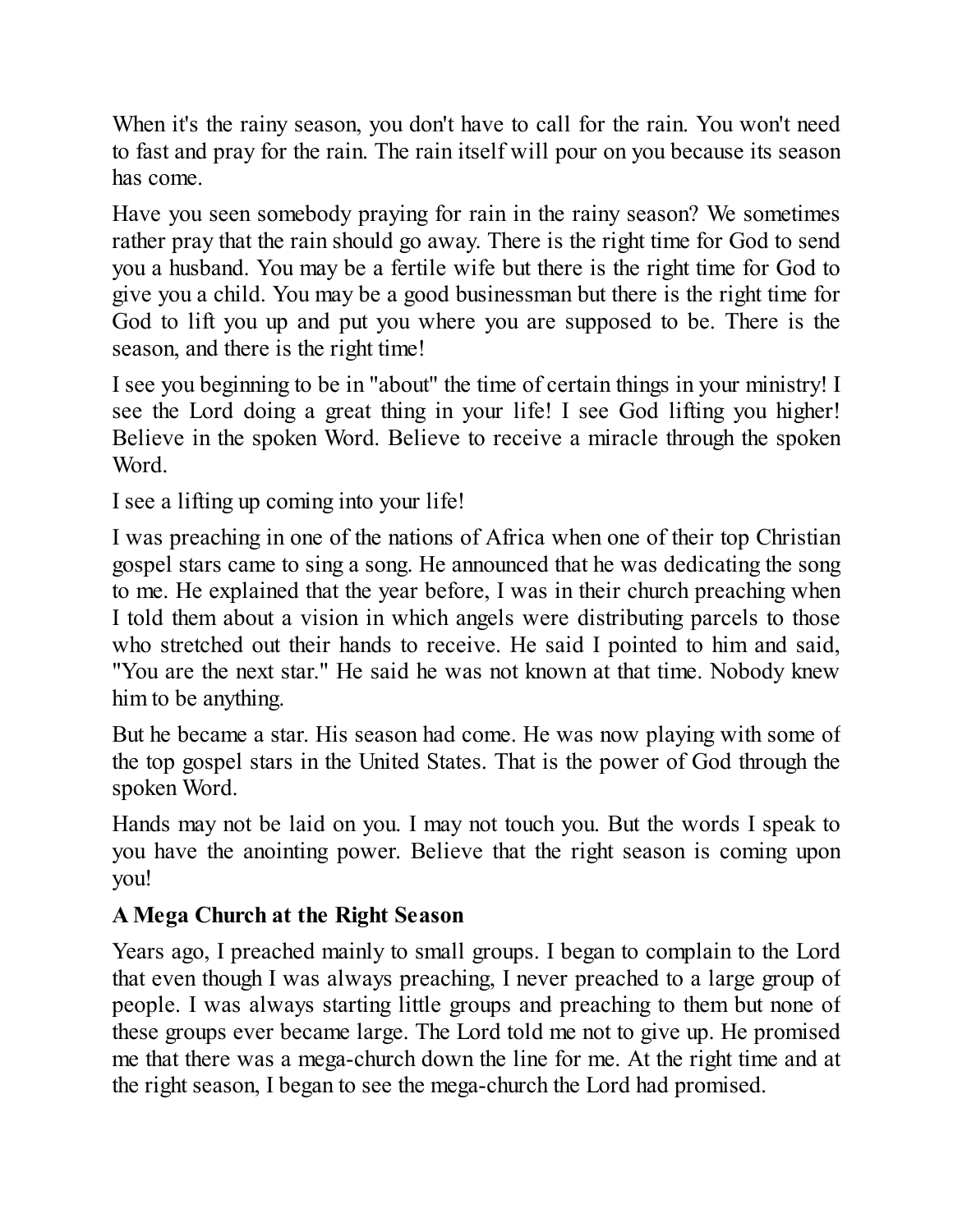You are just about to enter into your season! You are just about to be "thirty years" of age. It's wonderful! It's marvelous! It's happening in your life! It will come suddenly! The Lord will do a great thing. He'll heal your mind. He'll heal your soul and heal your life. He'll turn you around. He will put your feet on a rock to stay.

I see a light! Somebody is in darkness but the Lord is beginning to send a light because it is about time that there should be some light in your life. You have been walking in the darkness for a long time but the Lord is bringing you light. The Lord is saying that the sun is about to rise. It's around the time for light to come.

Receive the blessing! Receive the healing! God anointed Jesus Christ with power. That power is coming into your life now! There is power to heal and save you. There is power to destroy the work of the devil. There is power to lift you higher. There is power to receive the Holy Spirit.

One day, I received a letter from a lady in Malaysia. She said that once when I was in her church preaching, I pointed at her and I said, "I see you getting a car." She told me about how the miracle happened. She said she just had to write because of the supernatural way in which it happened.

The healing power of Jesus works in Malaysia, it works in Colombia and it works in Ghana. It works everywhere in the world. Receive the power of the Holy Spirit in your life! Let that power work in your life! Let it work in your finances! Let it work in your business! Let the power of the Holy Spirit work in your school! Receive the touch of the Lord upon your mind!

The healing power of the Holy Spirit works on all kinds of problems. It works on difficult problems. It works on marital problems. It works on financial problems. It works on sicknesses. It works on unsolvable problems. It works on all sorts of problems.

It worked yesterday, it works today and it will work tomorrow. It's coming into your life right now. He is a healing Jesus. He is the same yesterday, today and forever.

*You'll never be the same again. No one who came into contact with his anointing was ever the same again. You'll see practical change in your life in the name of Jesus. God has turned your life around and taken you out of the miry clay. He has placed your*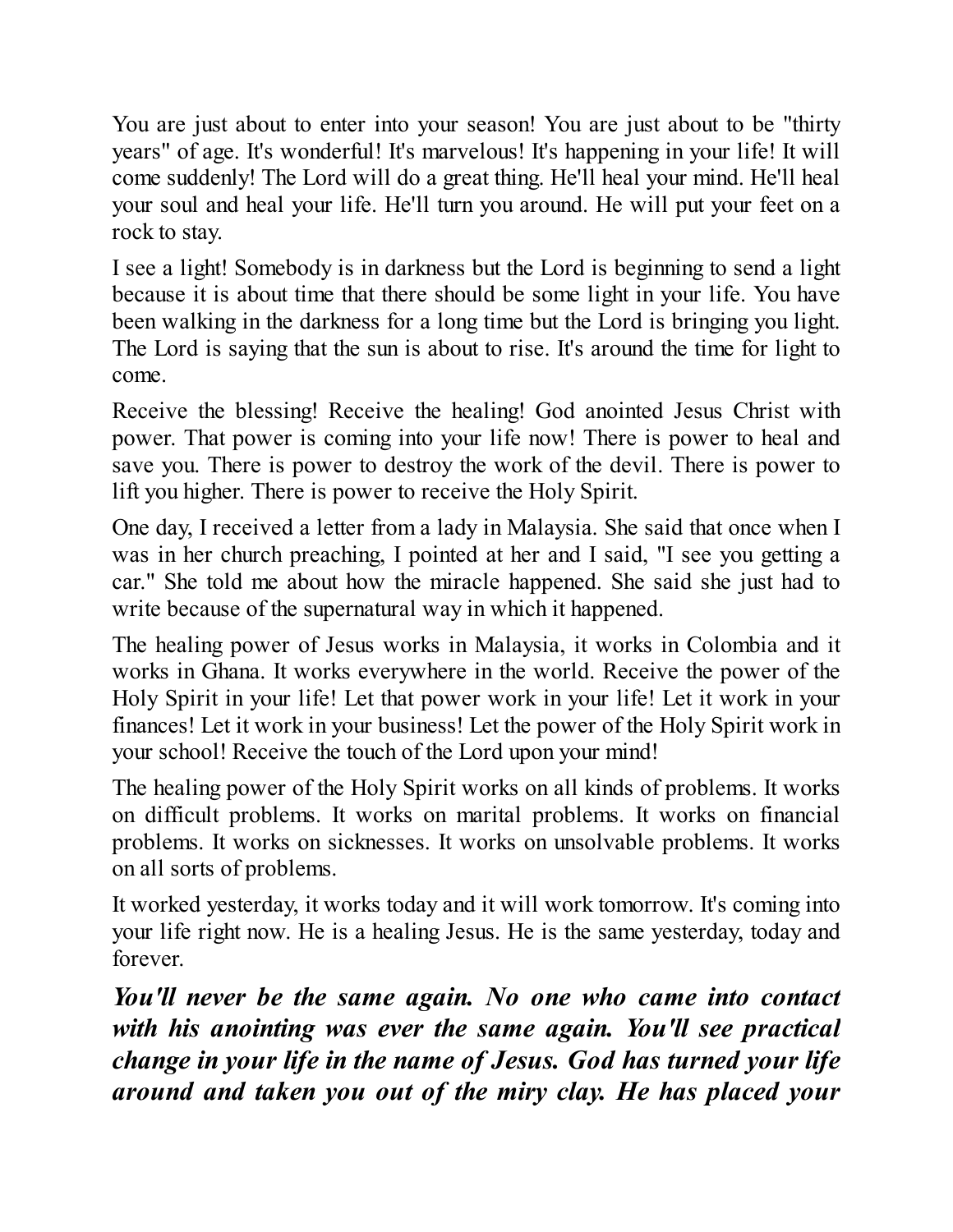*feet upon a rock to stay. It is your season to be blessed!*

# *[Chapter](#page-2-0) 33*

## *Jesus Will Do Good to You*

**How God anointed Jesus of Nazareth with the Holy Ghost and with power: who went about doing good, and healing all that were oppressed of the devil; for God was with him.**

#### **Acts 10:38**

I want you to know that Jesus can heal situations that doctors cannot solve for you. I have seen God do many miracles. One day, a man came to me. He stammered badly. He stammered so badly that he had to hit himself before he could speak a word. Stammering is something doctors cannot heal. At the miracle service I was having, Jesus touched him and he was healed of that disease. He began speaking fluently to his own amazement! Imagine how someone who had to hit himself in order to speak was healed of that stammering tongue!

The Bible says Jesus went about *doing good* and *healing all* that were oppressed of the devil.

### **How God anointed Jesus of Nazareth with the Holy Ghost and with power: WHO WENT ABOUT DOING GOOD, and healing all that were oppressed of the devil; for God was with him.**

## **Acts 10:38**

A few years ago, an 11-year-old young girl attended a miracle service. This young girl had had her left eye damaged years earlier in an explosion involving two live wires. The other child who was there when this accident happened was killed. This little girl had escaped with damage in one eye. She could not see at all with that eye. God touched and healed her in the miracle service. Suddenly, her eye opened and she could see with that eye.

With all our advancements and developments, there are many questions we cannot answer. Human beings have created airplanes, ships and rockets. We have taken trips to Mars and to the stars. We have journeyed to the moon. With all our education and achievements, no man is able to change the heart of a man. We are also still faced with many diseases we cannot heal.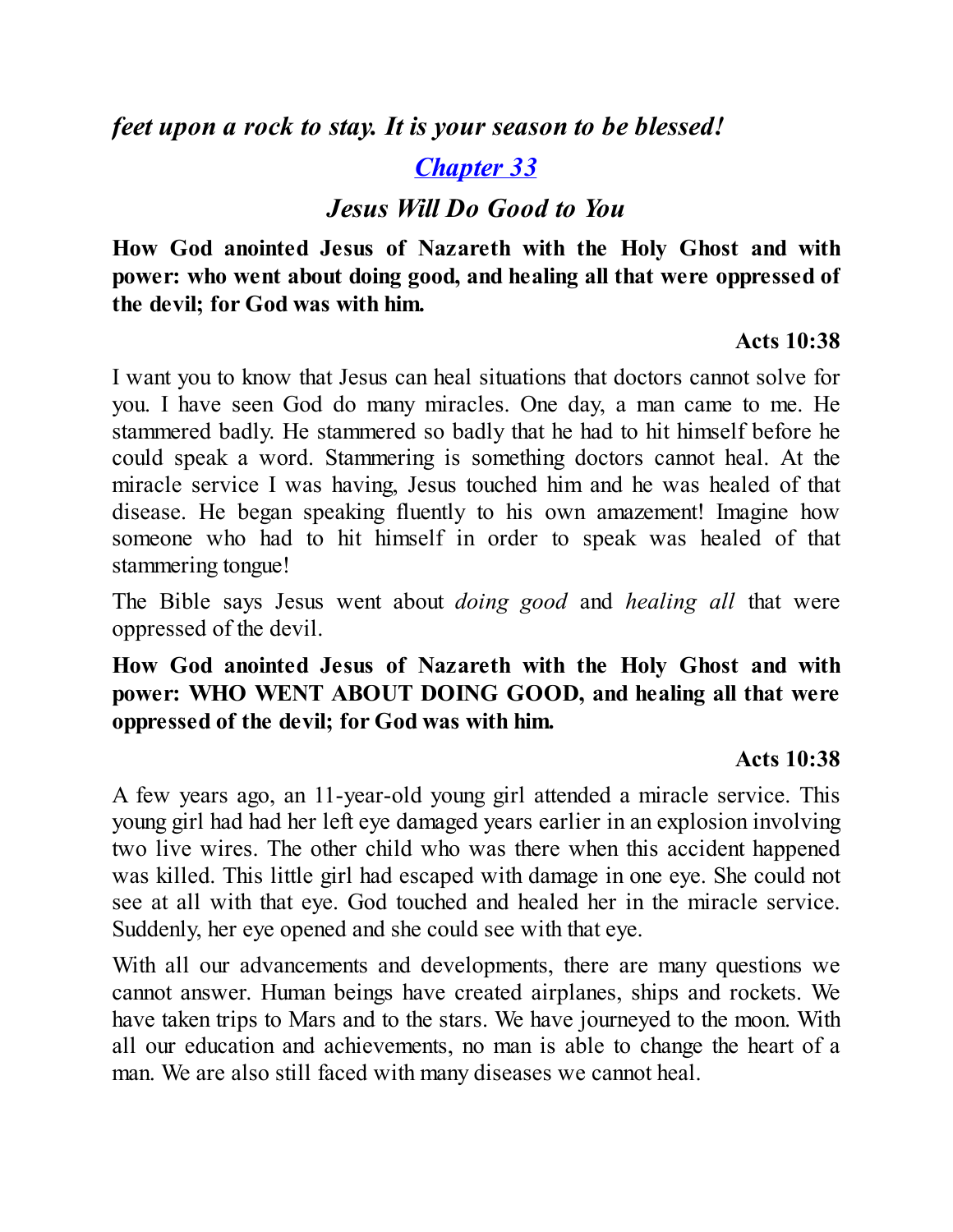But I see God healing you and changing your life. I see Jesus doing good to you. Jesus went about doing good and healing all that were oppressed. Jesus is healing you right now. He heals mad people. Many mad people have been healed by Jesus. He is the Son of the Living God. Jesus is healing you right now. Receive your healing! God is healing you. He is touching you. Healing is flowing to you.

There are many testimonies of Jesus doing good. Jesus is still doing good today. I was once holding a miracle crusade in Colombia; the Lord glorified Himself and healed many people.

There was a lady who had not walked for a year. She came to the crusade in a wheelchair. God healed her and she came out of her wheelchair at the crusade. Jesus is the same yesterday, today and forever. He is still doing good.

There was a man who had had his tibia bone shattered. He had had three operations and he still could not walk. He had been in this condition for eight months. He walked at the crusade by the healing power of Jesus. Jesus did it again!

A deaf and dumb lady who had been in this condition for twenty-five years was touched by the power of God and healed. Her mother testified that she had never been able to hear or speak since she was born. She heard and spoke for the first time. She called her mother, "Mama" for the first time in her entire life. That night Jesus did what doctors had not been able to do. Jesus is still doing good and he will do good to you.

A lady had cancer in her spinal cord. She had undergone an operation and the tumour was removed but she could not walk for five months. She was in a wheelchair. God emptied her wheelchair. Jesus did a good thing and helped the woman to walk.

There was a little boy who had not been able to walk for three years. God healed him and he walked that night.

There was also a lady who was suffering from a thrombotic disease and had not been able to walk for one year due to the thrombosis. She was in a wheelchair. God healed her. It is wonderful and marvellous what God can do.

This little boy could not see because he had cataracts in his right eye. He always had his eyes closed. God touched him and healed his eyes!

There was another lady who had not walked for six months but Jesus healed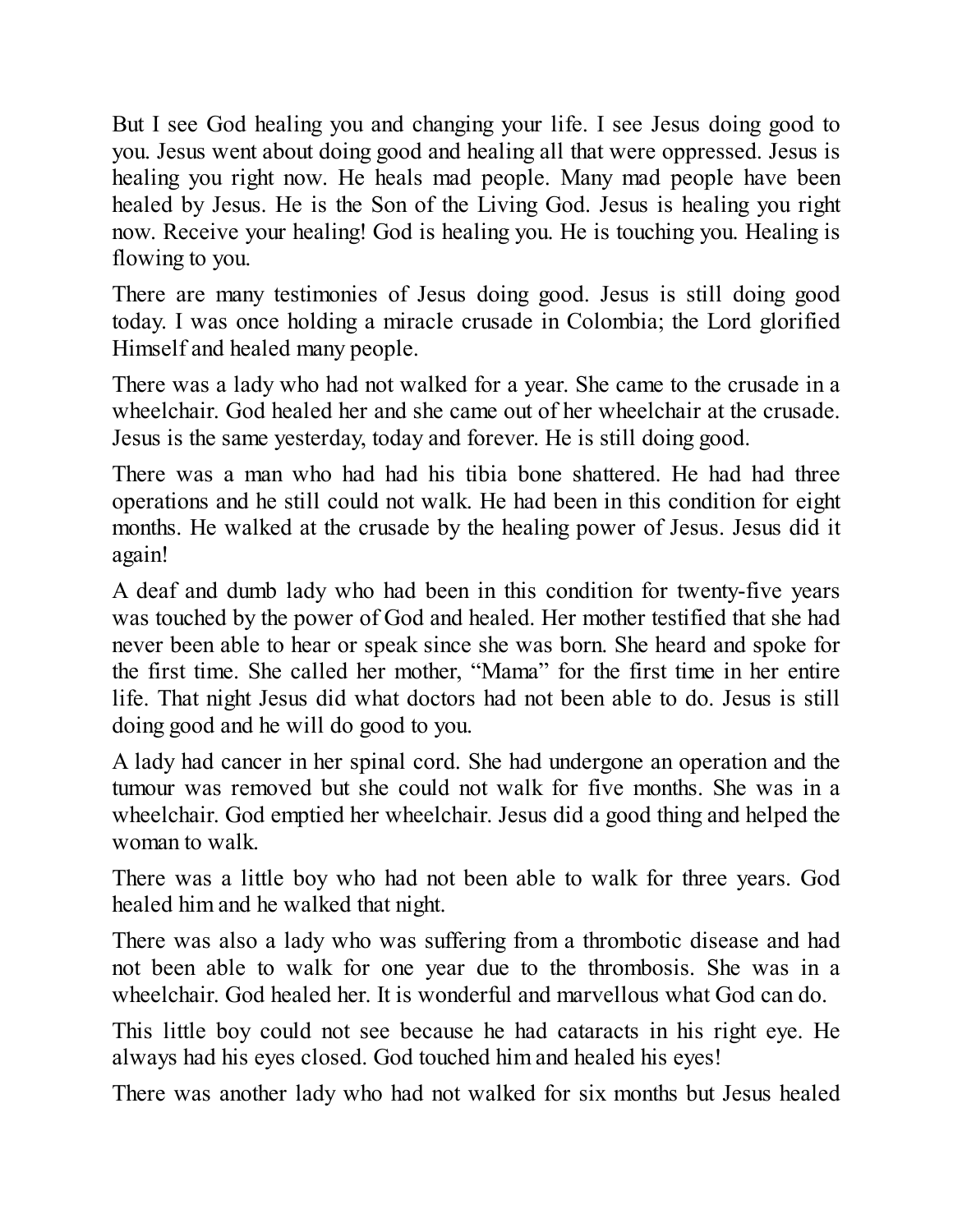her.

There was a man who could not see with the left eye. God healed his eye. Jesus is the same yesterday, today and forever.

A lady brought her son who was epileptic to the crusade grounds. That night, God healed her son of epilepsy. This woman confessed that she had seen a vision of Jesus in the meeting. Jesus told her that her son had been healed. Her son was healed in the service as Jesus had told her.

I present to you the Jesus of miracles. I want you to meet the Jesus who works miracles. How can these things be? How can these miracles be? I want you to know that the secret behind these miracles is the Holy Ghost!

You cannot do anything for God without the anointing of the Spirit of God.

Jesus was born into this world and for thirty years He did no miracle. He was a carpenter working with His father. But the Bible says, the time came when God called Him to the wilderness to fast and pray. He waited on the Lord and God blessed Him and anointed Him. It was this anointing upon Him that healed the sick and cast out demons.

# *[Chapter](#page-2-0) 34*

# *He Sent His Word and Healed Them*

**He sent his word, and healed them, and delivered them from their destructions.**

## **Psalm 107:20**

God does not like proud people. He does not like people who boast about things He has given them. You must humble yourself and believe in God. If you are a young person, you must know that the life you have today is from God.

When God blesses you, you must give the glory to Him. Don't be like the San Franscisco man. You must not say that it is your strong will power that has saved you. If you're alive today, thank God for His mercy. God wants you to give Him the glory. If you are healed, God wants you to give Him the glory.

Jesus is the same yesterday, today and forever. He is a healer He will heal you, save you and cast devils out of you. There is no problem or difficulty that He cannot overcome.

## **Jesus Christ the same yesterday, and today, and for ever.**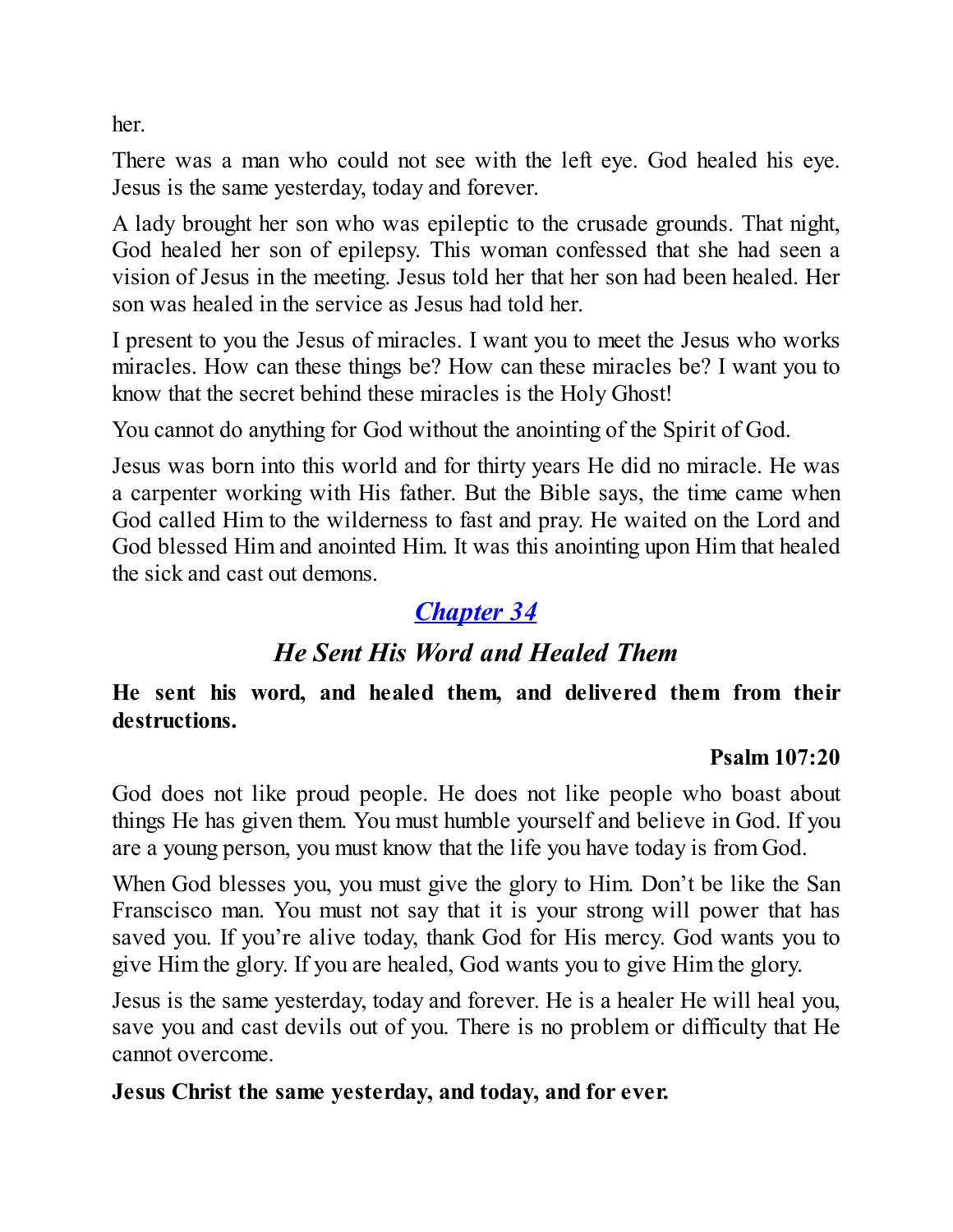One day, an important man whose servant was sick invited Jesus to his house. The servant was dying and this centurion had asked for Jesus to come and heal him. Jesus agreed to go and heal his servant.

On his way to the centurion's house, the centurion sent a message to Jesus not to bother to come to his house. He told Jesus, "Just stand there and say something and my servant will be healed."

**Wherefore neither thought I myself worthy to come unto thee: but say in a word, and my servant shall be healed. For I also am a man set under authority, having under me soldiers, and I say unto one, Go, and he goeth; and to another, Come, and he cometh; and to my servant, Do this, and he doeth it.**

**Luke 7:7-8**

I want you to know that Jesus does not have to come to us physically for us to receive all the miracles we need. As the Word of God is preached, you will be healed, even if the man of God does not touch you.

God sent his Word and healed his people.

I see Jesus coming to heal you. I see Him sending His Word to heal you. I see Him healing you right now. I see you coming out of your wheelchair.

I remember a vision I once had. God told me that He had put fire in my mouth and that when I speak, fire would come out of my mouth in the realm of the spirit and people would be healed. I do not have to touch you before you receive the power of God into your life.

I bind every blind spirit in your life in the name of Jesus! I bind the spirit of paralysis in the name of Jesus. Receive your healing in the name of Jesus. God is opening the eyes of the blind. Receive it now in Jesus' name!

God is healing you of cancer. He is healing you of arthritis. His power is like ointment. Receive its warmth all over you! He is healing the barren. He is healing epilepsy. God is healing you of the spirit of madness and depression. Your marriage may not be working but God is bringing healing to it. You will not be divorced because God is healing your marriage. You will not die! You will live!

God is giving you a car. He is building new houses for you. Receive these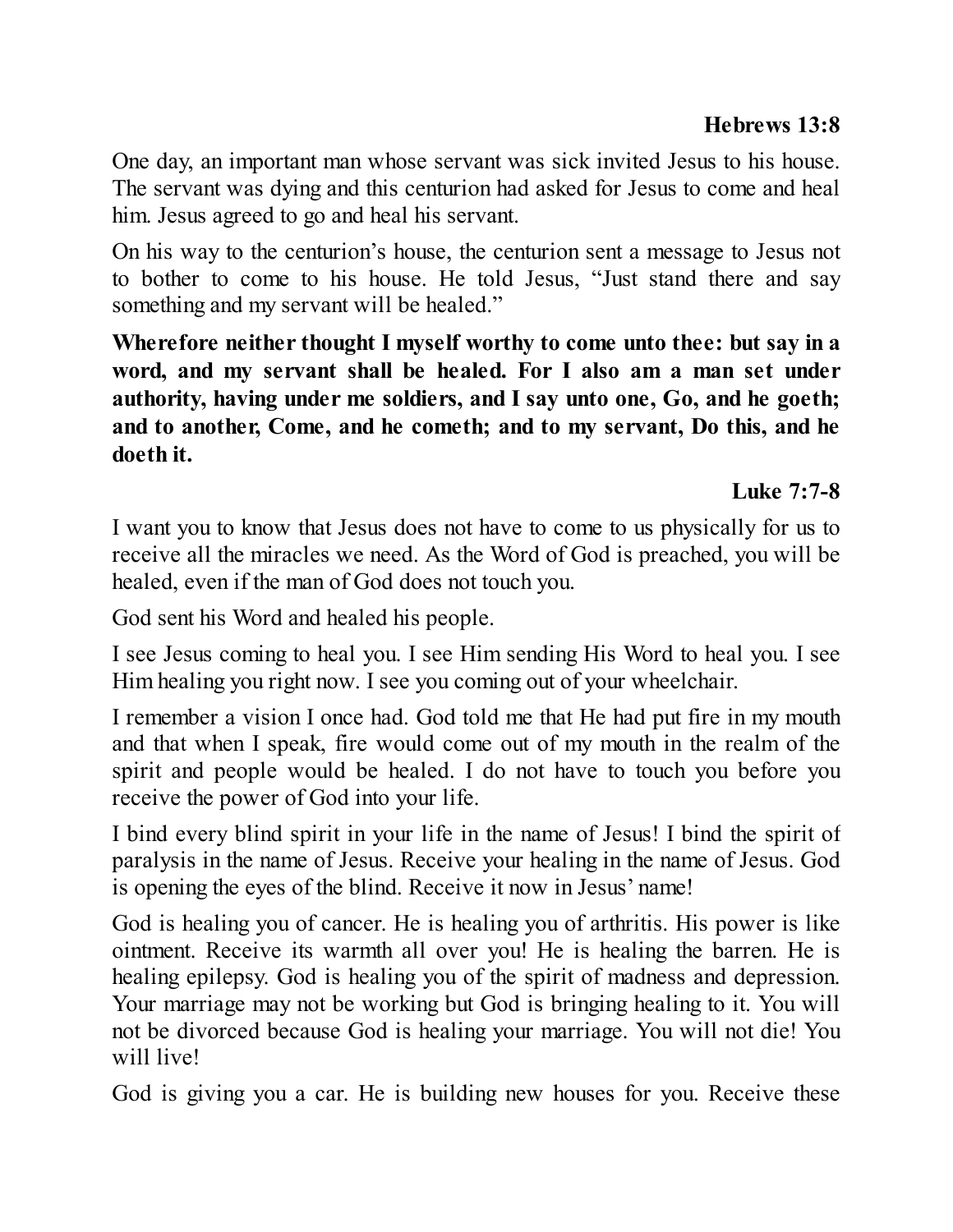blessings right now. Receive the spirit of prosperity. God is taking away reproach and shame from your life. I see God giving you a blessing. Receive your blessing.

I see you being blessed! I see God blessing you! I see God healing you! I see God delivering you and I see God giving you houses and cars! Your life will never be the same again!

#### **He Sent His Word and Healed Them**

I once preached at a crusade in which there were thousands of people present. There was no way I could lay hands on anybody. But Jesus healed many people.

There was a man who had been knocked off his motorcycle by a car. As a result, he could not walk. He could not even stand. He had a fracture in his hand as well. The Lord touched him and healed him by His Word. Another person who for nine years could not walk without a walking stick, was healed. I never touched any of these people but the Lord healed them. He sent His Word and healed them.

A lady with osteoporosis for more than five months was brought to the meeting. She could not walk. She was in bed all the time because she could not even get out of bed. She was brought to the crusade in a wheelchair. The power of God brought her out of the wheelchair and she was able to walk on her own. I never touched her or spoke to her personally. He sent His Word and healed them.

There was also a man who was totally paralyzed. He had been in the wheelchair for five years. Since he had not walked for a long time, his legs had become smaller than the usual size because the muscles had not been exercised. He could not walk at all. In fact he could not even move his legs on his own. The Lord touched him and life came back into his legs. Power returned to his legs and he began to walk.

As a medical doctor, I know that when you have been paralyzed for some time, the muscles atrophy. Sometimes, the nerve supply is cut off and the legs become like sticks that cannot do anything. It is a miracle even medically speaking, for a paralyzed person who had to be bathed daily to start walking. He sent His Word and healed His people!

Actually, there seems to be more power available when the Lord Himself touches us. There was yet another lady who had not been able to stand for three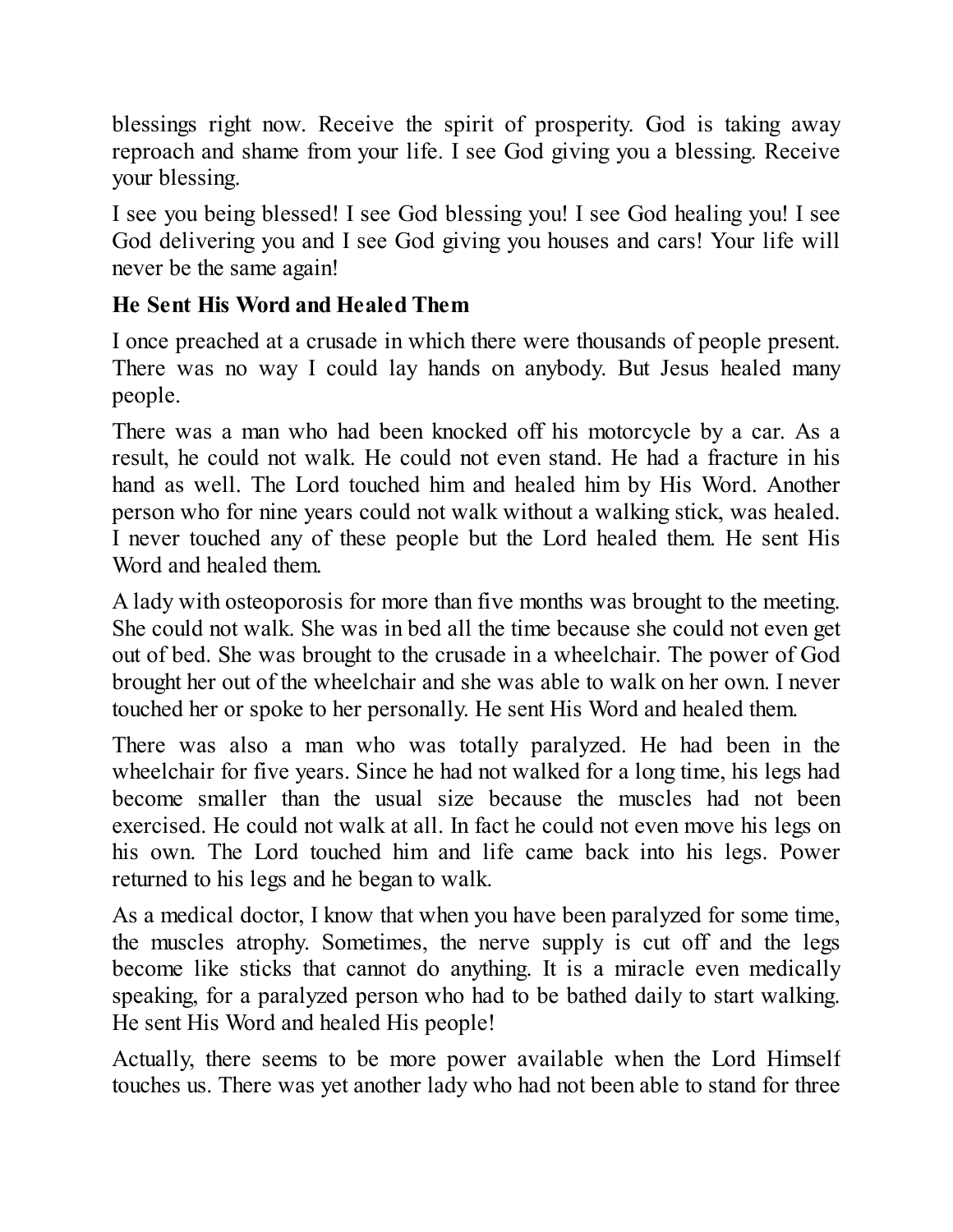months. She was brought to the meeting in a wheelchair. But she got out of the wheelchair by the power of God. I never touched her and I never laid hands on her. He sent his Word and healed her.

Children also receive their healing when the Word of God is sent to them. There was a child who had a twisted leg and walked with difficulty. The Lord touched him and he was healed completely. The leg was straightened out completely. Isn't that wonderful?

This little boy broke down crying, because he was so overwhelmed by the miracle. His auntie told me that he needed to have surgery but she did not have the money for it. His legs had been totally out of shape. They became arched and so he was given orthopedic shoes to straighten them. God touched those legs that night and healed them completely!

In the same meeting there was a lady who had a tumour in her breast. She said when prayer was going on, she suddenly felt some warmth in her chest. She did not even touch her breast. Suddenly, she realized that she was bleeding in that spot. She found out to her surprise that the tumour had disappeared.

Jesus continued to touch little children in the crusade. Another young boy had been brought to the meeting by his grandmother. He had crutches because he could not walk at all. Whenever he tried to walk, he would drag his feet and not be able to walk. The Lord touched him and healed him. He took his first few steps as the grandmother looked on with joy and excitement.

A lady brought her two-year-old son to the meeting. This woman had three children, two daughters and a son. Her first two children were born normally and grew well. Her only son, however, contracted meningitis when he was seven months old. The disease had affected him so badly that he could not walk. Every time he made an effort to walk he would just stand and wriggle his waist and sit down. He had very little strength and could not do any strenuous work.

The mother was praying for a miracle as she sat down in the service. She saw the power of God touch her son. In a moment he began to take a few steps. The mother was so overcome that she broke down crying. She told me, "Because God has healed him I want you to pray for him that God continues to strengthen him."

## **He Is Still a Healing Jesus**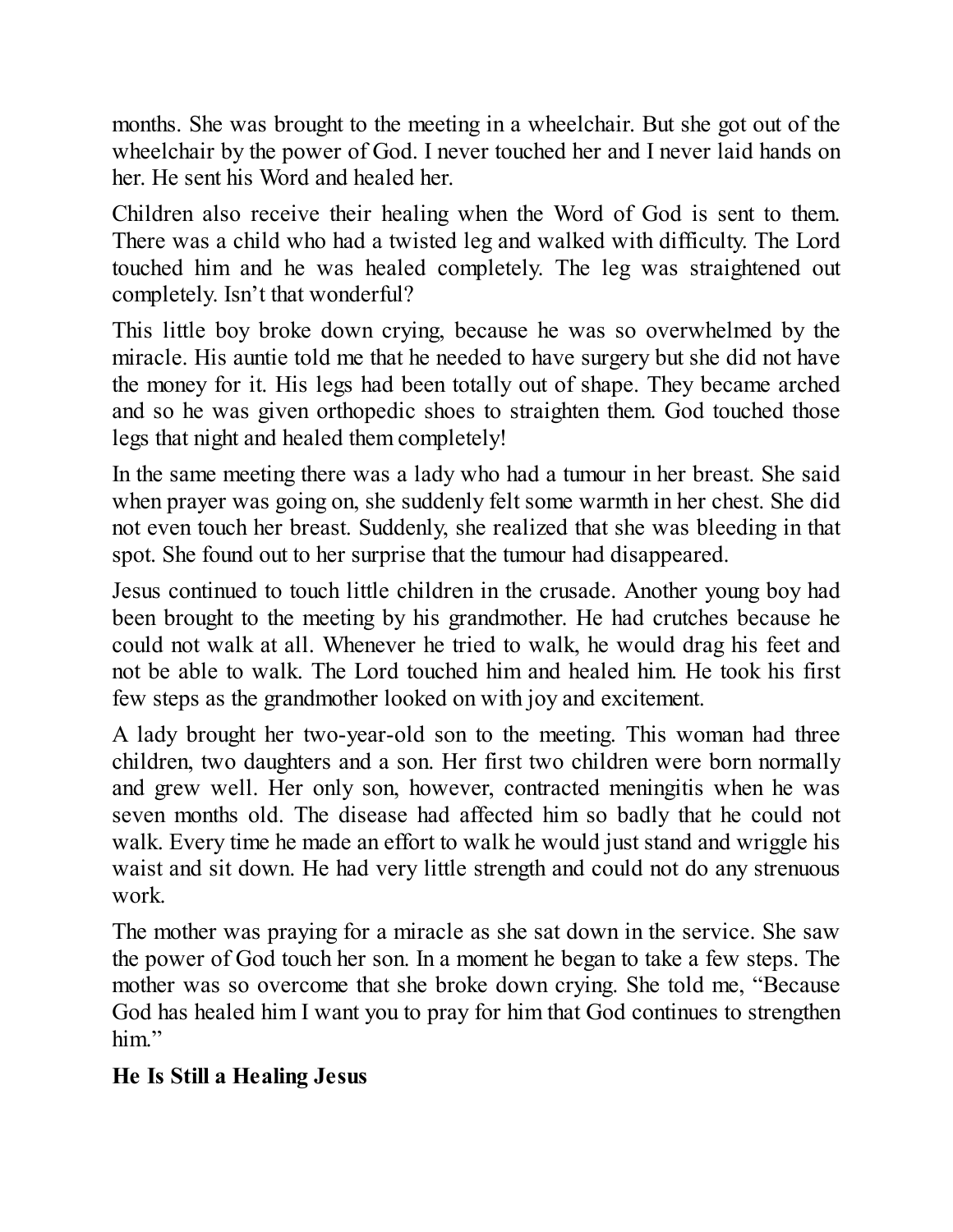Jesus is the same yesterday, today and forever! He sent His Word and healed them.

A deaf man was brought to the service by his friend. His friend testified that he was deaf in both ears. The power of God touched him and he was healed in both ears. He had never been able to hear in those ears!

I am sharing these testimonies so that you will be encouraged to believe in the power of God.

A young man who had been paralyzed for thirteen years was healed by the power of God. He had come to the meeting in a wheelchair. He was able to walk and do what he could not do before. The Lord touched him and healed him. He is the Lord that healeth thee!

There was yet another lady who had been paralyzed for three years. She had been suffering from arthritis and the disease had crippled her. The Lord touched her and healed her so that she could walk again.

People were even healed through the radio. How could I lay hands on people who were far away from me? They heard the Word of God through the radio and received their healing. There was a little girl who tuned in to the radio. She was epileptic and had attacks everyday. In fact, she experienced at least ten epileptic seizures everyday. As she listened to the radio, God healed her. In the middle of the programme and as prayer was going on, she started having attacks. Then it ceased. This was about eight o'clock in the evening. She knew she had been healed because she did not have any seizures the following day. She would have had at least ten seizures in a day. This is a powerful miracle by any standard.

The miracles continued as his Word was preached. There was another paralyzed man brought to the crusade in his wheelchair. This man had blocked arteries and could not walk. He had been to see many physicians but they could not help. In fact, they had suggested that he have his legs amputated.

He did not know about the crusade until his daughters informed him about it. They promised to bring him the next day. For four years and four months he had not walked. He could not even lift his hands during the worship time at the crusade. He had so much pain. He was in a wheelchair when the power of God touched and healed him. His daughters confirmed that it was a miracle. As he walked, they said he had never done it before. God did a miracle!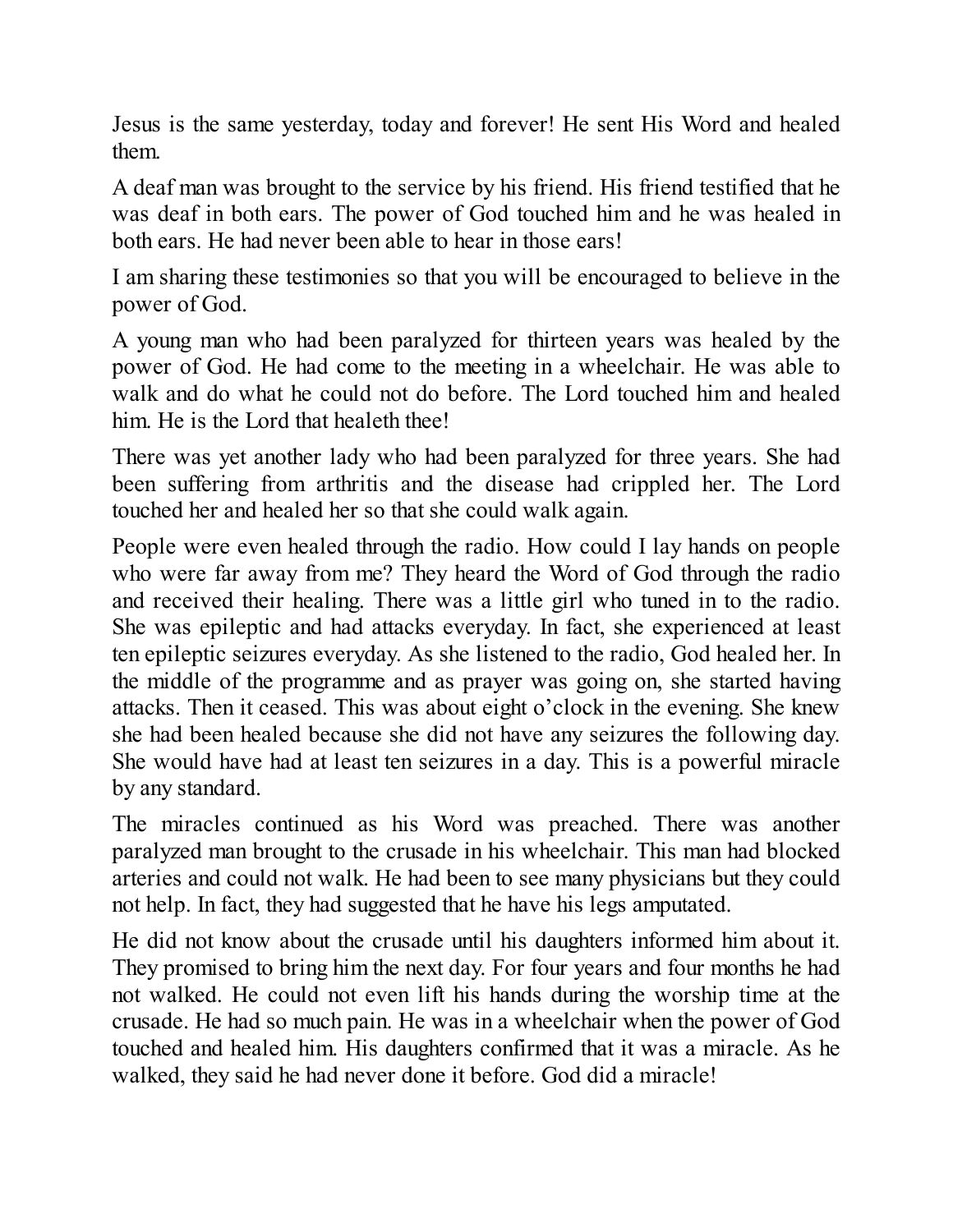One of the amazing testimonies was that of a baby's large head which shrunk at the crusade. Is it not wonderful that God does great things even when no one touches you? A baby had been brought to this crusade with hydrocephalus. This is a condition in which the head of the child is greatly enlarged. His head just began to shrink. It reduced dramatically and the mother testified that the head of her baby had reduced in size.

*As the Word of God comes forth, believe that God will heal you. He sent His Word and healed them. Miracles are going to come into your life as you hear the Word of God.*

# *[Chapter](#page-2-0) 35*

# *The Works of Jesus*

**Verily, verily, I say unto you, He that believeth on me, the works that I do shall he do also; and greater works than these shall he do; because I go unto my Father.**

## **John 14:12**

Jesus came into this world many years ago. He did a lot of miracles while he was on Earth. I want to announce to you that he is doing those same miracles today because Jesus told his followers that, "The works that I do shall you do also, and greater works, shall you do, because I go to my Father."

We will live to see the power of God. We will see the works of Jesus. Angels are real and God gives His angels instructions to accompany his servants.

Jesus Christ is alive. He is saving and healing us today as He did yesterday. Like the thief on the cross He is right by you even in your darkest hour. You can turn to look at Him just as the thief did. You can ask Him to have mercy on you. Jesus told the thief that he would be with Him in Paradise. The blessings of God are right beside you. He will forgive you and save you when you call upon Him. God is opening your eyes to see His power and His goodness.

Today, Jesus is here. He is working through His servants to do the same things that He did yesterday. He promised that they would do the same works that He did.

One day, He saw a certain woman whose only child was dead by the city of Nain. The woman was crying over her dead child. The Bible says that Jesus had compassion on her. He said to the young man, "Young man, I say unto you,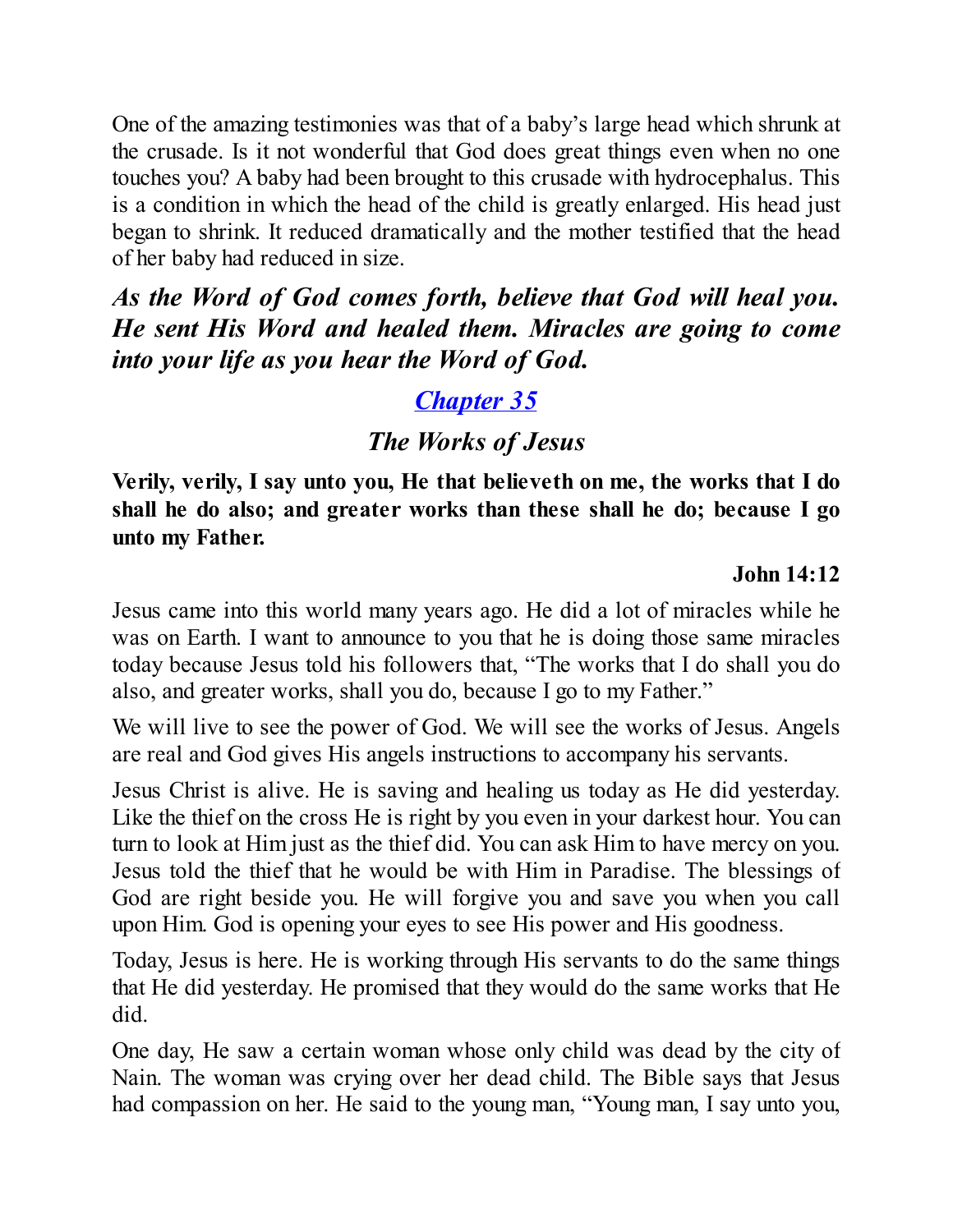arise."

**And when the Lord saw her, he had compassion on her, and said unto her, Weep not. And he came and touched the bier: and they that bare him stood still. And he said, Young man, I say unto thee, Arise. And he that was dead sat up, and began to speak. And he delivered him to his mother.**

#### **Luke 7:13-15**

I command you to arise from your wheelchair, or your stretcher. Jesus is saying unto you to arise. You will experience Jesus and the power of the Holy Spirit in your body!

The Bible tells us that Jesus was called to a certain man's house. This man was a ruler of the synagogue. His daughter died. But Jesus laid hands on her and she rose from the dead.

#### **And he put them all out, and took her by the hand, and called, saying, Maid, arise. And her spirit came again, and she arose straightway: and he commanded to give her meat.**

## **Luke 8:54-55**

I am a doctor. I have witnessed many people die. I have seen people in the mortuary. I have seen how death takes away people's lives. Doctors cure most diseases, but when the hand of death comes over a body, the doctors retreat.

## **The Enemy Called "Death"**

One day, I was in the emergency room attending to a dying lady. As a young doctor, I was witnessing such a case for the first time. We tried to save her. My boss was standing by me, and the nurses were all around. We did all that we could to save her life. Unfortunately, she stopped breathing and died whilst we were working on her.

When my boss noticed that she was dead, she turned around and walked away. She didn't try anything anymore because death had taken over. Death is the greatest enemy of man. It is the unsolvable problem of man. It is the problem that doctors cannot cure.

Years ago, we witnessed the death of Princess Diana. There was nothing human beings could do. They had all the money in the world, they had all the doctors in the world, but human beings looked on helplessly. But it was not so with Jesus. Jesus was not afraid of death. Jesus was not helpless when He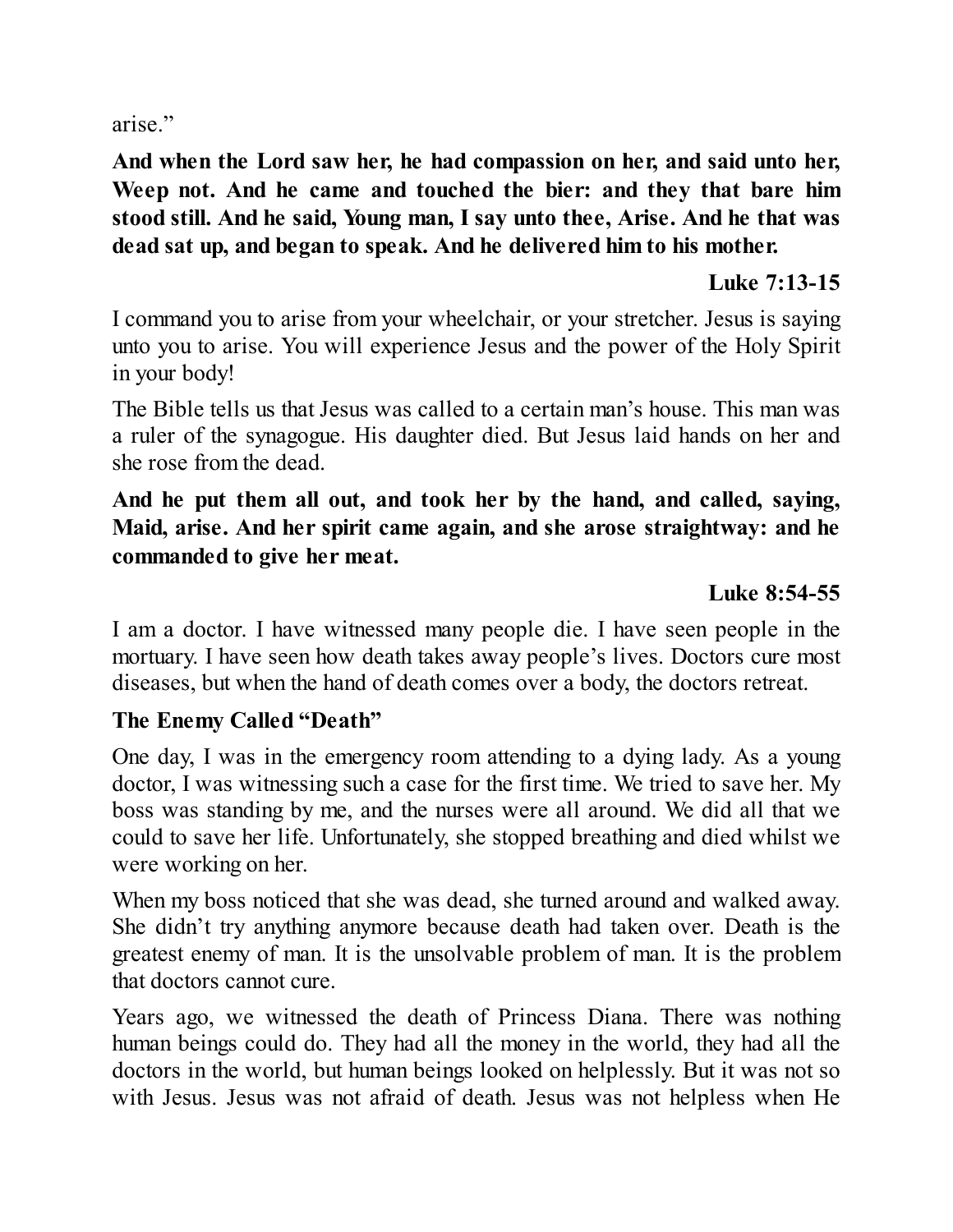stood before death. He conquered death. He pulled people out of the grave with His awesome power.

Jesus began the journey to Jairus' house. On the way, something terrible happened. The child died and people were sent to tell Jairus, "Your daughter is dead, there is no hope." But Jesus turned to Jairus and said to him, "Don't be afraid. Only believe." When Jesus got to Jairus' house, the place was filled with people who were crying. They were so sad. They told Jesus, "You came too late. The doctors and the nurses couldn't help us." But Jesus asked, "Why are you crying?"

You may be in anguish but Jesus is asking you, "Why are you crying?" I want to announce to you that there is hope because of Jesus.

Jesus is saying to you today: "Don't be afraid, only believe." He will turn your night into day. He will turn your darkness into light.

Perhaps, you are dying but I want you to know that you will come into contact with the power of Jesus. Maybe your daughter or son is not well; but I want you to know that Jesus is alive with the power of the Holy Ghost. The power of Jesus is entering into you as you read this book. He is the Lord that healeth thee.

Wherever you are, the Holy Spirit is present with you. Receive your miracle! Place your hand where you have pain. Place your hand on the disease. The power of God will fall upon you like heat, and like the wind. You will feel like the power of electricity passing through you. You will feel the touch of God. The power of the Spirit is with you right now.

Sometimes, you may not feel anything but you will notice that the power of God has healed you in the name of Jesus.

I command the paralytics to be loosed in the name of Jesus. I command those in bondage for many years to rise out of that wheelchair. I command the deaf and the dumb to begin to speak and hear in the mighty name of Jesus Christ. I speak to cancers, to the diseases of the mind, mental diseases, spirits of madness, epilepsy, to depart in Jesus' name. I command migraines and arthritis to depart in the name of Jesus. Receive strength. Begin to move your leg, begin to move your limbs. God is lifting you up. God is healing you because He is the Lord that healeth thee.

You may have kidney failure, liver failure or heart failure. God is healing you.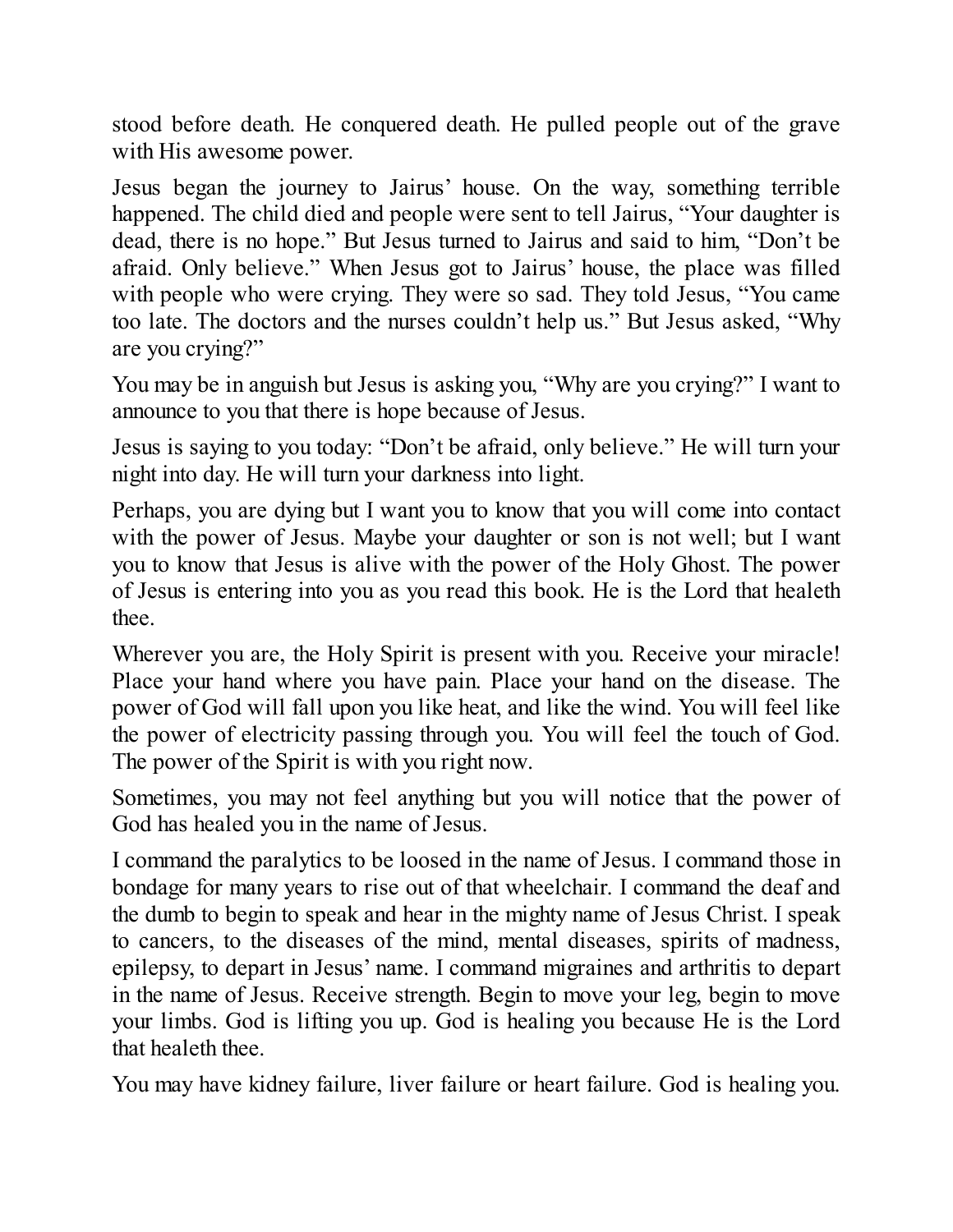He is touching you. You may be in hospital. Receive your healing. Rise up in the name of Jesus!

You will not remain in the hospital! You will not remain in that stretcher or wheelchair!

### **How God anointed Jesus of Nazareth with the Holy Ghost and with power: who went about doing good, and healing all that were oppressed of the devil; for God was with him.**

#### **Acts 10:38**

I believe in the miracle-working power of God. There was a lady in one of my miracle crusades who was suffering from paralysis. She had been confined to a wheelchair for three months. When she was healed, she pushed her own wheelchair around on the platform. God healed another lady of polio so that she could walk. She was a student in the university and she had asked for healing so that she could continue her studies. In the same meeting, two men who had been bound by paralysis for ten and twenty years respectively were healed by the power of God.

Whoever you are, receive the power of God and your life will never be the same in the name of Jesus!

Again, in the same service, there was a lady who had osteoporosis for more than a year. The doctors had told her that her condition was deteriorating. There were times she could not move at all because of the pain. The Lord had told her two months before the meeting that she was going to be healed. At the crusade, she suddenly felt something snap in her back. She then felt some pain and the feeling of soft hands touching her back and she was healed. She was grateful because she did not have money to get the medical attention she needed.

There was yet another lady in one of my meetings who had a kidney condition. Her kidneys were swollen and she could not bend over. Her abdomen was also swollen. She was healed and was able to bend over.

God also healed someone with a brain tumour. She came to the crusade to be prayed for and said that she felt something leave her body during the prayer. She went back to her doctors for examination. She had her x-rays done again. The tests all came back negative. Doctors testified that the cancer was gone.

## *He is a wonderful God and He will heal you today! He is still*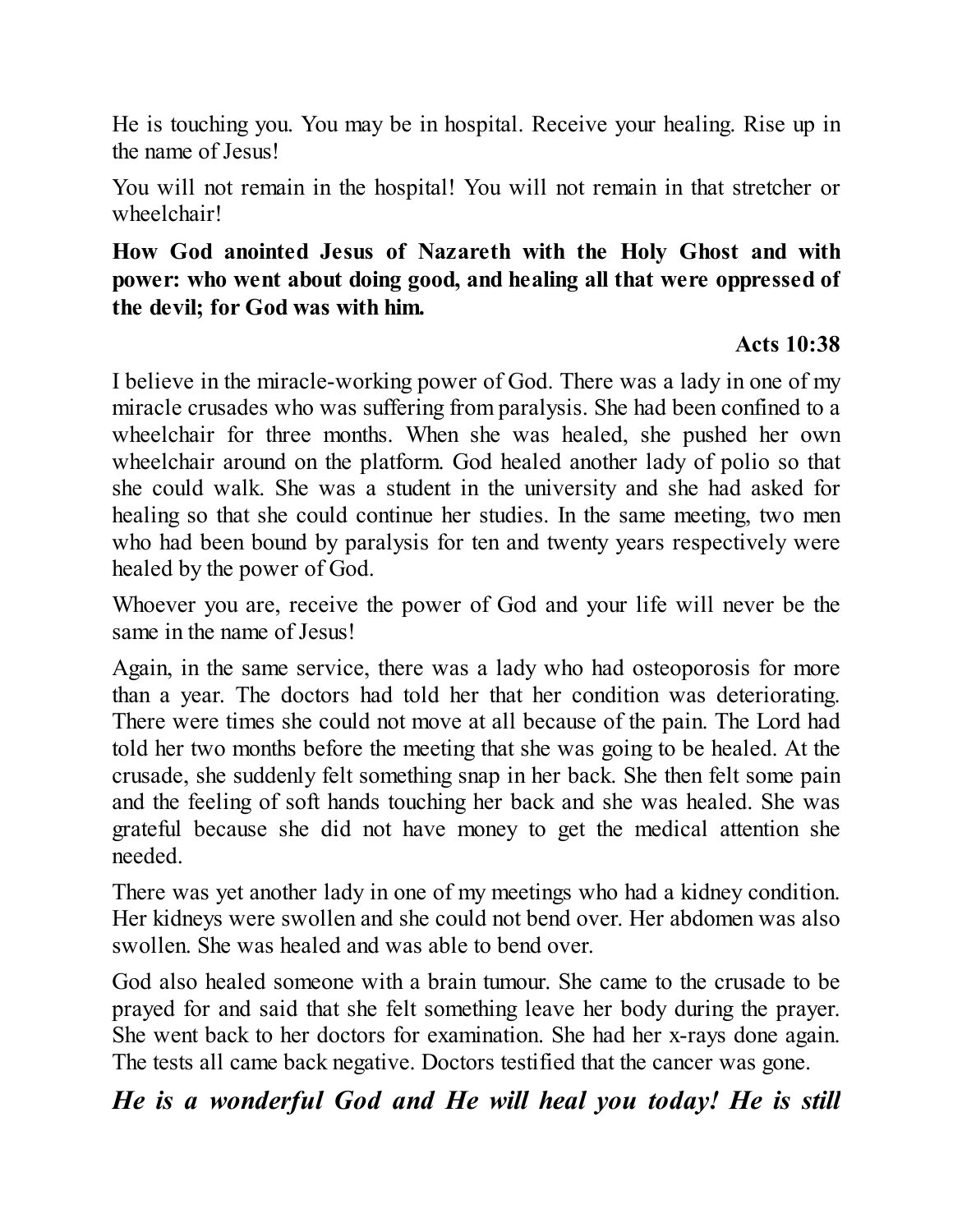*doing his works! He has promised that the works that He did will we do also!*

# *[Chapter](#page-2-0) 36*

## *The Secret behind the Miracles*

Whenever we gather in the name of the Lord, the Holy Spirit is there. He is always ready to help many people. Not only does He heal the sick but he also raises up several people to do His work and His will. There is no greater work than the work of Jesus. I want you to know that God is appointing you and calling you to do his work. He is sending you to go out there for Him. God is going to raise up many people to do His work.

Jesus was baptized by John the Baptist in the River Jordan.

As Jesus was praying and coming out of the water, a dove descended from Heaven upon him. That was the Spirit of the Lord. When the dove descended Jesus knew that the power had arrived. He knew that the anointing had come.

## **And Jesus, when he was baptized, went up straightway out of the water: and, lo, the heavens were opened unto him, and he saw the Spirit of God descending like a dove, and lighting upon him:**

## **Matthew 3:16**

I want you to know that you cannot do anything for God without the anointing of the Holy Spirit. When the Spirit came upon Jesus He went into His own country, and preached there. He preached a very important message. He said the Spirit of the Lord was upon Him.

**The Spirit of the Lord is upon me, because he hath anointed me to preach the gospel to the poor; he hath sent me to heal the brokenhearted, to preach deliverance to the captives, and recovering of sight to the blind, to set at liberty them that are bruised, To preach the acceptable year of the Lord.**

## **Luke 4:18-19**

One of the most important messages He preached was about the Spirit of God being upon Him. He said He was going to preach the gospel to the poor because the Spirit of the Lord was upon Him. Jesus knew that the Spirit of the Lord had come upon him and that was why He announced to the people that the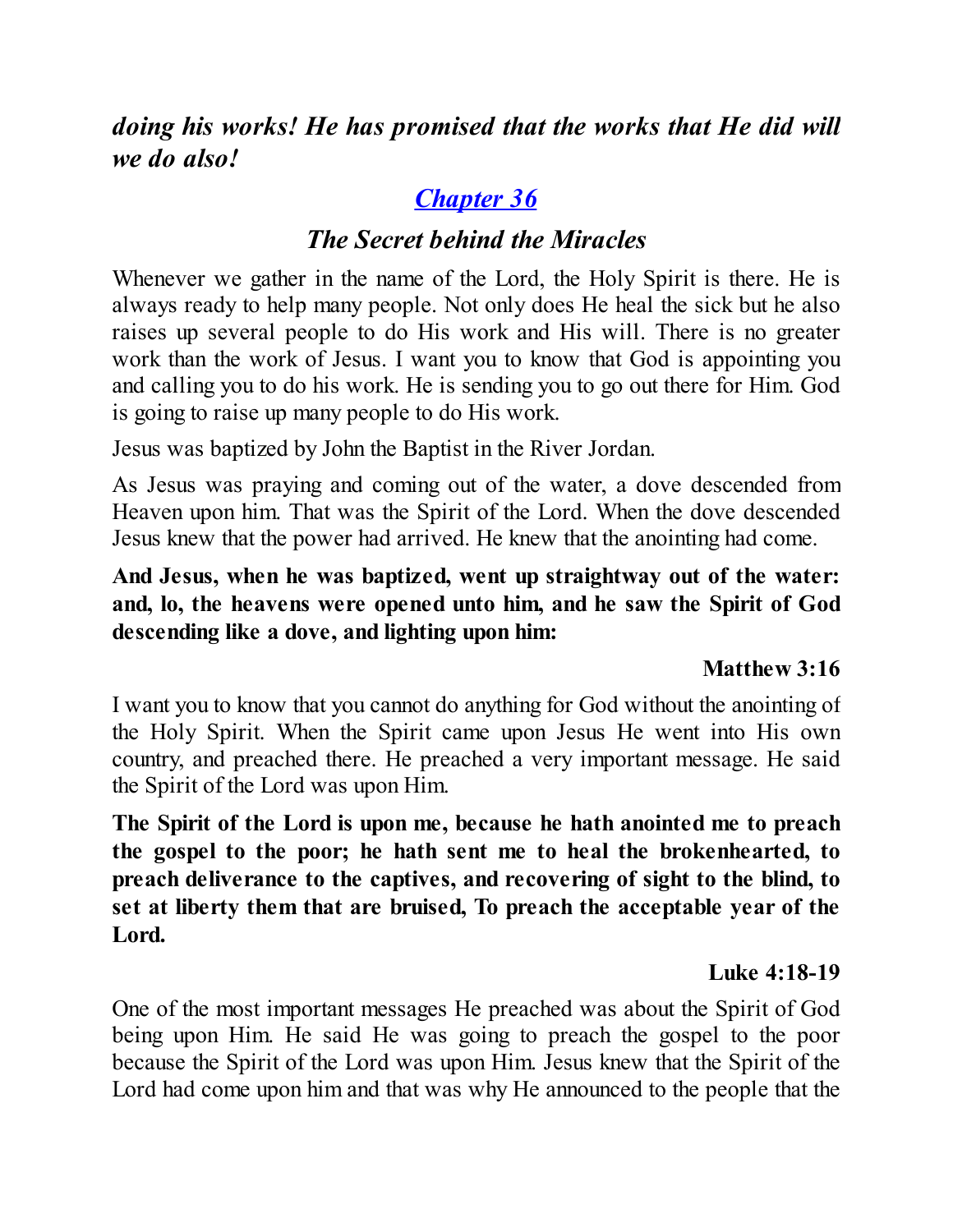Spirit was there. He could feel Him. He could sense the power and the anointing to heal.

#### **The Secret Is the Holy Spirit**

The secret behind the miracles is not a man. It is the mighty Spirit of God. The secret is the Holy Spirit. That is why Jesus did not do any miracle until the Holy Spirit came on Him. After the mighty Spirit of God had come upon Jesus, He went about doing good and healing the sick.

Jesus met blind Bartimaeus and healed him. Blind Bartimaeus had heard that Jesus was passing by. He shouted for help. He asked for mercy. The people around him tried to shut him up. They said he was disturbing the peace. They told him, "Shut up! You blind man, keep quiet and do not disturb Jesus." But the man continued to shout and to cry louder for help.

**And Jesus answered and said unto him, What wilt thou that I should do unto thee? The blind man said unto him, Lord, that I might receive my sight. And Jesus said unto him, Go thy way; thy faith hath made thee whole. And immediately he received his sight, and followed Jesus in the way.**

## **Mark 10:51-52**

I want you to understand that the same Jesus who passed by Blind Bartimaeus is passing by you today. Don't be discouraged if people are telling you that Jesus will not heal you. That is what they did to Blind Bartimaeus. Jesus will hear your cry. I see Jesus hearing your cry!

Jesus stopped by Blind Bartimaeus. I see Jesus stopping by you. He has noticed you praying and knows about your situation. In the same way that Jesus asked Blind Bartimaeus, "What do you want me to do for you?" He is asking you the same question.

You need to have the faith of Blind Bartimeaus. As you read this book, understand and believe that Jesus is passing your way. There is nothing too hard for Him to do. The Bible says there is nothing impossible for God. There is no river too wide that God cannot cross it. There is no mountain too high that God cannot move it.

I see you experiencing the power of the Holy Spirit! You are receiving healing right now. I declare and confess that you are being healed of cancer. You are getting up from your wheelchair. God is healing you by His Word!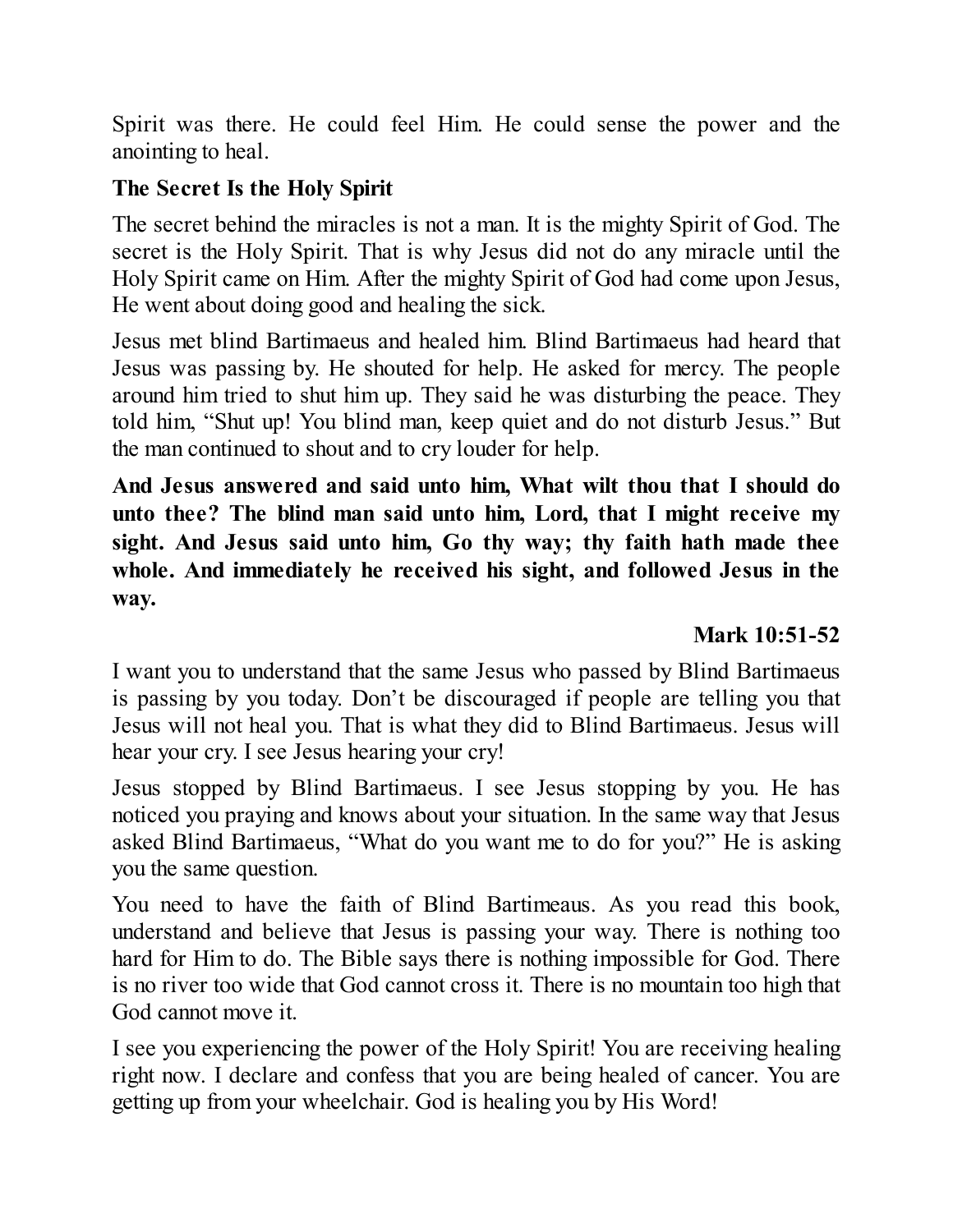## **The Secret of Healing**

The Holy Spirit is the one who heals the sick. He is the invisible power of the Church. He is the secret behind the miracles. There was a blind man who was healed in one of my meetings. This man was blind in his right eye and had a cataract in his left eye. He had undergone surgery twice but still could not see with the right eye. The Lord touched him and healed him. He could clearly see with the right eye when he had the left one covered. Blindness is something that medical science has struggled with. But two thousand years ago, Jesus conquered blindness. The Holy Spirit is the key to experiencing healing.

There was also a little girl who came to a miracle service with a hernia that she had from birth. She had a lump that was always present. The Lord healed her and the hernia disappeared. After being examined by a doctor, it was confirmed that the hernia was gone. The little girl could say nothing but point her finger there and smile.

There was a twelve-year-old boy in a miracle service who had a problem with his urethra. As a result, he had problems urinating. He could only pass urine in little drops. He would take a very long time to urinate. There had been plans for surgery but his mother could not afford it. The Holy Spirit miraculously touched and healed him. That is the secret behind the miracles: the Holy Spirit. After he had been touched by the Lord, he was taken to the rest room to urinate. He did this freely and came back to give glory to God. He had felt the power of GOD coming over him. He had felt something touch him during the service. The Holy Spirit is the secret behind these wonderful miracles.

I remember a certain man whose legs were totally shattered. He had had surgery that left him almost paralysed. He ended up walking with crutches. He lamented that he wanted to walk because he had little kids and wanted to play with them. The Holy Spirit touched him and he started taking a few steps as the Lord healed him.

One of the outstanding miracles I have seen was that of a lady who had not been able to hear or talk for thirty years. She could not say anything. Neither could she hear anything. She could not stop nodding and crying when she realized that she had been healed. He is still a healing Jesus today! The secret is the Holy Spirit. He is the invisible healer sent by the Father to bless our lives.

# *[Chapter](#page-2-0) 37*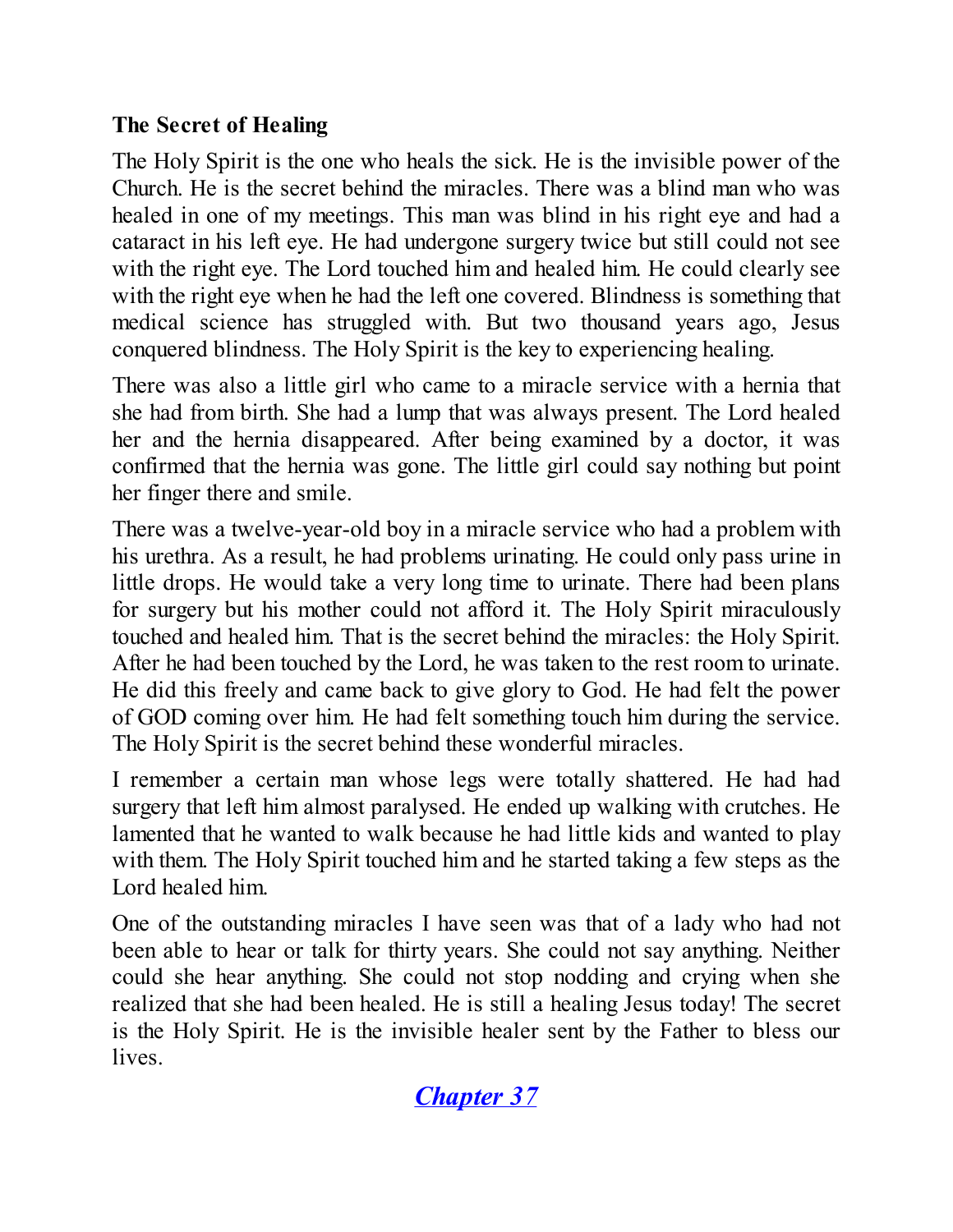## *With God All Things Are Possible*

#### **For with God nothing shall be impossible.**

#### **Luke 1:37**

We serve a God who is alive. We do not serve a stone or an idol. One day I went to a traditional ruler. As I talked with him, he realized I was a minister of God and he said to me, "I serve the river. I worship the river that runs by my house." And I said to him, "Dear Sir, with all due respect, I want you to know that I serve a living God."

Some years ago, a friend of mine went to his village in Africa There are usually many idols and images in African villages. This friend felt like passing urine and since there was no real bathroom in the village he went into a corner and began to urinate.

As he was urinating, some people began to shout at him, saying, "Hey! Hey! Hey! Hey! Hey! Hey! What are you doing?" But he was already urinating and could not stop in the middle till he finished. When he finished, he turned around and saw a lot of people looking at him angrily. He was wondering what he had done wrong. Then they told him, "Did you know that you were urinating on our god?"

Nobody can urinate on our God. He is alive today and that is why he opens the blind eye and makes the dumb to speak. If you are a god why don't you speak out in protest when someone is urinating on you? Even a chicken would run away if you "wee-weed" on him.

In the Bible verse we read earlier, Mary asked the angel, "How can these things be?" The angel replied, "The Holy Spirit shall come upon thee, and the power of the Highest shall overshadow thee... for with God nothing shall be impossible." I declare that nothing shall be impossible for you. Every impossible situation in your life shall be made possible!

One day, Jesus Christ received a message from some sisters that he loved. The message was that his friend Lazarus was dying. Jesus knew the family very well. Lazarus'sisters, Mary and Martha were his personal friends. Jesus heard about Lazarus' death and told his disciples that Lazarus was sick. Jesus was not in a hurry to get to Lazarus. This was the third time that he had been faced with a death situation.

Perhaps some people had said that Jairus' daughter was not really dead when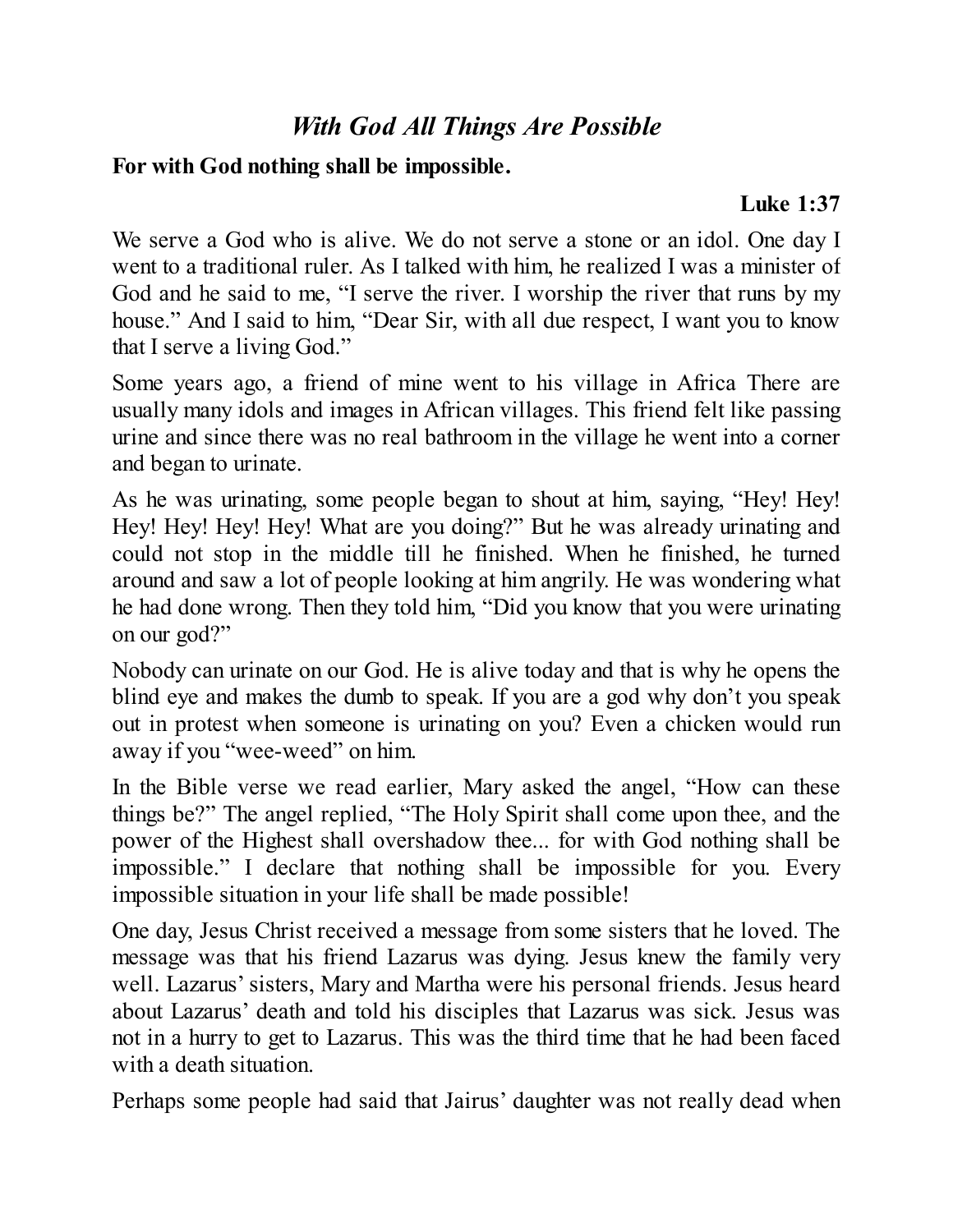he raised her up. This time he wanted Lazarus to be dead beyond all doubt.

When Jesus raised up the dead boy from the city of Nain, some people might have doubted it. Some people might have said it was not real! This time, Jesus was going to wait until the man was buried. That is why when Jesus knew that Lazarus was dead he waited for four days. Jesus Christ raised the dead from their homes (Jairus' daughter). Jesus Christ raised the dead from a coffin (city of Nain), and Jesus Christ raised the dead from the cemetery after burial ( Lazarus, brother of Mary and Martha). He is Lord of Lords and King of Kings. With him, all things are possible.

#### **Jesus wept.**

#### **John 11:35**

I want you to know that Jesus is crying about your situation. He cares about you! Jesus went to the cemetery. He told them to dig out the coffin and bring it out. He said, "Lazarus, come forth!"

#### **And when he thus had spoken, he cried with a loud voice, Lazarus, come forth. And he that was dead came forth…**

#### **John 11:43-44**

Perhaps you are wondering why it's taken so long for you to receive a miracle. It's because Jesus wants everybody to know that He has power to set you free. When the Lord shows you His power, there will be no questions about it. With man it is not possible, but with God, it is possible.

Mary asked, "How can this thing happen?" The angel of the Lord told her: the Holy Spirit shall come upon you and the power of the Most High shall overshadow you. The Holy Spirit is with you right now and His power is available to save and heal you.

#### **The Healing of Impossible Situations**

A young lady was at a miracle service I was holding. She had been in a wheelchair for twenty-five years. She could not move by herself. She always needed to hold on to somebody before she could make any movement. A cousin of hers had brought her to the meeting. The Lord touched and healed her and she walked by herself. God can heal impossible situations!

An eighty-year-old woman, who gave her name as Maria, was healed of an eye condition that made her see everything around her as cloudy. She could not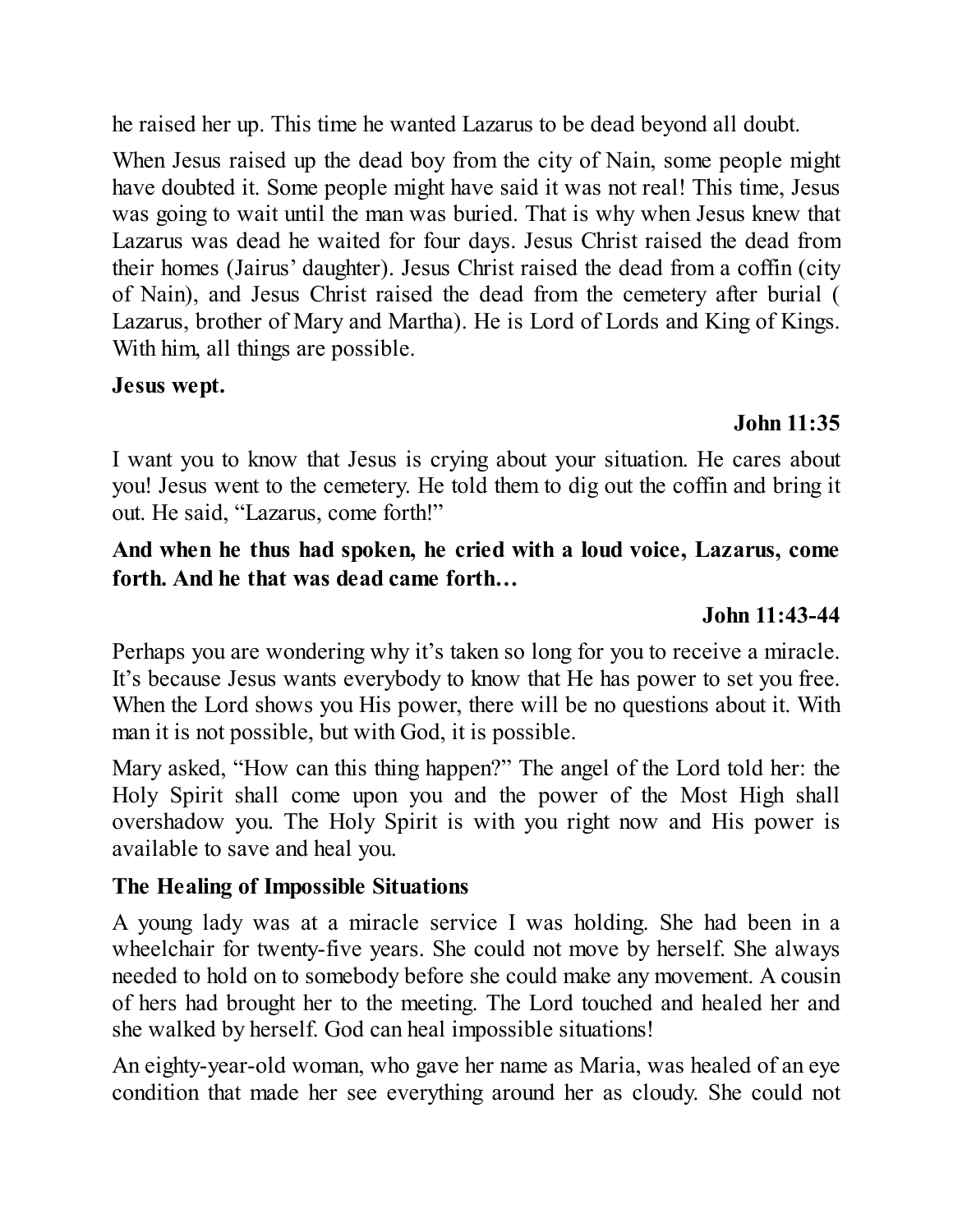have surgery because of a high blood pressure condition. But now she could see everything. To prove her healing, she started counting the emptied wheelchairs that were lined up on the platform. With men it is impossible but with God, all things are possible!

The angel told Mary that the power of God would overshadow her. The power of the Holy Spirit is what overshadowed these people who were healed. With man, it is not possible, but with God all things are possible.

Another man was at one of my miracle meetings who had been in an accident. His leg was affected by this accident. As a result, one of his main arteries was cut and he had pain in his knee. He discovered that his knees could not support his weight anymore and his ankles got swollen. He had to use crutches to be able to move around. He felt at the meeting that a warm feeling like heat was coming over him. It came over his diseased leg. Suddenly, he started running and holding the crutches in the air. This is what I call the power of the Most High overshadowing you. With God all things are possible.

At a meeting where I preached that all things are possible, there was a partially paralysed man who had not been able to walk for a month. He had suffered from a stroke, which had left half his body inactive. He could not lift his arm and could not walk. The power of God came upon him and he started walking.

For twenty-eight years, a certain man who had been involved in an accident could not stretch his arm. He had had surgery which had left a scar on his arm and he could not stretch long enough to be able to touch his shoulder. The operation had left him handicapped. But the Lord touched him and he was able to stretch his arm. He was able to do what he could not do before. It was a miracle!

A lady, who worked with the city council, brought her grand- daughter to one of my miracle crusades. The little girl was three and a half years old. The problem was that she could not move her body or walk. All she could do was to move her neck. She could not stand up nor take a step. God touched this little baby and she began to walk. This was a miracle from God. All things are possible.

Another powerful miracle I have witnessed is that of a lady who was suffering from a thyroid mass. This condition deteriorated so rapidly that it was affecting her ability to swallow and her breathing. She went to see a doctor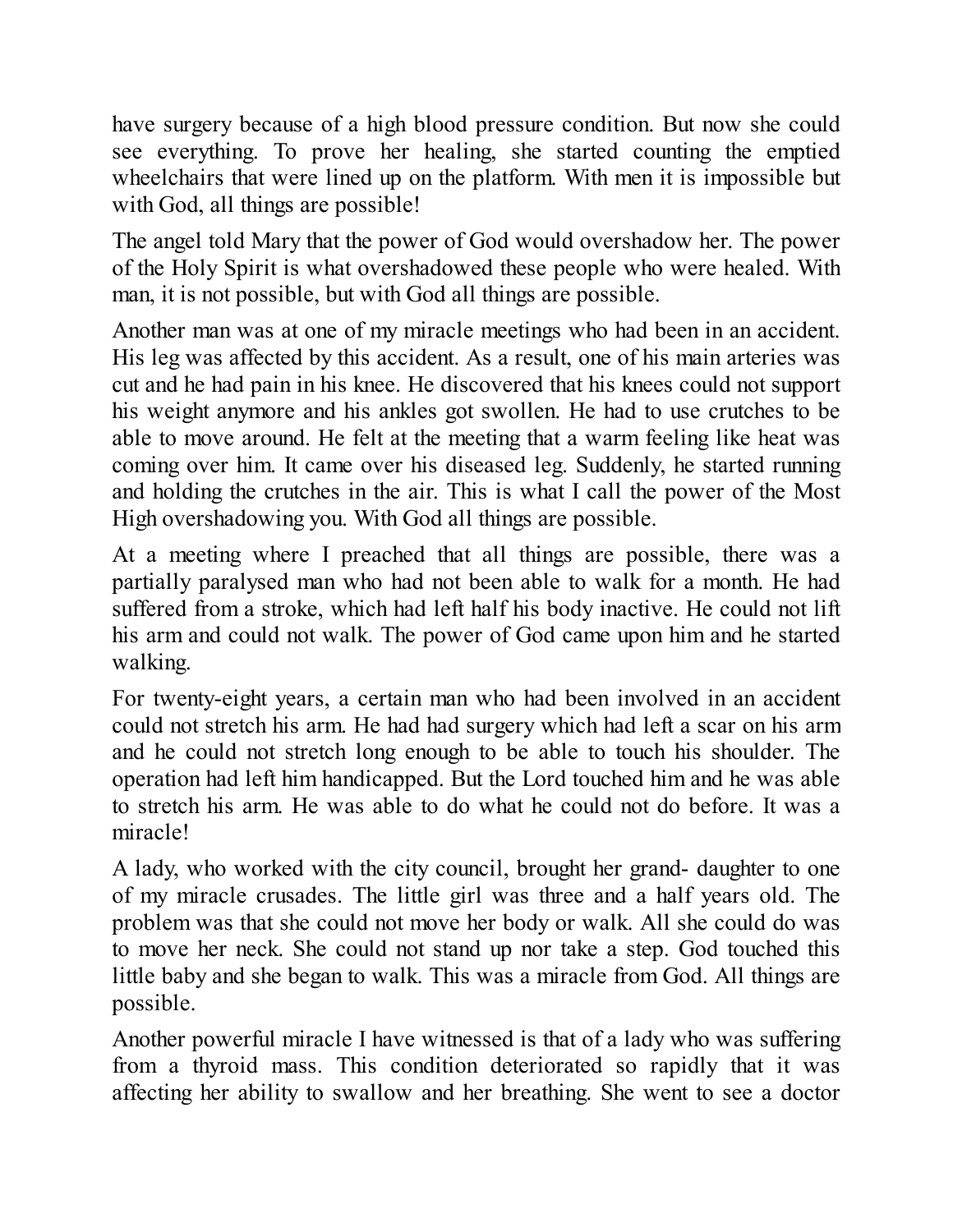and she was scheduled for surgery. But before she could go in for the operation she came for a miracle crusade. After attending the meeting for three days, she felt that she had been healed. She went back to the doctor. The doctor examined her again but the tumour was gone. He told her that she did not need to have the surgery anymore! She came back to the healing crusade with her xrays to testify about her healing.

#### **The Power of the Most High**

The most outstanding miracle I have been privileged to witness is the raising of a baby from the dead. This lady had taken her child to the clinic because it had developed a fever. By the time she arrived at the clinic the baby had stopped breathing and she was told that her child was dead. The doctor wanted to put the baby in the morgue. In fact, the mother was asked to leave the body in the clinic because it was dead.

She decided instead to bring the baby to a crusade I was holding in Colombia in February 2000. She was desperate and believed that the Lord would raise the baby from the dead. Believe it or not, the power of God touched this baby and brought it back to life.

The mother came to the stage to testify. As I listened to her, I wondered, "Is it real? Is the baby really healed? Was he really dead?" As I watched the baby's mother sobbing and testifying, I gave glory to God. The impossible had happened: the dead had been raised.

With God all things are possible!

**Then said Mary unto the angel, How shall this be …And the angel answered… For with God nothing shall be impossible.**

**Luke 1:34-37**

\*\*\*\*\*\*\*\*\*\*\*\*\*\*\*\*\*\*\* Other Best-Selling Books by Dag Heward-Mills: \*Loyalty and [Disloyalty](http://www.smashwords.com/books/view/16044) [Leaders](http://www.smashwords.com/books/view/38395) and Loyalty [Transform](http://www.smashwords.com/books/view/38526) Your Pastoral Ministry The Art of [Leadership](http://www.smashwords.com/books/view/38217) Model Marriage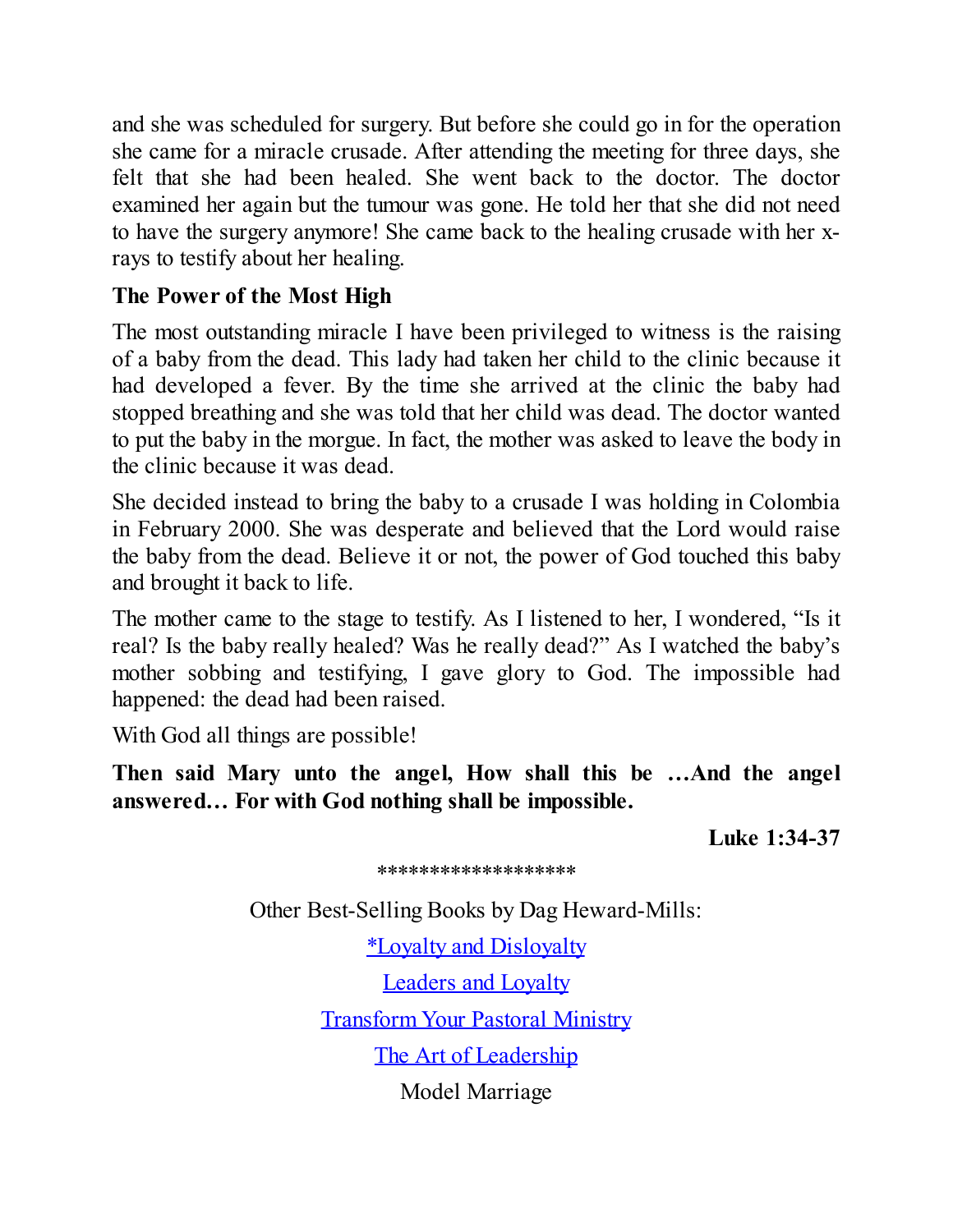# **Church [Planting](http://www.smashwords.com/books/view/16119)**

## \*The Mega [Church](http://www.smashwords.com/books/view/16117)

## \*Lay People and the [Ministry](http://www.smashwords.com/books/view/16045)

\*These titles are also available in Spanish and French. Information about other foreign translations of some of the titles above may be obtained by writing to our email address.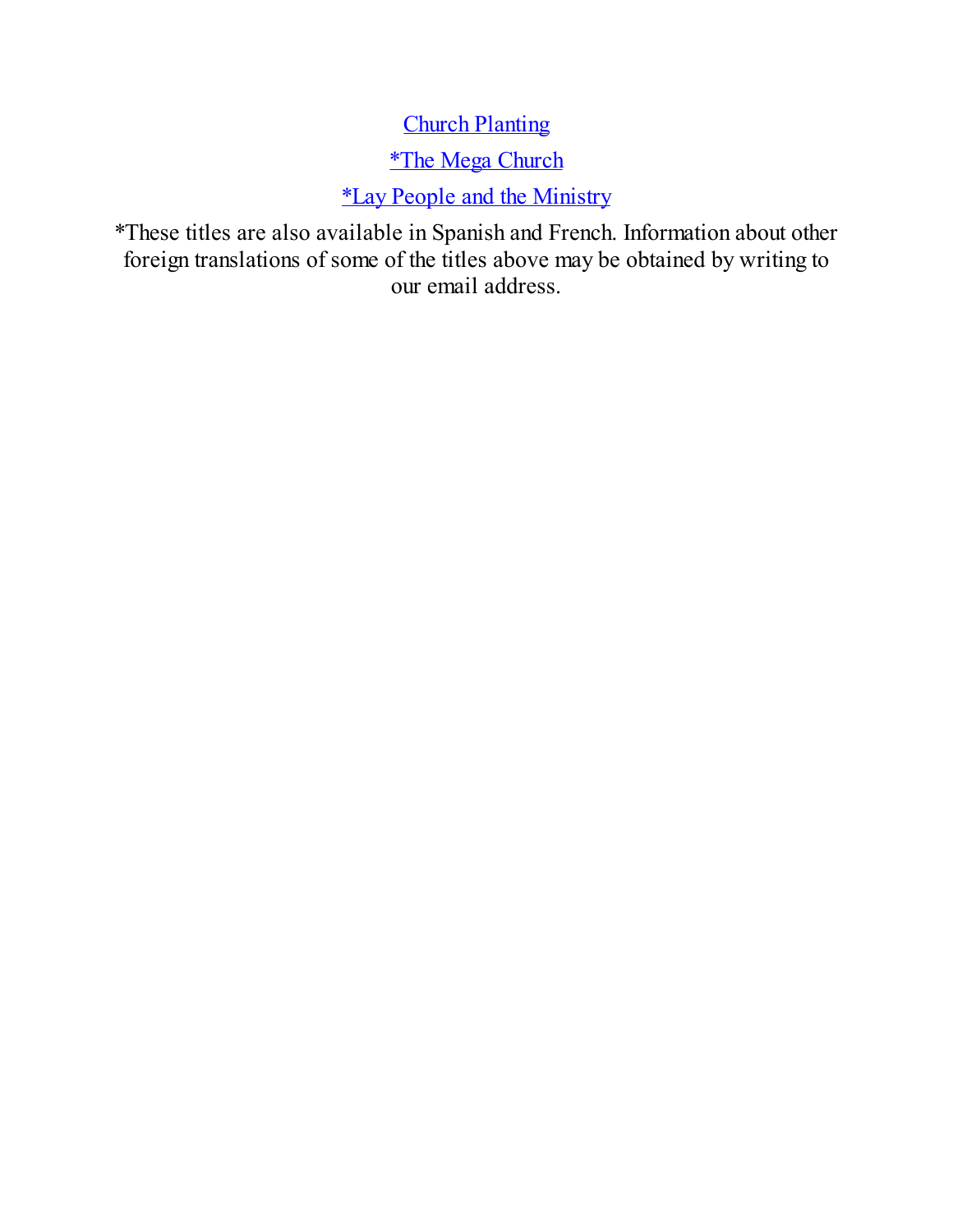# **Table of Contents**

Section 1 Section 2 Section 3 Chapter 1. Flowing with God Chapter 2. The Natural and the Supernatural Chapter 3. Manifestations of the Spirit Are Given to Every Man Chapter 4. Phanerosis: Making the Teacher Visible Chapter 5. Phanerosis: Physical Manifestations Chapter 6. Phanersosis and John Wesley Chapter 7. Falling under the Power Chapter 8. Weeping and Crying Chapter 9. Shaking and Trembling Chapter 10. Varied Manifestation Chapter 11. The Names of God Chapter 12. I Am the Lord That Healeth Thee Chapter 13. Jehovah Rophe Chapter 14. The Healing Plan Chapter 15. Divine Healing Chapter 16. Healing and Manifestations Chapter 17. Why God Does Miracles in the Church Today Chapter 19. Understanding Why Some Are Not Healed Chapter 21. Don't Deny the Power Chapter 22. Healing, A Special Gift Chapter 23. The Healing Anointing Is Our Only Chance Chapter 24. Healing: The Power and the Fire of the Holy Spirit Chapter 25. Dimensions of the Healing Anointing Chapter 26. Characteristics of the Healing Anointing Chapter 27. Channels of the Anointing Chapter 28. Laws of the Supernatural Chapter 29. How God Anointed Jesus of Nazareth Chapter 30. Humility and the Anointing Chapter 31. Prayer and the Anointing Chapter 32. A Season of the Anointing Chapter 33. Jesus Will Do Good to You